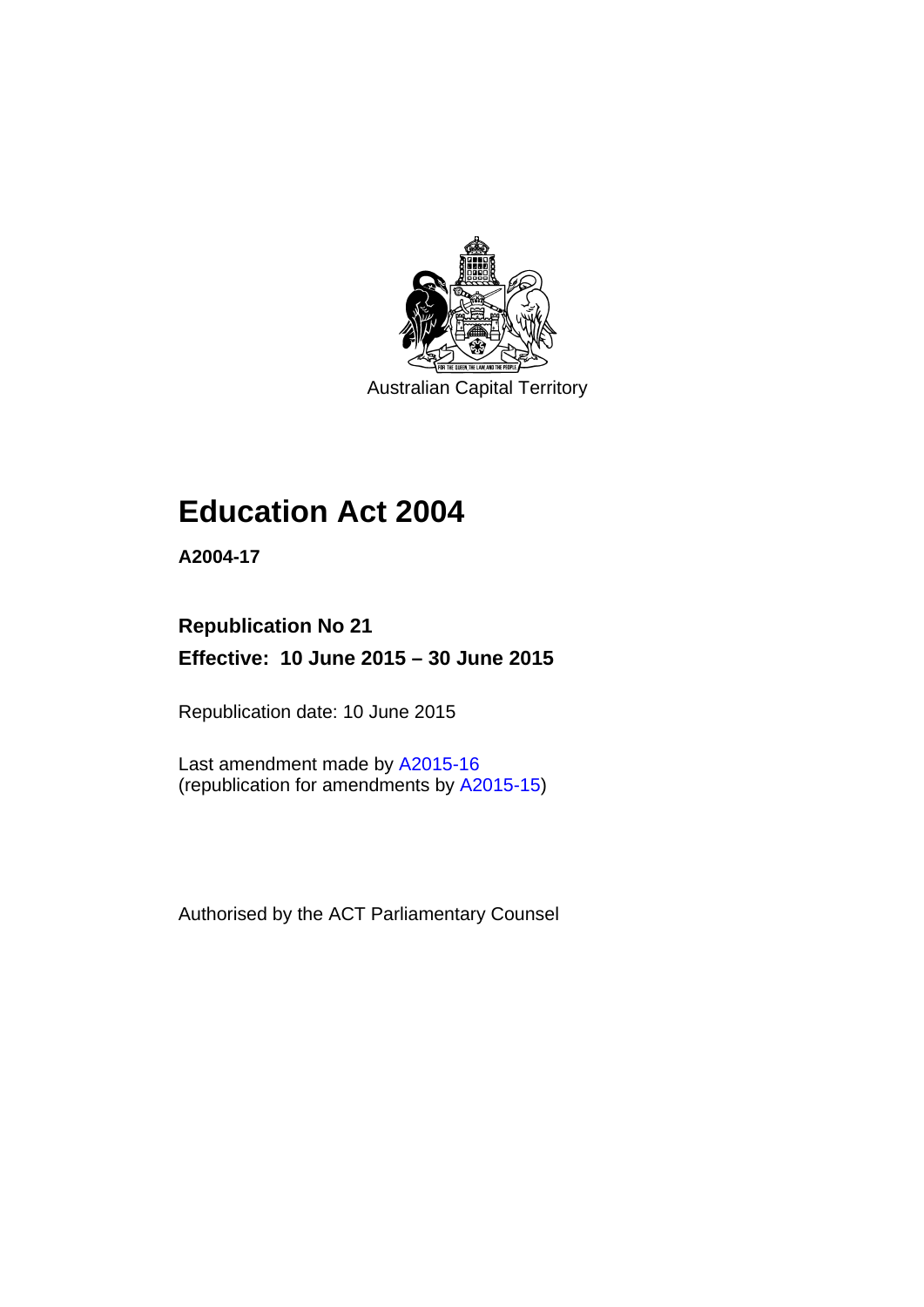### **About this republication**

### **The republished law**

This is a republication of the *Education Act 2004* (including any amendment made under the *[Legislation Act 2001](http://www.legislation.act.gov.au/a/2001-14)*, part 11.3 (Editorial changes)) as in force on 10 June 2015*.* It also includes any commencement, amendment, repeal or expiry affecting this republished law to 10 June 2015.

The legislation history and amendment history of the republished law are set out in endnotes 3 and 4.

### **Kinds of republications**

The Parliamentary Counsel's Office prepares 2 kinds of republications of ACT laws (see the ACT legislation register at [www.legislation.act.gov.au](http://www.legislation.act.gov.au/)):

- authorised republications to which the *[Legislation Act 2001](http://www.legislation.act.gov.au/a/2001-14)* applies
- unauthorised republications.

The status of this republication appears on the bottom of each page.

### **Editorial changes**

The *[Legislation Act 2001](http://www.legislation.act.gov.au/a/2001-14)*, part 11.3 authorises the Parliamentary Counsel to make editorial amendments and other changes of a formal nature when preparing a law for republication. Editorial changes do not change the effect of the law, but have effect as if they had been made by an Act commencing on the republication date (see *[Legislation Act 2001](http://www.legislation.act.gov.au/a/2001-14)*, s 115 and s 117). The changes are made if the Parliamentary Counsel considers they are desirable to bring the law into line, or more closely into line, with current legislative drafting practice.

This republication does not include amendments made under part 11.3 (see endnote 1).

### **Uncommenced provisions and amendments**

If a provision of the republished law has not commenced, the symbol  $\mathbf{U}$  appears immediately before the provision heading. Any uncommenced amendments that affect this republished law are accessible on the ACT legislation register [\(www.legislation.act.gov.au\)](http://www.legislation.act.gov.au/). For more information, see the home page for this law on the register.

### **Modifications**

If a provision of the republished law is affected by a current modification, the symbol  $\mathbf{M}$ appears immediately before the provision heading. The text of the modifying provision appears in the endnotes. For the legal status of modifications, see the *[Legislation Act 2001](http://www.legislation.act.gov.au/a/2001-14)*, section 95.

### **Penalties**

At the republication date, the value of a penalty unit for an offence against this law is \$150 for an individual and \$750 for a corporation (see *[Legislation Act 2001](http://www.legislation.act.gov.au/a/2001-14)*, s 133).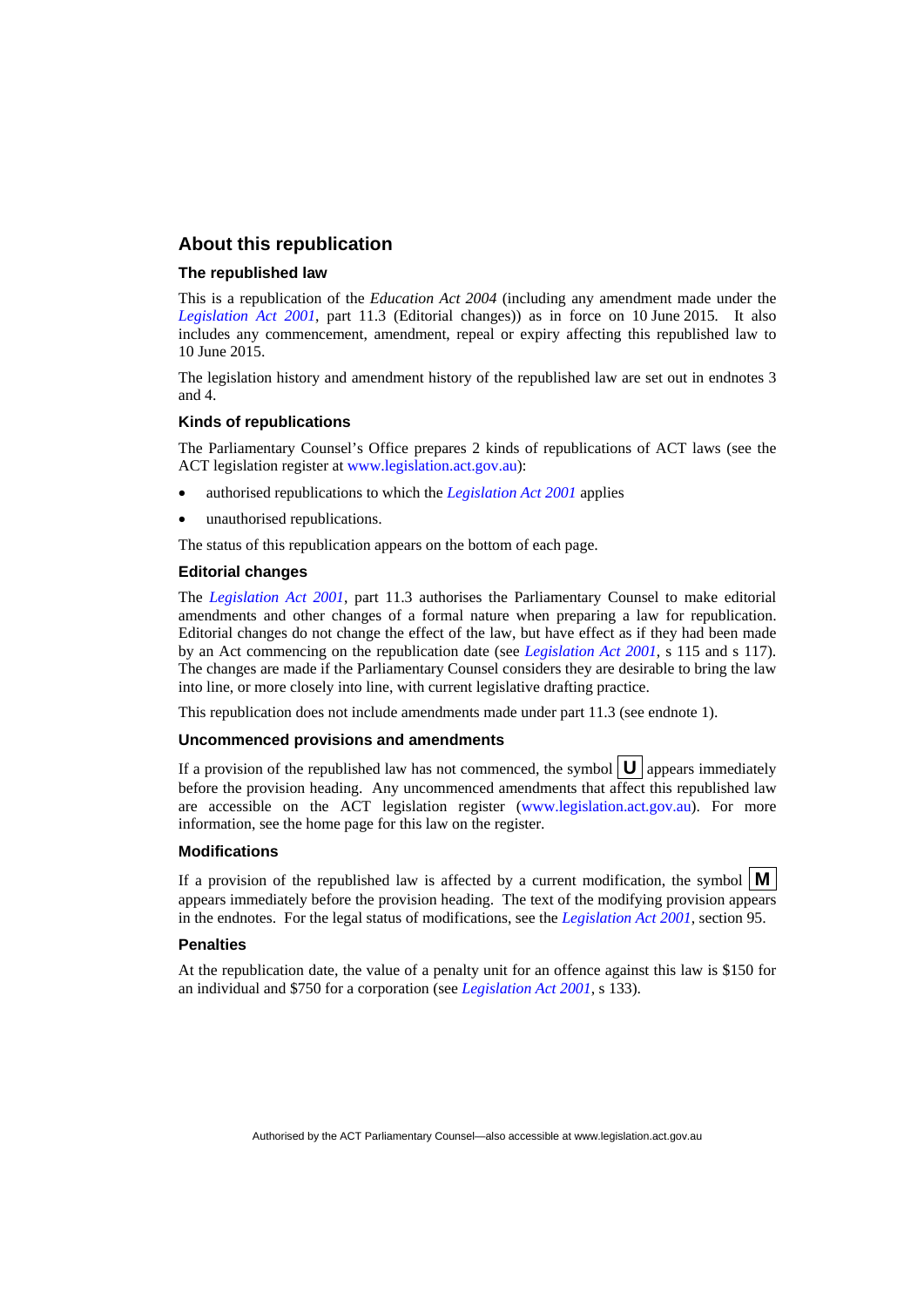

# **Education Act 2004**

# **Contents**

### Page

# **[Chapter 1](#page-13-0) General**

| <b>Part 1.1</b> | <b>Preliminary</b>                                    |                       |
|-----------------|-------------------------------------------------------|-----------------------|
|                 | Name of Act                                           | 2                     |
| 3               | Dictionary                                            | $\overline{2}$        |
| 4               | <b>Notes</b>                                          | $\mathbf{2}^{\prime}$ |
| 5               | Offences against Act-application of Criminal Code etc | 3                     |
| 6               | Meaning of <i>parent</i> and <i>carer</i>             | 3                     |
| <b>Part 1.2</b> | <b>General principles and objects</b>                 |                       |
|                 | General principles of Act                             | 4                     |
| 8               | Main objects of Act                                   | 5                     |

| R21      |  |
|----------|--|
| 10/06/15 |  |

contents 1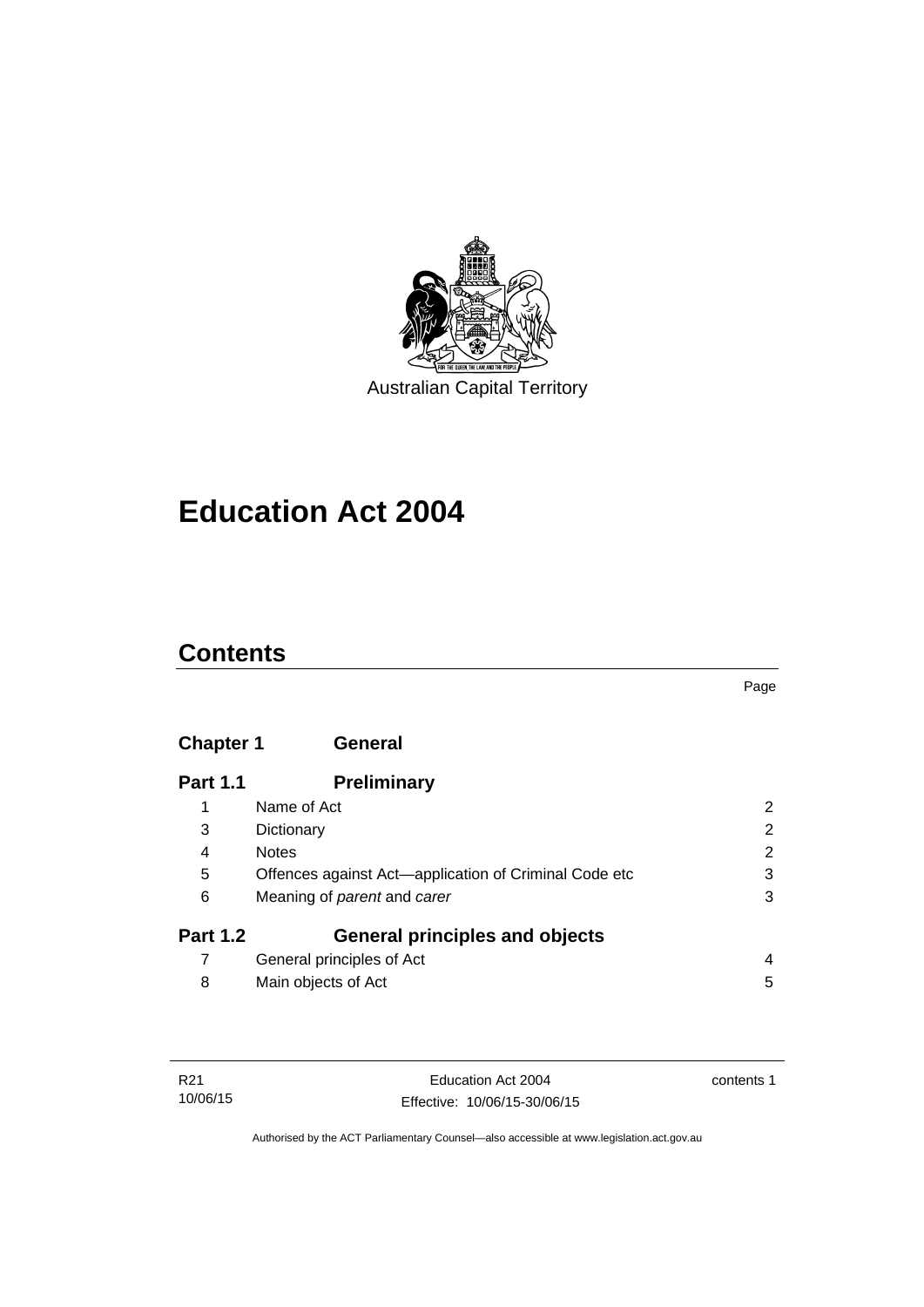| <b>Chapter 2</b> | <b>Compulsory education</b>                                                 | Page            |
|------------------|-----------------------------------------------------------------------------|-----------------|
| <b>Part 2.1</b>  | Preliminary-ch 2                                                            |                 |
| 9                | Meaning of compulsory education age-ch 2                                    | 7               |
| 9A               | Meaning of education course and education provider-Act                      | 7               |
| 9Β               | Meaning of completes year 10-Act                                            | 8               |
| 9C               | Meaning of completes year 12-Act                                            | 9               |
| 9D               | Guidelines-certain director-general functions                               | 10              |
| <b>Part 2.2</b>  | <b>Compulsory education requirements</b>                                    |                 |
| Division 2.2.1   | Enrolment, registration and attendance requirements                         |                 |
| 10               | Child of compulsory education age-enrolment and registration<br>requirement | 11              |
| 10A              | Child of compulsory education age-school attendance requirement             | 12              |
| Division 2.2.2   | <b>Participation requirement</b>                                            |                 |
| 10B              | Meaning of <i>participates</i> in education course-div 2.2.2                | 13              |
| 10C              | Meaning of full-time participation in education course-div 2.2.2            | 14              |
| 10D              | Child of compulsory education age-participation requirement                 | 15              |
| 11               | Participation requirement-absence                                           | 15              |
| 11A              | Participation requirement-suspension                                        | 16              |
| 11B              | Participation requirement-exclusion                                         | 16              |
| Division 2.2.3   | <b>Information requirement</b>                                              |                 |
| 11C              | Giving information notice                                                   | 17              |
| 11D              | Contents of information notice                                              | 17              |
| <b>11E</b>       | Extension of time for compliance with information notice                    | 18              |
| 11F              | Revocation of information notice on compliance                              | 18              |
| <b>Part 2.3</b>  | <b>Exemption certificates</b>                                               |                 |
| 11G              | Meaning of full-time participation requirement-pt 2.3                       | 19              |
| 11H              | Exemption certificate-application                                           | 19              |
| 12               | Exemption certificate—requirement for further information                   | 20              |
| 12A              | Exemption certificate-issue                                                 | 20              |
| 12B              | Exemption certificate-form                                                  | 21              |
| 12C              | Exemption certificate-conditions                                            | 22              |
| 12D              | Exemption certificate-duration                                              | 22              |
| contents 2       | Education Act 2004                                                          | R <sub>21</sub> |
|                  | Effective: 10/06/15-30/06/15                                                | 10/06/15        |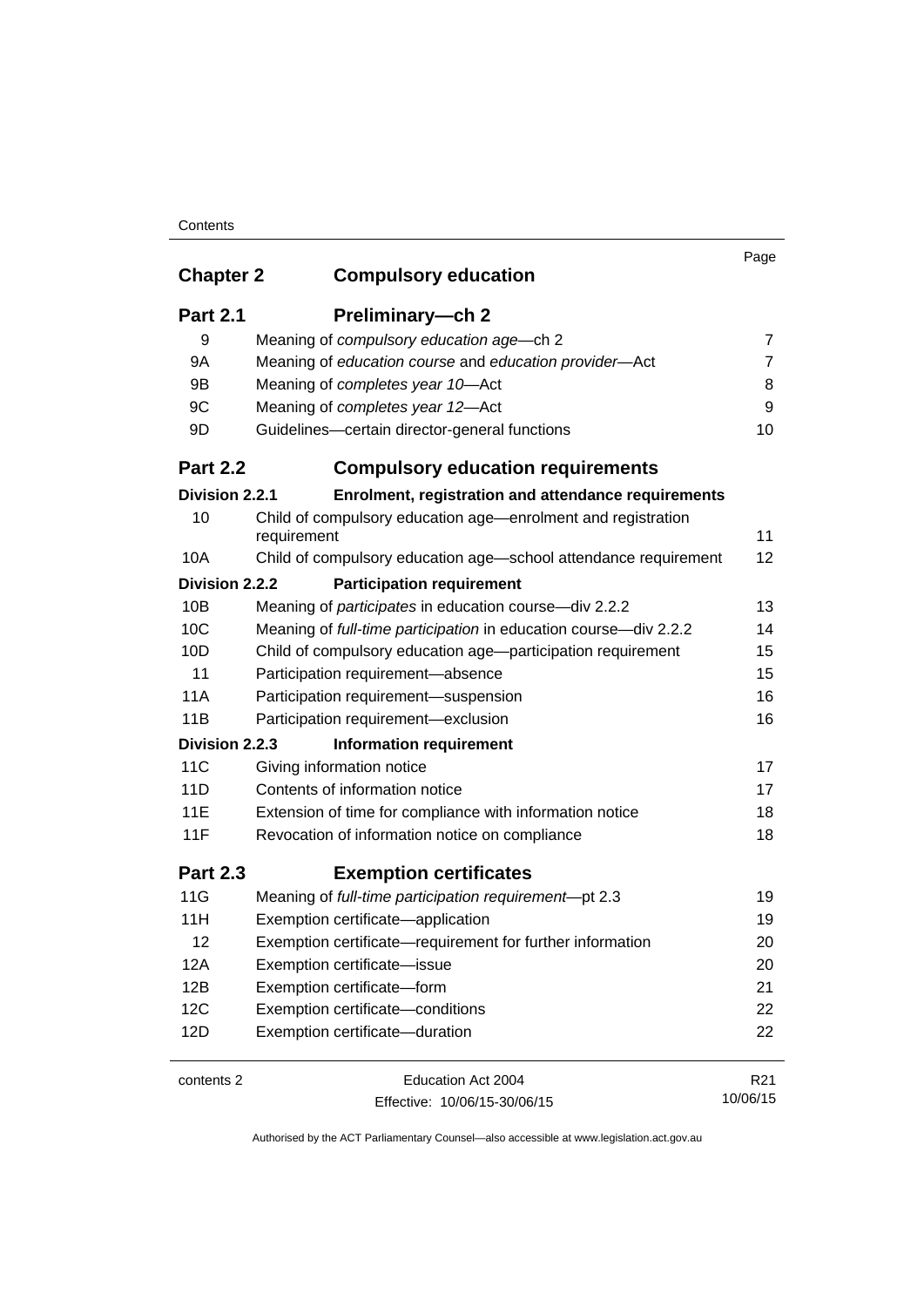| 13              | Exemption certificate-revocation                                                   | Page<br>22 |
|-----------------|------------------------------------------------------------------------------------|------------|
| <b>Part 2.4</b> | After year 10—training and employment<br>alternatives                              |            |
| Division 2.4.1  | Definitions-pt 2.4                                                                 |            |
| 13A             | Meaning of training alternative and training alternative provider-Act              | 23         |
| 13B             | Meaning of employment alternative-Act                                              | 24         |
| 13C             | Meaning of full-time participation in training or employment<br>alternative-pt 2.4 | 24         |
| Division 2.4.2  | Approval to participate in training and employment<br>alternatives                 |            |
| 13D             | Approval statement-application                                                     | 25         |
| 14              | Approval statement-requirement for further information                             | 26         |
| 14A             | Approval statement-issue                                                           | 26         |
| 14B             | Approval statement-form                                                            | 27         |
| 14C             | Approval statement-conditions                                                      | 28         |
| 14D             | Approval statement-compliance requirement                                          | 29         |
| 15              | Approval statement-duration                                                        | 30         |
| <b>15A</b>      | Approval statement-revocation                                                      | 30         |
| 15B             | Return to education while approval statement in force                              | 30         |
| Division 2.4.3  | Training and employment alternatives-deemed<br>participation                       |            |
| 15C             | Training and employment alternatives-absence                                       | 30         |
| 15D             | Training alternative-suspension                                                    | 31         |
| 16              | Training alternative-exclusion                                                     | 31         |
| 16A             | Employment alternative-termination                                                 | 32         |
| <b>Part 2.5</b> | <b>Compliance notices</b>                                                          |            |
| 16B             | Giving compliance notice                                                           | 33         |
| 16C             | Contents of compliance notice                                                      | 33         |
| 16D             | Extension of time for compliance with compliance notice                            | 34         |
| 17              | Revocation of compliance notice on compliance                                      | 34         |
| <b>Part 2.6</b> | Offences-parents                                                                   |            |
| 17A             | Contravention of information and compliance notices                                | 35         |
| R <sub>21</sub> | Education Act 2004                                                                 | contents 3 |
| 10/06/15        | Effective: 10/06/15-30/06/15                                                       |            |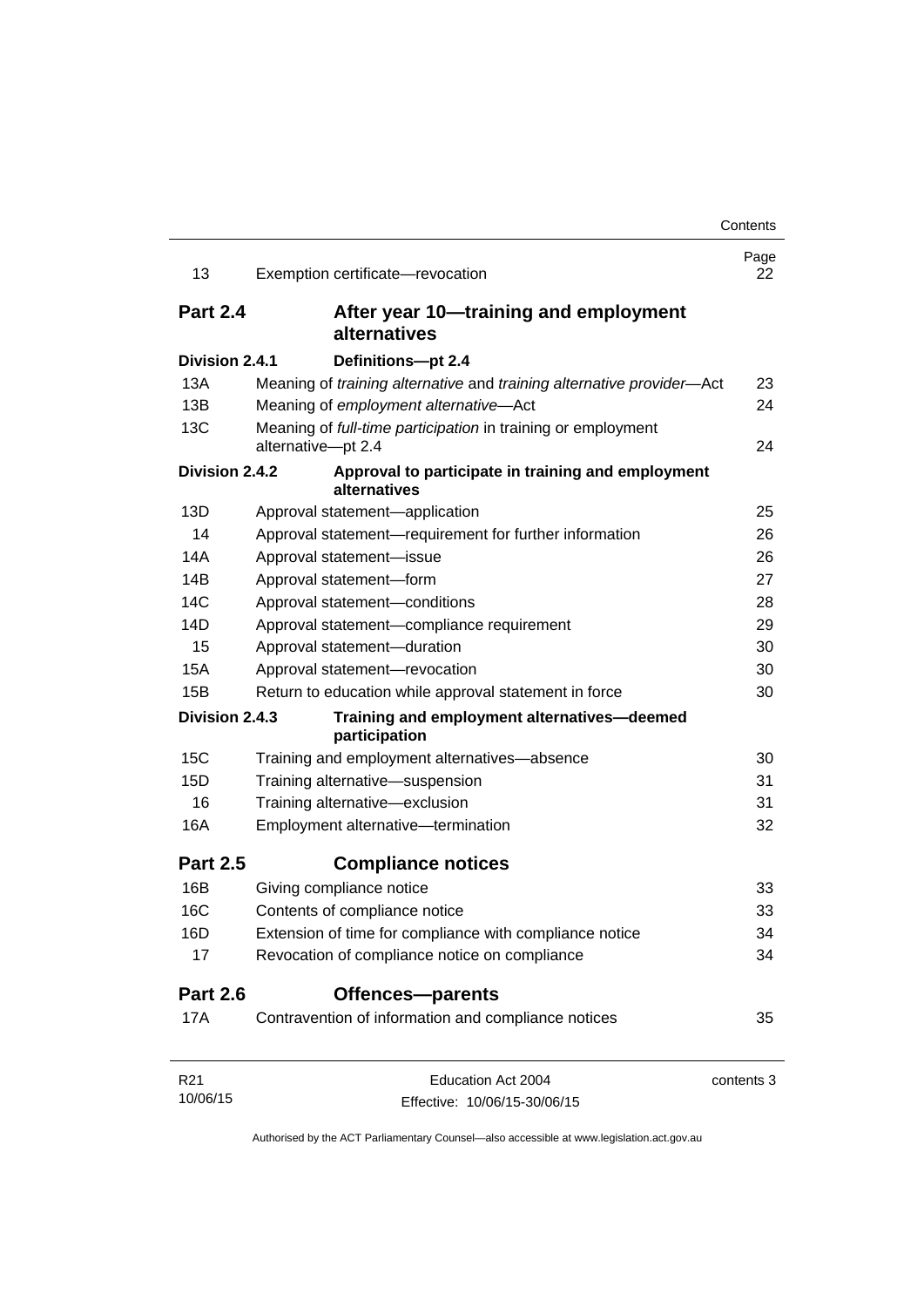| <b>Chapter 3</b> | <b>Government schools</b>                                                     | Page |
|------------------|-------------------------------------------------------------------------------|------|
| <b>Part 3.1</b>  |                                                                               |      |
|                  | <b>General</b>                                                                |      |
| 18               | Principles on which ch 3 based                                                | 36   |
| <b>Part 3.2</b>  | <b>Establishment and operation of government</b>                              |      |
|                  | schools                                                                       |      |
| 20               | Establishing government schools etc                                           | 38   |
| 20A              | Independent committee                                                         | 41   |
| 20 <sub>B</sub>  | Impacts of closing or amalgamating schools                                    | 42   |
| 21               | Operation of government schools                                               | 44   |
| 22               | Investigation of complaints-government schools                                | 45   |
| 23               | Review of government school system                                            | 45   |
| 24               | Review of operation of government schools                                     | 45   |
| 25               | Reporting to parents-government schools                                       | 46   |
| 26               | Education to be free                                                          | 46   |
| 27               | Voluntary financial contributions                                             | 47   |
| 28               | Secular education                                                             | 47   |
| 29               | Religious education                                                           | 47   |
| 30               | Curriculum                                                                    | 48   |
| 31               | Approved educational courses for students at government schools               | 48   |
| <b>Part 3.3</b>  | Attendance at government schools                                              |      |
| 32               | Keeping of register of enrolments and attendances for government<br>schools   | 49   |
| 33               | Keeping records of enrolment and attendances for government<br>schools        | 49   |
| 34               | Inspection of register of enrolment and attendances for government<br>schools | 50   |
| 35               | Procedures to encourage school attendance at government schools               | 51   |
| 36               | Suspension, exclusion or transfer of student by director-general              | 51   |
| <b>Part 3.4</b>  | <b>School boards of government schools</b>                                    |      |
| Division 3.4.1   | Interpretation                                                                |      |
| 37               | Definitions for pt 3.4                                                        | 55   |

contents 4 Education Act 2004

Effective: 10/06/15-30/06/15

R21 10/06/15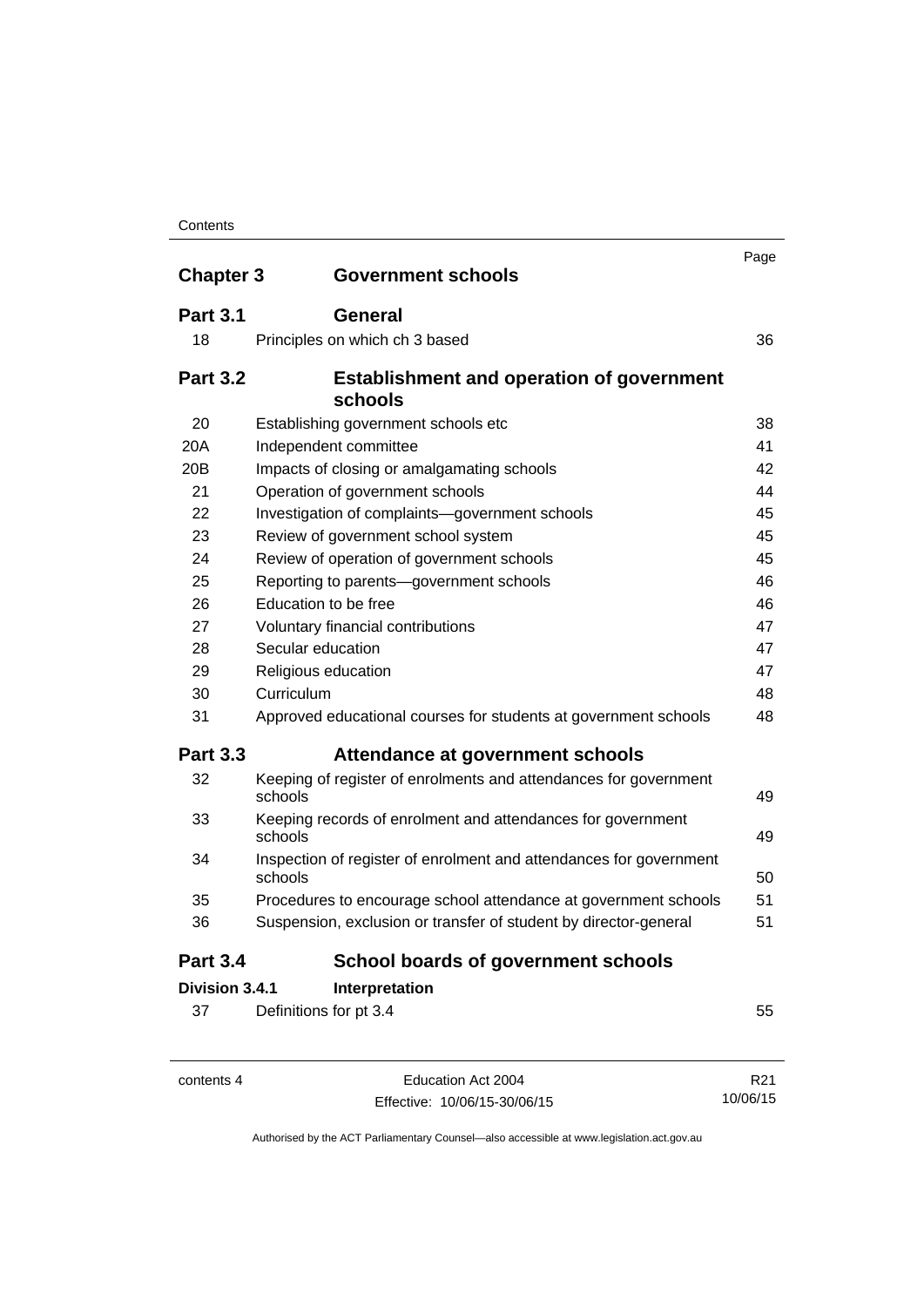|                 |                                                                                                           | Contents   |
|-----------------|-----------------------------------------------------------------------------------------------------------|------------|
|                 |                                                                                                           | Page       |
| Division 3.4.2  | <b>Establishment and membership</b>                                                                       |            |
| 38              | Establishment of school boards                                                                            | 56         |
| 39              | Functions of school boards etc.                                                                           | 56         |
| 40              | Declaration of parents and citizens associations in certain<br>circumstances                              | 57         |
| 41              | Composition of school boards generally                                                                    | 58         |
| 42              | Composition of school boards of small schools                                                             | 59         |
| 43              | Composition of school boards of school-related institutions and other<br>schools in special circumstances | 60         |
| 44              | Ending of appointment of members of school board                                                          | 63         |
| 45              | Chairperson and deputy chairperson of school boards                                                       | 63         |
| 46              | School boards to take part in selection of school principals                                              | 64         |
| Division 3.4.3  | Proceedings of school boards                                                                              |            |
| 47              | Time and place of meetings of school boards                                                               | 64         |
| 48              | Procedures governing proceedings of school boards                                                         | 64         |
| 49              | Disclosure of interests by members of school boards                                                       | 66         |
| 49A             | Protection of members of school boards                                                                    | 67         |
| Division 3.4.4  | <b>Financial matters</b>                                                                                  |            |
| 50              | School boards to approve budgets                                                                          | 67         |
| 51              | Application of money of school                                                                            | 68         |
| 52              | School boards to approve financial statement and report                                                   | 68         |
| 53              | School boards to make available summaries of budget and annual<br>report                                  | 69         |
| <b>Part 3.5</b> | <b>Government Schools Education Council</b>                                                               |            |
| Division 3.5.1  | <b>Establishment and membership</b>                                                                       |            |
| 54              | Establishment of council (government)                                                                     | 70         |
| 55              | Functions of council (government)                                                                         | 70         |
| 56              | Membership of council (government)                                                                        | 70         |
| 57              | Appointed members of council (government)                                                                 | 70         |
| 58              | Deputy chairperson of council (government)                                                                | 72         |
| 59              | Term of appointment to council (government)                                                               | 72         |
| 60              | Ending of appointment to council (government)                                                             | 72         |
| 61              | Conditions of appointment generally of appointed members                                                  | 73         |
| 62              | Arrangements for staff                                                                                    | 73         |
| R <sub>21</sub> | Education Act 2004                                                                                        | contents 5 |
| 10/06/15        | Effective: 10/06/15-30/06/15                                                                              |            |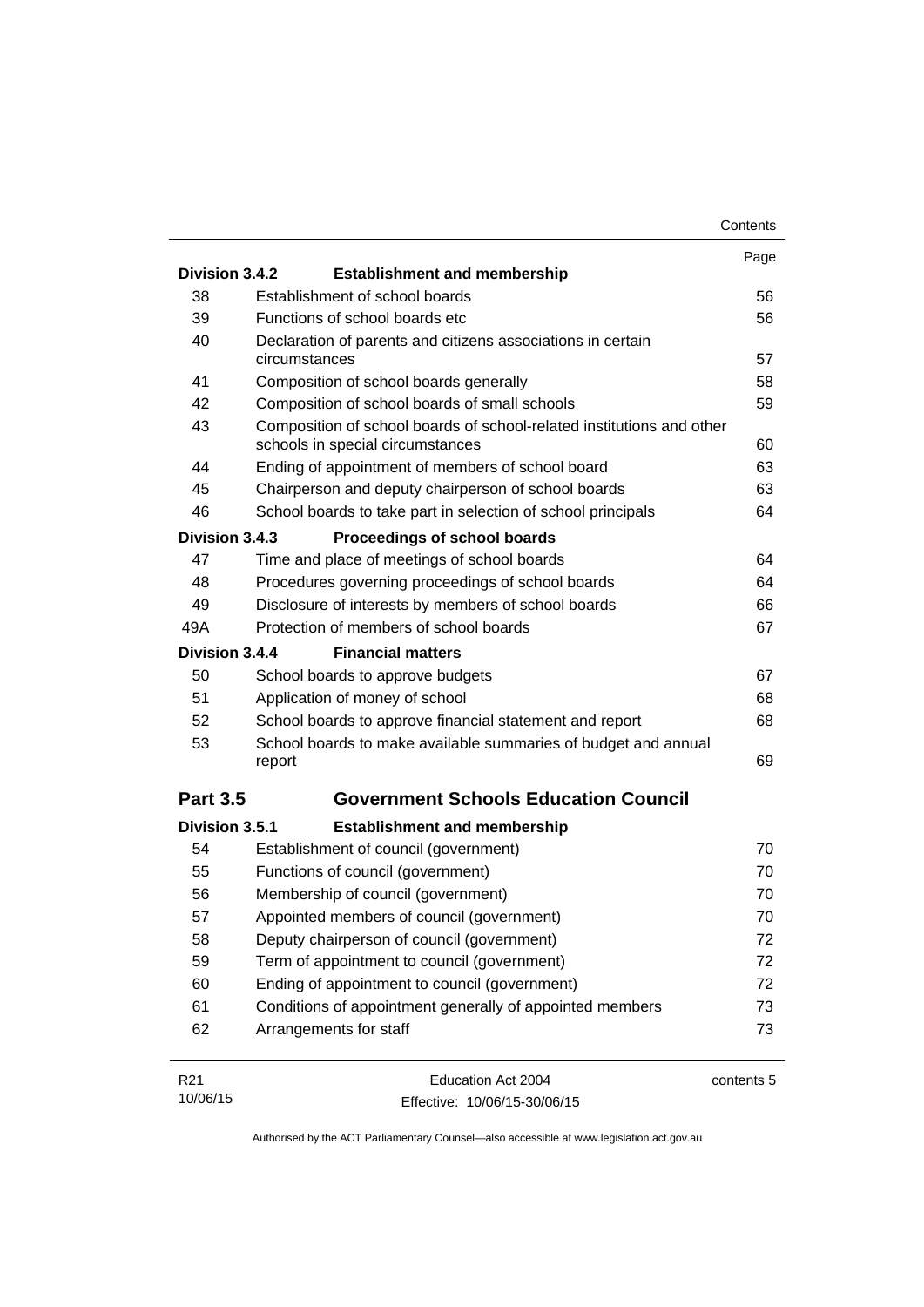|                 |                                                            | Page |
|-----------------|------------------------------------------------------------|------|
| Division 3.5.2  | Proceedings of council (government)                        |      |
| 63              | Time and place of meetings of council (government)         | 73   |
| 64              | Procedures governing proceedings of council (government)   | 74   |
| 65              | Disclosure of interests by members of council (government) | 75   |
| Division 3.5.3  | Other provisions relating to council (government)          |      |
| 66              | Minister to seek advice                                    | 76   |
| 66A             | Minister to present advice of council (government)         | 76   |
| <b>Part 3.6</b> | <b>Other provisions</b>                                    |      |
| Division 3.6.1  | Authorised persons (government)                            |      |
| 67              | Appointment of authorised persons (government)             | 77   |
| 68              | Identity cards for authorised persons (government)         | 78   |
| Division 3.6.2  | Inspection powers for government schools                   |      |
| 69              | Power not to be exercised before identity card shown etc.  | 78   |
| 70              | Entry to government schools                                | 79   |
| 71              | Powers on entry                                            | 79   |

# **Chapter 4 [Non-government schools](#page-91-0)**

| 74              | Meaning of <i>school</i> in ch 4                                                                        | 80 |
|-----------------|---------------------------------------------------------------------------------------------------------|----|
| 75              | Principles on which ch 4 based                                                                          | 80 |
| 77              | Registrar                                                                                               | 81 |
| 78              | Functions of registrar                                                                                  | 81 |
| 79              | Register of non-government schools                                                                      | 81 |
| 80              | Availability of information about operation of non-government schools<br>and their educational programs | 81 |
| 81              | Approved educational courses for students at non-government schools                                     | 82 |
| <b>Part 4.2</b> | <b>Registration-non-government schools</b>                                                              |    |
| 82              | Schools to be registered                                                                                | 83 |
| 83              | Applications for in-principle approval for proposed registration                                        | 83 |
| 84              | Deciding in-principle applications                                                                      | 84 |
| 85              | Application for provisional registration                                                                | 86 |
|                 |                                                                                                         |    |

| contents 6 | Education Act 2004           | R21      |
|------------|------------------------------|----------|
|            | Effective: 10/06/15-30/06/15 | 10/06/15 |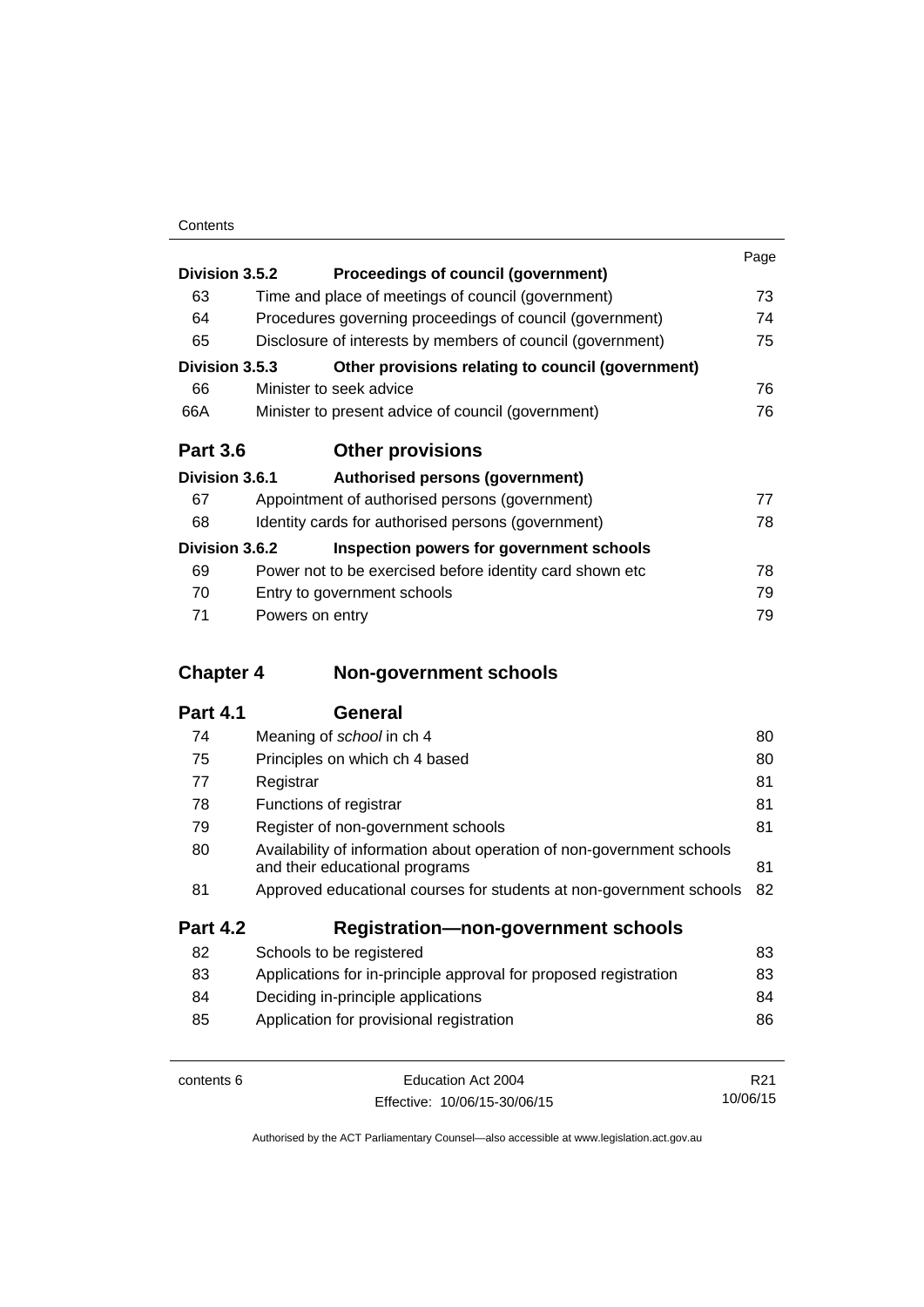| 86              | Provisional registration                                                           | Page<br>87 |
|-----------------|------------------------------------------------------------------------------------|------------|
| 87              | Application for registration                                                       | 89         |
| 88              | Registration                                                                       | 89         |
| 88A             | Application for registration at additional campus                                  | 91         |
| 88B             | Registration at additional campus                                                  | 92         |
| 89              | Application for registration at additional educational levels                      | 94         |
| 90              | Registration at additional educational levels                                      | 95         |
| 91              | Conditions of provisional registration or registration                             | 97         |
| 92              | Certificate of provisional registration or registration                            | 97         |
| 93              | Period of provisional registration and registration                                | 98         |
| 94              | Investigation of complaints-non-government schools                                 | 99         |
| 95              | Cancellation of provisional registration or registration                           | 99         |
| 96              | Application for renewal of registration                                            | 100        |
| 97              | Renewal of registration                                                            | 101        |
| 98              | Inspection of panel reports for school registration etc                            | 102        |
| <b>Part 4.3</b> | Attendance at non-government schools                                               |            |
| 99              | Keeping of register of enrolments and attendances for non-<br>government schools   | 104        |
| 100             | Keeping records of enrolment and attendances for non-government<br>schools         | 104        |
| 101             | Inspection of register of enrolment and attendances for non-<br>government schools | 105        |
| 102             | Procedures to encourage attendance at non-government schools                       | 106        |
| 103             | Reporting to parents-non-government schools                                        | 106        |
| 104             | Suspension, transfer or exclusion of students-Catholic systemic<br>schools         | 106        |
| 105             | Suspension or exclusion of students-other non-government schools                   | 109        |
| <b>Part 4.4</b> | <b>Non-government Schools Education Council</b>                                    |            |
| Division 4.4.1  | <b>Establishment and membership</b>                                                |            |
| 106             | Establishment of council (non-government)                                          | 112        |
| 107             | Functions of council (non-government)                                              | 112        |
| 108             | Membership of council (non-government)                                             | 112        |
| 109             | Members of council (non-government)                                                | 113        |
| 110             | Deputy chairperson of council (non-government)                                     | 113        |
| R <sub>21</sub> | Education Act 2004                                                                 | contents 7 |
| 10/06/15        | Effective: 10/06/15-30/06/15                                                       |            |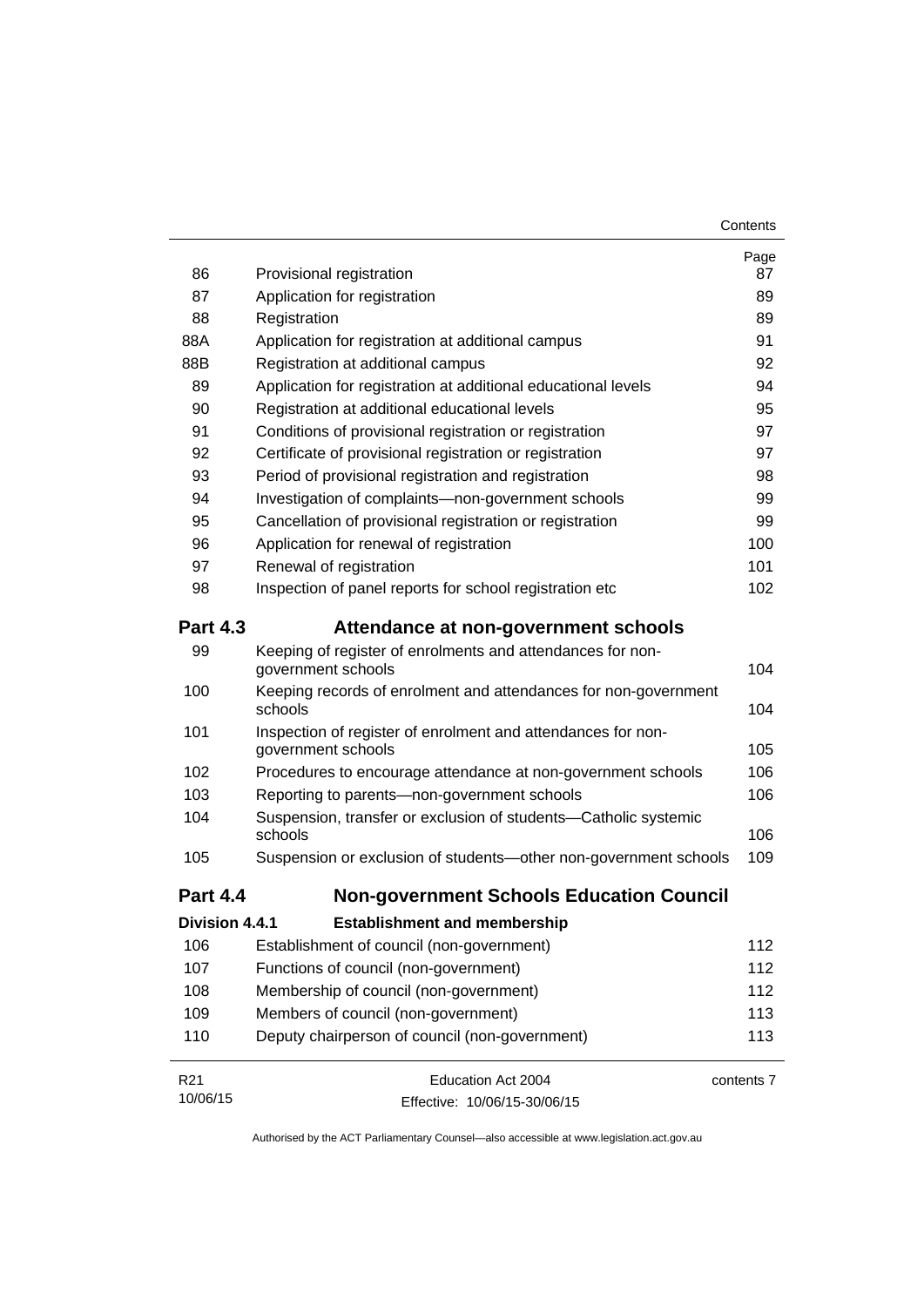|                  |                                                                            | Page<br>114     |
|------------------|----------------------------------------------------------------------------|-----------------|
| 111              | Term of appointment to council (non-government)                            |                 |
| 112              | Ending of appointment to council (non-government)                          | 114             |
| 113              | Conditions of appointment generally of council (non-government)<br>members |                 |
| 114              | Arrangements for staff                                                     | 114<br>115      |
| Division 4.4.2   | Proceedings of council (non-government)                                    |                 |
| 115              | Time and place of meetings of council (non-government)                     | 115             |
| 116              | Proceedings of council (non-government)                                    | 115             |
| 117              | Disclosure of interests by members of council (non-government)             |                 |
| Division 4.4.3   | Other provisions relating to council (non-government)                      | 115             |
| 118              | Minister to seek advice                                                    | 116             |
| 118A             | Minister to present advice of council (non-government)                     | 117             |
| <b>Part 4.5</b>  | <b>Other provisions</b>                                                    |                 |
| Division 4.5.1   | Authorised persons (non-government)                                        |                 |
| 119              | Appointment of authorised persons (non-government)                         | 118             |
| 120              | Identity cards for authorised persons (non-government)                     | 119             |
| Division 4.5.2   | Inspection powers for non-government schools                               |                 |
| 121              | Power not to be exercised before identity card shown etc                   | 119             |
| 122              | Entry to non-government schools for inspections                            | 120             |
| 123              | Entry to non-government schools with consent                               |                 |
| 124              | Consent to entry                                                           | 120             |
| 125              | Powers on entry                                                            | 121             |
| <b>Chapter 5</b> | <b>Home education</b>                                                      |                 |
| <b>Part 5.1</b>  | General                                                                    |                 |
| 128              | Principles on which ch 5 based                                             | 122             |
| <b>Part 5.2</b>  | <b>Registration-home education</b>                                         |                 |
| 129              | Meaning of home education                                                  | 123             |
| 130              | Provisional registration for home education                                |                 |
| 131              | Registration for home education                                            |                 |
| 132              | Conditions of registration for home education                              | 124             |
| contents 8       | Education Act 2004                                                         | R <sub>21</sub> |

Effective: 10/06/15-30/06/15

10/06/15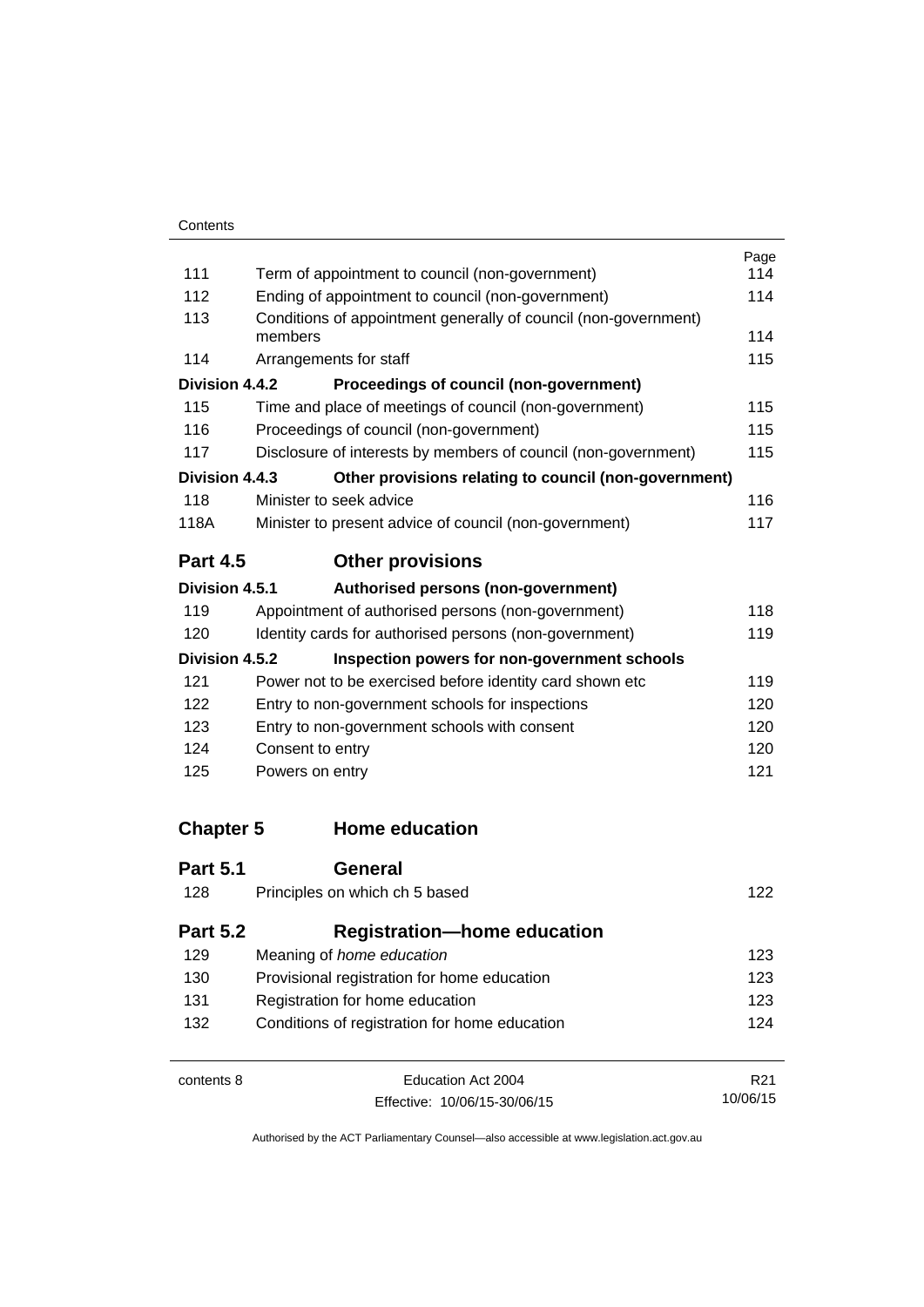|     |                                                 | Page |
|-----|-------------------------------------------------|------|
| 133 | Registration of child                           | 124  |
| 134 | Period of registration                          | 125  |
| 135 | Cancellation of registration for home education | 125  |
| 136 | Certificate of registration for home education  | 126  |
| 137 | Renewal of registration for home education      | 126  |
| 138 | Home education reports                          | 127  |
| 139 | Home education register                         | 127  |

## **Chapter 6 [Miscellaneous](#page-139-0)**

| <b>Part 6.1</b> | <b>Notification and review of decisions</b>  |     |
|-----------------|----------------------------------------------|-----|
| 140             | Definitions-pt 6.1                           | 128 |
| 141             | Internal review notices                      | 129 |
| 142             | Applications for internal review             | 129 |
| 143             | Applications not stay reviewable decisions   | 130 |
| 144             | Internal review                              | 130 |
| 145             | Reviewable decision notices                  | 130 |
| 145A            | Applications to ACAT                         | 131 |
| <b>Part 6.2</b> | <b>Other provisions</b>                      |     |
| 146A            | Student transfer register                    | 132 |
| 147             | Offences on school premises                  | 132 |
| 148             | Obligations on parents                       | 133 |
| 149             | Notification of parents                      | 133 |
| 150             | Minister may grant scholarships etc          | 133 |
| 151             | Gifts and donations                          | 134 |
| 152             | <b>Education trust fund</b>                  | 134 |
| 153A            | Evidence-certificate signed by principal etc | 135 |
| 154             | Approved forms                               | 136 |
| 155             | Regulation-making power                      | 137 |

contents 9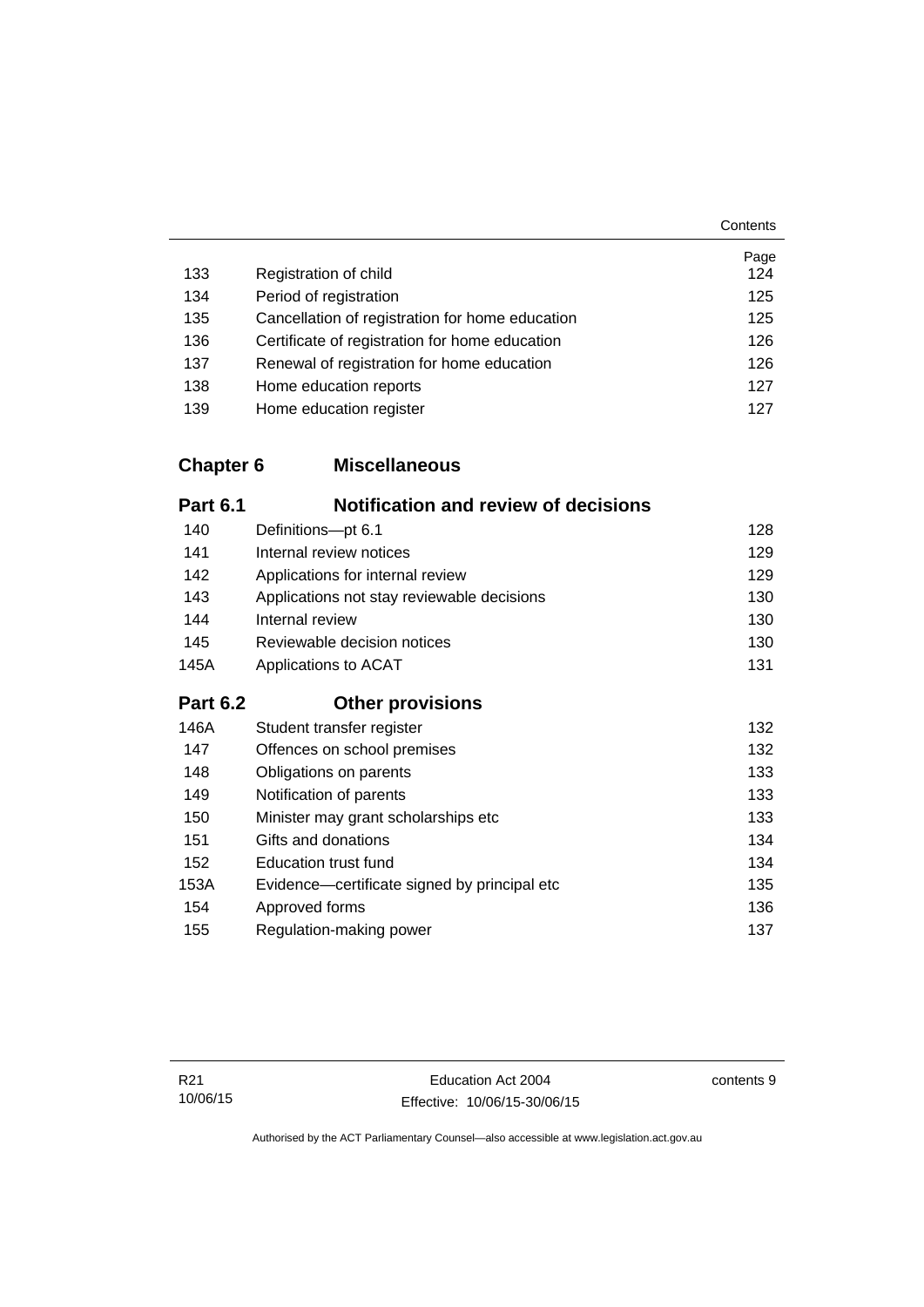| <b>Reviewable decisions</b>                   | Page<br>138                                               |
|-----------------------------------------------|-----------------------------------------------------------|
|                                               | 143                                                       |
|                                               |                                                           |
| About the endnotes                            | 151                                                       |
| Abbreviation key                              | 151                                                       |
| Legislation history                           | 152                                                       |
| Amendment history                             | 155                                                       |
| Earlier republications                        | 169                                                       |
| Expired transitional or validating provisions | 170                                                       |
|                                               | <b>Schedule 1</b><br><b>Dictionary</b><br><b>Endnotes</b> |

contents 10 Education Act 2004 Effective: 10/06/15-30/06/15

R21 10/06/15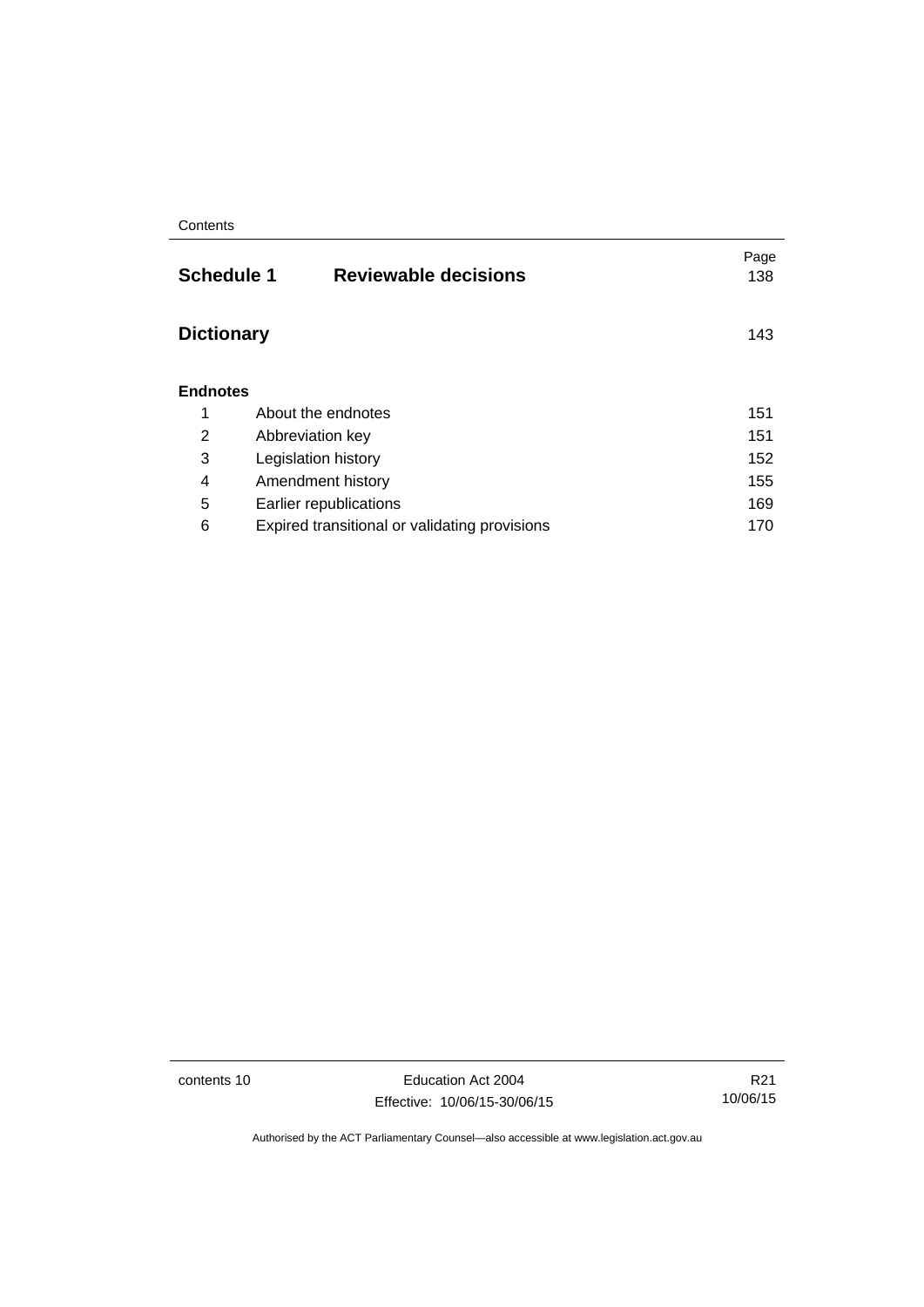

# **Education Act 2004**

An Act about the education of children in the ACT, and for other purposes

R21 10/06/15

Ī

page 1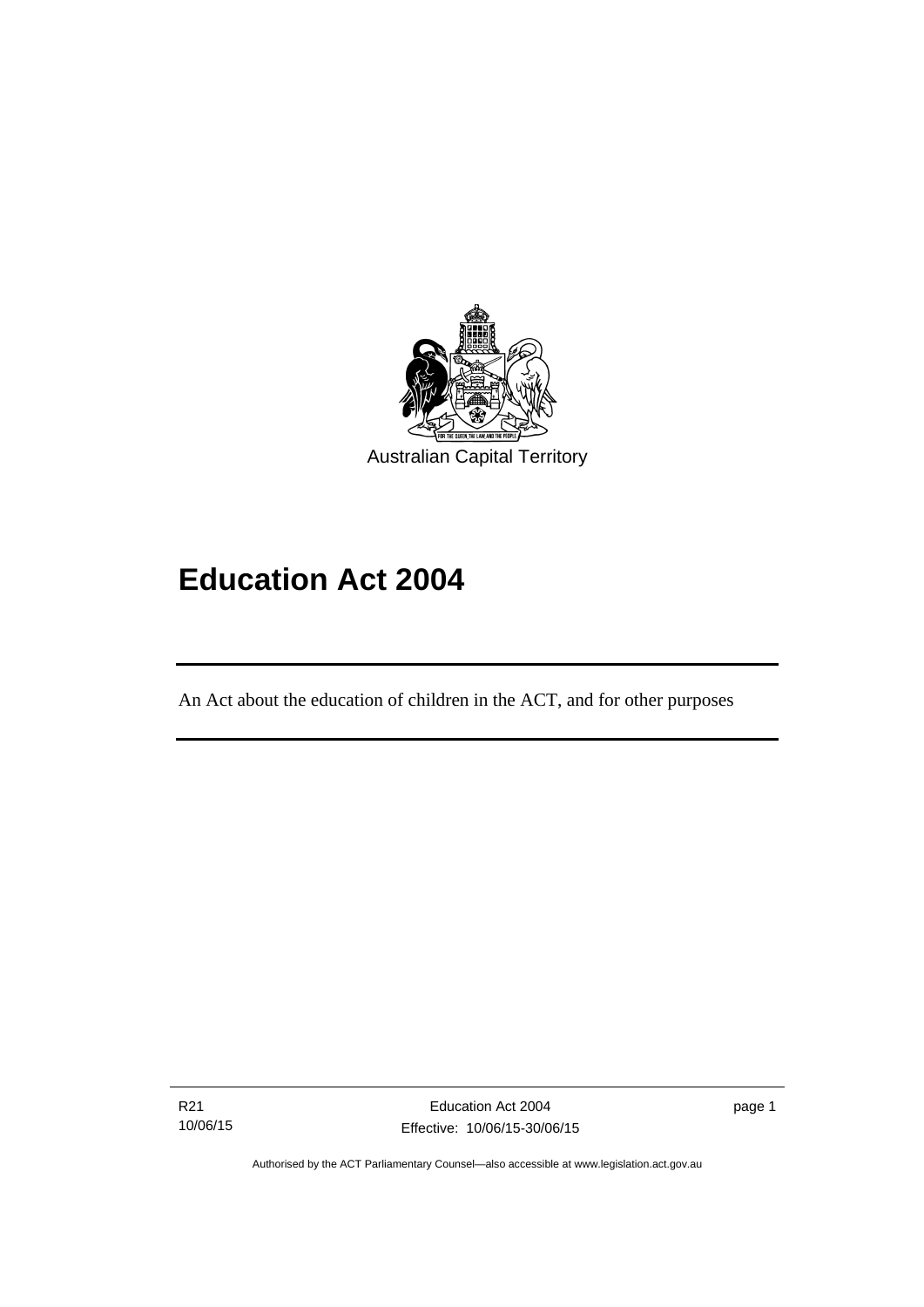**Chapter 1 General**<br>**Part 1.1 Prelimina Preliminary** 

Section 1

# <span id="page-13-0"></span>**Chapter 1 General**

# <span id="page-13-1"></span>**Part 1.1** Preliminary

### <span id="page-13-2"></span>**1 Name of Act**

This Act is the *Education Act 2004*.

## <span id="page-13-3"></span>**3 Dictionary**

The dictionary at the end of this Act is part of this Act.

*Note 1* The dictionary at the end of this Act defines certain terms used in this Act, and includes references (*signpost definitions*) to other terms defined elsewhere in this Act.

> For example, the signpost definition '*carer*—see section 6.' means that the term 'carer' is defined in that section.

*Note 2* A definition in the dictionary (including a signpost definition) applies to the entire Act unless the definition, or another provision of the Act, provides otherwise or the contrary intention otherwise appears (see [Legislation Act,](http://www.legislation.act.gov.au/a/2001-14)  $s$  155 and  $s$  156 (1)).

### <span id="page-13-4"></span>**4 Notes**

A note included in this Act is explanatory and is not part of this Act.

*Note* See [Legislation Act,](http://www.legislation.act.gov.au/a/2001-14) s 127 (1), (4) and (5) for the legal status of notes.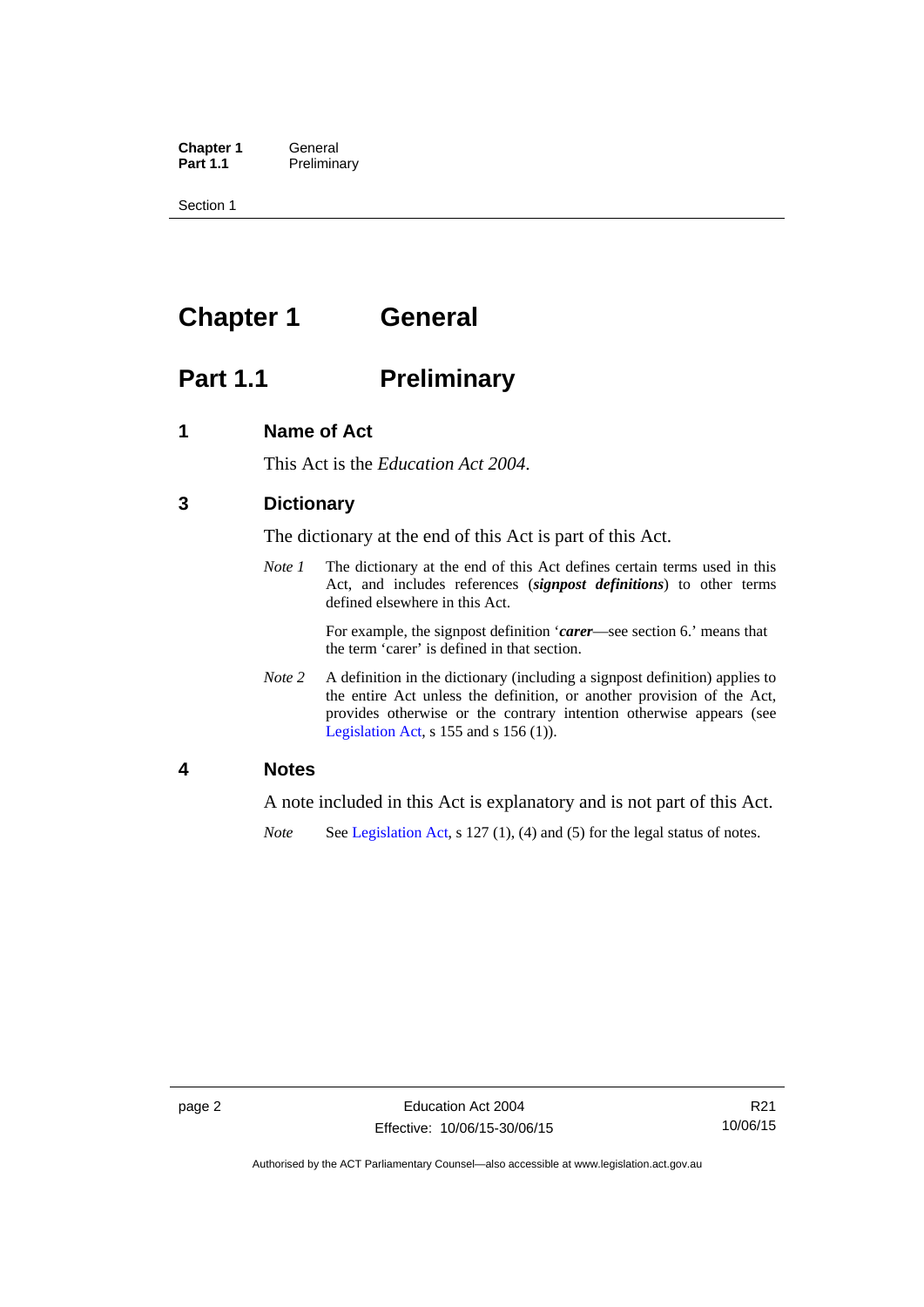### <span id="page-14-0"></span>**5 Offences against Act—application of Criminal Code etc**

Other legislation applies in relation to offences against this Act.

*Note 1 Criminal Code* The [Criminal Code,](http://www.legislation.act.gov.au/a/2002-51) ch 2 applies to all offences against this Act (see Code, pt 2.1). The chapter sets out the general principles of criminal responsibility

(including burdens of proof and general defences), and defines terms used for offences to which the Code applies (eg *conduct*, *intention*, *recklessness* and *strict liability*).

*Note 2 Penalty units* 

The [Legislation Act](http://www.legislation.act.gov.au/a/2001-14), s 133 deals with the meaning of offence penalties that are expressed in penalty units.

### <span id="page-14-1"></span>**6 Meaning of** *parent* **and** *carer*

- (1) In this Act, a *parent* includes a carer.
- (2) In this Act, a *parent* is a person having parental responsibility for the child under the *[Children and Young People Act 2008](http://www.legislation.act.gov.au/a/2008-19)*, division 1.3.2.
- (3) In this Act, a *carer* is a person who is an out-of-home carer under the *[Children and Young People Act 2008](http://www.legislation.act.gov.au/a/2008-19)*, section 508 (Who is an *out-of-home carer*?).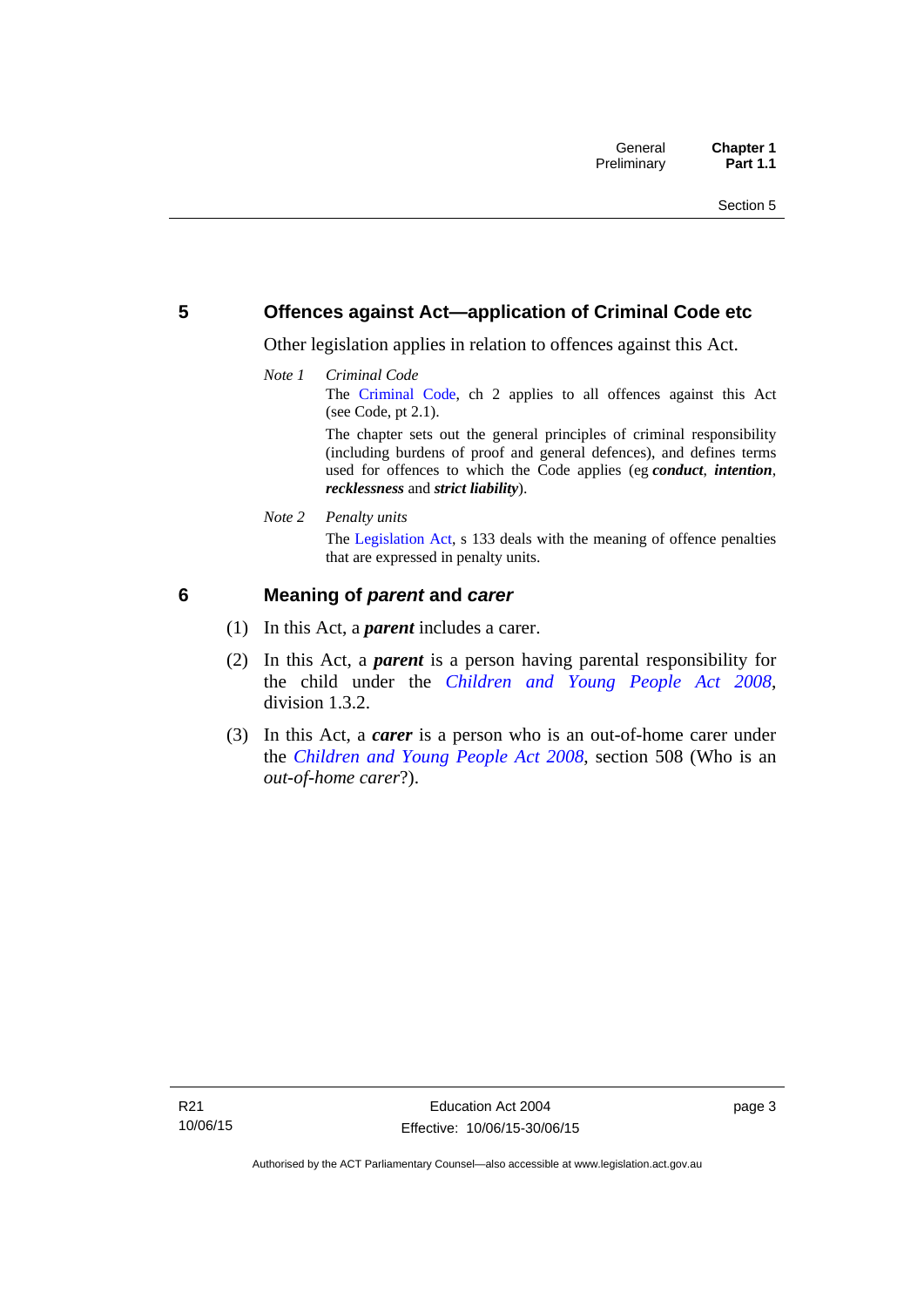Section 7

# <span id="page-15-0"></span>**Part 1.2 General principles and objects**

<span id="page-15-1"></span>**7 General principles of Act** 

- (1) Everyone involved in the administration of this Act, or in the school or home education of children in the ACT, is to apply the principle that every child has a right to receive a high-quality education.
- (2) Without limiting subsection (1), a high-quality education is based on the following principles:
	- (a) school education and home education provide a foundation for a democratic society;
	- (b) school education and home education should—
		- (i) aim to develop every child's potential and maximise educational achievements; and
		- (ii) promote children's enthusiasm for lifelong learning and optimism for the future; and
		- (iii) encourage parents to take part in the education of their children, and recognise their right to choose a suitable educational environment; and
		- (iv) promote respect for and tolerance of others; and
		- (v) recognise the social, religious, physical, intellectual and emotional needs of all students; and
		- (vi) aim over time to improve the learning outcomes of students so that the outcomes are free from disadvantage because of economic, social, cultural or other causes; and
		- (vii) encourage all students to complete their senior secondary education; and
		- (viii) provide access to a broad education; and
		- (ix) recognise the needs of Indigenous students;

R21 10/06/15

Authorised by the ACT Parliamentary Counsel—also accessible at www.legislation.act.gov.au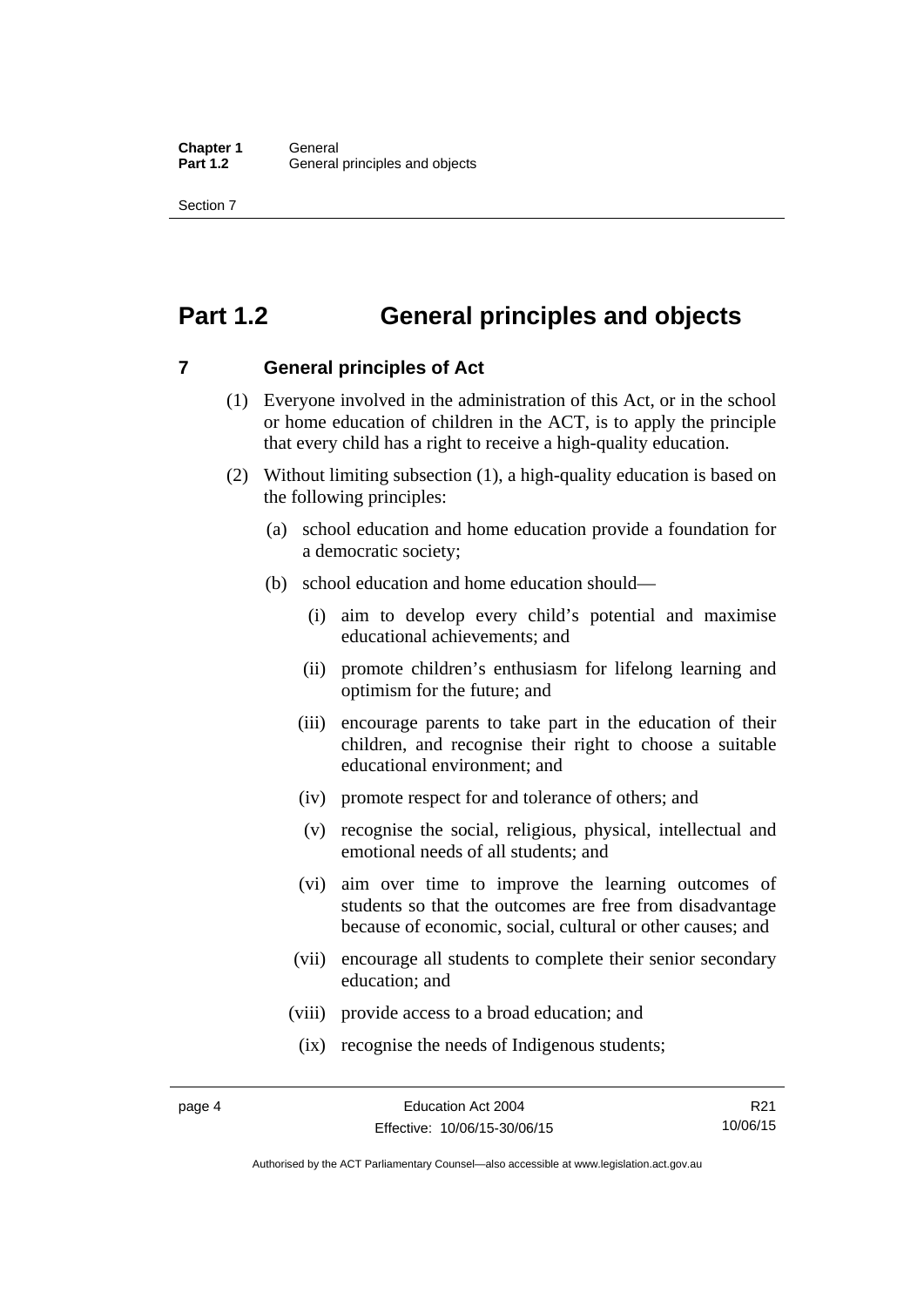- (c) innovation, diversity and opportunity within and among schools should be encouraged;
- (d) effective quality assurance mechanisms should be applied to school education;
- (e) government funding should be directed to students through their schools or school system;
- (f) the partnership between the home, community and educational providers should be recognised;
- (g) school communities should be given information about the operation of their schools.
- (3) Everyone involved in the administration of this Act, or in the school education of children in the ACT, is to apply the principle that school education—
	- (a) recognises the individual needs of children with disabilities; and
	- (b) should make appropriate provision for those needs, unless it would impose unjustifiable hardship on the provider of the school education.
- (4) Corporal punishment is not allowed in ACT schools.

### <span id="page-16-0"></span>**8 Main objects of Act**

The main objects of this Act are—

- (a) to state the responsibilities of parents and the government in relation to education and the principles and values on which government and non-government school education and home education are based; and
- (b) to promote compulsory education by ensuring that—
	- (i) children complete year 10; and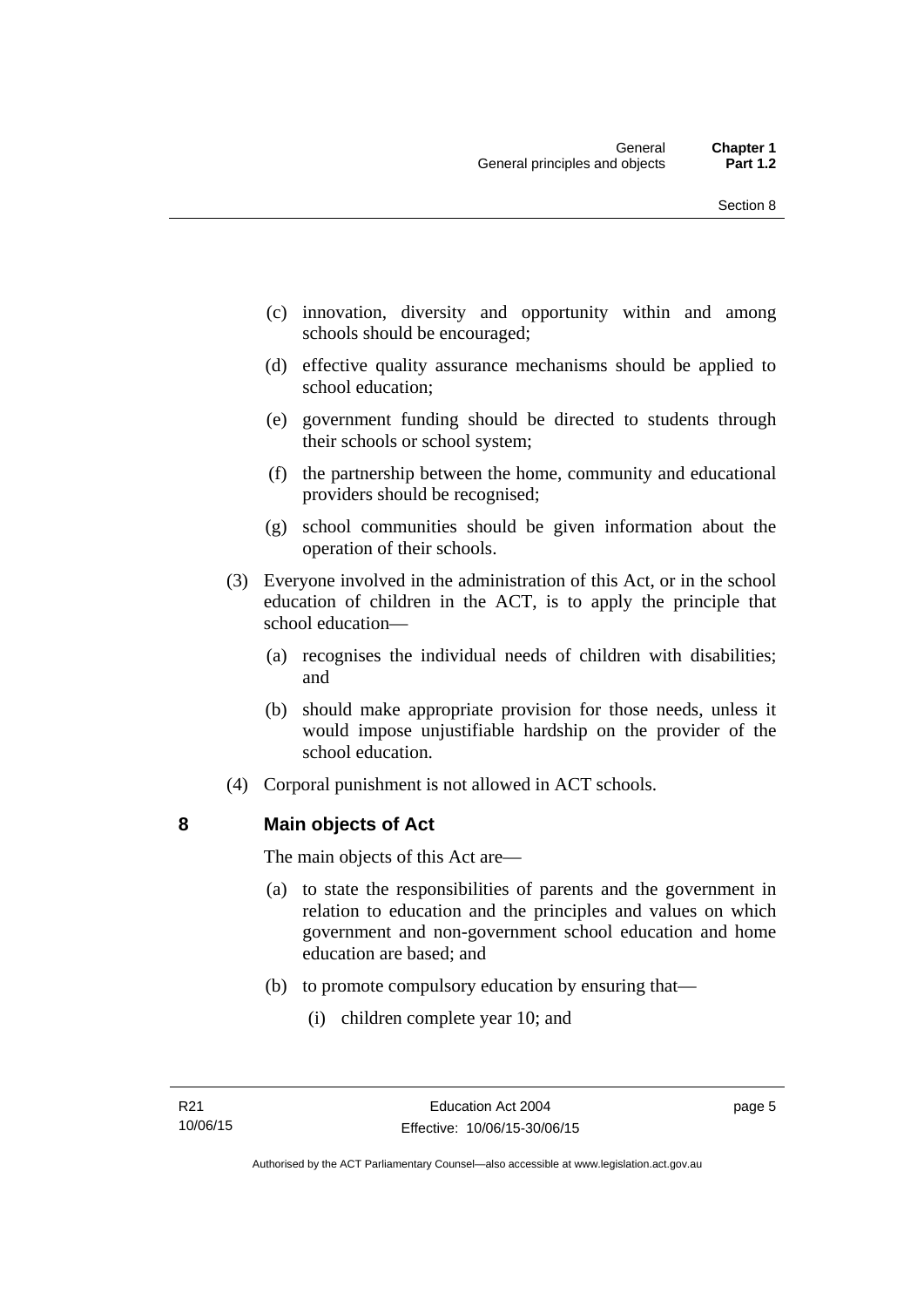Section 8

- (ii) children participate in education until they are 17 years old or complete year 12 (whichever happens first), with the opportunity to participate in training or employment after year 10; and
- (c) to state the circumstances in which school attendance is not required, including providing for suspension and exclusion from school; and
- (d) to provide for the operation and governance of government schools; and
- (e) to provide for the registration of non-government schools and home education.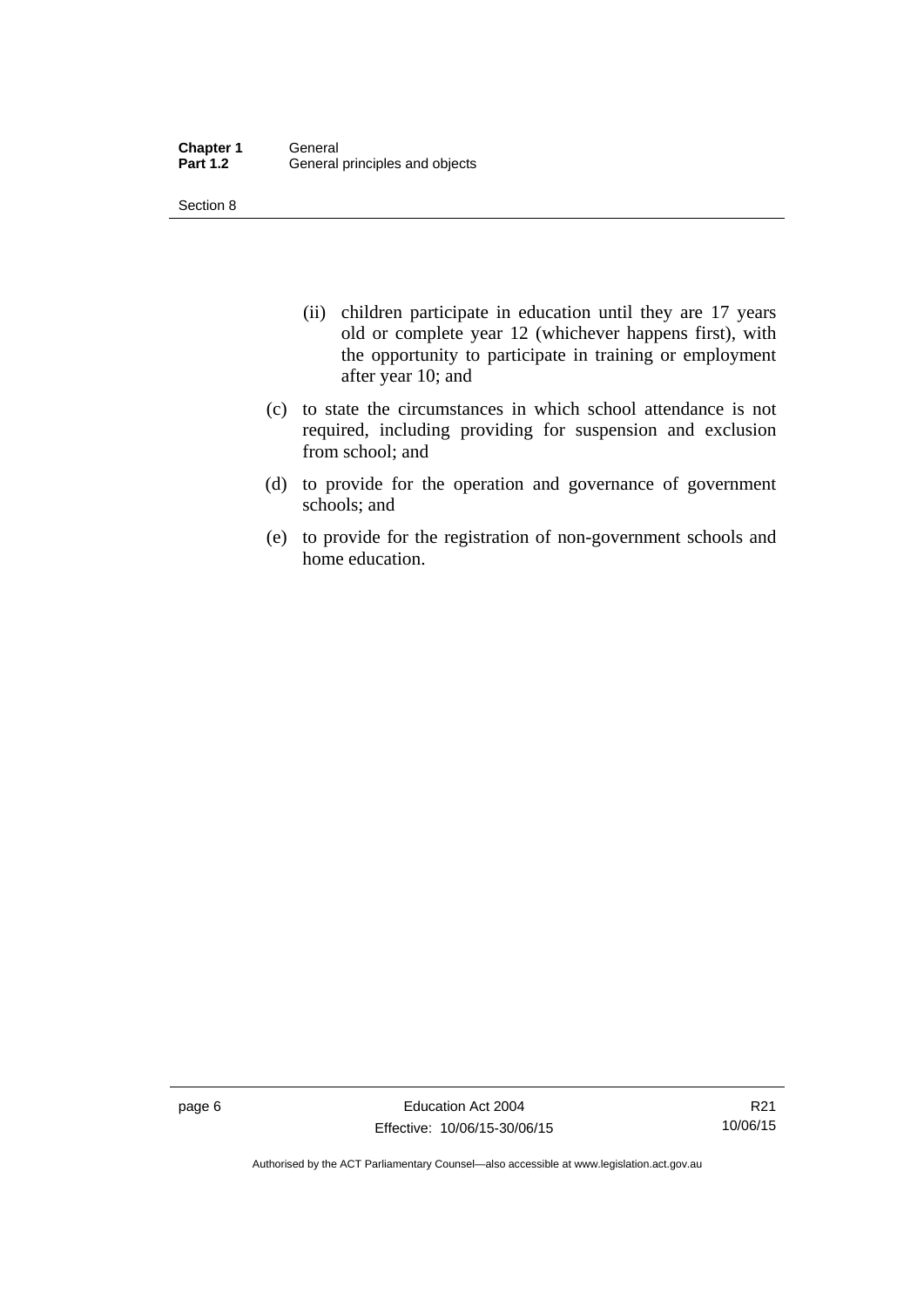# <span id="page-18-0"></span>**Chapter 2 Compulsory education**

# <span id="page-18-1"></span>**Part 2.1 Preliminary—ch 2**

<span id="page-18-2"></span>

## **9 Meaning of** *compulsory education age***—ch 2**

For this chapter, a child is of *compulsory education age* if the child is at least 6 years old and under the age that the first of the following happens:

- (a) the child is 17 years old;
- (b) the child completes year 12.

### <span id="page-18-3"></span>**9A Meaning of** *education course* **and** *education provider***— Act**

- (1) For this Act, each of the courses mentioned in table 9A, column 2 is an *education course*, and the entity mentioned in column 3 for the course is the provider (the *education provider*) of the course.
- (2) Also, the director-general may approve another course as an *education course* and an entity as the provider (the *education provider*) of the course.
- (3) An approval is a notifiable instrument.

*Note* A notifiable instrument must be notified under the [Legislation Act](http://www.legislation.act.gov.au/a/2001-14).

| column 1 | column 2                                                                   | column 3                                                                                                                             |
|----------|----------------------------------------------------------------------------|--------------------------------------------------------------------------------------------------------------------------------------|
| item     | education course                                                           | education provider                                                                                                                   |
|          | a course of study                                                          | a school                                                                                                                             |
|          | a course of study                                                          | a school under a law of a State or another Territory                                                                                 |
|          | a course of study<br>leading to the<br>completion of year 10<br>or year 12 | a registered training organisation under the National<br><b>Vocational Education and Training Regulator</b><br>Act 2011 (Cwlth), s 3 |

| ۰.<br>M.<br>w |  |
|---------------|--|
|               |  |

R21

10/06/15 Effective: 10/06/15-30/06/15 page 7

Education Act 2004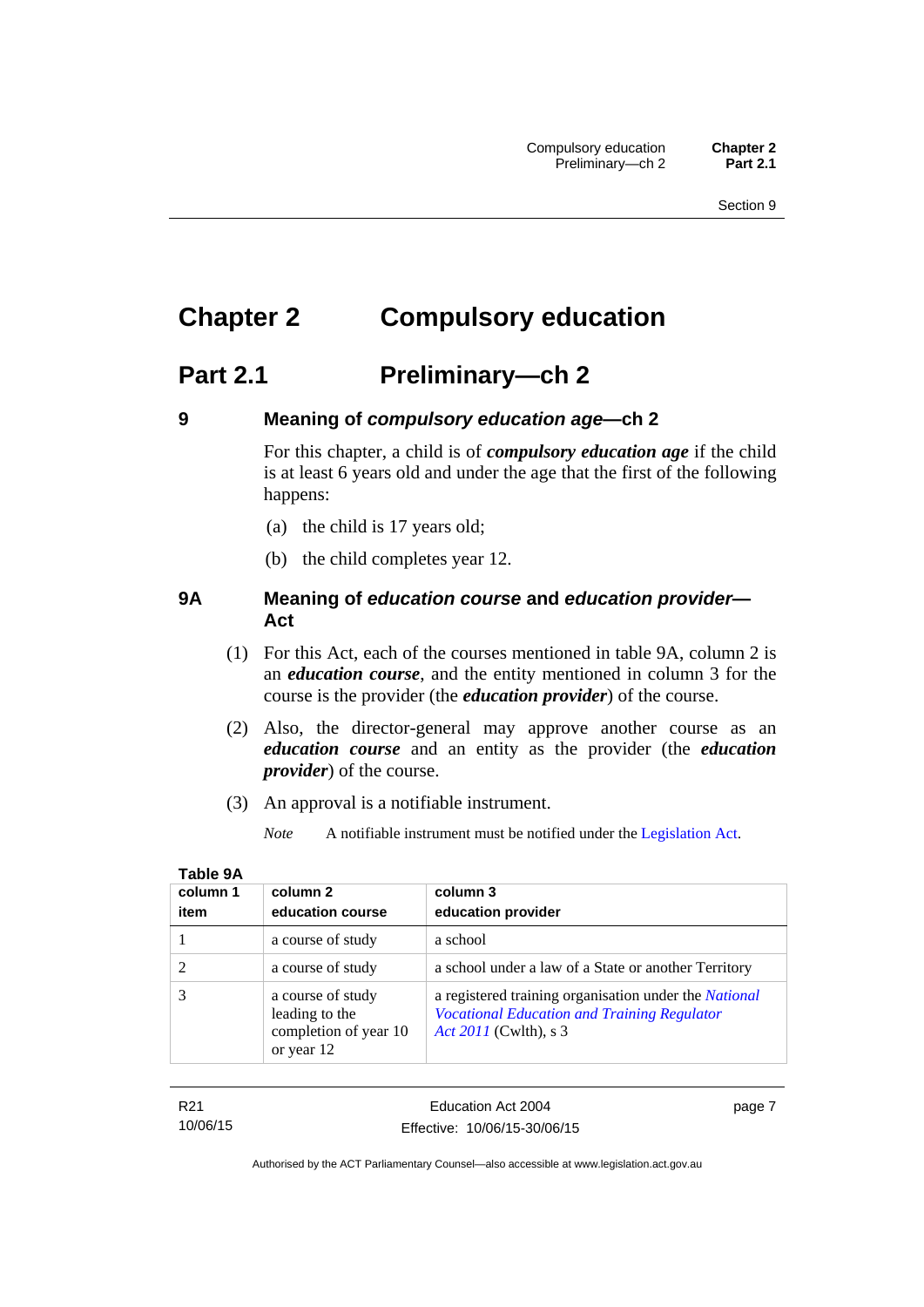| <b>Chapter 2</b> | Compulsory education |
|------------------|----------------------|
| <b>Part 2.1</b>  | Preliminary-ch 2     |

Section 9B

| column 1<br>item | column 2<br>education course                                                                                                             | column 3<br>education provider                                                                                                       |
|------------------|------------------------------------------------------------------------------------------------------------------------------------------|--------------------------------------------------------------------------------------------------------------------------------------|
| $\overline{4}$   | a VET course under<br>the <i>National</i><br><i>Vocational Education</i><br>and Training<br><b>Regulator Act 2011</b><br>$(Cwlth)$ , s 3 | a registered training organisation under the National<br><b>Vocational Education and Training Regulator</b><br>Act 2011 (Cwlth), s 3 |
| 5                | an accredited course<br>under the <i>Tertiary</i><br><b>Education Quality and</b><br><b>Standards Agency</b><br><i>Act 2011</i> (Cwlth)  | a registered higher education provider under the<br>Tertiary Education Quality and Standards Agency<br><i>Act 2011</i> (Cwlth)       |

## <span id="page-19-0"></span>**9B Meaning of** *completes year 10***—Act**

- (1) For this Act, a child *completes year 10* at an education provider if the child—
	- (a) is awarded or has completed the requirements for being awarded a year 10 certificate (however described) by the provider; or
	- (b) is given or has completed the requirements for being given a high school record (however described) in relation to year 10 by the provider; or
	- (c) is awarded a certificate (however described) approved by the director-general.
- (2) An approval is a notifiable instrument.

*Note* A notifiable instrument must be notified under the [Legislation Act](http://www.legislation.act.gov.au/a/2001-14).

- (3) Also, for this Act, a child *completes year 10* if*—*
	- (a) the child is awarded or has completed the requirements for being awarded a year 10 certificate (however described) in a State or another Territory under a law of the State or Territory; or

Authorised by the ACT Parliamentary Counsel—also accessible at www.legislation.act.gov.au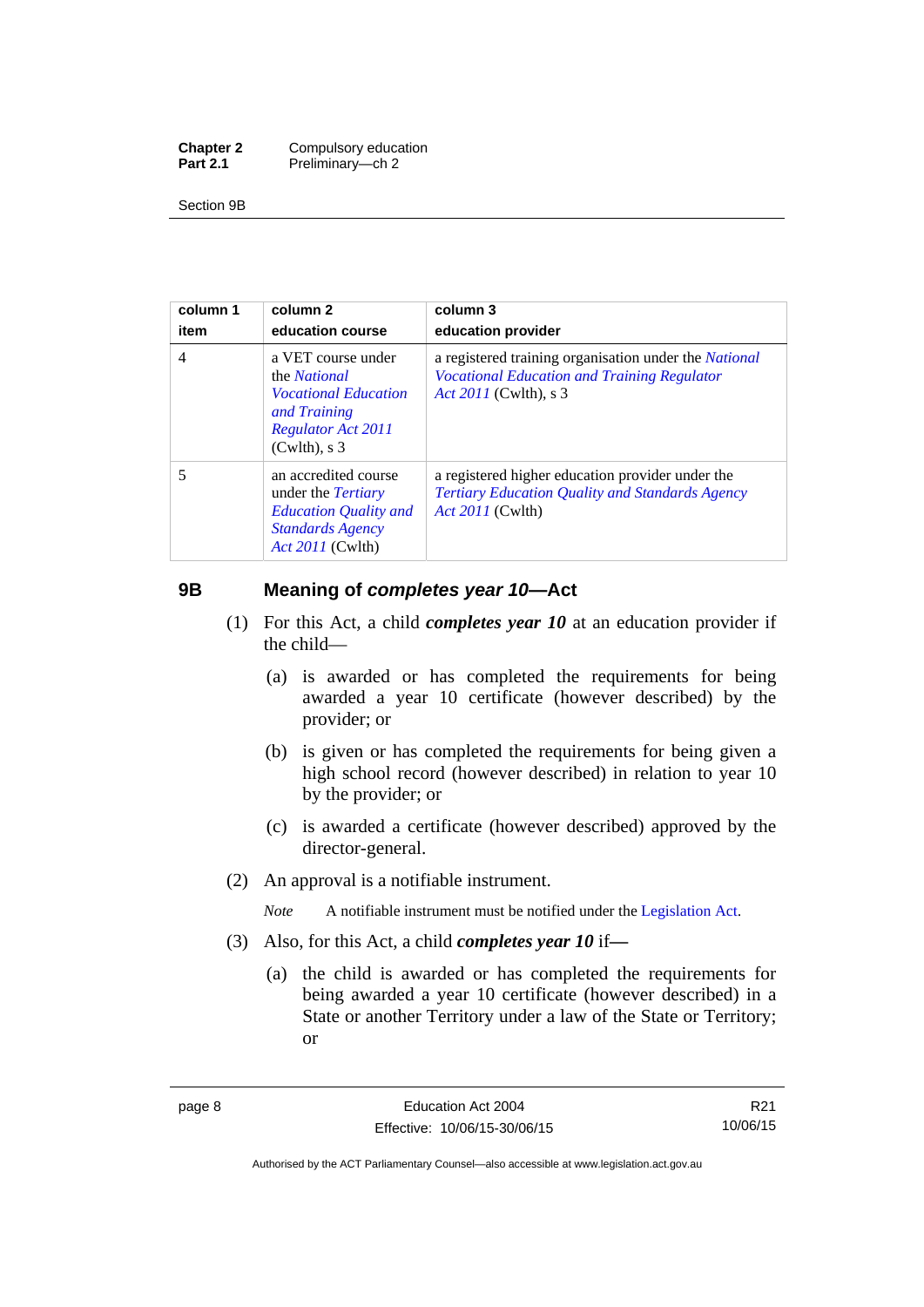- (b) the director-general is satisfied on reasonable grounds that the child has completed year 10 or its equivalent in the ACT, a State, another Territory or a foreign country.
- (4) A child mentioned in subsection (3) (b) may be given a certificate or record by the director-general.

*Note* If a form is approved under s 154 for s (4), the form must be used.

### <span id="page-20-0"></span>**9C Meaning of** *completes year 12***—Act**

- (1) For this Act, a child *completes year 12* if the child is awarded or has completed the requirements for being awarded—
	- (a) a year 12 certificate (however described) by the Board of Senior Secondary Studies under the *[Board of Senior Secondary](http://www.legislation.act.gov.au/a/1997-87)  [Studies Act 1997](http://www.legislation.act.gov.au/a/1997-87)*; or
	- (b) a certificate equivalent to a year 12 certificate that shows completion of a higher education pre-entry course; or

### **Examples**

- 1 the Certificate of General Education for Adults (at Certificate II or above)
- 2 the International Baccalaureate
- *Note* An example is part of the Act, is not exhaustive and may extend, but does not limit, the meaning of the provision in which it appears (see [Legislation Act,](http://www.legislation.act.gov.au/a/2001-14) s 126 and s 132).
- (c) a certificate equivalent to a year 12 certificate issued under the AQF; or

#### **Example**

the Australian Qualification Framework (AQF) Certificate II

- (d) a certificate (however described) approved by the director-general.
- (2) An approval is a notifiable instrument.
	- *Note* A notifiable instrument must be notified under the [Legislation Act](http://www.legislation.act.gov.au/a/2001-14).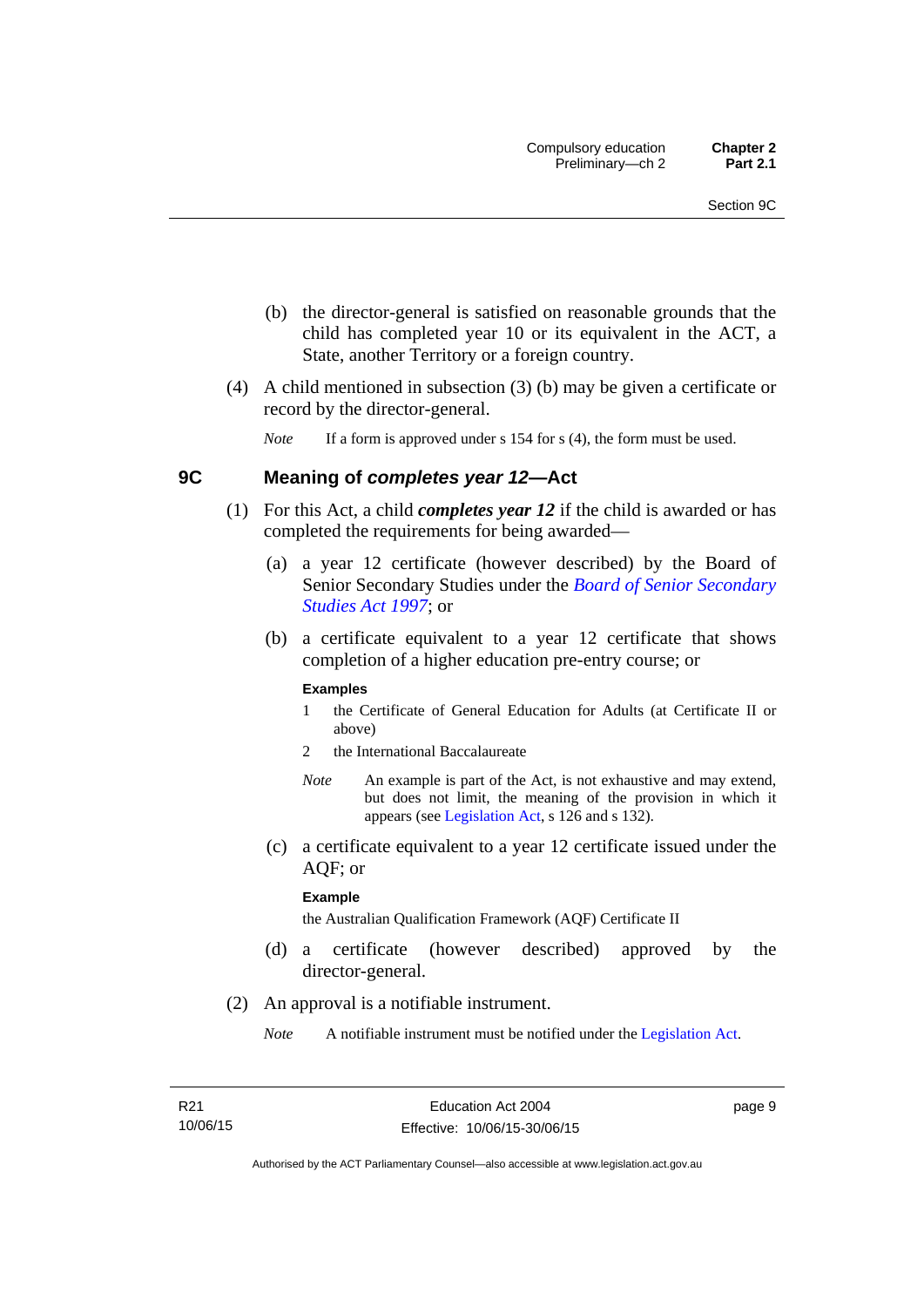Section 9D

- (3) Also, for this Act, a child *completes year 12* if—
	- (a) the child is awarded or has completed the requirements for being awarded a year 12 certificate (however described) in a State or another Territory under a law of the State or Territory; or
	- (b) the director-general is satisfied on reasonable grounds that the child has completed year 12 or its equivalent in the ACT, a State, another Territory or a foreign country.
- (4) A child mentioned in subsection (3) (b) may be given a certificate or record by the director-general.

*Note* If a form is approved under s 154 for s (4), the form must be used.

(5) In this section:

*AQF* means the Australian Qualifications Framework under the *[National Vocational Education and Training Regulator Act 2011](http://www.comlaw.gov.au/Details/C2014C00623)* (Cwlth), section 3.

### <span id="page-21-0"></span>**9D Guidelines—certain director-general functions**

- (1) The director-general may make guidelines about the exercise of the director-general's functions under the following provisions:
	- $\bullet$  section 10 (6) (c) (Child of compulsory education age enrolment and registration requirement);
	- section 10A (3) (Child of compulsory education age enrolment and registration requirement);
	- section 10D (4) (Child of compulsory education age participation requirement);
	- section 14D (3) (Approval statement—compliance requirement).
- (2) A guideline is a notifiable instrument.

*Note* A notifiable instrument must be notified under the [Legislation Act](http://www.legislation.act.gov.au/a/2001-14).

(3) The director-general must comply with any guidelines.

R21 10/06/15

Authorised by the ACT Parliamentary Counsel—also accessible at www.legislation.act.gov.au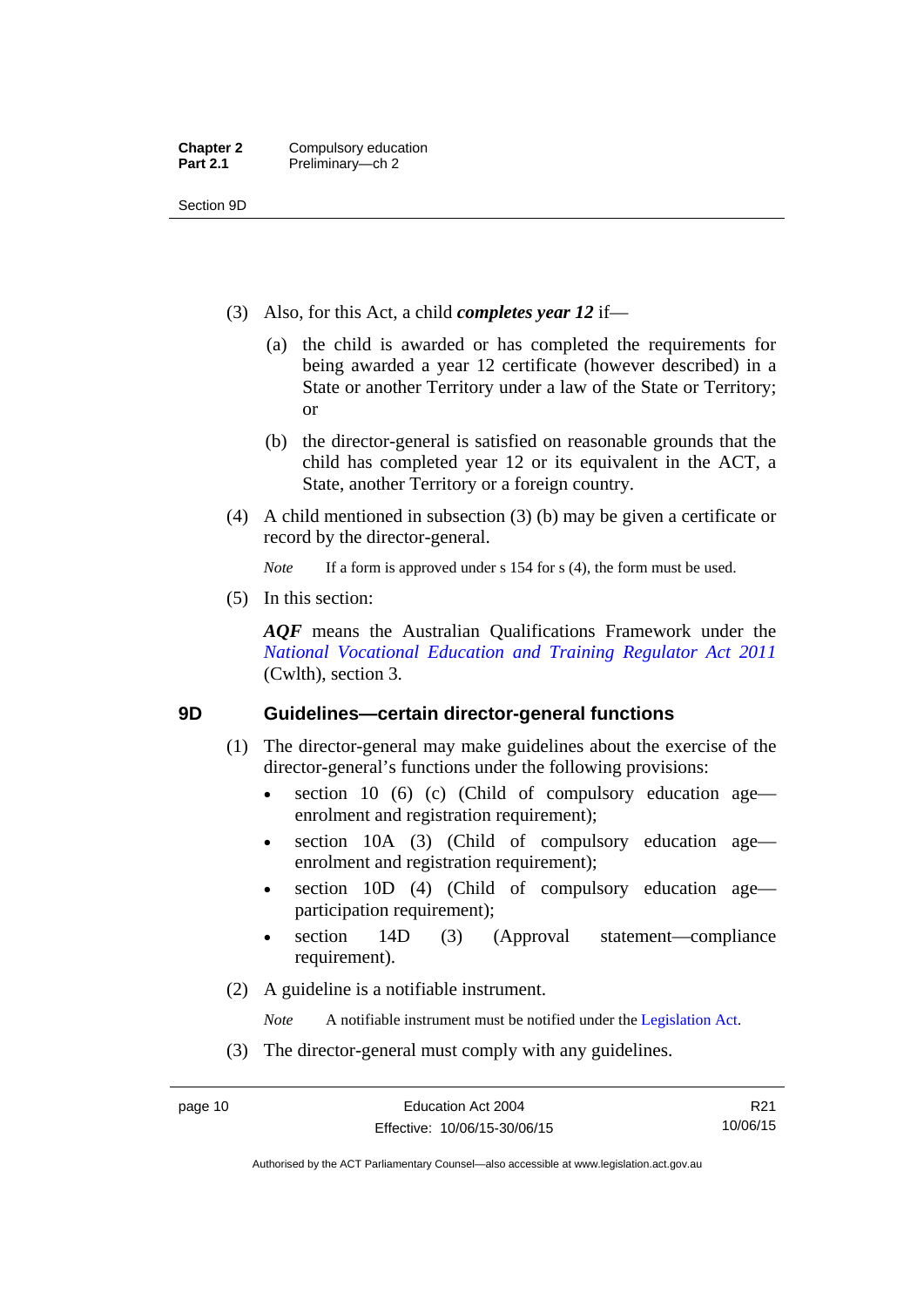# <span id="page-22-0"></span>**Part 2.2 Compulsory education requirements**

## <span id="page-22-1"></span>**Division 2.2.1 Enrolment, registration and attendance requirements**

## <span id="page-22-2"></span>**10 Child of compulsory education age—enrolment and registration requirement**

- (1) This section applies if a child—
	- (a) lives in the ACT; and
	- (b) is of compulsory education age.
- (2) The child's parents must do either or both of the following:
	- (a) enrol the child at an education provider for the purpose of the provider's education course not later than 14 days after the day the course starts;
	- (b) apply to register the child for home education not later than 10 school term days after the first of the following happens:
		- (i) the start of the school year;
		- (ii) the day the child begins to live in the ACT.
- (3) Also, the child's parents must enrol the child under subsection (2) (a) not later than 10 school term days after—
	- (a) the day the child turns 6 years old; or
	- (b) for a child who has not completed year 10—the day the child begins to live in the ACT.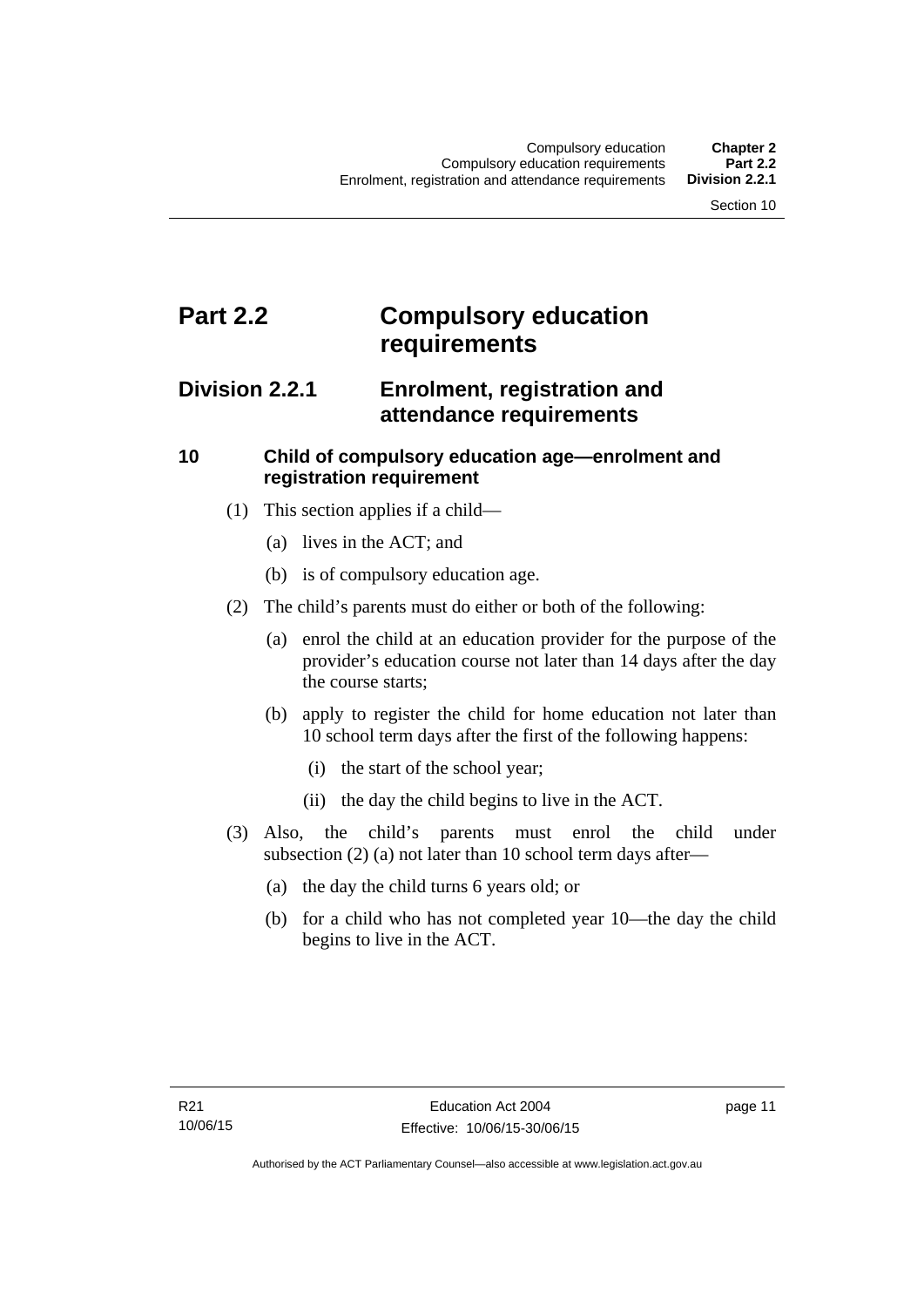- (4) If the child's enrolment at an education provider is cancelled by the child's parents, the parents must do either or both of the following within 14 days after the day the enrolment is cancelled:
	- (a) enrol the child at another education provider for the purpose of the provider's education course;
	- (b) apply to register the child for home education.
	- *Note* If a form is approved under s 154 for this provision, the form must be used.
- (5) If the child's registration for home education is cancelled under section 135 (Cancellation of registration for home education), the parents must enrol the child at an education provider for the purpose of the provider's education course not later than 14 days after the day the cancellation takes effect.
	- *Note* See s 135 (6) for when the cancellation of registration for home education takes effect.
- (6) This section does not apply if—
	- (a) an exemption certificate is in force for the child; or
	- (b) the child is participating in a training or employment alternative in accordance with part 2.4 (After year 10—training and employment alternatives); or
	- (c) the child's parents have an excuse for not complying with this section that the director-general is satisfied is a reasonable excuse.
	- *Note 1* The director-general must comply with any guidelines about the exercise of the director-general's functions under s (6) (c) (see s 9D).
	- *Note* 2 For offences in relation to this requirement, see pt 2.6 (Offences parents).

### <span id="page-23-0"></span>**10A Child of compulsory education age—school attendance requirement**

(1) This section applies if a child—

R21 10/06/15

Authorised by the ACT Parliamentary Counsel—also accessible at www.legislation.act.gov.au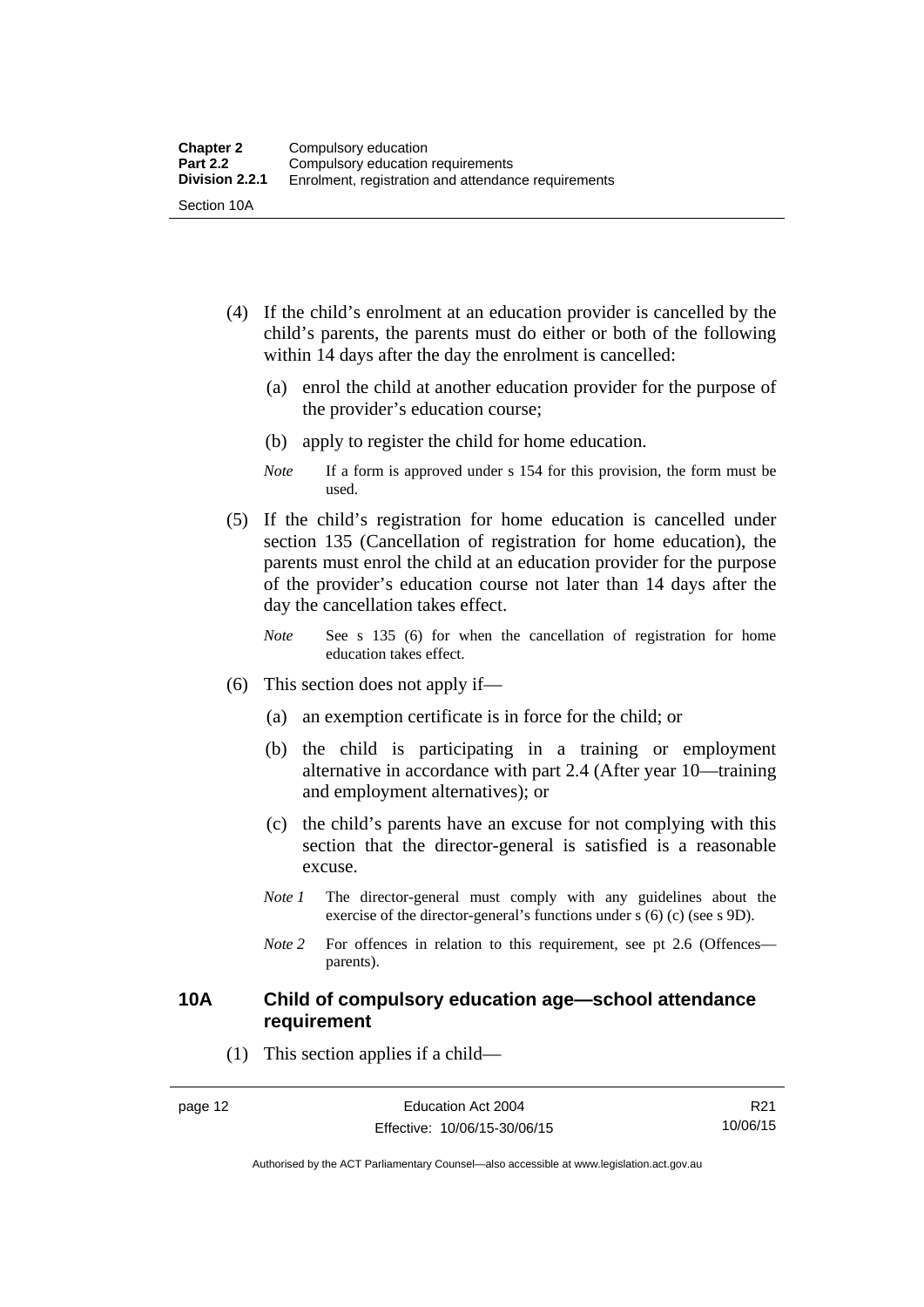- (a) lives in the ACT; and
- (b) is of compulsory education age; and
- (c) is enrolled at a school.
- (2) The child's parents must ensure that the child—
	- (a) attends the school on every day, and during the times on every day, when the school is open for attendance; and
	- (b) attends every activity of the school (including attendance at an approved educational course) that the school requires the child to attend.
- (3) This section does not apply if the child's parents have an excuse for not complying with this section that the director-general is satisfied is a reasonable excuse.
	- *Note 1* The director-general must comply with any guidelines about the exercise of the director-general's functions under s (3) (see s 9D).
	- *Note 2* For offences in relation to this requirement, see pt 2.6 (Offences parents).

## <span id="page-24-0"></span>**Division 2.2.2 Participation requirement**

### <span id="page-24-1"></span>**10B Meaning of** *participates* **in education course—div 2.2.2**

For this division, a child *participates* in an education course if the child complies with—

- (a) the provider's requirements about physically attending, at particular times, the provider's premises or another place; or
- (b) for an education course that is completed by distance education (however described)—the provider's requirements for distance education.

### **Examples—par (b)**

1 complete and return the assigned work for the course

page 13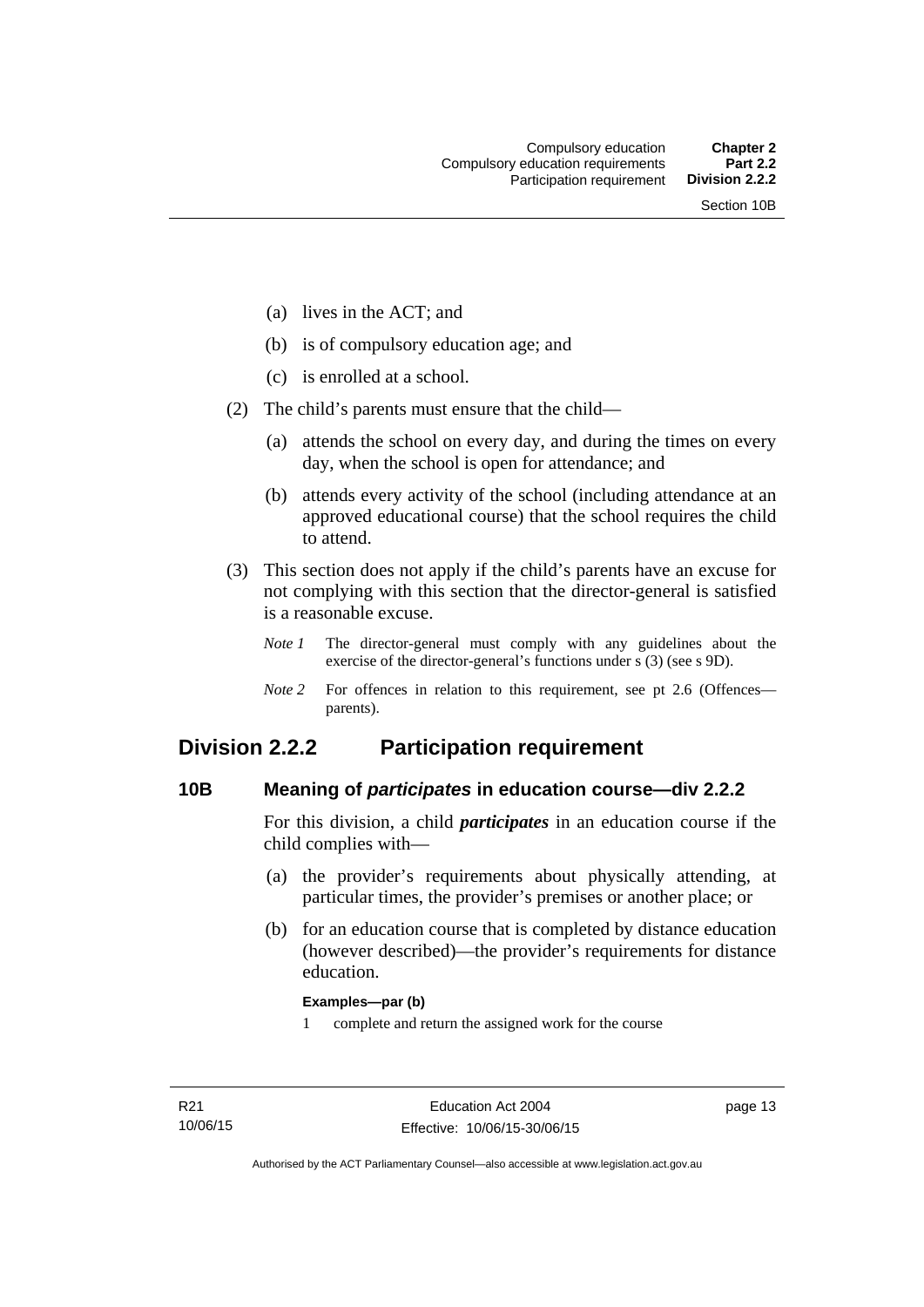Section 10C

- 2 communicate with or contact the provider for the purpose of participating in the course
- 3 attend the provider for 1 week twice a year
- *Note* An example is part of the Act, is not exhaustive and may extend, but does not limit, the meaning of the provision in which it appears (see [Legislation Act,](http://www.legislation.act.gov.au/a/2001-14) s 126 and s 132).

### <span id="page-25-0"></span>**10C Meaning of** *full-time participation* **in education course div 2.2.2**

- (1) For this division, *full-time participation* in an education course means participation in the course—
	- (a) at a level that is full-time under the requirements of the course; or
	- (b) for at least 25 hours each week.
- (2) Also, for this division, *full-time participation* in an education course includes—
	- (a) part-time participation in 2 or more education courses to an extent that is at least equivalent to full-time participation in 1 education course; and
	- (b) participation in any combination of the following that is equivalent to full-time participation in 1 education course:
		- (i) an education course;
		- (ii) a training alternative;
		- (iii) an employment alternative.
	- *Note* A child needs the director-general's approval to participate in a training or employment alternative (see pt 2.4 (After year 10—training and employment alternatives)).

Authorised by the ACT Parliamentary Counsel—also accessible at www.legislation.act.gov.au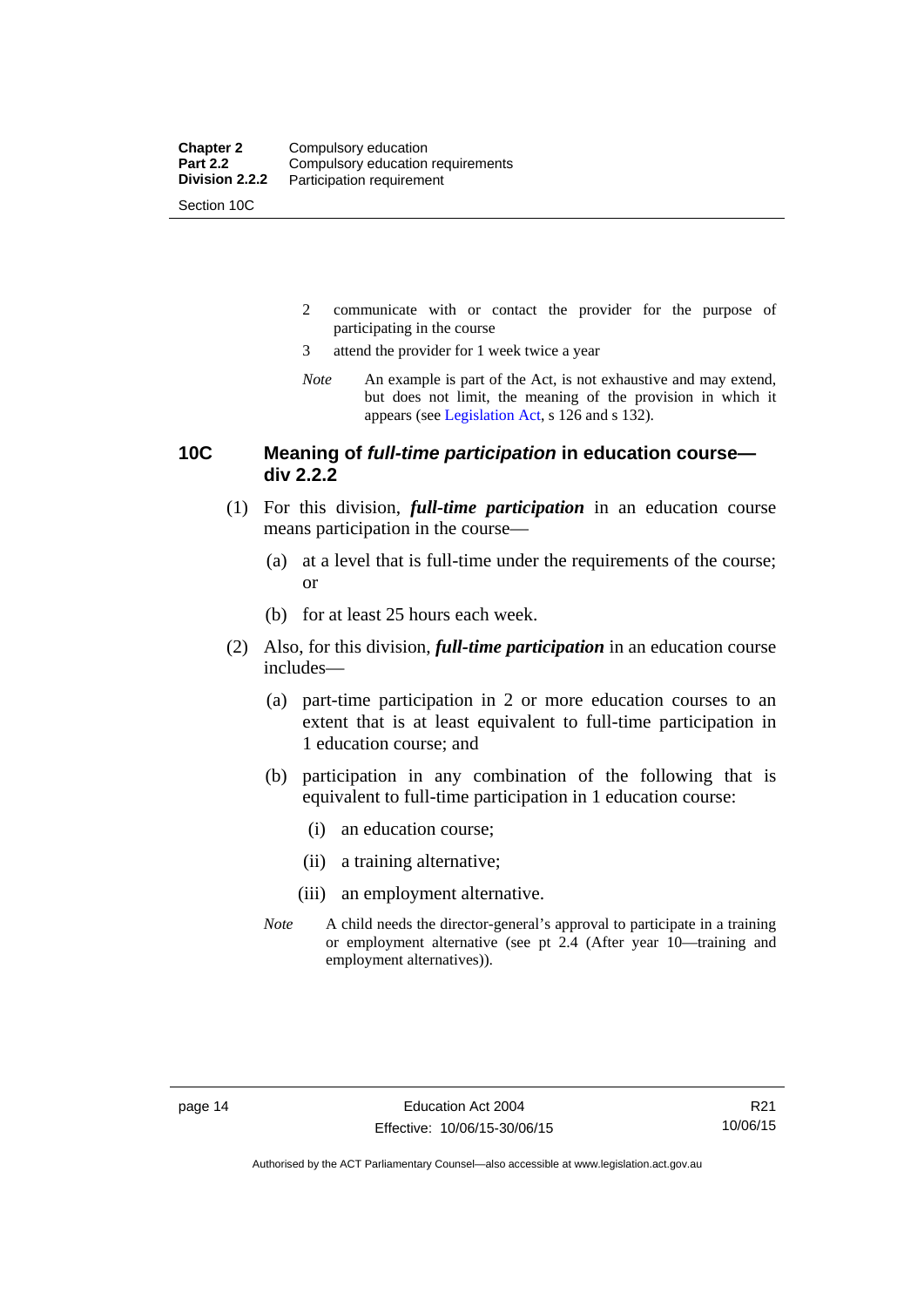## <span id="page-26-0"></span>**10D Child of compulsory education age—participation requirement**

- (1) This section applies if a child—
	- (a) lives in the ACT; and
	- (b) is of compulsory education age; and
	- (c) is enrolled at an education provider other than a school for the purpose of the provider's education course.
- (2) The child's parents must ensure that the child participates in the education course.
- (3) Also, the child's participation must be—
	- (a) full-time participation (the *full-time participation requirement*); or
	- (b) if an exemption certificate is in force for the child for the course—participation in accordance with the certificate.
- (4) This section does not apply if the child's parents have an excuse for not complying with this section that the director-general is satisfied is a reasonable excuse.
	- *Note 1* The director-general must comply with any guidelines about the exercise of the director-general's functions under s (4) (see s 9D).
	- *Note* 2 For offences in relation to this requirement, see pt 2.6 (Offences parents).

### <span id="page-26-1"></span>**11 Participation requirement—absence**

A child's participation in an education course is taken for this Act to continue during an absence that is—

 (a) allowed under the requirements of the course or by the provider of the course; or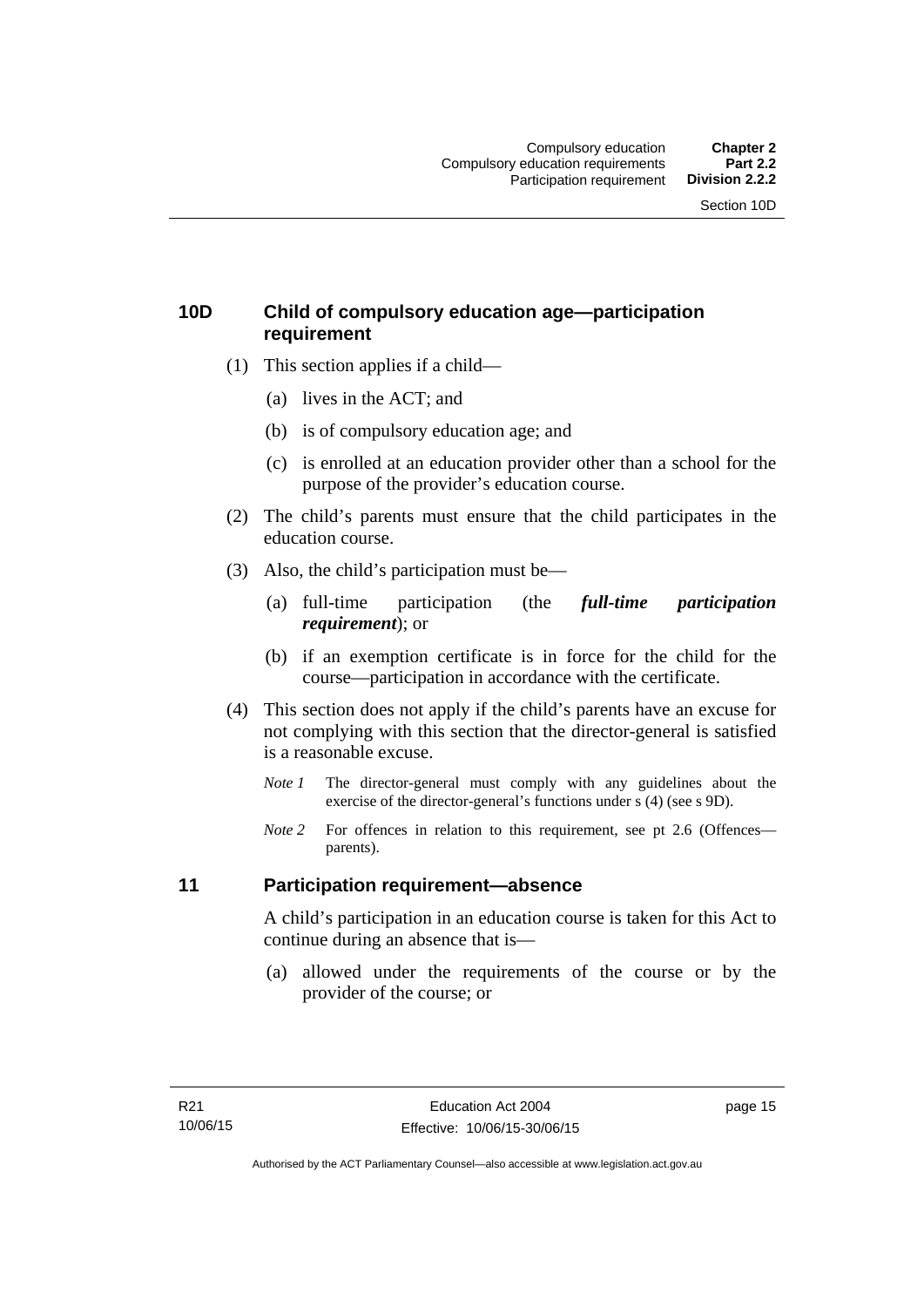| <b>Chapter 2</b> | Compulsory education              |
|------------------|-----------------------------------|
| <b>Part 2.2</b>  | Compulsory education requirements |
| Division 2.2.2   | Participation requirement         |
| Section 11A      |                                   |

 (b) required under a territory law or a law of the Commonwealth, a State or another Territory.

### **Example—par (b)**

Will is absent from an education provider because a public health direction under the *[Public Health Act 1997](http://www.legislation.act.gov.au/a/1997-69)* requires that he be confined to home for 2 weeks.

*Note* An example is part of the Act, is not exhaustive and may extend, but does not limit, the meaning of the provision in which it appears (see [Legislation Act,](http://www.legislation.act.gov.au/a/2001-14) s 126 and s 132).

### <span id="page-27-0"></span>**11A Participation requirement—suspension**

- (1) This section applies if a child participating in an education course stops attending the provider because the child has been suspended from attending the provider.
- (2) The child's participation in the course is taken for this Act to continue during the suspension period.

### <span id="page-27-1"></span>**11B Participation requirement—exclusion**

- (1) This section applies if a child participating in an education course stops attending the provider because the child has been excluded from attending the provider.
- (2) The child's participation in the course is taken for this Act to continue—
	- (a) at the same level as before the exclusion; and
	- (b) for the time reasonably required for the child to resume participation in an education course or apply for approval to participate in a training or employment alternative under part 2.4 (After year 10—training and employment alternatives).

Authorised by the ACT Parliamentary Counsel—also accessible at www.legislation.act.gov.au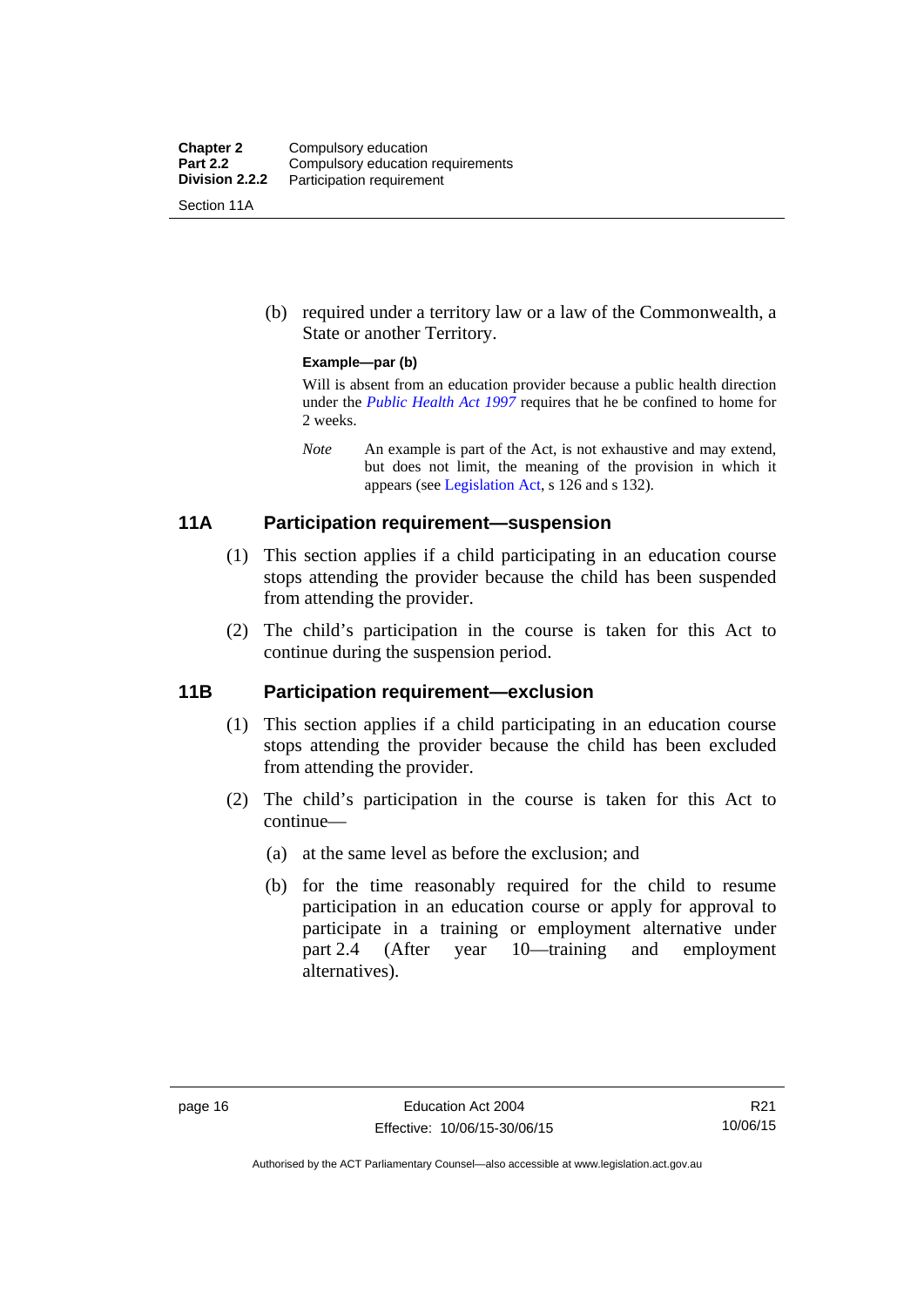## <span id="page-28-0"></span>**Division 2.2.3 Information requirement**

## <span id="page-28-1"></span>**11C Giving information notice**

- (1) This section applies if a child—
	- (a) lives in the ACT; and
	- (b) is at least 6 years old but under 17 years old.
- (2) The director-general may give a written notice (an *information notice*) to the child's parents if the director-general believes on reasonable grounds that—
	- (a) the child is not enrolled at an education provider; or
	- (b) the child is not registered for home education; or
	- (c) if the child is enrolled at a school—the child is not attending the school; or
	- (d) if the child is enrolled at an education provider other than a school for the purpose of the provider's education course—the child is not participating in the course or the child is contravening section 10D (3) (Child of compulsory education age—participation requirement); or
	- (e) the child is not participating in a training or employment alternative in accordance with part 2.4 (After year 10—training and employment alternatives).
	- *Note* For how documents may be served, see the [Legislation Act,](http://www.legislation.act.gov.au/a/2001-14) pt 19.5.

### <span id="page-28-2"></span>**11D Contents of information notice**

- (1) An information notice in relation to a child must—
	- (a) state that it is an information notice under this Act; and
	- (b) state the information sought; and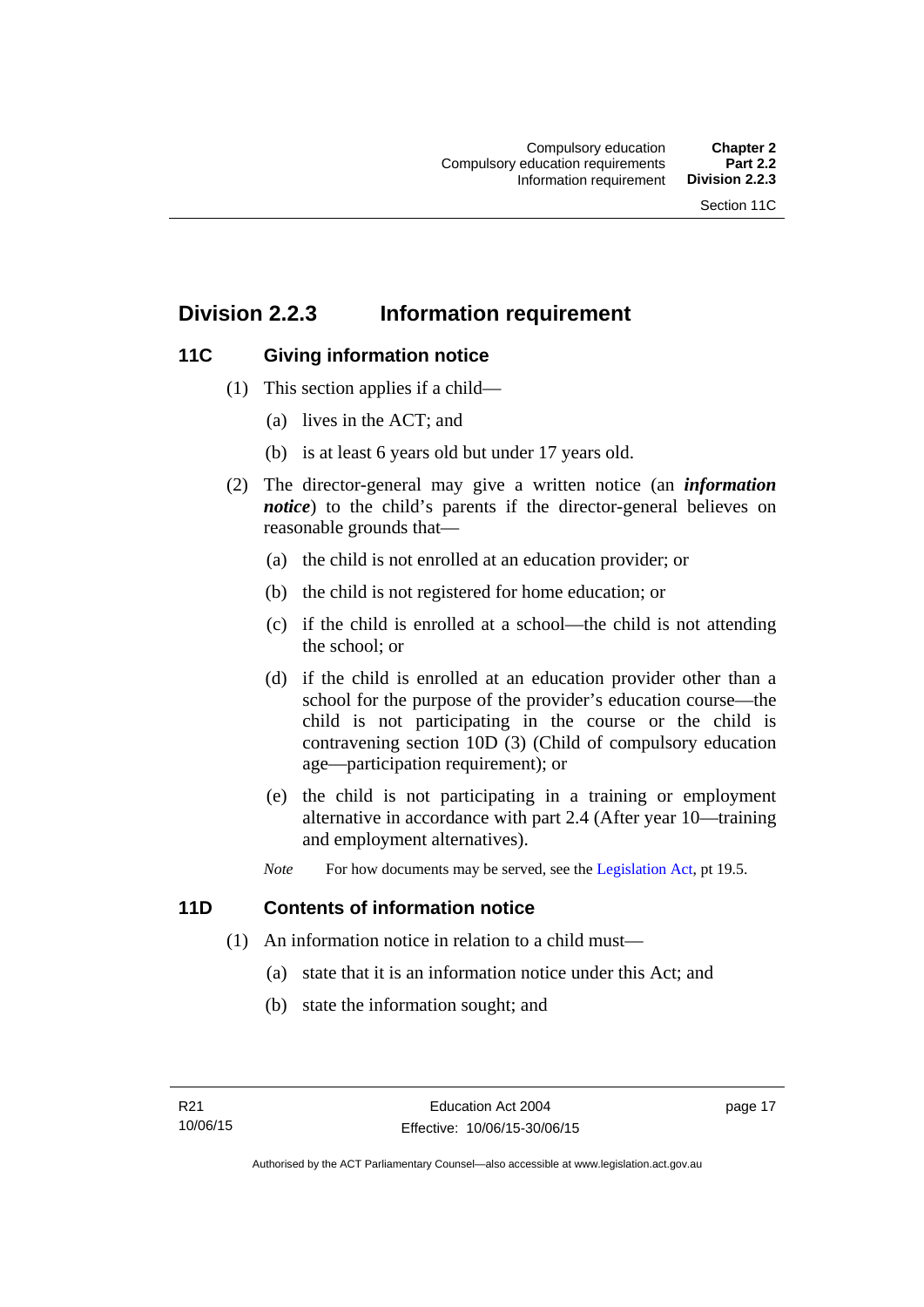- (c) state what the child's parents need to do to comply with the notice; and
- (d) state the period for complying with the notice; and
- (e) contain a statement to the effect that failure to comply with the notice is an offence.
- (2) The information notice may include any other information the director-general considers appropriate.

## <span id="page-29-0"></span>**11E Extension of time for compliance with information notice**

- (1) This section applies if a child's parents have been given an information notice.
- (2) The director-general may, by written notice given to the child's parents, extend the compliance period for the information notice on the director-general's own initiative or if asked by the parents.
- (3) However, the director-general may extend the compliance period only if the period has not ended.
- (4) In this section:

*compliance period* means the period stated in the information notice under section 11D (1) (d), and includes the period as extended under this section.

## <span id="page-29-1"></span>**11F Revocation of information notice on compliance**

If the director-general is satisfied on reasonable grounds that an information notice given to a child's parents has been complied with, the director-general must revoke the notice by written notice given to the parents.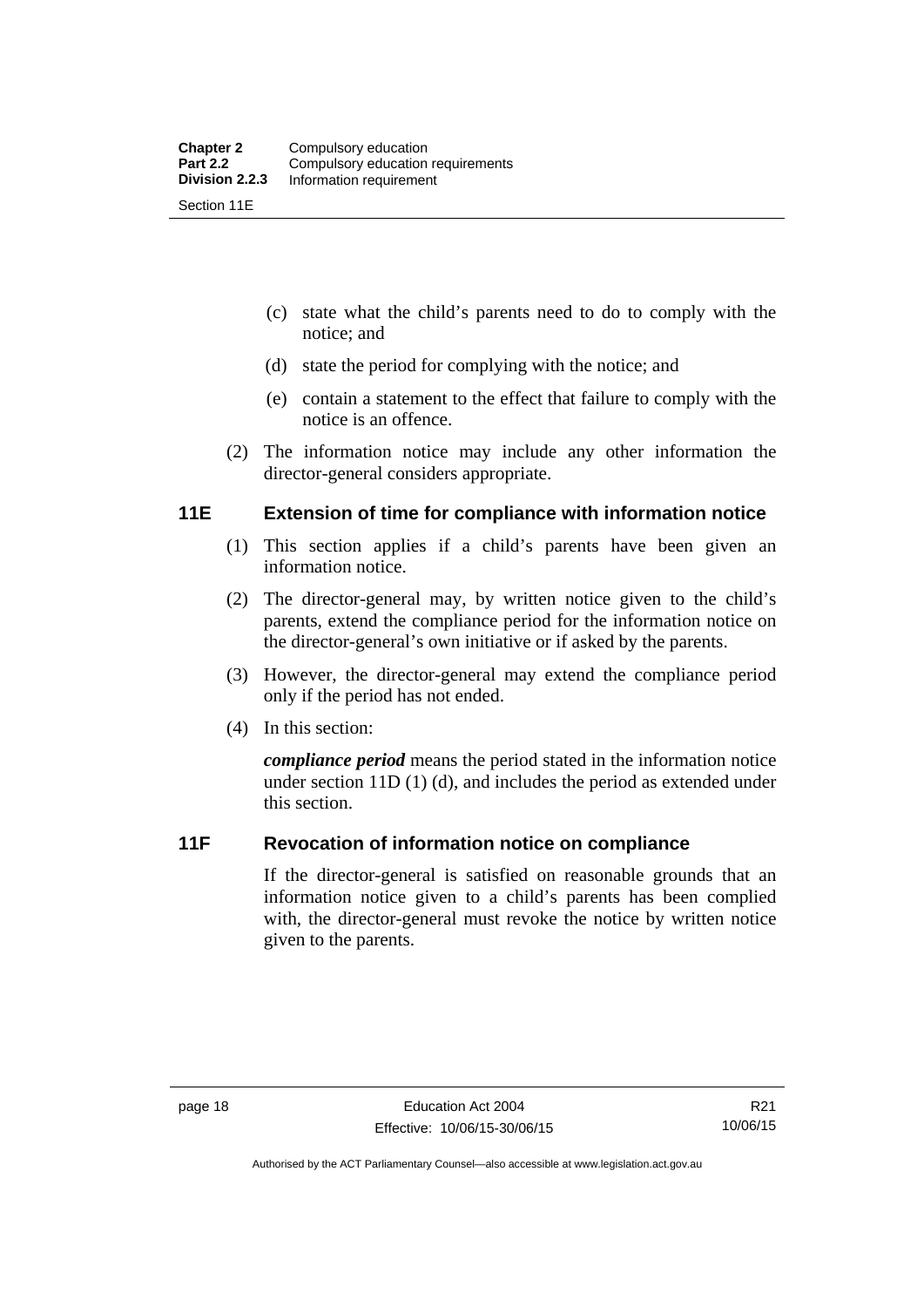# <span id="page-30-0"></span>**Part 2.3 Exemption certificates**

## <span id="page-30-1"></span>**11G Meaning of** *full-time participation requirement***—pt 2.3**

In this part:

*full-time participation requirement*—see section 10D (3).

## <span id="page-30-2"></span>**11H Exemption certificate—application**

- (1) A child or the child's parents may apply to the director-general for a certificate (an *exemption certificate*) exempting the child from—
	- (a) the requirement to be enrolled at an education provider or registered for home education; or
		- *Note* See s 10 (Child of compulsory education age—enrolment and registration requirement).
	- (b) the full-time participation requirement.
		- *Note* See s 10D (Child of compulsory education age—participation requirement).
- (2) Application may be made for either or both of the following:
	- (a) exempting the child until the child is 17 years old or for a shorter period;
	- (b) exempting the child from the full-time participation requirement.
- (3) An application made by a child must contain the signed consent of the child's parents.
- (4) However, subsection (3) does not apply if the director-general is satisfied on reasonable grounds that it is not appropriate to require the signed consent.
	- *Note* If a form is approved under s 154 for this provision, the form must be used.

page 19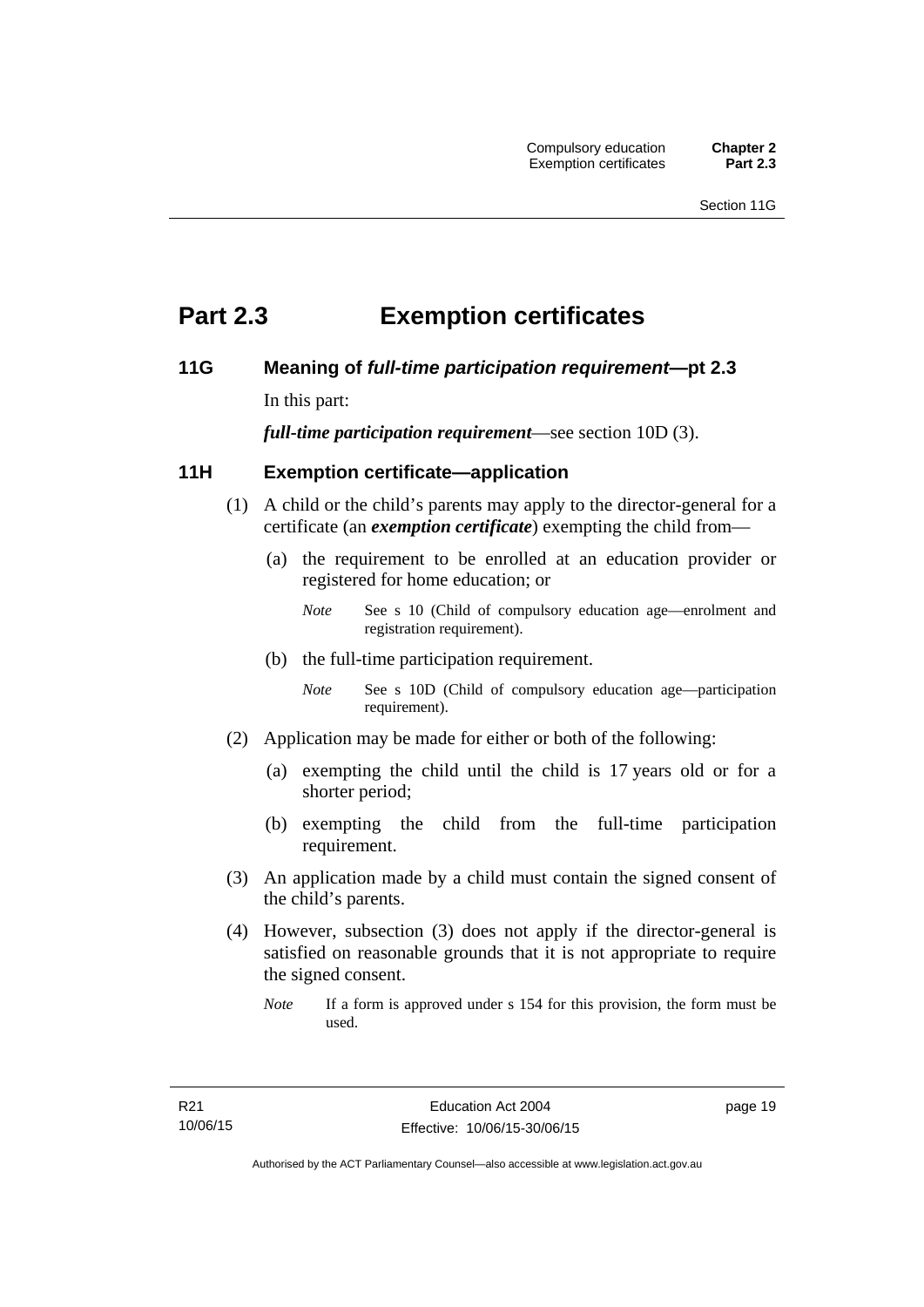Section 12

## <span id="page-31-0"></span>**12 Exemption certificate—requirement for further information**

- (1) The director-general may give an applicant mentioned in section 11H (1) a written notice requiring the applicant to give the director-general stated further information or documents that the director-general reasonably needs to decide the application.
- (2) If the applicant does not comply with the requirement, the director-general may refuse to consider the application further.

## <span id="page-31-1"></span>**12A Exemption certificate—issue**

- (1) The director-general may—
	- (a) issue an exemption certificate for a child if the director-general is satisfied on reasonable grounds that it is in the child's best interests to issue the certificate; or
	- (b) refuse to issue an exemption certificate for a child.
- (2) Without limiting subsection (1) (a), in deciding whether it is in a child's best interests to exempt the child, the director-general may consider the following:
	- (a) the child's health;
	- (b) the child's education;
	- (c) the child's sense of racial, ethnic, religious or cultural identity;
	- (d) the child's development;

Authorised by the ACT Parliamentary Counsel—also accessible at www.legislation.act.gov.au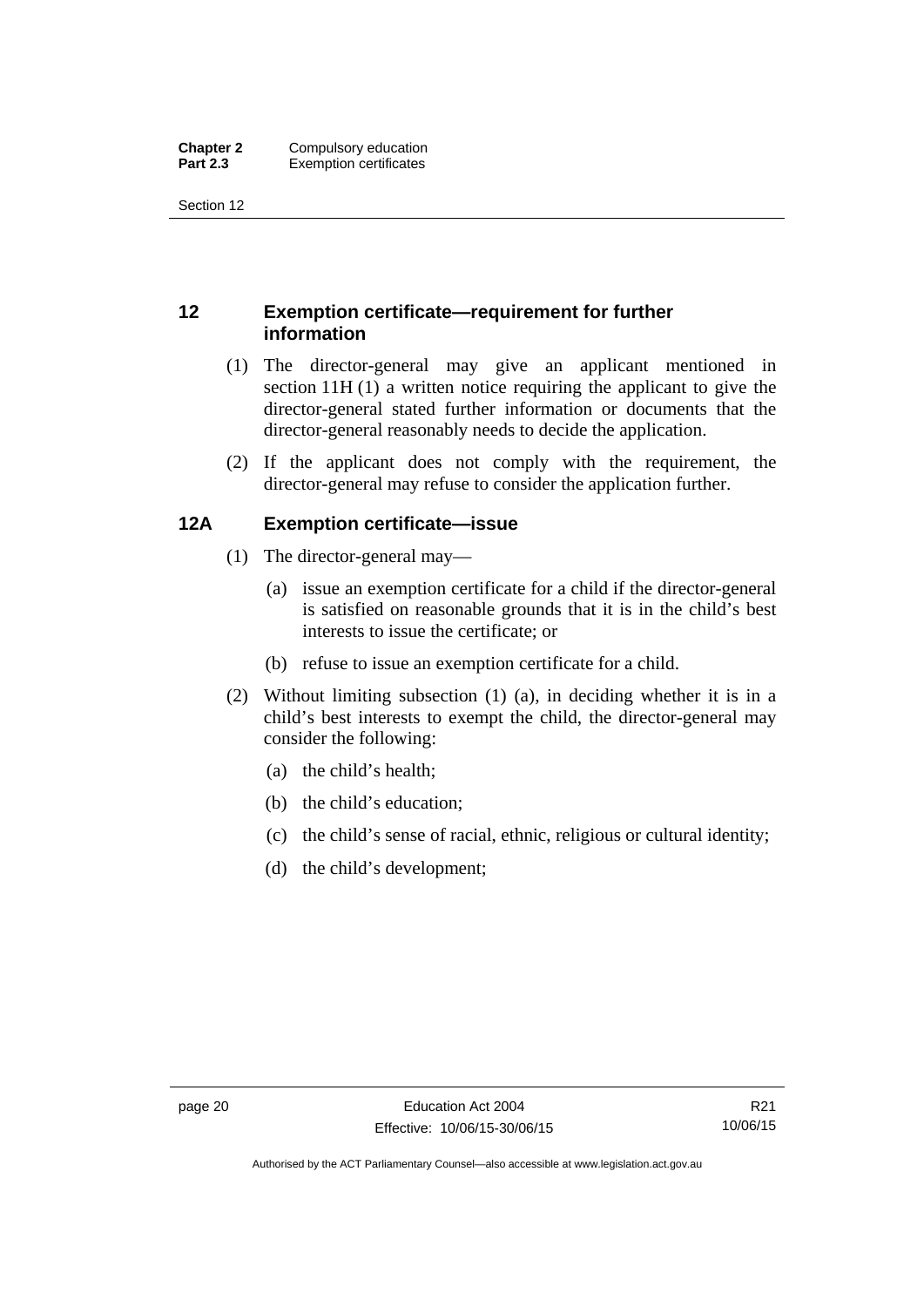(e) whether the exemption would benefit the child.

### **Example—par (e)**

Felicity's education alternative finishes shortly before she turns 17. The director-general is satisfied that exempting Felicity from participating in another education alternative until she turns 17 benefits her, because it means that she is not compelled to participate in another education alternative for a short time just to comply with the participation requirement.

- *Note* An example is part of the Act, is not exhaustive and may extend, but does not limit, the meaning of the provision in which it appears (see [Legislation Act,](http://www.legislation.act.gov.au/a/2001-14) s 126 and s 132).
- (3) An exemption certificate for a child may be issued for either or both of the following:
	- (a) exempting the child until the child is 17 years old or for a shorter period;
	- (b) exempting the child from the full-time participation requirement.

### <span id="page-32-0"></span>**12B Exemption certificate—form**

An exemption certificate issued for a child must—

- (a) state the day it is issued; and
- (b) state the child's name; and
- (c) state the period for which it is in force; and
- (d) for an exemption from the full-time participation requirement—state the exemption and the extent to which the child must participate; and
- (e) state any condition to which it is subject; and
- (f) contain any other particulars prescribed by regulation.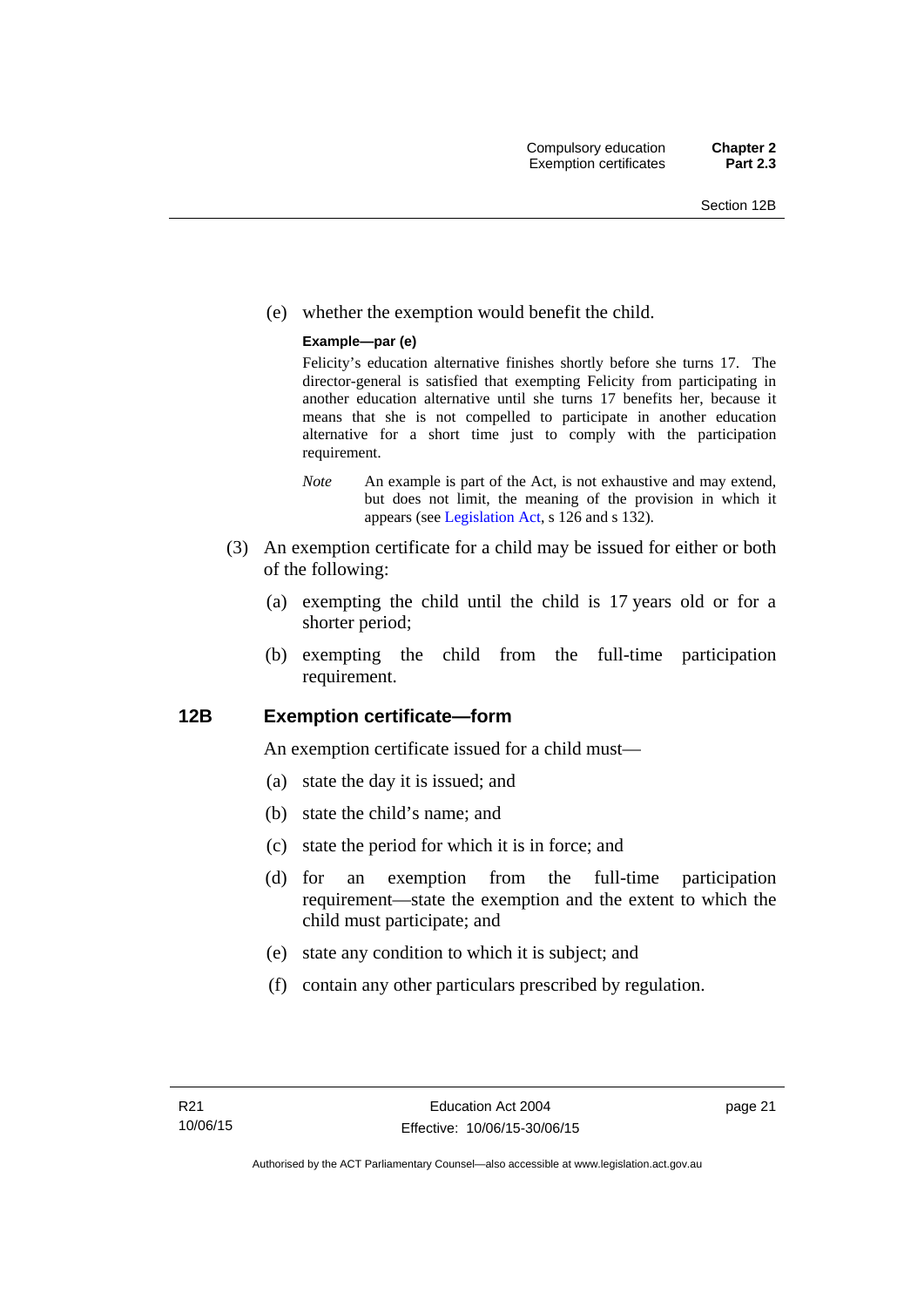| <b>Chapter 2</b> | Compulsory education          |
|------------------|-------------------------------|
| <b>Part 2.3</b>  | <b>Exemption certificates</b> |

Section 12C

## <span id="page-33-0"></span>**12C Exemption certificate—conditions**

The director-general may issue an exemption certificate subject to any condition that the director-general believes on reasonable grounds is appropriate.

### <span id="page-33-1"></span>**12D Exemption certificate—duration**

An exemption certificate may be issued for a child until—

- (a) the end of the period stated in the certificate; or
- (b) the ground for the issue of the certificate no longer applies in relation to the child.

### <span id="page-33-2"></span>**13 Exemption certificate—revocation**

The director-general may revoke an exemption certificate issued for a child if—

- (a) the certificate is issued in error; or
- (b) the ground for the issue of the certificate no longer applies in relation to the child; or
- (c) a condition of the certificate has been contravened.

Authorised by the ACT Parliamentary Counsel—also accessible at www.legislation.act.gov.au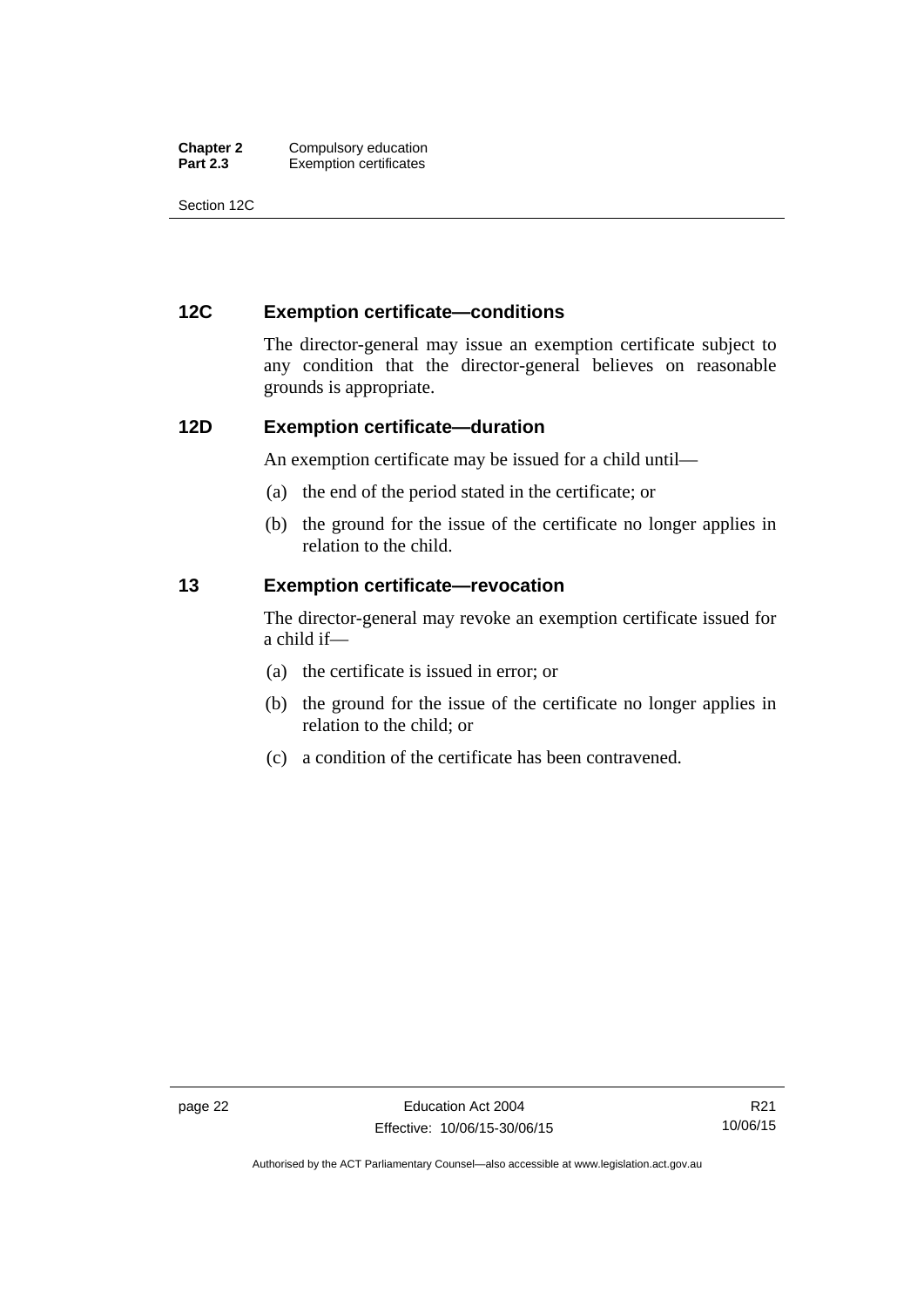# <span id="page-34-0"></span>**Part 2.4 After year 10—training and employment alternatives**

## <span id="page-34-1"></span>**Division 2.4.1 Definitions—pt 2.4**

### <span id="page-34-2"></span>**13A Meaning of** *training alternative* **and** *training alternative provider***—Act**

- (1) For this Act, each training mentioned in table 13A, column 2 is a *training alternative*, and the entity mentioned in column 3 for the training alternative is the provider (the *training alternative provider*) of the training alternative.
- (2) Also, the director-general may approve other training as a *training alternative*, and an entity as the provider (the *training alternative provider*) of the training alternative.
- (3) An approval is a notifiable instrument.

*Note* A notifiable instrument must be notified under the [Legislation Act](http://www.legislation.act.gov.au/a/2001-14).

| Table 13A |  |
|-----------|--|
| column 1  |  |

| column 1<br>item | column 2<br>training alternative                                                               | column 3<br>training alternative provider                                                                                                                        |
|------------------|------------------------------------------------------------------------------------------------|------------------------------------------------------------------------------------------------------------------------------------------------------------------|
|                  | work-related training<br>under the Training and<br><b>Tertiary Education</b><br>Act 2003       | employer with whom child has approved training<br>contract under the <i>Training and Tertiary Education</i><br>Act 2003 in relation to the work-related training |
|                  | work-related training<br>(however described)<br>under a law of a State<br>or another Territory | provider (however described) under a law of the State<br>or other Territory                                                                                      |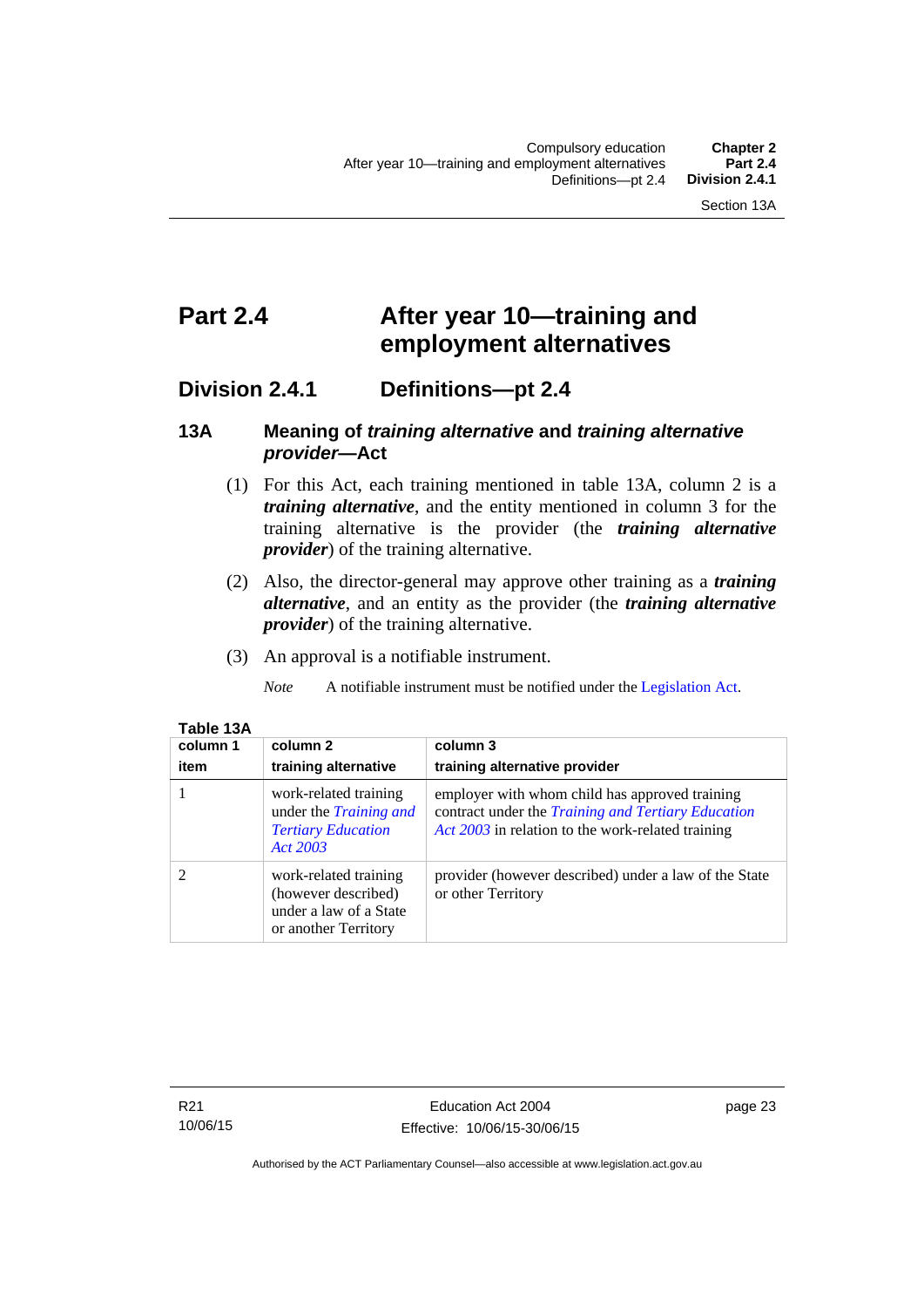### <span id="page-35-0"></span>**13B Meaning of** *employment alternative***—Act**

For this Act, each of the following is an *employment alternative*:

- (a) performance of paid work under a contract of service (whether written or unwritten);
- (b) performance of paid work under a contract for services (whether written or unwritten).
- *Note* The *[Children and Young People Act 2008](http://www.legislation.act.gov.au/a/2008-19)*, ch 21 deals with the employment of children and young people.

## <span id="page-35-1"></span>**13C Meaning of** *full-time participation* **in training or employment alternative—pt 2.4**

- (1) For this part, *full-time participation* in a training or employment alternative means participation in the alternative—
	- (a) at a level that is full-time under the requirements of the alternative; or
	- (b) for at least 25 hours each week.
- (2) Also, for this part, *full-time participation* in a training or employment alternative includes—
	- (a) part-time participation in 2 or more of a particular alternative to an extent that is at least equivalent to full-time participation in 1 of the particular alternatives; and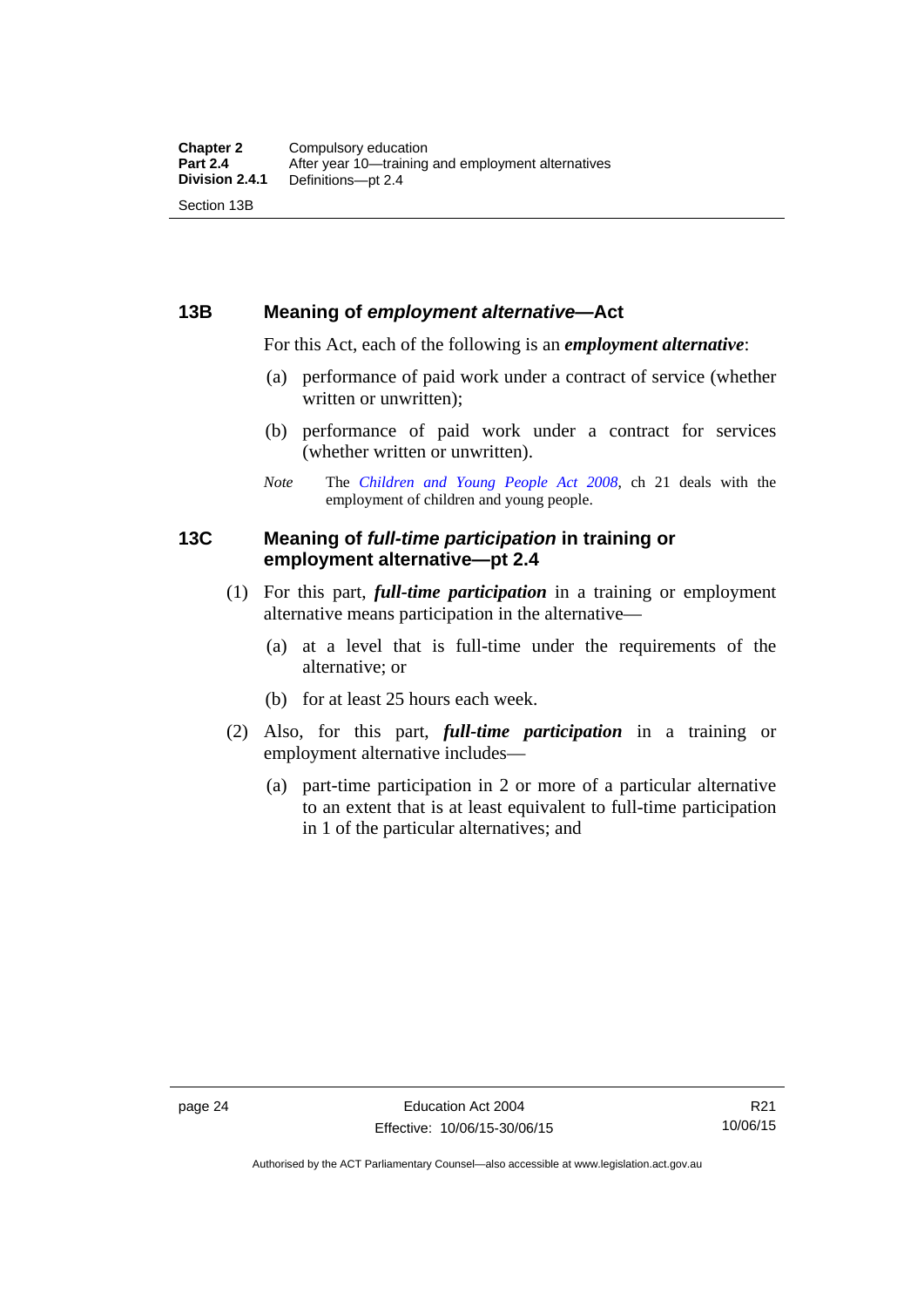(b) participation in any combination of training and employment alternatives to an extent that is at least equivalent to full-time participation in 1 training or employment alternative.

#### **Example—s (2) (a)**

part-time participation in 2 or more training alternatives to an extent that is at least equivalent to full-time participation in 1 training alternative

#### **Example—s (2) (b)**

part-time participation in a training alternative and part-time participation in an employment alternative for a combined total of at least 25 hours each week

*Note* An example is part of the Act, is not exhaustive and may extend, but does not limit, the meaning of the provision in which it appears (see [Legislation Act,](http://www.legislation.act.gov.au/a/2001-14) s 126 and s 132).

## **Division 2.4.2 Approval to participate in training and employment alternatives**

## **13D Approval statement—application**

- (1) A child or the child's parents may apply to the director-general for a statement (an *approval statement***)** approving the child's participation in a training or employment alternative during the child's post-year 10 period.
- (2) Application may be made for either or both of the following:
	- (a) approving the child's participation in a training or employment alternative for all or part of the child's post-year 10 period;
	- (b) approving that the child's participation in a training or employment alternative be other than full-time participation.
- (3) An application made by a child must contain the signed consent of the child's parents.
- (4) However, subsection (3) does not apply if the director-general is satisfied on reasonable grounds that it is not appropriate to require the signed consent.

page 25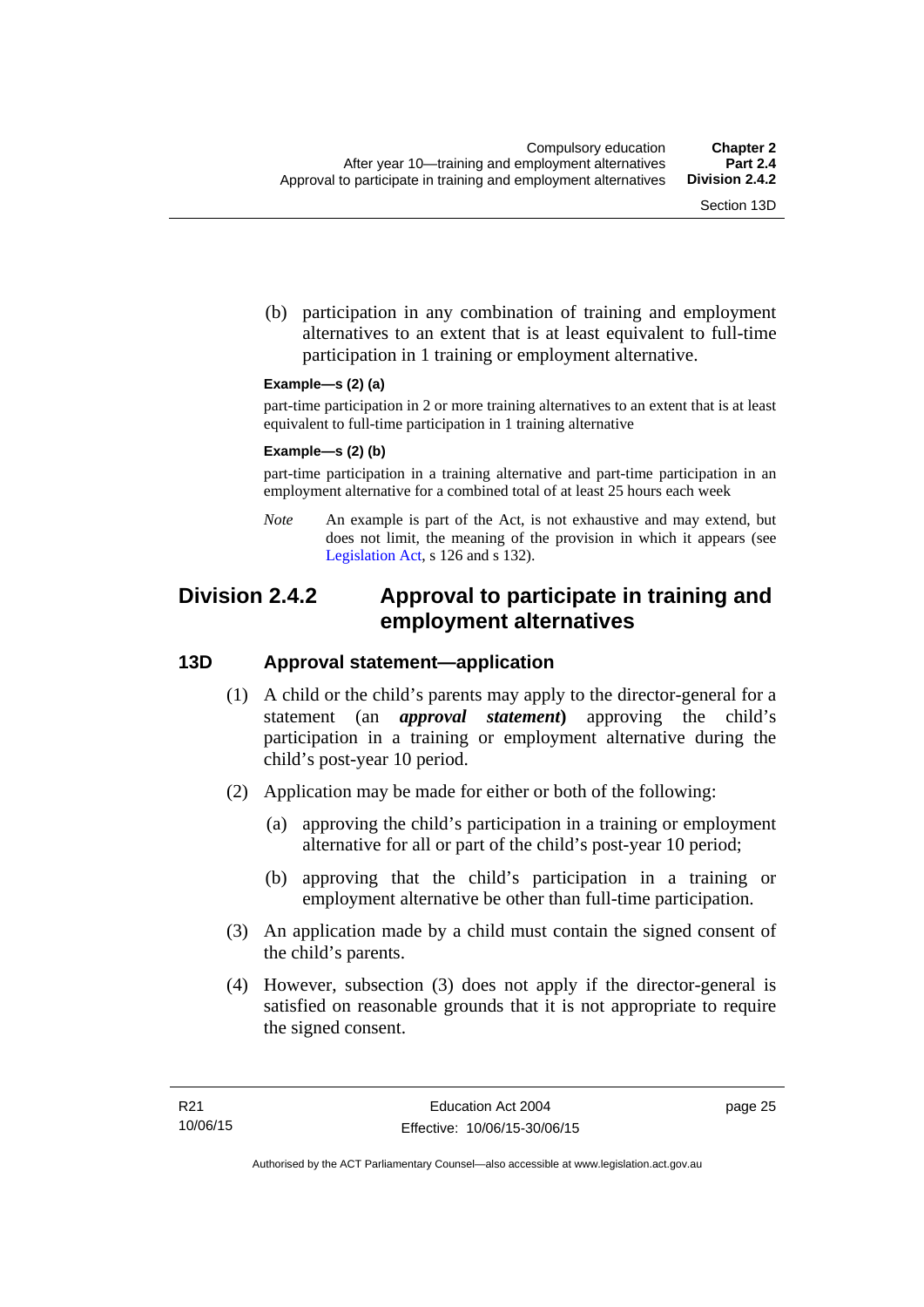- (5) For this section, a child's *post-year 10 period* starts when the child completes year 10 and ends when the first of the following happens:
	- (a) the child completes year 12;
	- (b) the child is 17 years old.
	- *Note* If a form is approved under s 154 for this provision, the form must be used.

## **14 Approval statement—requirement for further information**

- (1) The director-general may give an applicant mentioned in section 13D (1) a written notice requiring the applicant to give the director-general stated further information or documents that the director-general reasonably needs to decide the application.
- (2) If the applicant does not comply with the requirement, the director-general may refuse to consider the application further.

## **14A Approval statement—issue**

- (1) The director-general may—
	- (a) issue an approval statement for a child if the director-general is satisfied on reasonable grounds that it is in the child's best interests to issue the statement; or
	- (b) refuse to issue an approval statement for a child.
- (2) Without limiting subsection (1) (a), in deciding whether it is in a child's best interests to issue an approval statement for the child, the director-general may consider the following:
	- (a) the child's health;
	- (b) the child's education;
	- (c) the child's sense of racial, ethnic, religious or cultural identity;
	- (d) the child's development;

Authorised by the ACT Parliamentary Counsel—also accessible at www.legislation.act.gov.au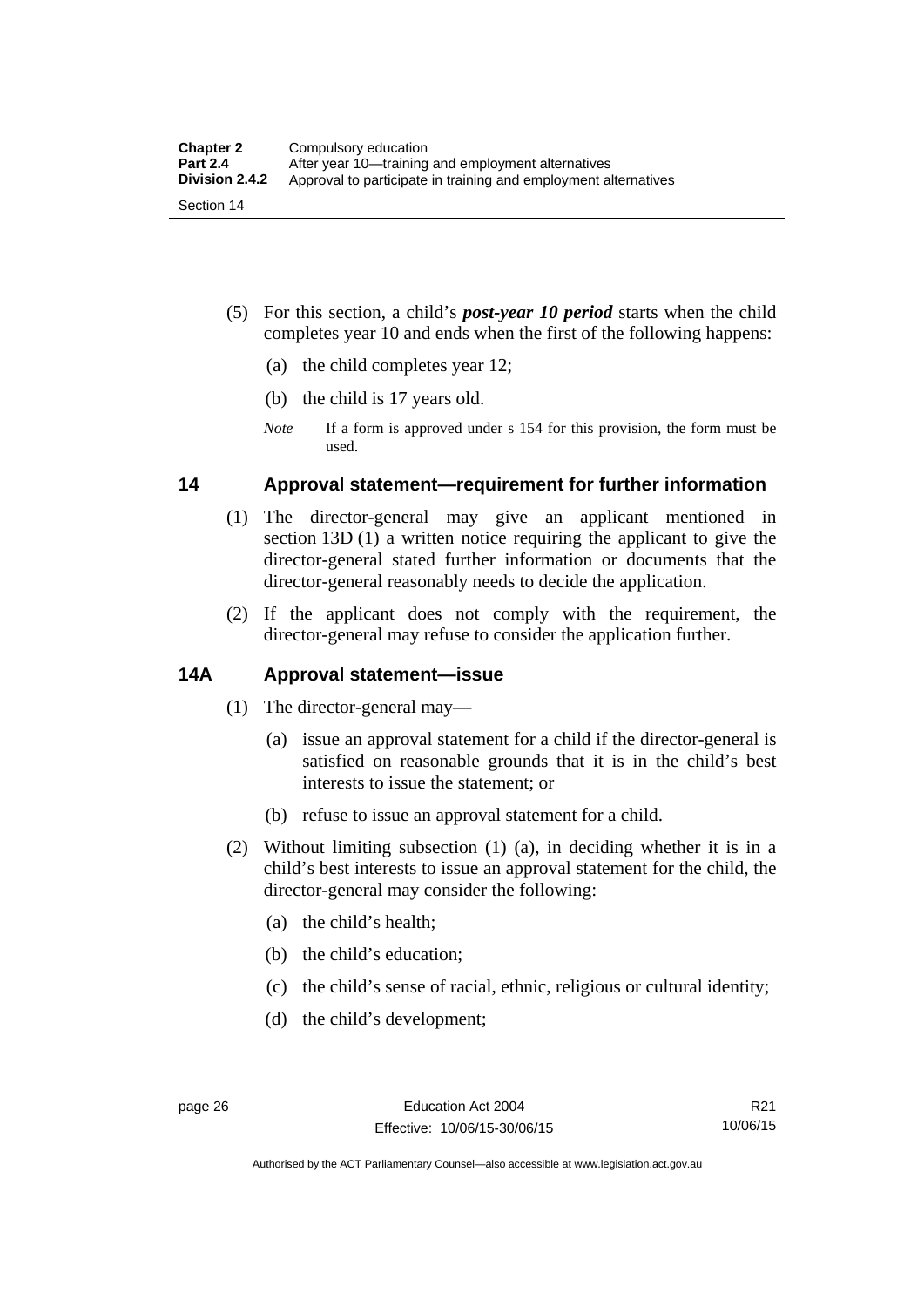(e) whether the training or employment alternative for which the statement is sought would benefit the child.

#### **Example—par (e)**

Thomas is 15 years old, has completed year 10 and wants to be a chef. Thomas has been offered an apprenticeship with a chef. The director-general decides that it is in Thomas's best interests to issue an approval statement for him, because it means that Thomas can pursue the career path that he wants to pursue.

- *Note* An example is part of the Act, is not exhaustive and may extend, but does not limit, the meaning of the provision in which it appears (see [Legislation Act,](http://www.legislation.act.gov.au/a/2001-14) s 126 and s 132).
- (3) An approval statement may be issued for a child for either or both of the following:
	- (a) approving the child's participation in a training or employment alternative for all or part of the child's post-year 10 period;
	- (b) approving that the child's participation in a training or employment alternative be other than full-time participation.
- (4) In this section:

*post-year 10 period*—see section 13D (5).

## **14B Approval statement—form**

An approval statement issued for a child must—

- (a) state the day it is issued; and
- (b) state the child's name; and
- (c) state the period for which it is in force; and
- (d) if the child's approved participation in a training or employment alternative is other than full-time participation state the approval and the extent to which the child is required to participate in the alternative; and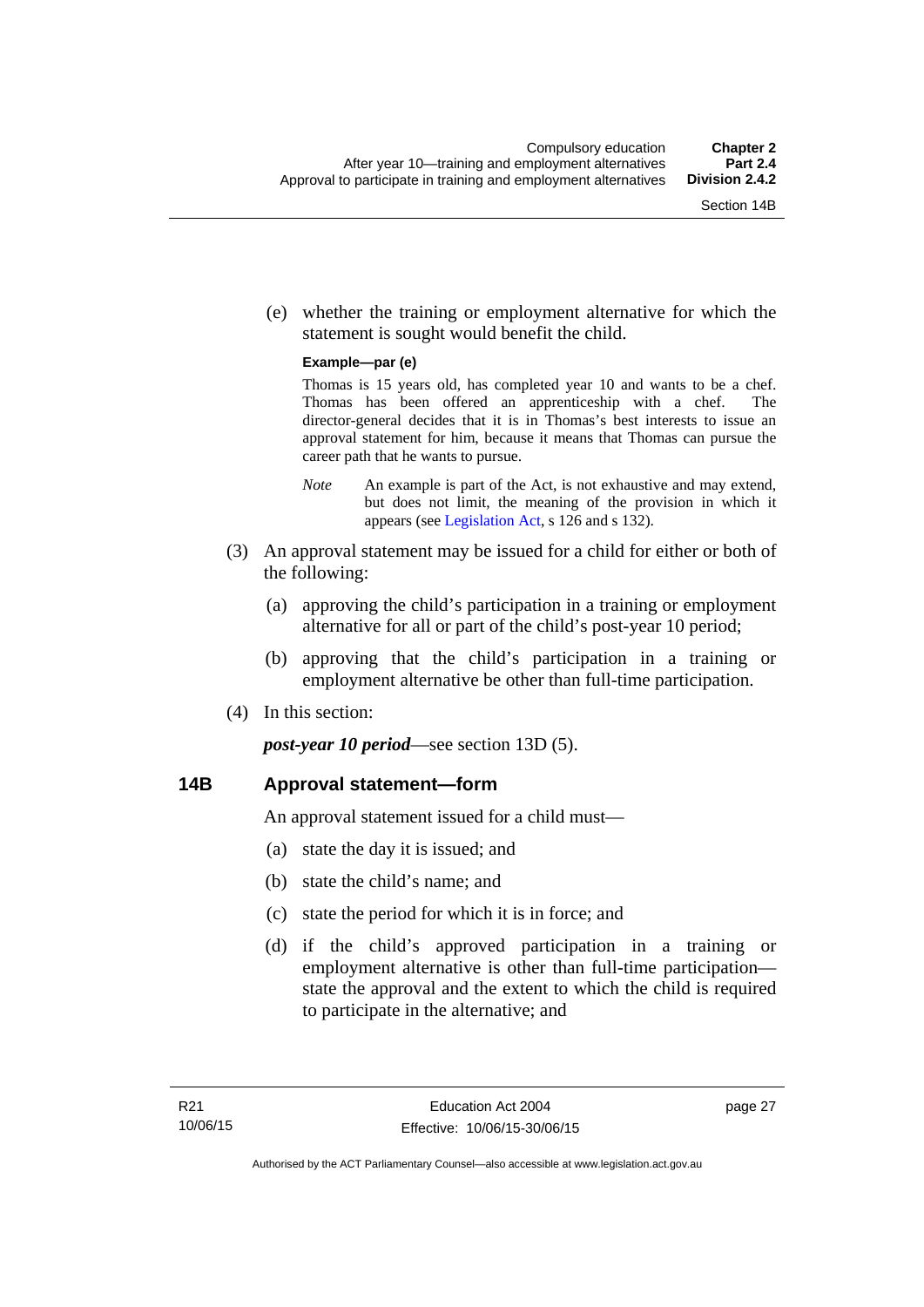- (e) state any condition to which it is subject; and
- (f) contain any other particulars prescribed by regulation.

## **14C Approval statement—conditions**

- (1) An approval statement issued for a child is subject to a condition that—
	- (a) the child's participation is full-time participation unless otherwise stated in the statement; or
	- (b) if the statement contains a statement mentioned in section 14B (d)—the child must comply with the stated participation requirement.
- (2) An approval statement that approves a child's participation in a training alternative is also subject to each of the following conditions:
	- (a) that the child is enrolled with the training alternative provider;
	- (b) that the child complies with the training alternative provider's attendance requirements.
- (3) The training alternative provider's attendance requirements are the requirements about physically attending, at particular times, the provider's premises or another place.

Authorised by the ACT Parliamentary Counsel—also accessible at www.legislation.act.gov.au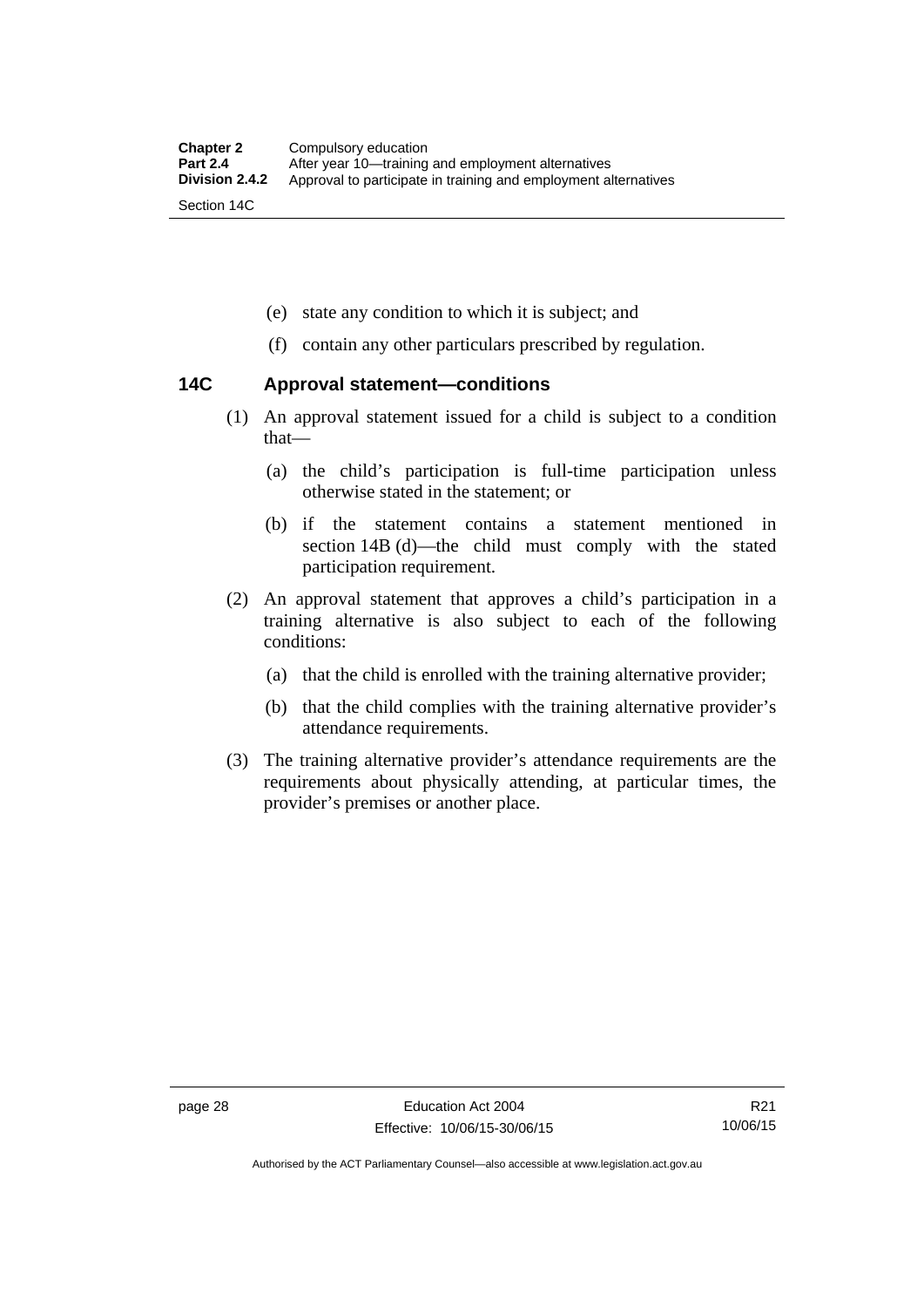(4) The director-general may issue an approval statement subject to any condition that the director-general believes on reasonable grounds is appropriate.

#### **Example—s (4)**

Farouk wants to participate part-time in an education course and part-time in an employment alternative (he wants to work at least 10 hours each week). Under this Act, an approval statement is not required for an education course, but is for an employment alternative. The director-general issues an approval statement for the employment alternative that states that Farouk's approved participation in that employment is part-time, and that he must participate in that employment for at least 10 hours each week. The director-general also puts a condition on the approval statement that Farouk must participate in the education course for at least 15 hours each week.

*Note* An example is part of the Act, is not exhaustive and may extend, but does not limit, the meaning of the provision in which it appears (see [Legislation Act,](http://www.legislation.act.gov.au/a/2001-14) s 126 and s 132).

### **14D Approval statement—compliance requirement**

- (1) This section applies if an approval statement is issued for a child.
- (2) The child's parents must ensure that the child complies with the statement, including any conditions of the statement.
- (3) This section does not apply if the child's parents have an excuse for not complying with this section that the director-general is satisfied is a reasonable excuse.
	- *Note 1* The director-general must comply with any guidelines about the exercise of the director-general's functions under s (3) (see s 9D).
	- *Note 2* For offences in relation to this requirement, see pt 2.6 (Offences parents).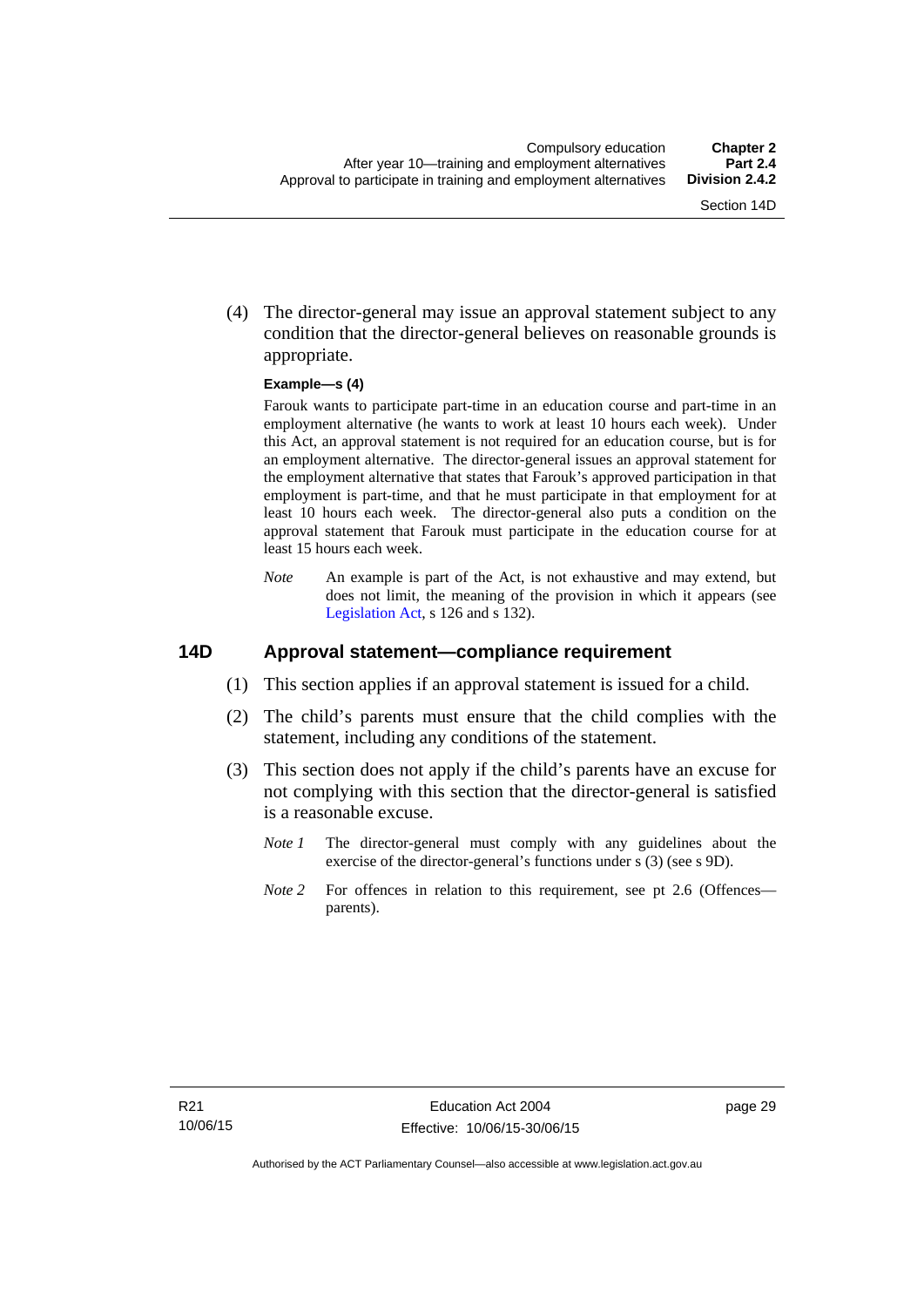## **15 Approval statement—duration**

An approval statement may be issued for a child until—

- (a) the end of the period stated in the statement; or
- (b) the ground for the issue of the statement no longer applies in relation to the child.

## **15A Approval statement—revocation**

The director-general may revoke an approval statement issued for a child if—

- (a) the statement is issued in error; or
- (b) the ground for the issue of the statement no longer applies in relation to the child; or
- (c) a condition of the statement has been contravened.

## **15B Return to education while approval statement in force**

- (1) This section applies if—
	- (a) an approval statement is in force for a child; and
	- (b) the child is enrolled at an education provider for the purpose of the provider's education course.
- (2) The child's parents must tell the director-general in writing about the enrolment.

## **Division 2.4.3 Training and employment alternatives—deemed participation**

## **15C Training and employment alternatives—absence**

A child's participation in a training or employment alternative is taken for this Act to continue during an absence that is—

(a) allowed under the requirements of the alternative; or

R21 10/06/15

Authorised by the ACT Parliamentary Counsel—also accessible at www.legislation.act.gov.au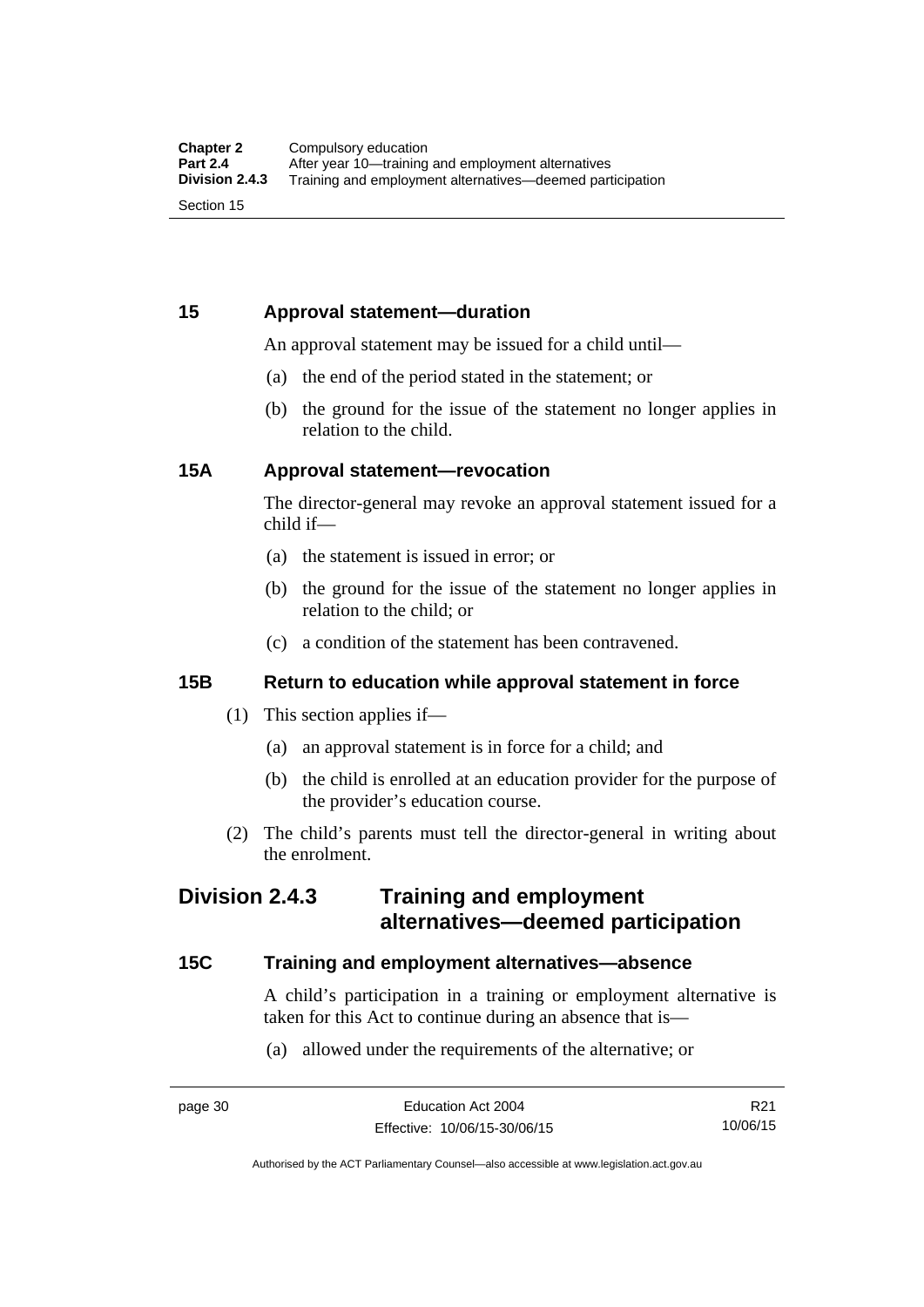(b) required under a territory law or a law of the Commonwealth, a State or another Territory.

#### **Example—par (b)**

Sarah is absent from a training alternative provider because a personal protection order prohibits her from attending the provider.

*Note* An example is part of the Act, is not exhaustive and may extend, but does not limit, the meaning of the provision in which it appears (see [Legislation Act,](http://www.legislation.act.gov.au/a/2001-14) s 126 and s 132).

## **15D Training alternative—suspension**

- (1) This section applies if a child participating in a training alternative stops attending the training alternative provider because the child has been suspended from attending the provider.
- (2) The child's participation in the alternative is taken for this Act to continue during the suspension period.

#### **16 Training alternative—exclusion**

- (1) This section applies if a child participating in a training alternative stops attending the training alternative provider because the child has been excluded from attending the provider.
- (2) The child's participation in the training alternative is taken for this Act to continue—
	- (a) at the same level as before the exclusion; and
	- (b) for the time reasonably required for the child to—
		- (i) enrol in an education course; or
		- (ii) apply for approval to participate in another training alternative or an employment alternative.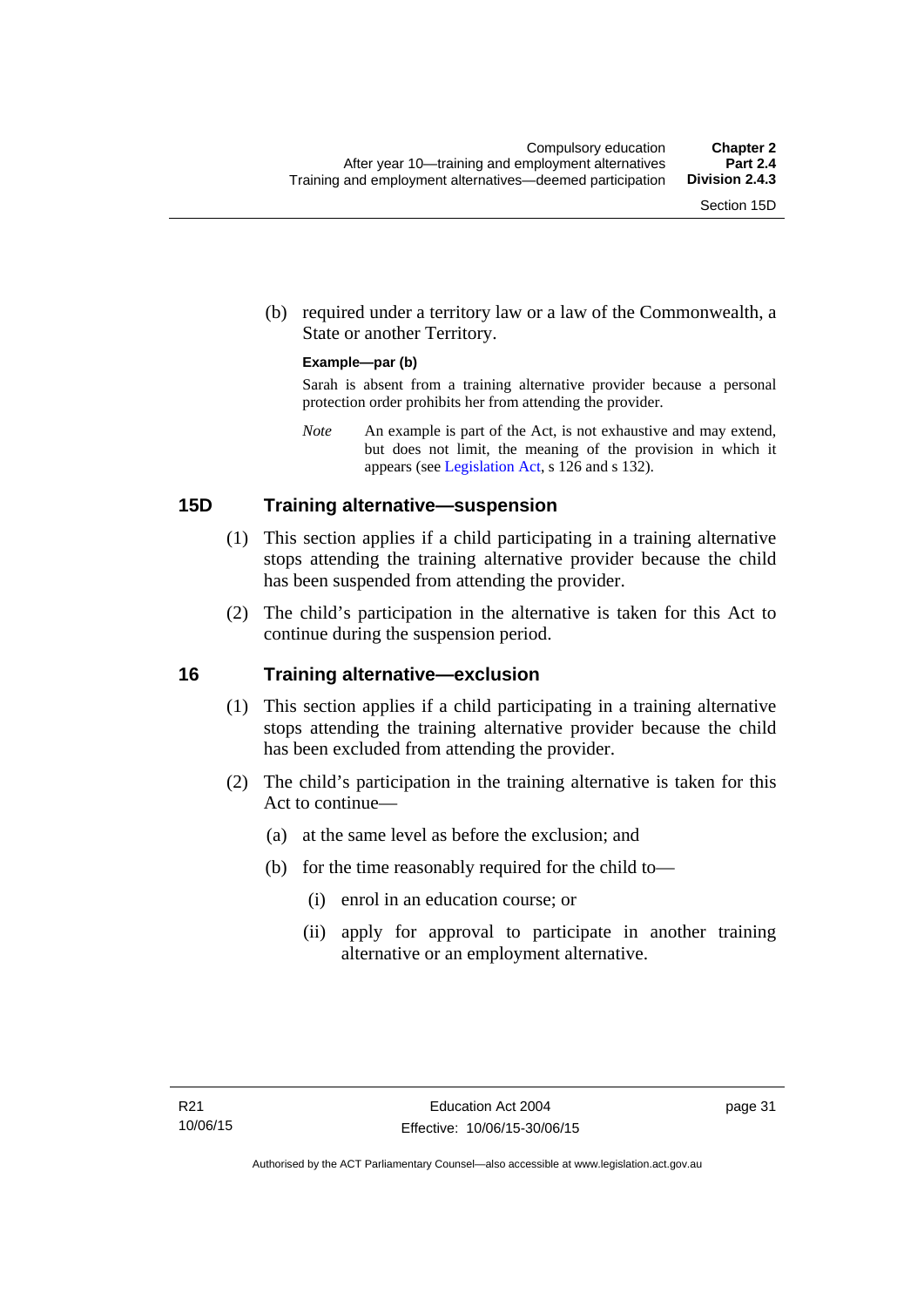## **16A Employment alternative—termination**

- (1) This section applies if a child participating in an employment alternative stops working because the child's employment has been ended other than by the child.
- (2) The child's participation in the employment alternative is taken for this Act to continue—
	- (a) at the same level as before the termination; and
	- (b) for the time reasonably required for the child to—
		- (i) enrol in an education course; or
		- (ii) apply for approval to participate in another employment alternative or a training alternative.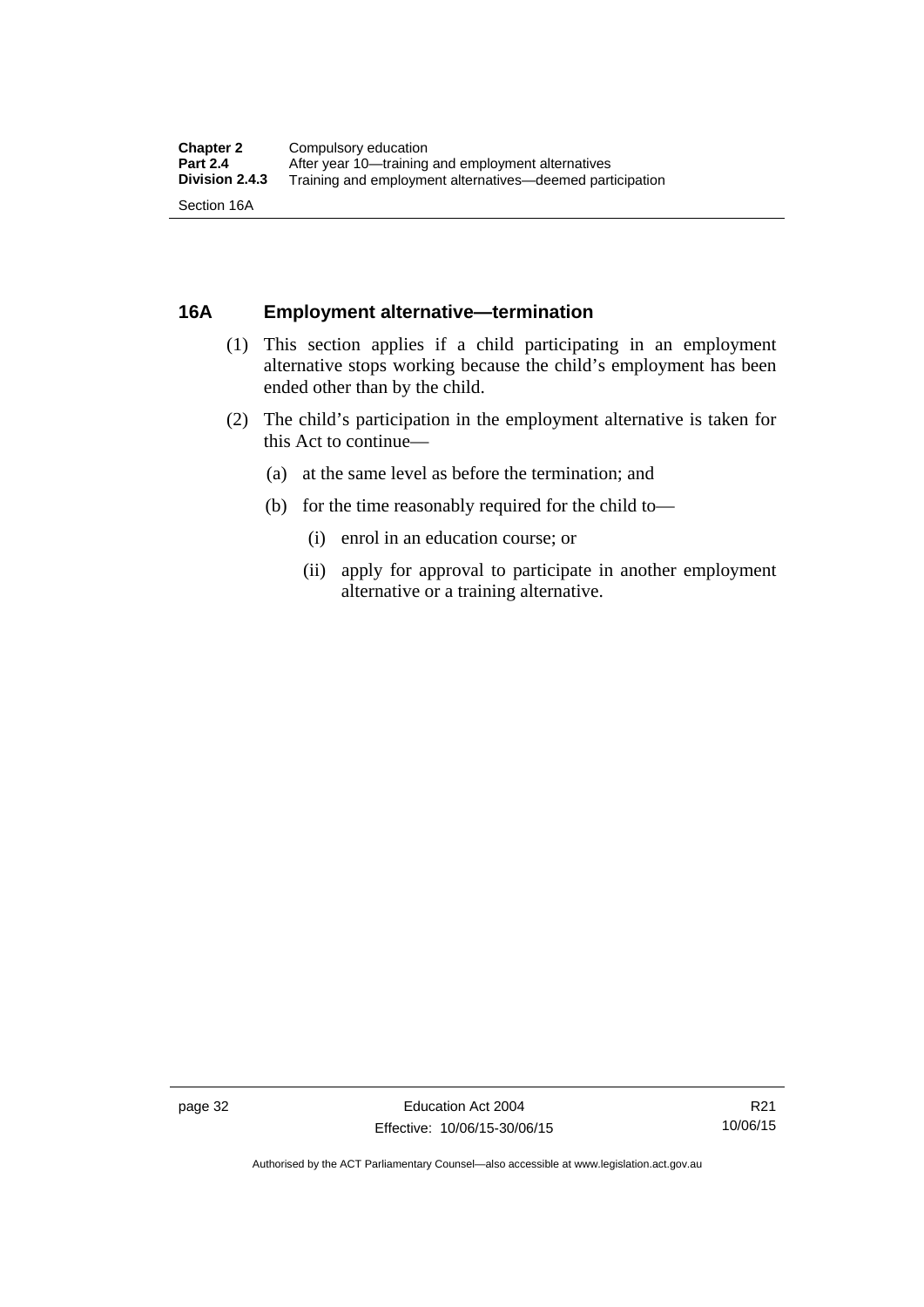# **Part 2.5 Compliance notices**

## **16B Giving compliance notice**

The director-general may give a notice (a *compliance notice*) to a child's parents if the director-general believes on reasonable grounds that the parents have contravened or are contravening—

- (a) section 10 (Child of compulsory education age—enrolment and registration requirement); or
- (b) section 10A (Child of compulsory education age—school attendance requirement); or
- (c) section 10D (Child of compulsory education age participation requirement); or
- (d) section 14D (Approval statement—compliance requirement).
- *Note* For how documents may be served, see the [Legislation Act,](http://www.legislation.act.gov.au/a/2001-14) pt 19.5.

## **16C Contents of compliance notice**

- (1) A compliance notice in relation to a child must—
	- (a) state that it is a compliance notice under this Act; and
	- (b) include a brief description of the contravention of this Act in relation to which the notice is given; and
	- (c) state what the child's parents need to do to comply with the notice; and
	- (d) state the period for complying with the notice; and
	- (e) contain a statement to the effect that failure to comply with the notice is an offence.
- (2) The compliance notice may include any other information the director-general considers appropriate.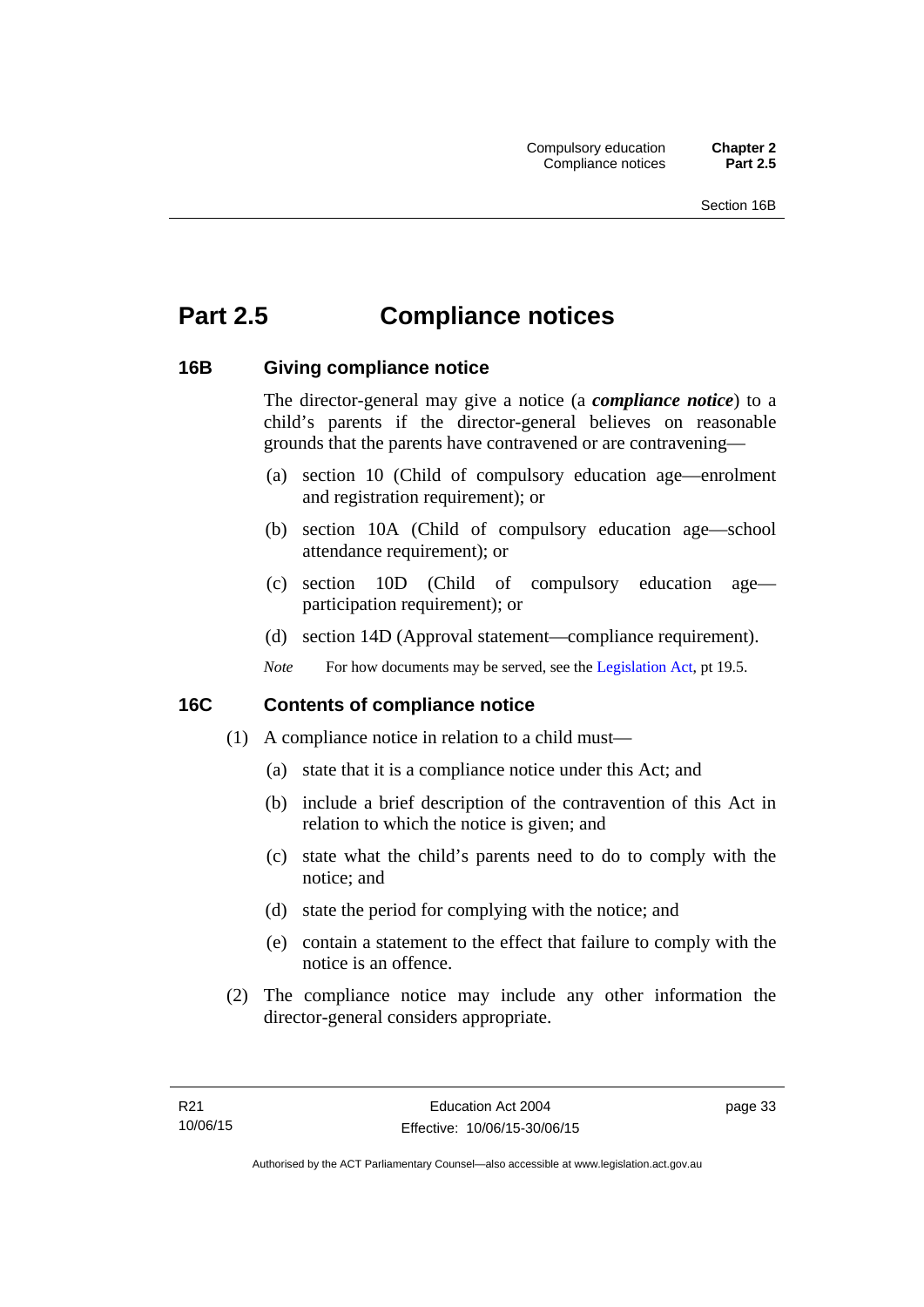Section 16D

## **16D Extension of time for compliance with compliance notice**

- (1) This section applies if a child's parents have been given a compliance notice.
- (2) The director-general may, by written notice given to the child's parents, extend the compliance period for the compliance notice on the director-general's own initiative or if asked by the parents.
- (3) However, the director-general may extend the compliance period only if the period has not ended.
- (4) In this section:

*compliance period* means the period stated in the compliance notice under section 16C (1) (d), and includes the period as extended under this section.

## **17 Revocation of compliance notice on compliance**

If the director-general is satisfied on reasonable grounds that a compliance notice given to a child's parents has been complied with, the director-general must revoke the notice by written notice given to the parents.

Authorised by the ACT Parliamentary Counsel—also accessible at www.legislation.act.gov.au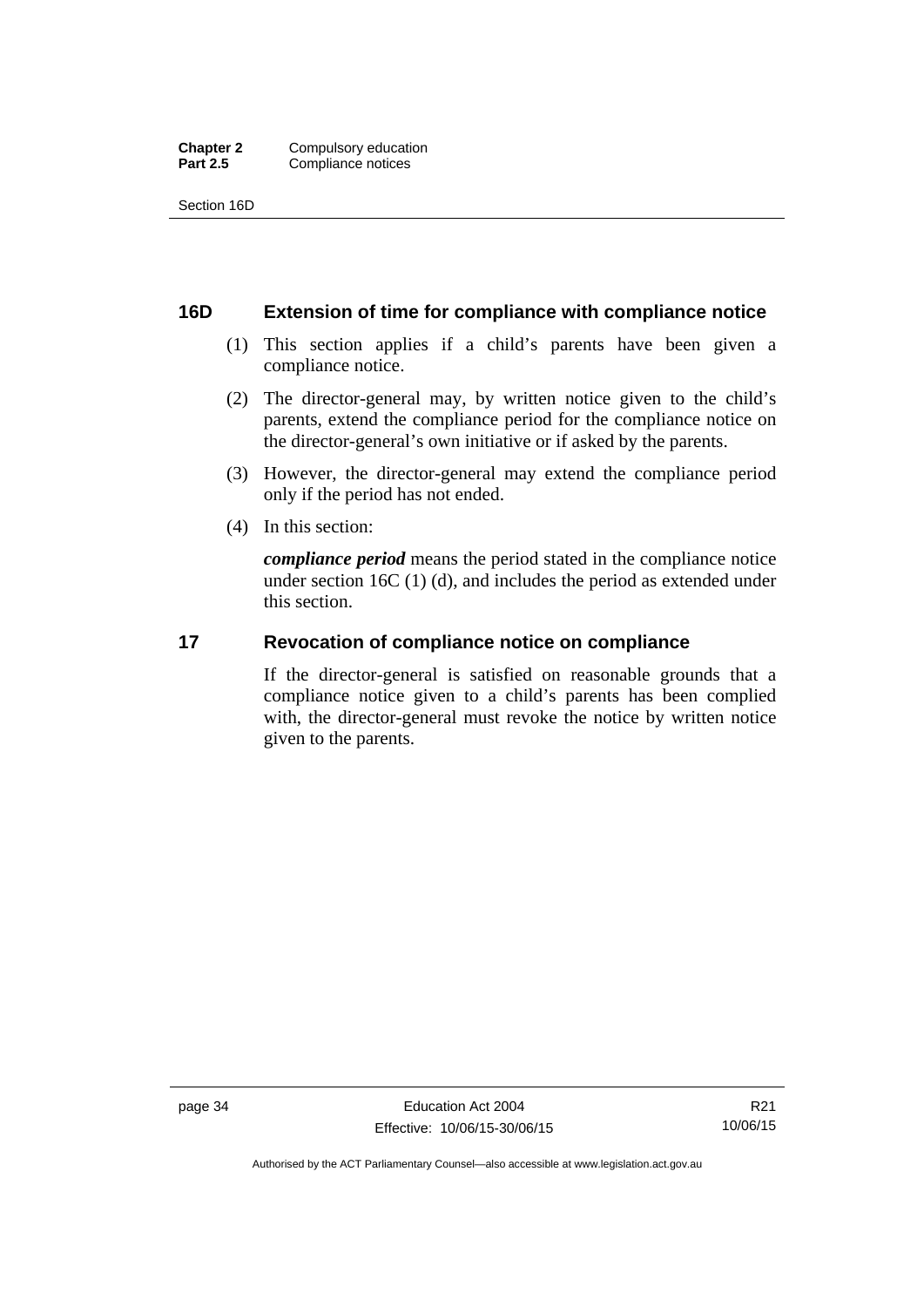# **Part 2.6 Offences—parents**

## **17A Contravention of information and compliance notices**

- (1) A child's parents commit an offence if—
	- (a) an information notice is given to the parents; and
	- (b) the parents fail to comply with the notice.

Maximum penalty: 5 penalty units.

- (2) A child's parents commit an offence if—
	- (a) a compliance notice is given to the parents; and
	- (b) the parents fail to comply with the notice.

Maximum penalty: 10 penalty units.

- (3) An offence against this section is a strict liability offence.
- (4) This section does not apply if the child's parents have a reasonable excuse for failing to comply with the notice.
- (5) Without limiting subsection (4), it is a reasonable excuse for a parent of the child (the *stated parent*) that—
	- (a) the child lives with another parent and the stated parent believes on reasonable grounds that the other parent is complying with the notice; or
	- (b) the stated parent is not reasonably able to control the child's behaviour to the extent necessary to comply with the notice.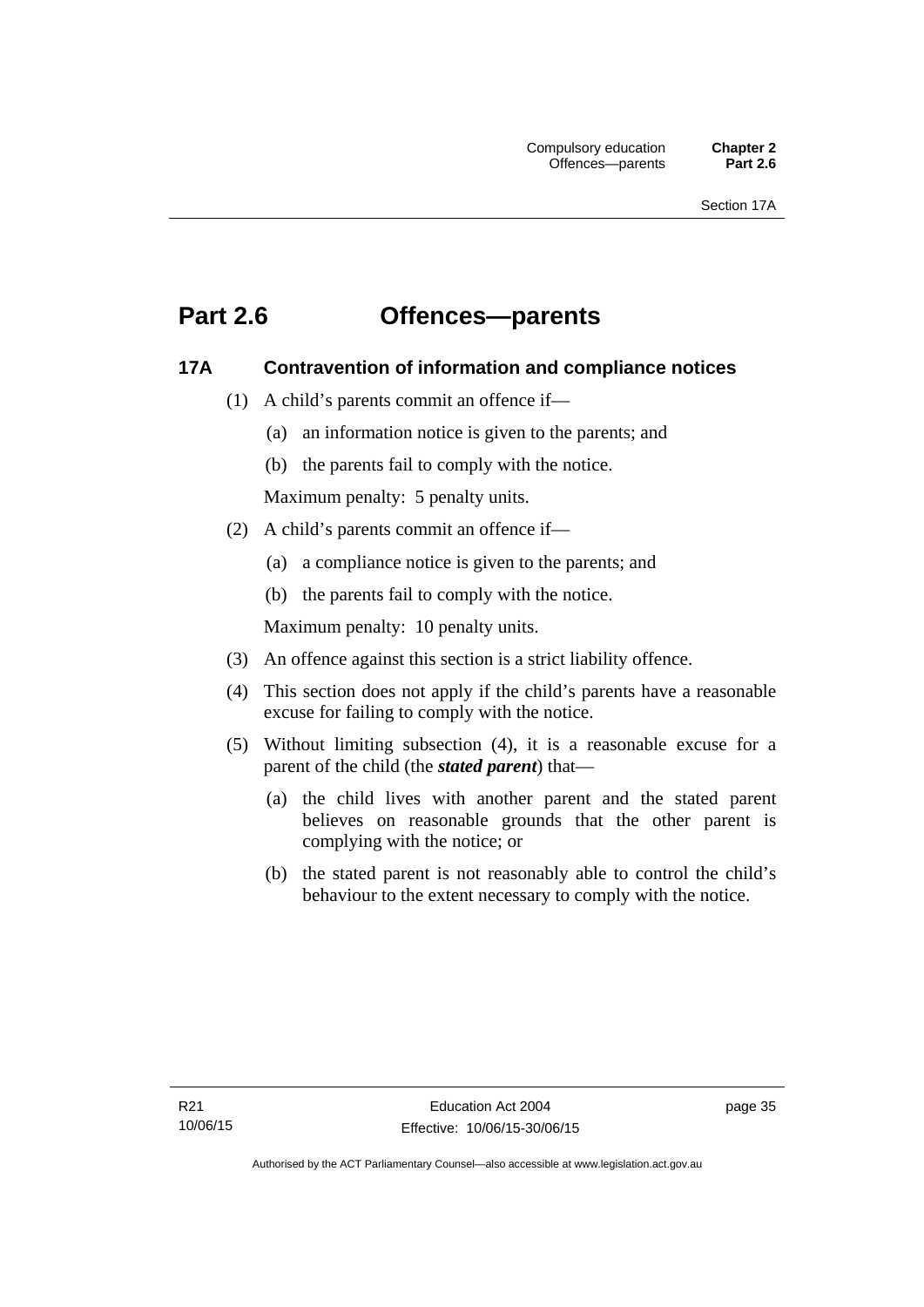**Chapter 3 Government schools** Part 3.1 **General** 

Section 18

# **Chapter 3 Government schools**

## **Part 3.1 General**

## **18 Principles on which ch 3 based**

The following are the principles on which this chapter is based:

- (a) the ACT government school system is based on the principles of equity, universality and nondiscrimination;
- (b) government schools are free and open to everyone;
- (c) government schools offer a broad and balanced secular education to all students from preschool to year 12 by providing access to a broad curriculum;
- (d) the government school system is committed to—
	- (i) providing reasonable access to public education for all students in the ACT;
	- (ii) maximising student educational achievements and opportunities; and
	- (iii) developing emotional, physical and intellectual wellbeing of all students; and
	- (iv) responsiveness to community needs; and
	- (v) innovation, diversity and choice; and
	- (vi) preparing students to be independent and effective local and global citizens; and
	- (vii) teacher, student and parent participation in all aspects of school education; and
	- (viii) combining central policies and guidelines with school level policies and decision-making; and

R21 10/06/15

Authorised by the ACT Parliamentary Counsel—also accessible at www.legislation.act.gov.au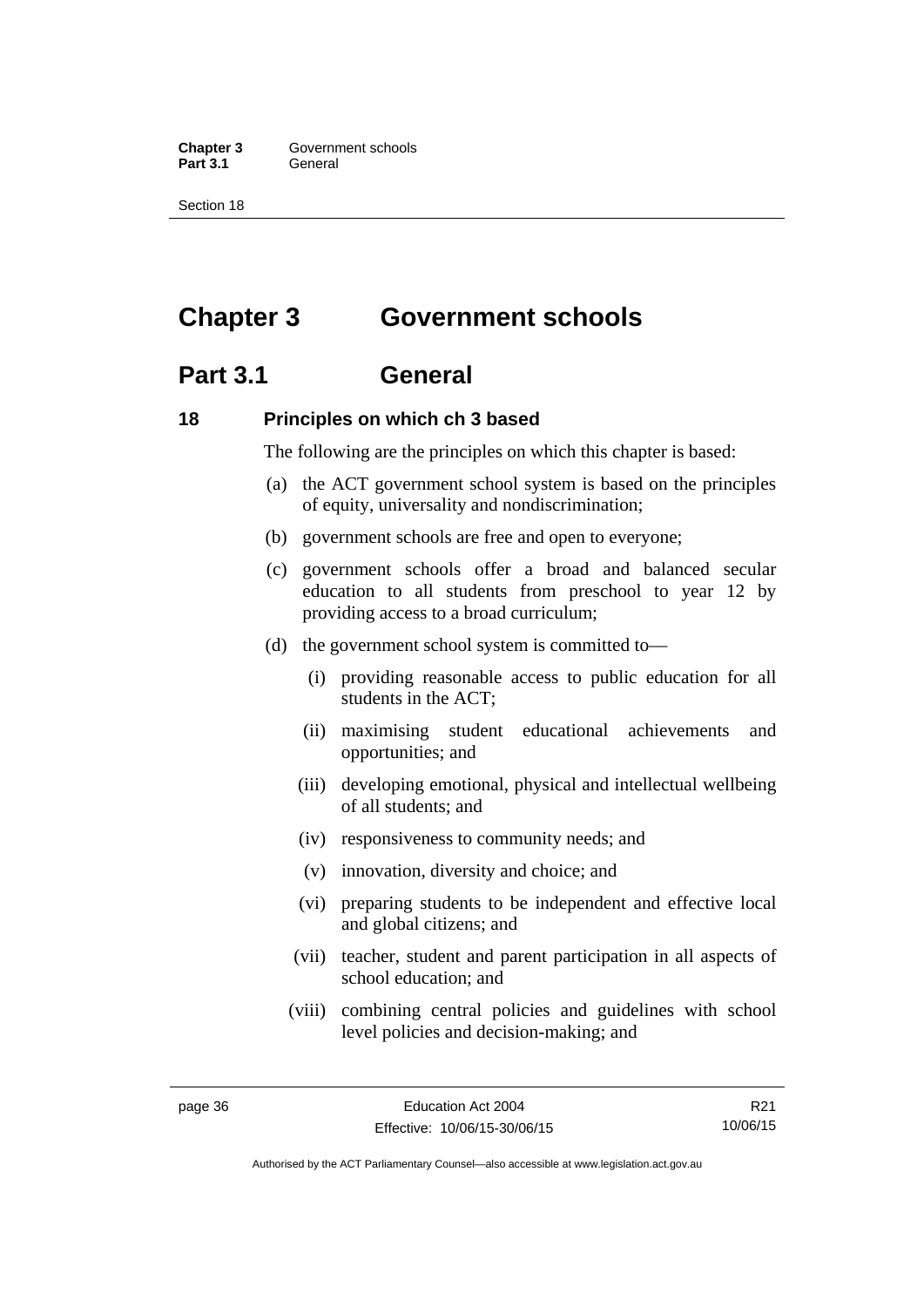- (ix) making information available about, and being accountable for, the operation of government schools;
- (e) government school funding is provided to schools in recognition of the principles mentioned in paragraphs (a) to (d) and the diversity of students' needs.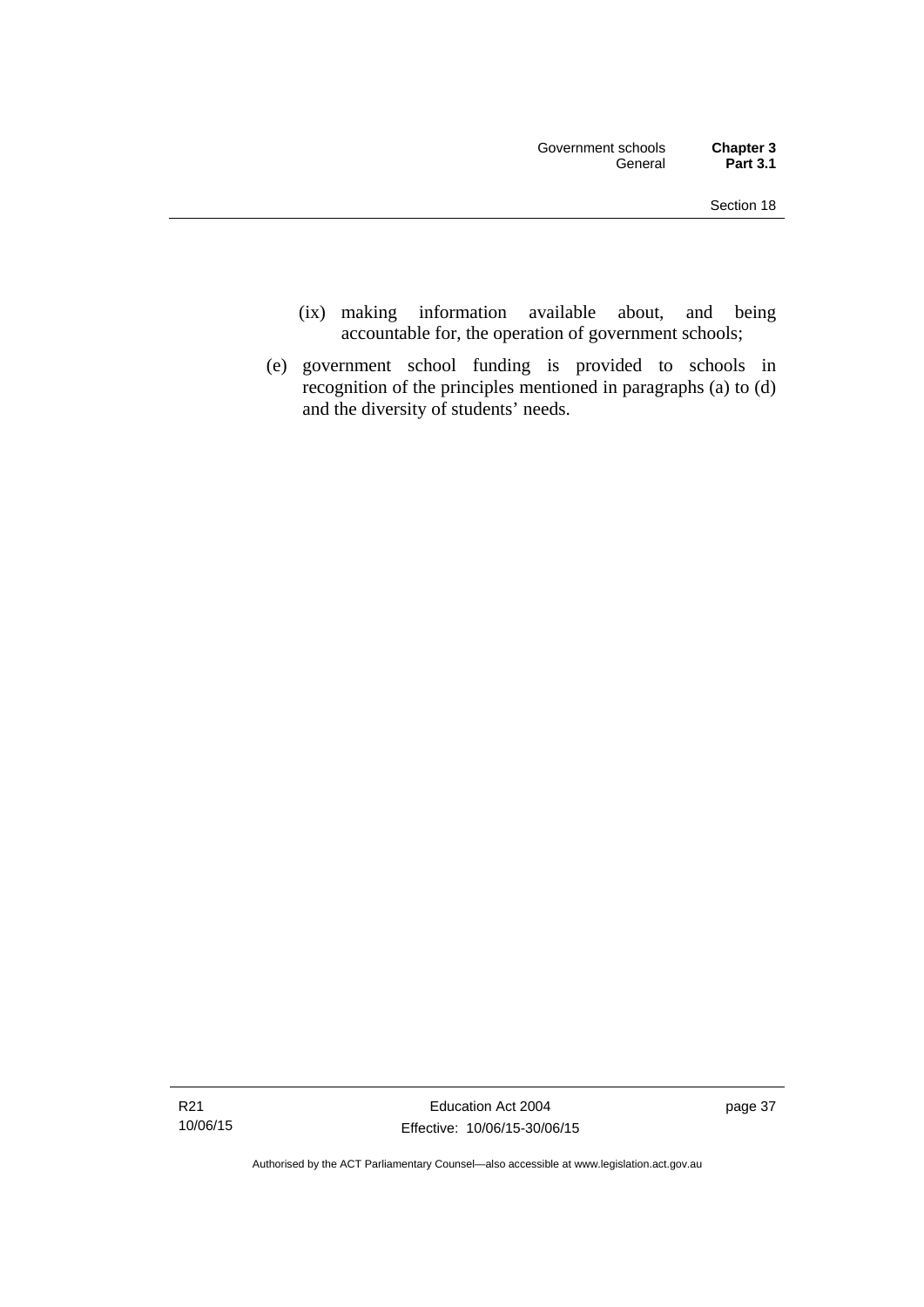# **Part 3.2 Establishment and operation of government schools**

## **20 Establishing government schools etc**

- (1) The Minister may establish government schools.
- (2) The Minister may decide—
	- (a) the kinds of government schools to be established; and
	- (b) the educational level or levels (which may include preschool) for the schools.
	- *Note* Preschools are also subject to requirements under the *[Education and](http://www.legislation.act.gov.au/a/2011-42/default.asp)  [Care Services National Law \(ACT\)](http://www.legislation.act.gov.au/a/2011-42/default.asp)*.
- (3) The Minister may establish school-related educational institutions and services (*school-related institutions*).

#### **Example of school-related institution**

Murrumbidgee Education and Training Centre

- *Note* An example is part of the Act, is not exhaustive and may extend, but does not limit, the meaning of the provision in which it appears (see [Legislation Act,](http://www.legislation.act.gov.au/a/2001-14) s 126 and s 132).
- (4) The Minister may name, and change the name of, a government school or school-related institution.
- (5) Before making a decision to close or amalgamate a government school, the Minister must take the following steps:
	- (a) tell the school community that the Minister is considering closing or amalgamating the school and the reasons why;
	- (b) obtain a report from the committee established under section 20A to use in consultation with the school community under paragraph (c) that—

Authorised by the ACT Parliamentary Counsel—also accessible at www.legislation.act.gov.au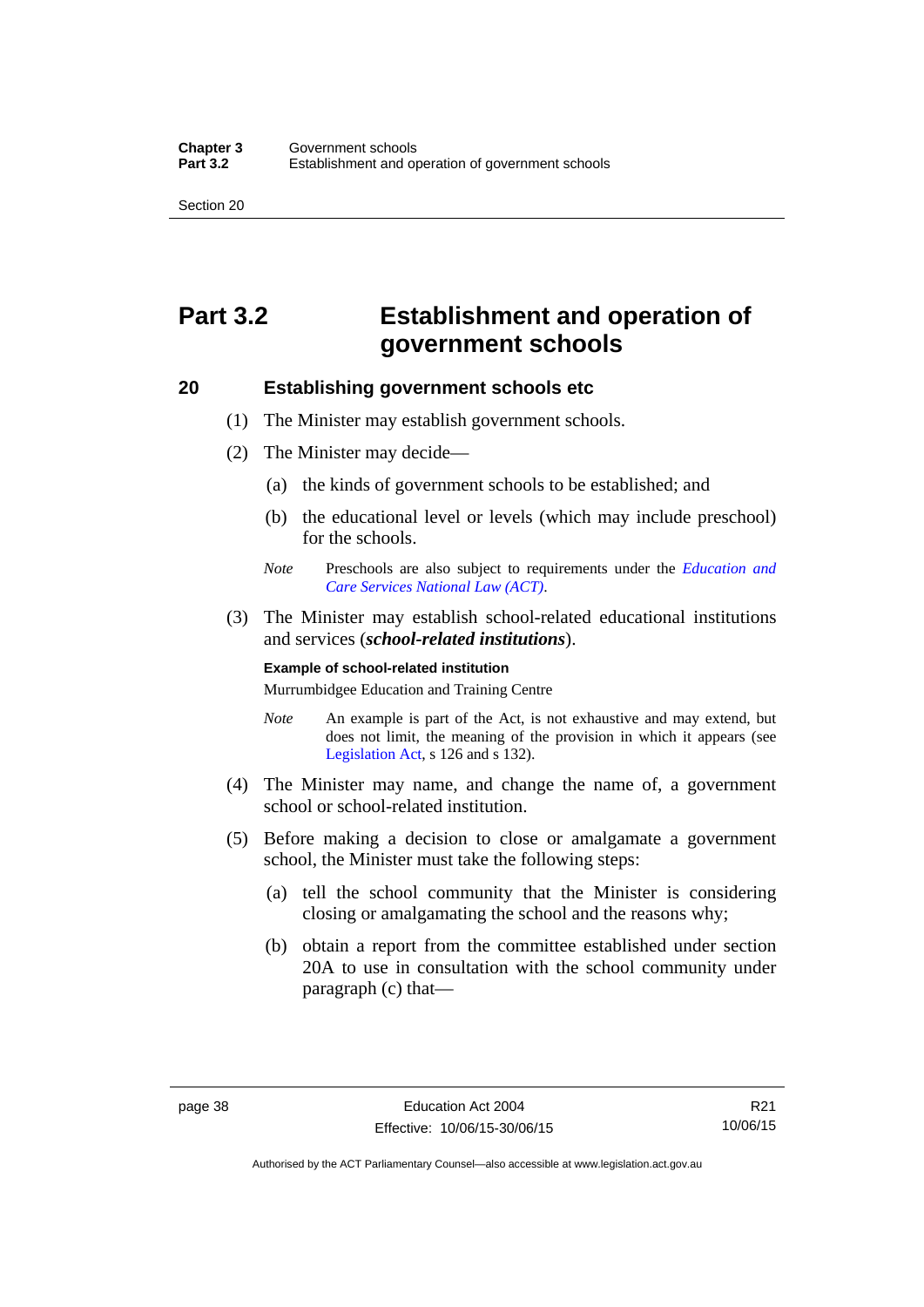(i) comprehensively assesses the impacts of closing or amalgamating the school on the school community; and

*Note* For what impacts must be assessed, see s 20B.

- (ii) identifies alternatives to closing or amalgamating the school;
- (c) consult with the school community for at least 6 months on the educational, economic, environmental and social impacts of, and identifying alternatives to, closing or amalgamating the school;

*Note* For how the Minister must undertake consultation, see s 20A.

- (d) publish in a daily newspaper—
	- (i) notice of a proposal to close or amalgamate the school; and
	- (ii) details of where a copy of the report mentioned in paragraph (b) can be obtained;

#### **Example**

a website operated by the administrative unit responsible for this Act

- *Note* An example is part of the Act, is not exhaustive and may extend, but does not limit, the meaning of the provision in which it appears (see [Legislation Act,](http://www.legislation.act.gov.au/a/2001-14) s 126 and s 132).
- (e) give written notice of the matters mentioned in paragraph (d) to—
	- ` (i) the parents and citizens association; and
	- (ii) the chairperson of the school board; and
	- (iii) the principal of the school.
- (6) Not less than 12 months after telling the school community that the Minister is considering closing or amalgamating the school, the Minister must—
	- (a) publish notice of the final decision in a daily newspaper; and

page 39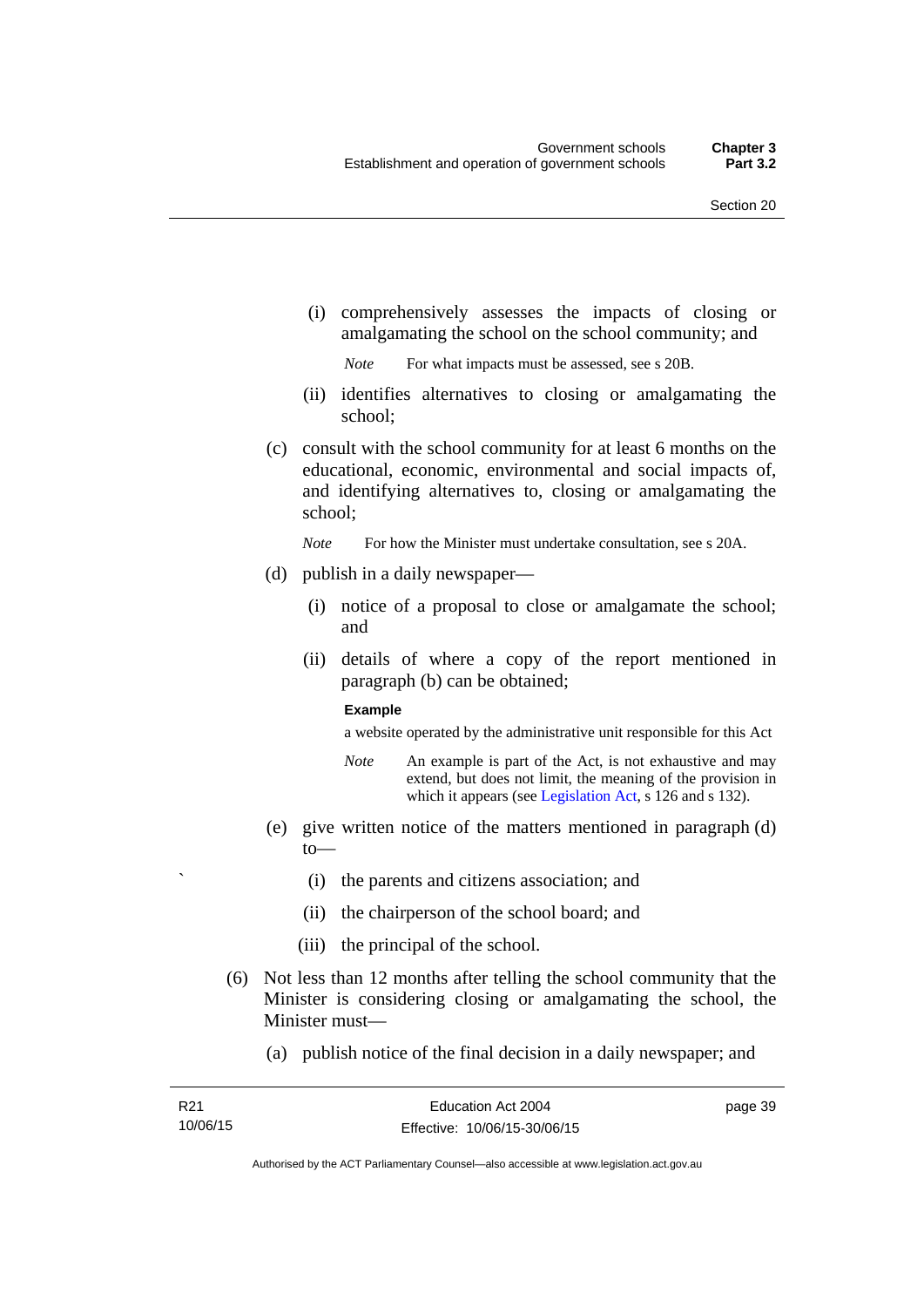- (b) give written notice of the decision to—
	- (i) a parent of each student at the school; and
	- (ii) each member of the school's parents and citizens association; and
	- (iii) each member of the school board; and
	- (iv) the principal and each teacher at the school; and
- (c) explain to the school community the reasons for the final decision and how the following have been taken into account in making the final decision:
	- (i) the school community's views;
	- (ii) the relevant general principles of this Act under section 7;
	- (iii) the principles on which chapter 3 is based under section 18.
- (7) The consultation must be done in a way that gives effect to the following principles:
	- (a) consultation should focus on access to, and the provision of, quality educational opportunities;
	- (b) consultation should be open, equitable, respectful and transparent;
	- (c) consultation should lead to sustainable decisions by involving effective community engagement;
	- (d) without limiting paragraph (c), consultation should ensure that—
		- (i) relevant information is provided in a timely, equitable and accessible way to enable maximum community participation in debate about the proposal; and

R21 10/06/15

Authorised by the ACT Parliamentary Counsel—also accessible at www.legislation.act.gov.au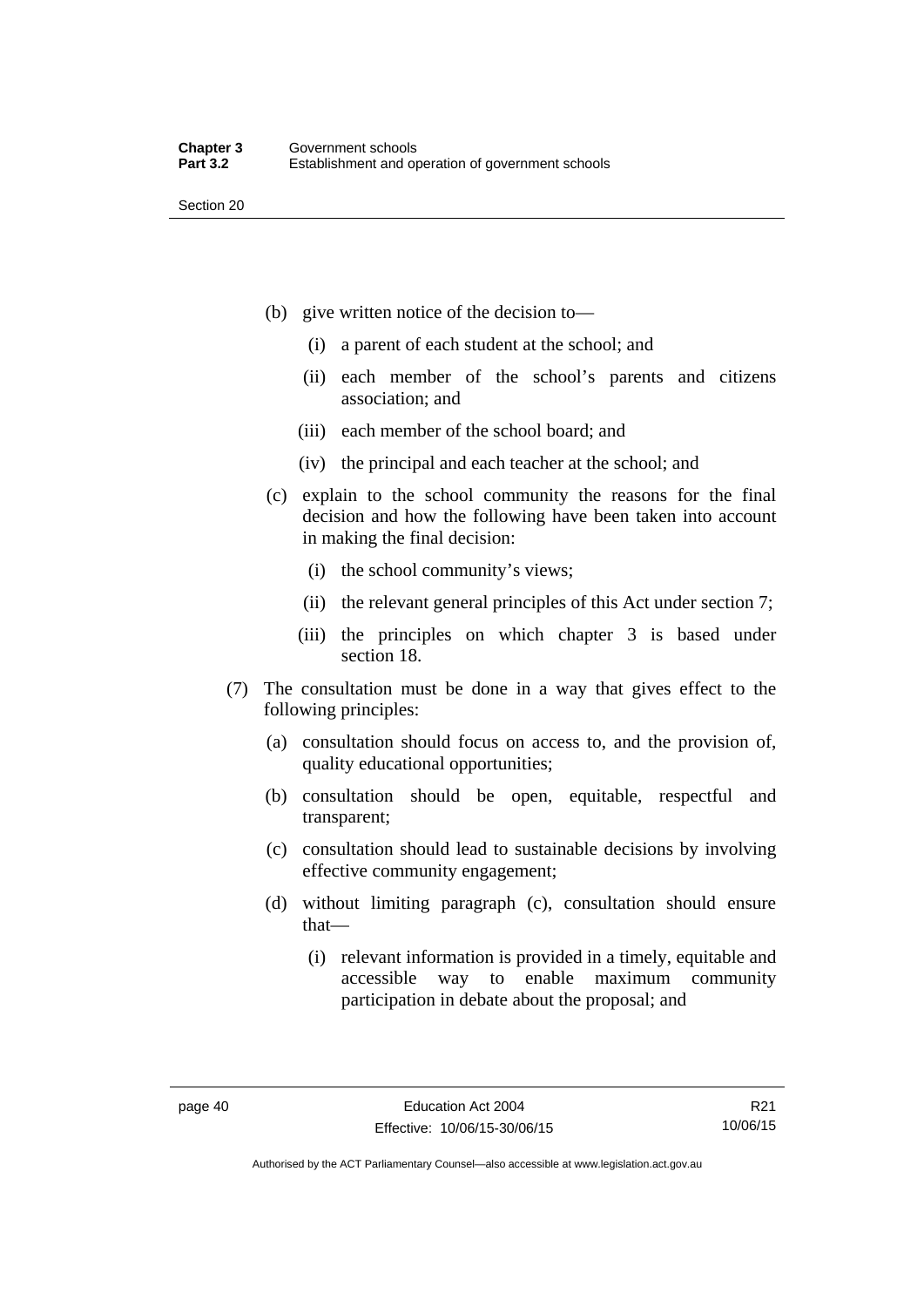- (ii) opportunities are provided for feedback about the proposal, especially from families and other people with significant interest in the proposal;
- (e) consultation should include seeking the views of school boards that are likely to be affected by the proposal.
- (8) The Minister must not close or amalgamate a government school before the later of—
	- (a) 6 months after the final decision was made; and
	- (b) the end of the school year in which the final decision was made.
- (9) In this section:

*school community*, in relation to a school that is proposed to be closed or amalgamated, means the members of the community affected by closing or amalgamating the school, including students at the school, students' families, the school board, the principal and teachers at the school and the local community.

#### **Examples—local community**

residents, local businesses

*Note* An example is part of the Act, is not exhaustive and may extend, but does not limit, the meaning of the provision in which it appears (see [Legislation Act,](http://www.legislation.act.gov.au/a/2001-14) s 126 and s 132).

## **20A Independent committee**

- (1) The Minister must establish an independent committee.
- (2) The functions of the committee are to—
	- (a) prepare the report mentioned in section 20 (5) (b); and
	- (b) undertake the consultation on behalf of the Minister under section 20 (5) (c).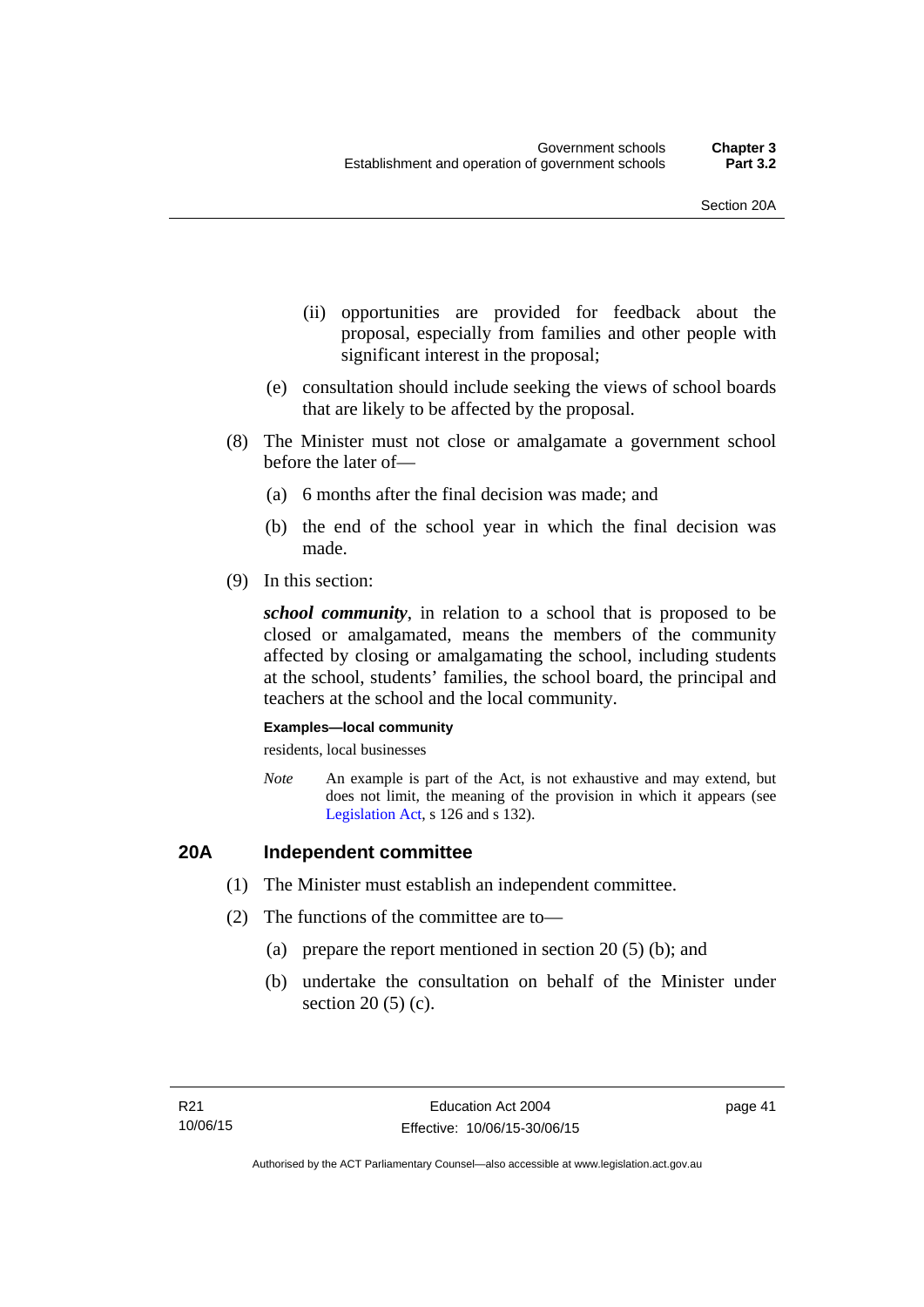Section 20B

- (3) The committee must consist of 3 people selected after consultation with the appropriate standing committee.
- (4) In this section:

### *appropriate standing committee* means—

- (a) the standing committee of the Legislative Assembly nominated by the Speaker for this section; or
- (b) if no nomination under paragraph (a) is in effect—the standing committee of the Legislative Assembly responsible for the consideration of educational issues.

## **20B Impacts of closing or amalgamating schools**

- (1) An assessment under section 20 (5) (b) must include information about the following educational, economic, environmental and social impacts in relation to closing or amalgamating a school:
	- (a) the following educational impacts:
		- (i) the range, quality and depth of education programs;
		- (ii) the age and condition of school infrastructure, facilities and resources;
		- (iii) teaching resources and workloads;
		- (iv) social and learning environment for children;
		- (v) extracurricular activities;
		- (vi) parent participation in school;
		- (vii) out-of-hours school programs;
		- (viii) findings of research studies on school size;
			- (ix) student literacy and numeracy outcomes;
			- (x) other educational outcomes;

Authorised by the ACT Parliamentary Counsel—also accessible at www.legislation.act.gov.au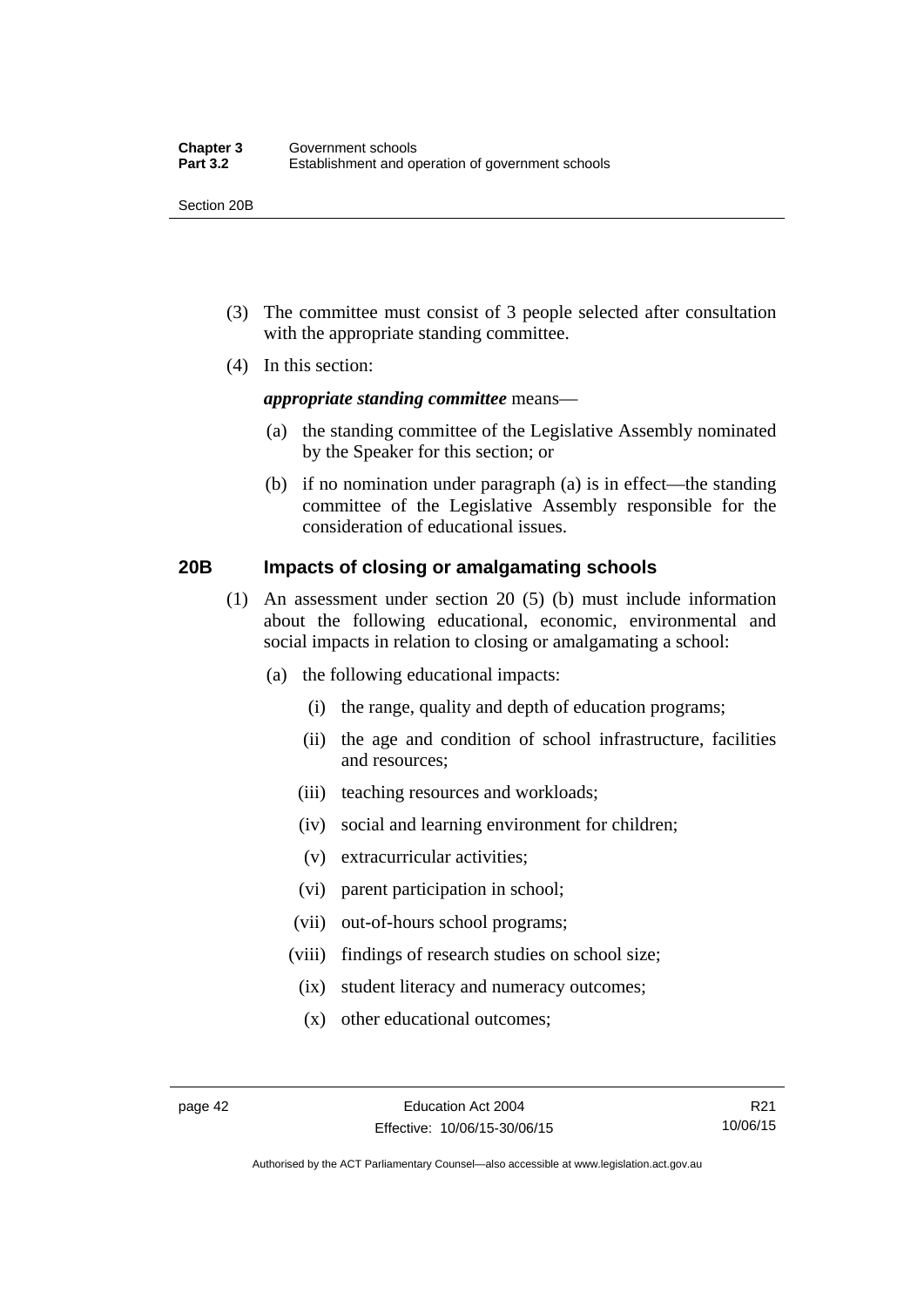- (xi) student outcomes, especially those of parents who have a low income, are Indigenous or from a non-English speaking background or with disabilities;
- (xii) access to public education;
- (xiii) school enrolments;
- (b) the following economic impacts:
	- (i) recurrent and capital savings and costs, including one-off savings and costs, of closing or amalgamating the school for the Territory, including—
		- (A) staffing and resources; and
		- (B) school bus transport; and
		- (C) traffic and safety arrangements; and
		- (D) building maintenance and security;
	- (ii) financial impact on parents, including transport and travel time;
	- (iii) financial impact on local business including ongoing viability;
	- (iv) a comparison of the cost, per student, to operate the school with the cost, per student, to operate other ACT government schools and average cost across all ACT government schools;
- (c) the following environmental impacts:
	- (i) traffic congestion;
	- (ii) air pollution;
	- (iii) greenhouse gas emissions;
	- (iv) noise levels;
	- (v) open green space adjacent to the school site;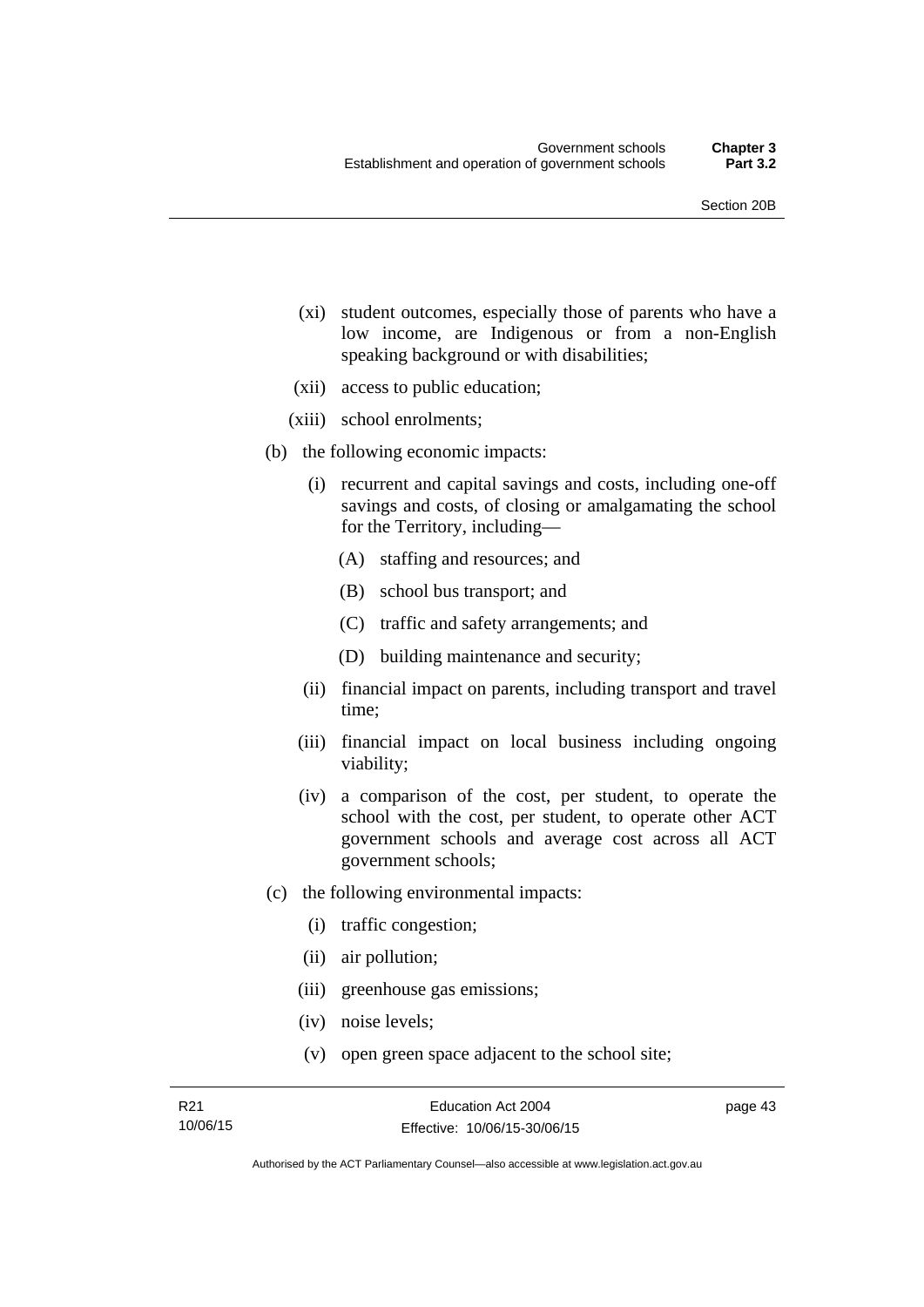- (d) the following social impacts:
	- (i) demographic projections of parents with school-age children, including taking into account expected land releases;
	- (ii) implications for parents who have a low income, are Indigenous or from a non-English speaking background or of students with disabilities;
	- (iii) safety of children walking or cycling to school;
	- (iv) neighbourhood community facilities;
	- (v) access to recreational and leisure facilities;
	- (vi) provision of government services;
	- (vii) community support networks;
	- (viii) local employment;
		- (ix) heritage values of school buildings.
- (2) An assessment may include information about any other impacts in relation to closing or amalgamating the school.

## **21 Operation of government schools**

- (1) The director-general is responsible to the Minister for the operation of government schools.
- (2) Government schools are to be publicly owned and operated by the Territory itself.
- (3) The director-general must establish procedures that give priority to the enrolment of children in the government school in their neighbourhood.
- (4) The principal of a government school is responsible for—
	- (a) educational leadership and management of the school; and

Authorised by the ACT Parliamentary Counsel—also accessible at www.legislation.act.gov.au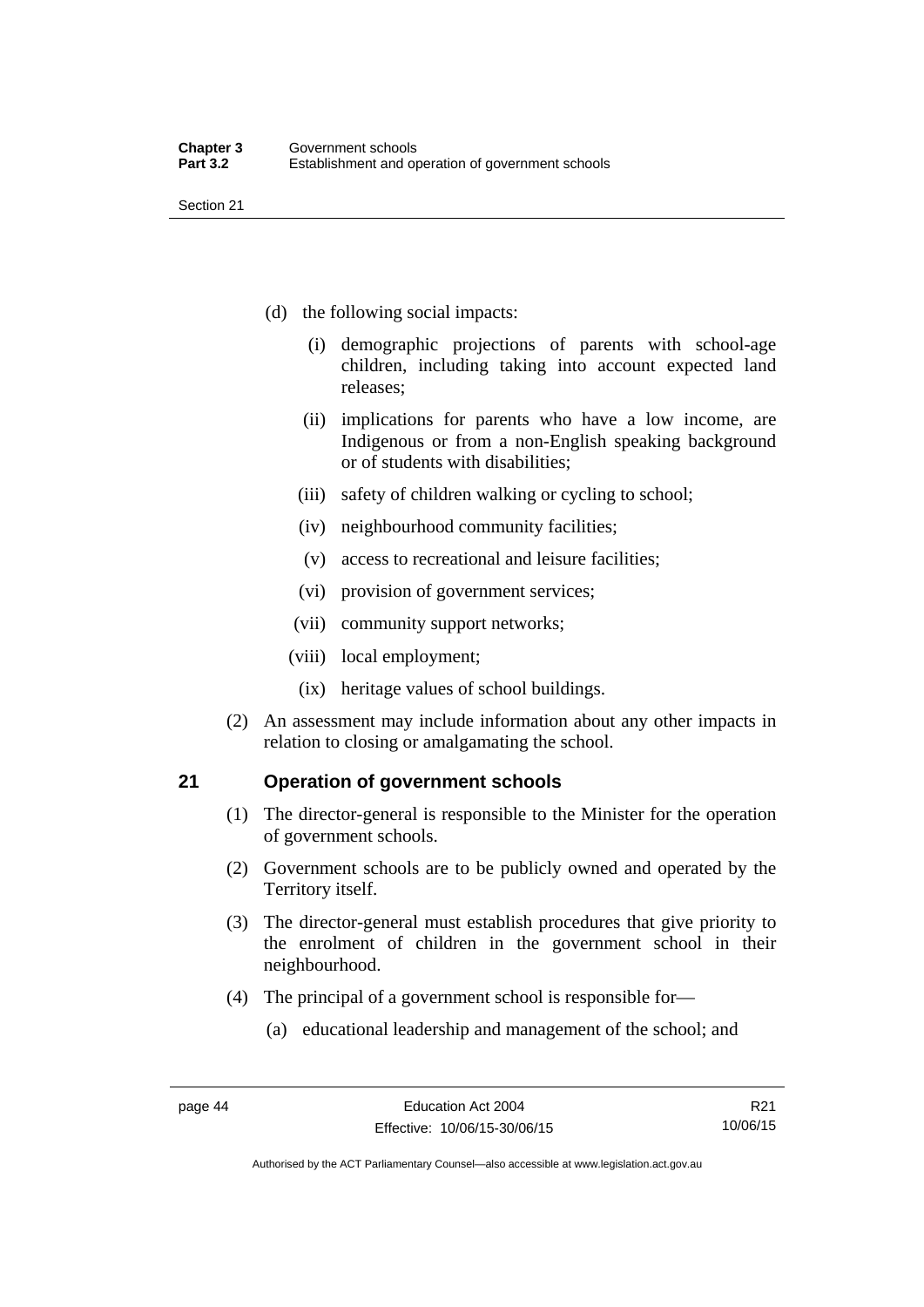- (b) educational outcomes for students at the school; and
- (c) providing support to the school board in the carrying out of its functions; and
- (d) contributing to the development and implementation of educational policies and strategies.
- (5) The principal of a government school must make available to parents of students at the school, and to the staff and students of the school, information about the school's educational programs and policies, and the school's operation.

## **22 Investigation of complaints—government schools**

- (1) The director-general must develop and implement a complaints policy for government schools.
- (2) The director-general must, as soon as practicable, investigate any complaint about the administration, management and operation of government schools that, in the director-general's opinion, is not a frivolous or vexatious complaint.

## **23 Review of government school system**

The director-general must regularly review, and report to the Minister on, the government school system as a whole.

## **24 Review of operation of government schools**

- (1) The director-general must ensure that—
	- (a) the effectiveness of each government school is reviewed at least once every 5 years; and
	- (b) a report of the review is prepared.
- (2) The director-general must ensure that a review seeks the input of the local community served by the school.
- (3) A review must take into account the views of—

page 45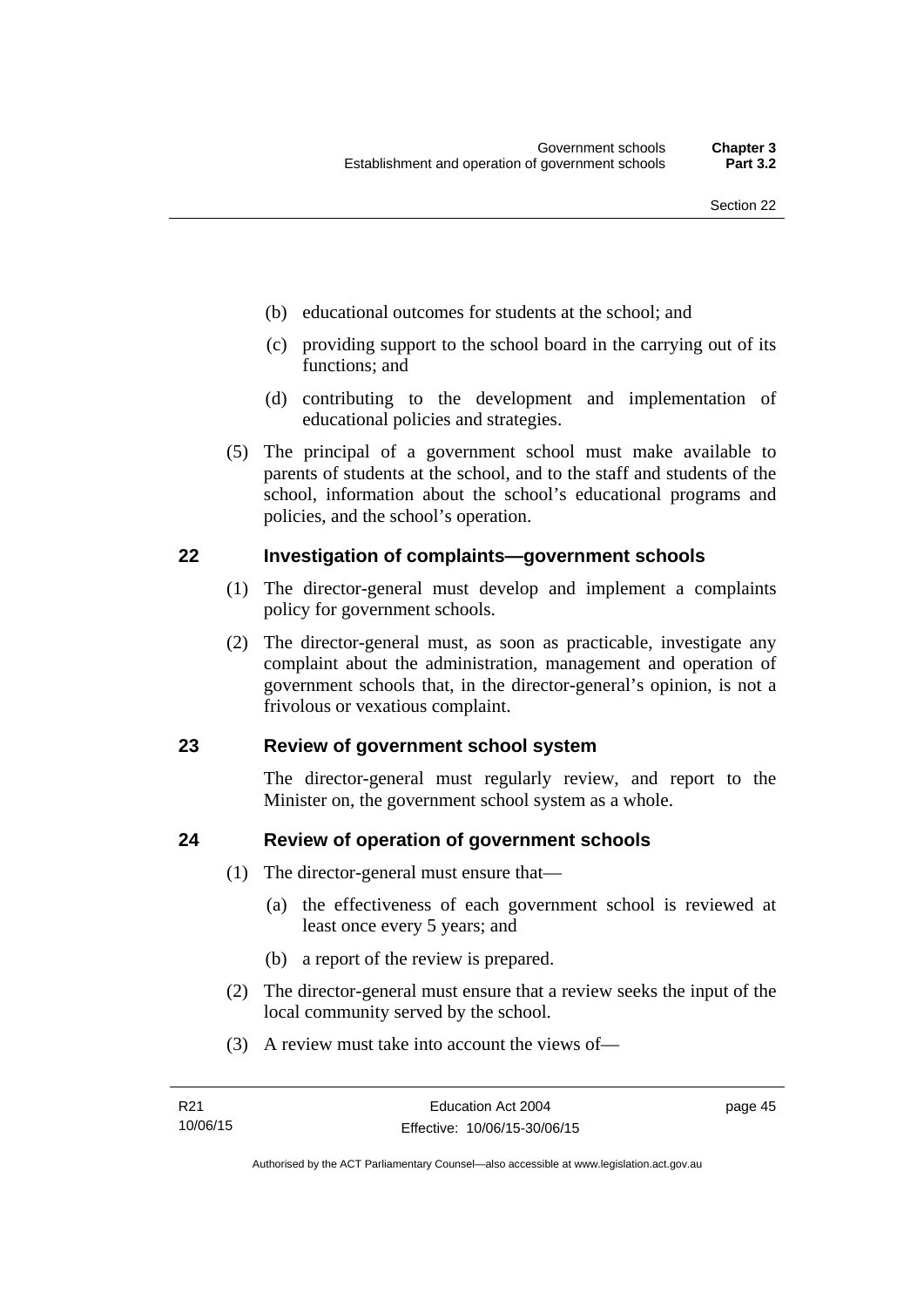- (a) the parents of students at the school; and
- (b) the teachers at the school; and
- (c) the students at the school.
- (4) The director-general must make the report of a review of a school available to—
	- (a) the parents of students at the school; and
	- (b) the staff of the school; and
	- (c) the students at the school.

## **25 Reporting to parents—government schools**

- (1) The principal of a government school must set up procedures for giving reports to the parents of a student enrolled at the school about the student's academic progress and social development at the school.
- (2) A report must be given to the student's parents at least twice a year.

## **26 Education to be free**

- (1) Education in government schools is to be free and no fees are chargeable for it.
- (2) Subsection (1) does not apply—
	- (a) in relation to course money paid to a registered provider; or
	- (b) to people who hold a temporary visa under the *[Migration Act](http://www.comlaw.gov.au/Series/C1958A00062)  [1958](http://www.comlaw.gov.au/Series/C1958A00062)* (Cwlth), section 30 (2).
- (3) In subsection (2):

*course money*—see the *[Education Services for Overseas Students](http://www.comlaw.gov.au/Series/C2004A00757)  [Act 2000](http://www.comlaw.gov.au/Series/C2004A00757)* (Cwlth), section 7.

*registered provider*—see the *[Education Services for Overseas](http://www.comlaw.gov.au/Series/C2004A00757)  [Students Act 2000](http://www.comlaw.gov.au/Series/C2004A00757)* (Cwlth), section 5.

R21 10/06/15

Authorised by the ACT Parliamentary Counsel—also accessible at www.legislation.act.gov.au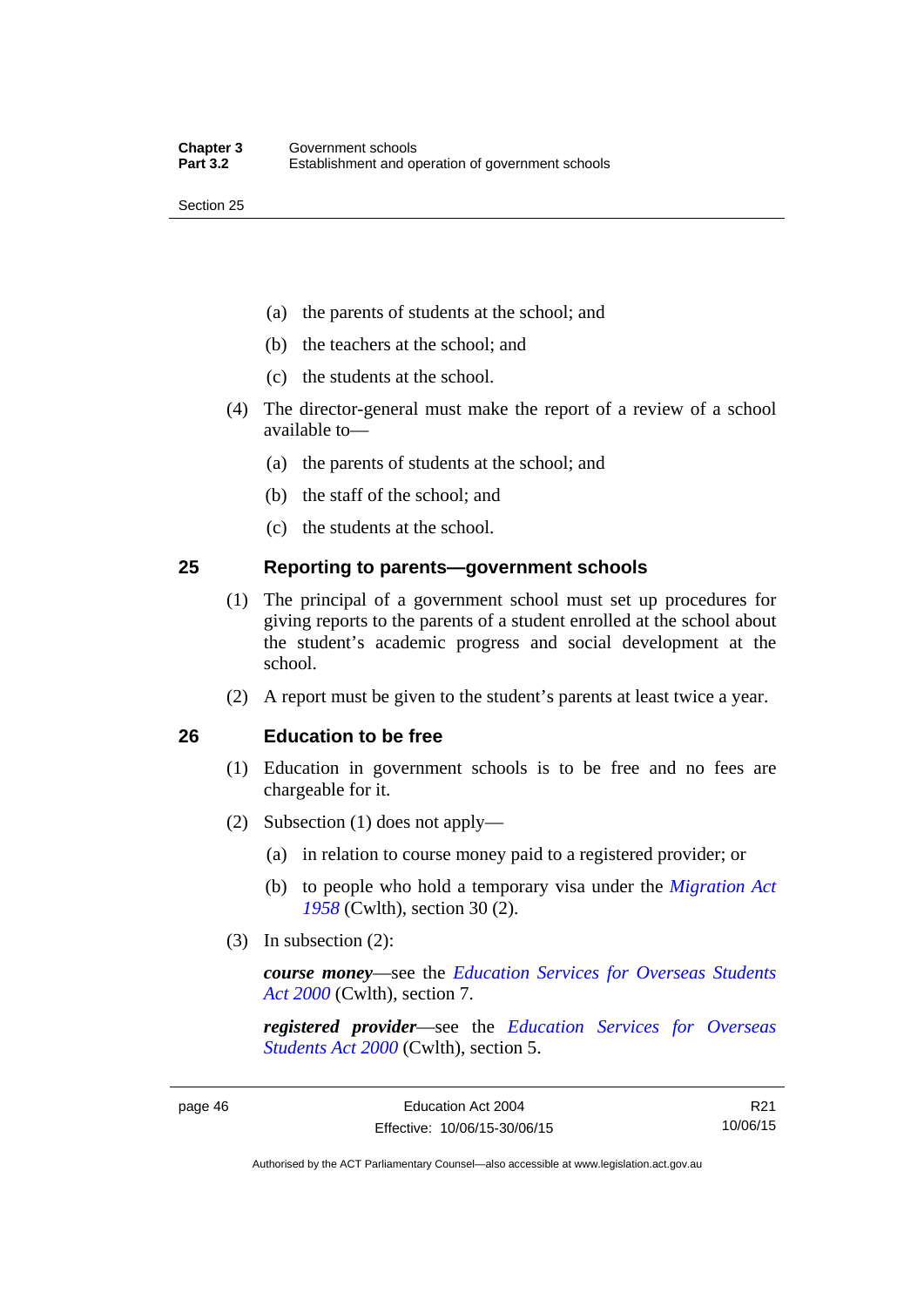## **27 Voluntary financial contributions**

- (1) The school board of a government school may ask the parents of a student enrolled at the school, or anyone else, to make a financial contribution to the school.
- (2) The following principles apply in relation to financial contributions:
	- (a) each contribution is to be voluntary;
	- (b) a student at the school is not to be refused benefits or services because the student's parents do not make a contribution;
	- (c) a student is not to be approached or harassed for contributions;
	- (d) any record of contributions is confidential.
- (3) If the school board asks the parents of a student enrolled at the school to make a financial contribution, the school board must tell the parents about the principles that apply in relation to financial contributions.

## **28 Secular education**

- (1) Education in government schools is to be non-sectarian, secular education.
- (2) Secular education in government schools may include the study of different religions as distinct from education in a particular religion.

## **29 Religious education**

- (1) If parents of children at a government school ask the principal for their children to receive religious education in a particular religion, the principal must ensure that reasonable time is allowed for their children's religious education in that religion.
- (2) The principal must ensure that the educational program continues for students at the school not attending religious education.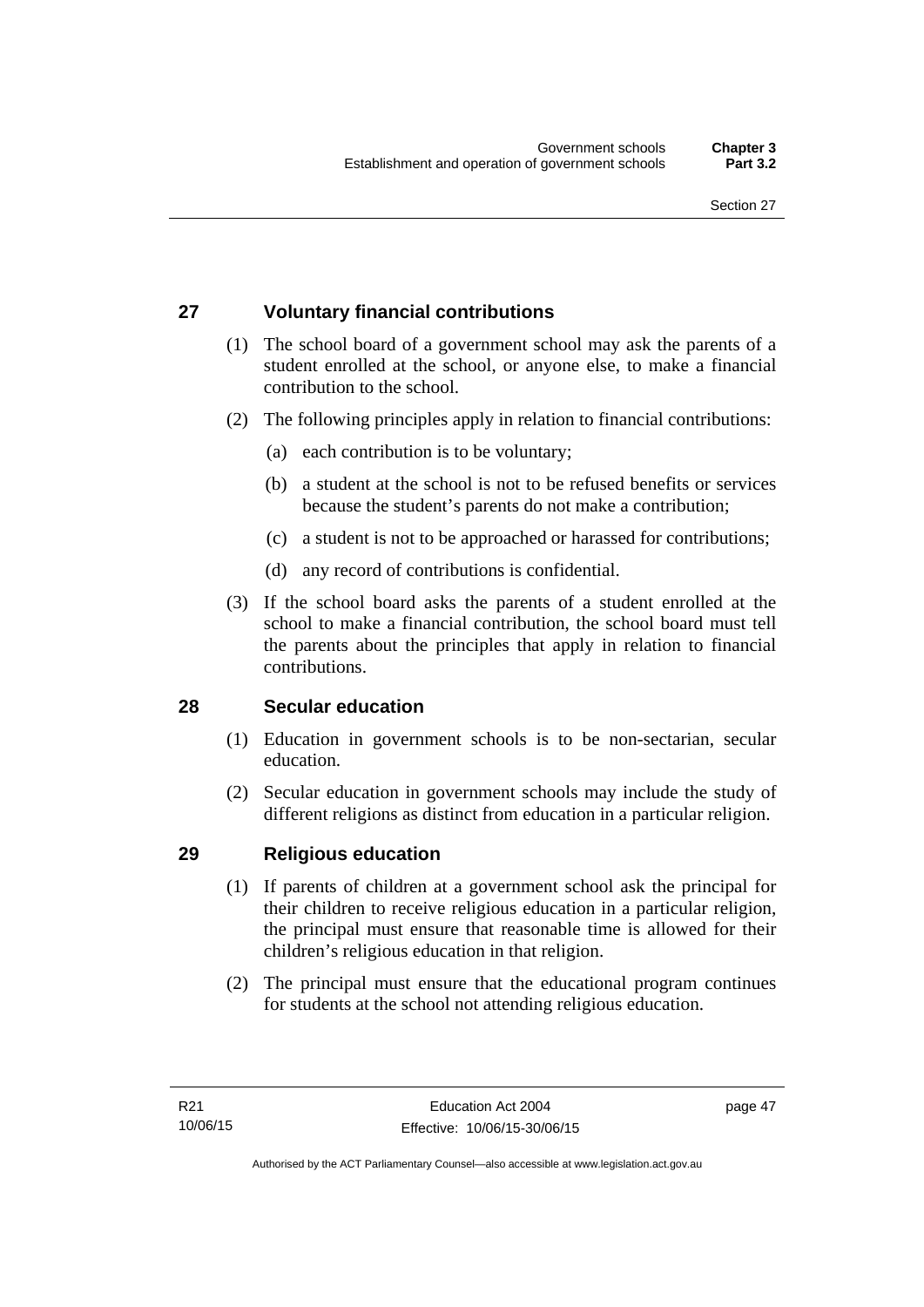- (3) Religious education must be authorised by the religious body to which the person providing the instruction belongs.
- (4) Students attending a religious education class at a government school must be separated from other students at the school while the class is held.
- (5) In this section:

*religious education* means education in a particular religion as distinct from the study of different religions.

## **30 Curriculum**

- (1) The director-general must decide the curriculum requirements for students attending government schools (other than in years 11 and 12).
- (2) For subsection (1), the requirements include the framework of the curriculum and the principles on which the curriculum is based.

## **31 Approved educational courses for students at government schools**

- (1) The director-general may approve educational courses for a student enrolled at a government school that may be provided to the student at a place other than the school.
- (2) An approval may be subject to conditions.
- (3) However, the director-general may approve an educational course only if satisfied that—
	- (a) the standard of the course is appropriate; and
	- (b) there are adequate facilities for conducting the course; and
	- (c) the premises where the course is to be conducted comply with any relevant Territory laws about health and safety standards.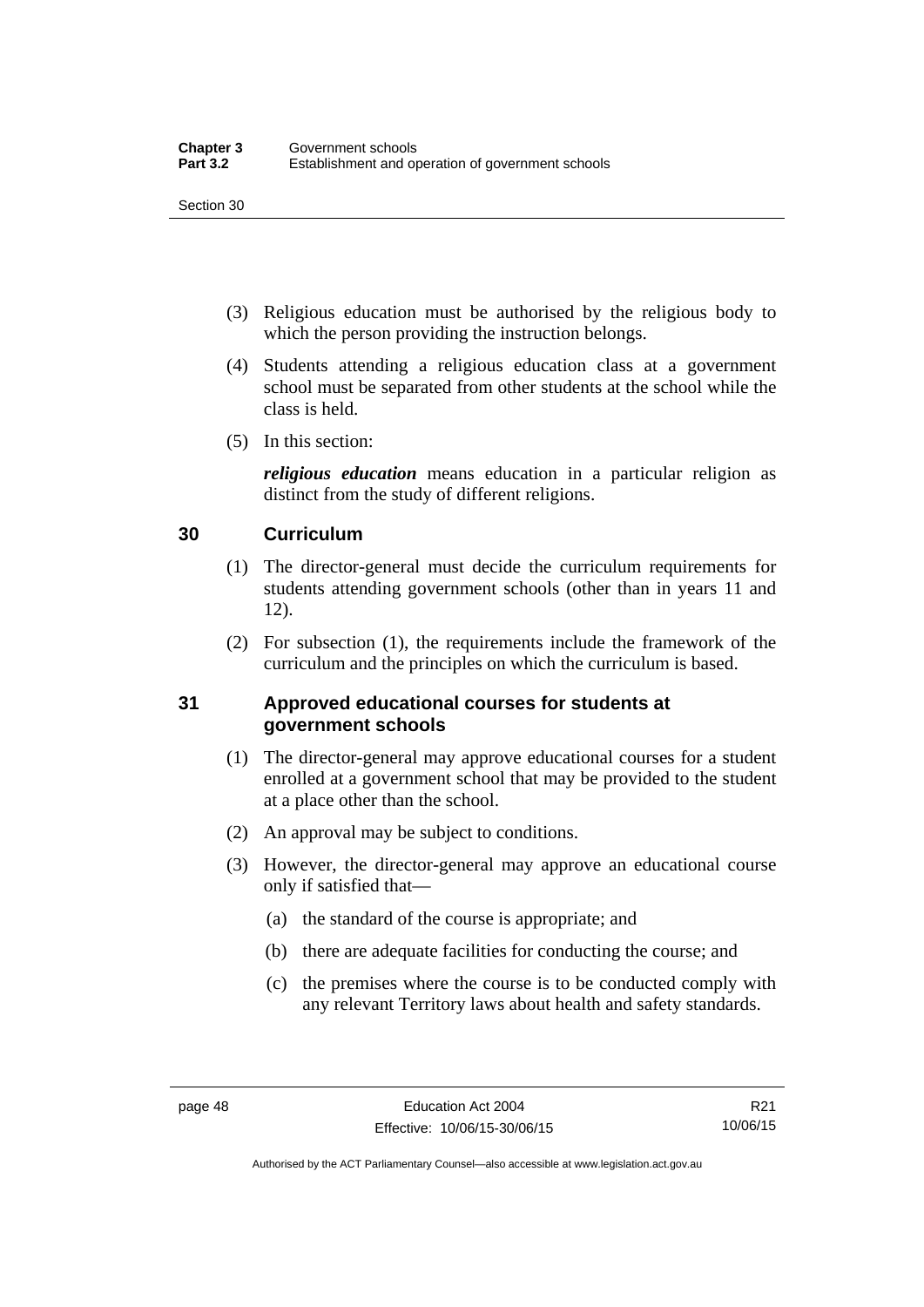# **Part 3.3 Attendance at government schools**

## **32 Keeping of register of enrolments and attendances for government schools**

 (1) The principal of a government school, or the person giving an approved educational course (government), commits an offence if the principal or person fails to keep a register of enrolments and attendances.

Maximum penalty: 10 penalty units.

(2) An offence against this section is a strict liability offence.

## **33 Keeping records of enrolment and attendances for government schools**

- (1) The principal of a government school, or the person giving an approved educational course (government), must ensure that the following information is entered in the register of enrolments and attendances:
	- (a) the full name of each student enrolled at the school or course;
	- (b) a record of the attendance or nonattendance of the student at the school or course on every day when the school or course is open for attendance.

Maximum penalty: 10 penalty units.

- (2) The principal of a government school, or the person giving an approved educational course (government), commits an offence if—
	- (a) the principal or person makes an entry in the register of enrolments and attendances; and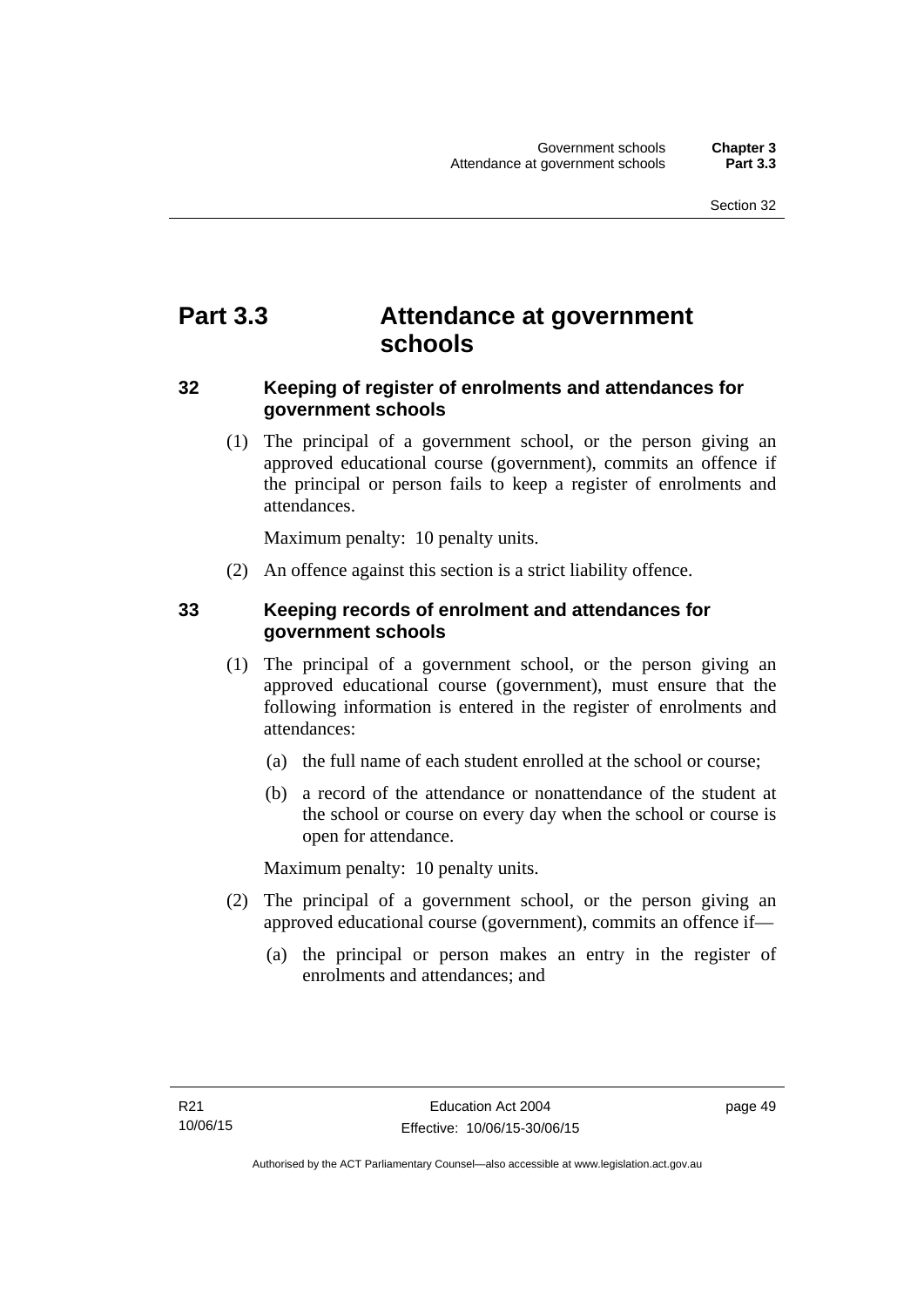(b) the principal or person is reckless about whether the entry is correct.

Maximum penalty: 10 penalty units.

(3) An offence against subsection (1) is a strict liability offence.

## **34 Inspection of register of enrolment and attendances for government schools**

- (1) The principal of a government school, or the person giving an approved educational course (government), commits an offence if—
	- (a) an authorised person (government) asks the principal or person to make the register of enrolments and attendances available to the authorised person; and
	- (b) the principal or person fails to make the register available as asked.

Maximum penalty: 10 penalty units.

- (2) The principal of a government school, or the person giving an approved educational course (government), commits an offence if—
	- (a) the director-general or an authorised person (government) asks the principal or the person to give the director-general or authorised person stated information about enrolments or attendances of students at the school or course during a stated period or at a stated time; and
	- (b) the principal or person fails to give the information in accordance with the request.

Maximum penalty: 50 penalty units

 (3) An authorised person (government) may make copies of the register of enrolments and attendances or any part of the register.

Authorised by the ACT Parliamentary Counsel—also accessible at www.legislation.act.gov.au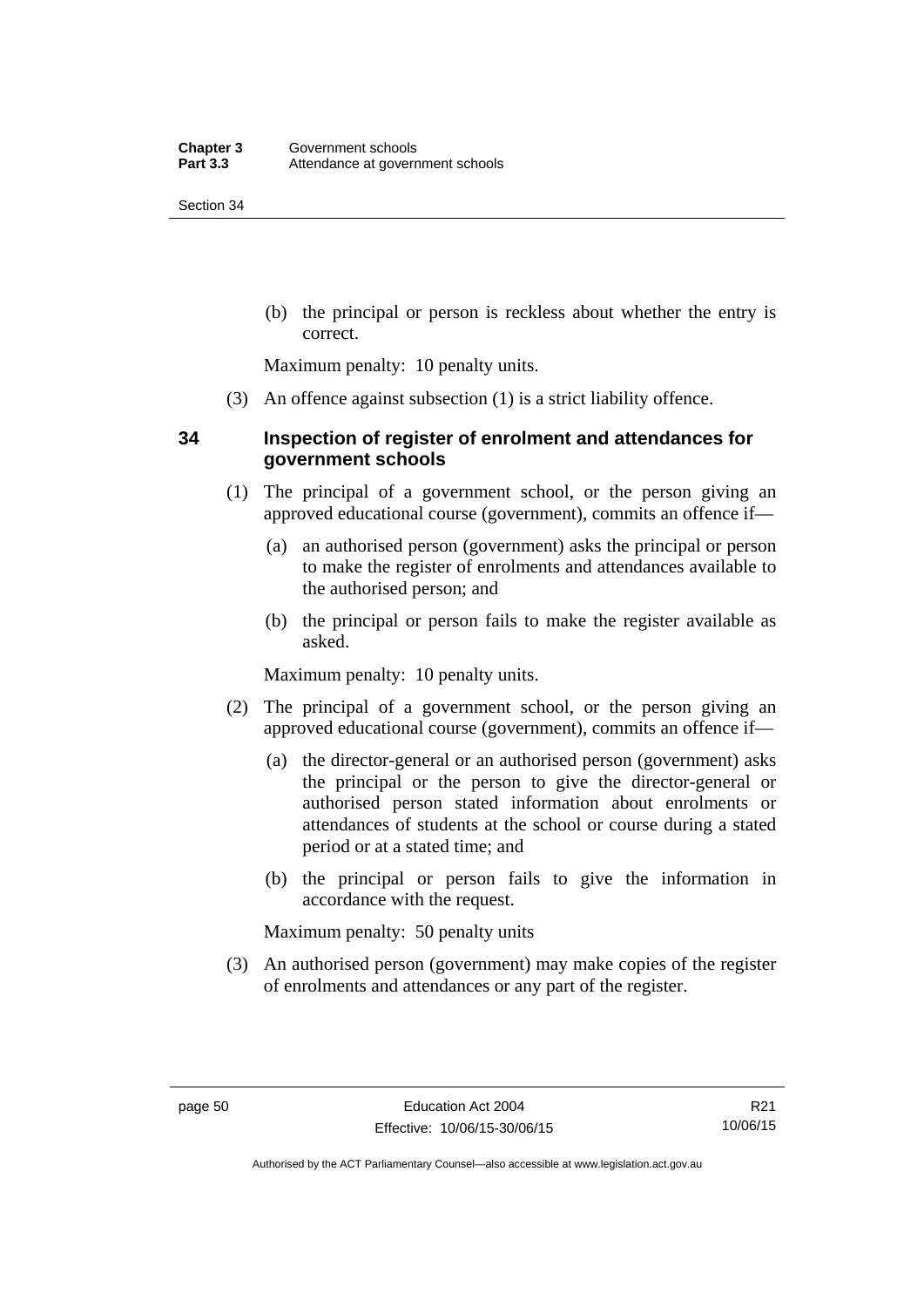- (4) The principal of a government school, or the person giving an approved educational course (government), must take reasonable steps to assist an authorised person (government) in exercising functions under this section.
- (5) An offence against this section is a strict liability offence.

## **35 Procedures to encourage school attendance at government schools**

- (1) The principal of a government school must set up procedures—
	- (a) to encourage students to attend school regularly; and
	- (b) to help parents to encourage their children to attend school regularly.
- (2) The principal must refer parents and children to support services that encourage children to attend school regularly when the procedures mentioned in subsection (1) are not successful.
- (3) If a student enrolled at a government school has not been attending school regularly, the principal of the school may, by written notice, require the student's parents and the child to meet with an authorised person at a stated place and time.

## **36 Suspension, exclusion or transfer of student by director-general**

- (1) This section applies if—
	- (a) a student attending a government school—
		- (i) is persistently and wilfully noncompliant; or
		- (ii) threatens to be violent or is violent to another student attending the school, a member of the staff of the school or anyone else involved in the school's operation; or

page 51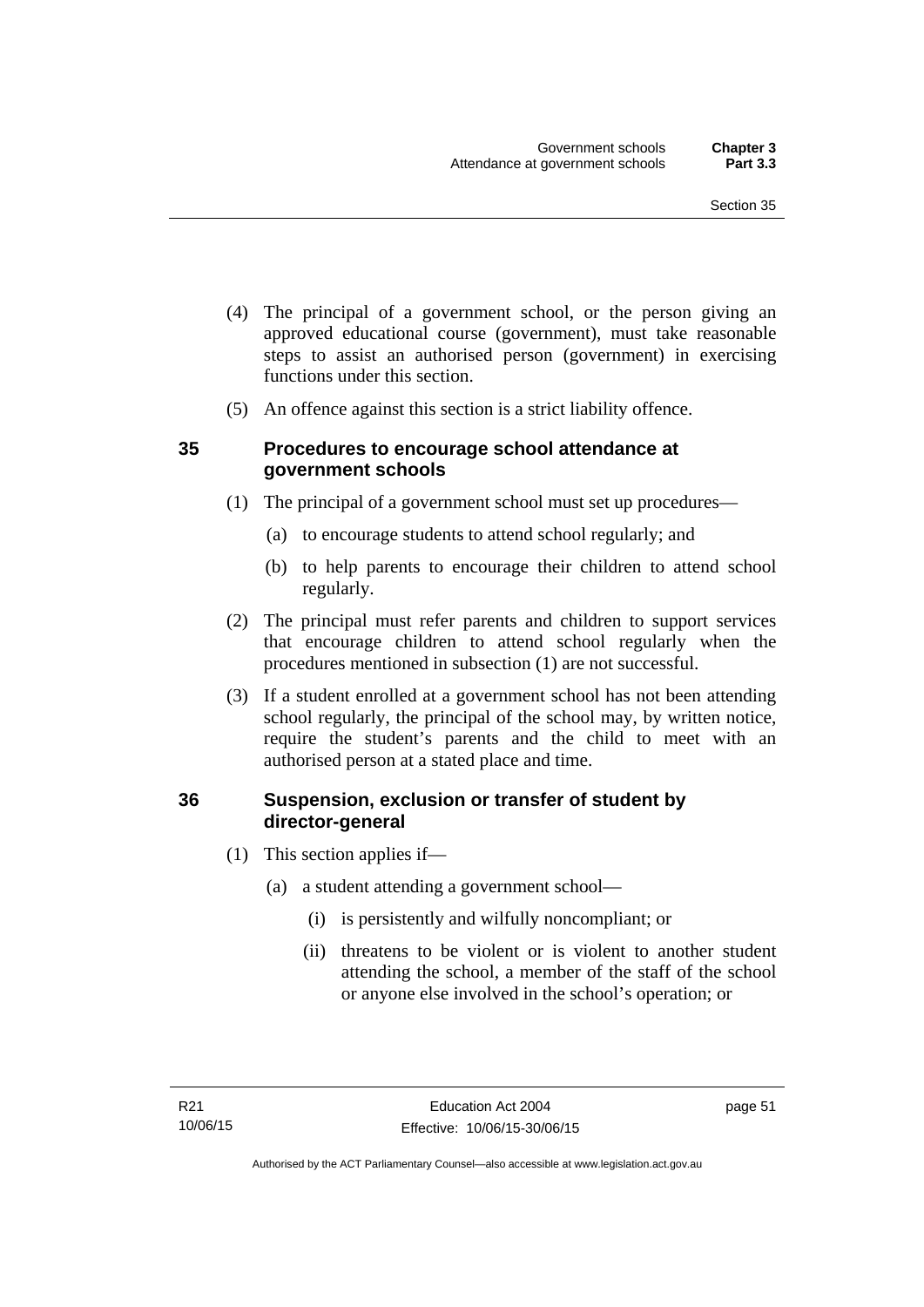- (iii) acts in a way that otherwise threatens the good order of the school or the safety or wellbeing of another student attending the school, a member of staff of the school or anyone else involved in the school's operation; or
- (iv) displays behaviour that is disruptive to the student's learning or that of other students; and
- (b) the principal of the school is satisfied that action should be taken under this section.
- (2) The principal may recommend to the director-general that the director-general—
	- (a) suspend the student from the school for a stated period of not longer than 20 days; or
	- (b) transfer the student to another government school; or
	- (c) exclude the student from all government schools.
- (3) After considering the principal's recommendation, the director-general may—
	- (a) give effect to the recommendation; or
	- (b) take any other action mentioned in subsection (2) that the director-general considers appropriate; or
	- (c) suspend the student for not longer than 20 days.
- (4) The director-general may exclude the student only if—
	- (a) the student's parents have been given an opportunity to be consulted, and told in writing, about the proposed exclusion of the child and the reasons for it; and
	- (b) the student has been given a reasonable opportunity to attend counselling, undertake relevant educational programs or receive other appropriate assistance; and

R21 10/06/15

Authorised by the ACT Parliamentary Counsel—also accessible at www.legislation.act.gov.au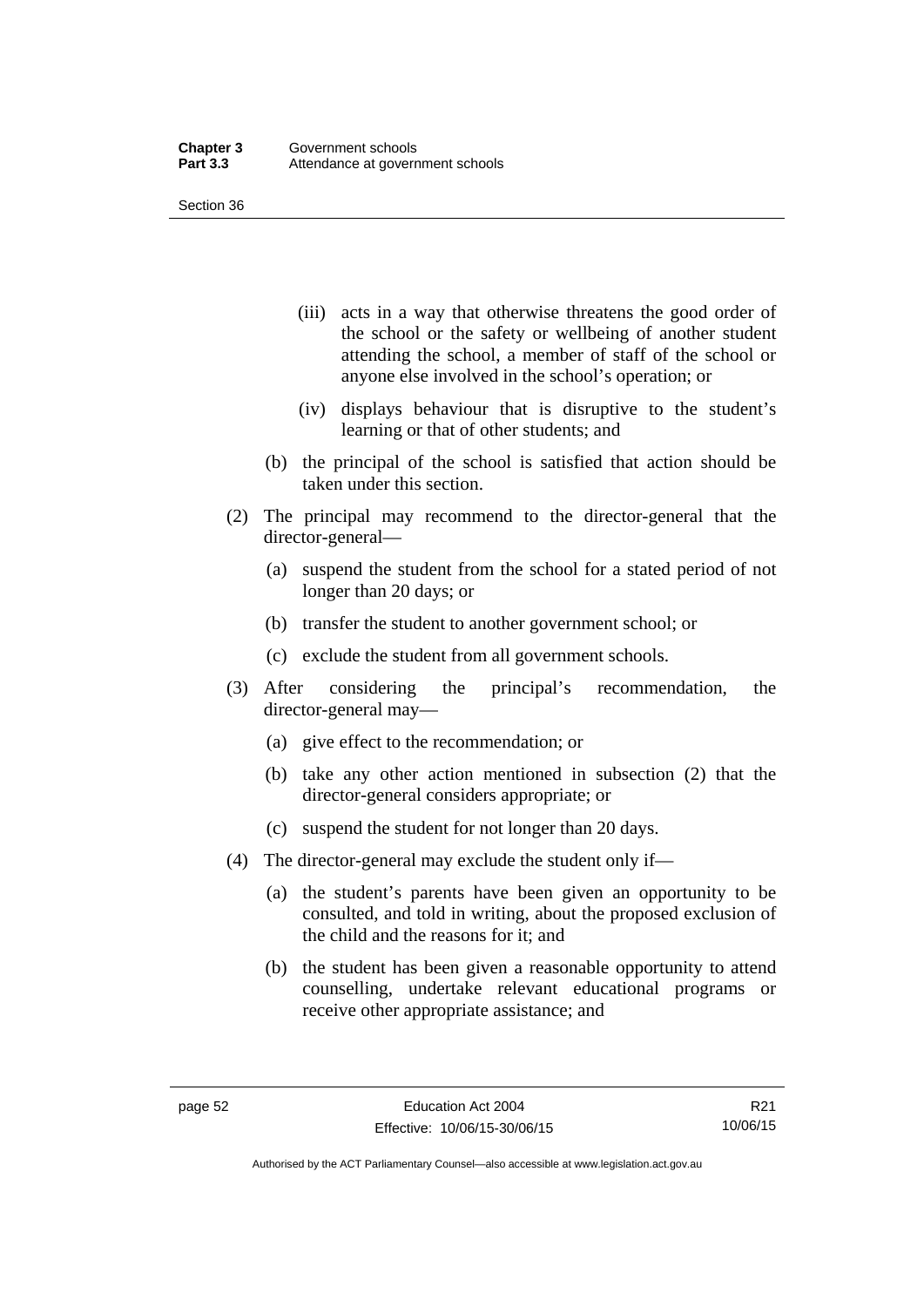- (c) as far as the student's maturity and capacity for understanding allow, the participation of the student has been sought, and any views of the student considered, in deciding whether to exclude the student; and
- (d) the student has been given sufficient information about the decision-making process, in a language and way that the student can understand, to allow the student to take part in the process; and
- (e) the student has been offered alternatives for continuing the student's education during the exclusion.
- (5) The director-general may suspend or transfer the student only if—
	- (a) the student's parents have been given an opportunity to be consulted, and told in writing, about the proposed suspension or transfer of the student and the reasons for it; and
	- (b) as far as the student's maturity and capacity for understanding allow, the participation of the student has been sought, and any views of the student considered, in deciding whether to suspend or transfer the student; and
	- (c) the student has been given sufficient information about the decision-making process, in a language and way that the student can understand, to allow the student to take part in the process; and
	- (d) the student has been given a reasonable opportunity to continue the child's education during the suspension.
- (6) Despite subsection (5), the director-general may immediately suspend the student for not longer than 5 days if, in the director-general's opinion, the circumstances are of such urgency or seriousness to require the child's immediate suspension.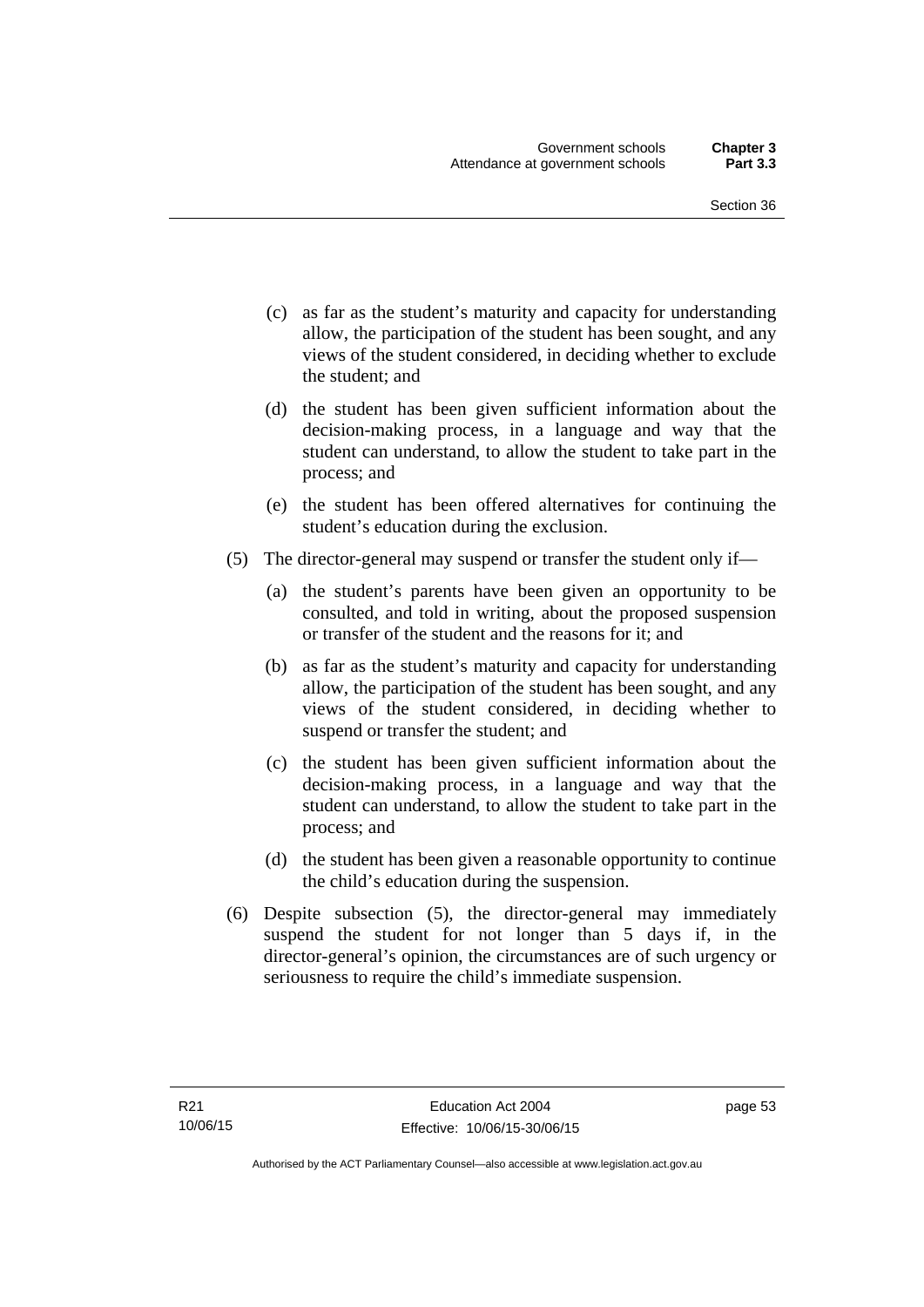- (7) However, before suspending the student under subsection (6), the director-general must comply with the requirements of subsection  $(5)$  (a) to (d) to the extent that it is practicable and appropriate to do so.
- (8) To remove any doubt, the director-general may suspend the student under subsection (6) while deciding what other action (if any) should be taken in relation to the student under this section.
- (9) If the student is suspended for 7 or more school days in a school term (whether or not consecutive school days), the director-general must ensure that the student is given a reasonable opportunity to attend appropriate counselling.
- (10) The director-general may delegate the director-general's power to suspend a student from a government school for not longer than 15 days to the principal of the school.
	- *Note* For the making of delegations and the exercise of delegated functions, see [Legislation Act](http://www.legislation.act.gov.au/a/2001-14), pt 19.4.

Authorised by the ACT Parliamentary Counsel—also accessible at www.legislation.act.gov.au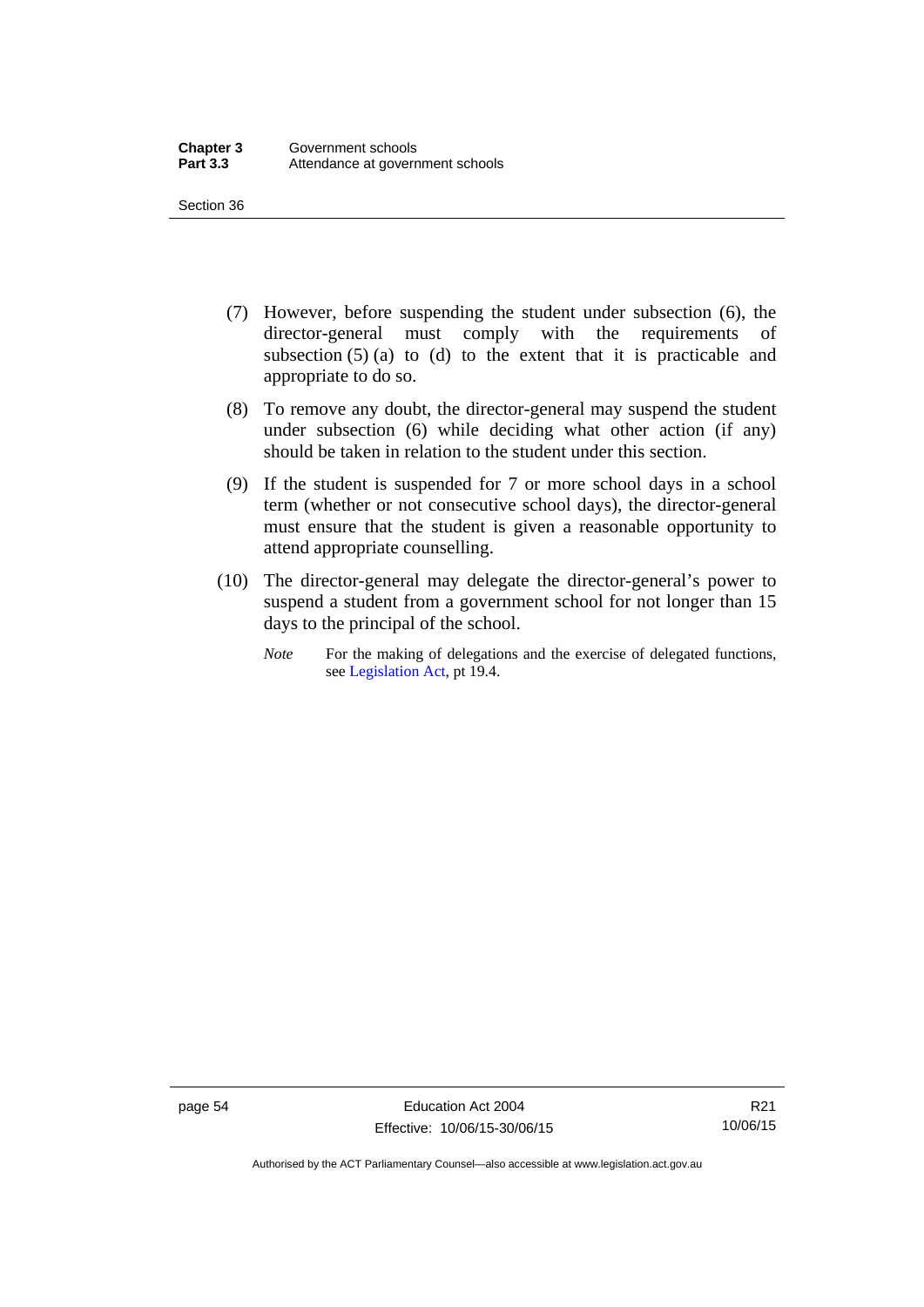# **Part 3.4 School boards of government schools**

## **Division 3.4.1 Interpretation**

## **37 Definitions for pt 3.4**

In this part:

*half-year* means a period of 6 months ending on 30 June or 31 December.

*money*, of a school, means money allocated to the school by the director-general or otherwise received by the school.

#### **Examples of money otherwise received**

voluntary financial contributions, other donations and sponsorships

*Note* An example is part of the Act, is not exhaustive and may extend, but does not limit, the meaning of the provision in which it appears (see [Legislation Act,](http://www.legislation.act.gov.au/a/2001-14) s 126 and s 132).

*parents and citizens association*, of a school, means

- (a) the entity declared under section 40 (Declaration of parents and citizens associations in certain circumstances) to be the parents and citizens association of the school; or
- (b) if there is no declaration under that section for the school—the parents and citizens association incorporated under the *[Associations Incorporation Act 1991](http://www.legislation.act.gov.au/a/1991-46)* or the *[Associations](http://www.legislation.act.gov.au/a/1953-15)  [Incorporation Act 1953](http://www.legislation.act.gov.au/a/1953-15)* (repealed) in relation to the school.

*prescribed period*, for a term of office of a member of a school board (other than the principal), means the period—

- (a) beginning on whichever of the following is later:
	- (i) 1 April in the year of the member's election or appointment;

page 55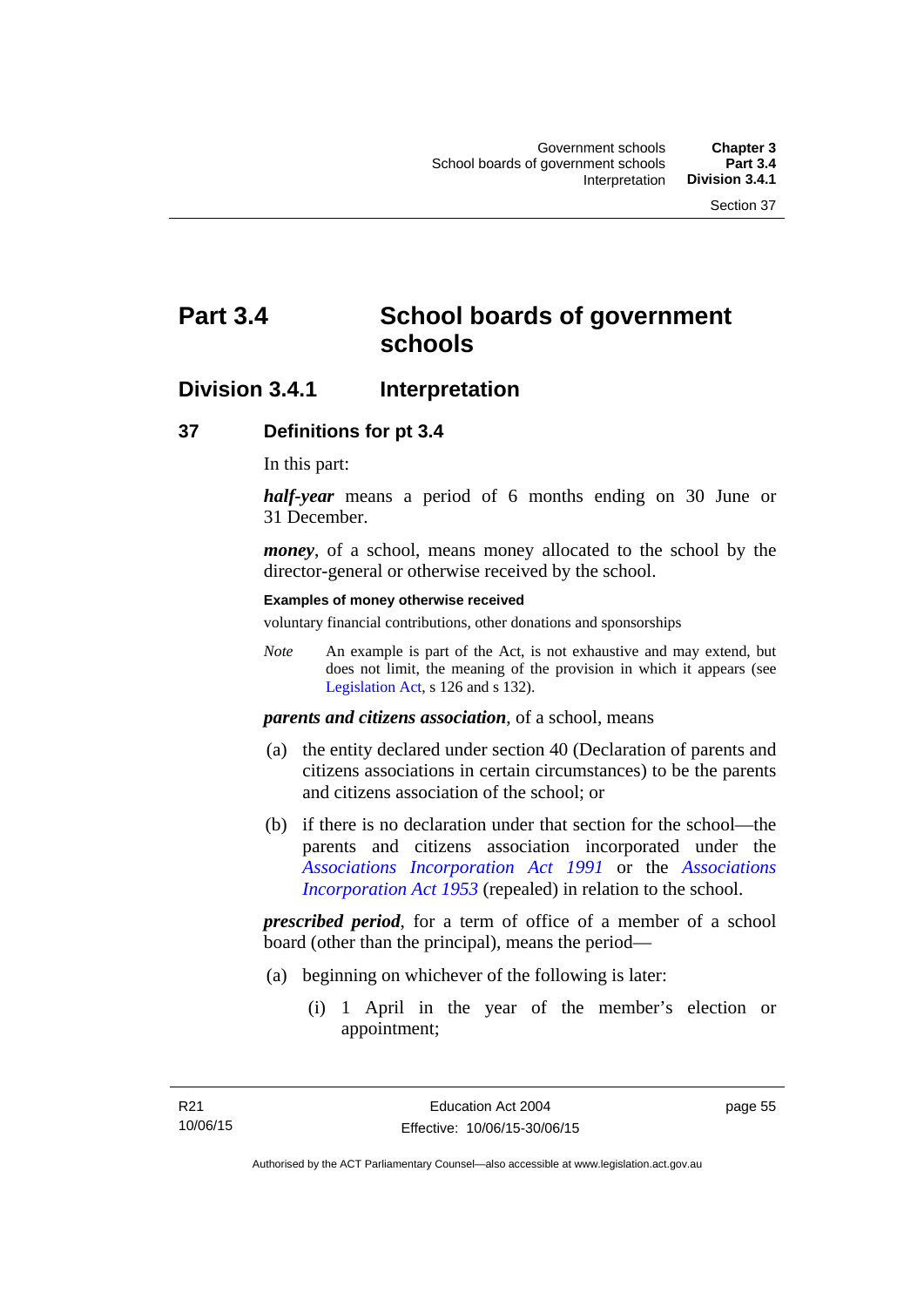- (ii) the date of the member's election or appointment; and
- (b) ending at the end of the March at least 12 months, and not more than 24 months, after the beginning of the period.

*school* means a government school.

*small school* means a school (other than a school-related institution) where fewer than 4 teachers are employed.

*student* means a student who attends classes at a school for at least 12 hours per week.

## **Division 3.4.2 Establishment and membership**

## **38 Establishment of school boards**

A school board is established for each government school.

### **39 Functions of school boards etc**

- (1) The functions of the school board of a government school are—
	- (a) to establish strategic direction and priorities for the school; and
	- (b) to monitor and review school performance and to report on it to the director-general, parents of students at the school and staff; and
	- (c) to develop, maintain and review curriculum for the school; and
	- (d) to develop and review education policies at the school; and
	- (e) to establish budgetary policies for the school and approve the school budget; and
	- (f) to establish policies for the efficient and effective use of school assets and the management of financial risk; and
	- (g) to develop relationships between the school and the community and between the school and community organisations; and

R21 10/06/15

Authorised by the ACT Parliamentary Counsel—also accessible at www.legislation.act.gov.au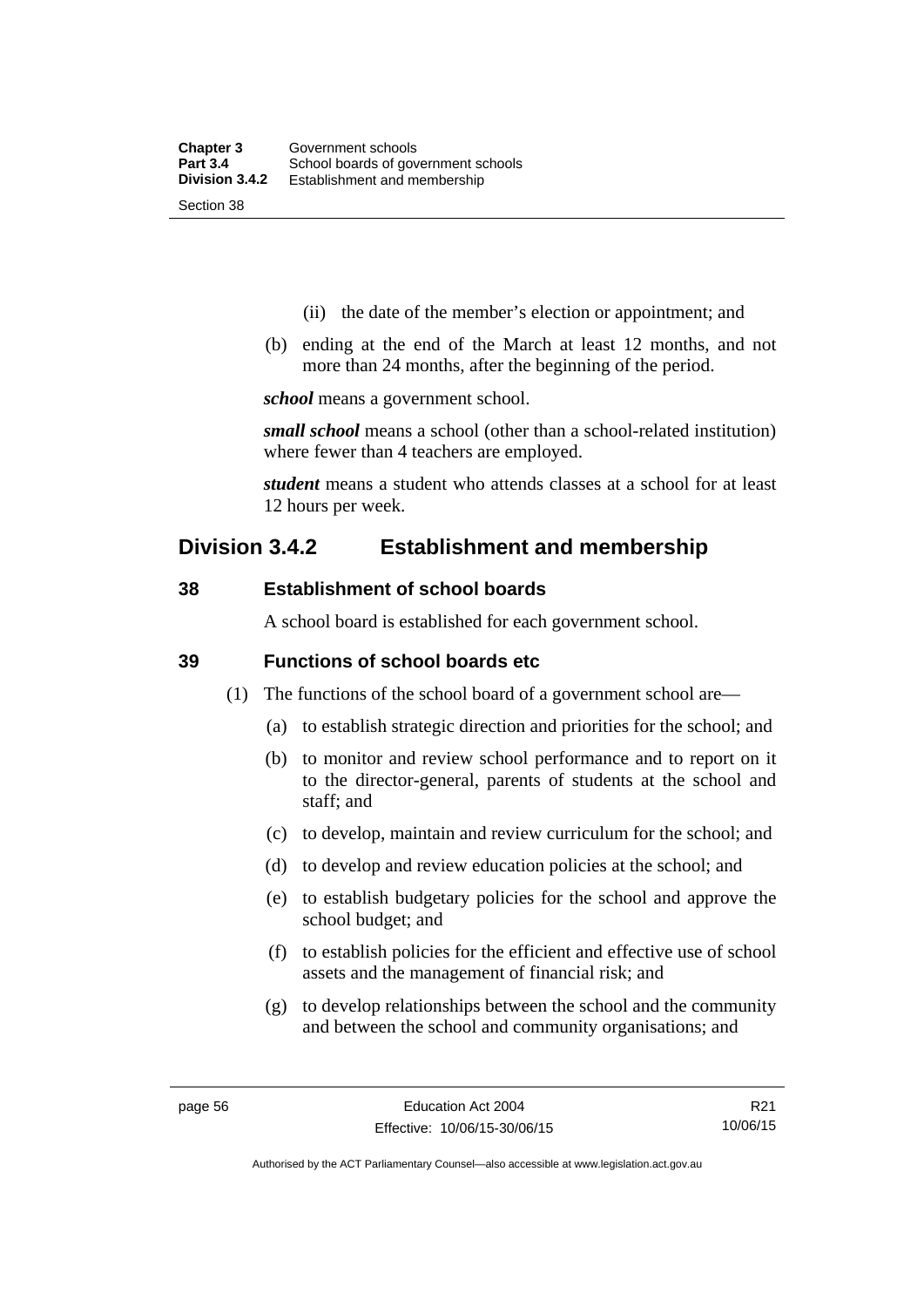- (h) to make recommendations to the director-general on issues affecting the school; and
- (i) to encourage parent participation in their children's learning; and
- (j) to exercise any other function given to the board under this Act or any other Territory law.
- (2) The director-general may give written directions to the school board about the exercise of its functions, either generally or in relation to a particular issue.
- (3) The school board must give effect to the director-general's directions.
- (4) The director-general is not required—
	- (a) to accept, or act in accordance with, a recommendation of the school board; or
	- (b) to carry out a policy decided by the school board.

## **40 Declaration of parents and citizens associations in certain circumstances**

- (1) If there is a dispute about the entity that should be the parents and citizens association of a government school, the director-general must call a meeting of parents of students at the school and interested members of the community to discuss the entity to be the representative of the parents and community.
- (2) If, in the director-general's opinion, it is appropriate in the circumstances to do so, the director-general may call a meeting of parents of students at a government school and interested members of the community to discuss the entity to be the representative of the parents and community.
- (3) The director-general may, after considering the outcome of a meeting under subsection (1) or (2) in relation to a government

page 57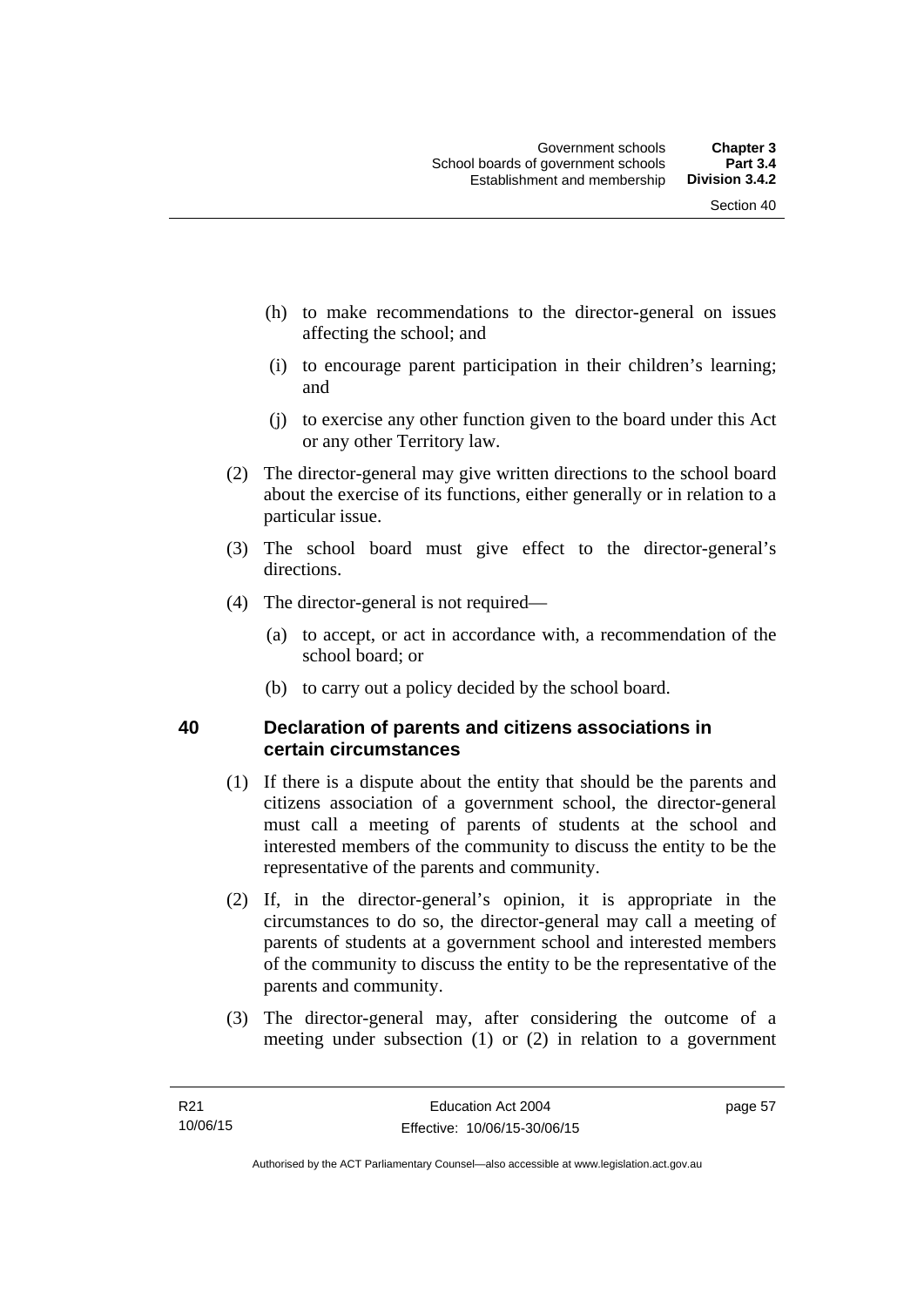school, recommend to the Minister the entity to be the representative of the parents and community.

- (4) After receiving a recommendation under subsection (3), the Minister may declare an entity to be the parents and citizens association of a government school.
- (5) A declaration under subsection (4) is a notifiable instrument.

*Note* A notifiable instrument must be notified under the [Legislation Act](http://www.legislation.act.gov.au/a/2001-14).

## **41 Composition of school boards generally**

- (1) This section applies to a school board of a government school other than—
	- (a) a small school or a school-related institution; or
	- (b) a school to which section 43 (Composition of school boards of school-related institutions and other schools in special circumstances) applies.
- (2) The school board of a government school consists of—
	- (a) the principal of the school; and
	- (b) 1 member (the *appointed member*) appointed by the director-general as the appointed member; and
	- (c) 2 members (the *staff members*) elected by staff of the school and appointed by the director-general; and
	- (d) 3 members (the *parents and citizens members*) elected by the parents and citizens association of the school and appointed by the director-general; and
	- (e) the members (the *board appointed members*) (if any) appointed by the board under subsection (6); and

Authorised by the ACT Parliamentary Counsel—also accessible at www.legislation.act.gov.au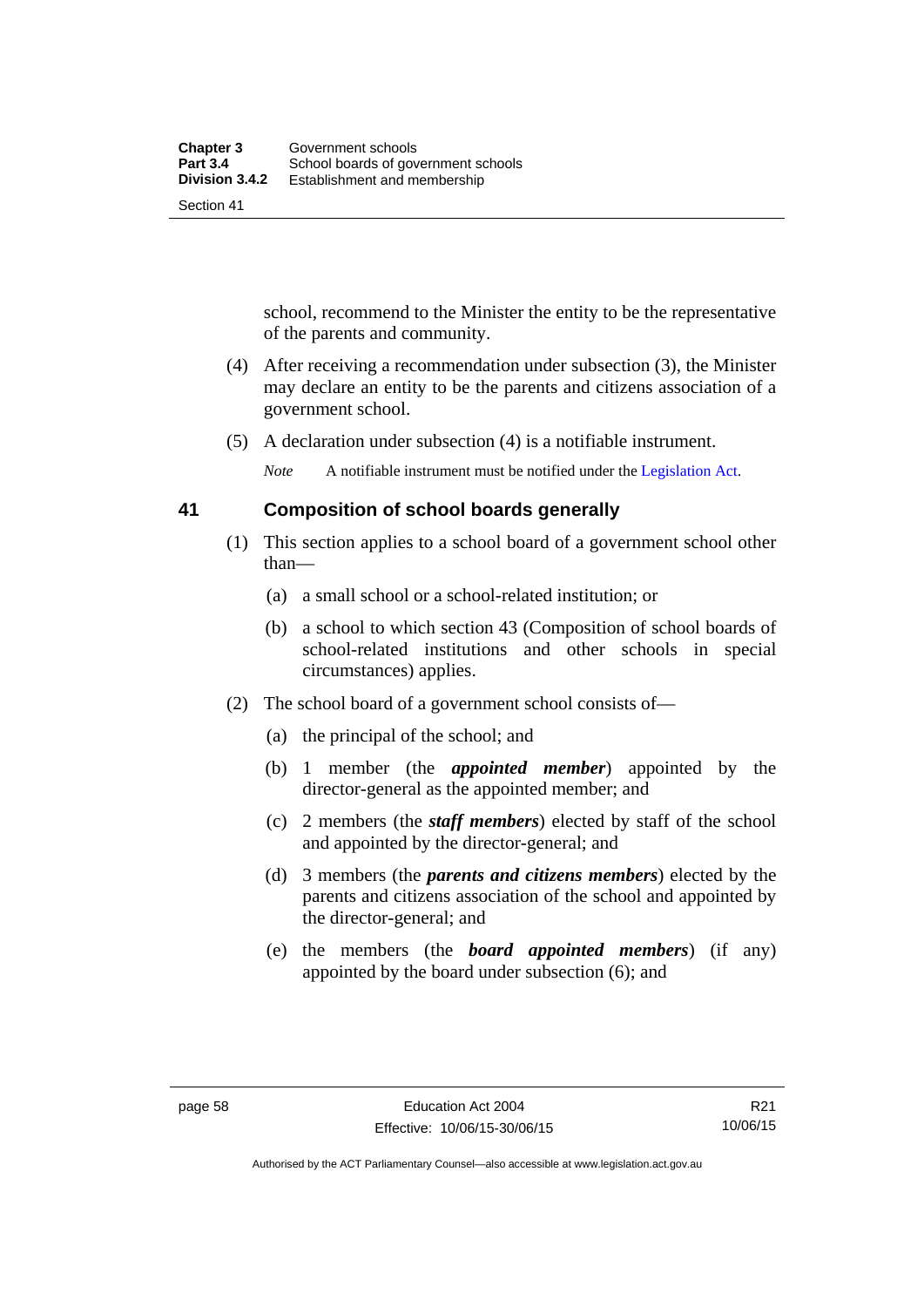- (f) for a school prescribed under the regulations—2 members (the *student members*) elected by the students at the school and appointed by the director-general.
- *Note 1* For the making of appointments (including acting appointments), see the [Legislation Act,](http://www.legislation.act.gov.au/a/2001-14) pt 19.3.
- *Note 2* In particular, a person may be appointed for a particular provision of a law (see [Legislation Act,](http://www.legislation.act.gov.au/a/2001-14) s 7 (3)) and an appointment may be made by naming a person or nominating the occupant of a position (see s 207).
- (3) A person is eligible to be elected or appointed as a staff member only if the person is employed as a member of the staff of the school.
- (4) A person is eligible to be elected or appointed a student member only if the person is a student at the school.
- (5) The appointed member, staff members, parents and citizens members and student members are appointed for the prescribed period.
- (6) The school board may appoint 1 or more people to be members of the board for a term (not longer than 12 months) decided by the school board.
- (7) The school board must not make an appointment under subsection (6) if there would be more than 2 board appointed members at the same time.

## **42 Composition of school boards of small schools**

- (1) This section applies to a school board of a small school other than a school to which section 43 (Composition of school boards of school-related institutions and other schools in special circumstances) applies.
- (2) The school board of a small school consists of—
	- (a) the principal of the school; and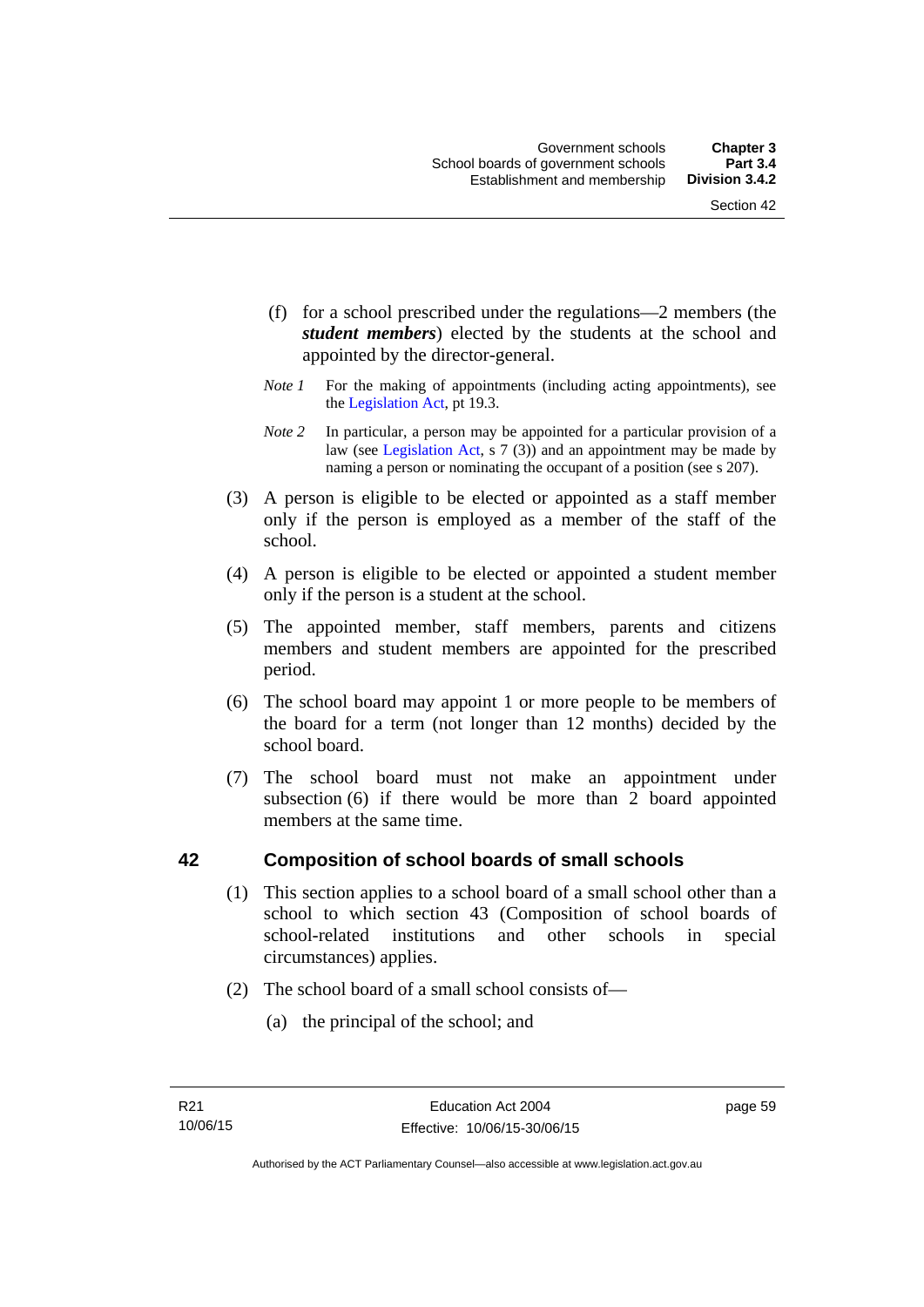(b) 1 member (the *appointed member*) appointed by the director-general as the appointed member; and

- (c) 1 member (the *staff member*) appointed by the director-general as the staff member; and
- (d) 2 members (the *parents and citizens members*) elected by the parents and citizens association of the school and appointed by the director-general; and
- (e) the members (the *board appointed member*) (if any) appointed by the board under subsection (6).
- *Note 1* For the making of appointments (including acting appointments), see the [Legislation Act,](http://www.legislation.act.gov.au/a/2001-14) pt 19.3.
- *Note 2* In particular, a person may be appointed for a particular provision of a law (see [Legislation Act,](http://www.legislation.act.gov.au/a/2001-14) s 7 (3)) and an appointment may be made by naming a person or nominating the occupant of a position (see s 207).
- (3) A person is eligible to be appointed as the staff member only if the person is employed as a member of the staff of the school.
- (4) The staff member is to be appointed in a way prescribed under the regulations.
- (5) The appointed member, staff member and parents and citizens members are appointed for the prescribed period.
- (6) The school board may appoint 1 or more people to be members of the board for a term (not longer than 12 months) decided by the school board.
- (7) The school board must not make an appointment under subsection (6) if there would be more than 2 board appointed members at the same time.

## **43 Composition of school boards of school-related institutions and other schools in special circumstances**

(1) This section applies to a school that is—

Authorised by the ACT Parliamentary Counsel—also accessible at www.legislation.act.gov.au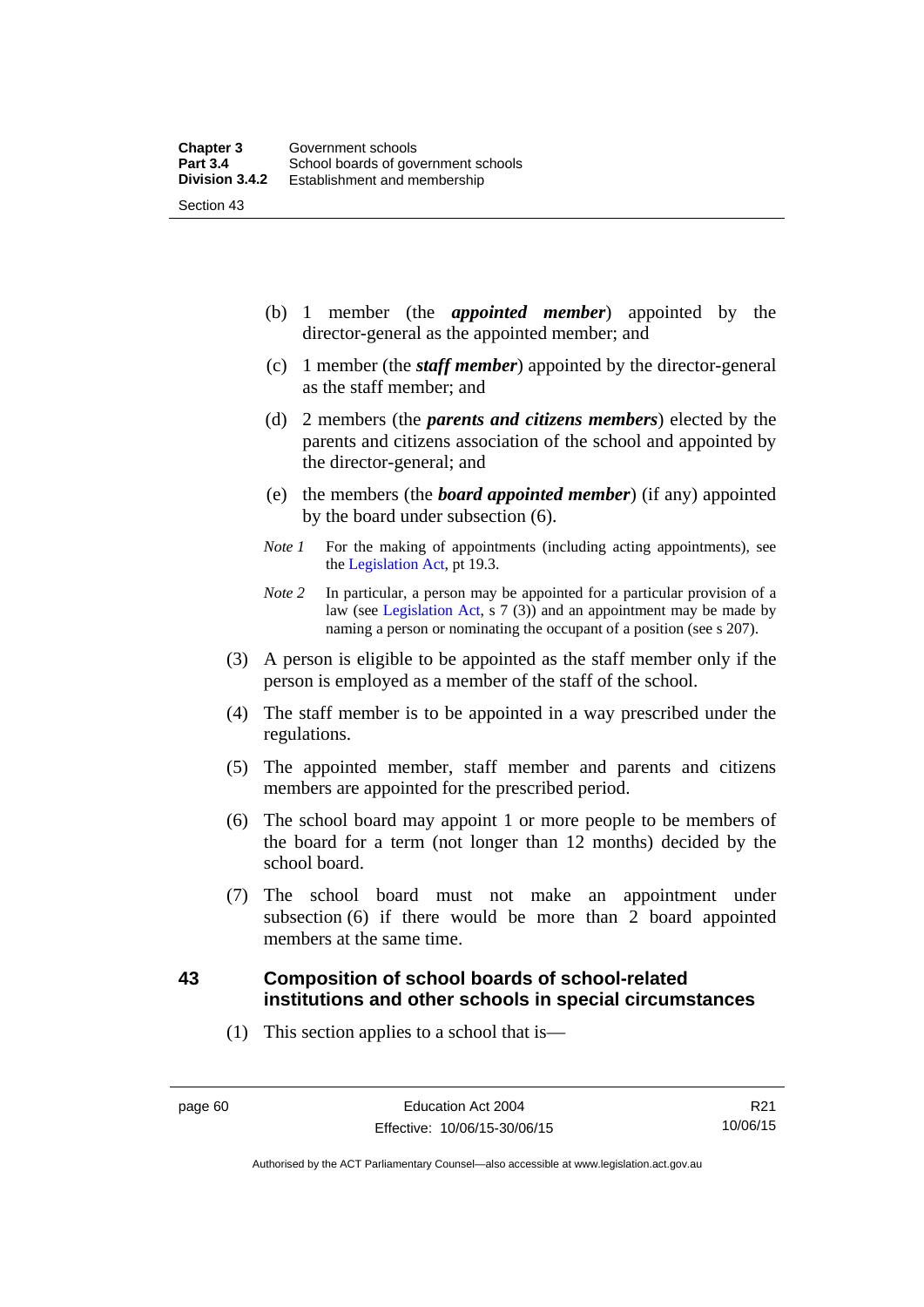- (a) a school-related institution; or
- (b) declared, in writing, by the director-general to be a school to which special circumstances apply.
- (2) If the school is a school-related institution, the director-general must, if practical, determine the composition of the school board of the school.

#### **Example**

It may not be practical to establish a school board for a school-related institution with fewer than 3 staff.

- *Note* An example is part of the Act, is not exhaustive and may extend, but does not limit, the meaning of the provision in which it appears (see [Legislation Act,](http://www.legislation.act.gov.au/a/2001-14) s 126 and s 132).
- (3) Subsection (2) does not prevent the director-general from determining the composition of a single school board for 2 or more institutions.
- (4) If the director-general makes a determination under subsection (2) for the school, the director-general may also determine—
	- (a) the members who are required to be present at a meeting of the board; and
	- (b) the members who may not vote at a meeting of the board.
- (5) If the school is a school to which special circumstances apply, the director-general may determine the following:
	- (a) the composition of the school board of the school;
	- (b) the members who are required to be present at a meeting of the board;
	- (c) the members who may not vote at a meeting of the board.
- (6) The director-general may make a determination under subsection (2), (4) or (5) only with the Minister's written approval.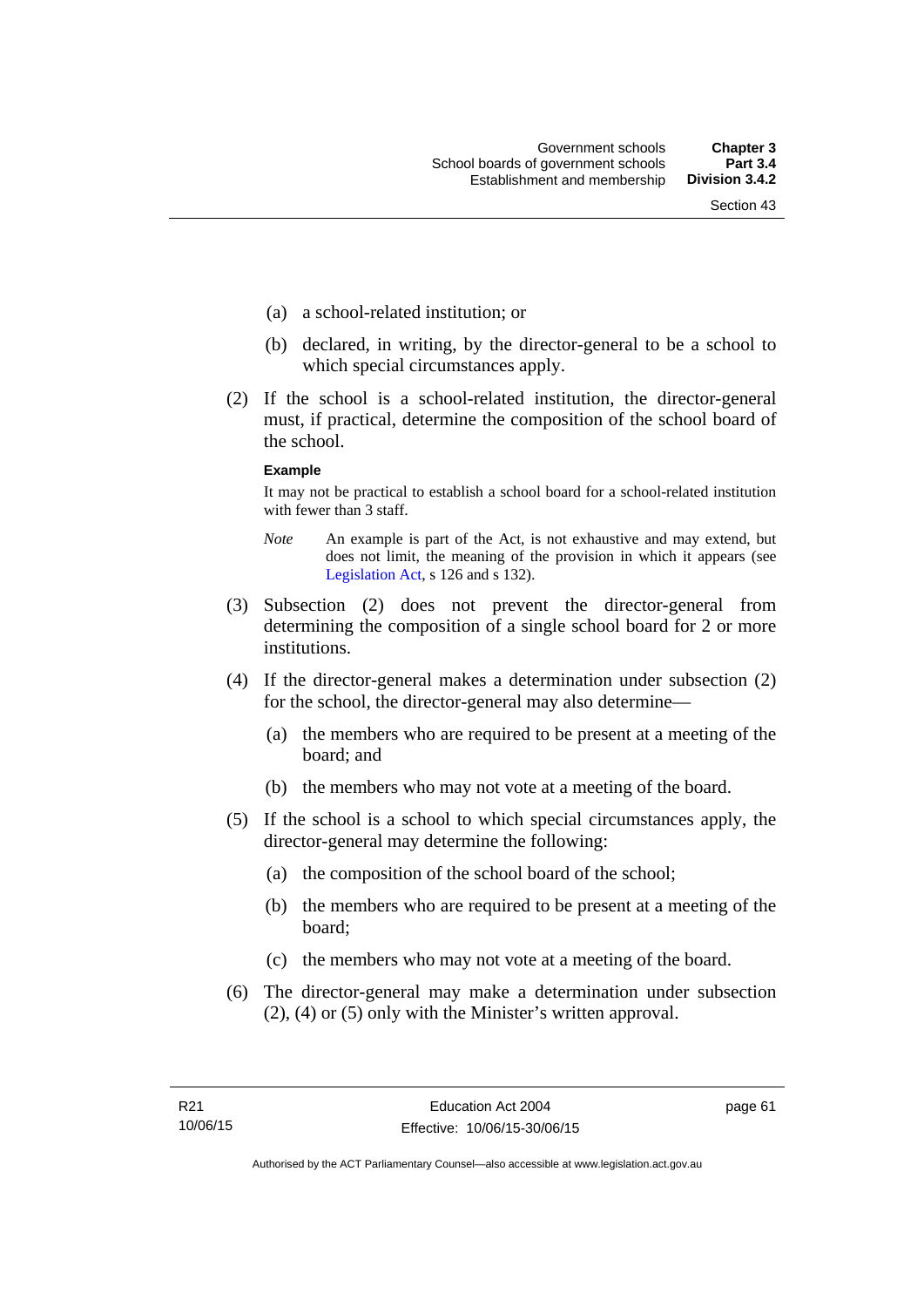- (7) Before making the determination the director-general must, if practical, consult with the parents of students at the school, at a general meeting of the parents, about the composition of the board.
- (8) In deciding whether or not to give the approval, the Minister must have regard to—
	- (a) the need for the principal of the school to be a member of the board; and
	- (b) the need for the director-general to be represented on the board; and
	- (c) whether staff of the school and students at the school have been consulted about the composition of the board; and
	- (d) any comments made by the staff and students at the school about the composition of the board; and
	- (e) the administrative needs, educational or related objectives, and any special characteristics of the school.
- (9) The director-general may appoint a person in accordance with the determination to be a member of the board of the school.
	- *Note 1* For the making of appointments (including acting appointments), see [Legislation Act,](http://www.legislation.act.gov.au/a/2001-14) pt 19.3.
	- *Note 2* In particular, an appointment may be made by naming a person or nominating the occupant of a position (see s 207).
- (10) A member of the board is appointed for the term stated in the instrument making or evidencing the appointment.
- (11) A determination under subsection (2), (4) or (5) is a disallowable instrument.
	- *Note* A disallowable instrument must be notified, and presented to the Legislative Assembly, under the [Legislation Act.](http://www.legislation.act.gov.au/a/2001-14)

Authorised by the ACT Parliamentary Counsel—also accessible at www.legislation.act.gov.au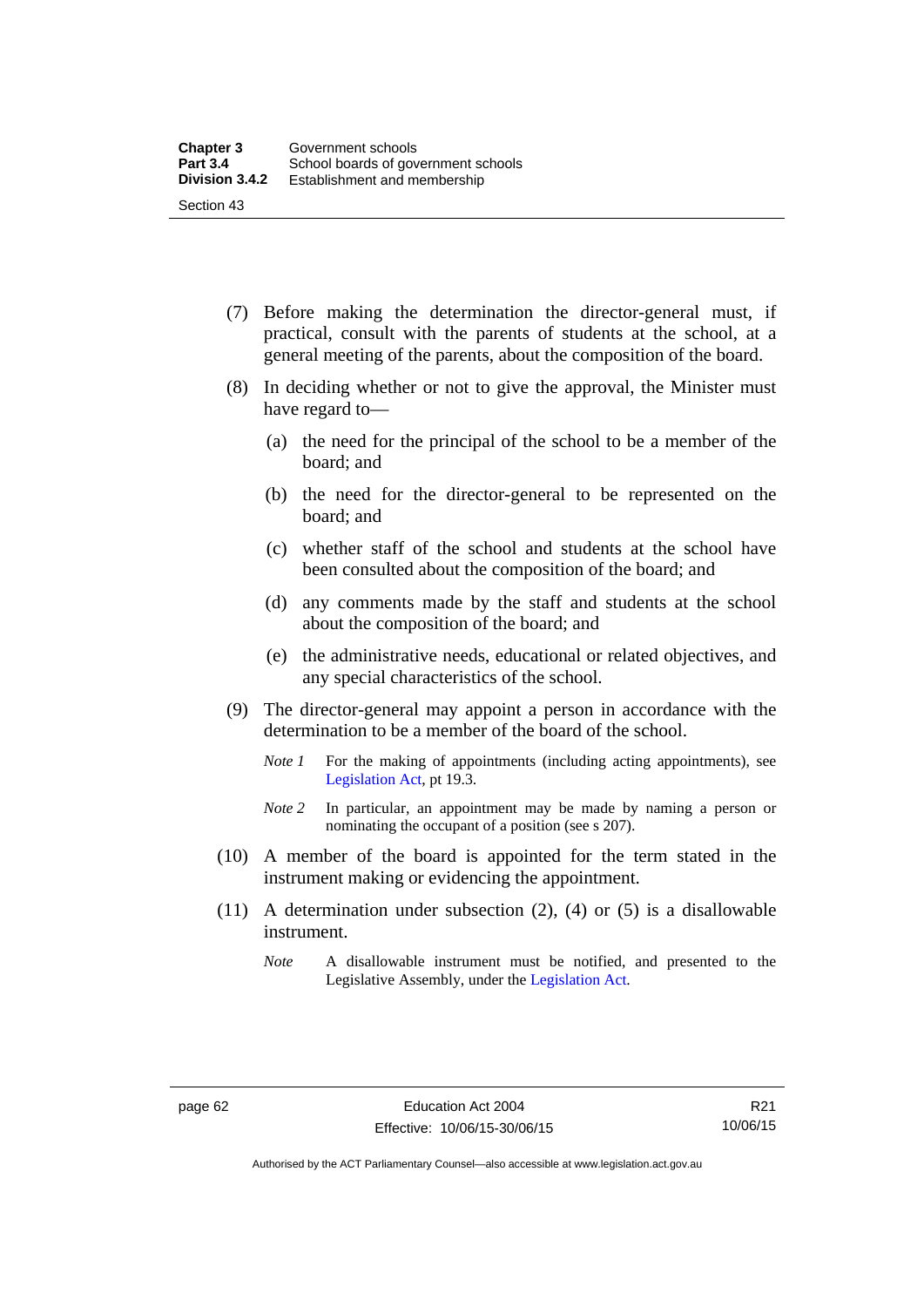## **44 Ending of appointment of members of school board**

- (1) The director-general must end the appointment of a member of the school board of a government school if the member ceases to be eligible to be appointed or elected to the position.
- (2) The director-general must end the appointment of a member of the school board of a government school, other than the principal of the school, if—
	- (a) the member is absent from 3 consecutive meetings of the board without reasonable excuse or leave given by the board; or
	- (b) contravenes section 49 (Disclosure of interests by members of school boards) without reasonable excuse.
- (3) The director-general may end the appointment of a member of the school board of a government school, other than the principal at the school, for misbehaviour or physical or mental incapacity.
	- *Note* A person's appointment also ends if the person resigns (see Legislation [Act](http://www.legislation.act.gov.au/a/2001-14), s 210).

## **45 Chairperson and deputy chairperson of school boards**

- (1) The members of the school board of a government school must, whenever necessary, elect—
	- (a) a member to be chairperson; and
	- (b) another member to be deputy chairperson.
- (2) The school board must tell the director-general of the election of a member as chairperson or deputy chairperson.
- (3) The members of the school board must not appoint the principal of the school or a member of staff of the school to be chairperson of the board.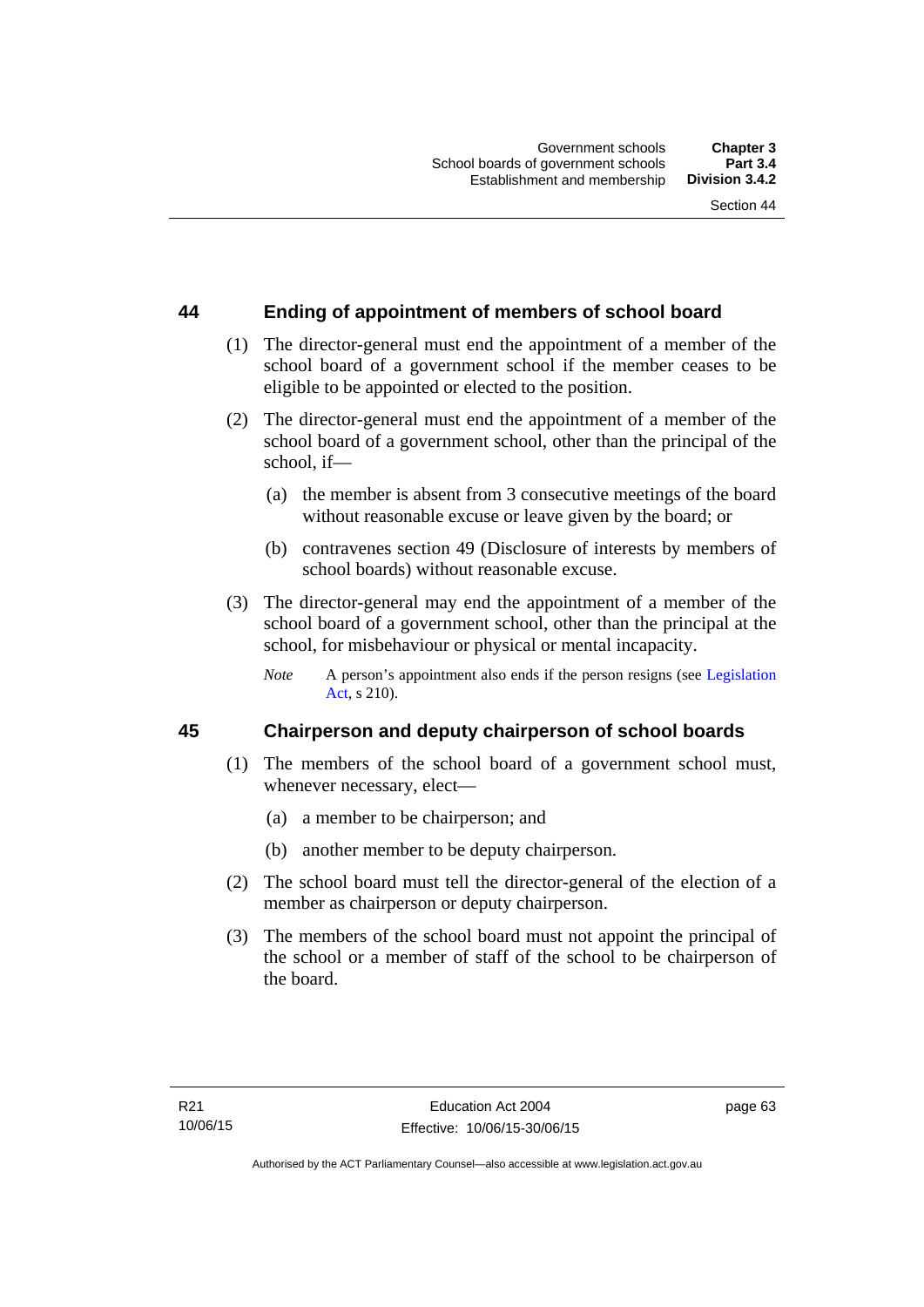## **46 School boards to take part in selection of school principals**

The members of the school board of a government school must, whenever necessary, nominate a member of the board as a member of any selection panel established by the director-general to make recommendations to the director-general about the appointment of the principal for the school.

## **Division 3.4.3 Proceedings of school boards**

## **47 Time and place of meetings of school boards**

- (1) The school board of a government school meets at the times and places it decides.
- (2) However, the school board must meet at least 4 times a year.
- (3) The chairperson—
	- (a) may at any time call a meeting of the school board; and
	- (b) must call a meeting if asked by the Minister, the director-general or 3 members of the board.
- (4) If the chairperson is not available to call a meeting for any reason, the deputy chairperson or the principal of the school may call a meeting of the school board.

## **48 Procedures governing proceedings of school boards**

- (1) The chairperson of the school board of a government school presides at all meetings of the board at which the chairperson is present.
- (2) If the chairperson is absent, the deputy chairperson presides.
- (3) If the chairperson and deputy chairperson are both absent, the member chosen by the members present presides.

Authorised by the ACT Parliamentary Counsel—also accessible at www.legislation.act.gov.au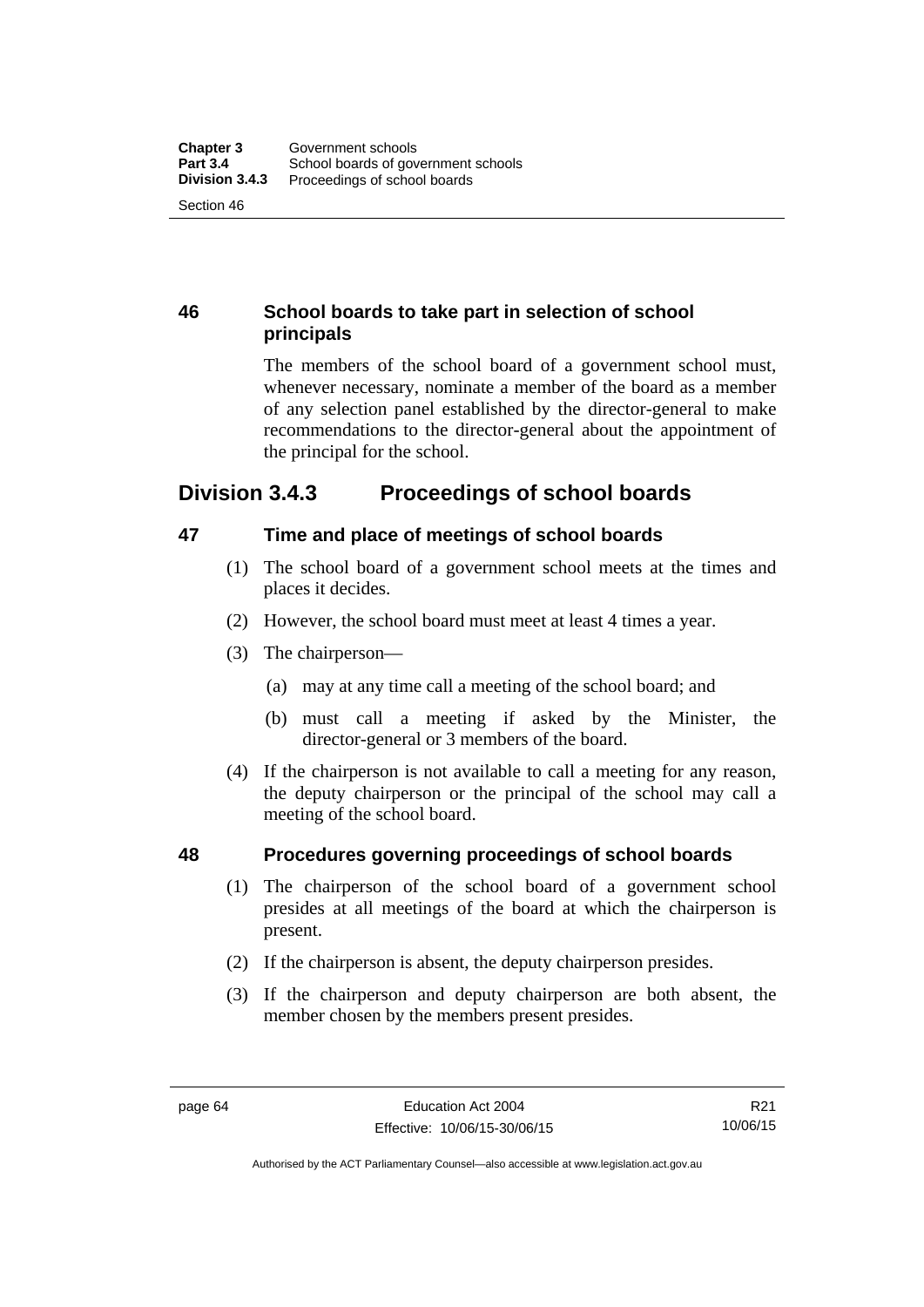- (4) Business may be carried out at a meeting of the school board only if 3 or more members are present and—
	- (a) for the school board of a school other than a school to which section 43 (Composition of school boards of school-related institutions and other schools in special circumstances) applies—at least 1 of the members present is a staff member and at least 1 of the members present is a parents and citizens association member; or
	- (b) for the school board of a school to which section 43 applies the members (if any) who are required, under the determination under section 43 (4) or (5) applying to the school, to be present at a meeting of the school board are present.
- (5) At a meeting of the school board each member (other than a nonvoting member) has a vote on each question to be decided.
- (6) A question is to be decided by a majority of the votes of the members present and voting but, if the votes are equal, the member presiding has a casting vote.
- (7) The school board may hold meetings, or allow members to take part in meetings, by telephone, closed-circuit television or another form of communication.
- (8) A member who takes part in a meeting under subsection (7) is taken to be present at the meeting.
- (9) A resolution of the school board is a valid resolution, even though it is not passed at a meeting of the board, if—
	- (a) all members (other than the non-voting members) agree, in writing, to the proposed resolution; and
	- (b) notice of the resolution is given under procedures decided by the school board.
- (10) The school board must keep minutes of its meetings.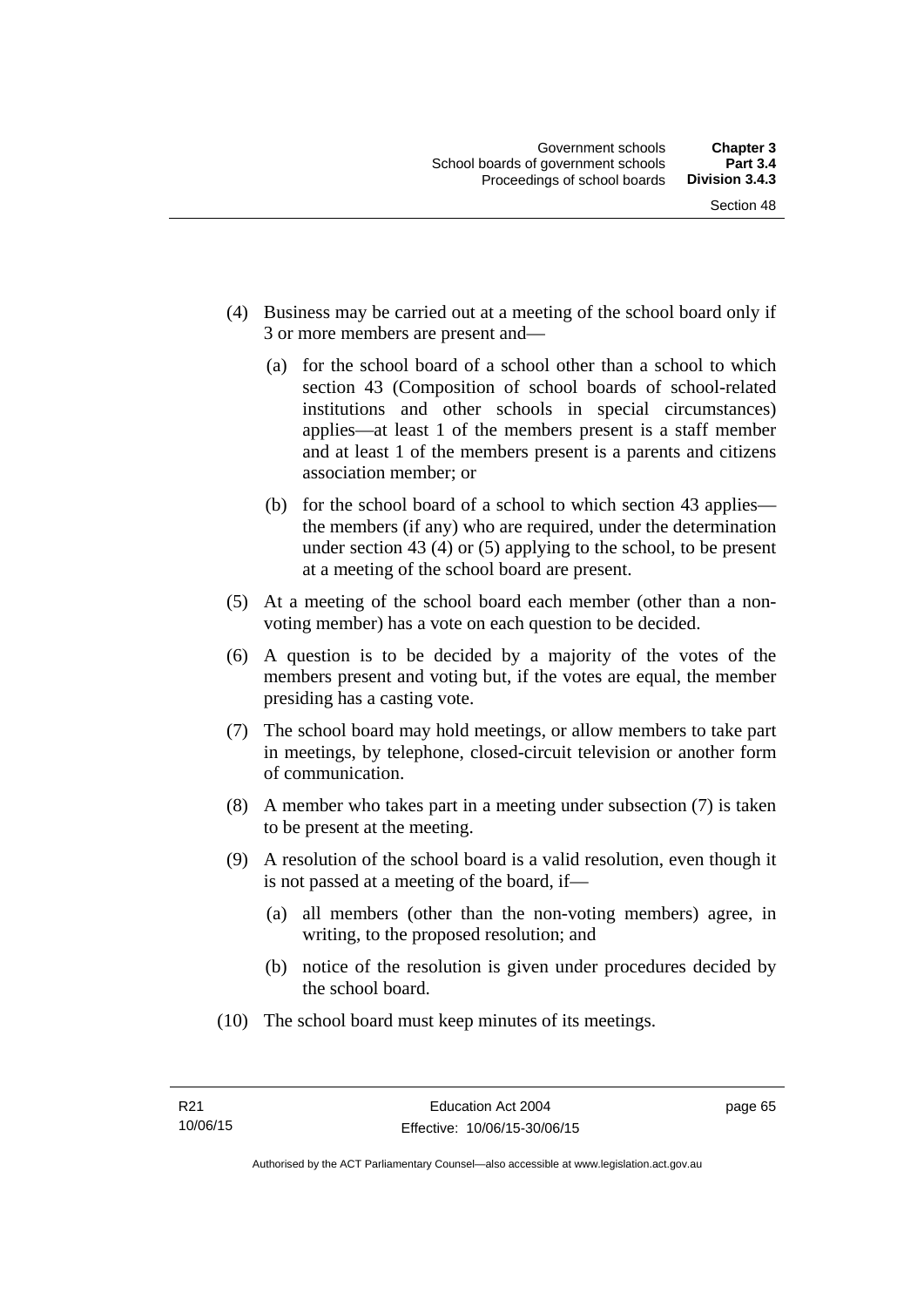- (11) The school board may conduct its proceedings (including its meetings) as it otherwise considers appropriate.
- (12) In this section:

*non-voting member* means—

- (a) for the school board of a school other than a school to which section 43 applies—a board appointed member; or
- (b) for the school board of a school to which section 43 applies—a member who, under the determination under section 43 (4) or (5) applying to the school, may not vote at a meeting of the school board.

## **49 Disclosure of interests by members of school boards**

- (1) This section applies to a member of a school board if—
	- (a) the member has a direct or indirect financial interest in an issue being considered, or about to be considered, by the board; and
	- (b) the interest could conflict with the proper exercise of the member's functions in relation to the board's consideration of the issue.
- (2) As soon as practicable after the relevant facts come to the member's knowledge, the member must disclose the nature of the interest to a meeting of the school board.
- (3) The disclosure must be recorded in the school board's minutes and, unless the board otherwise decides, the member (the *first member*) must not—
	- (a) be present when the board considers the issue; or
	- (b) take part in a decision of the board on the issue.
- (4) Any other member who also has a direct or indirect financial interest in the issue must not—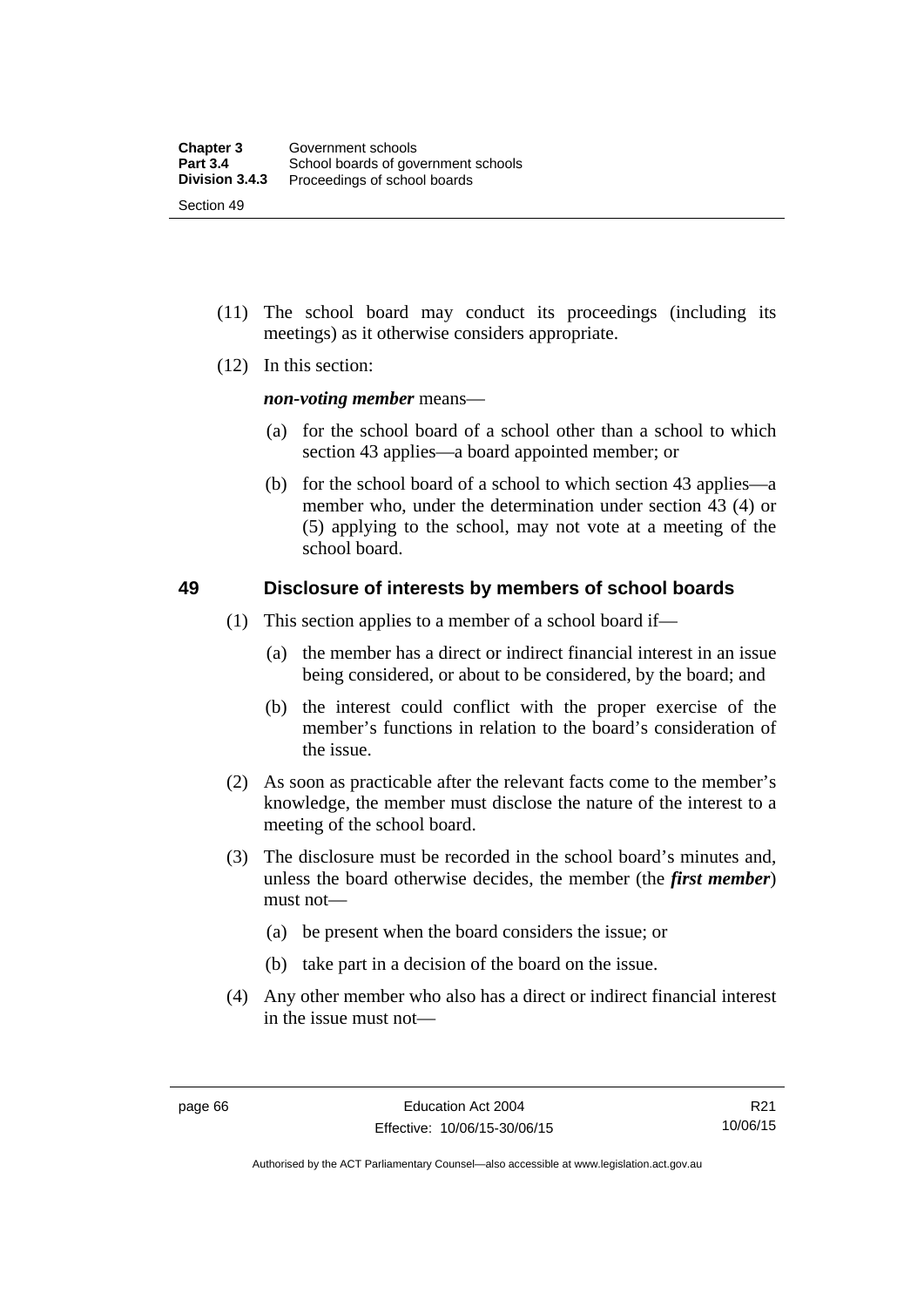- (a) be present when the school board is considering its decision under subsection (3) in relation to the first member; or
- (b) take part in making the decision.
- (5) Within 14 days after the end of each financial year, the chairperson of the school board must give the director-general a statement of any disclosure of interest made under this section in relation to the school board during the financial year.

## **49A Protection of members of school boards**

- (1) A person who is, or has been, a member of a school board of a government school is not civilly liable for an act or omission done honestly in the exercise of a function under this Act.
- (2) Any liability that would, apart from subsection (1), attach to a person attaches to the Territory.

## **Division 3.4.4 Financial matters**

## **50 School boards to approve budgets**

- (1) The school board of a government school must approve a budget for each year.
- (2) The school board must approve the budget before the date decided by the director-general.
- (3) The budget may only be approved by the school board if it is in the form, and based on the accounting or other policies or practices, (if any) required by the director-general.
- (4) The director-general may ask the school board to approve a budget for a part of a year.
- (5) The school board must comply with the request.
- (6) If the school board approves the budget, money of the school may be spent in accordance with the budget.

page 67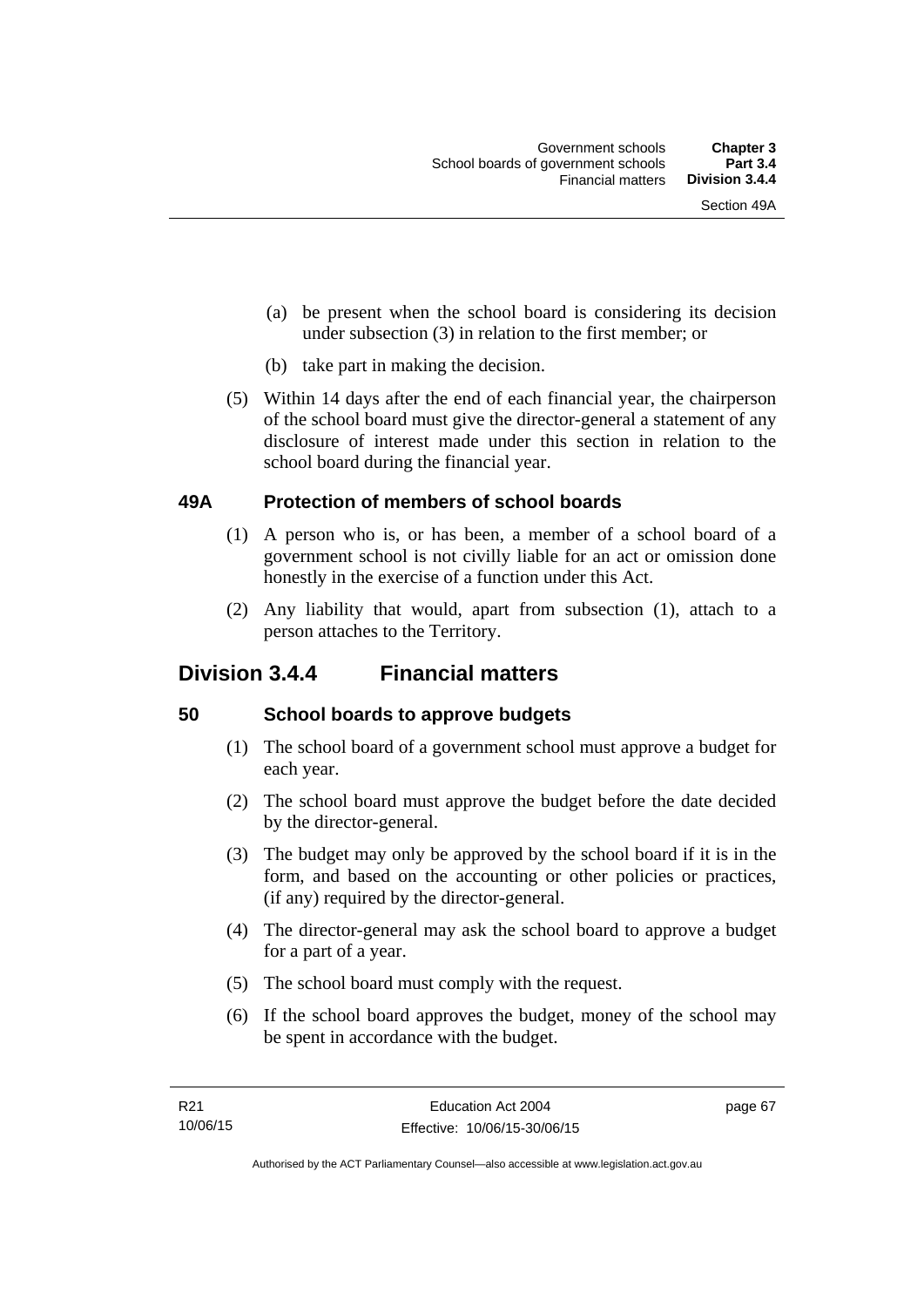## **51 Application of money of school**

The school board of a government school may approve the spending of money of the school only in payment or discharge of the costs of, or liabilities incurred by, the school.

## **52 School boards to approve financial statement and report**

- (1) As soon as practicable after the end of each half-year (but not later than the date decided by the director-general), the school board of a government school must approve a financial statement for the halfyear, in a form approved by the director-general or as the director-general directs.
- (2) As soon as practicable after the end of each year (but not later than the date decided by the director-general), the school board of a government school must approve an annual report on the board's operations during the year.
- (3) The annual report must include—
	- (a) the financial statements approved under subsection (1) for each half-year; and
	- (b) a statement of how voluntary contributions made to the school have been or will be spent; and
	- (c) if a school board is holding funds in reserve—a statement setting out the purposes for which the funds are being held and the amount being held for each of those purposes.
	- *Note* If a form is approved under s 154 for a statement under par (c), the form must be used.
- (4) The school board must give a copy of each report approved under this section to the director-general.
- (5) The director-general may issue guidelines about what is, or is not, holding funds in reserve.

Authorised by the ACT Parliamentary Counsel—also accessible at www.legislation.act.gov.au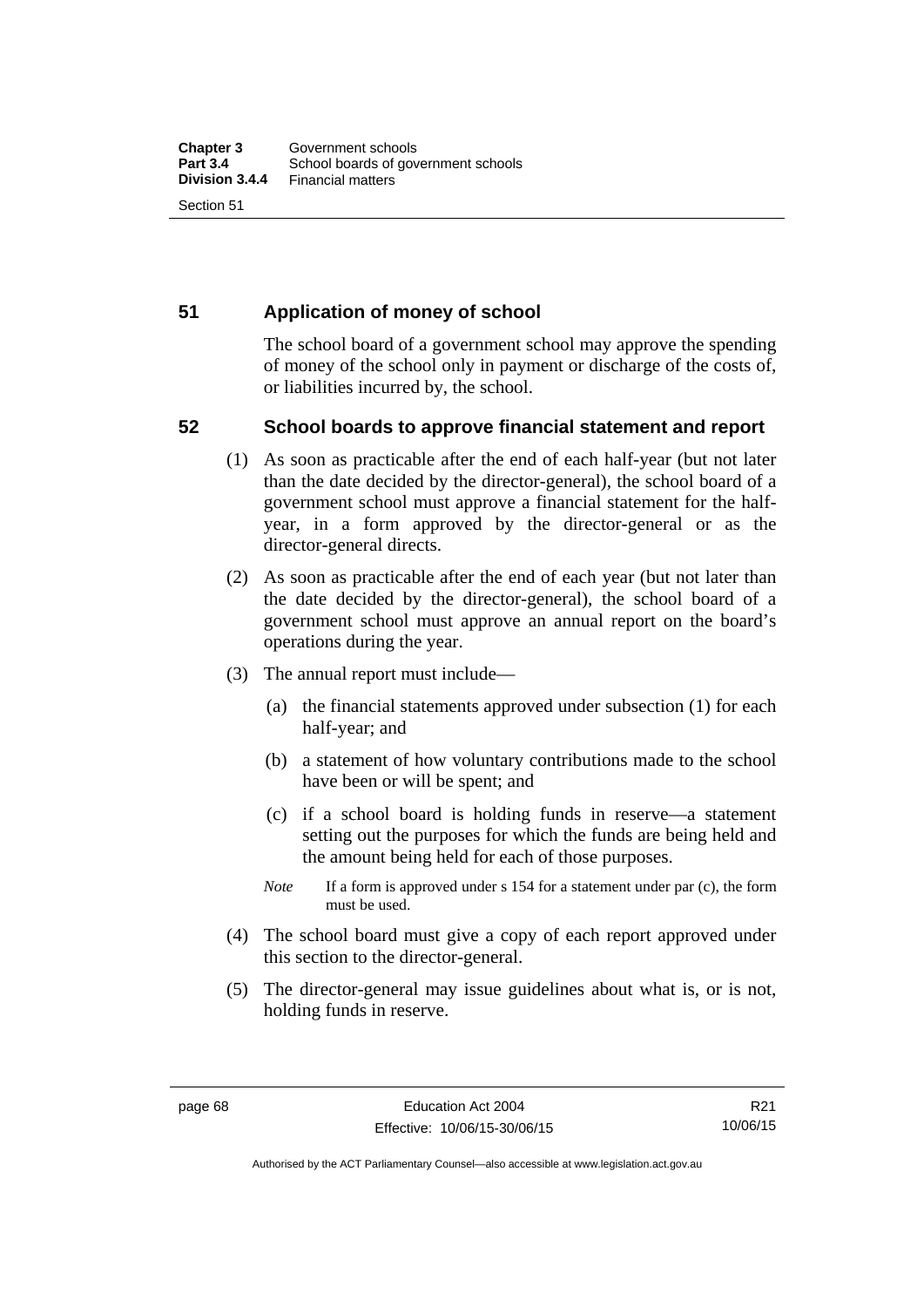## **53 School boards to make available summaries of budget and annual report**

- (1) Not later than 14 days after approving the budget for a year, the school board of a government school must make a summary of the budget available to parents of students at the school and to the staff and students of the school.
- (2) Not later than 14 days after approving the annual report for a year, the school board of a government school must make a summary of the report available to parents of students at the school and to the staff and students of the school.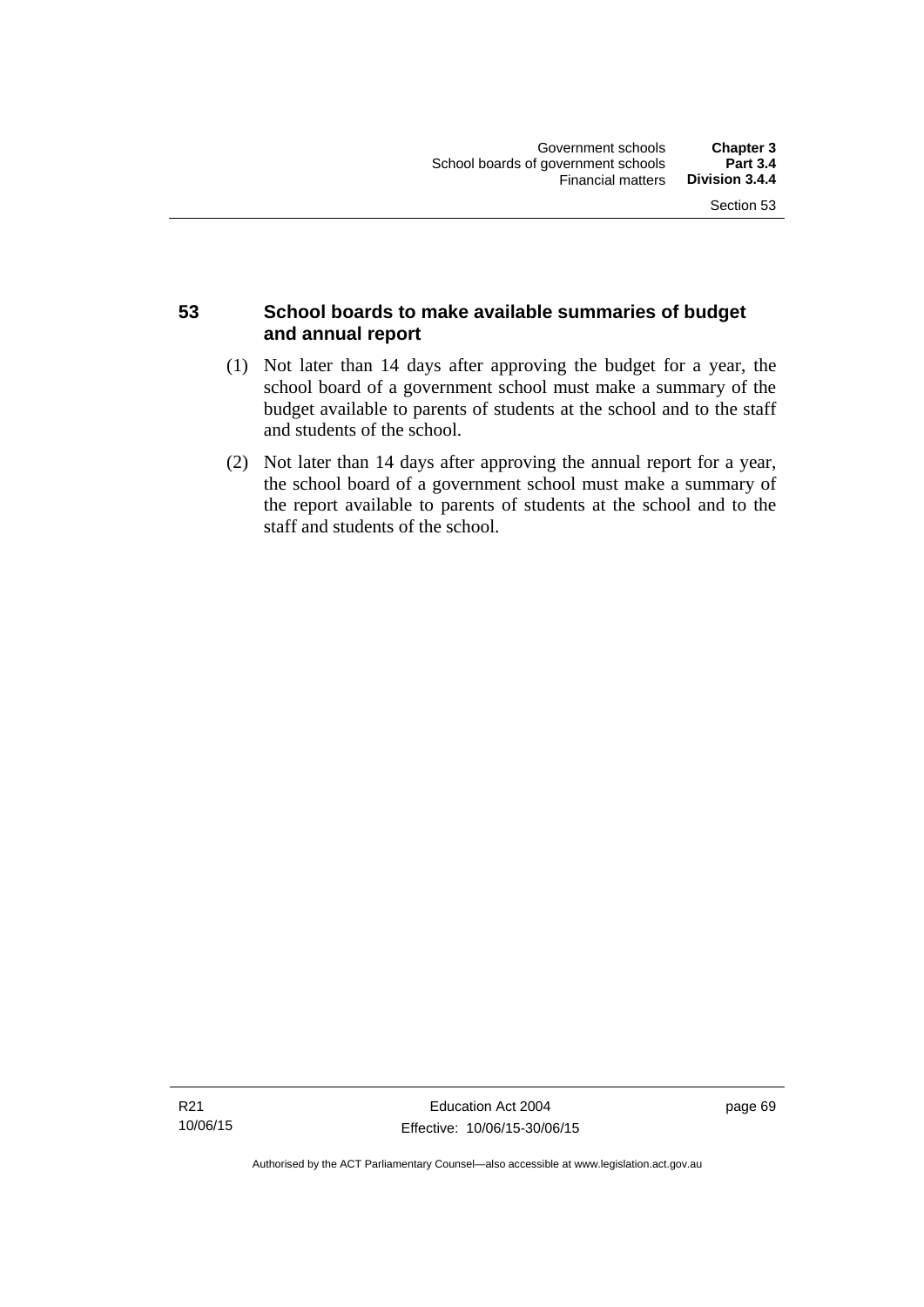# **Part 3.5 Government Schools Education Council**

## **Division 3.5.1 Establishment and membership**

## **54 Establishment of council (government)**

The Government Schools Education Council (in this part called the *council*) is established.

## **55 Functions of council (government)**

The functions of the council are—

- (a) to advise the Minister on any aspect of the ACT government school system; and
- (b) when asked by the Minister under this paragraph, to inquire into and give advice to the Minister on any aspect of the ACT government school system; and
- (c) to meet with the Non-Government Schools Education Council to discuss matters of mutual interest; and
- (d) to exercise any other function given to the council under this Act or any other Territory law.
- *Note* The Minister must present a copy of any advice given under s 55 (a) or (b) to the Legislative Assembly (see s 66A).

## **56 Membership of council (government)**

The council consists of the following members:

- (a) the director-general;
- (b) the members (*appointed members*) appointed under section 57.

## **57 Appointed members of council (government)**

(1) The Minister must appoint the following members of the council:

R21 10/06/15

Authorised by the ACT Parliamentary Counsel—also accessible at www.legislation.act.gov.au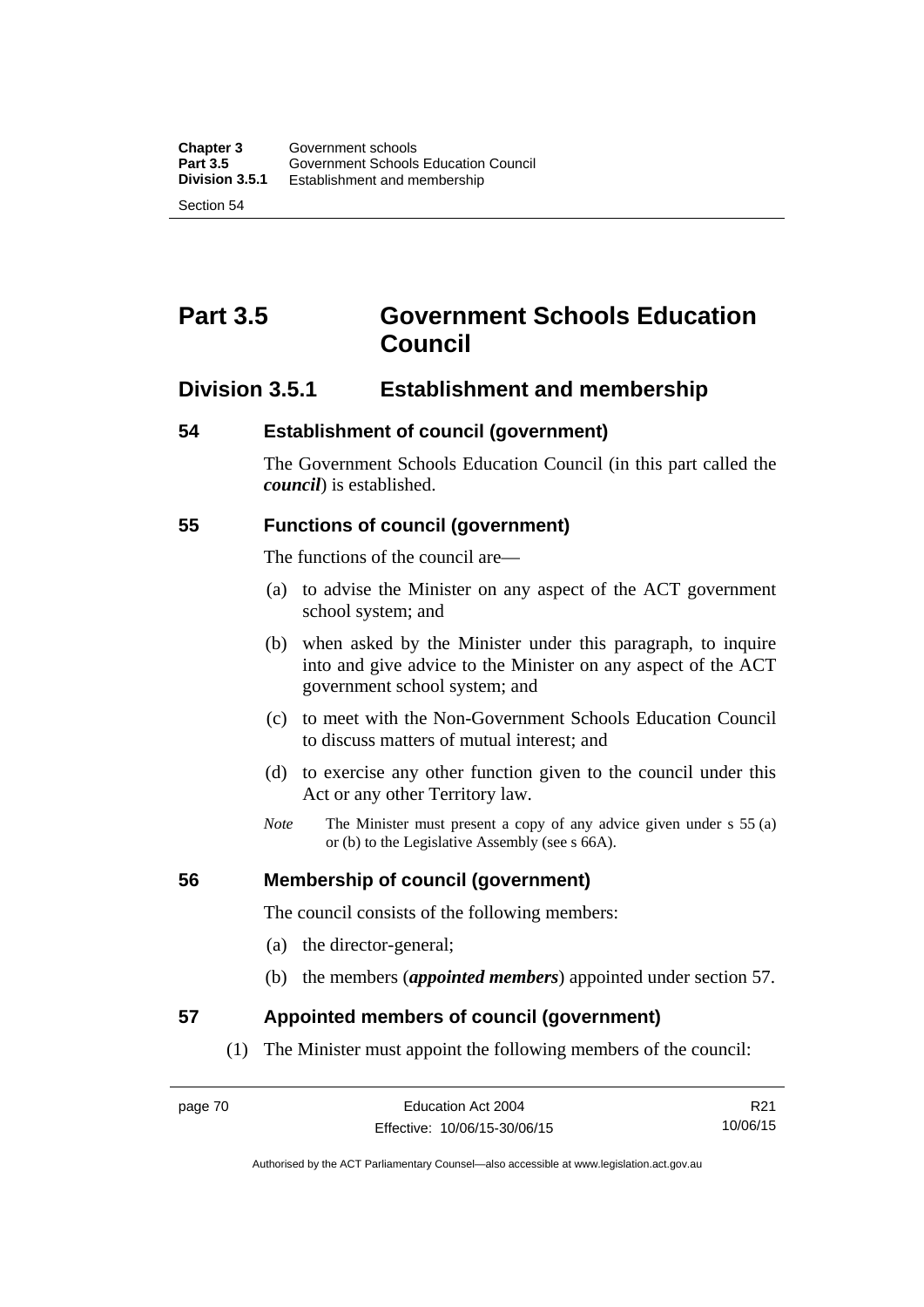- (a) a chairperson;
- (b) 6 people who, in the Minister's opinion, have experience in 1 or more of the areas of business and commerce, public policy, early childhood care, education, the special needs of young people and teacher education (the *community members*);
- (c) 10 people who, in the Minister's opinion, represent the views of government school education (the *education members*).
- *Note 1* For the making of appointments (including acting appointments), see [Legislation Act,](http://www.legislation.act.gov.au/a/2001-14) pt 19.3.
- *Note 2* In particular, an appointment may be made by naming a person or nominating the occupant of a position (see s 207).
- *Note 3* Certain Ministerial appointments require consultation with a Legislative Assembly committee and are disallowable (see [Legislation Act,](http://www.legislation.act.gov.au/a/2001-14) div 19.3.3).
- (2) For subsection (1) (c), the Minister must appoint—
	- (a) 2 education members chosen from nominations of the peak organisation representing principals; and
	- (b) 2 education members chosen from nominations of the government teacher union; and
	- (c) 2 education members chosen from nominations of the peak organisation representing parent associations of government schools; and
	- (d) 2 education members chosen from nominations of the peak organisation representing students; and
	- (e) 1 education member chosen from nominations of the peak organisation representing school boards; and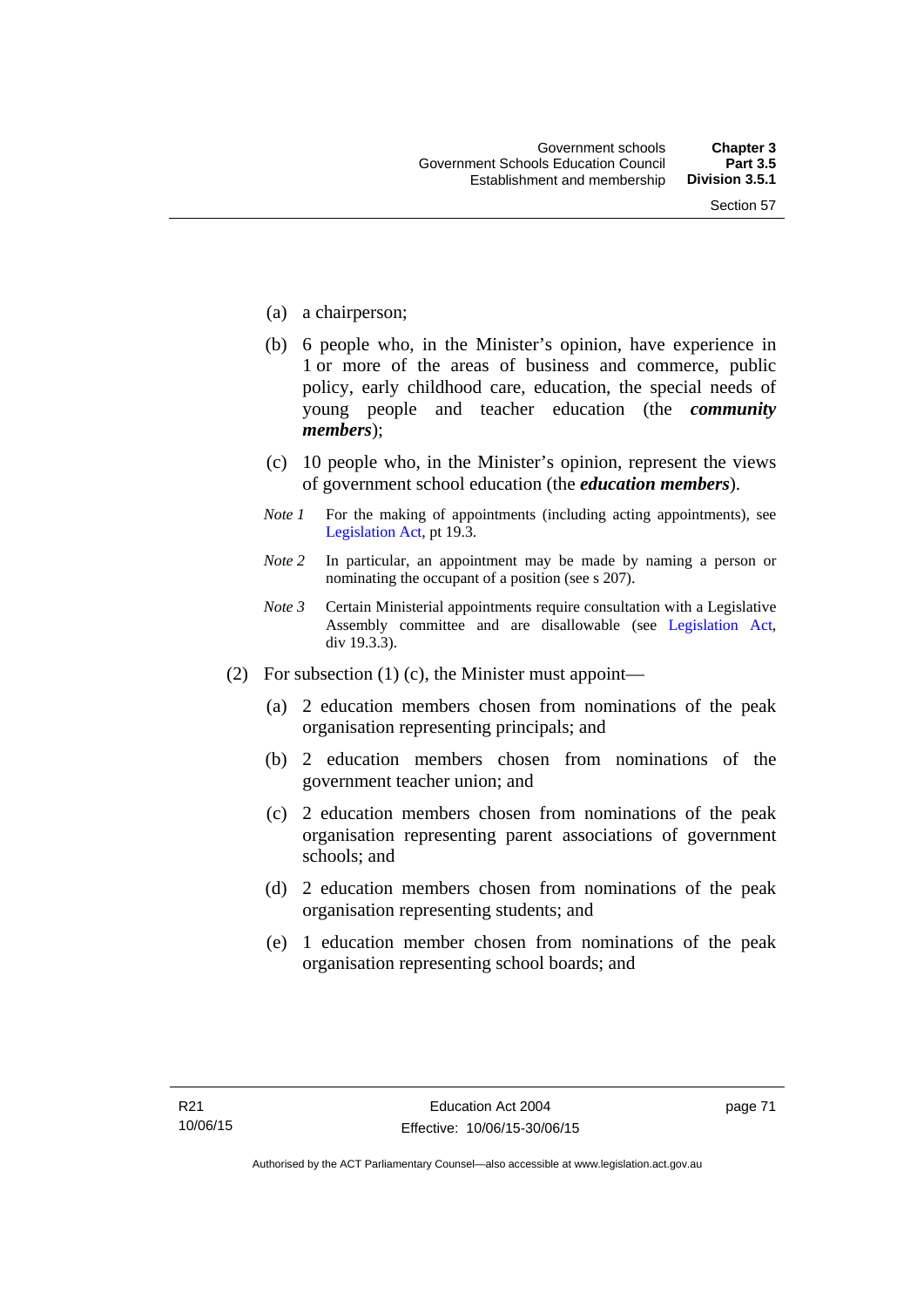(f) 1 education member chosen from nominations of the peak organisation representing preschool parents.

## **58 Deputy chairperson of council (government)**

- (1) The appointed members must, whenever necessary, elect another appointed member to be deputy chairperson.
- (2) The council must tell the Minister of the election of an appointed member as deputy chairperson.

#### **59 Term of appointment to council (government)**

- (1) An appointed member is to be appointed for a term not longer than 3 years.
- (2) The instrument appointing, or evidencing the appointment of, an appointed member must state whether the person is appointed as chairperson or a community or education member.
	- *Note* A person may be reappointed to a position if the person is eligible to be appointed to the position (see [Legislation Act](http://www.legislation.act.gov.au/a/2001-14), s 208 and dict, pt 1, def *appoint*).

## **60 Ending of appointment to council (government)**

- (1) The Minister may end the appointment of an appointed member—
	- (a) for misbehaviour; or
	- (b) for contravening section 65 (Disclosure of interests by members of council (government)).
	- *Note* A person's appointment also ends if the person resigns (see Legislation [Act](http://www.legislation.act.gov.au/a/2001-14), s 210).
- (2) The Minister may also end the appointment of an education member if satisfied that the person no longer represents the views of the organisation from which the person was chosen.

Authorised by the ACT Parliamentary Counsel—also accessible at www.legislation.act.gov.au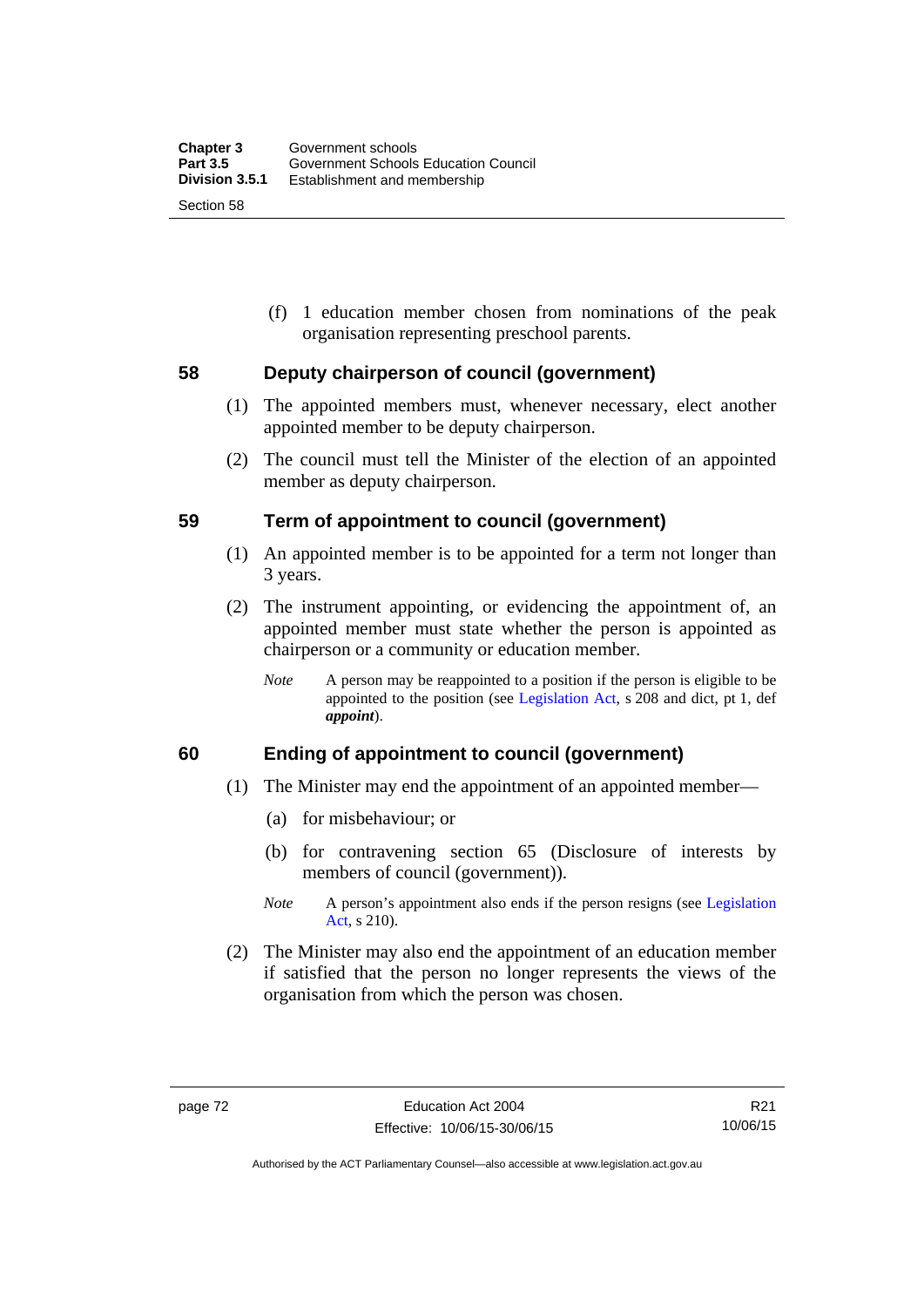## **61 Conditions of appointment generally of appointed members**

An appointed member holds the position on the conditions not provided by this Act or another Territory law that are decided by the Minister.

## **62 Arrangements for staff**

- (1) The council may arrange with the director-general to use public servants in the administrative unit under the director-general's control.
	- *Note* The director-general means the director-general of the administrative unit responsible for this section (see [Legislation Act](http://www.legislation.act.gov.au/a/2001-14), s 163 (References to a director-general or the director-general)). Administrative units are established under the administrative arrangements (see *[Public Sector](http://www.legislation.act.gov.au/a/1994-37)  [Management Act 1994](http://www.legislation.act.gov.au/a/1994-37)*, s 13).
- (2) The *[Public Sector Management Act 1994](http://www.legislation.act.gov.au/a/1994-37)* applies to the management by the council of public servants the subject of an arrangement under subsection (1).

## **Division 3.5.2 Proceedings of council (government)**

## **63 Time and place of meetings of council (government)**

- (1) The council meets at the times and places it decides.
- (2) However, the council must meet at least twice a year.
- (3) The chairperson—
	- (a) may at any time call a meeting of the council; and
	- (b) must call a meeting if asked by the Minister, the director-general or at least 9 members.
- (4) If the chairperson is not available to call a meeting for any reason, the deputy chairperson may call a meeting of the council.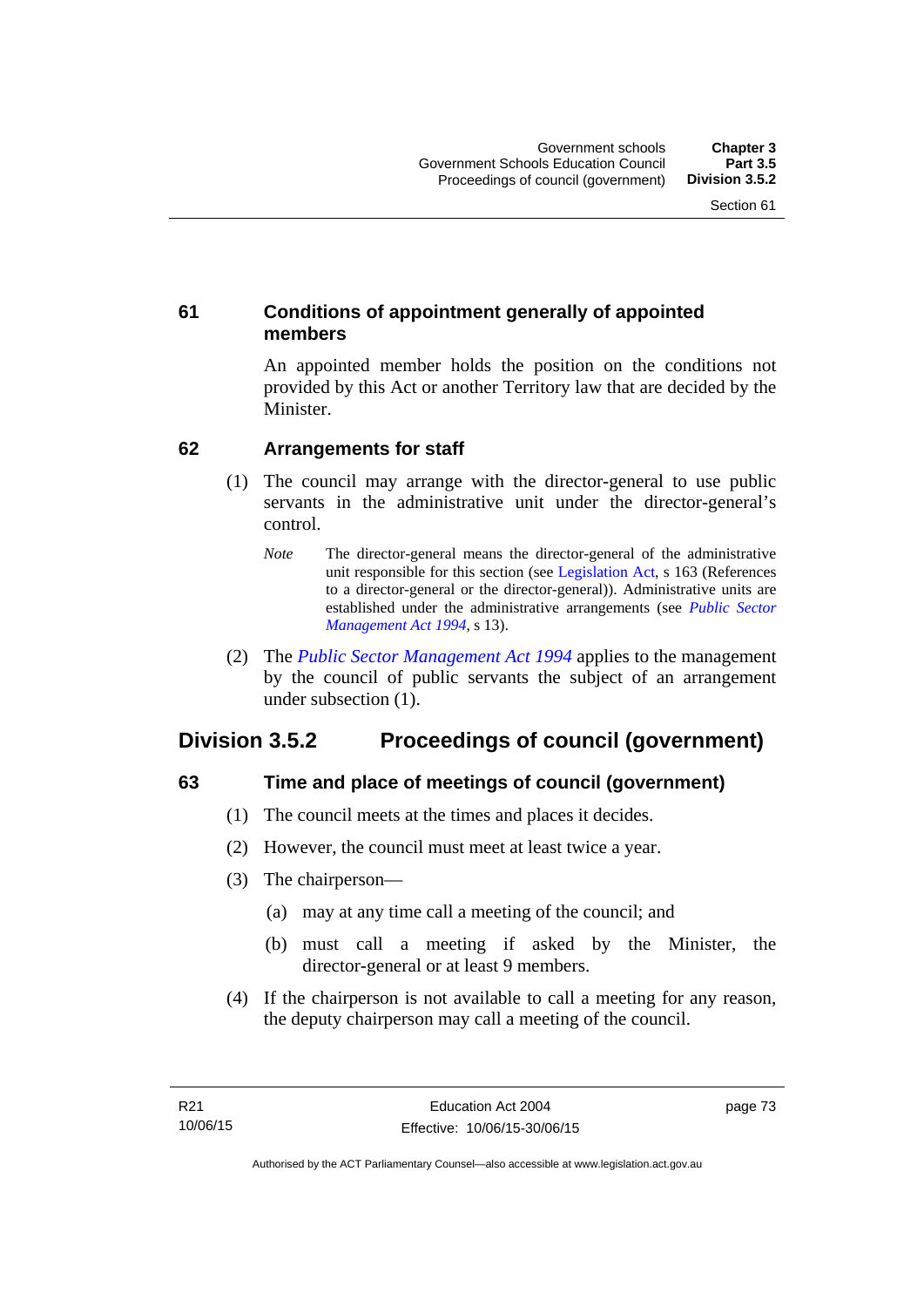## **64 Procedures governing proceedings of council (government)**

- (1) The chairperson of the council presides at all meetings of the council at which the chairperson is present.
- (2) If the chairperson is absent, the deputy chairperson presides.
- (3) If the chairperson and deputy chairperson are both absent, the member chosen by the members present presides.
- (4) Business may be carried out at a meeting of the council only if 9 members are present.
- (5) At a meeting of the council each appointed member has a vote on each question to be decided.
- (6) A question is to be decided by a majority of the votes of the members present and voting but, if the votes are equal, the member presiding has a casting vote.
- (7) The council may hold meetings, or allow members to take part in meetings, by telephone, closed-circuit television or another form of communication.
- (8) A member who takes part in a meeting under subsection (7) is taken to be present at the meeting.
- (9) A resolution of the council is a valid resolution, even though it was not passed at a meeting of the council, if—
	- (a) all appointed members agree, in writing, to the proposed resolution; and
	- (b) notice of the resolution is given under procedures decided by the council.
- (10) The council must keep minutes of its meetings.
- (11) The council may conduct its proceedings (including its meetings) as it otherwise considers appropriate.

Authorised by the ACT Parliamentary Counsel—also accessible at www.legislation.act.gov.au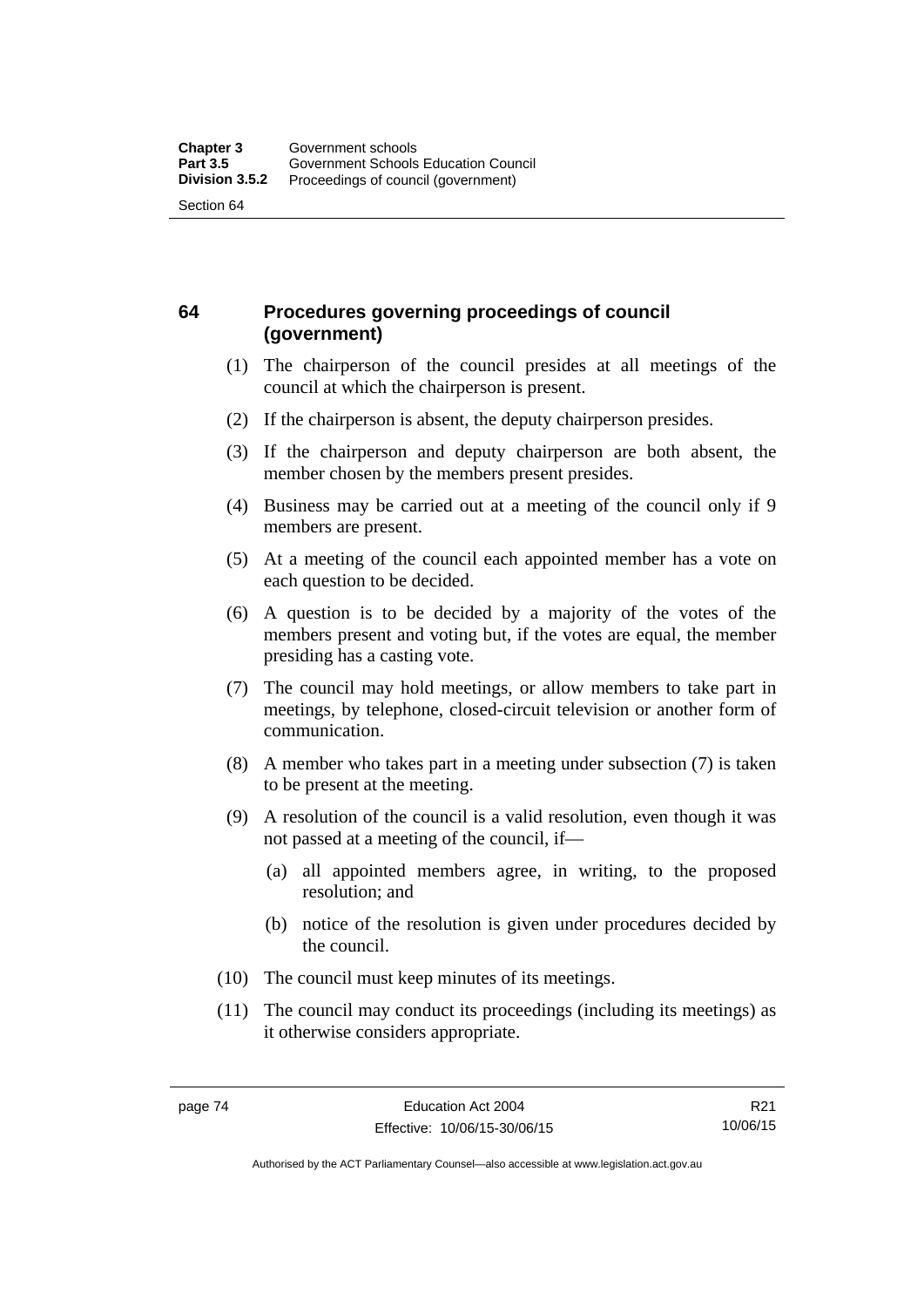## **65 Disclosure of interests by members of council (government)**

- (1) This section applies to a member of the council if—
	- (a) the member has a direct or indirect financial interest in an issue being considered, or about to be considered, by the council; and
	- (b) the interest could conflict with the proper exercise of the member's functions in relation to the council's consideration of the issue.
- (2) As soon as practicable after the relevant facts come to the member's knowledge, the member must disclose the nature of the interest to a meeting of the council.
- (3) The disclosure must be recorded in the council's minutes and, unless the council otherwise decides, the member (the *first member*) must not—
	- (a) be present when the council considers the issue; or
	- (b) take part in a decision of the council on the issue.
- (4) Any other member who also has a direct or indirect financial interest in the issue must not—
	- (a) be present when the council is considering its decision under subsection (3) in relation to the first member; or
	- (b) take part in making the decision.
- (5) Within 14 days after the end of each financial year, the chairperson of the council must give the Minister a statement of any disclosure of interest made under this section during the financial year.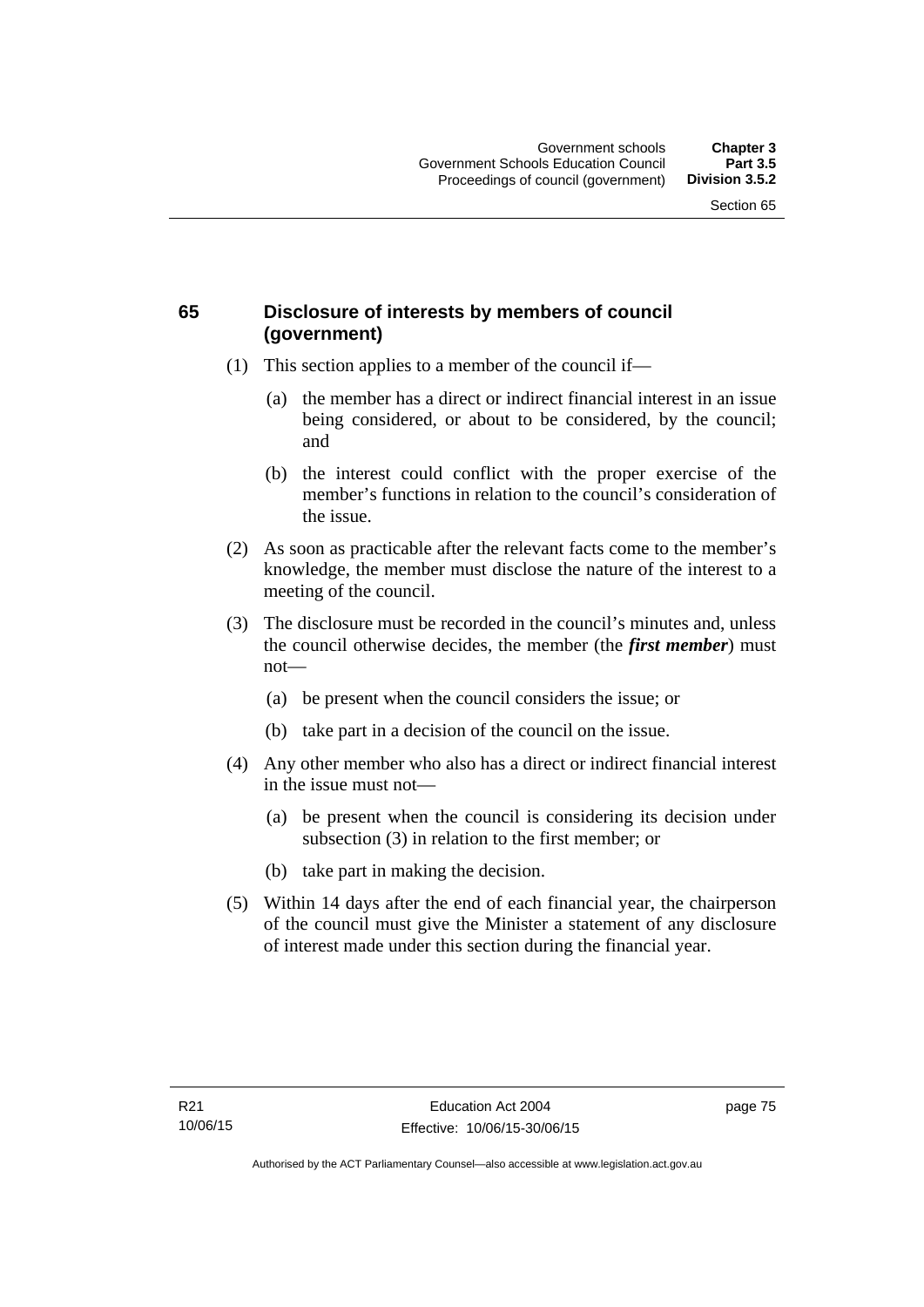# **Division 3.5.3 Other provisions relating to council (government)**

#### **66 Minister to seek advice**

- (1) Before deciding the budget priorities and strategic directions for government schools each year, the Minister must ask for, and consider the advice of, the Government Schools Education Council.
- (2) This section does not limit the matters that the Minister may take into account in deciding the budget priorities and strategic directions for government schools.

## **66A Minister to present advice of council (government)**

The Minister must present a copy of advice given to the Minister under section 55 (a) or (b) (Functions of council (government)) to the Legislative Assembly within 6 sitting days after the day it is given to the Minister.

Authorised by the ACT Parliamentary Counsel—also accessible at www.legislation.act.gov.au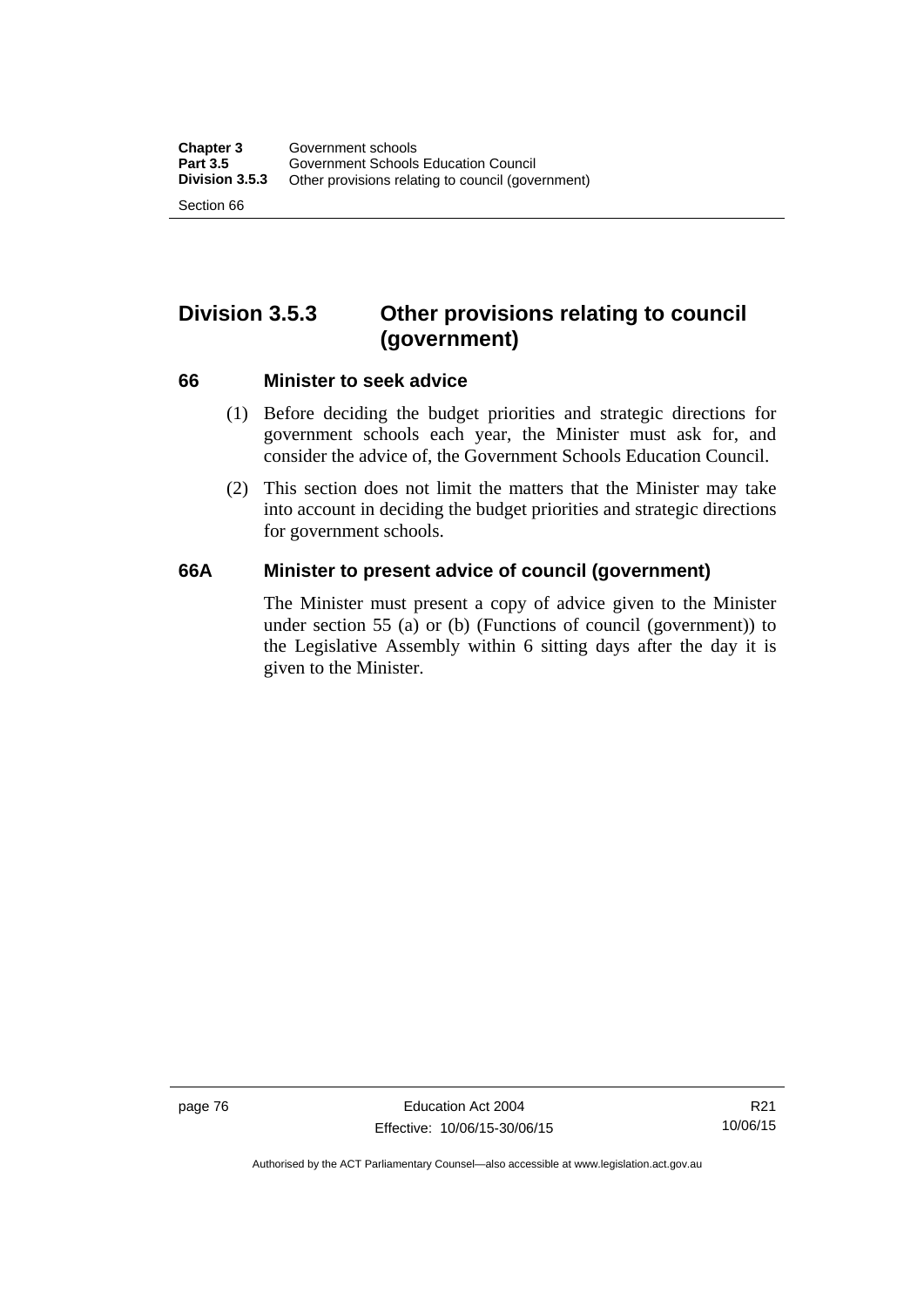# **Part 3.6 Other provisions**

## **Division 3.6.1 Authorised persons (government)**

## **67 Appointment of authorised persons (government)**

- (1) The director-general may appoint a person to be an authorised person (government) for this Act, other than chapter 4 (Nongovernment schools).
	- *Note 1* For the making of appointments (including acting appointments), see the [Legislation Act,](http://www.legislation.act.gov.au/a/2001-14) pt 19.3.
	- *Note 2* In particular, a person may be appointed for a particular provision of a law (see [Legislation Act,](http://www.legislation.act.gov.au/a/2001-14) s 7 (3)) and an appointment may be made by naming a person or nominating the occupant of a position (see s 207).
	- *Note 3* A reference to an Act includes a reference to a provision of the Act, see the [Legislation Act,](http://www.legislation.act.gov.au/a/2001-14) s 7 (3).
- (2) The regulations may prescribe a person to be an authorised person (government) for this Act, other than chapter 4.
- (3) A person may be appointed as an authorised person (government) under subsection (1) only if—
	- (a) the person is an Australian citizen or a permanent resident of Australia; and
	- (b) the director-general is satisfied that the person is a suitable person to be appointed, having regard in particular to—
		- (i) whether the person has any criminal convictions; and
		- (ii) the person's employment record; and
	- (c) the person has satisfactorily completed adequate training to exercise the powers of an authorised person (government) proposed to be given to the person.
- (4) To remove any doubt, a person may be both an authorised person (government) and an authorised person (non-government).

page 77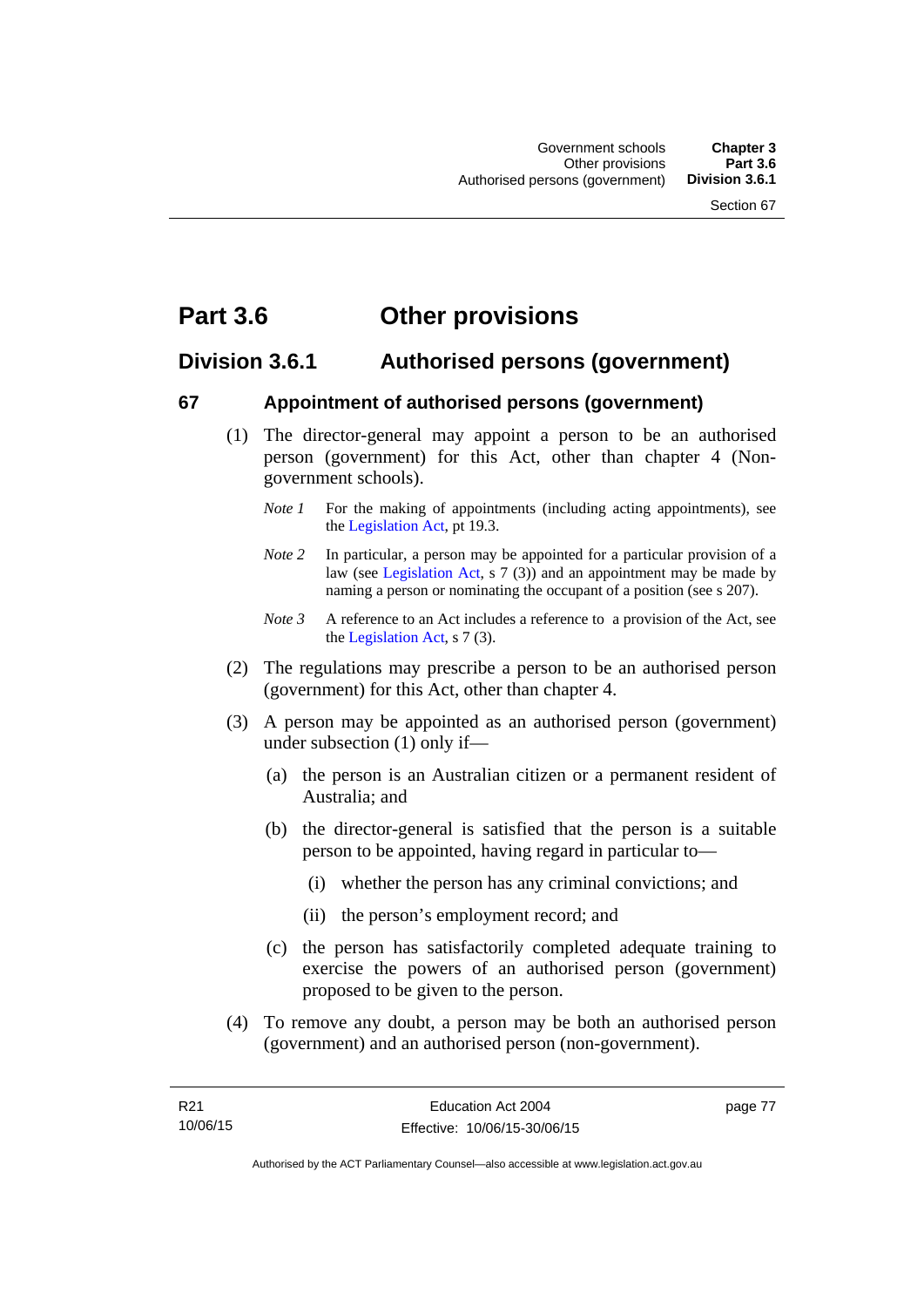## **68 Identity cards for authorised persons (government)**

- (1) The director-general must give an authorised person (government) an identity card that states the person is an authorised person (government) for this Act, or stated provisions of this Act, and shows—
	- (a) a recent photograph of the person; and
	- (b) the name of the person; and
	- (c) the date of issue of the card; and
	- (d) an expiry date for the card; and
	- (e) anything else prescribed under the regulations.
- (2) A person who ceases to be an authorised person (government) must return his or her identity card to the director-general as soon as practicable, but within 21 days after the day the person ceases to be an authorised person.

Maximum penalty: 1 penalty unit.

(3) An offence against subsection (2) is a strict liability offence.

## **Division 3.6.2 Inspection powers for government schools**

## **69 Power not to be exercised before identity card shown etc**

- (1) An authorised person (government) may exercise a power under this chapter in relation to a person only if the authorised person first shows the person his or her identity card.
- (2) An authorised person (government) may not remain in a government school entered under this division if, when asked by the principal, the authorised person does not show his or her identity card.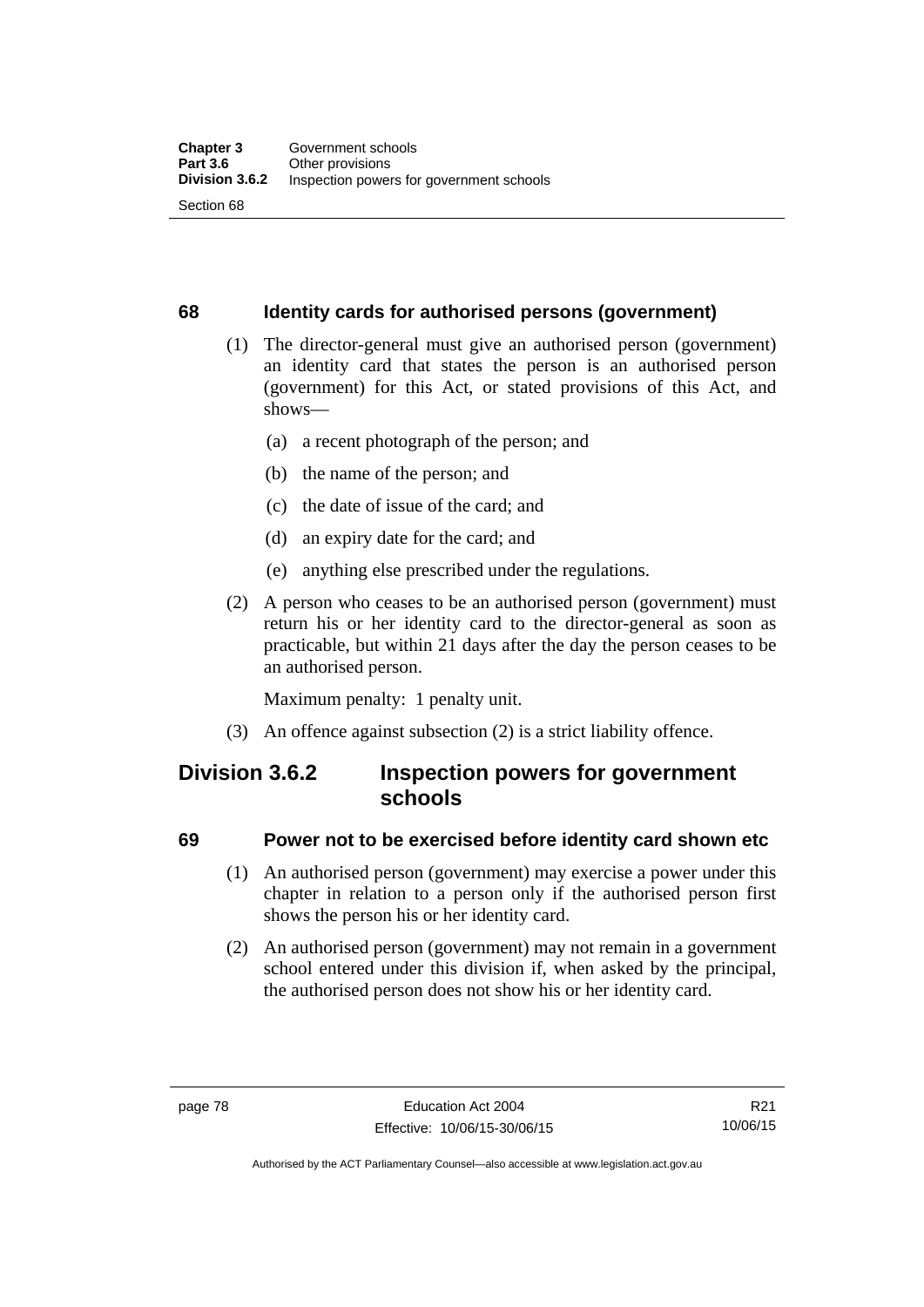## **70 Entry to government schools**

An authorised person (government) may enter a government school at any time.

## **71 Powers on entry**

An authorised person (government) who enters a government school under section 70 may inspect the school or anything in it (including the register of enrolment and attendances).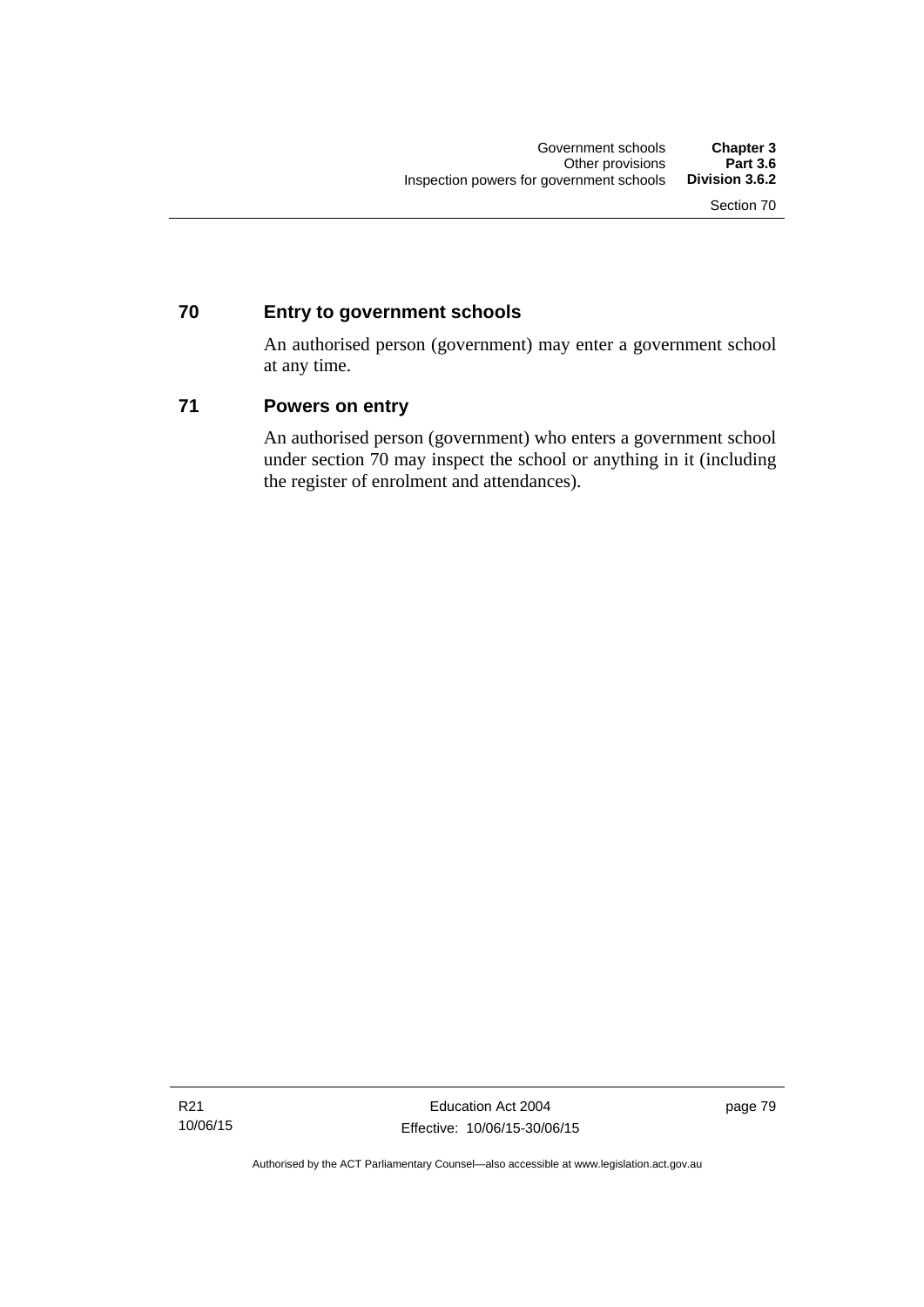**Chapter 4** Non-government schools Part 4.1 **General** 

Section 74

# **Chapter 4 Non-government schools**

## **Part 4.1 General**

#### **74 Meaning of** *school* **in ch 4**

In this chapter:

*school* does not include a government school.

#### **75 Principles on which ch 4 based**

The following are the principles on which this chapter is based:

- (a) the non-government school sector consists of schools from a range of different educational and religious philosophies;
- (b) the variety of schools in the sector reflects the diversity of the community in the ACT and the preferences of parents for a particular style of education for their children;
- (c) the non-government schools sector is committed to—
	- (i) developing the spiritual, physical, emotional and intellectual welfare of its students; and
	- (ii) innovation, diversity and choice; and
	- (iii) maximising student outcomes; and
	- (iv) teacher, parent and student participation in all aspects of school education; and
	- (v) promoting the partnership between home and school; and
	- (vi) preparing students for their full participation in all aspects of a democratic society.

Authorised by the ACT Parliamentary Counsel—also accessible at www.legislation.act.gov.au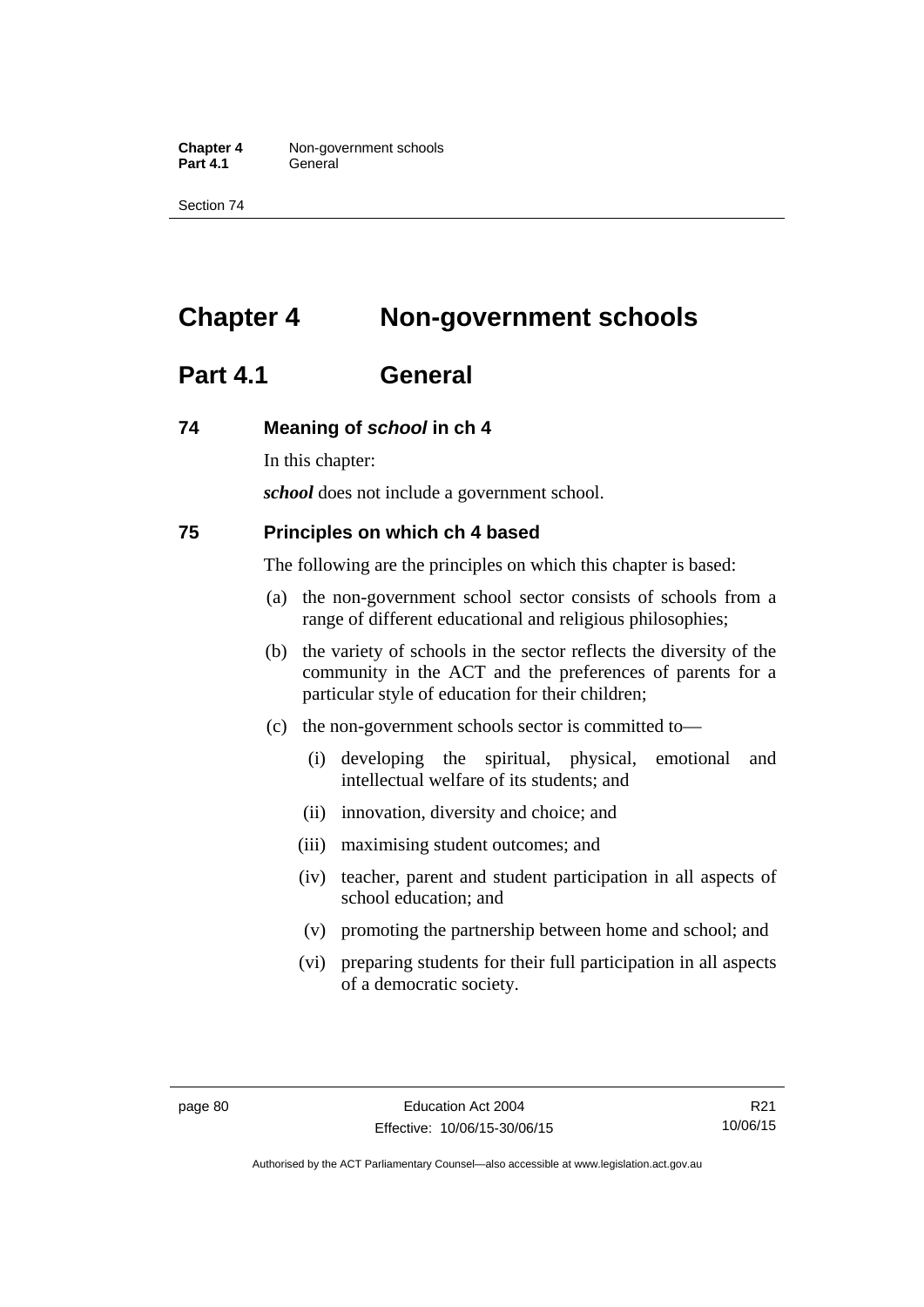## **77 Registrar**

The Minister must appoint a Registrar of Non-Government Schools.

- *Note 1* For the making of appointments (including acting appointments), see [Legislation Act,](http://www.legislation.act.gov.au/a/2001-14) pt 19.3.
- *Note* 2 In particular, an appointment may be made by naming a person or nominating the occupant of a position (see s 207).
- *Note 3* Certain Ministerial appointments require consultation with a Legislative Assembly committee and are disallowable (see [Legislation Act,](http://www.legislation.act.gov.au/a/2001-14) div 19.3.3).

## **78 Functions of registrar**

The registrar has the following functions:

- (a) to register non-government schools;
- (b) to keep a register of non-government schools;
- (c) to exercise any other function given to the registrar under this Act or any other Territory law.

## **79 Register of non-government schools**

- (1) The registrar must keep a register of non-government schools.
- (2) A person may, without charge, inspect the register of non-government schools during ordinary business hours at the office of the director-general.
- (3) A person may, on payment of the reasonable copying costs, obtain a copy of all or part of the register.

## **80 Availability of information about operation of nongovernment schools and their educational programs**

(1) The principal of a non-government school must make available to parents of students at the school and to the staff and students of the school information about the school's educational programs and policies, and the operation of the school.

page 81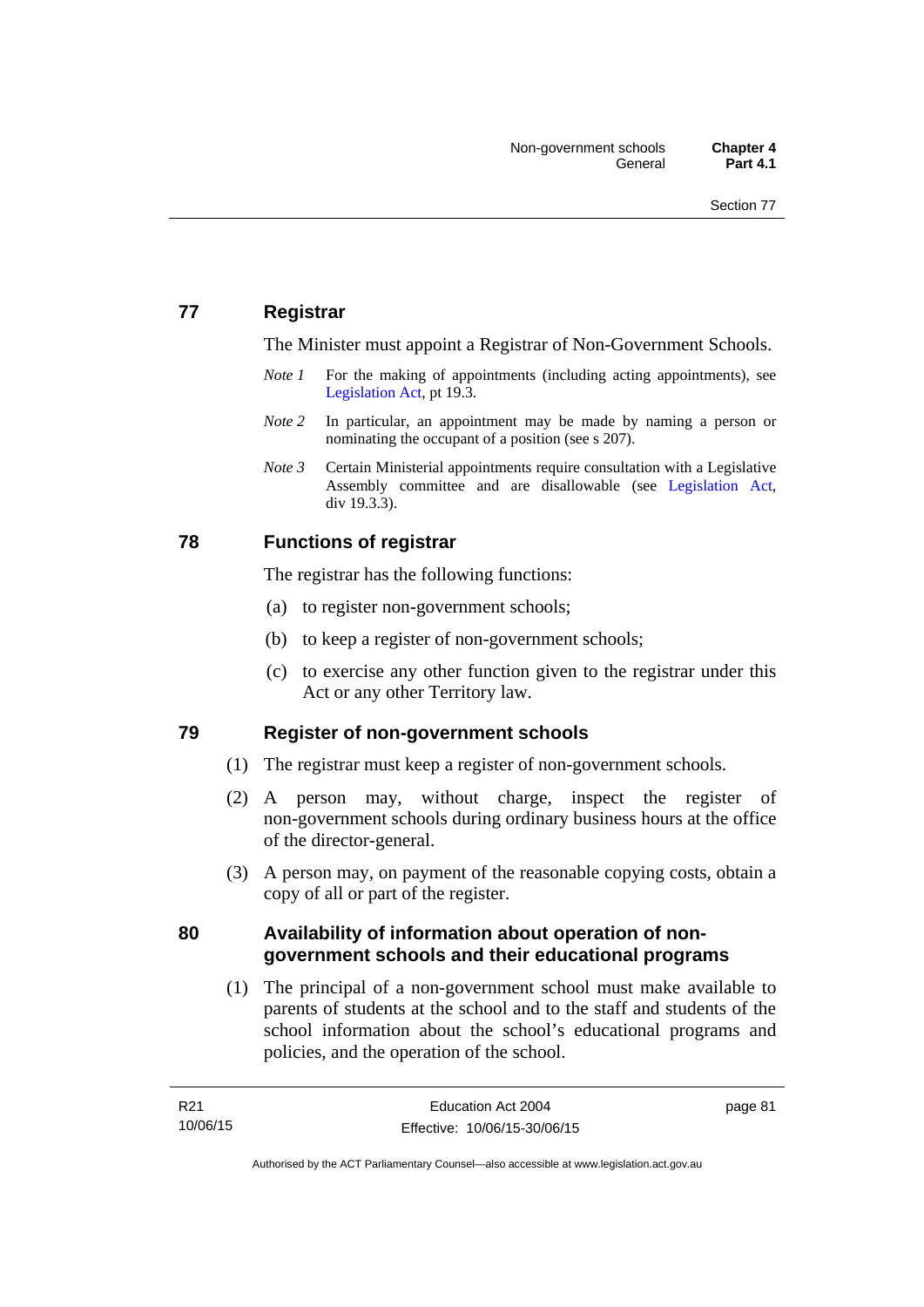| <b>Chapter 4</b> | Non-government schools |
|------------------|------------------------|
| <b>Part 4.1</b>  | General                |

 (2) The principal of a non-government school must also consult parents of students at the school about the operation of the school, including its educational programs and policies.

## **81 Approved educational courses for students at nongovernment schools**

- (1) The principal of a non-government school may approve educational courses that may be provided to a student enrolled at the school at a place other than the school.
- (2) An approval may be subject to conditions.
- (3) However, the principal may approve an educational course only if satisfied that—
	- (a) the standard of the course is appropriate; and
	- (b) there are adequate facilities for conducting the course; and
	- (c) the premises where the course is to be conducted comply with any relevant Territory laws about health and safety standards.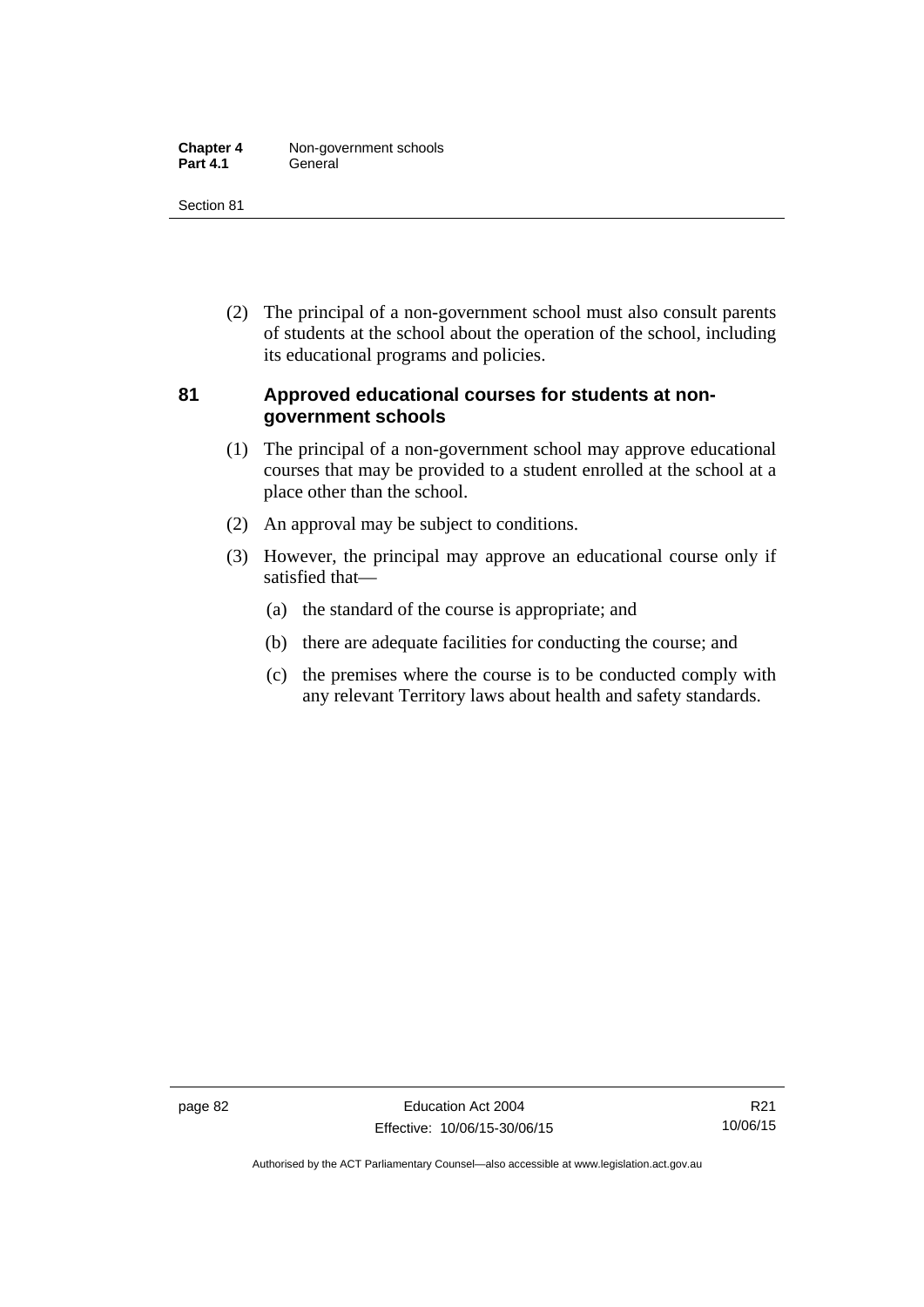# **Part 4.2 Registration—non-government schools**

## **82 Schools to be registered**

 (1) A person must not conduct a school unless it is registered or provisionally registered under this part.

Maximum penalty: 50 penalty units.

- (2) The principal of a school commits an offence if—
	- (a) the school is not registered or provisionally registered under this part; and
	- (b) the school begins educating a student at any educational level.

Maximum penalty: 20 penalty units.

- (3) The principal of a school commits an offence if—
	- (a) the school is not registered or provisionally registered under this part for education at a particular campus; and
	- (b) the school begins educating a student at that campus.

Maximum penalty: 10 penalty units.

- (4) The principal of a school commits an offence if—
	- (a) the school is not registered or provisionally registered under this part for education at a particular education level; and
	- (b) the school begins educating a student at that education level.

Maximum penalty: 10 penalty units.

(5) An offence against this section is a strict liability offence.

## **83 Applications for in-principle approval for proposed registration**

(1) This section applies if a person intends to make application under—

page 83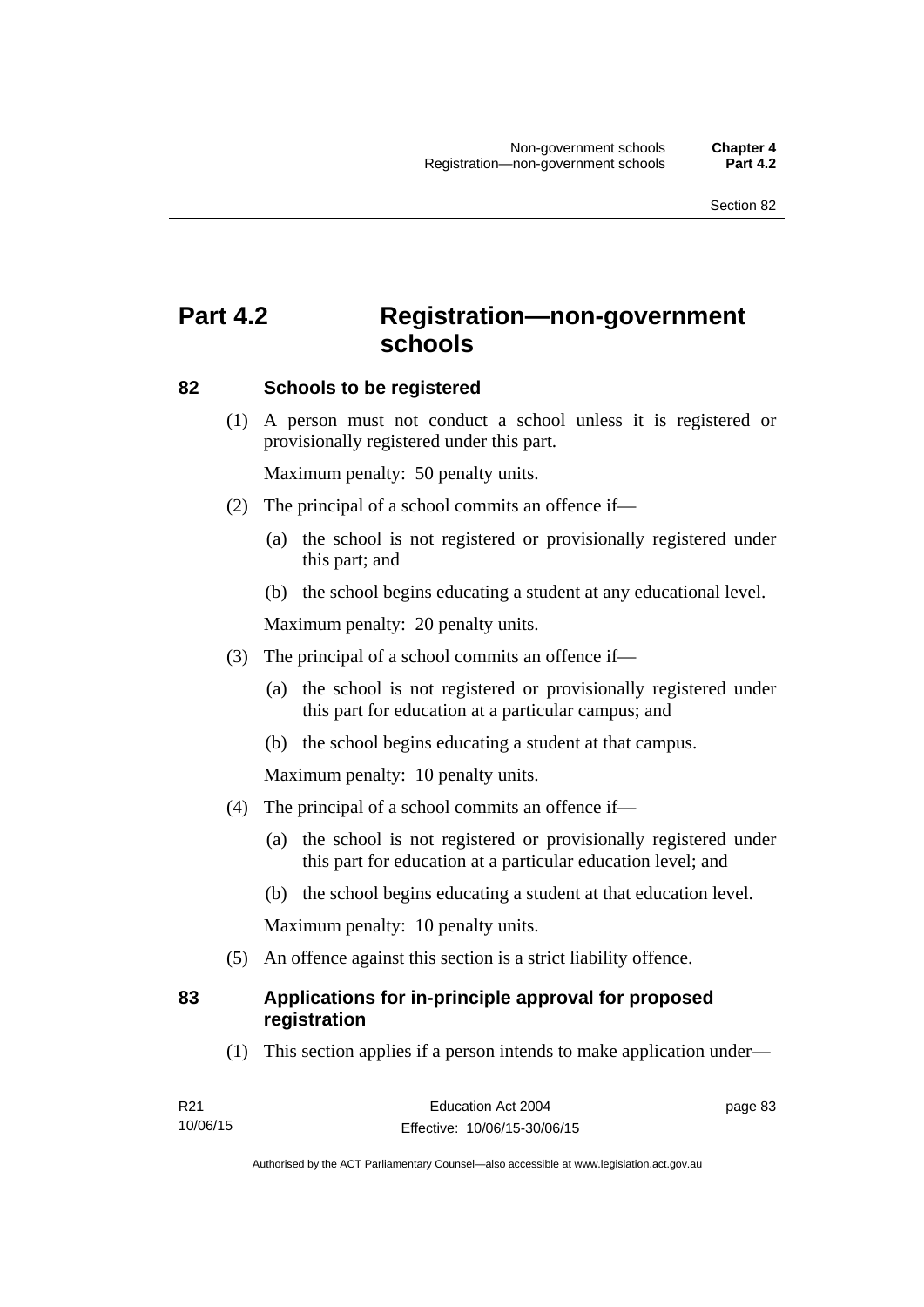- (a) section 85 for provisional registration of a school; or
- (b) section 88A for registration of a school at an additional campus; or
- (c) section 89 for registration of a school at an additional educational level.
- (2) The person must apply in writing to the Minister for approval (*inprinciple approval*) to apply for the proposed registration.
	- *Note* If a form is approved under s 154 for the application, the form must be used.
- (3) The application must state the day the person proposes to begin operating the school or operating the school at the additional campus or additional educational level (the *proposed opening day*).
- (4) The proposed opening day must be at least 2 years, but not more than 4 years, after the day the application is made.
- (5) The director-general must publish notice of the making of the application in a daily newspaper.
- (6) The notice must state that written comments on the proposed registration may be made to the Minister within a stated period of at least 60 days after the day the notice is published.
- (7) The director-general must make a copy of the application for in-principle approval available for inspection free of charge to the public during ordinary business hours at the office of an administrative unit administered by the director-general.

## **84 Deciding in-principle applications**

- (1) In deciding whether to give in-principle approval for the provisional registration of a school, the Minister must have regard to—
	- (a) whether the proposed school would undermine the viability of existing schools; and

R21 10/06/15

Authorised by the ACT Parliamentary Counsel—also accessible at www.legislation.act.gov.au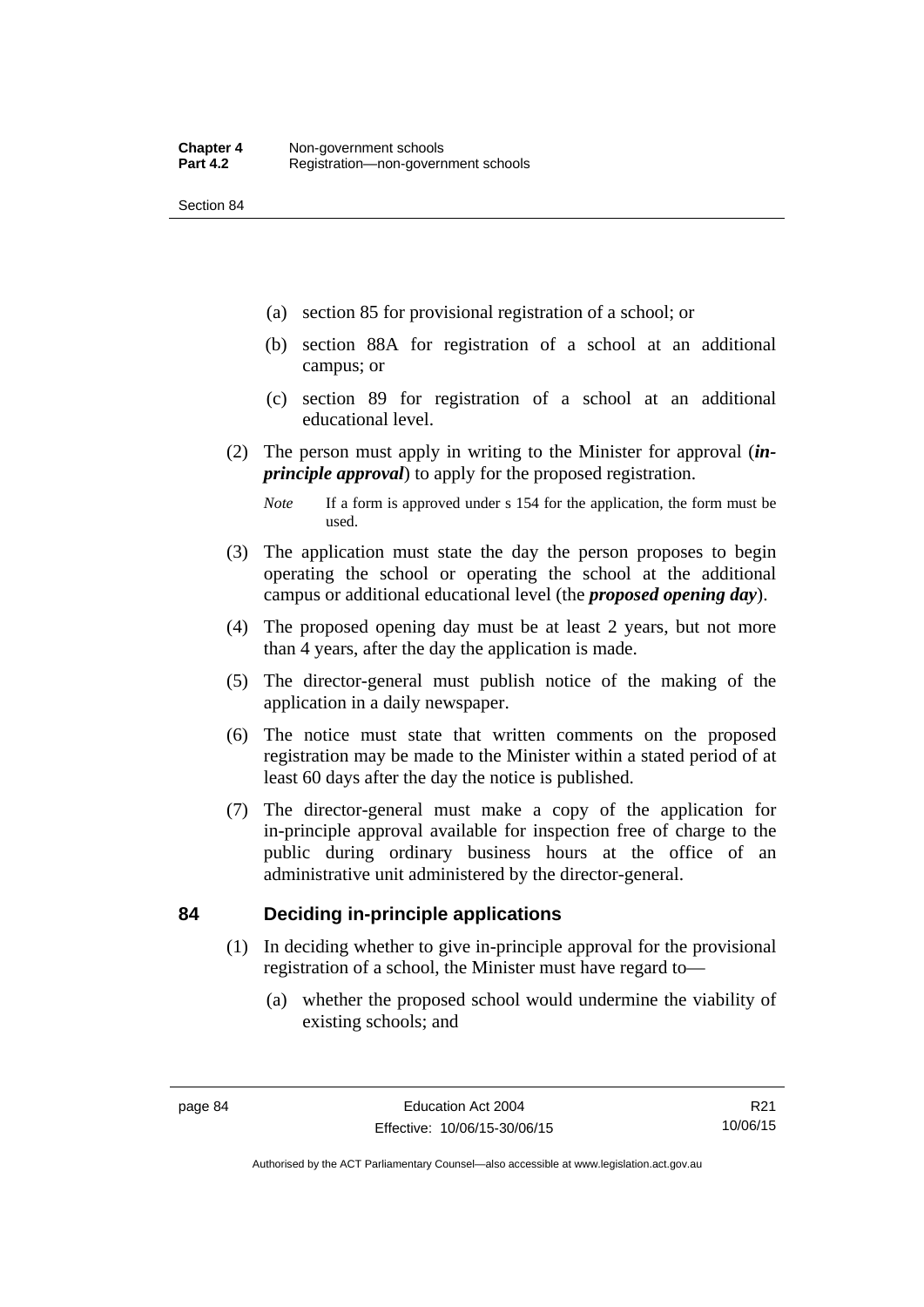- (b) whether there is, or is likely to be, demand in the community for the proposed school, including—
	- (i) any increase, or likely increase, in the number of schoolage children in the area where the school is to be located; and
	- (ii) the level of registration of interest shown by the community for the proposed school.
- (2) In deciding whether to give in-principle approval for the registration of a school at an additional campus, the Minister must have regard to—
	- (a) whether the provision of the additional campus by the school would undermine the viability of other existing schools; and
	- (b) the demand for the additional campus, including the level of registration of interest shown by the community for the proposed provision of the additional campus by the school.
- (3) In deciding whether to give in-principle approval for the registration of a school at an additional educational level, the Minister must have regard to—
	- (a) whether the provision of the additional educational level by the school would undermine the viability of other existing schools; and
	- (b) the demand for the additional educational level, including the level of registration of interest shown by the community for the proposed provision of the additional educational level by the school.
- (4) If the Minister is satisfied after considering the application, and after having regard to any comments made under section 83 (6) and the matters mentioned in subsection (1), (2) or (3), that in-principle approval should be given for the proposed registration, the Minister must, by written notice, give the person in-principle approval for the proposed application.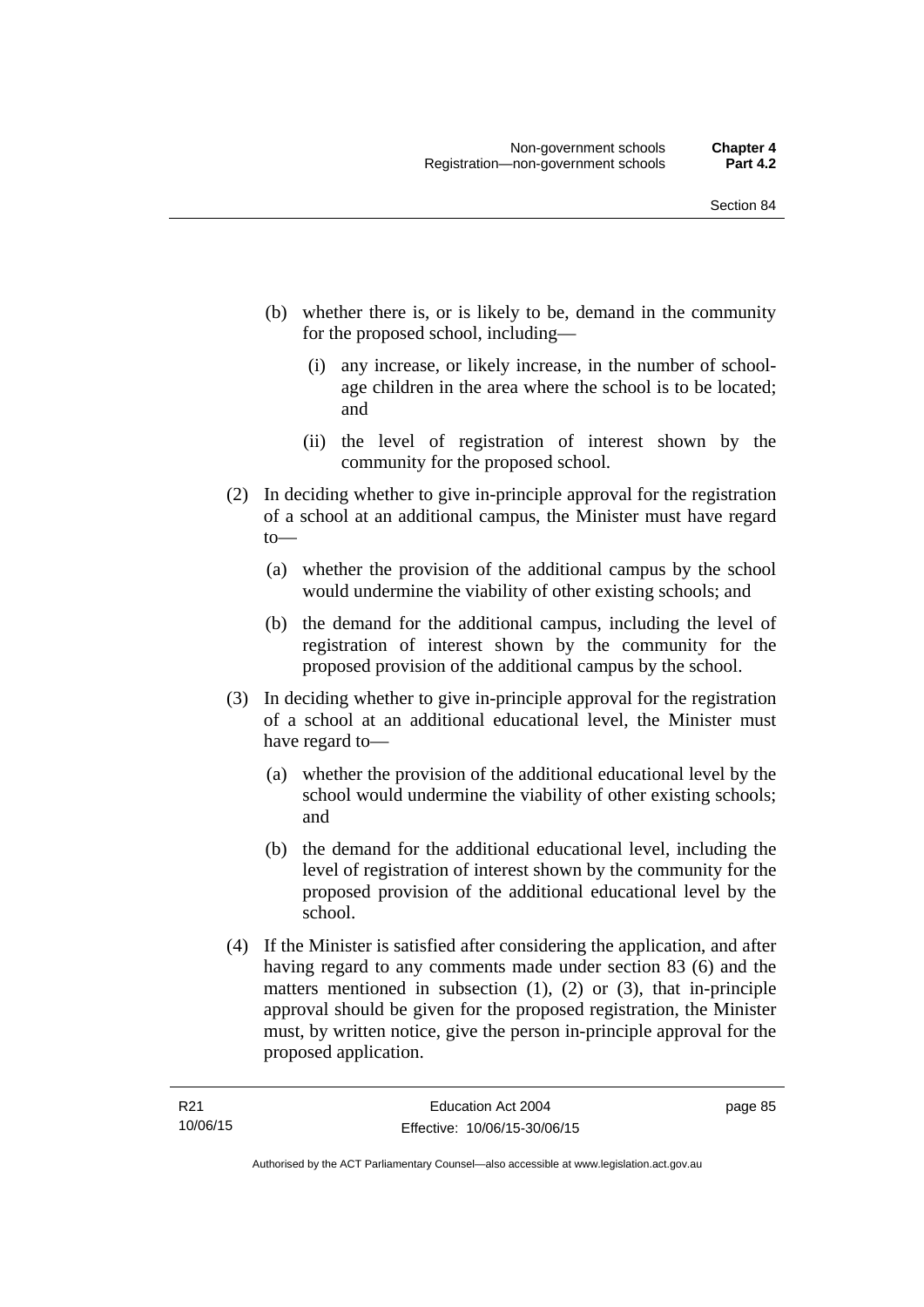- (5) If the Minister is not satisfied after considering the application, and after having regard to any comments made under section 83 (6) and the matters mentioned in subsection  $(1)$ ,  $(2)$  or  $(3)$ , that in-principle approval should be given for the proposed registration, the Minister must, by written notice, refuse to give the person in-principle approval for the proposed application.
- (6) A notice under subsection (4) or (5) must state the Minister's reasons for giving or refusing to give in-principle approval for the proposed registration.
- (7) The director-general must make a copy of the Minister's reasons available for inspection free of charge to the public during ordinary business hours at the office of an administrative unit administered by the director-general.
- (8) An in-principle approval lapses on whichever of the following is later:
	- (a) 2 years after the day it is given;
	- (b) the proposed opening day.

## **85 Application for provisional registration**

- (1) This section applies if—
	- (a) a person has in-principle approval under section 84 to apply for provisional registration of a school; and
	- (b) the person has given the registrar written notice of the person's intention to apply at least the prescribed period before the first day of the school year or term when it is proposed to begin operating the school; and
	- (c) the in-principle approval has not lapsed.
- (2) The person may apply in writing to the Minister for provisional registration of the school.
- (3) The application must state where the school is to be located.

R21 10/06/15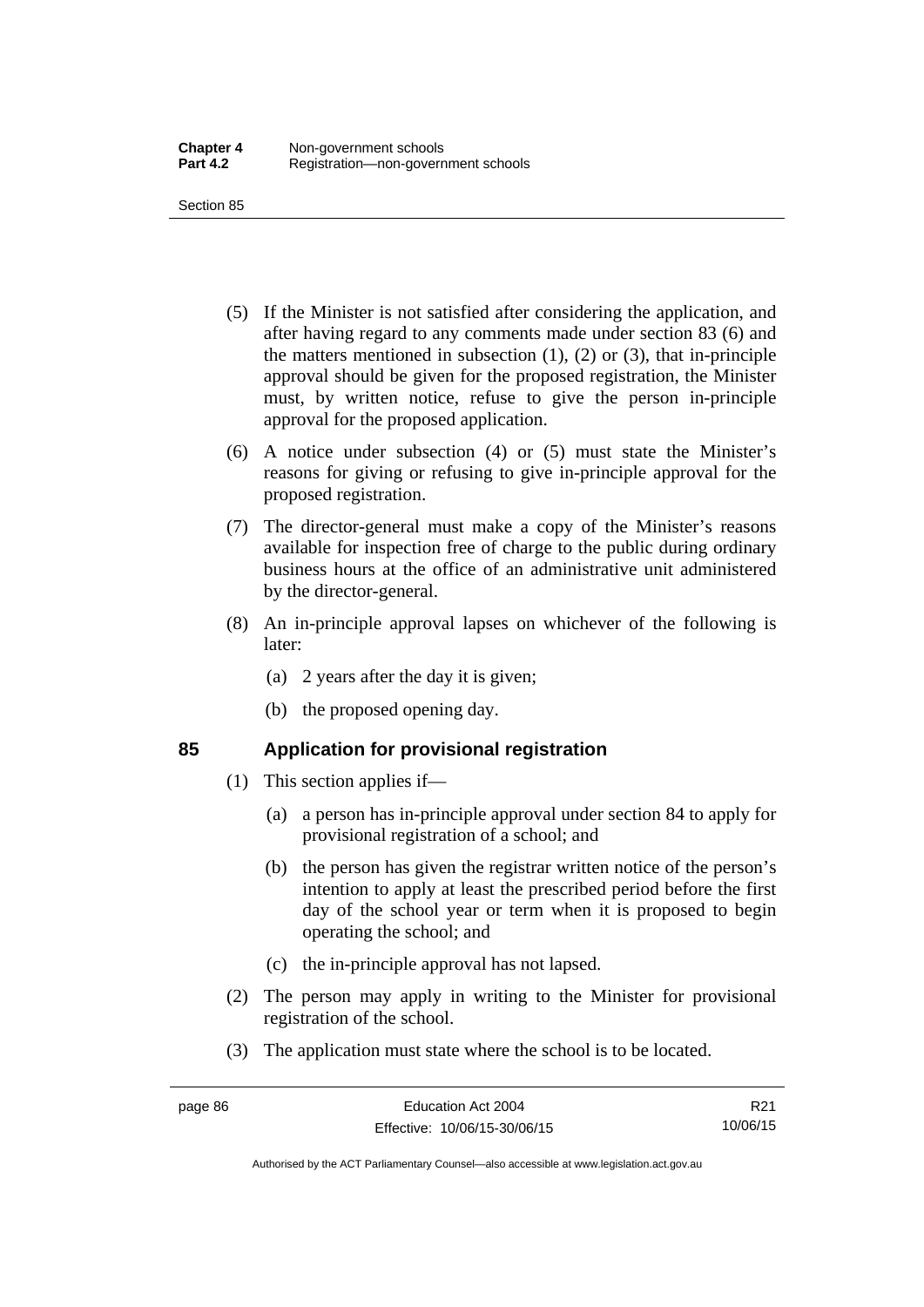- *Note* If a form is approved under s 154 for the application, the form must be used.
- (4) The director-general must publish notice of the making of the application in a daily newspaper.
- (5) The director-general must make a copy of the application for provisional registration available for inspection free of charge to the public during ordinary business hours at the office of an administrative unit administered by the director-general.
- (6) In this section:

#### *prescribed period* means—

- (a) 6 months; or
- (b) if the Minister approves a shorter period for the notice—that period.

#### **86 Provisional registration**

- (1) This section applies if an application is made under section 85 for provisional registration of a school.
- (2) Before deciding whether the school should be provisionally registered, the Minister must appoint a panel to report to the Minister on the application.
	- *Note 1* For the making of appointments (including acting appointments), see the [Legislation Act,](http://www.legislation.act.gov.au/a/2001-14) pt 19.3.
	- *Note 2* In particular, a person may be appointed for a particular provision of a law (see [Legislation Act,](http://www.legislation.act.gov.au/a/2001-14) s 7 (3)) and an appointment may be made by naming a person or nominating the occupant of a position (see s 207).
	- *Note 3* Certain Ministerial appointments require consultation with an Assembly committee and are disallowable (see [Legislation Act](http://www.legislation.act.gov.au/a/2001-14), div 19.3.3).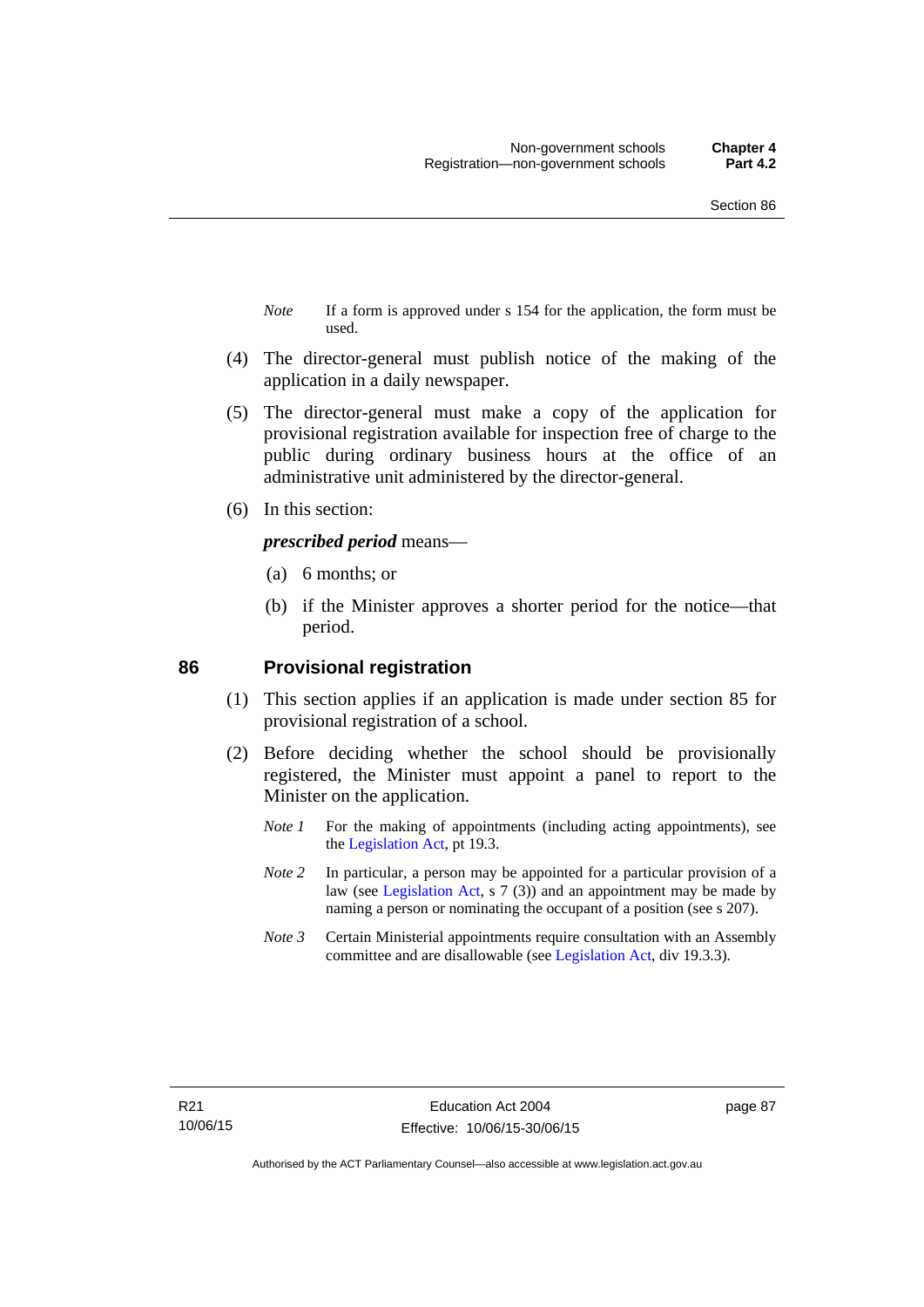(3) If the Minister is satisfied after considering the panel's report that the school meets the criteria mentioned in subsection (6), the Minister must direct the registrar to provisionally register the school.

*Note* Section 93 deals with the duration of provisional registration.

- (4) If the Minister directs the registrar to provisionally register the school, the registrar must provisionally register the school by—
	- (a) entering particulars of the school required under the regulations in the register of non-government schools; and
	- (b) giving the proprietor of the school a certificate of provisional registration for the school.
- (5) If the Minister is not satisfied after considering the panel's report that the school meets the criteria mentioned in subsection (6), the Minister must direct the registrar to refuse to provisionally register the school.
- (6) The criteria for provisional registration of a school are that—
	- (a) the proprietor of the school is a corporation; and
	- (b) the school will have appropriate policies, facilities and equipment for-
		- (i) the curriculum to be offered by the school; and
		- (ii) the safety and welfare of its students; and
	- (c) the curriculum (including the framework of the curriculum and the principles on which the curriculum is based) will meet the curriculum requirements for students attending government schools; and
	- (d) the nature and content of the education to be offered at the school will be appropriate for the educational levels for which provisional registration of the school is sought; and

R21 10/06/15

Authorised by the ACT Parliamentary Counsel—also accessible at www.legislation.act.gov.au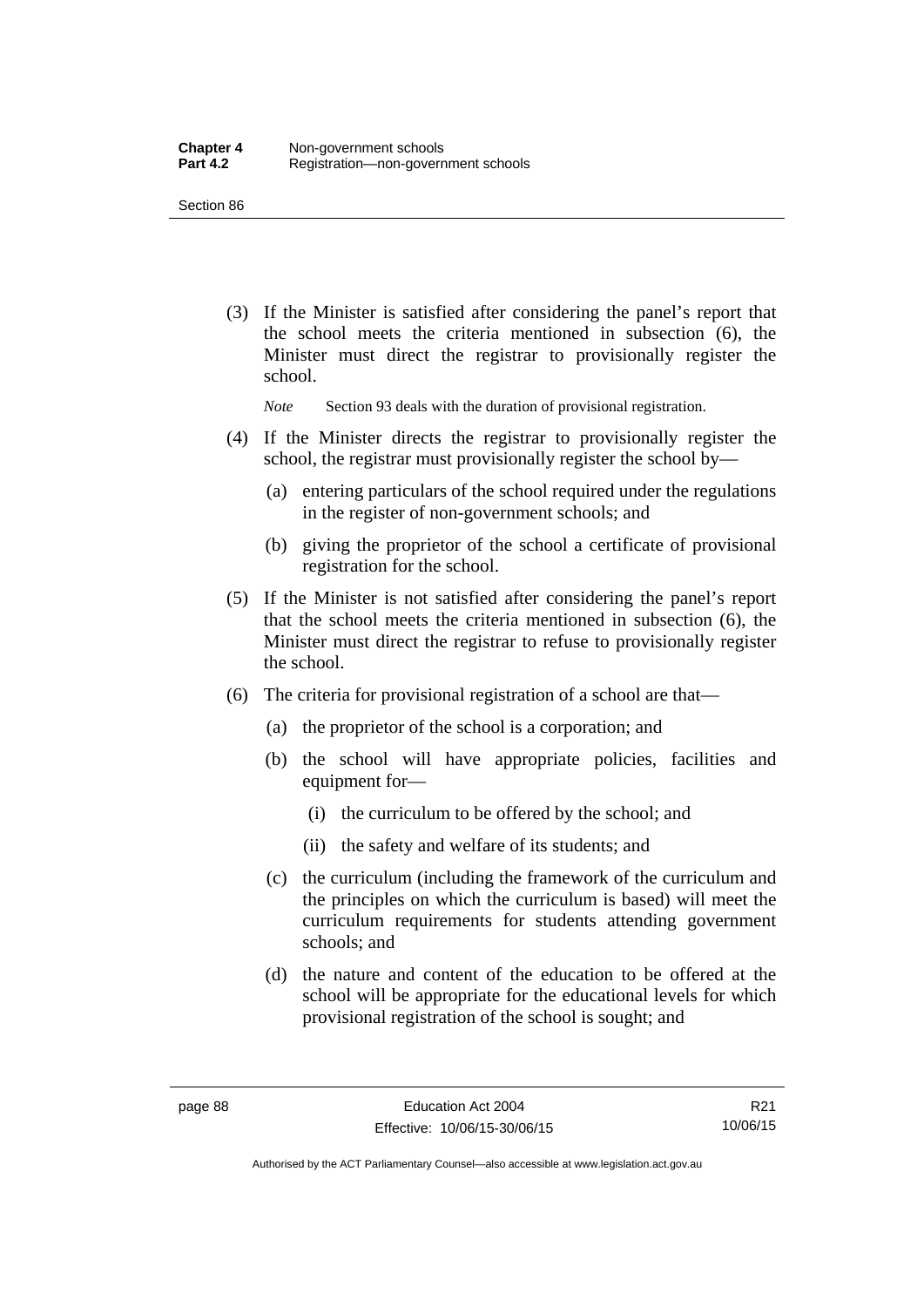- (e) the teaching staff will be qualified to teach at the educational levels at which they are to be employed to teach; and
- (f) the school will have satisfactory processes to monitor quality educational outcomes; and
- (g) the school will be financially viable.

## **87 Application for registration**

- (1) This section applies to a school that has been provisionally registered for at least 12 months.
- (2) The proprietor of the school may apply in writing to the Minister for registration of the school at the educational levels for which the school is provisionally registered.
	- *Note* If a form is approved under s 154 for the application, the form must be used.
- (3) The director-general must publish notice of the making of the application in a daily newspaper.
- (4) The director-general must make a copy of the application for registration available for inspection free of charge to the public during ordinary business hours at the office of an administrative unit administered by the director-general.

## **88 Registration**

- (1) This section applies if an application is made under section 87 for registration of a school.
- (2) Before deciding whether the school should be registered, the Minister must appoint a panel to report to the Minister on the application.
	- *Note 1* For the making of appointments (including acting appointments), see the [Legislation Act,](http://www.legislation.act.gov.au/a/2001-14) pt 19.3.

page 89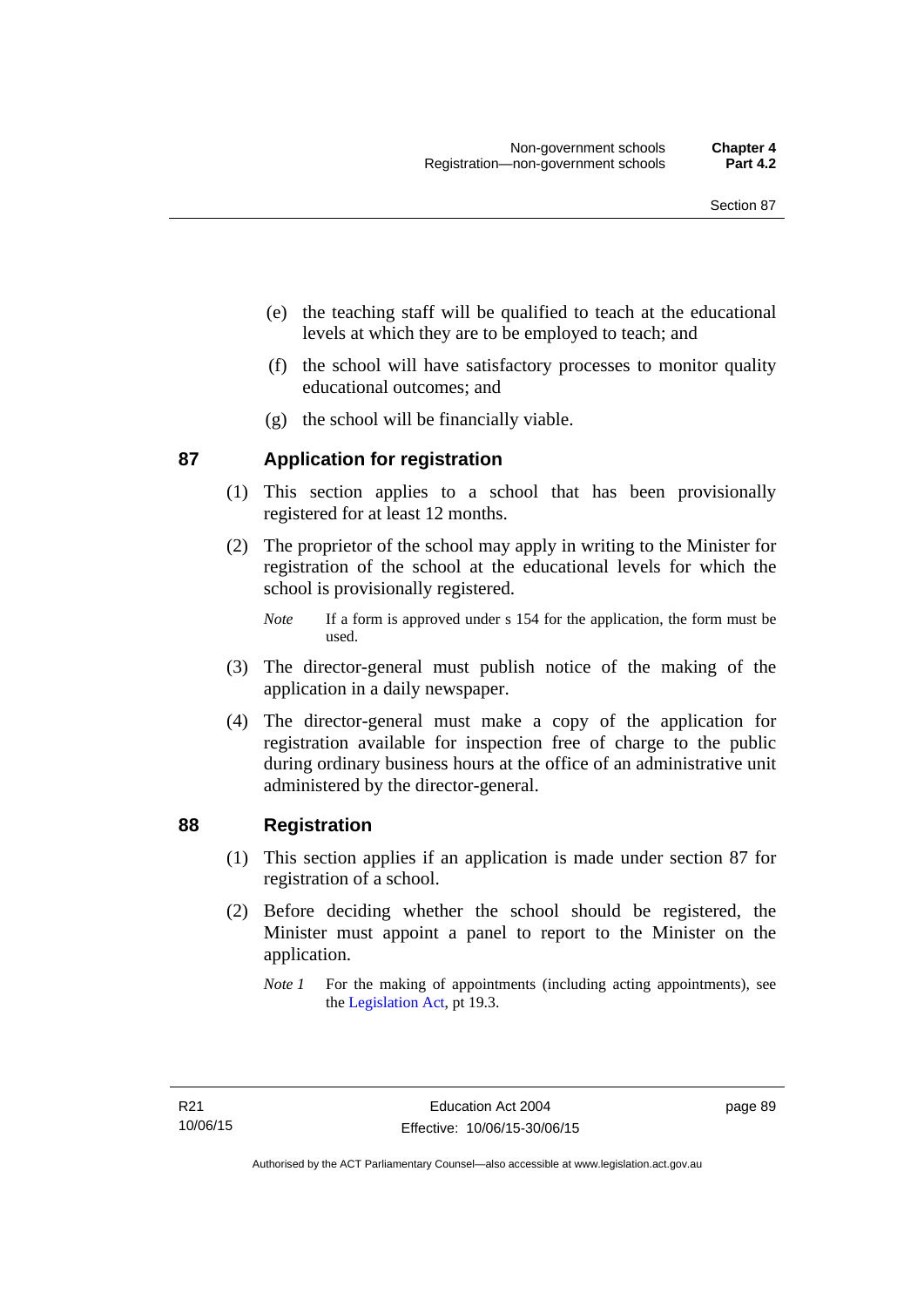- *Note 2* In particular, a person may be appointed for a particular provision of a law (see [Legislation Act,](http://www.legislation.act.gov.au/a/2001-14) s 7 (3)) and an appointment may be made by naming a person or nominating the occupant of a position (see s 207).
- *Note 3* Certain Ministerial appointments require consultation with an Assembly committee and are disallowable (see [Legislation Act](http://www.legislation.act.gov.au/a/2001-14), div 19.3.3).
- (3) If the Minister is satisfied after considering the panel's report that the school meets the criteria mentioned in subsection (6), the Minister must direct the registrar to register the school for a stated period of not longer than 5 years.
- (4) If the Minister directs the registrar to register the school, the registrar must register the school by—
	- (a) entering particulars of the school required under the regulations in the register of non-government schools; and
	- (b) giving the proprietor of the school a certificate of registration for the school.
- (5) If the Minister is not satisfied after considering the panel's report that the school meets the criteria mentioned in subsection (6), the Minister must direct the registrar to refuse to register the school.
- (6) The criteria for registration of a school are that—
	- (a) the proprietor of the school is a corporation; and
	- (b) the school has appropriate policies, facilities and equipment for—
		- (i) the curriculum offered by the school; and
		- (ii) the safety and welfare of its students; and
	- (c) the curriculum (including the framework of the curriculum and the principles on which the curriculum is based) meets the curriculum requirements for students attending government schools; and

Authorised by the ACT Parliamentary Counsel—also accessible at www.legislation.act.gov.au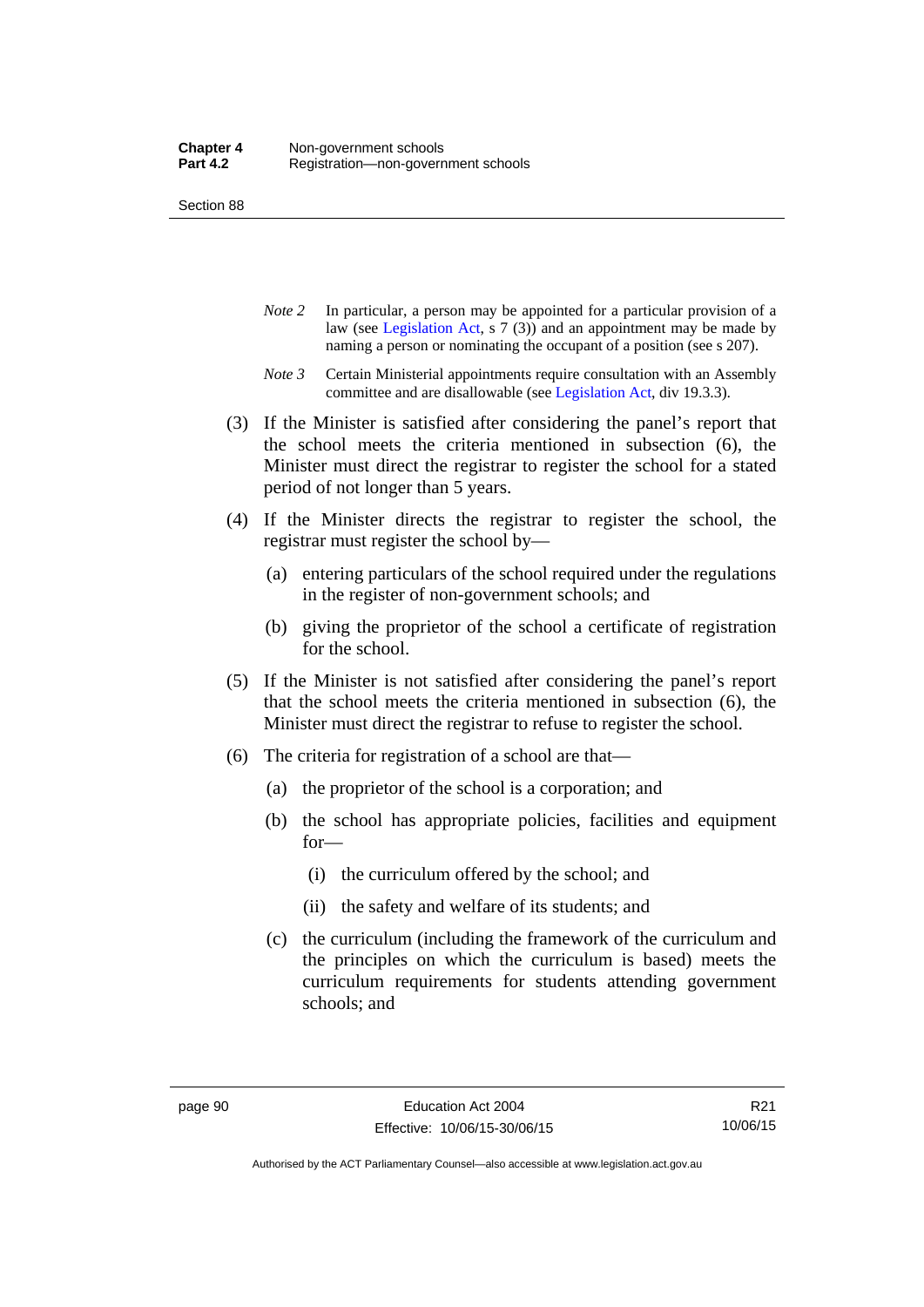- (d) the nature and content of the education offered at the school are appropriate for the educational levels for which the school is provisionally registered; and
- (e) the teaching staff are qualified to teach at the educational levels at which they are employed to teach; and
- (f) the school has satisfactory processes to monitor quality educational outcomes; and
- (g) the school is financially viable.

## **88A Application for registration at additional campus**

- (1) This section applies if—
	- (a) a proprietor of a registered non-government school has in-principle approval under section 84 (Deciding in-principle applications) to apply for registration of the school at a stated additional campus; and
	- (b) the proprietor has given the registrar written notice of the proprietor's intention to apply at least the prescribed period before the first day of the school year or term when it is proposed to begin operating the school at the additional campus; and
	- (c) the in-principle approval has not lapsed.
- (2) The proprietor of the school may apply in writing to the Minister for registration of the school at the additional campus.
	- *Note* If a form is approved under s 154 for the application, the form must be used.
- (3) The director-general must publish notice of the making of the application in a daily newspaper.
- (4) The notice must state that written comments on the proposed registration may be made to the Minister within a stated period of at least 60 days after the day the notice is published.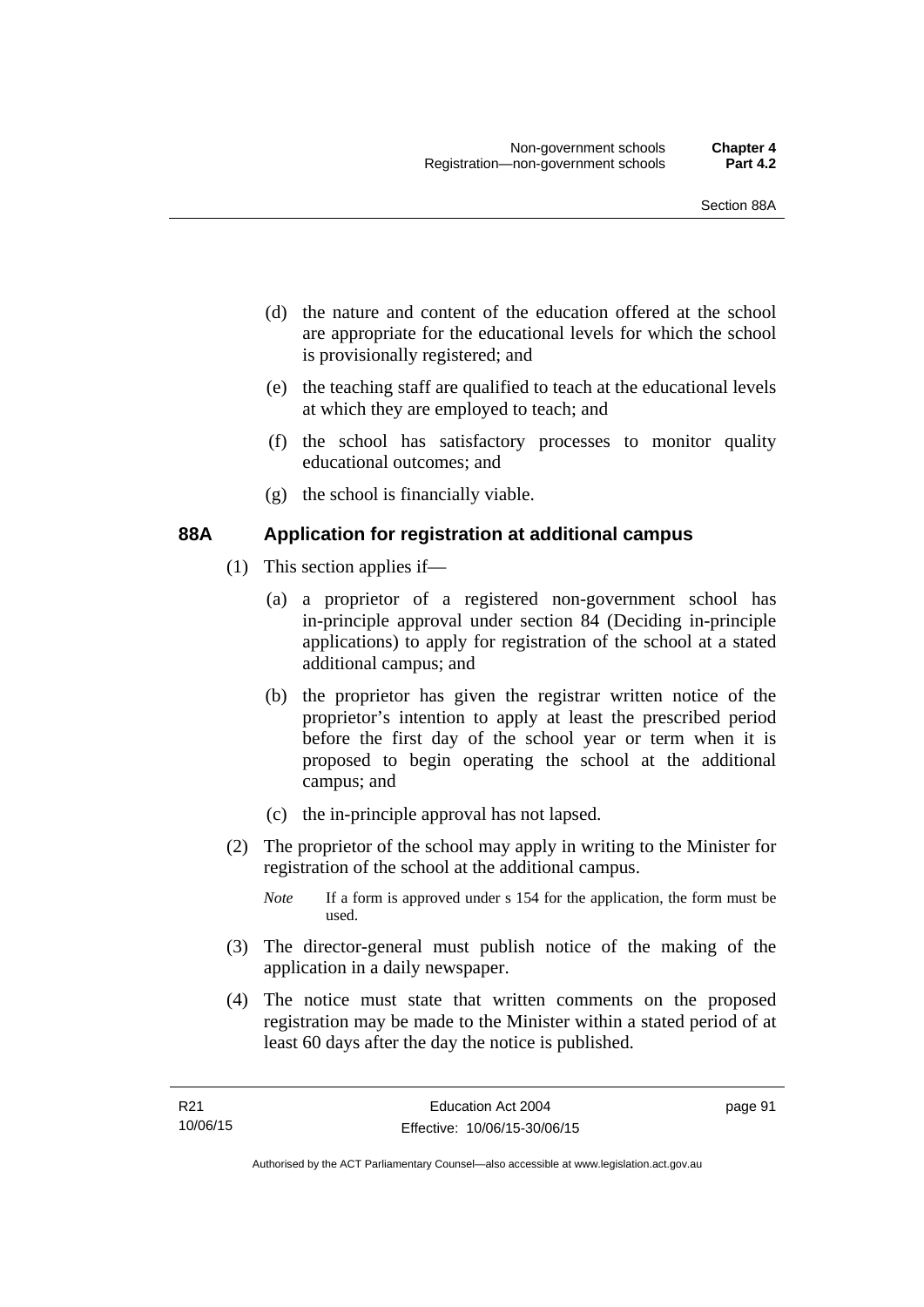Section 88B

- (5) The director-general must make a copy of the application for registration available for inspection free of charge to the public during ordinary business hours at the office of an administrative unit administered by the director-general.
- (6) In this section:

*prescribed period* means—

- (a) 6 months; or
- (b) if the Minister approves a shorter period for the application that period.

#### **88B Registration at additional campus**

- (1) This section applies if an application is made under section 88A for registration of a school at an additional campus.
- (2) Before deciding whether the school should be registered at the additional campus, the Minister must appoint a panel to report to the Minister on the application.
	- *Note 1* For the making of appointments (including acting appointments), see the [Legislation Act,](http://www.legislation.act.gov.au/a/2001-14) pt 19.3.
	- *Note 2* In particular, a person may be appointed for a particular provision of a law (see [Legislation Act,](http://www.legislation.act.gov.au/a/2001-14) s 7 (3)) and an appointment may be made by naming a person or nominating the occupant of a position (see s 207).
	- *Note 3* Certain Ministerial appointments require consultation with an Assembly committee and are disallowable (see [Legislation Act](http://www.legislation.act.gov.au/a/2001-14), div 19.3.3).
- (3) If the Minister is satisfied after considering the panel's report that the school meets the criteria mentioned in subsection (7), the Minister must direct the registrar to register the school at the additional campus.
- (4) If the Minister directs the registrar to register the school at the additional campus, the registrar must register the school at the additional campus by—

R21 10/06/15

Authorised by the ACT Parliamentary Counsel—also accessible at www.legislation.act.gov.au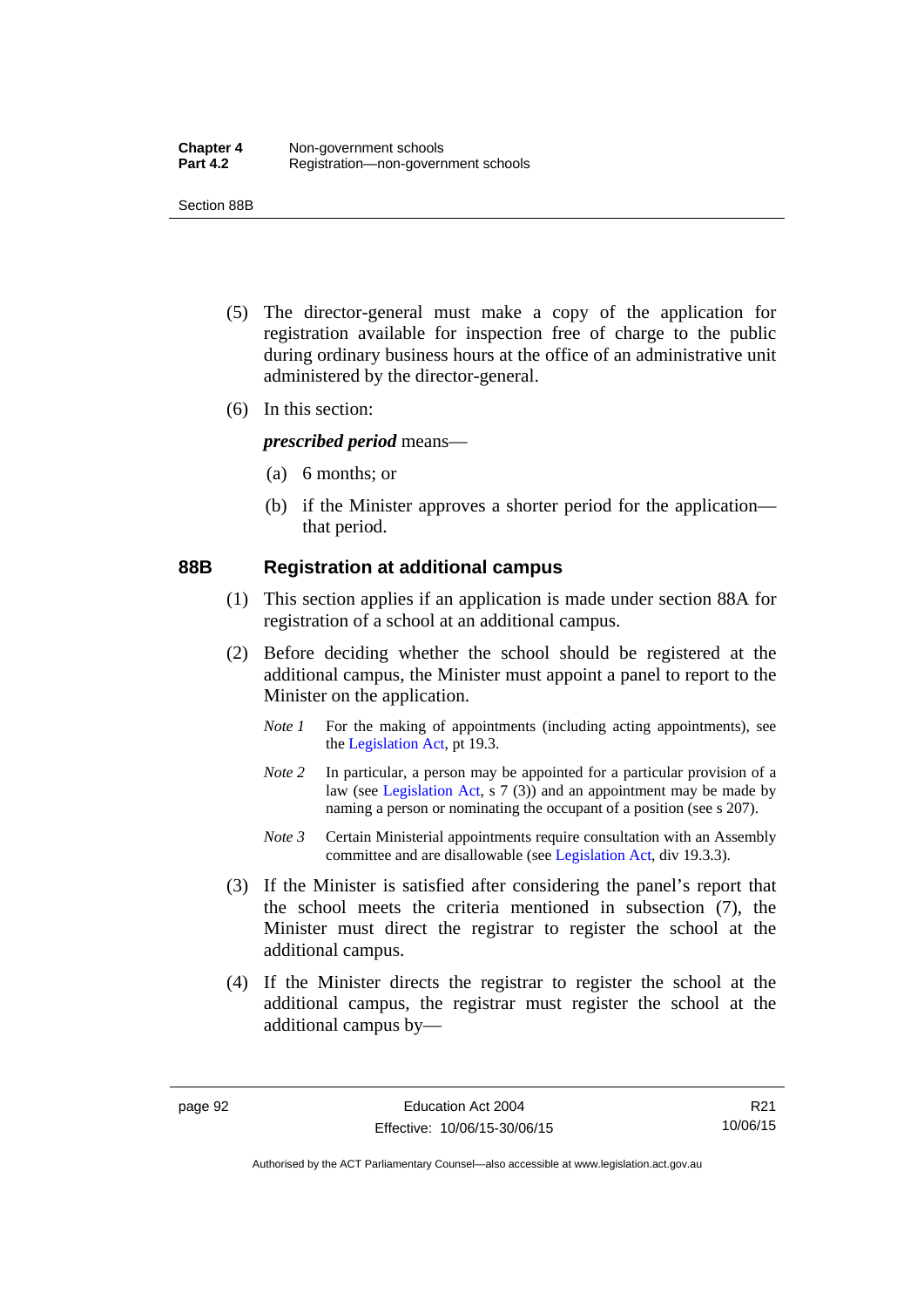- (a) entering the particulars of the school required under the regulations in the register of non-government schools; and
- (b) giving the proprietor of the school a certificate of registration that includes the additional campus (a *new certificate*).
- (5) If the registrar gives the proprietor a new certificate, the proprietor must return the school's existing certificate of registration to the registrar within 14 days after the day the proprietor receives the new certificate.
- (6) If the Minister is not satisfied after considering the panel's report that the school meets the criteria mentioned in subsection (7), the Minister must direct the registrar to refuse to register the school at the additional campus.
- (7) The criteria for registration of a school at an additional campus are that—
	- (a) the school will have appropriate policies, facilities and equipment for—
		- (i) the curriculum to be offered by the school at the additional campus; and
		- (ii) the safety and welfare of its students at the additional campus; and
	- (b) the curriculum (including the framework of the curriculum and the principles on which the curriculum is based) meets the curriculum requirements for students attending government schools; and
	- (c) the nature and content of the education to be offered at the school will be appropriate for the additional campus; and
	- (d) the teaching staff will be qualified to teach at the additional campus; and
	- (e) the school will have satisfactory processes to monitor quality educational outcomes at the additional campus; and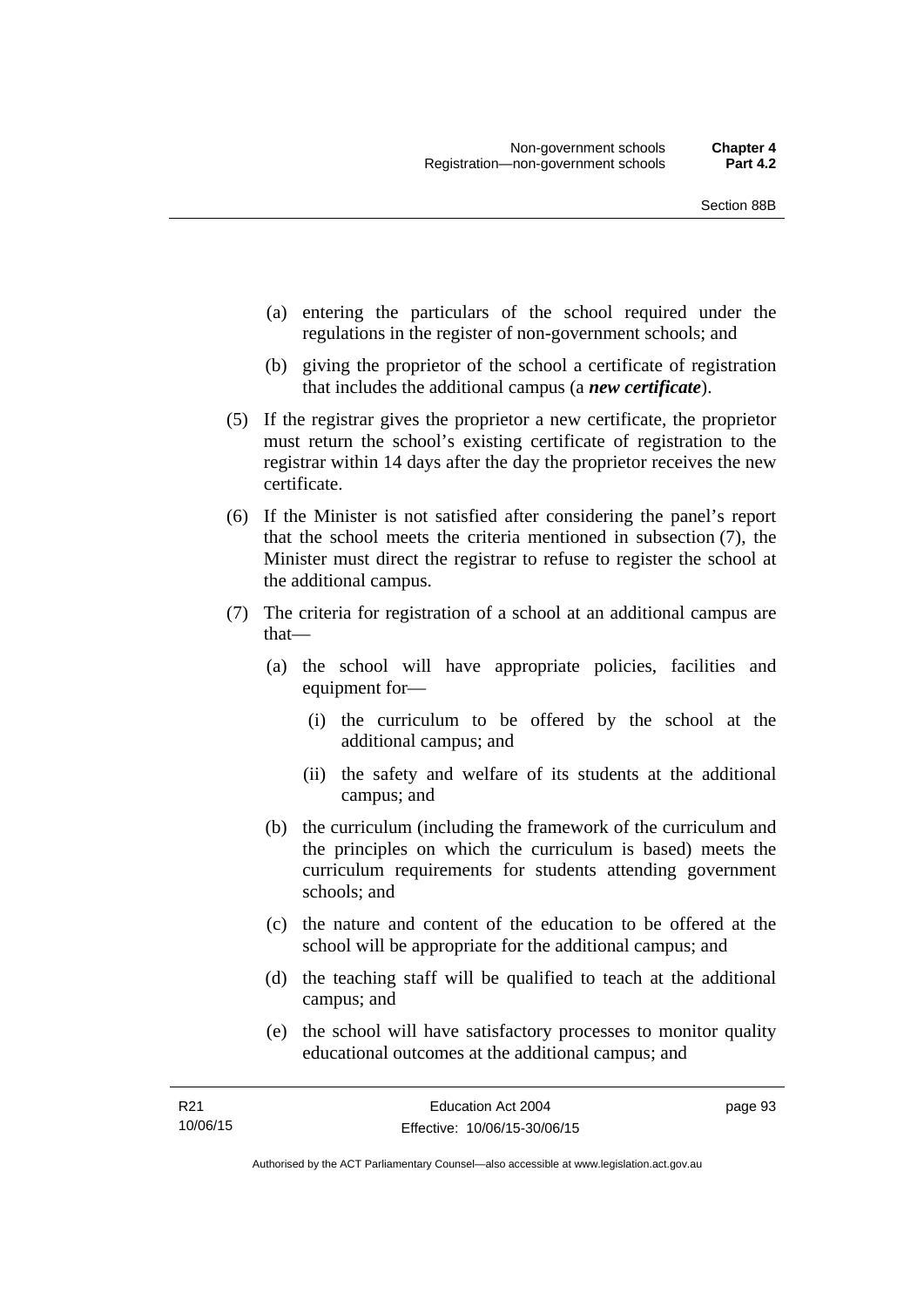(f) the school will be financially viable.

## **89 Application for registration at additional educational levels**

- (1) This section applies if—
	- (a) a proprietor of a registered non-government school has inprinciple approval under section 84 (Deciding in-principle applications) to apply to operate the school at a stated additional educational level; and
	- (b) the proprietor has given the registrar written notice of the proprietor's intention to apply at least the prescribed period before the first day of the school year or term when it is proposed to begin operating the school at the additional educational level; and
	- (c) the in-principle approval has not lapsed.
- (2) The proprietor of the school may apply in writing to the Minister for registration of the school at the additional educational level.
	- *Note* If a form is approved under s 154 for the application, the form must be used.
- (3) The director-general must publish notice of the making of the application in a daily newspaper.
- (4) The notice must state that written comments on the proposed registration may be made to the Minister within a stated period of at least 60 days after the day the notice is published.
- (5) The director-general must make a copy of the application for registration available for inspection free of charge to the public during normal business hours at the office of an administrative unit administered by the director-general.
- (6) In this section:

*prescribed period* means—

Authorised by the ACT Parliamentary Counsel—also accessible at www.legislation.act.gov.au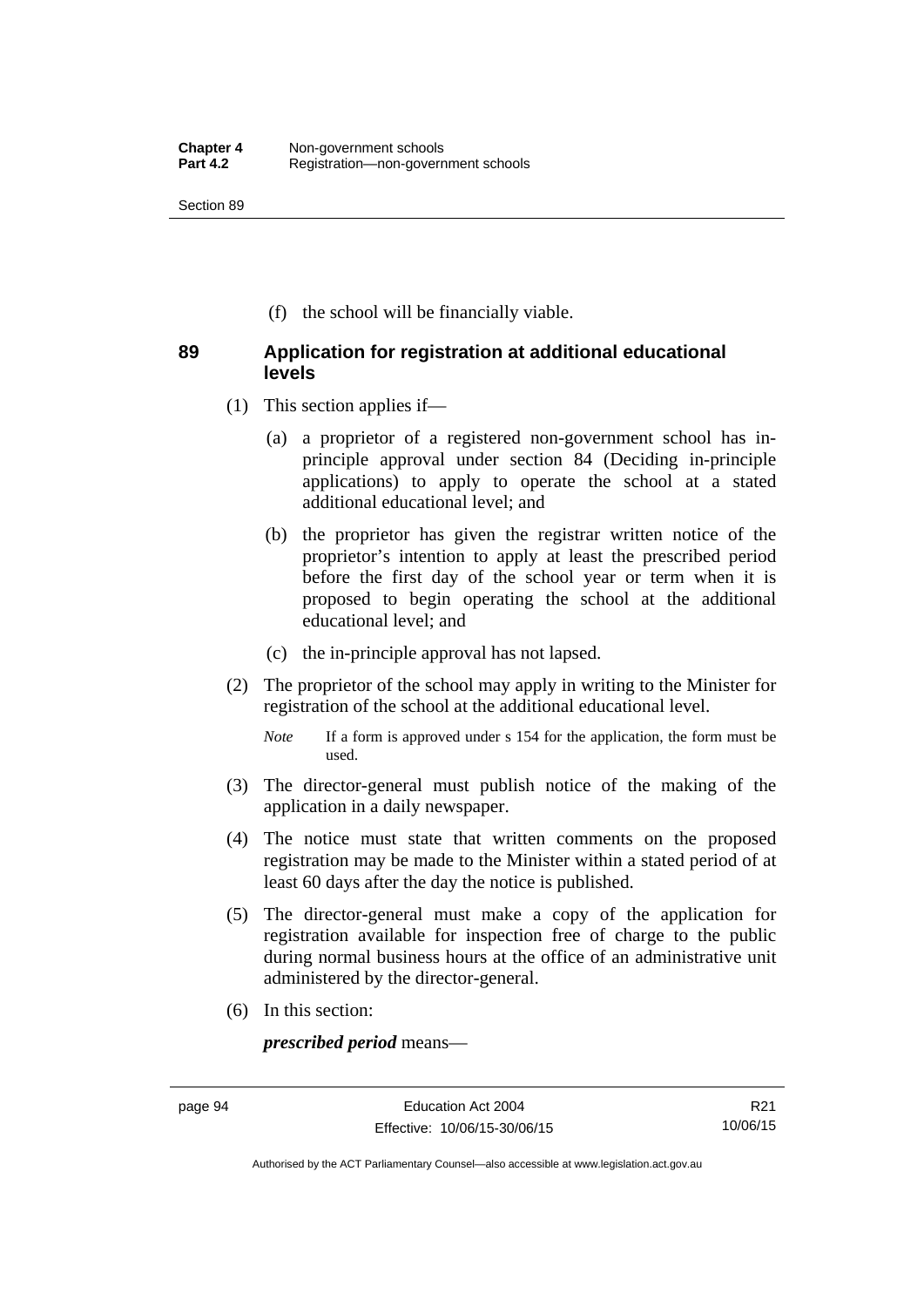- (a) 6 months; or
- (b) if the Minister approves a shorter period for the application that period.

#### **90 Registration at additional educational levels**

- (1) This section applies if an application made under section 89 for registration of a school at an additional educational level.
- (2) Before deciding whether a school should be registered at the additional educational level, the Minister must appoint a panel to report to the Minister on the application.
	- *Note 1* For the making of appointments (including acting appointments), see the [Legislation Act,](http://www.legislation.act.gov.au/a/2001-14) pt 19.3.
	- *Note 2* In particular, a person may be appointed for a particular provision of a law (see [Legislation Act,](http://www.legislation.act.gov.au/a/2001-14) s  $7(3)$ ) and an appointment may be made by naming a person or nominating the occupant of a position (see s 207).
	- *Note 3* Certain Ministerial appointments require consultation with an Assembly committee and are disallowable (see [Legislation Act](http://www.legislation.act.gov.au/a/2001-14), div 19.3.3).
- (3) If the Minister is satisfied after considering the panel's report that the school meets the criteria mentioned in subsection (7), the Minister must direct the registrar to register the school at the additional educational level.
- (4) If the Minister directs the registrar to register the school at the additional educational level, the registrar must register the school at the additional educational level by—
	- (a) entering the particulars of the school required under the regulations in the register of non-government schools; and
	- (b) giving the proprietor of the school a certificate of registration that includes the additional educational level (a *new certificate*).
- (5) If the registrar gives the proprietor a new certificate, the proprietor must return the school's existing certificate of registration to the

page 95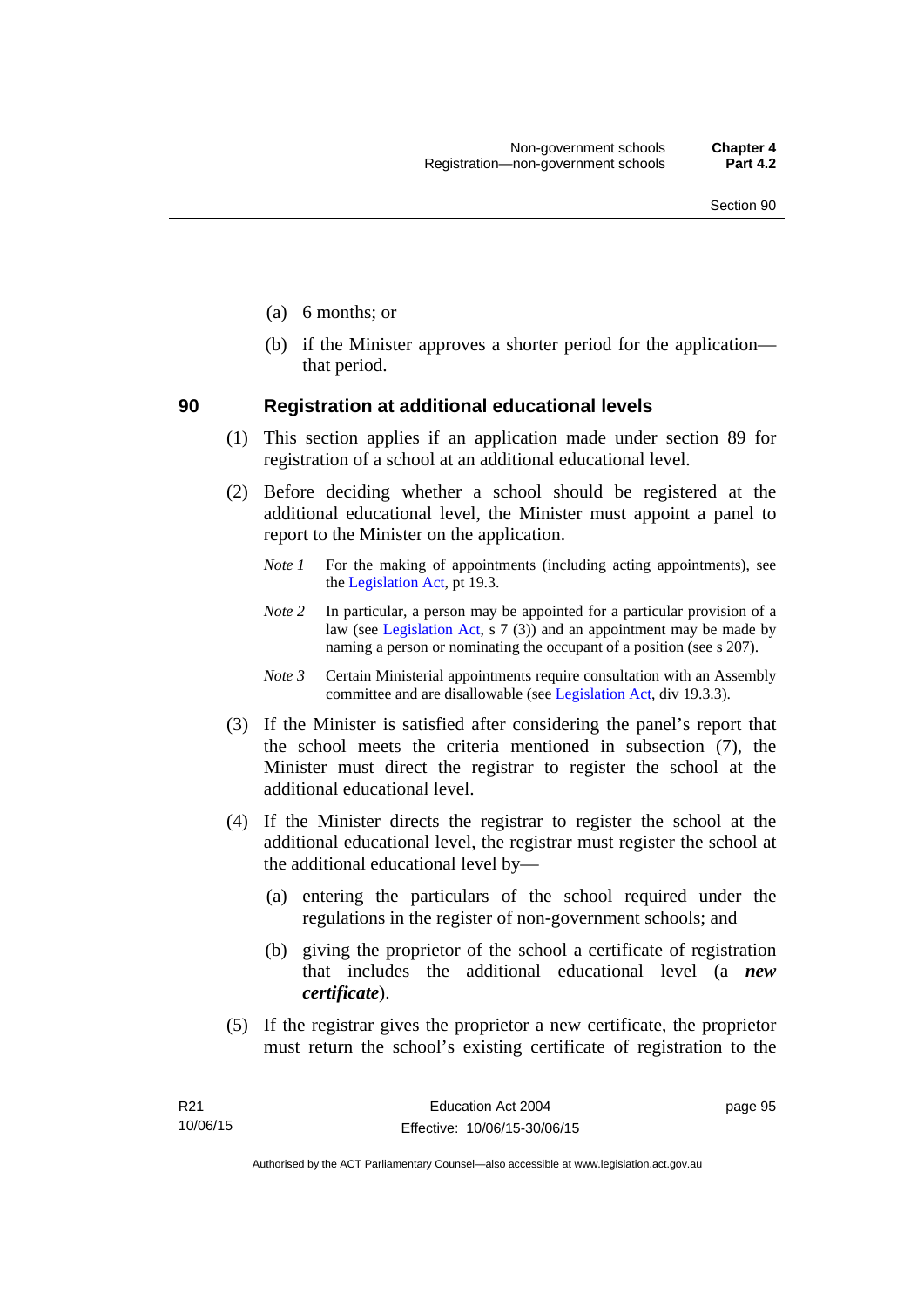registrar within 14 days after the day the proprietor receives the new certificate.

- (6) If the Minister is not satisfied after considering the panel's report that the school meets the criteria mentioned in subsection (7), the Minister must direct the registrar to refuse to register the school at the additional educational level.
- (7) The criteria for registration of a school at an additional educational level are that—
	- (a) the school will have appropriate policies, facilities and equipment for—
		- (i) the curriculum to be offered by the school at the additional educational level; and
		- (ii) the safety and welfare of its students at the additional educational level; and
	- (b) the curriculum (including the framework of the curriculum and the principles on which the curriculum is based) meets the curriculum requirements for students attending government schools; and
	- (c) the nature and content of the education to be offered at the school will be appropriate for the additional educational level; and
	- (d) the teaching staff will be qualified to teach at the additional educational level; and
	- (e) the school will have satisfactory processes to monitor quality educational outcomes at the additional educational level; and
	- (f) the school will be financially viable.

Authorised by the ACT Parliamentary Counsel—also accessible at www.legislation.act.gov.au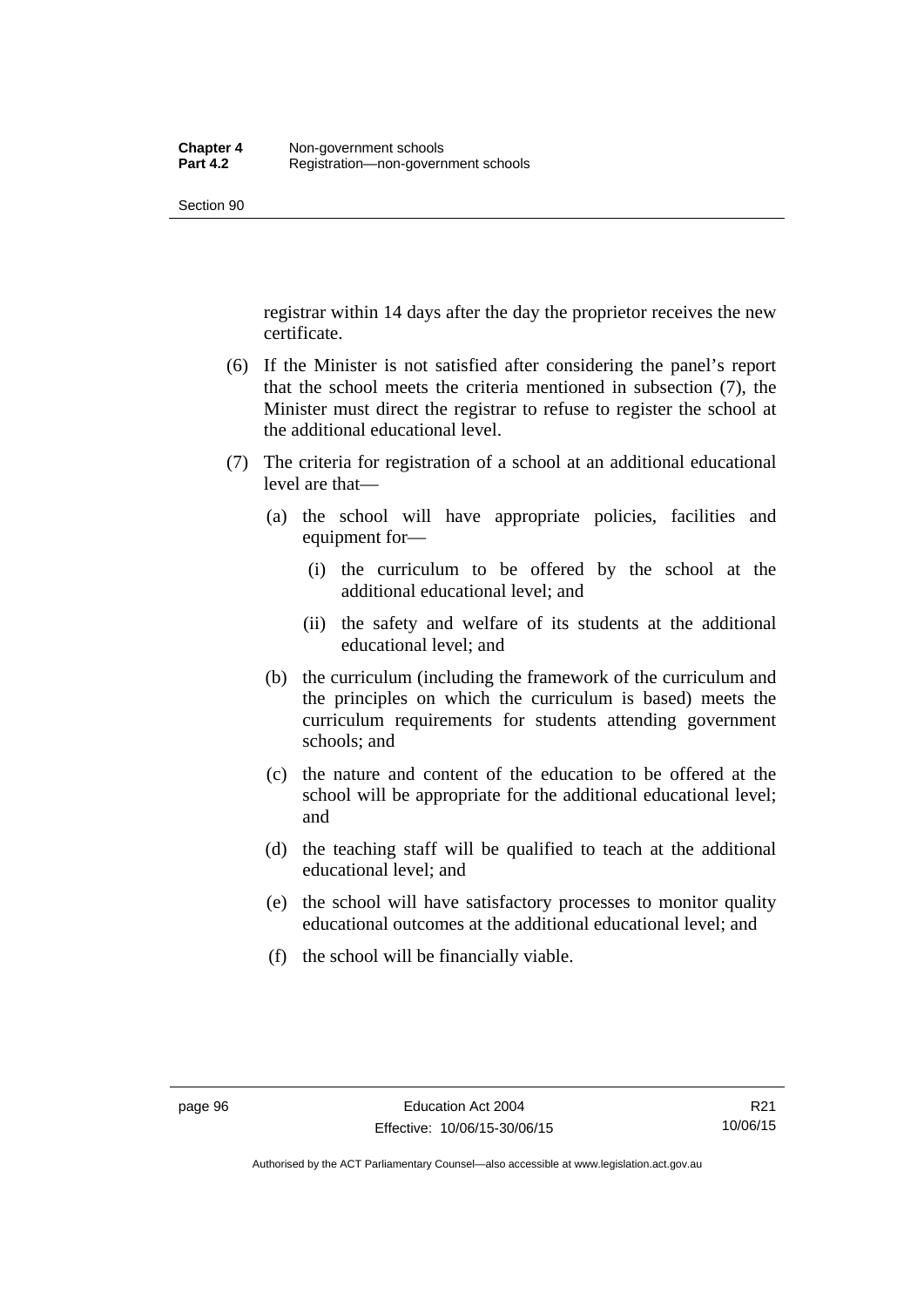## **91 Conditions of provisional registration or registration**

The conditions of provisional registration or registration of a school under this part are that—

- (a) the proprietor of the school remains a corporation; and
- (b) the school has appropriate policies, facilities and equipment for—
	- (i) the curriculum offered by the school; and
	- (ii) the safety and welfare of its students; and
- (c) the curriculum (including the framework of the curriculum and the principles on which the curriculum is based) meets the curriculum requirements for students attending government schools; and
- (d) the nature and content of the education offered at the school are appropriate for the educational levels for which the school is provisionally registered or registered; and
- (e) the teaching staff are qualified to teach at the educational levels at which they are employed to teach; and
- (f) the school has satisfactory processes to monitor quality educational outcomes; and
- (g) the school is financially viable.

## **92 Certificate of provisional registration or registration**

- (1) A certificate of provisional registration or registration of a nongovernment school must—
	- (a) state the proprietor of the school; and
	- (b) state the educational level or levels for which the school is provisionally registered or registered under this part; and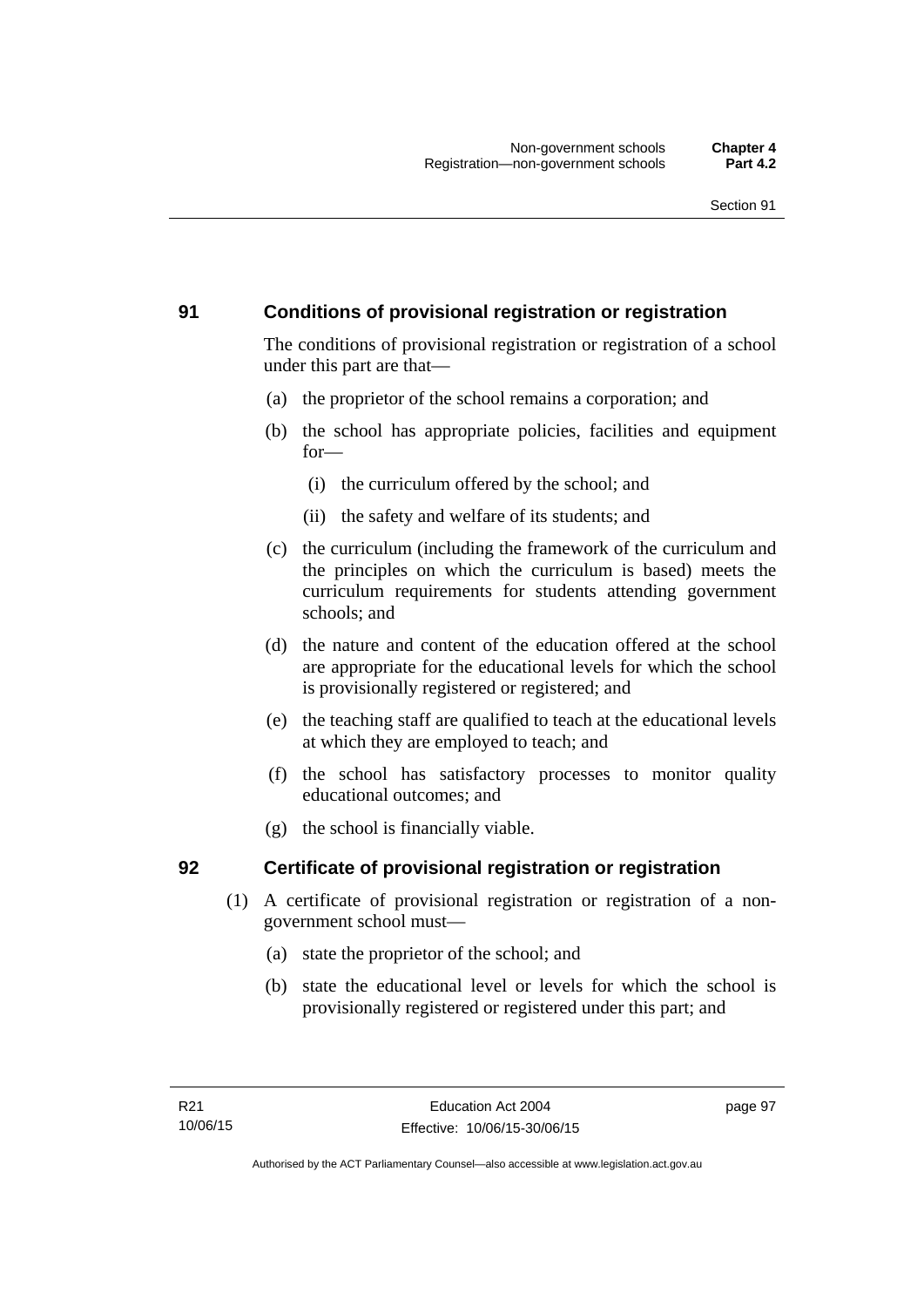- (c) state the location of the campus or campuses for which the school is provisionally registered or registered under this part; and
- (d) state the term of provisional registration or registration; and
- (e) include any other particulars required under the regulations.
- (2) The registrar may include any other particulars in the certificate that the registrar considers appropriate.
- (3) The proprietor of a registered non-government school must tell the registrar in writing about a change in any of the particulars of the certificate within 1 month after the day the change happens.

### **93 Period of provisional registration and registration**

- (1) Provisional registration of a school ends when the earliest of the following happens:
	- (a) 2 years after the school is provisionally registered;
	- (b) the school is registered under section 88.
- (2) Registration of a school is for a period not longer than 5 years stated in the school's certificate of registration.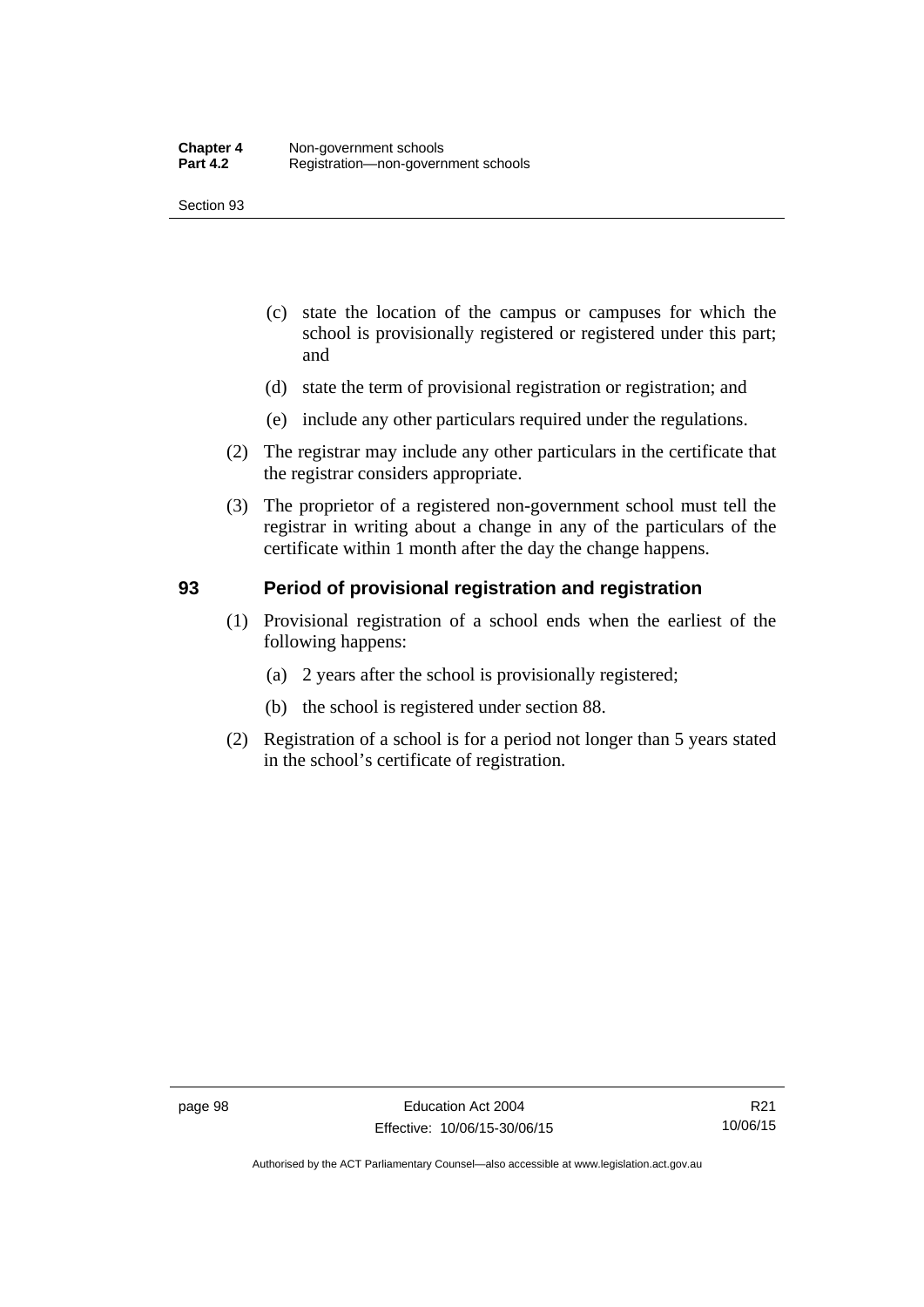#### **94 Investigation of complaints—non-government schools**

- (1) The proprietor of a non-government school must develop and implement a complaints policy for the school.
- (2) The proprietor of a non-government school must, as soon as practicable, investigate any complaint about the administration, management and operation of the school that, in the proprietor's opinion, is not a frivolous or vexatious complaint.

#### **95 Cancellation of provisional registration or registration**

- (1) The Minister may direct the registrar to cancel the provisional registration or registration of a school if satisfied on reasonable grounds—
	- (a) that a condition of the school's provisional registration or registration has been contravened; or
	- (b) that the school's proprietor or principal has otherwise contravened this Act.
	- *Note* Section 91 (Conditions of provisional registration or registration) sets out the conditions of registration.
- (2) Before directing the registrar to cancel the provisional registration or registration of a school, the Minister must give the proprietor of the school a written notice—
	- (a) stating the grounds on which the Minister proposes to direct the registrar to cancel the provisional registration or registration; and
	- (b) stating the facts that, in the Minister's opinion, establish the grounds; and
	- (c) telling the proprietor that the proprietor may, within 14 days beginning the day after the day the proprietor receives the notice, give a written response to the Minister about the matters in the notice.

page 99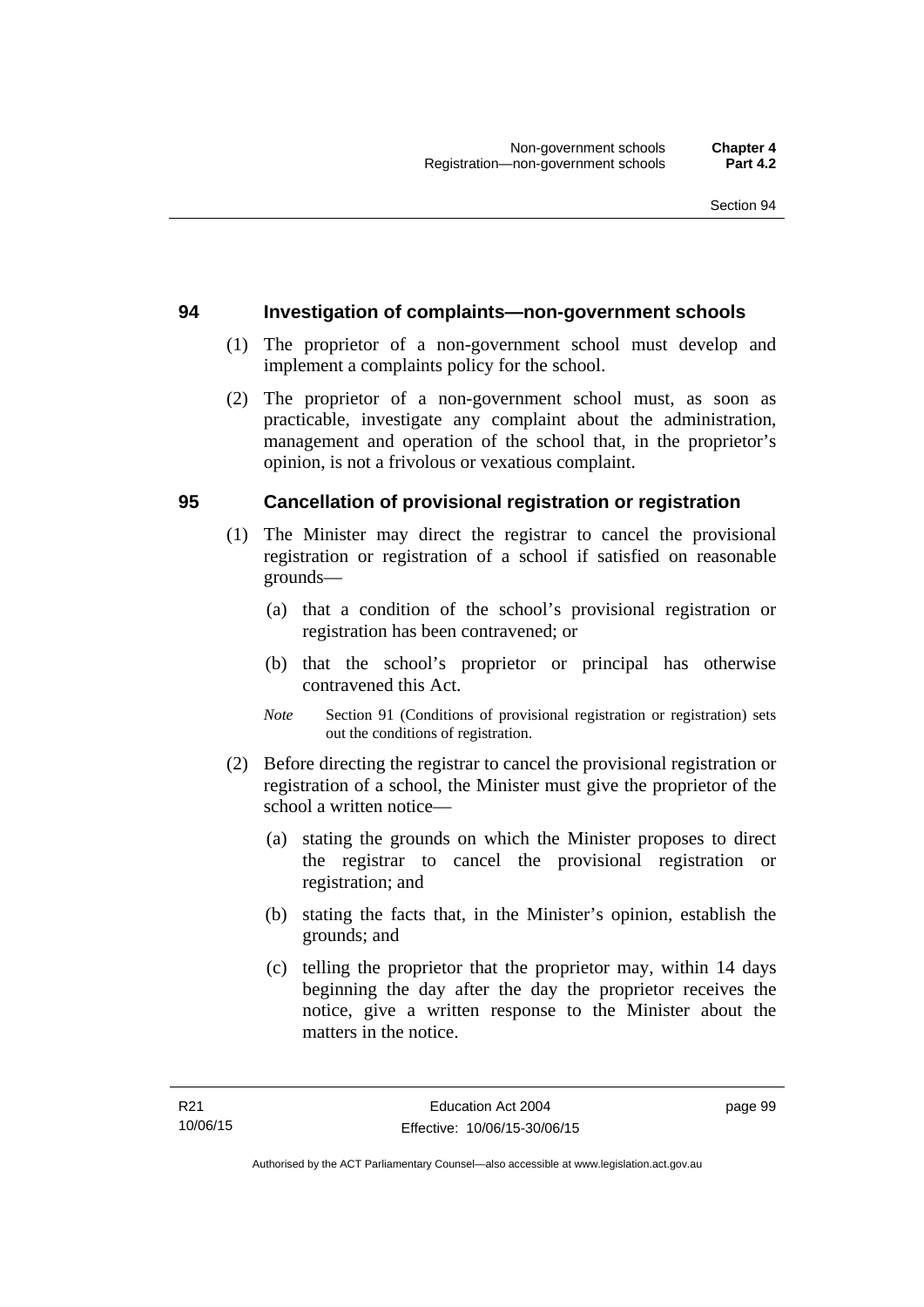- (3) In deciding whether to direct the registrar to cancel the provisional registration or registration, the Minister must consider any response given to the Minister in accordance with subsection (2) (c).
- (4) If the Minister is satisfied that the grounds for cancelling the provisional registration or registration have been established, the Minister may direct the registrar to cancel the school's provisional registration or registration.
- (5) If the Minister directs the registrar to cancel the school's provisional registration or registration, the registrar must cancel the provisional registration or registration by noting the cancellation in the particulars of the school in the register of non-government schools.
- (6) The Minister must give the proprietor written notice of the Minister's decision.
- (7) Cancellation of provisional registration or registration takes effect on the day when notice of the cancellation is given to the proprietor or, if the notice states a later date of effect, that date.

#### **96 Application for renewal of registration**

- (1) The proprietor of a non-government school that is registered under this part may apply in writing to the Minister for renewal of the registration.
	- *Note* If a form is approved under s 154 for the application, the form must be used.
- (2) The application must be made at least the prescribed period before the registration ends.
- (3) In this section:

*prescribed period* means—

- (a) 6 months; or
- (b) if the Minister approves a shorter period—that period.

Authorised by the ACT Parliamentary Counsel—also accessible at www.legislation.act.gov.au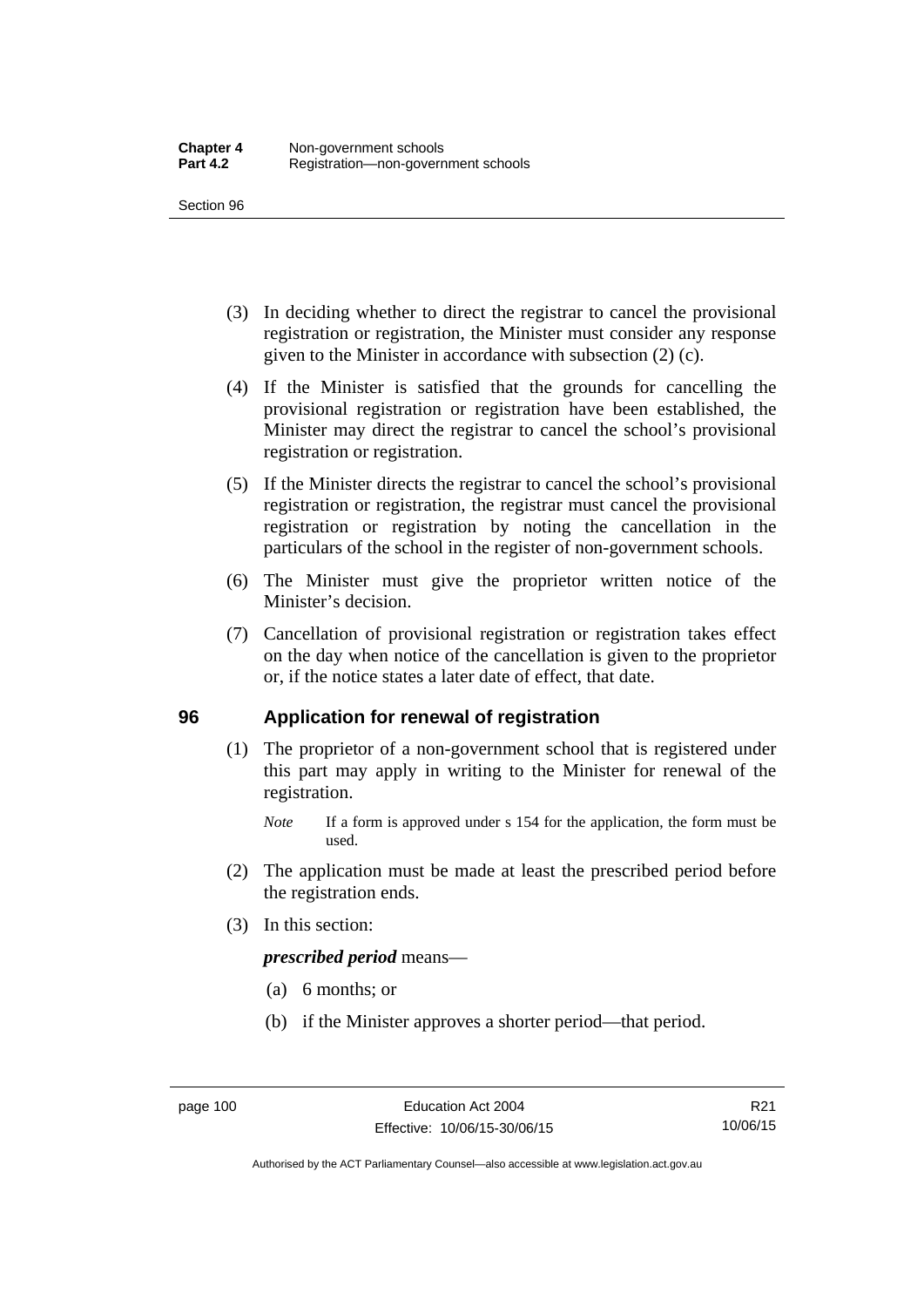## **97 Renewal of registration**

- (1) This section applies if application is made under section 96 for renewal of registration of a school.
- (2) Before deciding whether the registration of a school should be renewed, the Minister must appoint a panel to report to the Minister on the application.
	- *Note 1* For the making of appointments (including acting appointments), see the [Legislation Act,](http://www.legislation.act.gov.au/a/2001-14) pt 19.3.
	- *Note 2* In particular, a person may be appointed for a particular provision of a law (see [Legislation Act,](http://www.legislation.act.gov.au/a/2001-14) s 7 (3)) and an appointment may be made by naming a person or nominating the occupant of a position (see s 207).
	- *Note 3* Certain Ministerial appointments require consultation with an Assembly committee and are disallowable (see [Legislation Act](http://www.legislation.act.gov.au/a/2001-14), div 19.3.3).
- (3) If the Minister is satisfied, after considering the panel's report, that the school meets the criteria mentioned in subsection (6), the Minister must direct the registrar to renew the registration of the school for a stated period of not longer than 5 years.
- (4) If the Minister directs the registrar to renew the registration of the school, the registrar must renew the registration by—
	- (a) entering the particulars of the school required under the regulations in the register of non-government schools; and
	- (b) giving the proprietor of the school a certificate of registration for the school.
- (5) If the Minister is not satisfied, after considering the panel's report, that the school meets the criteria mentioned in subsection (6), the Minister must direct the registrar to refuse to renew the registration of the school.
- (6) The criteria for renewal of registration of a school are that—
	- (a) the proprietor of the school remains a corporation; and

page 101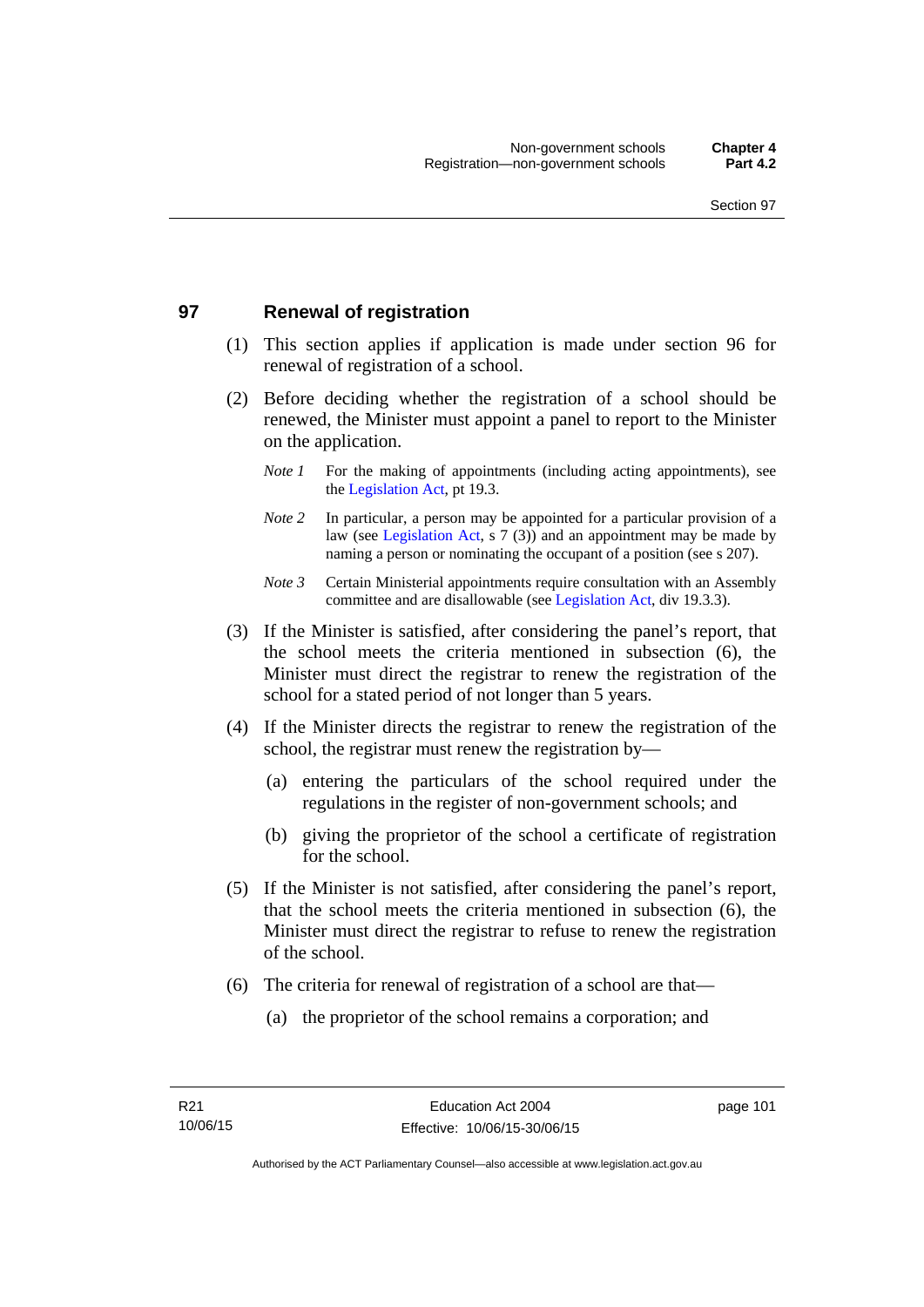- (b) the school has appropriate policies, facilities and equipment for—
	- (i) the curriculum offered by the school; and
	- (ii) the safety and welfare of its students; and
- (c) the curriculum (including the framework of the curriculum and the principles on which the curriculum is based) meets the curriculum requirements for students attending government schools; and
- (d) the nature and content of the education offered at the school are appropriate for the educational levels for which the school is provisionally registered or registered; and
- (e) the teaching staff are qualified to teach at the educational levels at which they are employed to teach; and
- (f) the school has satisfactory processes to monitor quality educational outcomes; and
- (g) the school is financially viable.

#### **98 Inspection of panel reports for school registration etc**

- (1) This section applies to a report to the Minister by a panel under any of the following provisions:
	- (a) section 86 (Provisional registration);
	- (b) section 88 (Registration);
	- (c) section 88B (Registration at additional campus);
	- (d) section 90 (Registration at additional educational levels);
	- (e) section 97 (Renewal of registration).
- (2) A person may, without charge, inspect a copy of the report during ordinary business hours at the office of the director-general.

R21 10/06/15

Authorised by the ACT Parliamentary Counsel—also accessible at www.legislation.act.gov.au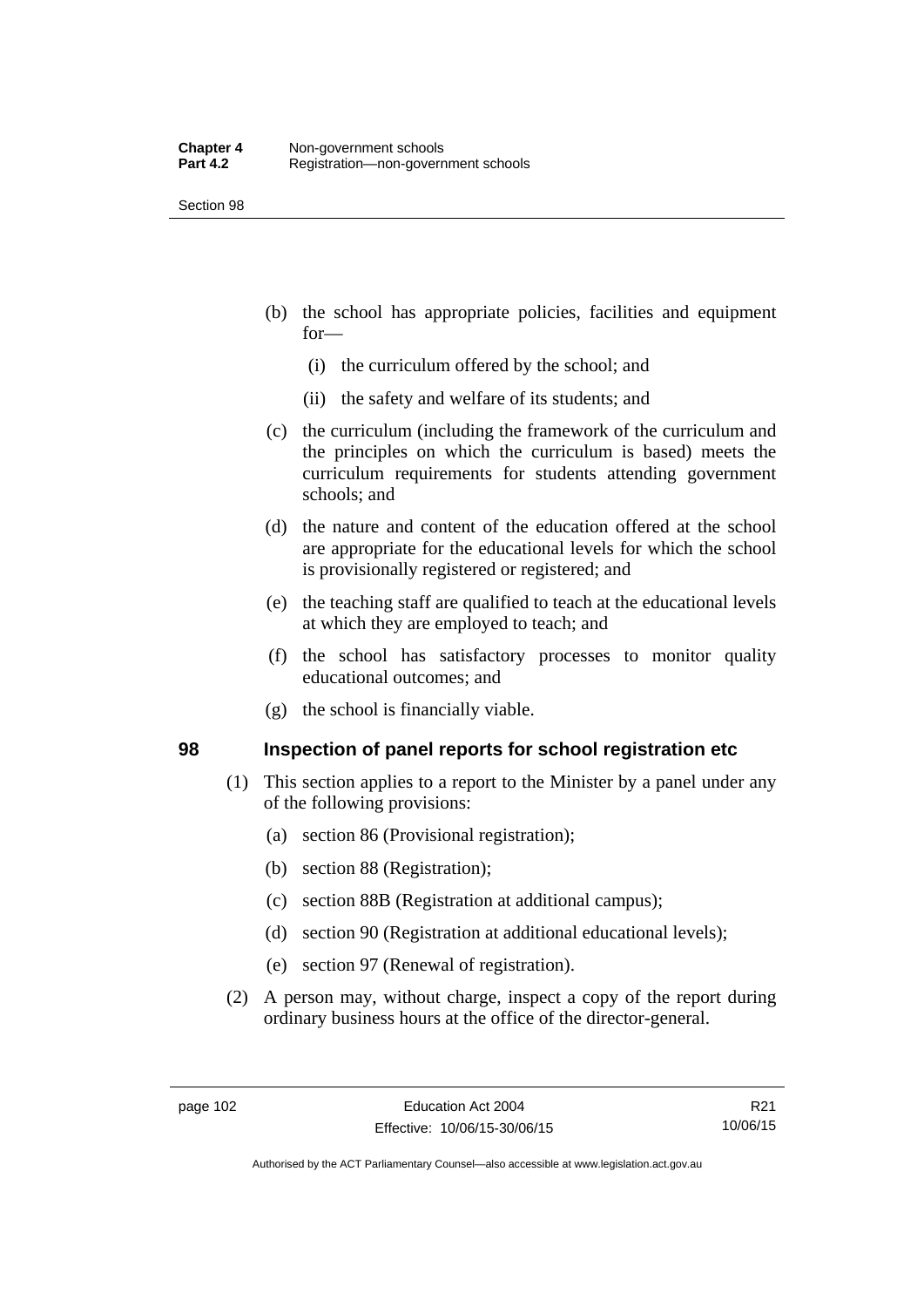(3) A person may, on payment of the reasonable copying costs, obtain a copy of all or part of the report.

Authorised by the ACT Parliamentary Counsel—also accessible at www.legislation.act.gov.au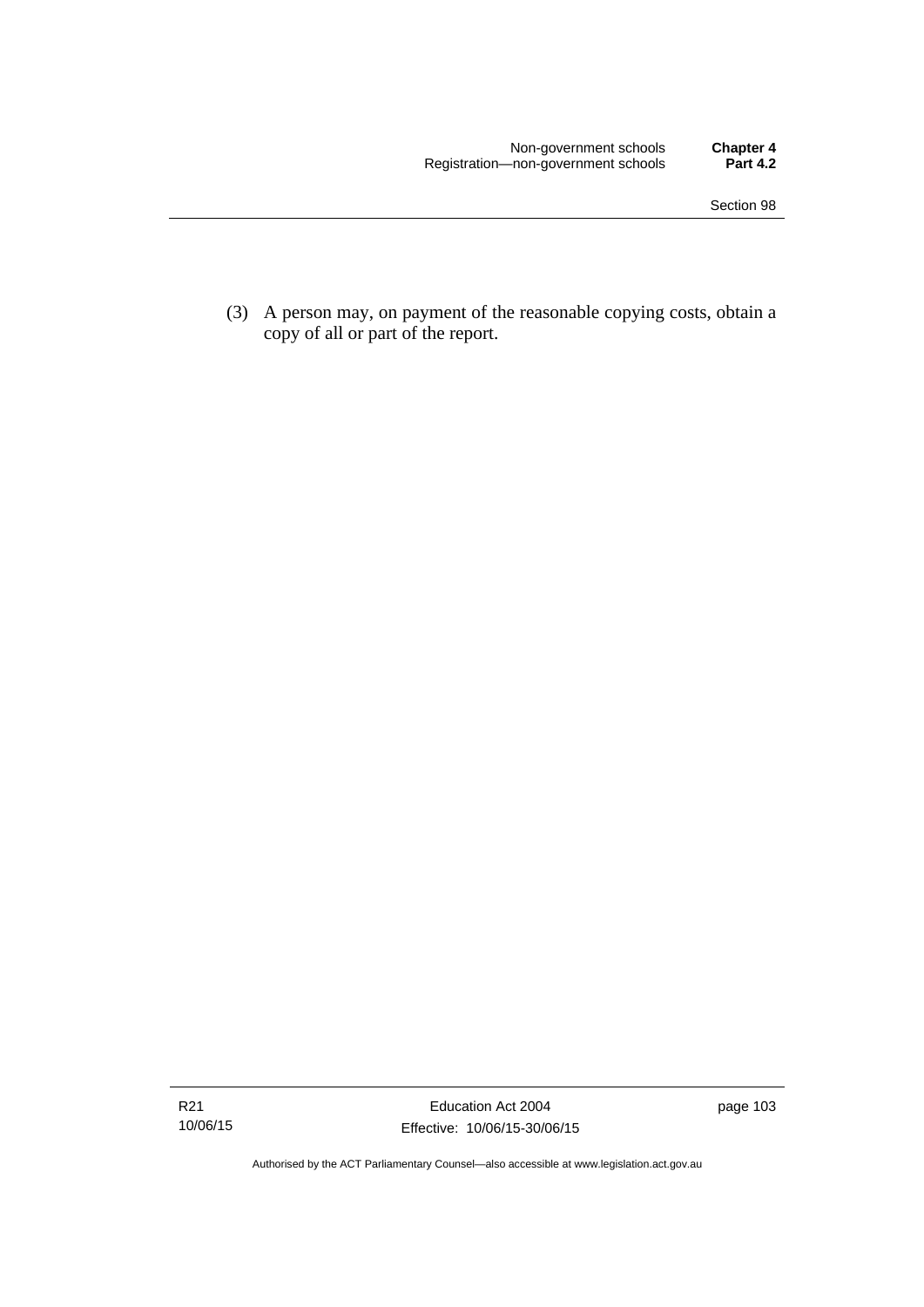# **Part 4.3 Attendance at non-government schools**

### **99 Keeping of register of enrolments and attendances for non-government schools**

 (1) The principal of a non-government school, or the person giving an approved educational course (non-government), commits an offence if the principal or person fails to keep a register of enrolments and attendances

Maximum penalty: 10 penalty units.

(2) An offence against this section is a strict liability offence.

### **100 Keeping records of enrolment and attendances for nongovernment schools**

- (1) The principal of a non-government school, or the person giving an approved educational course (non-government), must ensure that the following information is entered in the register of enrolments and attendances:
	- (a) the full name of each student enrolled at the school or course;
	- (b) a record of the attendance or nonattendance of the student at the school or course on every day when the school or course is open for attendance.

Maximum penalty: 10 penalty units.

- (2) The principal of a non-government school, or the person giving an approved educational course (non-government), commits an offence if—
	- (a) the principal or person makes an entry in the register of enrolments and attendances; and
	- (b) the principal or person is reckless about whether the entry is correct.

R21 10/06/15

Authorised by the ACT Parliamentary Counsel—also accessible at www.legislation.act.gov.au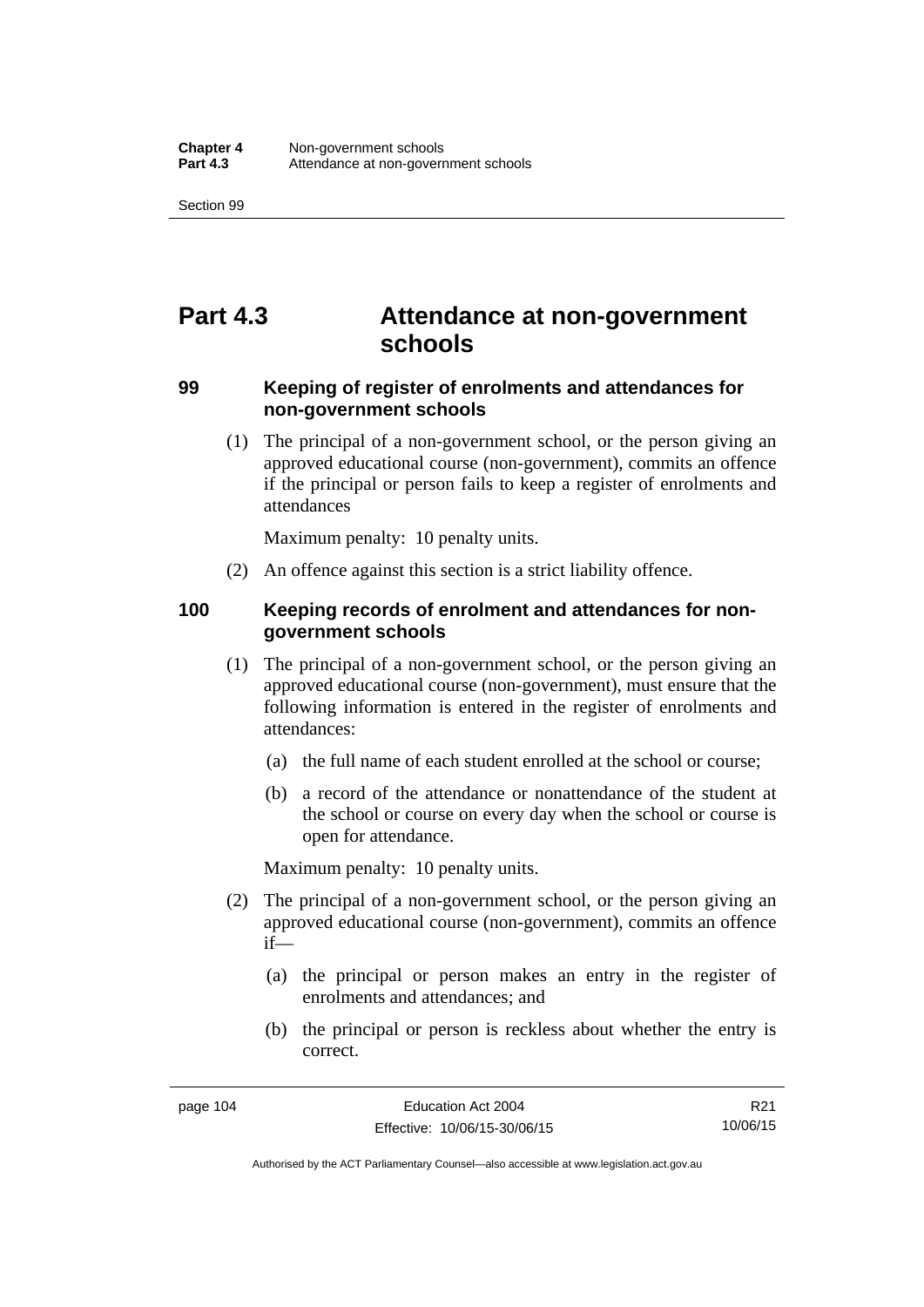Maximum penalty: 10 penalty units.

(3) An offence against subsection (1) is a strict liability offence.

#### **101 Inspection of register of enrolment and attendances for non-government schools**

- (1) The principal of a non-government school, or the person giving an approved educational course (non-government), commits an offence if—
	- (a) an authorised person (non-government) asks the principal or person to make the register of enrolments and attendances available to the authorised person; and
	- (b) the principal or person fails to make the register available as asked.

Maximum penalty: 10 penalty units.

- (2) The principal of a non-government school, or the person giving an approved educational course (non-government), commits an offence if—
	- (a) the director-general or an authorised person (non-government) asks the principal or the person to give the director-general or authorised person stated information about enrolments or attendances of students at the school or course during a stated period or at a stated time; and
	- (b) the principal or person fails to give the information in accordance with the request.

Maximum penalty: 50 penalty units.

- (3) An authorised person (non-government) may make copies of the register of enrolments and attendances or any part of the register.
- (4) The principal of a non-government school, or the person giving an approved educational course (non-government), must take

page 105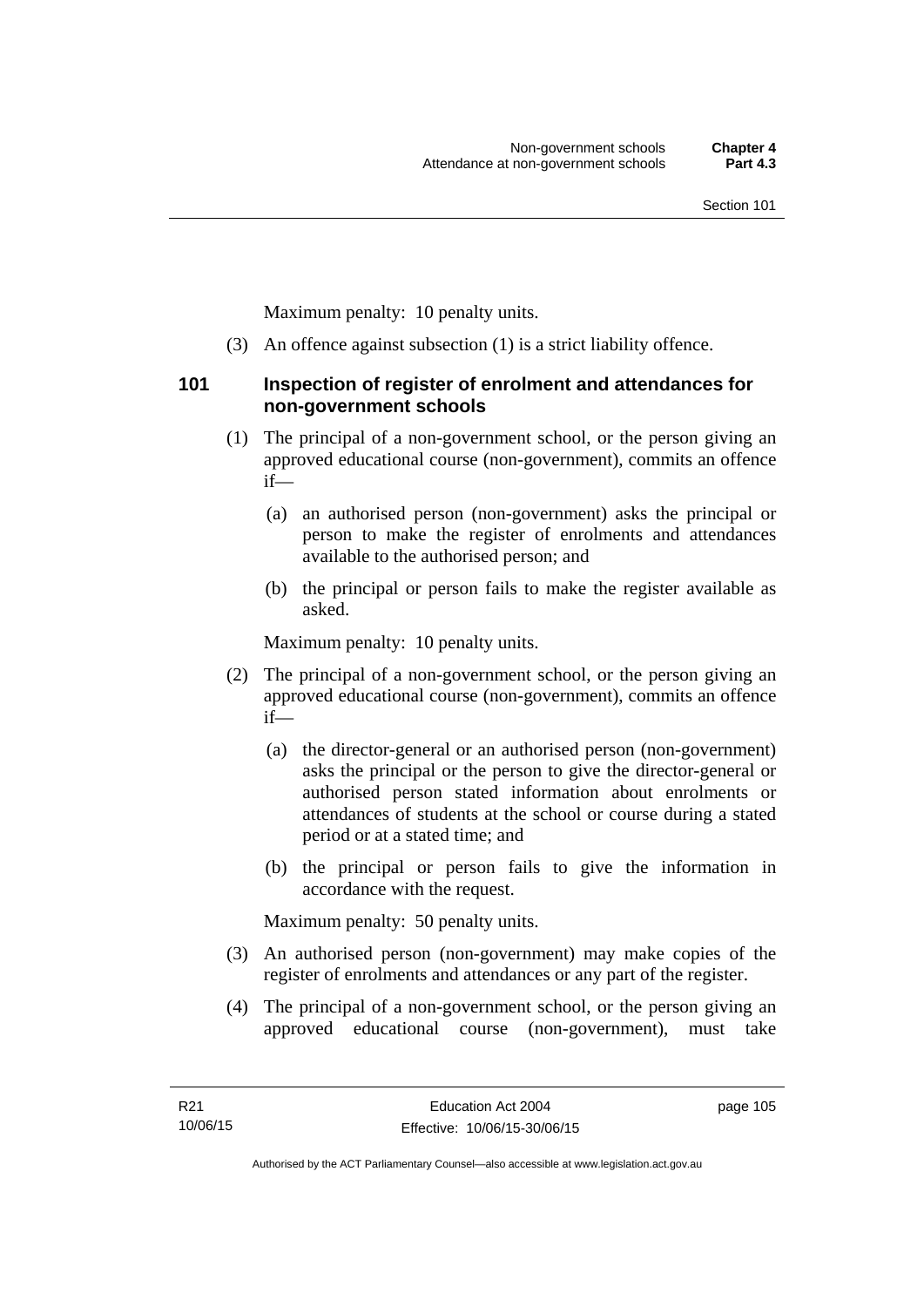reasonable steps to assist an authorised person (non-government) in exercising functions under this section.

(5) An offence against this section is a strict liability offence.

## **102 Procedures to encourage attendance at non-government schools**

- (1) The principal of a non-government school must set up procedures—
	- (a) to encourage students to attend school regularly; and
	- (b) to help parents to encourage their children to attend school regularly.
- (2) The principal must refer parents and children to support services that encourage children to attend school regularly when the procedures mentioned in subsection (1) are not successful.
- (3) If a student enrolled at a non-government school has not been attending school regularly, the principal of the school may, by written notice, require the student's parents and the student to meet with an authorised person (non-government) at a stated place and time.

## **103 Reporting to parents—non-government schools**

- (1) The principal of a non-government school must set up procedures for giving reports to the parents of a student enrolled at the school about the student's academic progress and social development at the school.
- (2) A report must be given to the student's parents at least twice a year.

#### **104 Suspension, transfer or exclusion of students—Catholic systemic schools**

- (1) This section applies if—
	- (a) a student attending a non-government school that is a Catholic systemic school—

R21 10/06/15

Authorised by the ACT Parliamentary Counsel—also accessible at www.legislation.act.gov.au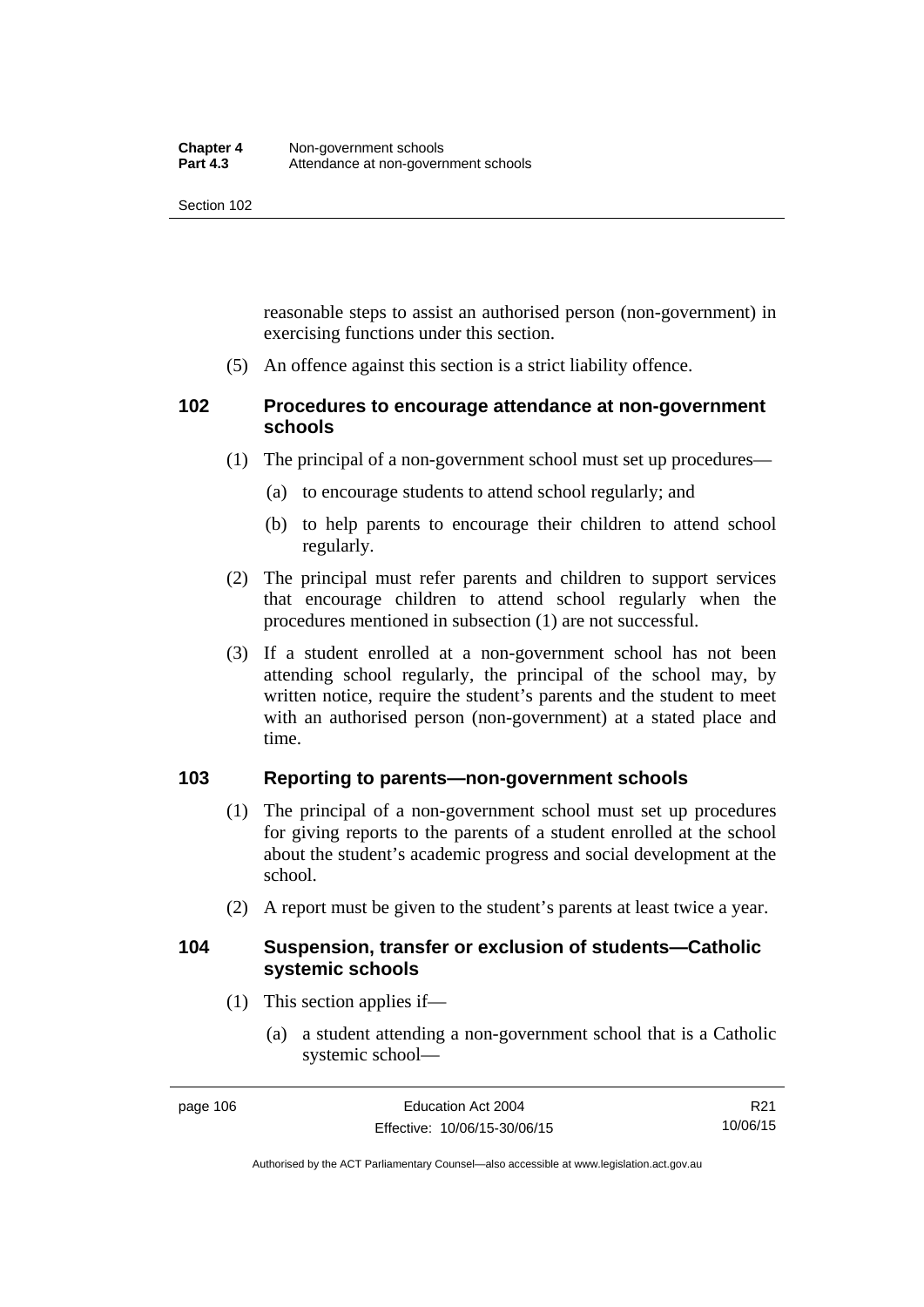- (i) is persistently and wilfully noncompliant; or
- (ii) threatens to be violent or is violent to another student attending the school, a member of the staff of the school or anyone else involved in the school's operation; or
- (iii) acts in a way that otherwise threatens the good order of the school or the safety or wellbeing of another student attending the school, a member of staff of the school or anyone else involved in the school's operation; or
- (iv) displays behaviour that is disruptive to the student's learning or that of other students; and
- (b) the principal of the school is satisfied that action should be taken under this section.
- (2) The principal may recommend to the director that the director—
	- (a) suspend the student from the school for a stated period of not longer than 20 days; or
	- (b) transfer the student to another Catholic systemic school; or
	- (c) exclude the student from all Catholic systemic schools.
- (3) After considering the principal's recommendation, the director may—
	- (a) give effect to the recommendation; or
	- (b) take any other action mentioned in subsection (2) that the director considers appropriate; or
	- (c) suspend the student for not longer than 20 days.
- (4) The director may exclude the student only if—
	- (a) the student's parents have been given an opportunity to be consulted, and told in writing, about the proposed exclusion of the student and the reasons for it; and

page 107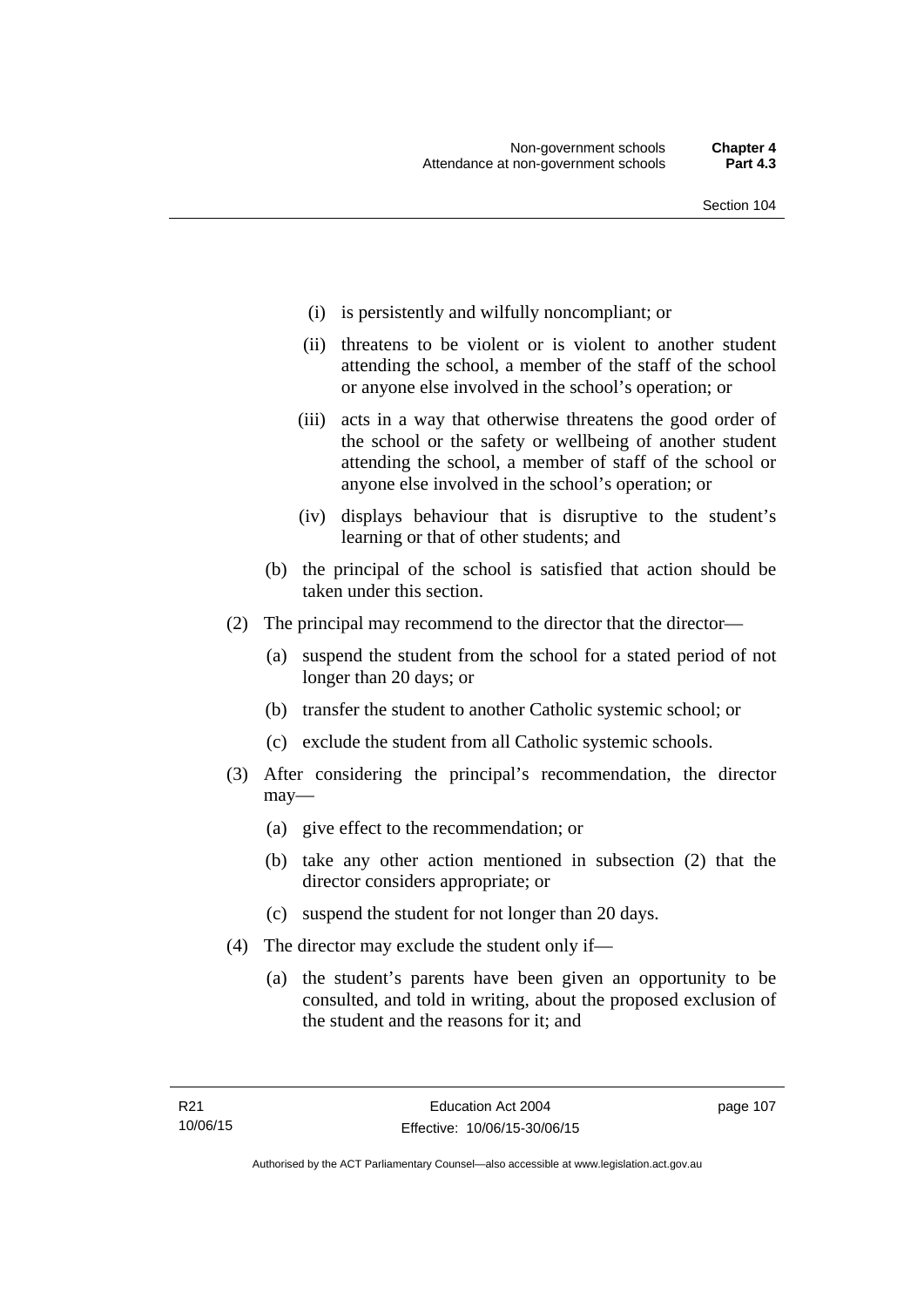- (b) the student has been given a reasonable opportunity to attend counselling, undertake relevant educational programs or receive other appropriate assistance; and
- (c) as far as the student's maturity and capacity for understanding allow, the participation of the student has been sought, and any views of the student considered, in deciding whether to exclude the student; and
- (d) the student has been given sufficient information about the decision-making process, in a language and way that the student can understand, to allow the student to take part in the process; and
- (e) the student has been offered information about alternatives for continuing the student's education after the exclusion.
- (5) The director may suspend or transfer the student only if—
	- (a) the student's parents have been given an opportunity to be consulted, and told in writing, about the proposed suspension or transfer of the student and the reasons for it; and
	- (b) as far as the student's maturity and capacity for understanding allow, the participation of the student has been sought, and any views of the student considered, in deciding whether to suspend or transfer the student; and
	- (c) the student has been given sufficient information about the decision-making process, in a language and way that the student can understand, to allow the student to take part in the process; and
	- (d) the student has been given a reasonable opportunity to continue the student's education during the suspension.
- (6) Despite subsection (5), the director may immediately suspend the student for not longer than 5 days if, in the director's opinion, the circumstances are of such urgency or seriousness to require the student's immediate suspension.

R21 10/06/15

Authorised by the ACT Parliamentary Counsel—also accessible at www.legislation.act.gov.au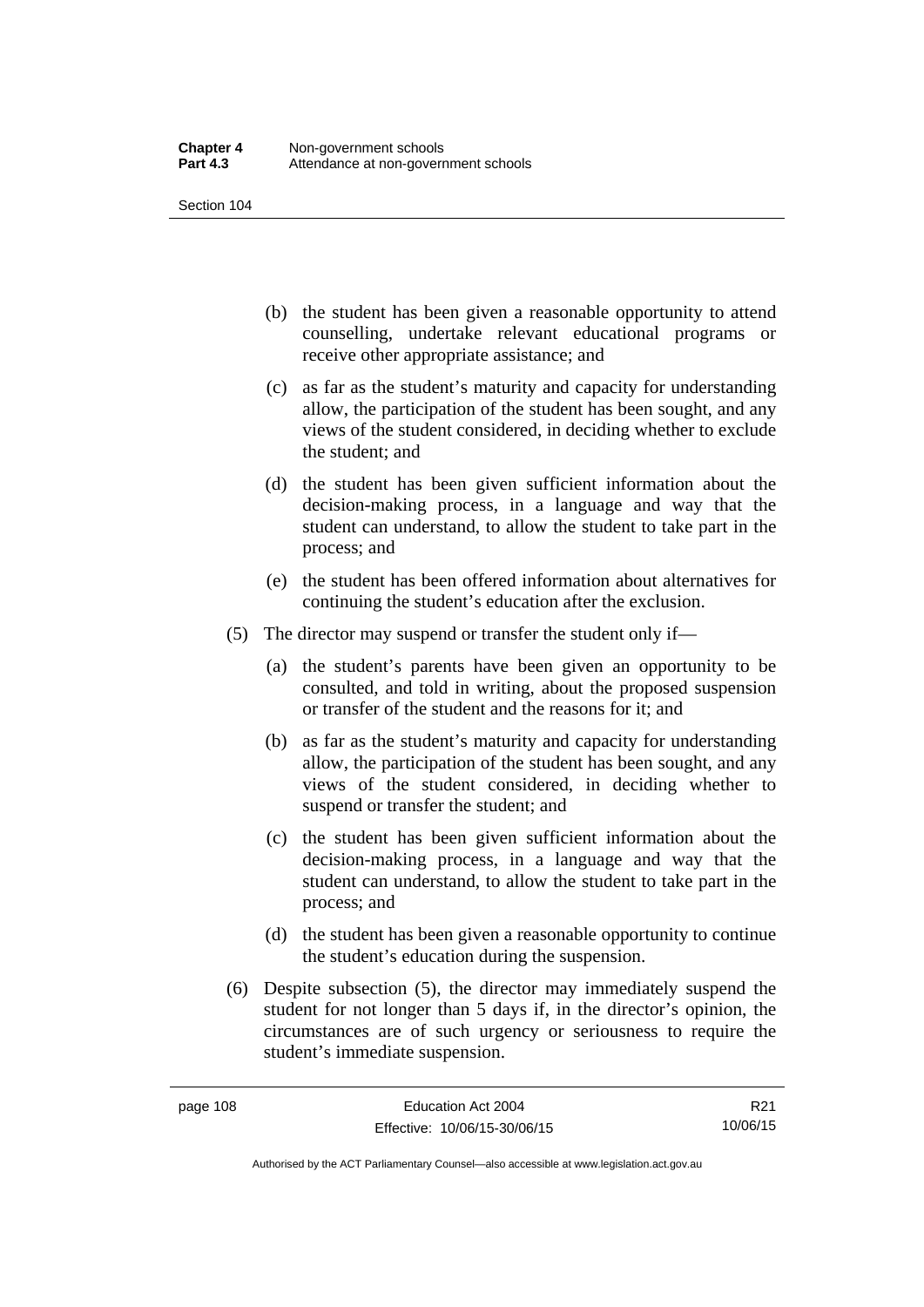- (7) However, before suspending the student under subsection (6), the director must comply with the requirements of subsection (5) (a) to (d) to the extent that it is practicable and appropriate to do so.
- (8) To remove any doubt, the director may suspend the student under subsection (6) while deciding what other action (if any) should be taken in relation to the student under this section.
- (9) If the student is suspended for 7 or more school days in a school term (whether or not consecutive school days), the director must ensure that the student is given a reasonable opportunity to attend appropriate counselling.
- (10) The director may delegate the director's power to suspend a student from a school for not longer than 15 days to the principal of the school.

*Note* For the making of delegations and the exercise of delegated functions, see [Legislation Act](http://www.legislation.act.gov.au/a/2001-14), pt 19.4.

- (11) If the director excludes a student from all Catholic systemic schools, the director must give the registrar written notice of the exclusion.
- (12) In this section:

*director* means the person occupying the position prescribed under the regulations.

### **105 Suspension or exclusion of students—other nongovernment schools**

- (1) This section applies if—
	- (a) a student attending a non-government school (other than a Catholic systemic school)—
		- (i) is persistently and wilfully noncompliant; or
		- (ii) threatens to be violent or is violent to another student attending the school, a member of the staff of the school or anyone else involved in the school's operation; or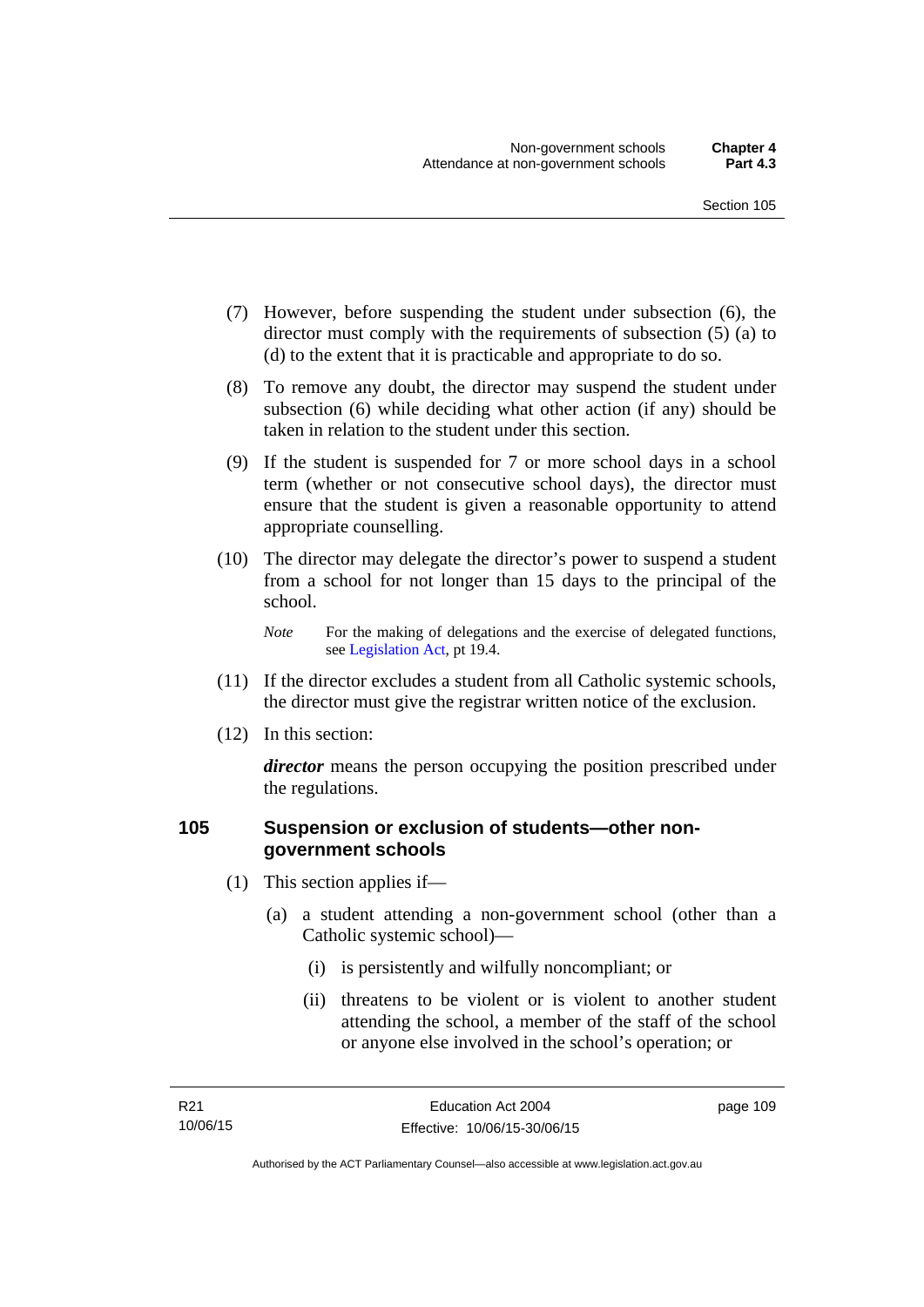- (iii) acts in a way that otherwise threatens the good order of the school or the safety or wellbeing of another student attending the school, a member of staff of the school or anyone else involved in the school's operation; or
- (iv) displays behaviour that is disruptive to the student's learning or that of other students; and
- (b) the principal of the school is satisfied that action should be taken under this section.
- (2) The principal may—
	- (a) suspend the student from the school for a stated period of not longer than 20 days; or
	- (b) exclude the student from the school.
- (3) The principal may exclude the student only if—
	- (a) the student's parents have been given an opportunity to be consulted, and told in writing, about the proposed exclusion of the student and the reasons for it; and
	- (b) the student has been given a reasonable opportunity to attend counselling, undertake relevant educational programs or receive other appropriate assistance; and
	- (c) as far as the student's maturity and capacity for understanding allow, the participation of the student has been sought, and any views of the student considered, in deciding whether to exclude the student; and
	- (d) the student has been given sufficient information about the decision-making process, in a language and way that the student can understand, to allow the student to take part in the process; and
	- (e) the student has been offered information about alternatives for continuing the student's education after the exclusion.

Authorised by the ACT Parliamentary Counsel—also accessible at www.legislation.act.gov.au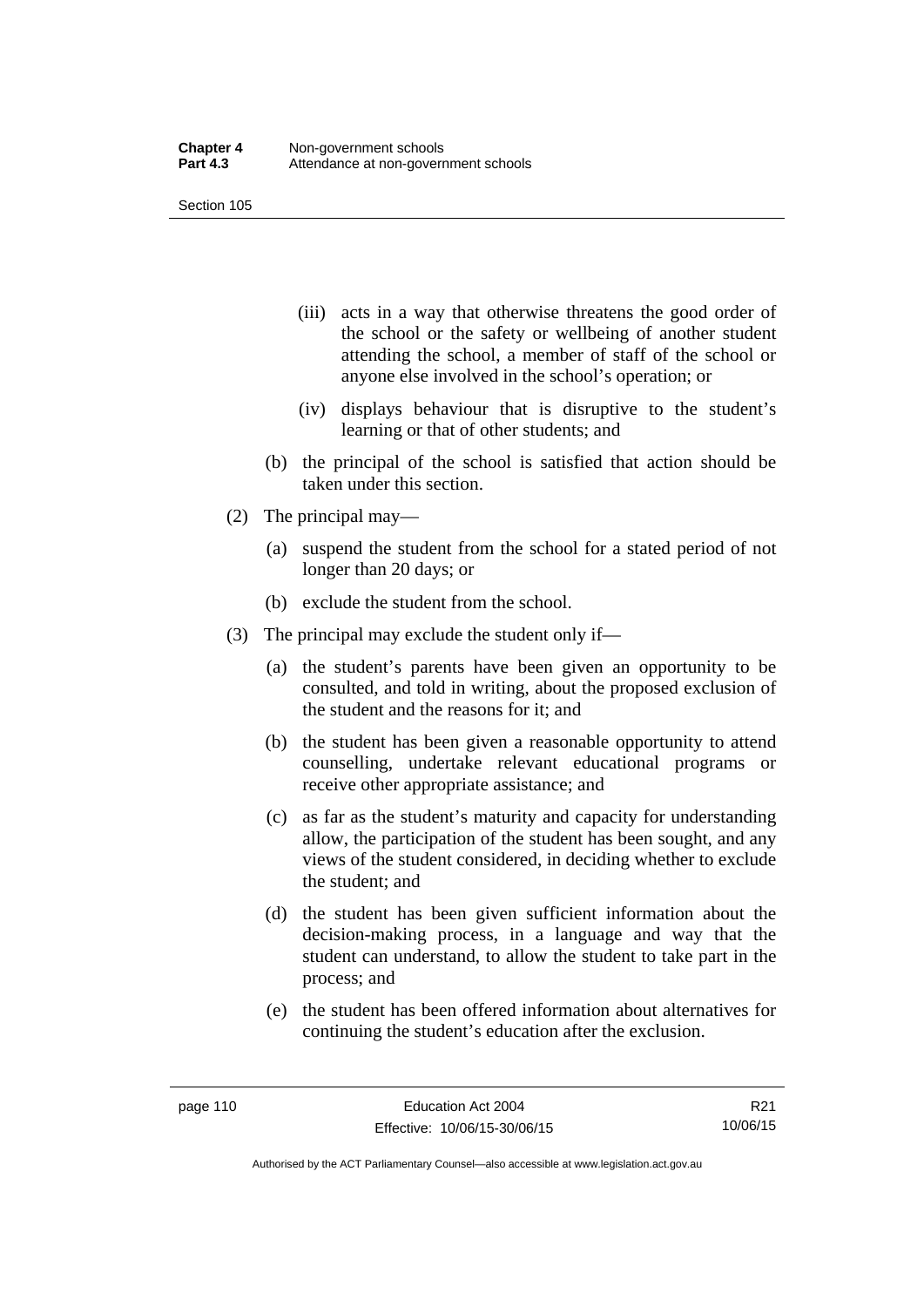- (4) The principal may suspend the student only if—
	- (a) the student's parents have been given an opportunity to be consulted, and told in writing, about the proposed suspension of the student and the reasons for it; and
	- (b) as far as the student's maturity and capacity for understanding allow, the participation of the student has been sought, and any views of the student considered, in deciding whether to suspend the student; and
	- (c) the student has been given sufficient information about the decision-making process, in a language and way that the student can understand, to allow the student to take part in the process; and
	- (d) the student has been given a reasonable opportunity to continue the student's education during the suspension.
- (5) Despite subsection (4), the principal may immediately suspend a student for not longer than 5 days if, in the principal's opinion, the circumstances are of such urgency or seriousness to require the student's immediate suspension.
- (6) However, before suspending a student under subsection (5), the principal must comply with the requirements of subsection (4) (a) to (d) to the extent that it is practicable and appropriate to do so.
- (7) To remove any doubt, the principal may suspend the student under subsection (5) while deciding what other action (if any) should be taken in relation to the student under this section.
- (8) If the student is suspended for 7 or more school days in a school term (whether or not consecutive school days), the principal must ensure that the student is given a reasonable opportunity to attend appropriate counselling.
- (9) If the principal of the school excludes a student from the school, the principal must give the registrar written notice of the exclusion.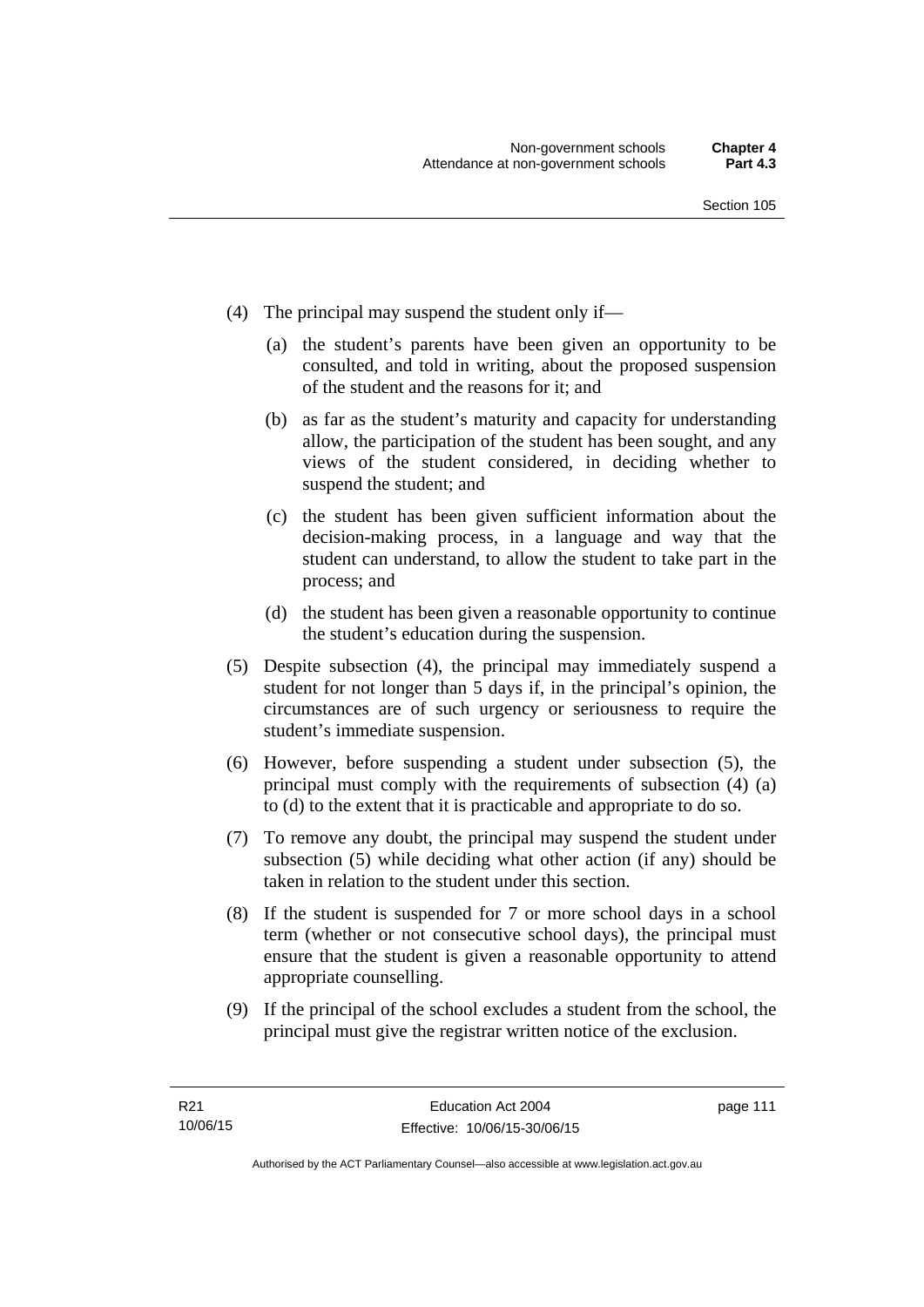# **Part 4.4 Non-government Schools Education Council**

## **Division 4.4.1 Establishment and membership**

#### **106 Establishment of council (non-government)**

The Non-government Schools Education Council (in this part called the *council*) is established.

#### **107 Functions of council (non-government)**

The functions of the council are—

- (a) to advise the Minister on any aspect of non-government schooling; and
- (b) when asked by the Minister under this paragraph, to inquire into and give advice to the Minister on any aspect of nongovernment schooling; and
- (c) to meet with the Government Schools Education Council to discuss matters of mutual interest; and
- (d) to exercise any other function given to the council under this Act or any other Territory law.
- *Note* The Minister must present a copy of any advice given under s 107 (a) or (b) to the Legislative Assembly (see s 118A).

#### **108 Membership of council (non-government)**

The council consists of the members appointed under section 109.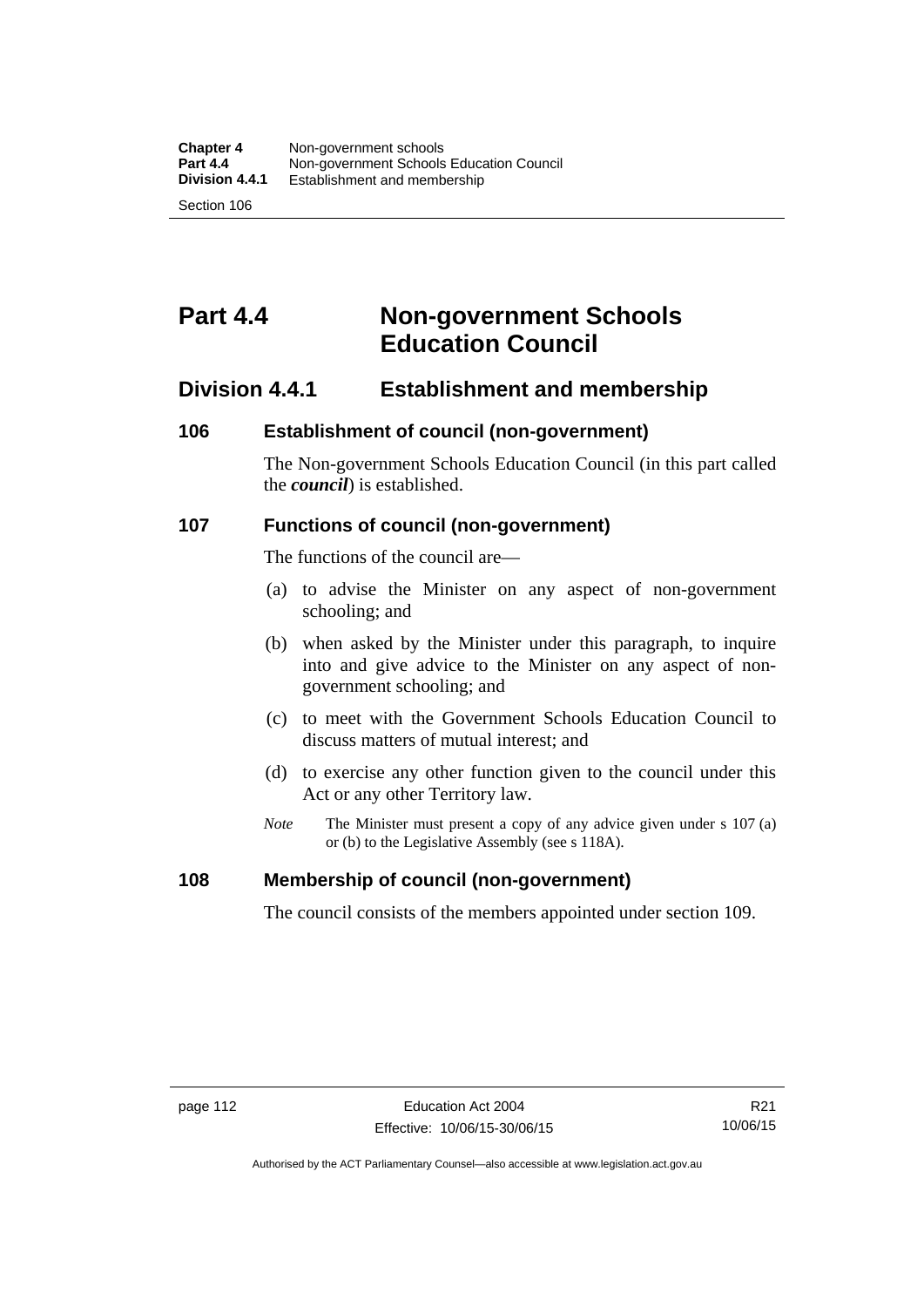## **109 Members of council (non-government)**

- (1) The Minister must appoint the following members of the council:
	- (a) a chairperson;
	- (b) 4 people who, in the Minister's opinion, represent the views of the general community (the *community members*);
	- (c) 6 people who, in the Minister's opinion, represent the views of non-government school education (the *education members*).
	- *Note 1* For the making of appointments (including acting appointments), see the [Legislation Act,](http://www.legislation.act.gov.au/a/2001-14) pt 19.3.
	- *Note 2* In particular, a person may be appointed for a particular provision of a law (see [Legislation Act,](http://www.legislation.act.gov.au/a/2001-14) s 7 (3)) and an appointment may be made by naming a person or nominating the occupant of a position (see s 207).
	- *Note 3* Certain Ministerial appointments require consultation with an Assembly committee and are disallowable (see [Legislation Act](http://www.legislation.act.gov.au/a/2001-14), div 19.3.3).
- (2) For subsection  $(1)$  (c), the Minister must appoint—
	- (a) 3 education members chosen from nominations of organisations representing Catholic schools; and
	- (b) 1 education member chosen from nominations of organisations representing non-Catholic independent schools; and
	- (c) 1 education member chosen from nominations of the nongovernment school union; and
	- (d) 1 education member chosen from nominations of organisations representing parent associations of non-government schools.

#### **110 Deputy chairperson of council (non-government)**

- (1) The members of the council must, whenever necessary, elect another member to be deputy chairperson.
- (2) The council must tell the Minister of the election of the member as deputy chairperson.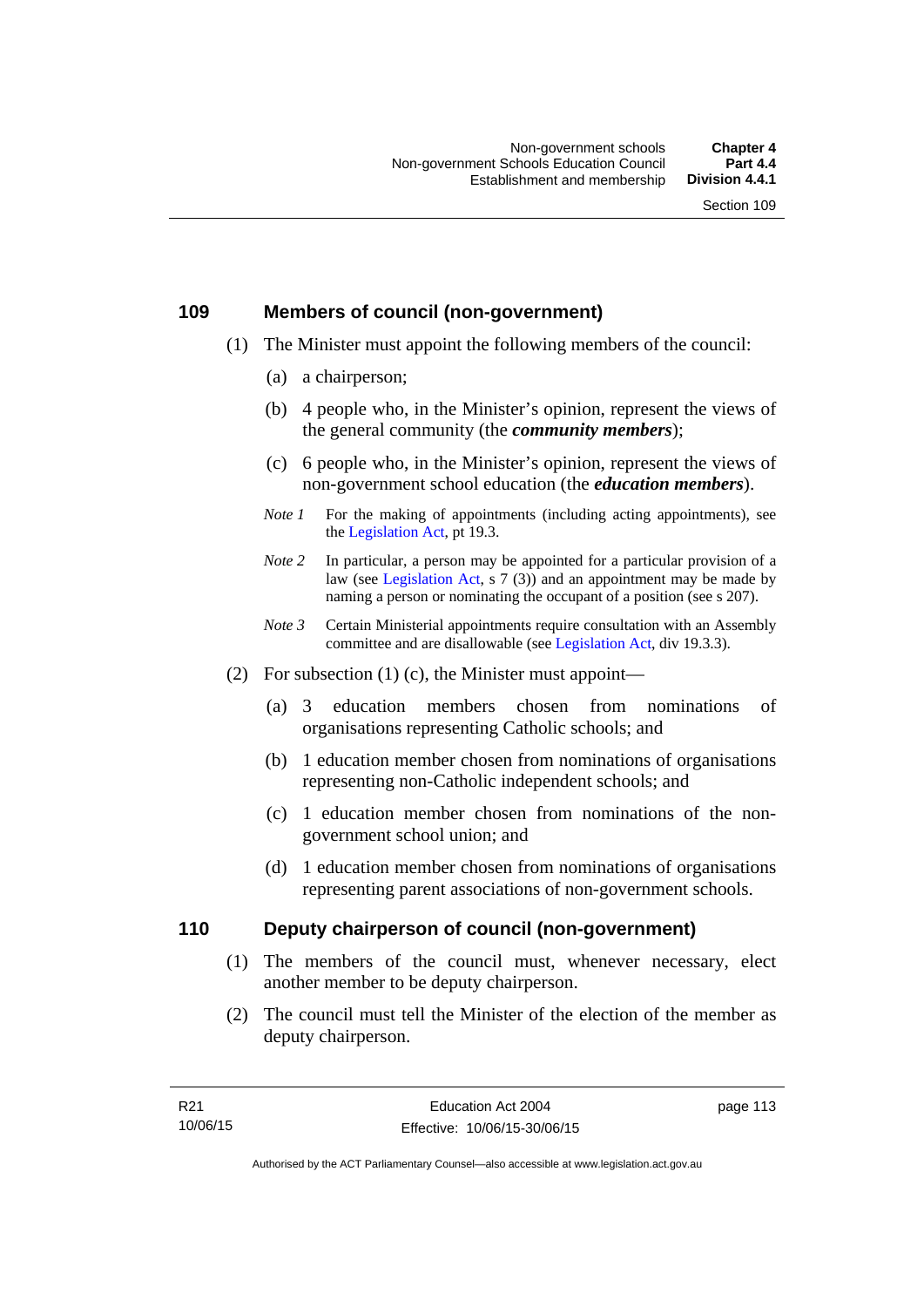## **111 Term of appointment to council (non-government)**

- (1) A member of the council is to be appointed for a term not longer than 3 years.
- (2) The instrument appointing, or evidencing the appointment of, a member of the council must state whether the person is appointed as chairperson or a community or education member.
	- *Note* A person may be reappointed to a position if the person is eligible to be appointed to the position (see [Legislation Act](http://www.legislation.act.gov.au/a/2001-14), s 208 and dict, pt 1, def *appoint*).

#### **112 Ending of appointment to council (non-government)**

- (1) The Minister may end the appointment of a member of the council—
	- (a) for misbehaviour; or
	- (b) for contravening section 117 (Disclosure of interests by members of council (non-government)).
- (2) The Minister may also end the appointment of an education member if satisfied that the person no longer represents the views of the organisation from which the person was chosen.
	- *Note* A person's appointment also ends if the person resigns (see Legislation [Act](http://www.legislation.act.gov.au/a/2001-14) s 210).

## **113 Conditions of appointment generally of council (nongovernment) members**

A member of the council holds the position on the conditions not provided by this Act or another Territory law that are decided by the Minister.

R21 10/06/15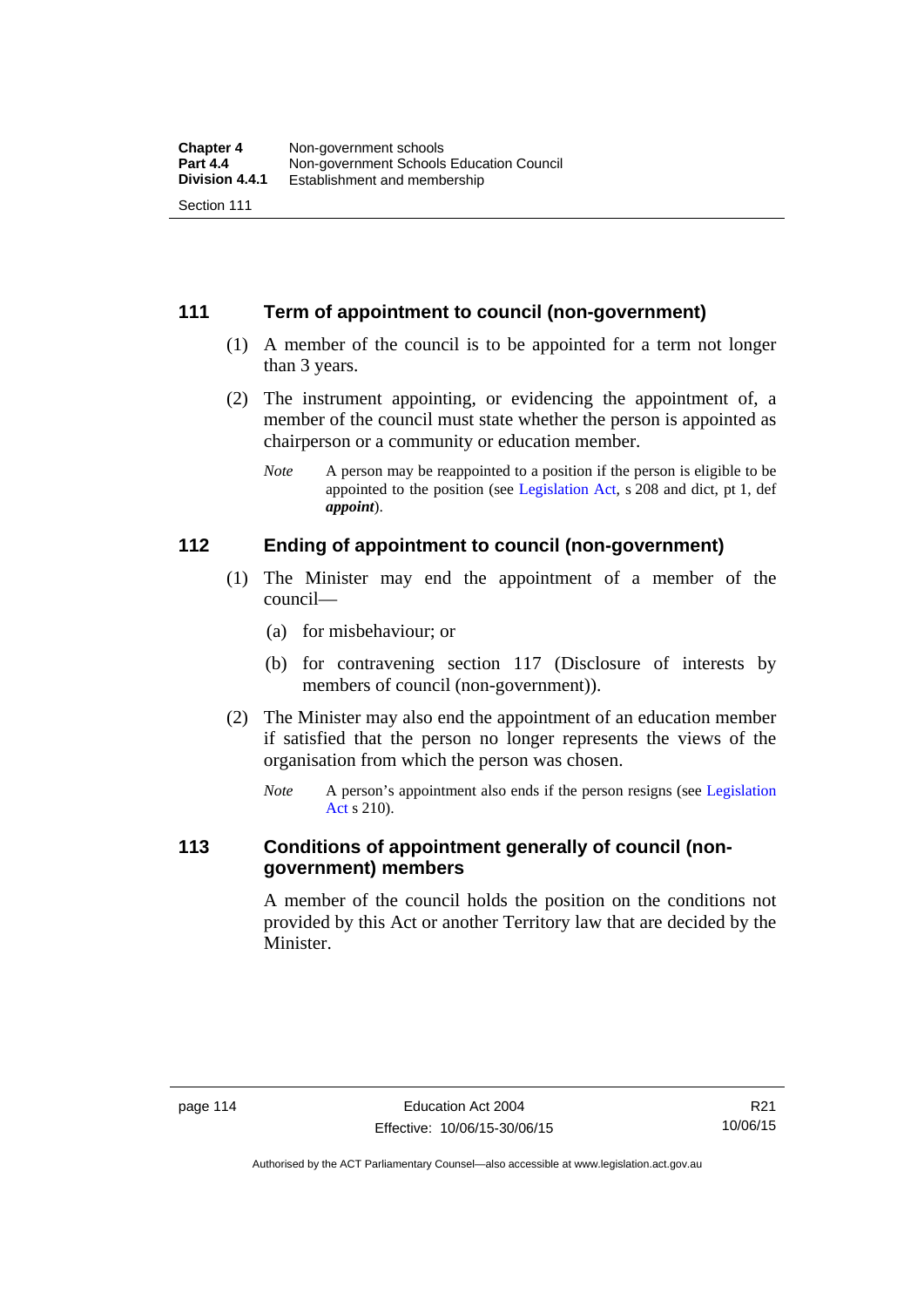## **114 Arrangements for staff**

- (1) The council (non-government) may arrange with the director-general to use public servants in the administrative unit under the director-general's control.
	- *Note* The director-general means the director-general of the administrative unit responsible for this section (see [Legislation Act](http://www.legislation.act.gov.au/a/2001-14), s 163 (References to a director-general or the director-general)). Administrative units are established under the administrative arrangements (see *[Public Sector](http://www.legislation.act.gov.au/a/1994-37)  [Management Act 1994](http://www.legislation.act.gov.au/a/1994-37)*, s 13).
- (2) The *[Public Sector Management Act 1994](http://www.legislation.act.gov.au/a/1994-37)* applies to the management by the council (non-government) of public servants the subject of an arrangement under subsection (1).

## **Division 4.4.2 Proceedings of council (nongovernment)**

## **115 Time and place of meetings of council (non-government)**

- (1) The council meets at the times and places it decides.
- (2) However, the council must meet at least twice a year.

## **116 Proceedings of council (non-government)**

- (1) The council must keep minutes of its meetings.
- (2) The council may conduct its proceedings (including its meetings) as it considers appropriate.

## **117 Disclosure of interests by members of council (nongovernment)**

- (1) This section applies to a member of the council if—
	- (a) the member has a direct or indirect financial interest in an issue being considered, or about to be considered, by the council; and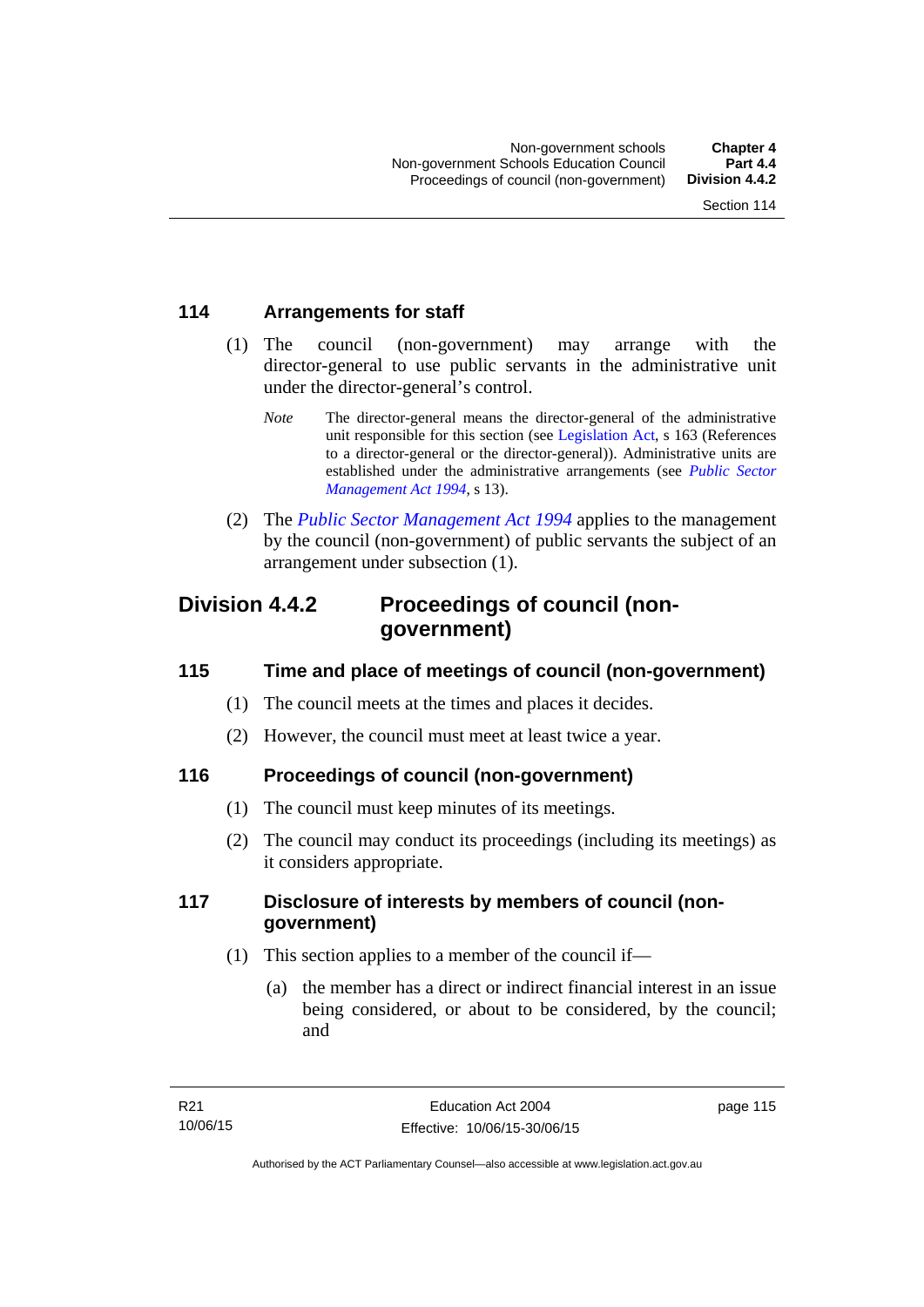- (b) the interest could conflict with the proper exercise of the member's functions in relation to the council's consideration of the issue.
- (2) As soon as practicable after the relevant facts come to the member's knowledge, the member must disclose the nature of the interest to a meeting of the council.
- (3) The disclosure must be recorded in the council's minutes and, unless the council otherwise decides, the member (the *first member*) must not—
	- (a) be present when the council considers the issue; or
	- (b) take part in a decision of the council on the issue.
- (4) Any other member who also has a direct or indirect financial interest in the issue must not—
	- (a) be present when the council is considering its decision under subsection (3) in relation to the first member; or
	- (b) take part in making the decision.
- (5) Within 14 days after the end of each financial year, the chairperson of the council must give the Minister a statement of any disclosure of interest made under this section during the financial year.

## **Division 4.4.3 Other provisions relating to council (non-government)**

## **118 Minister to seek advice**

- (1) Before deciding the budget priorities for non-government schools each year, the Minister must ask for, and consider the advice of, the Non-government Schools Education Council.
- (2) This section does not limit the matters that the Minister may take into account in deciding the budget priorities for non-government schools.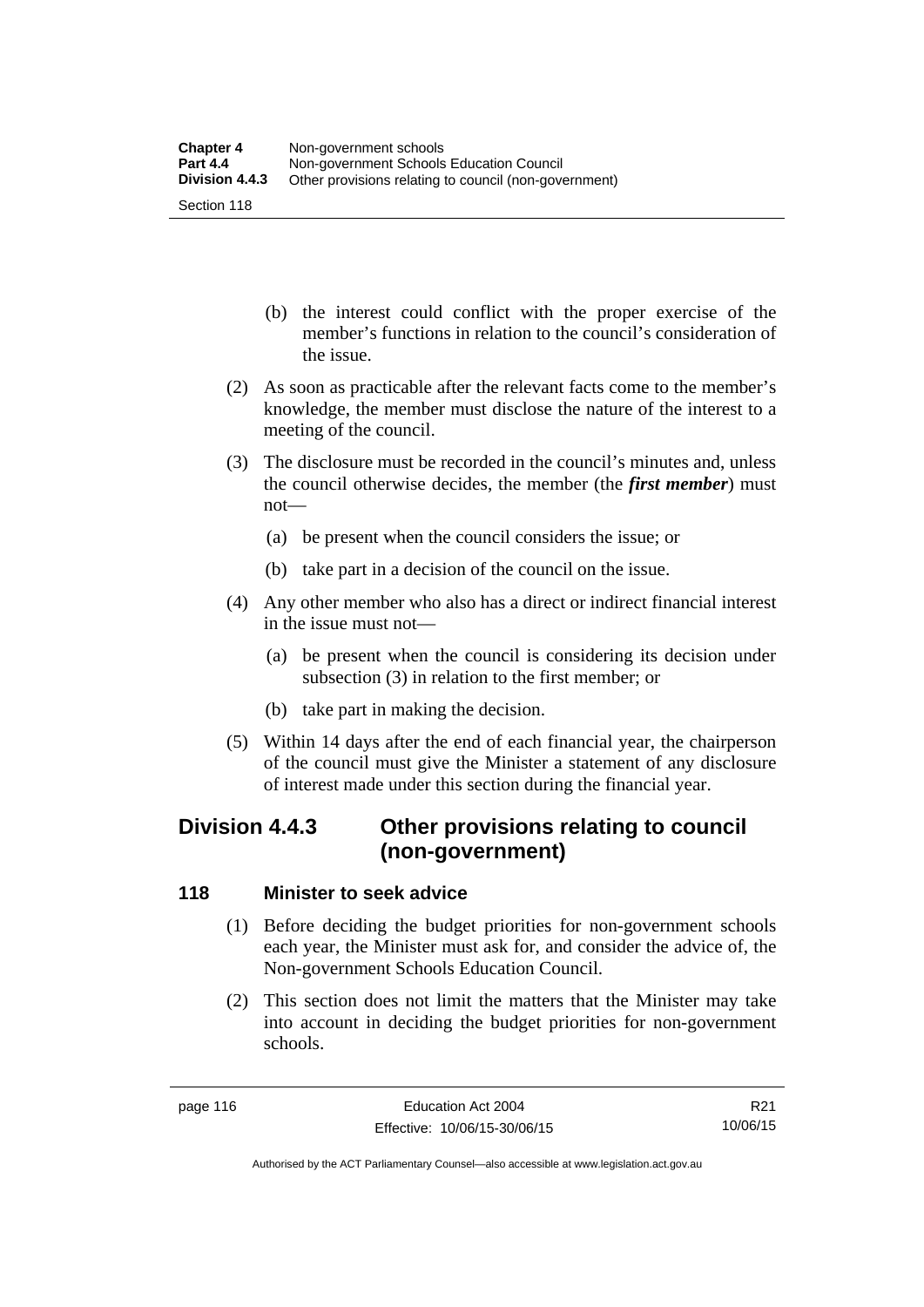## **118A Minister to present advice of council (non-government)**

The Minister must present a copy of advice given to the Minister under section 107 (a) or (b) (Functions of council (nongovernment)) to the Legislative Assembly within 6 sitting days after the day it is given to the Minister.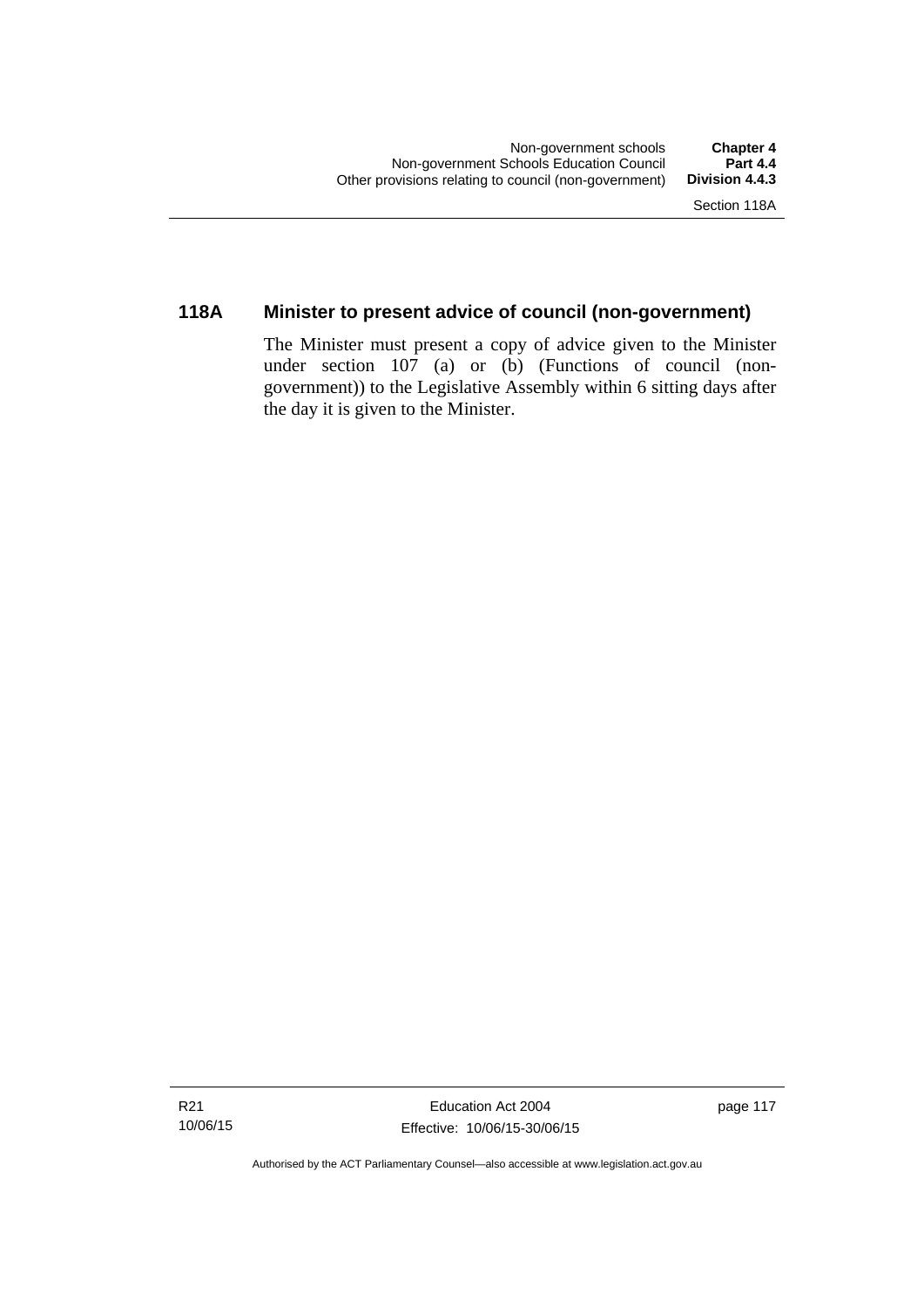**Part 4.5 Other provisions** 

## **Division 4.5.1 Authorised persons (nongovernment)**

### **119 Appointment of authorised persons (non-government)**

- (1) The director-general may appoint a person to be an authorised person (non-government) for this chapter or a provision of this chapter.
	- *Note 1* For the making of appointments (including acting appointments), see the [Legislation Act,](http://www.legislation.act.gov.au/a/2001-14) pt 19.3.
	- *Note* 2 In particular, a person may be appointed for a particular provision of a law (see [Legislation Act,](http://www.legislation.act.gov.au/a/2001-14) s 7 (3)) and an appointment may be made by naming a person or nominating the occupant of a position (see s 207).
- (2) The regulations may prescribe a person to be an authorised person (non-government) for this chapter or a provision of this chapter.
- (3) A person may be appointed as an authorised person (nongovernment) under subsection (1) only if—
	- (a) the person is an Australian citizen or a permanent resident of Australia; and
	- (b) the director-general is satisfied that the person is a suitable person to be appointed, having regard in particular to—
		- (i) whether the person has any criminal convictions; and
		- (ii) the person's employment record; and
	- (c) the person has satisfactorily completed adequate training to exercise the powers of an authorised person (non-government) proposed to be given to the person.
- (4) To remove any doubt, a person may be both an authorised person (government) and an authorised person (non-government).

Authorised by the ACT Parliamentary Counsel—also accessible at www.legislation.act.gov.au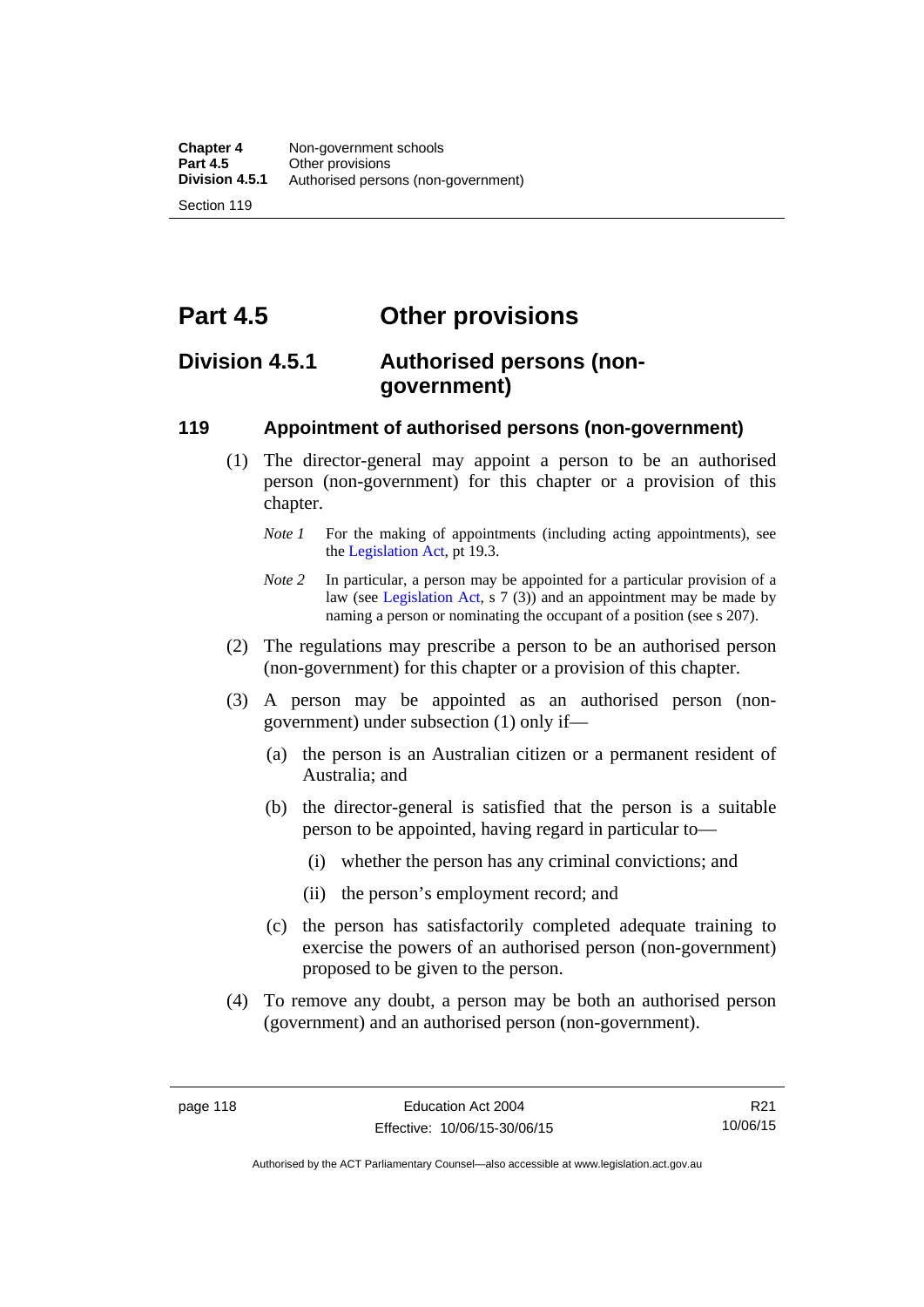## **120 Identity cards for authorised persons (non-government)**

- (1) The director-general must give an authorised person (nongovernment) an identity card that states the person is an authorised person (non-government) for this chapter, or stated provisions of this chapter, and shows—
	- (a) a recent photograph of the person; and
	- (b) the name of the person; and
	- (c) the date of issue of the card; and
	- (d) an expiry date for the card; and
	- (e) anything else prescribed under the regulations.
- (2) A person who ceases to be an authorised person (non-government) must return his or her identity card to the director-general as soon as practicable, but within 21 days after the day the person ceases to be an authorised person.

Maximum penalty: 1 penalty unit.

(3) An offence against subsection (2) is a strict liability offence.

## **Division 4.5.2 Inspection powers for non-government schools**

## **121 Power not to be exercised before identity card shown etc**

- (1) An authorised person (non-government) may exercise a power under this chapter in relation to a person only if the authorised person first shows the person his or her identity card.
- (2) An authorised person (non-government) may not remain in a nongovernment school entered under this division if, when asked by the principal, the authorised person does not show his or her identity card.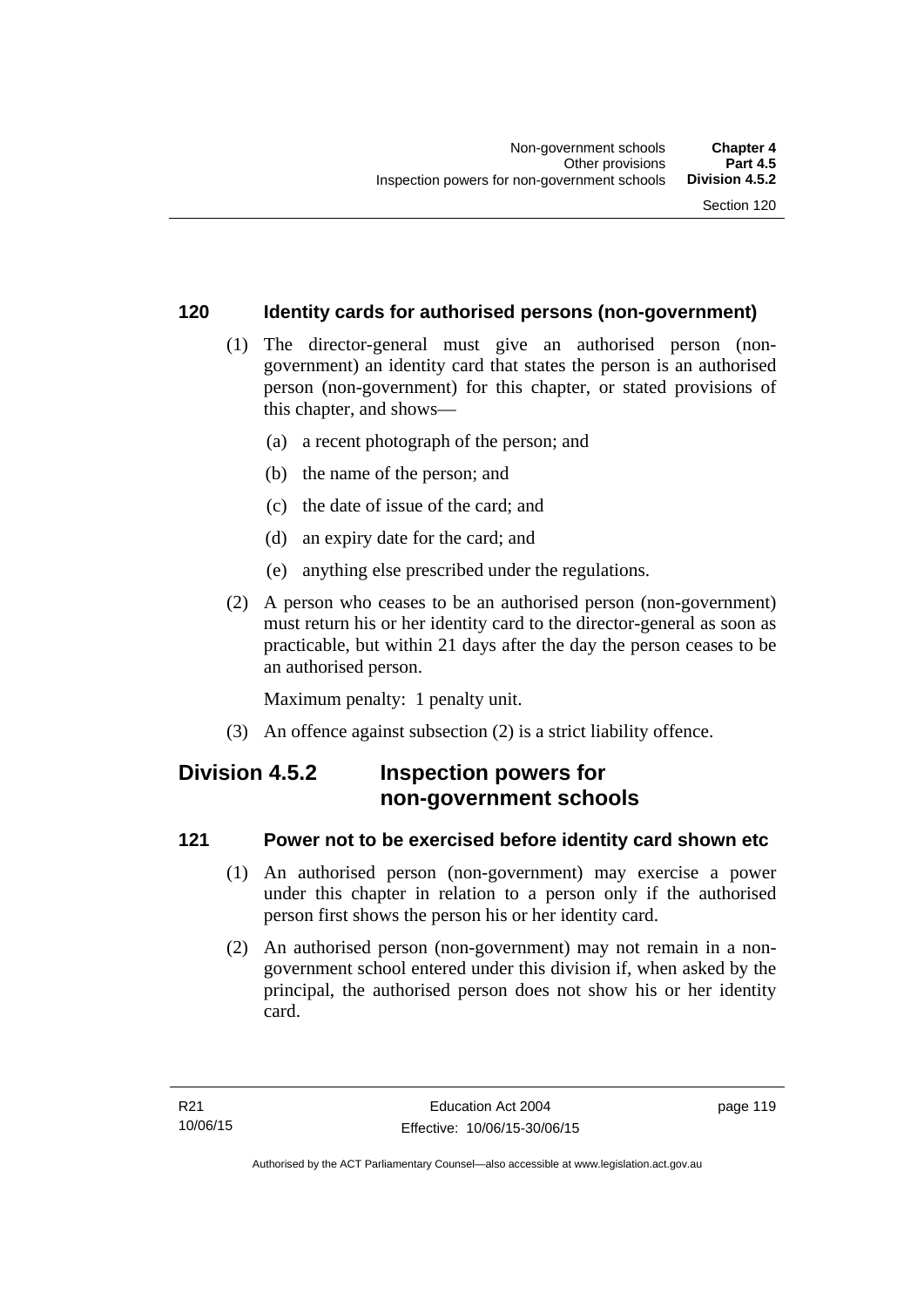## **122 Entry to non-government schools for inspections**

To find out whether this Act is being complied with, an authorised person (non-government) may enter a non-government school at any time when it is being used as a school under this Act.

#### **123 Entry to non-government schools with consent**

- (1) An authorised person (non-government) may enter a nongovernment school at any other time if the principal of the school consents to the entry.
- (2) An authorised person (non-government) may, without the principal's consent, enter the non-government school to ask for consent to enter the school.

#### **124 Consent to entry**

- (1) This section applies if an authorised person (non-government) intends to ask the principal of a non-government school to consent to the authorised person entering the school.
- (2) Before asking for the consent, the authorised person (nongovernment) must tell the principal—
	- (a) the reason for the entry; and
	- (b) that the principal is not required to consent.
- (3) If the consent is given, the authorised person (non-government) must ask the principal to sign an acknowledgment of the consent.
- (4) The acknowledgment must state that—
	- (a) the principal was told—
		- (i) the reason for the entry; and
		- (ii) that the principal is not required to consent; and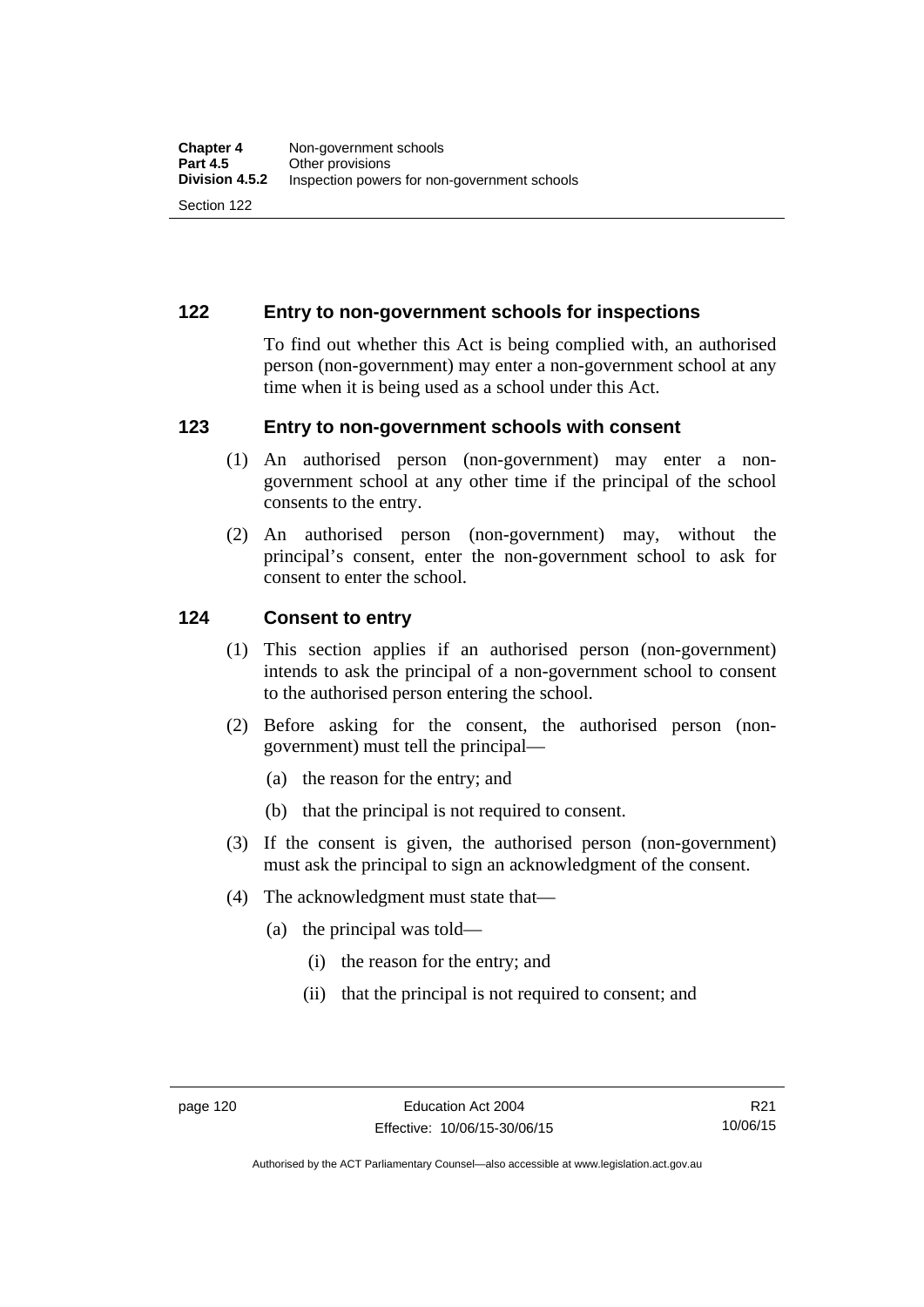- (b) the principal gives an authorised person (non-government) consent to enter the school and exercise powers under this chapter; and
- (c) the time and date the consent was given.
- (5) If the principal signs an acknowledgment of consent, the authorised person (non-government) must immediately give a copy to the principal.
- (6) A court may assume that the principal did not consent if—
	- (a) a question arises, in a proceeding in the court, whether the principal consented to the authorised person (non-government) entering the school under this chapter; and
	- (b) an acknowledgment under this section is not produced in evidence for the entry; and
	- (c) it is not proved that the principal consented to the entry.

#### **125 Powers on entry**

An authorised person (non-government) who enters a nongovernment school under section 122 (Entry to non-government schools for inspections) or section 123 (Entry to non-government schools with consent) may inspect the school or anything in it (including the register of enrolments and attendances).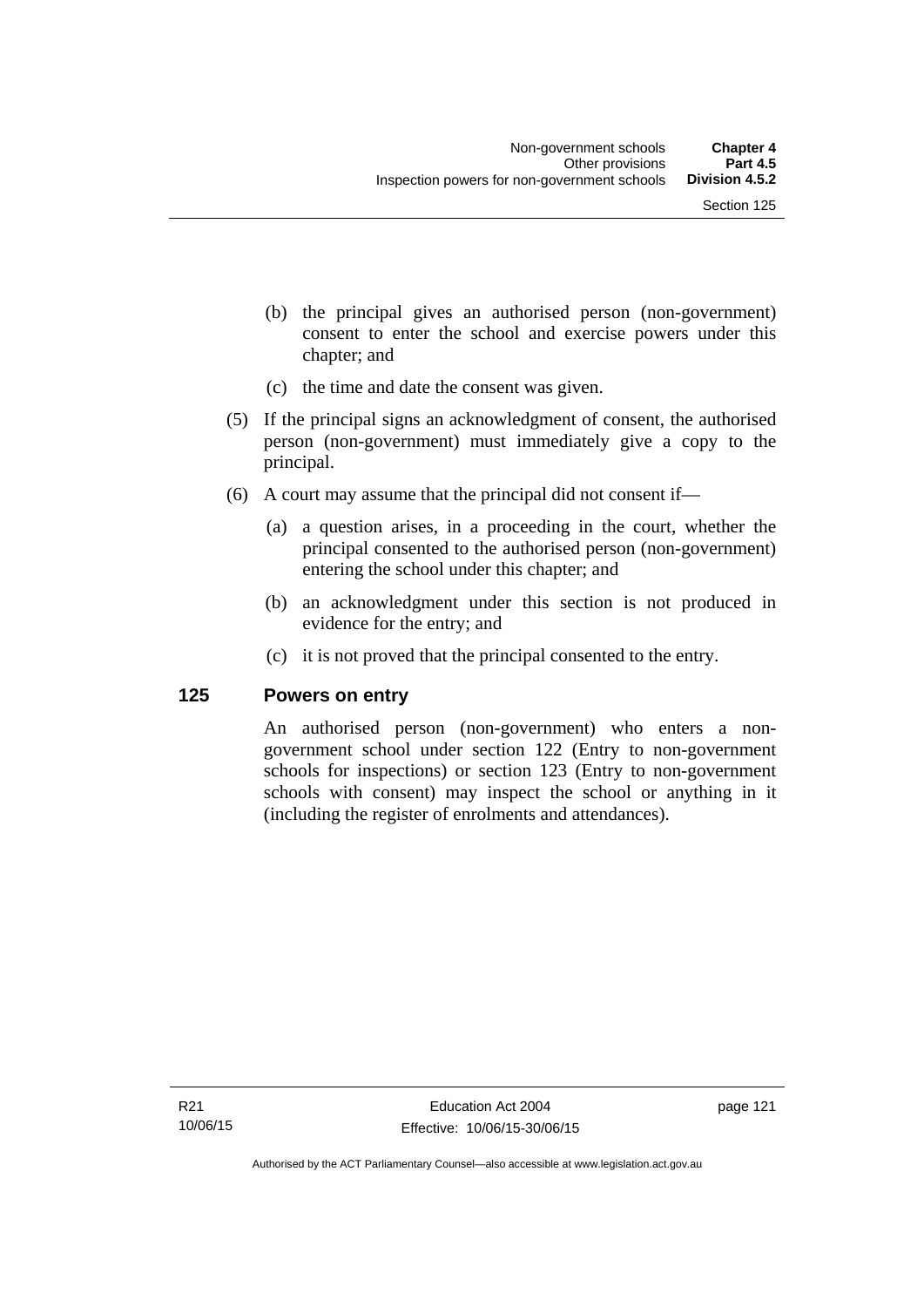**Chapter 5** Home education Part 5.1 **General** 

Section 128

# **Chapter 5 Home education**

## **Part 5.1 General**

#### **128 Principles on which ch 5 based**

The following are the principles on which this chapter is based:

- (a) parents have the right to choose a suitable educational environment for their children;
- (b) there is a diversity of religious and educational philosophies held by parents providing home education for their children;
- (c) the diversity of educational philosophies reflects the diversity of preferences of parents for particular forms of education for their children;
- (d) home education is committed to—
	- (i) offering a broad range of opportunities that foster in each child the development of the child's unique spiritual, emotional, physical, social and intellectual being; and
	- (ii) valuing the individual needs, interests and aptitudes of each child; and
	- (iii) preparing each child to become an independent and effective local and global citizen.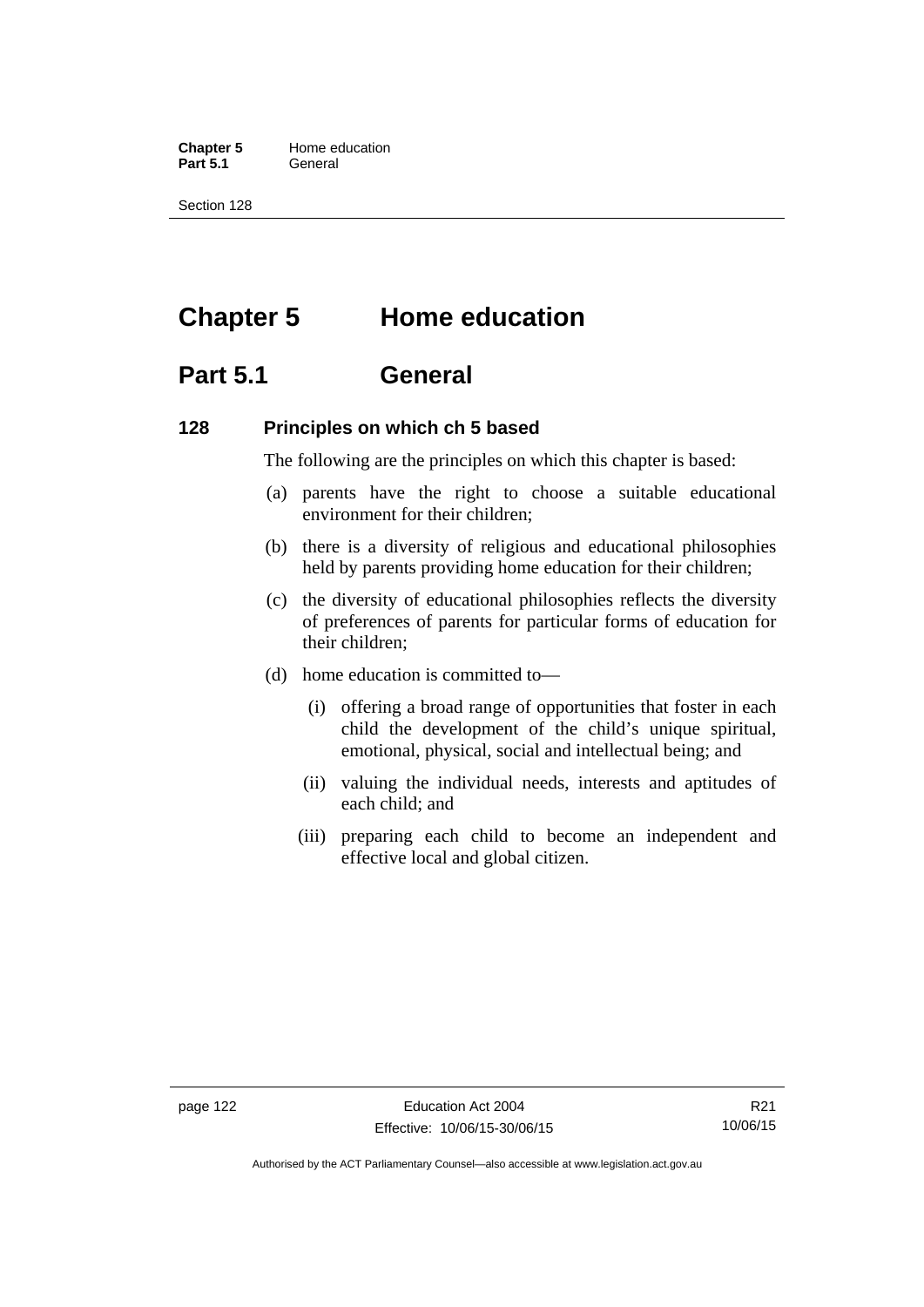# **Part 5.2 Registration—home education**

#### **129 Meaning of** *home education*

In this Act:

*home education*, in relation to a child, means education conducted by 1 or both of the child's parents from a home base.

### **130 Provisional registration for home education**

(1) The parents of a child may apply, in writing, to the director-general for registration of the child for home education.

- (2) On receiving an application under subsection (1), the director-general must provisionally register the child for home education.
- (3) Provisional registration for home education ends—
	- (a) 6 months after the day the provisional registration begins; or
	- (b) if the child is registered sooner under section 131 (3)—on the day the child is registered.

#### **131 Registration for home education**

- (1) This section applies if a child is provisionally registered for home education under section 130.
- (2) Also, this section applies if—
	- (a) the parents of a child apply in writing to the director-general for registration for home education; and
	- (b) immediately before the application, the child was registered or approved (however described) under the law of a State or another Territory for home education.

*Note* If a form is approved under s 154 for the application, the form must be used.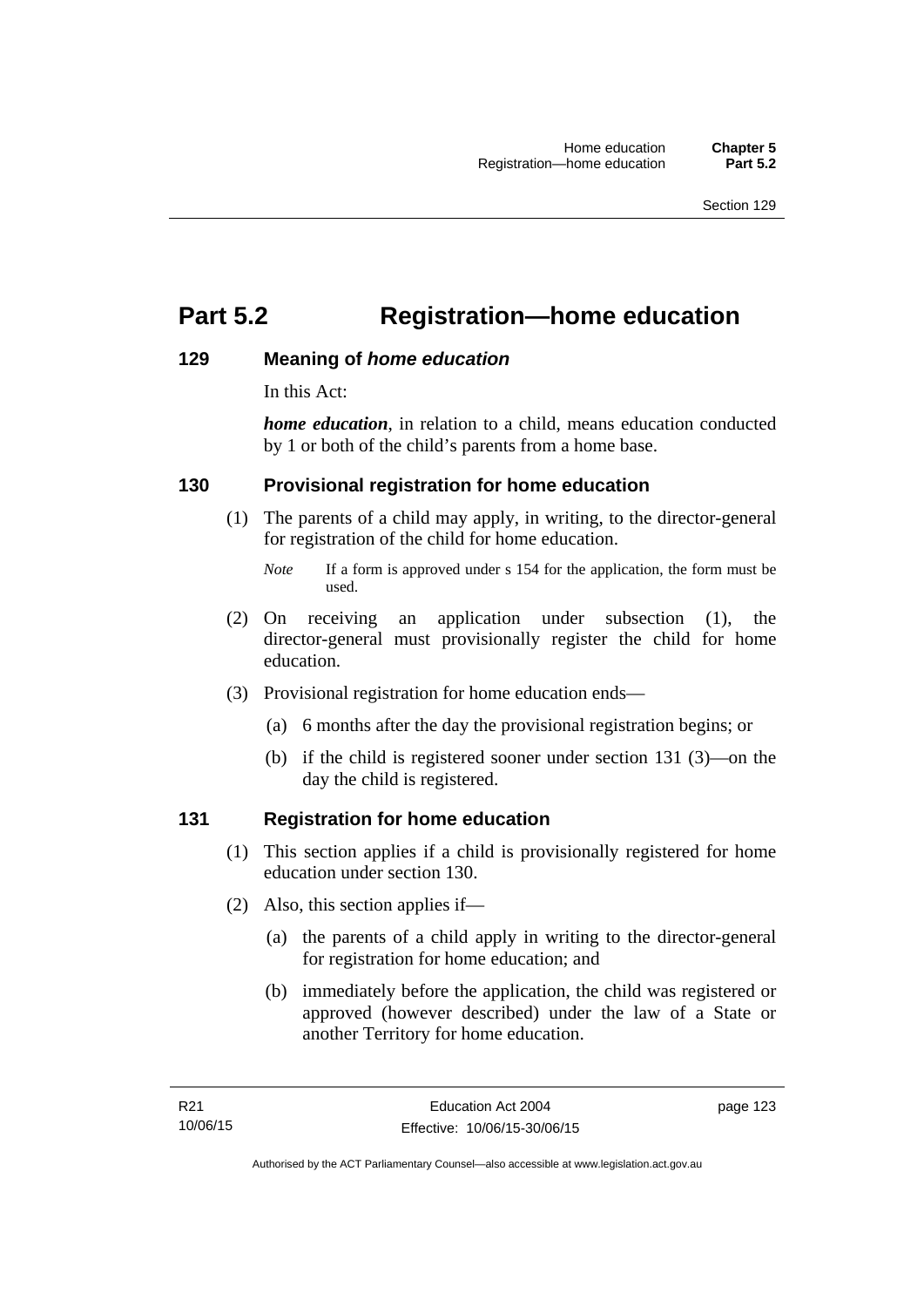- (3) The director-general may register the child for home education for a period of not longer than 2 years if satisfied that the conditions for registration will be complied with.
- (4) To decide whether the conditions for registration will be complied with, an authorised person (government) may inspect any education programs, materials or other records proposed to be used for the home education.

### **132 Conditions of registration for home education**

The registration of a child for home education is subject to the following conditions:

- (a) the parents of the child are to provide high-quality education for the child;
- (b) the parents of the child must document the educational opportunities offered by the parents to their child and the strategies they use to encourage their child to learn;
- (c) the parents of the child must make available for inspection on request by the director-general any education programs, materials or other records used for the home education.

## **133 Registration of child**

If the director-general approves the registration of a child for home education, the director-general must—

- (a) enter the particulars prescribed under the regulations in the home education register kept under section 139 (Home education register); and
- (b) give the parents of the child a certificate of registration for the child.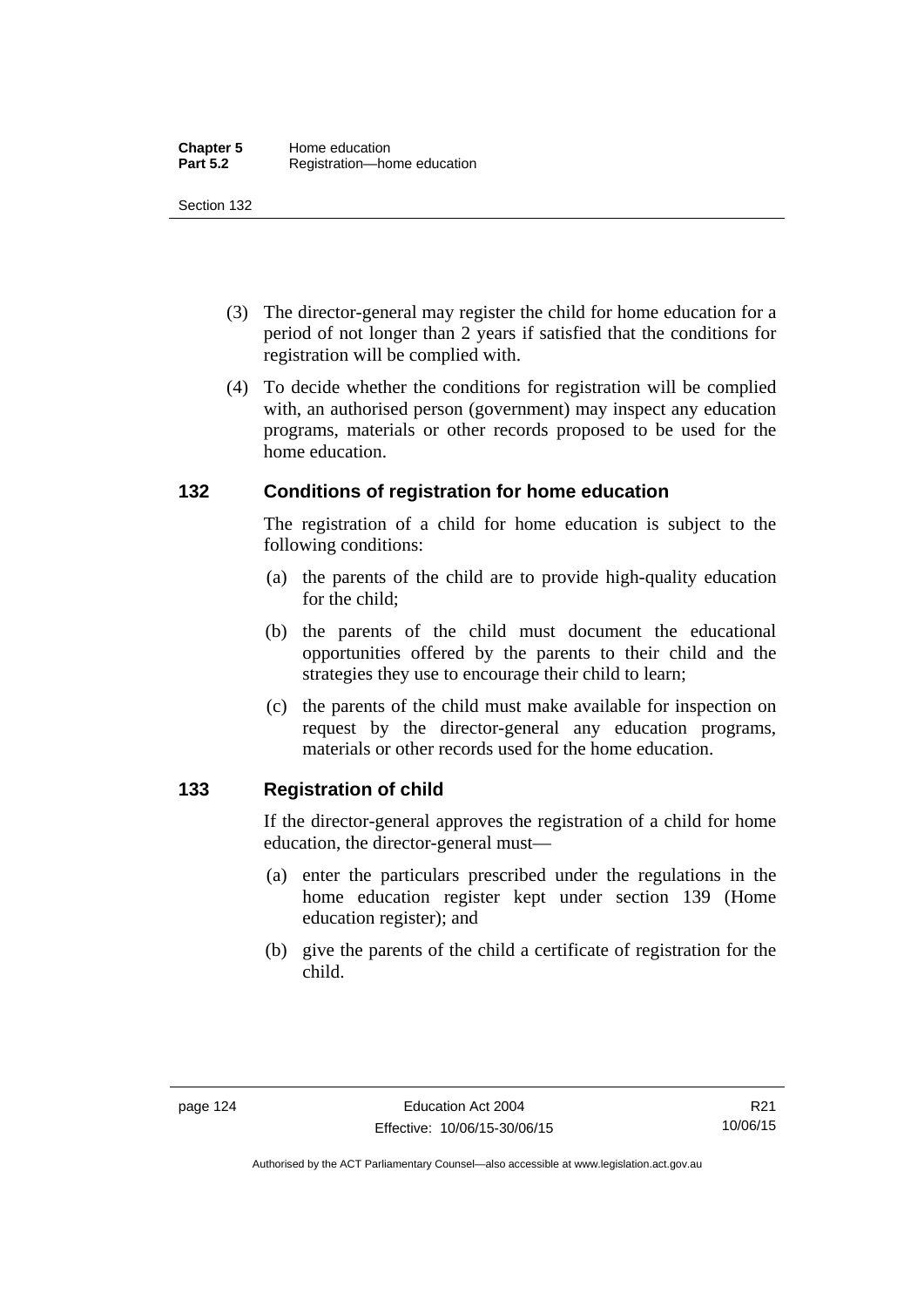## **134 Period of registration**

Registration of a child for home education is for the period (not longer than 2 years) stated in the certificate of registration.

#### **135 Cancellation of registration for home education**

- (1) The director-general may cancel the registration of a child for home education if the director-general is satisfied on reasonable grounds that a parent has contravened a condition of the registration.
- (2) Before cancelling registration, the director-general must give the parents a written notice—
	- (a) stating the grounds on which the director-general proposes to cancel the registration; and
	- (b) stating the facts that, in the director-general's opinion, establish the grounds; and
	- (c) telling the parents that they may, within 30 days beginning the day after the day they receive the notice, give a written response to the director-general about the matters in the notice.
- (3) In deciding whether to cancel registration, the director-general must consider any response given to the director-general in accordance with subsection  $(2)$  (c).
- (4) However, the director-general must not cancel the registration if satisfied that—
	- (a) the parents have demonstrated that the contravention has been rectified and that they will comply with the conditions of the registration; and
	- (b) it is not otherwise in the public interest that the registration be cancelled.
- (5) The director-general must give the parents written notice of the decision.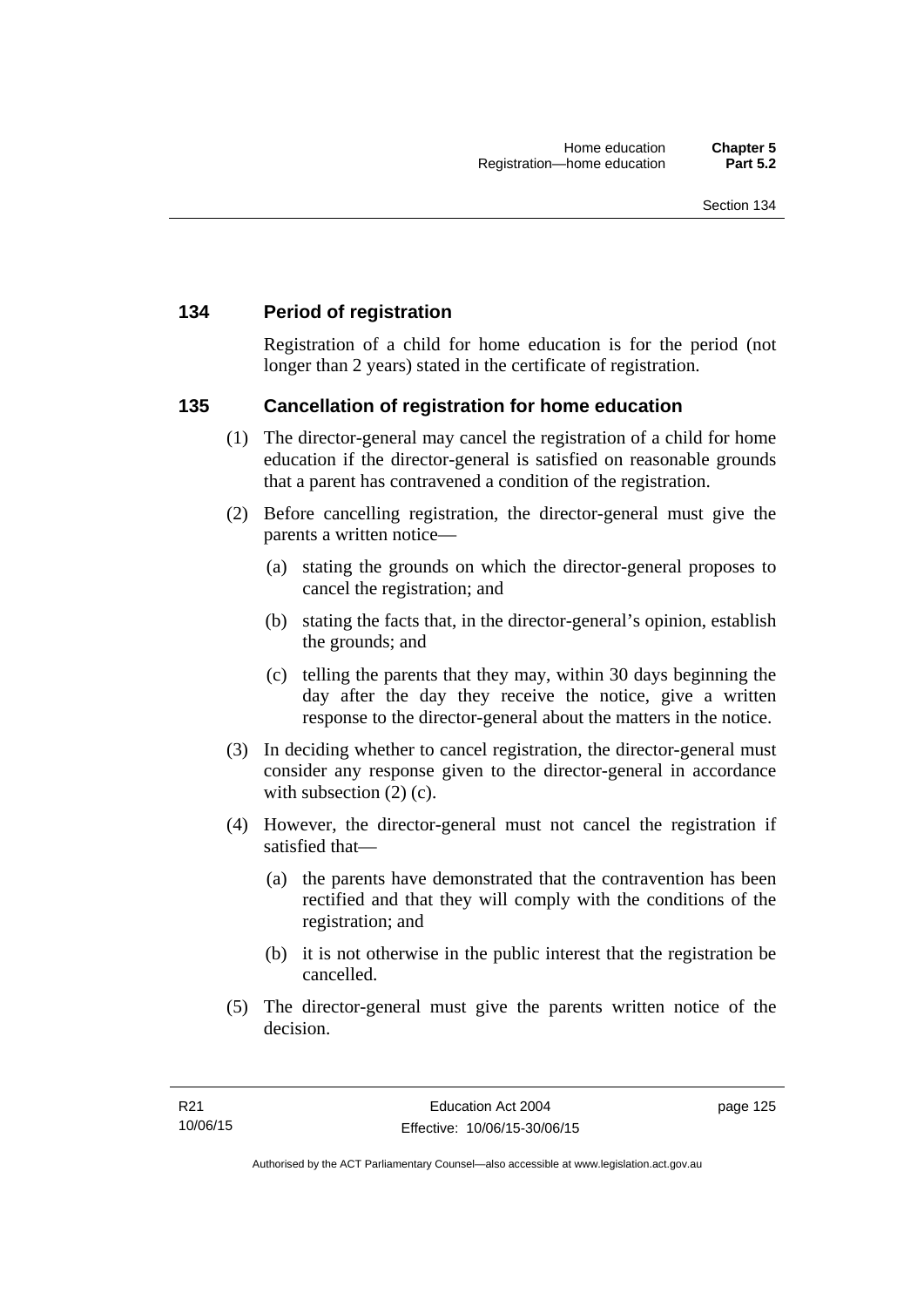(6) Cancellation of registration takes effect on the day when notice of the cancellation is given to the parents or, if the notice states a later date of effect, that date.

#### **136 Certificate of registration for home education**

A certificate of registration for home education must state—

- (a) the name of the child registered for home education; and
- (b) the names of the child's parents; and
- (c) the address of the home base from which the home education will be carried out; and
- (d) the period of registration; and
- (e) the conditions of registration; and
- (f) any other particulars prescribed under the regulations.

#### **137 Renewal of registration for home education**

(1) The parents of a child who is registered for home education under this part may apply in writing to the director-general for renewal of the registration.

- (2) The application must be made at least the prescribed period before the registration ends.
- (3) The director-general may renew the registration of the child for home education for a period of not longer than 2 years if satisfied that the conditions for registration will be complied with.
- (4) In this section:

*prescribed period* means—

(a) 3 months; or

*Note* If a form is approved under s 154 for the application, the form must be used.

R21 10/06/15

Authorised by the ACT Parliamentary Counsel—also accessible at www.legislation.act.gov.au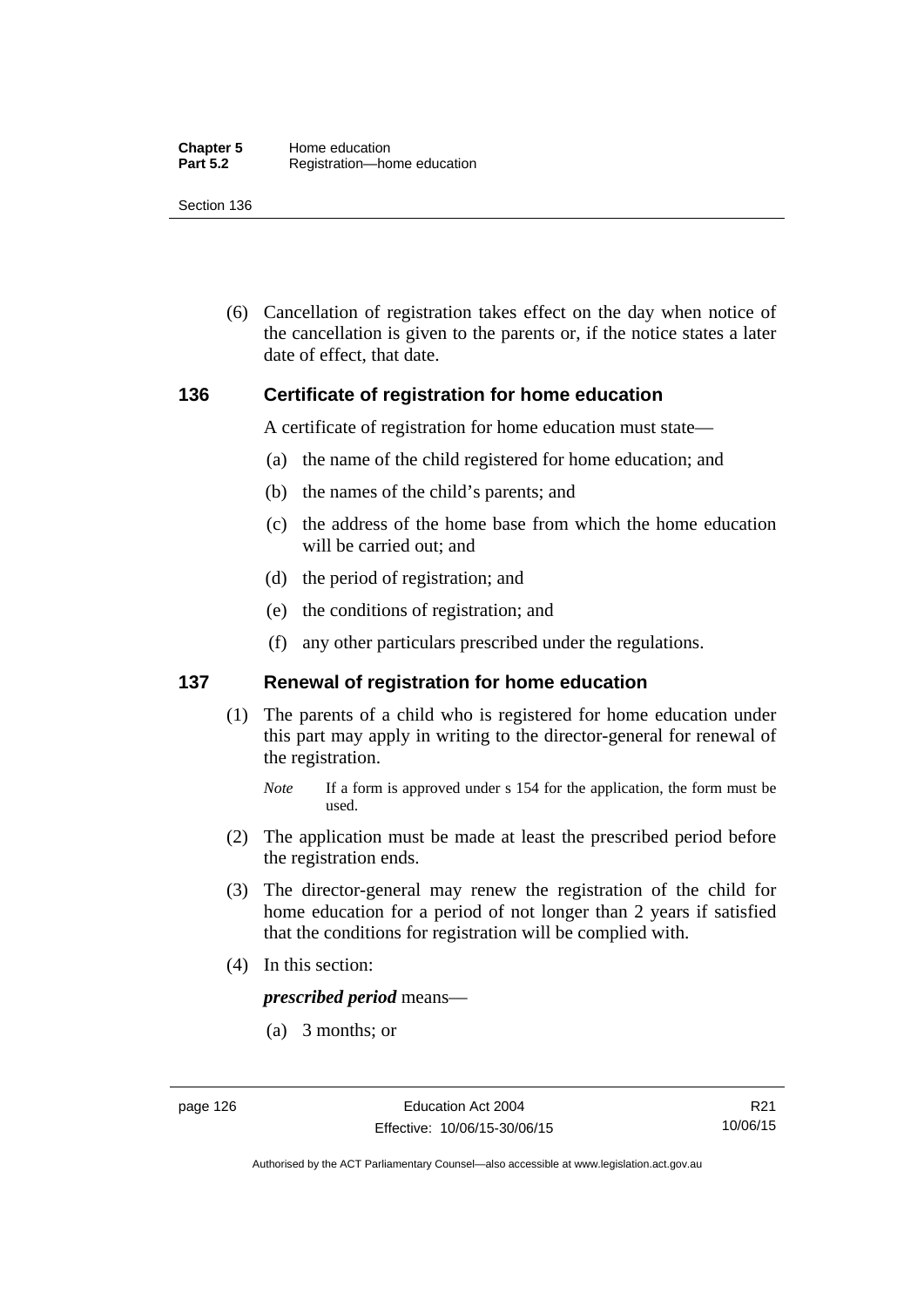(b) if the director-general approves a shorter period—that period.

## **138 Home education reports**

The parents of a child registered for home education must give the director-general a report about the educational progress of the child once every year.

### **139 Home education register**

The director-general must keep a register of children registered for home education.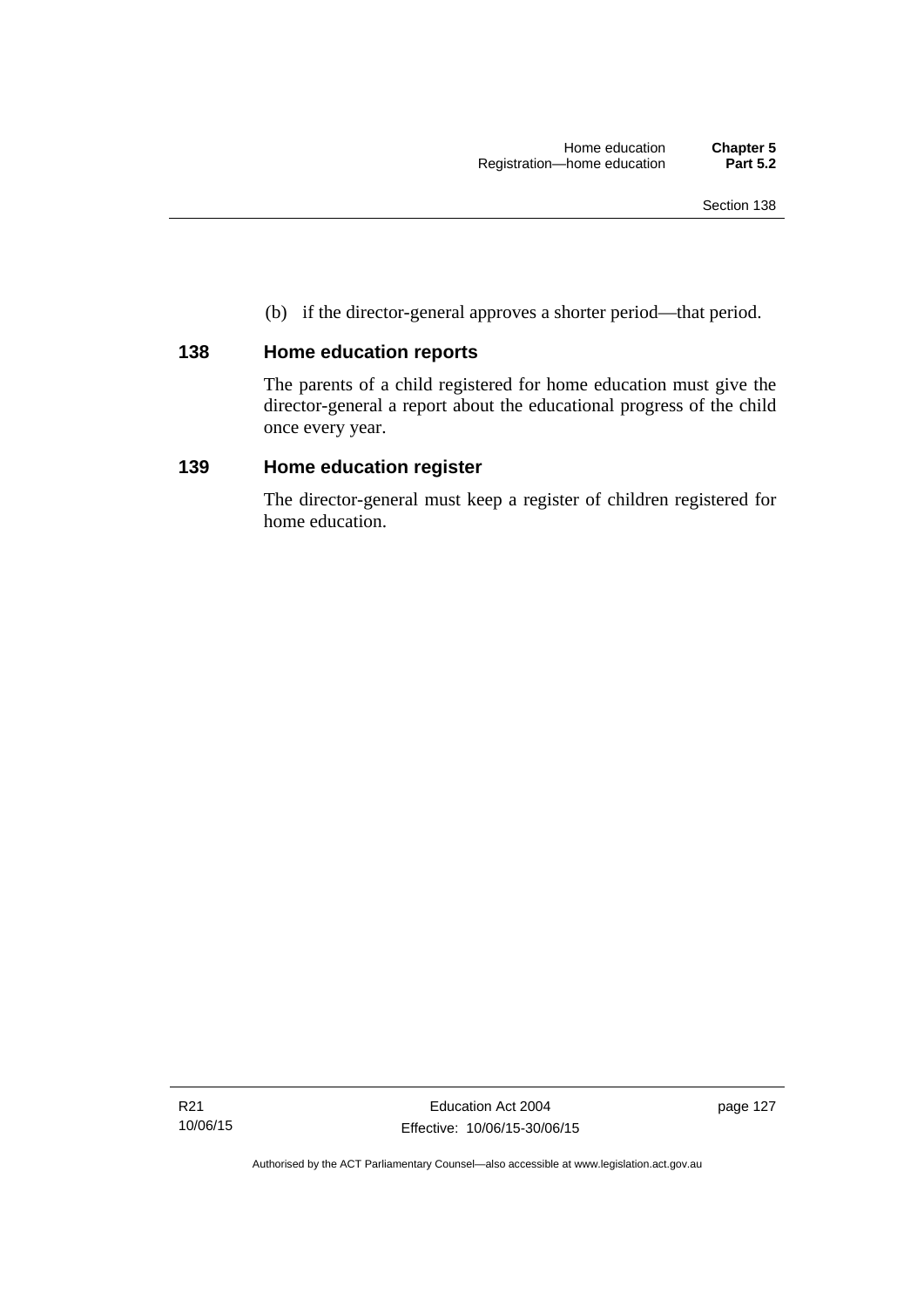# **Chapter 6 Miscellaneous**

# **Part 6.1 Notification and review of decisions**

#### **140 Definitions***—***pt 6.1**

In this part:

*decision-maker* means—

- (a) for an internally reviewable decision—a person mentioned in schedule 1, column 5 in relation to the decision; or
- (b) for a reviewable decision—
	- (i) the internal reviewer in relation to the decision; or
	- (ii) if the decision is made personally by the Minister or director-general—a person mentioned in schedule 1, column 5 in relation to the decision.

*internally reviewable decision* means a decision (other than a decision made personally by the Minister or director-general) mentioned in schedule 1, column 3 under a provision of this Act mentioned in column 2 in relation to the decision.

*internal reviewer*—see section 144 (1).

*internal review notice*—see the *[ACT Civil and Administrative](http://www.legislation.act.gov.au/a/2008-35)  [Tribunal Act 2008](http://www.legislation.act.gov.au/a/2008-35)*, section 67B (1).

*reviewable decision* means—

 (a) a decision of an internal reviewer in relation to an internally reviewable decision; or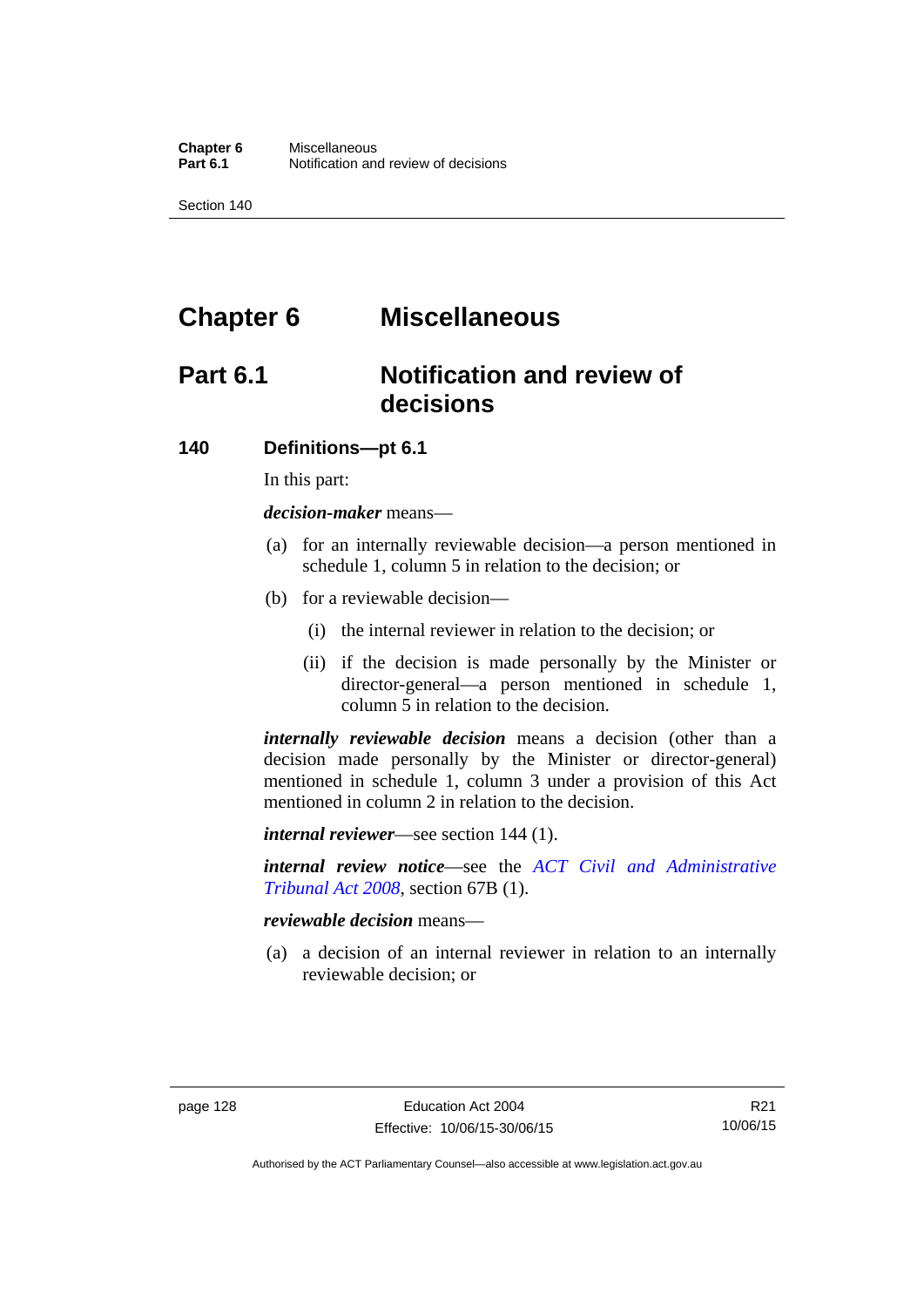(b) if a decision is made personally by the Minister or director-general—a decision mentioned in schedule 1, column 3 under a provision of this Act mentioned in column 2 in relation to the decision.

#### **141 Internal review notices**

If a decision-maker makes an internally reviewable decision, the decision-maker must give an internal review notice to each entity mentioned in schedule 1, column 4 in relation to the decision.

- *Note 1* The decision-maker must also take reasonable steps to give an internal review notice to any other person whose interests are affected by the decision (see *[ACT Civil and Administrative Tribunal Act 2008](http://www.legislation.act.gov.au/a/2008-35)*, s 67B).
- *Note 2* The requirements for internal review notices are prescribed under the *[ACT Civil and Administrative Tribunal Act 2008](http://www.legislation.act.gov.au/a/2008-35)*.

#### **142 Applications for internal review**

- (1) The following may apply to the decision-maker for review of an internally reviewable decision:
	- (a) an entity mentioned in schedule 1, column 4 in relation to the decision;
	- (b) any other person whose interests are affected by the decision.
- (2) The application must—
	- (a) be in writing; and
	- (b) state the applicant's name and address; and
	- (c) set out the applicant's reasons for making the application.
	- *Note* If a form is approved under s 154 for the application, the form must be used.
- (3) The application must be given to the decision-maker within—
	- (a) 28 days after the day the applicant is given the internal review statement; or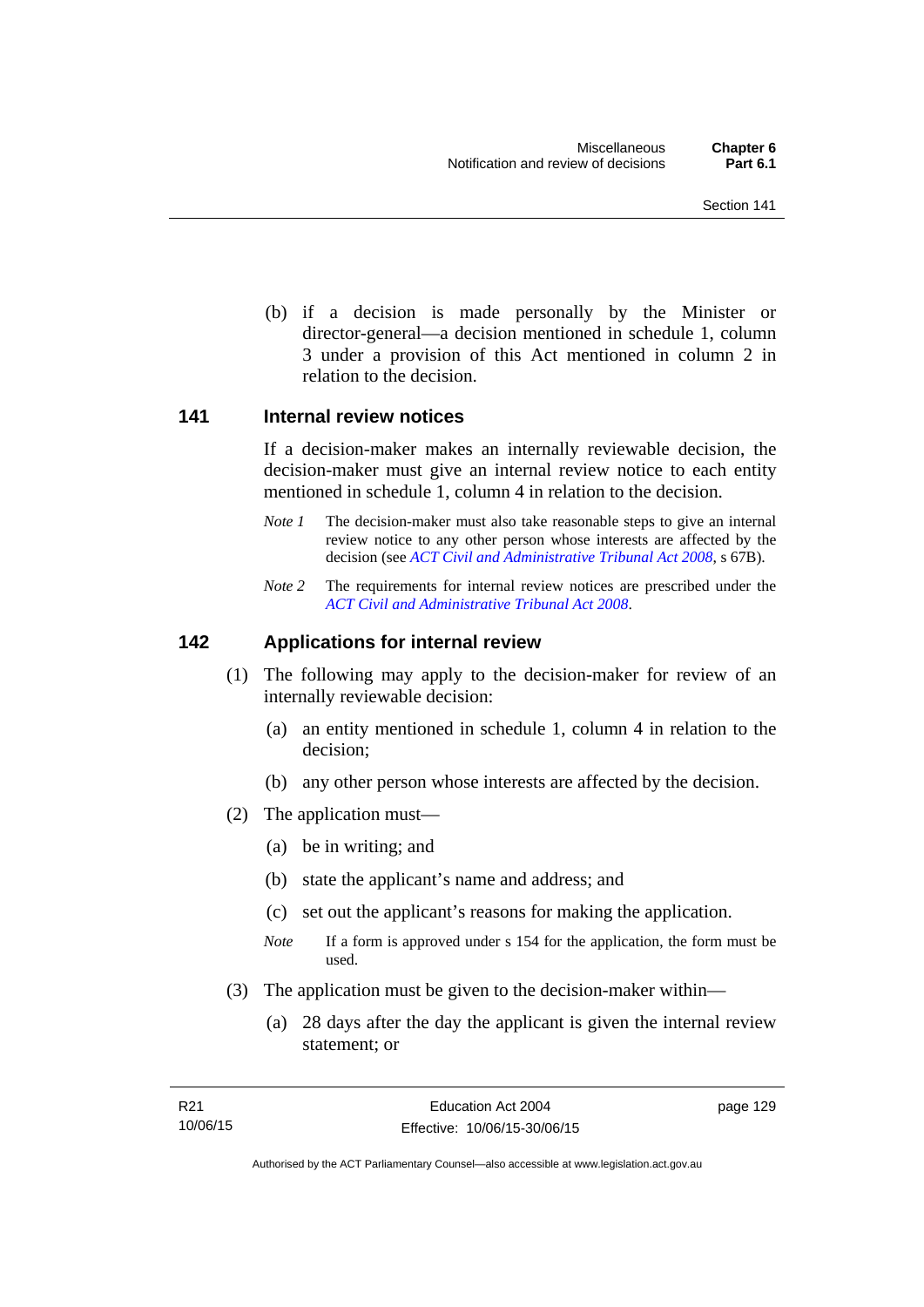(b) a longer period allowed by the internal reviewer before or after the end of the 28-day period.

#### **143 Applications not stay reviewable decisions**

Making an application for internal review of an internally reviewable decision does not affect the operation of the decision.

#### **144 Internal review**

- (1) If application is made for internal review of an internally reviewable decision, the decision-maker must arrange for someone else (the *internal reviewer*) to review the decision.
- (2) The internal reviewer must, within 28 days after the decision-maker receives the application for internal review—
	- (a) confirm the decision; or
	- (b) vary the decision; or
	- (c) set aside the decision and substitute its own decision.
- (3) If the decision is not varied or set aside within the 28-day period, the decision is taken to have been confirmed by the internal reviewer.

#### **145 Reviewable decision notices**

If a decision-maker makes a reviewable decision, the decision-maker must give a reviewable decision notice to—

 (a) for a decision in relation to an internally reviewable decision each entity that is given an internal review notice; or

Authorised by the ACT Parliamentary Counsel—also accessible at www.legislation.act.gov.au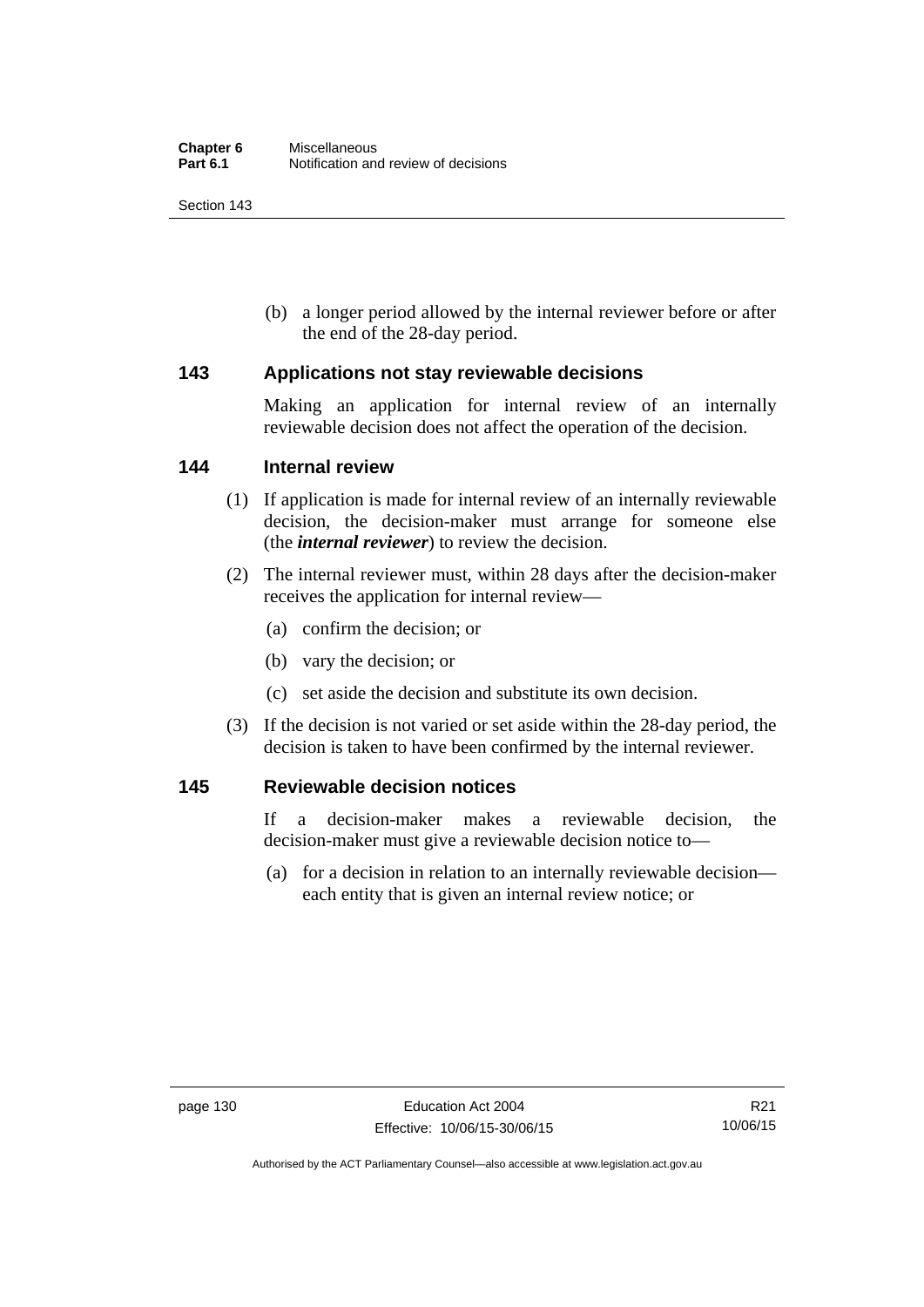- (b) for a decision made personally by the Minister or director-general—each entity mentioned in schedule 1, column 4 in relation to the decision.
- *Note 1* The decision-maker must also take reasonable steps to give a reviewable decision notice to anyone whose interests are affected by the decision (see *[ACT Civil and Administrative Tribunal Act 2008](http://www.legislation.act.gov.au/a/2008-35)*, s 67A).
- *Note 2* The requirements for reviewable decision notices are prescribed under the *[ACT Civil and Administrative Tribunal Act 2008](http://www.legislation.act.gov.au/a/2008-35)*.

## **145A Applications to ACAT**

The following may apply to the ACAT for review of a reviewable decision:

- (a) an entity mentioned in schedule 1, column 4;
- (b) any other person whose interests are affected by the decision.
- *Note* If a form is approved under the *[ACT Civil and Administrative Tribunal](http://www.legislation.act.gov.au/a/2008-35)  [Act 2008](http://www.legislation.act.gov.au/a/2008-35)* for the application, the form must be used.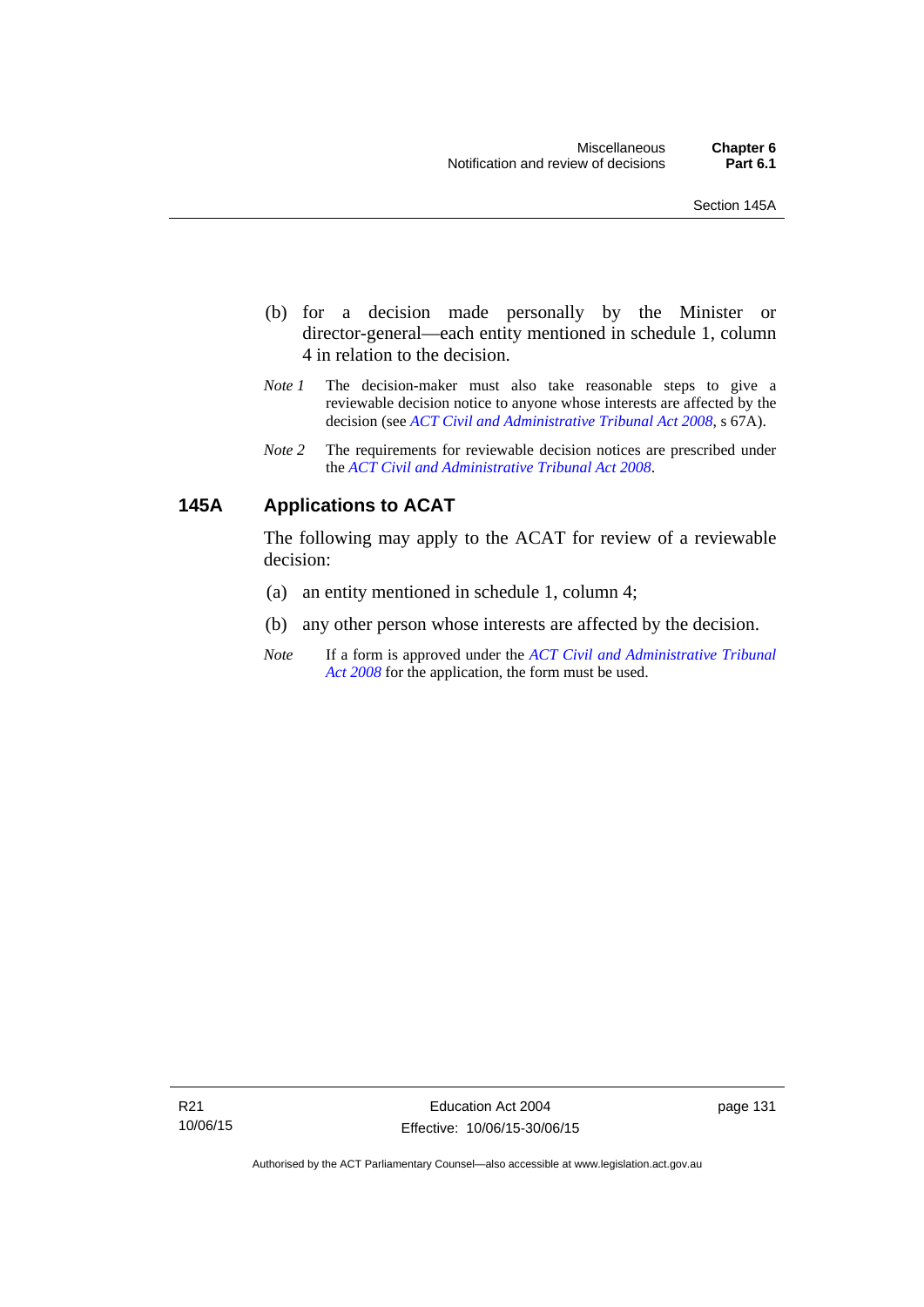**Chapter 6** Miscellaneous<br>**Part 6.2** Other provision **Other provisions** 

Section 146A

## **Part 6.2 Other provisions**

#### **146A Student transfer register**

- (1) The director-general must establish procedures for recording the transfer of students between schools in the ACT.
- (2) The principal of a school must comply with any procedures for recording the transfer of students to and from the school that the director-general—
	- (a) establishes under subsection (1); and
	- (b) notifies to the principal.
- (3) In this section:

school means a government school or non-government school.

#### **147 Offences on school premises**

(1) A person must not trespass on school premises.

Maximum penalty: 5 penalty units.

 (2) A person commits an offence if the person behaves in an offensive or disorderly way on school premises.

Maximum penalty: 10 penalty units.

- (3) A person commits an offence if the person—
	- (a) is on school premises; and
	- (b) is directed to leave the premises by a police officer, the principal of the school or a person authorised by the principal; and
	- (c) fails to leave the premises in accordance with the direction.

Maximum penalty: 10 penalty units.

R21 10/06/15

Authorised by the ACT Parliamentary Counsel—also accessible at www.legislation.act.gov.au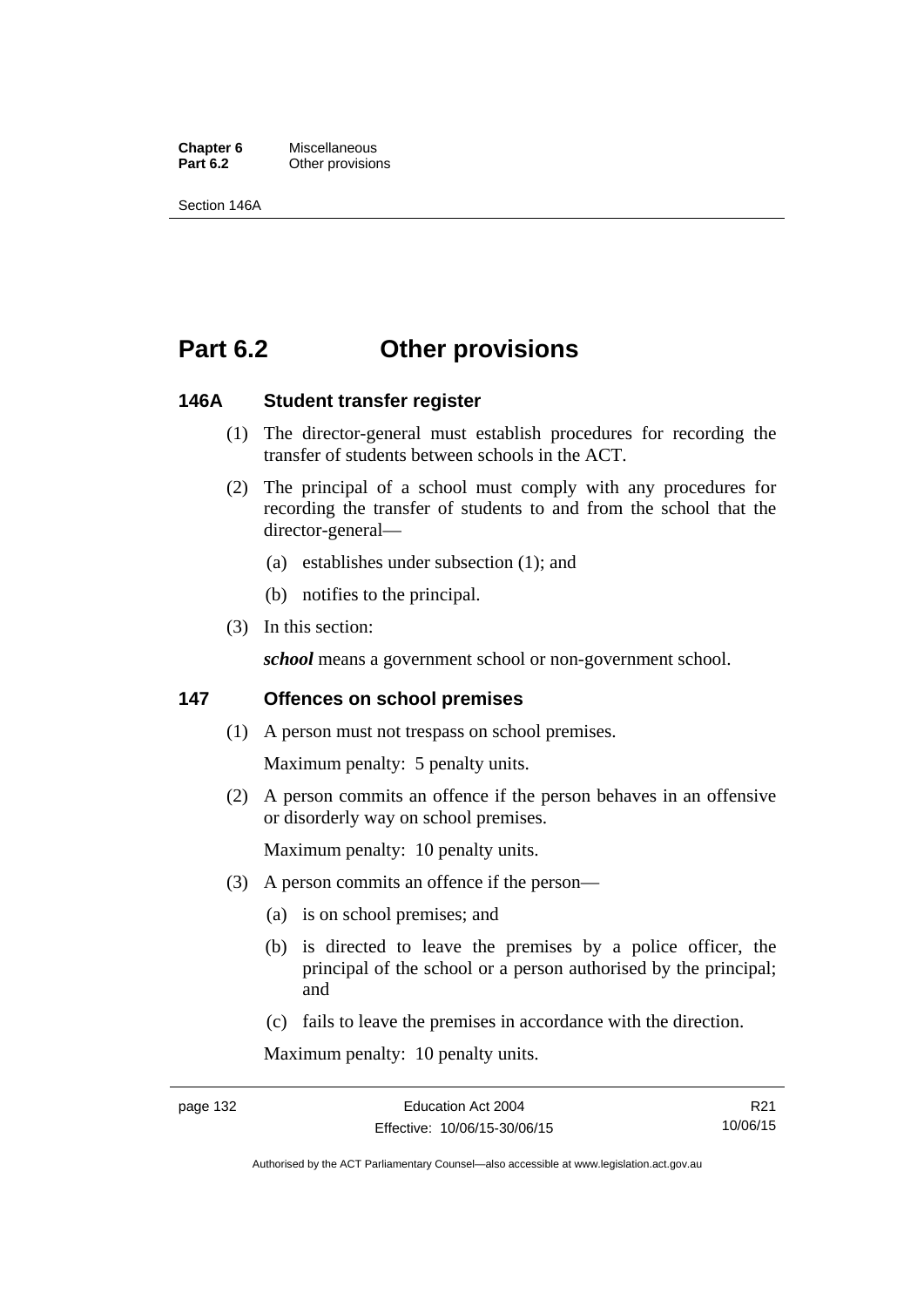- (4) An offence against this section is a strict liability offence.
- (5) In this section:

*school premises* means land (including any building or structure on the land) occupied by a school.

# **148 Obligations on parents**

- (1) For this Act, if an obligation is expressed to apply to the parents of a child it is sufficient for any parent of the child to carry out the obligation.
- (2) For this Act, if an obligation is expressed to apply to the parents of a child and no parent carries out the obligation, each parent is liable for the failure to carry out the obligation.

# **149 Notification of parents**

For this Act, if notice is required to be given to the parents of a child or student, or there is an obligation to ask or tell the parents of a child or student something, it is sufficient if a parent of the child or student is given notice or asked or told the thing.

# **150 Minister may grant scholarships etc**

- (1) The Minister may give bursaries, exhibitions, free places, prizes, scholarships or other forms of assistance or reward to be used for—
	- (a) the benefit of a student at a government school, or at a college or university in the ACT; or
	- (b) the benefit of a government school, or a college or university in the ACT; or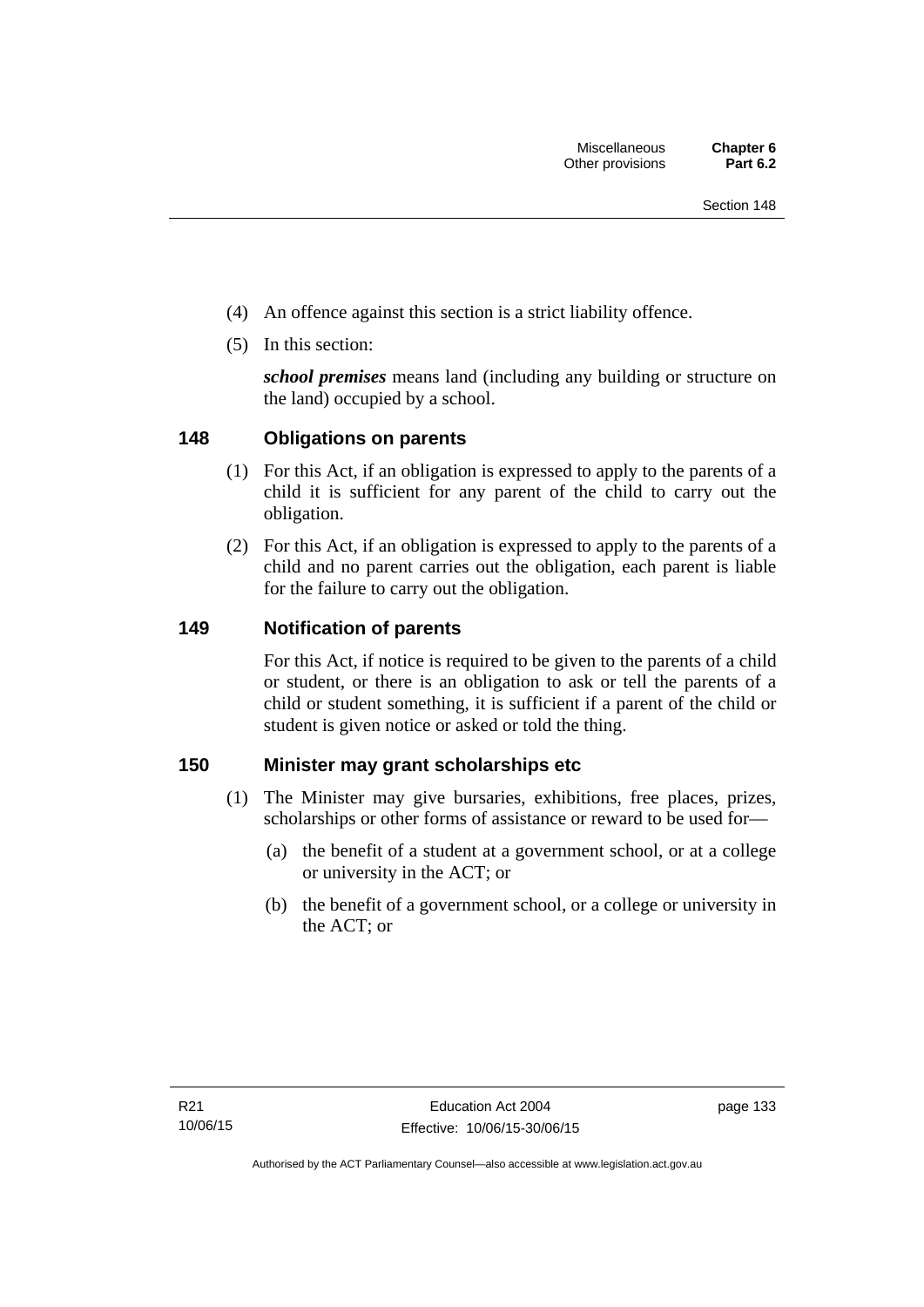Section 151

(c) a child registered for home education in the ACT.

## **Example for par (b)**

a fund to provide for a teacher with particular skills to teach at a particular government school

- *Note* An example is part of the Act, is not exhaustive and may extend, but does not limit, the meaning of the provision in which it appears (see [Legislation Act,](http://www.legislation.act.gov.au/a/2001-14) s 126 and s 132).
- (2) To remove any doubt, this section does not appropriate public money.

# **151 Gifts and donations**

- (1) This section applies if the Minister is satisfied that a condition attached to, or a purpose of, a gift or bequest of property to the Territory on trust for educational purposes (the *original trust*) is inappropriate, impracticable, or impossible to comply with.
- (2) The Minister may declare the property the subject of the original trust is subject to another trust.
- (3) The declaration must state the purposes of the other trust.
- (4) In making the declaration, the Minister must ensure that the property is dealt with as nearly as is practicable for the purposes for which it was held immediately before the declaration, except so far as it is inappropriate, impracticable, or impossible to do so.
- (5) When the declaration commences, the original trust ceases and the property is taken to be held by the Territory in trust for the purposes stated in the declaration.
- (6) A declaration is a notifiable instrument.

*Note* A notifiable instrument must be notified under the [Legislation Act](http://www.legislation.act.gov.au/a/2001-14).

# **152 Education trust fund**

 (1) The Minister must keep and administer a fund called the education trust fund.

R21 10/06/15

Authorised by the ACT Parliamentary Counsel—also accessible at www.legislation.act.gov.au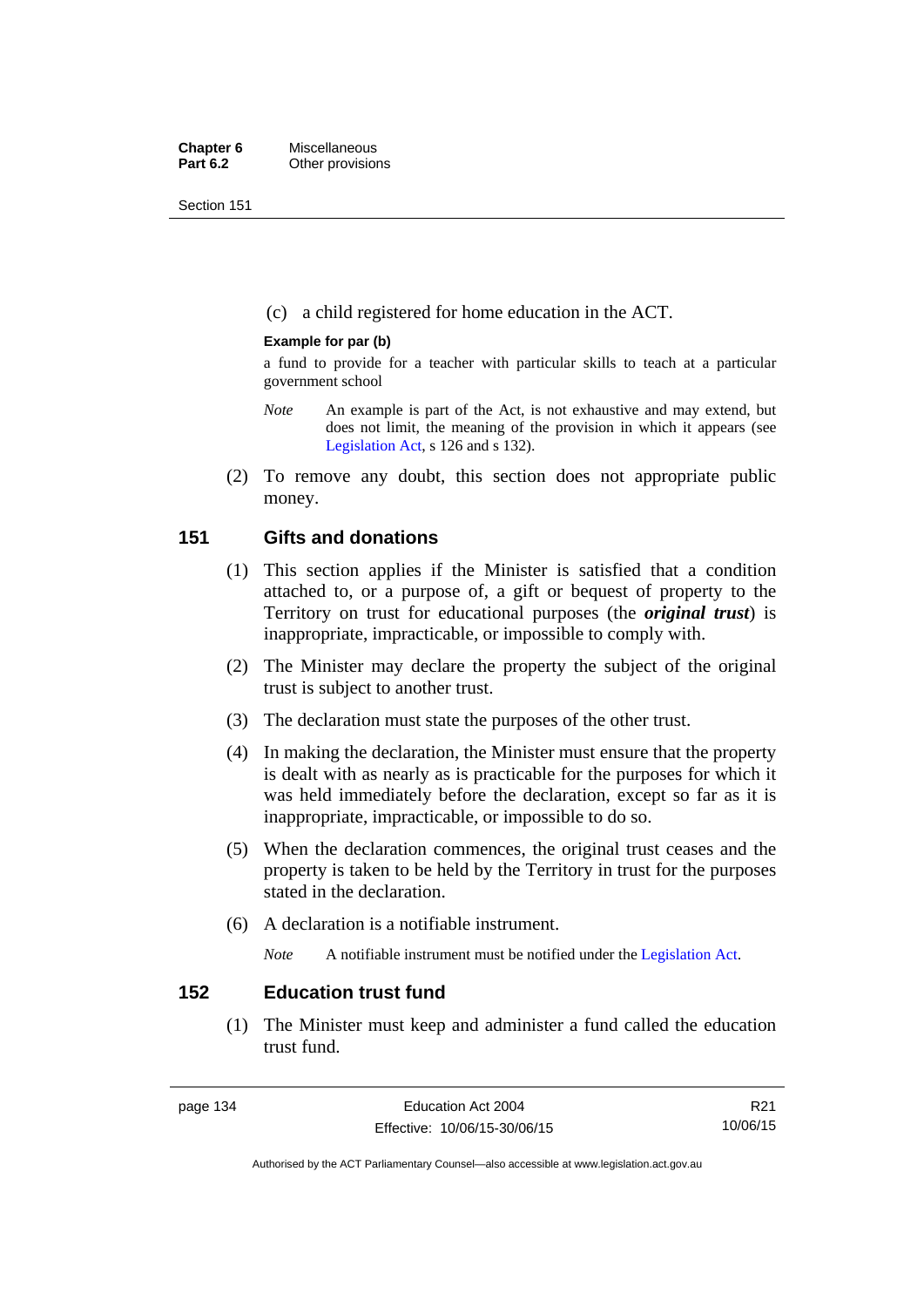- (2) The assets of the fund may only be used in accordance with this section.
- (3) The director-general must open and maintain under the *[Financial](http://www.legislation.act.gov.au/a/1996-22)  [Management Act 1996](http://www.legislation.act.gov.au/a/1996-22)*, section 51 (Directorate trust banking accounts) a trust account with an authorised deposit-taking institution (the *education trust account*) to be used only for the fund.
- (4) The account consists of—
	- (a) money held by the Territory in trust in relation to anything mentioned in section 150 (Minister may grant scholarships etc); and
	- (b) any other money that may be lawfully paid into the fund.
- (5) The fund may be used only for the following purposes:
	- (a) promoting education;
	- (b) giving bursaries, exhibitions, free places, prizes, scholarships or other forms of assistance or reward for a benefit mentioned in section 150;
	- (c) any other purpose prescribed under the regulations.

# **153A Evidence—certificate signed by principal etc**

- (1) This section applies in relation to a proceeding for an offence against this Act.
	- *Note* A reference to an Act includes a reference to the statutory instruments made or in force under the Act, including any regulation (see [Legislation Act,](http://www.legislation.act.gov.au/a/2001-14) s 104).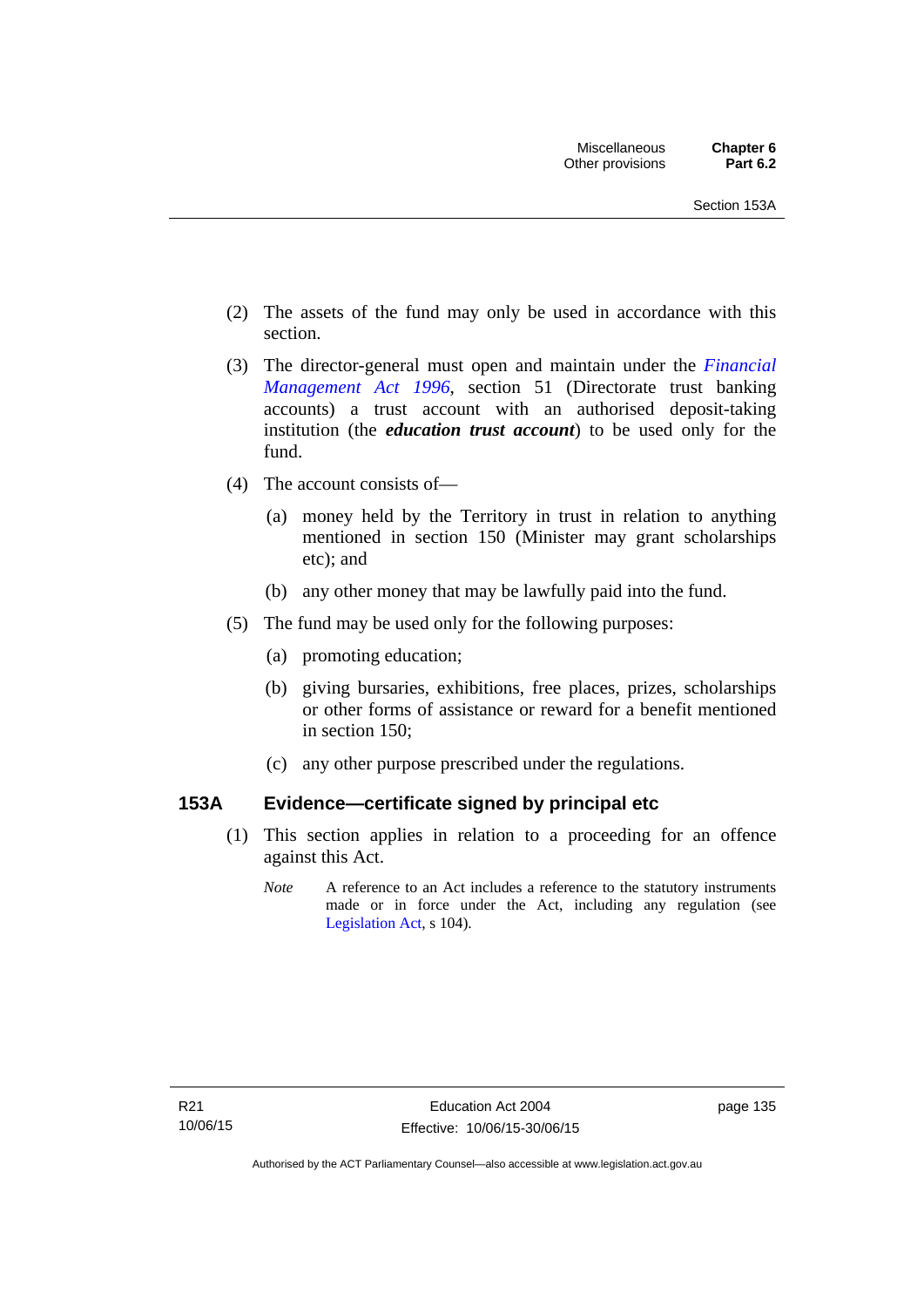| Chapter 6       | Miscellaneous    |
|-----------------|------------------|
| <b>Part 6.2</b> | Other provisions |

Section 154

- (2) A certificate that appears to be signed by the principal of a government school, the principal of a non-government school, the person giving an approved educational course (government) or the person giving an approved educational course (non-government) and that states any of the following matters, is evidence of the matters:
	- (a) that a stated child was or was not enrolled at the school or course;
	- (b) that a stated child did or did not attend the school or course.
- (3) A certificate that appears to be signed by the registrar (however described) of an education provider or training alternative provider and that states any of the following matters, is evidence of the matters:
	- (a) that a stated child was or was not enrolled with the provider;
	- (b) that a stated child did or did not attend the provider.
- (4) A certificate that appears to be signed by a child's employer or purported employer in relation to an employment alternative and that states any of the following matters, is evidence of the matters:
	- (a) that a stated child was or was not employed with the employer or purported employer;
	- (b) that a stated child worked for stated hours.
- (5) A certificate mentioned in this section may state a matter by reference to a date or period.

# **154 Approved forms**

- (1) The Minister may approve forms for this Act.
- (2) If the Minister approves a form for a particular purpose, the approved form must be used for that purpose.

*Note* For other provisions about forms, see [Legislation Act,](http://www.legislation.act.gov.au/a/2001-14) s 255.

R21 10/06/15

Authorised by the ACT Parliamentary Counsel—also accessible at www.legislation.act.gov.au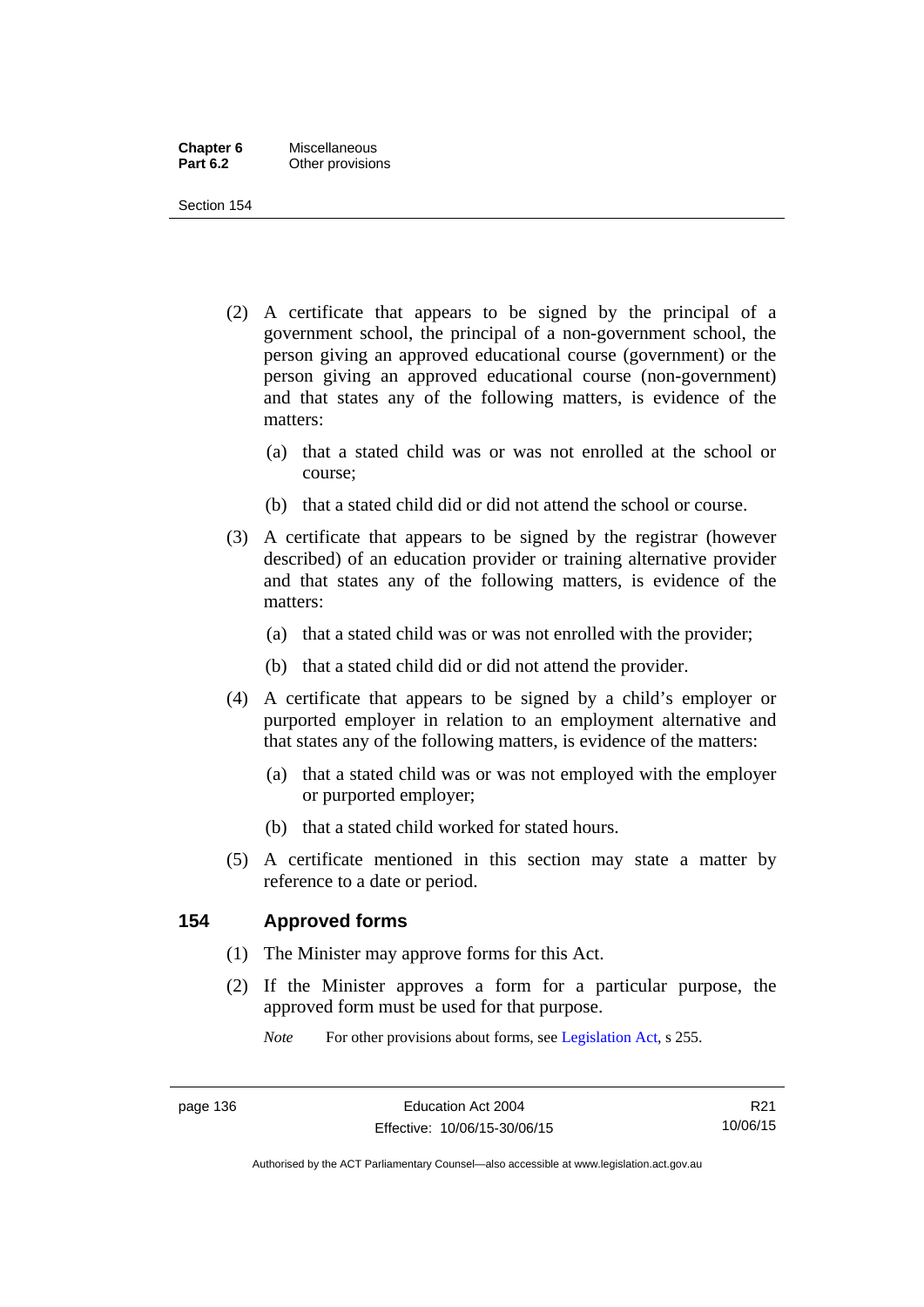(3) An approved form is a notifiable instrument.

*Note* A notifiable instrument must be notified under the [Legislation Act](http://www.legislation.act.gov.au/a/2001-14).

# **155 Regulation-making power**

- (1) The Executive may make regulations for this Act.
	- *Note* Regulations must be notified, and presented to the Legislative Assembly, under the [Legislation Act](http://www.legislation.act.gov.au/a/2001-14).
- (2) The regulations may also prescribe offences for contraventions of the regulations and prescribe maximum penalties of not more than 10 penalty units for offences against the regulations.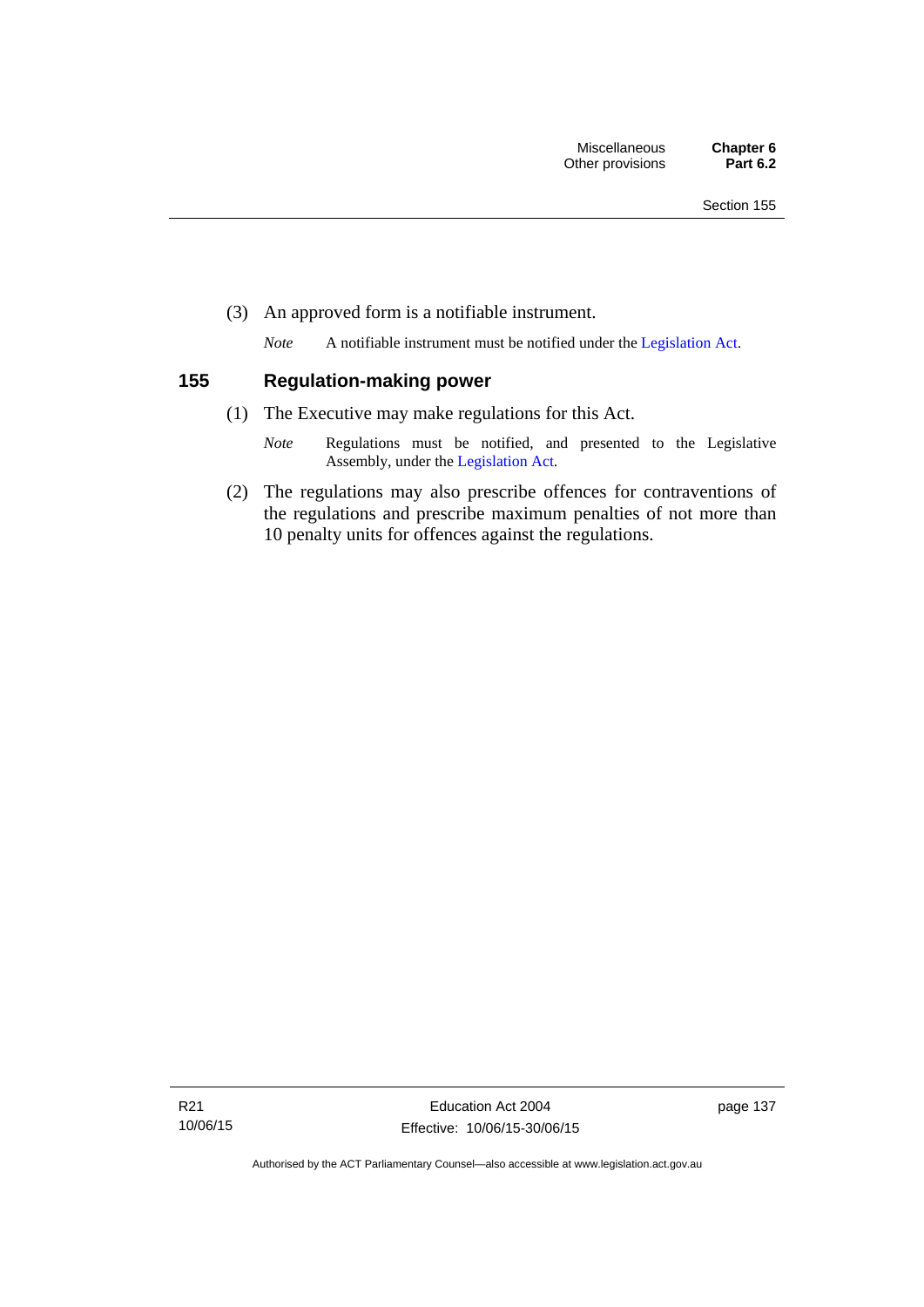# **Schedule 1 Reviewable decisions**

(see pt 6.1)

| column 1<br>item | column <sub>2</sub><br>section | column 3<br>decision                                                                                                                              | column 4<br>entity | column 5<br>decision-maker |
|------------------|--------------------------------|---------------------------------------------------------------------------------------------------------------------------------------------------|--------------------|----------------------------|
| 1                | 12A                            | issue exemption<br>certificate for<br>shorter period<br>than applied for                                                                          | applicant          | director-general           |
| 2                | 12A                            | issue exemption<br>certificate<br>exempting child<br>from full-time<br>participation<br>requirement-<br>participation<br>stated in<br>certificate | applicant          | director-general           |
| 3                | 12A                            | refuse to issue<br>exemption<br>certificate                                                                                                       | applicant          | director-general           |
| $\overline{4}$   | 12C                            | issue exemption<br>certificate subject<br>to condition                                                                                            | applicant          | director-general           |
| 5                | 13                             | revoke exemption<br>certificate                                                                                                                   | child's parents    | director-general           |
| 6                | 14A                            | issue approval<br>statement for<br>shorter period<br>than applied for                                                                             | applicant          | director-general           |

page 138 **Education Act 2004** Effective: 10/06/15-30/06/15

R21 10/06/15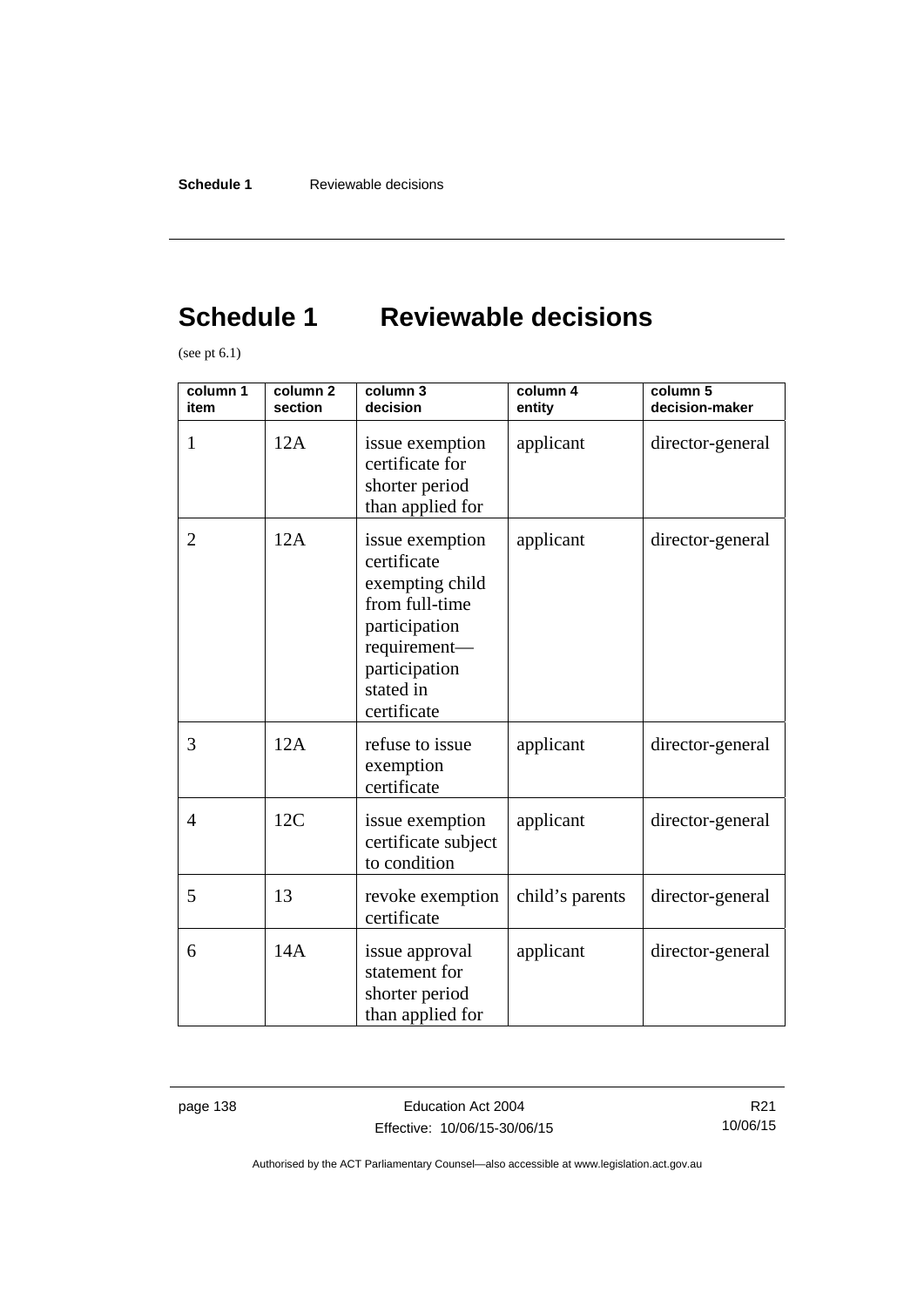| column 1<br>item | column <sub>2</sub><br>section | column 3<br>decision                                                                                                          | column 4<br>entity                                        | column 5<br>decision-maker |
|------------------|--------------------------------|-------------------------------------------------------------------------------------------------------------------------------|-----------------------------------------------------------|----------------------------|
| 7                | 14A                            | issue approval<br>statement<br>approving other<br>than full-time<br>participation-<br>participation<br>stated in<br>statement | applicant                                                 | director-general           |
| 8                | 14A                            | refuse to issue<br>approval<br>statement                                                                                      | applicant                                                 | director-general           |
| 9                | 14C(4)                         | issue approval<br>statement subject<br>to condition                                                                           | applicant                                                 | director-general           |
| 10               | 15A                            | revoke approval<br>statement                                                                                                  | child's parents                                           | director-general           |
| 11               | 36                             | suspend, transfer<br>or exclude<br>student                                                                                    | parents of<br>student                                     | director-general           |
| 12               | 84(5)                          | refuse to give in-<br>principle<br>approval                                                                                   | applicant for<br>in-principle<br>approval                 | Minister                   |
| 13               | 86(5)                          | direct registrar to<br>refuse to<br>provisionally<br>register<br>non-government<br>school                                     | applicant for<br>provisional<br>registration of<br>school | Minister                   |

R21 10/06/15 page 139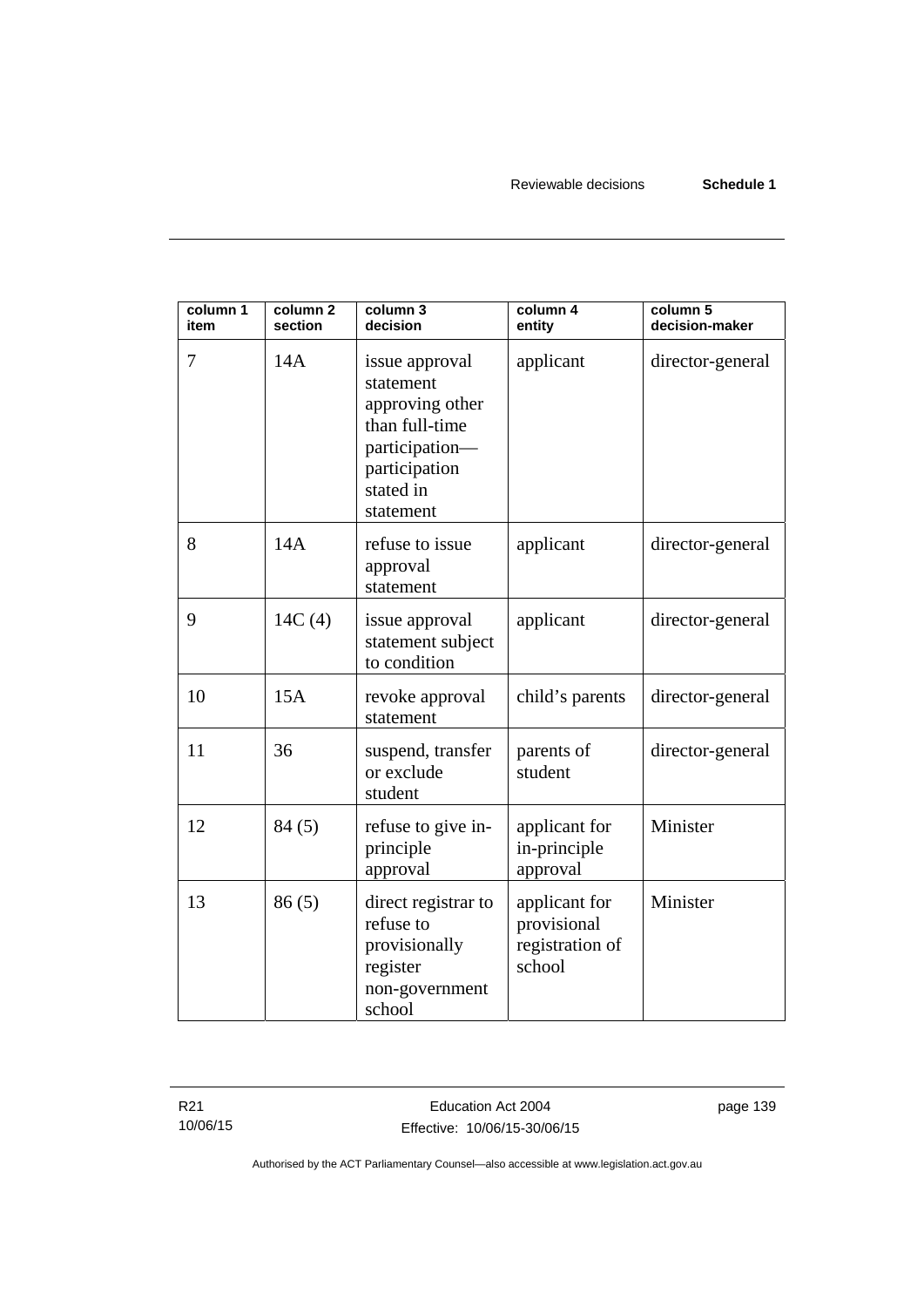## **Schedule 1** Reviewable decisions

| column 1<br>item | column <sub>2</sub><br>section | column 3<br>decision                                                                                           | column 4<br>entity                                                    | column 5<br>decision-maker |
|------------------|--------------------------------|----------------------------------------------------------------------------------------------------------------|-----------------------------------------------------------------------|----------------------------|
| 14               | 88(3)                          | direct registrar to<br>register<br>non-government<br>school for shorter<br>period than<br>applied for          | applicant for<br>registration of<br>school                            | Minister                   |
| 15               | 88(5)                          | direct registrar to<br>refuse to register<br>non-government<br>school                                          | applicant for<br>registration of<br>school                            | Minister                   |
| 16               | 88B (6)                        | direct registrar to<br>refuse to register<br>non-government<br>school at<br>additional<br>campus               | applicant for<br>registration of<br>additional<br>campus              | Minister                   |
| 17               | 90(6)                          | direct registrar to<br>refuse to register<br>non-government<br>school at<br>additional<br>educational level    | applicant of<br>registration at<br>additional<br>educational<br>level | Minister                   |
| 18               | 95(1)                          | direct registrar to<br>cancel<br>provisional<br>registration or<br>registration of<br>non-government<br>school | entity that has<br>registration<br>cancelled                          | Minister                   |

page 140 **Education Act 2004** Effective: 10/06/15-30/06/15

R21 10/06/15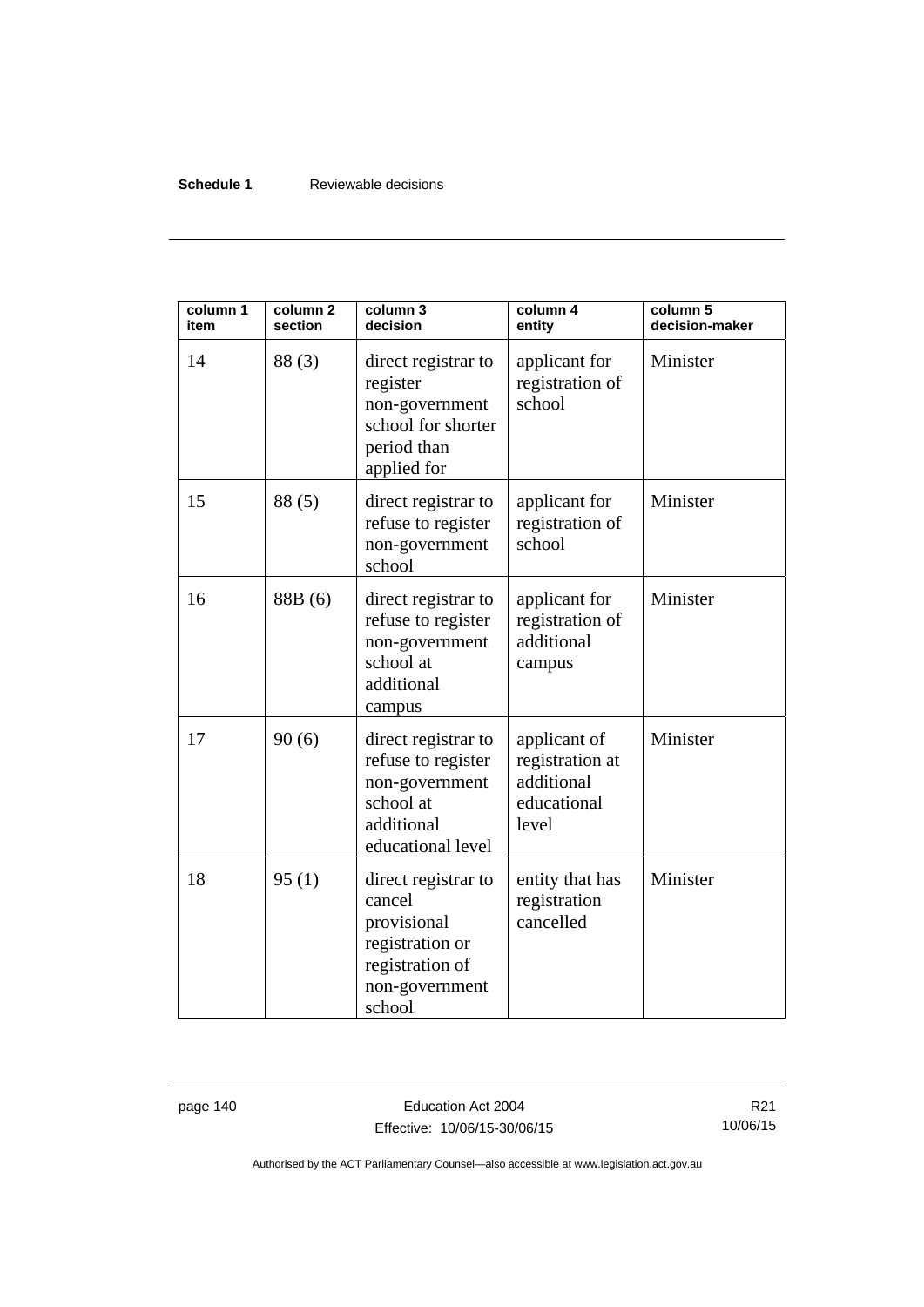| column 1<br>item | column <sub>2</sub><br>section | column 3<br>decision                                                                                                         | column 4<br>entity                          | column 5<br>decision-maker |
|------------------|--------------------------------|------------------------------------------------------------------------------------------------------------------------------|---------------------------------------------|----------------------------|
| 19               | 97(3)                          | direct registrar to<br>renew<br>registration of<br>non-government<br>school for shorter<br>period than<br>period applied for | applicant for<br>renewal of<br>registration | Minister                   |
| 20               | 97(5)                          | direct registrar to<br>refuse to renew<br>registration of<br>non-government<br>school                                        | applicant for<br>renewal of<br>registration | Minister                   |
| 21               | 131(3)                         | refuse to register<br>child for home<br>education                                                                            | parents of child                            | director-general           |
| 22               | 131(3)                         | register child for<br>home education<br>for less than 2<br>years                                                             | parents of child                            | director-general           |
| 23               | 135(1)                         | cancel<br>registration of<br>child for home<br>education                                                                     | parents of child                            | director-general           |
| 24               | 137(3)                         | refuse to renew<br>registration of<br>child for home<br>education                                                            | parents of child                            | director-general           |

page 141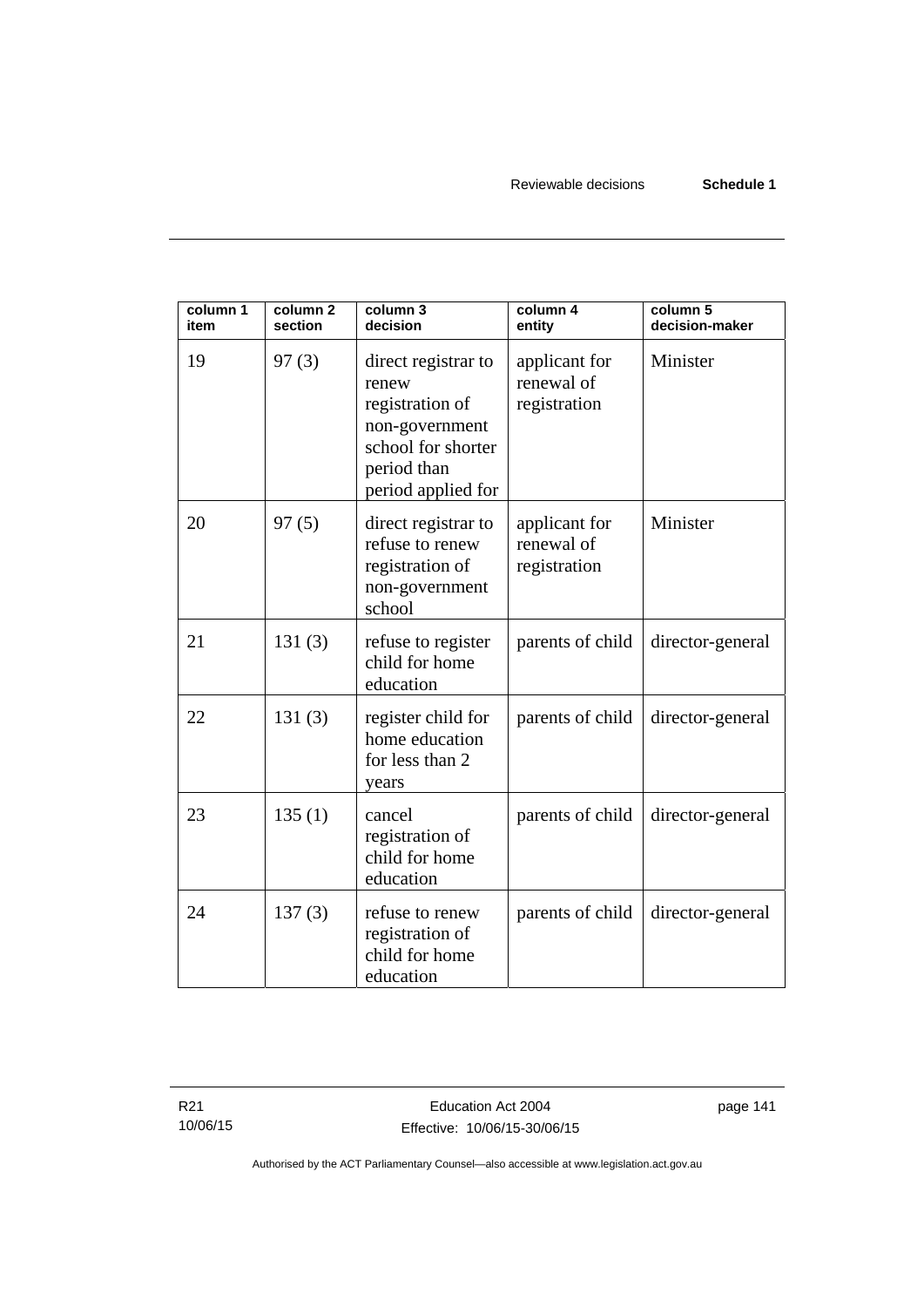## **Schedule 1** Reviewable decisions

| column 1 | column 2 | column 3                                                                                                    | column 4         | column 5         |
|----------|----------|-------------------------------------------------------------------------------------------------------------|------------------|------------------|
| item     | section  | decision                                                                                                    | entity           | decision-maker   |
| 25       | 137(3)   | renew<br>registration of<br>child for home<br>education for<br>shorter period<br>than period<br>applied for | parents of child | director-general |

page 142 **Education Act 2004** Effective: 10/06/15-30/06/15

R21 10/06/15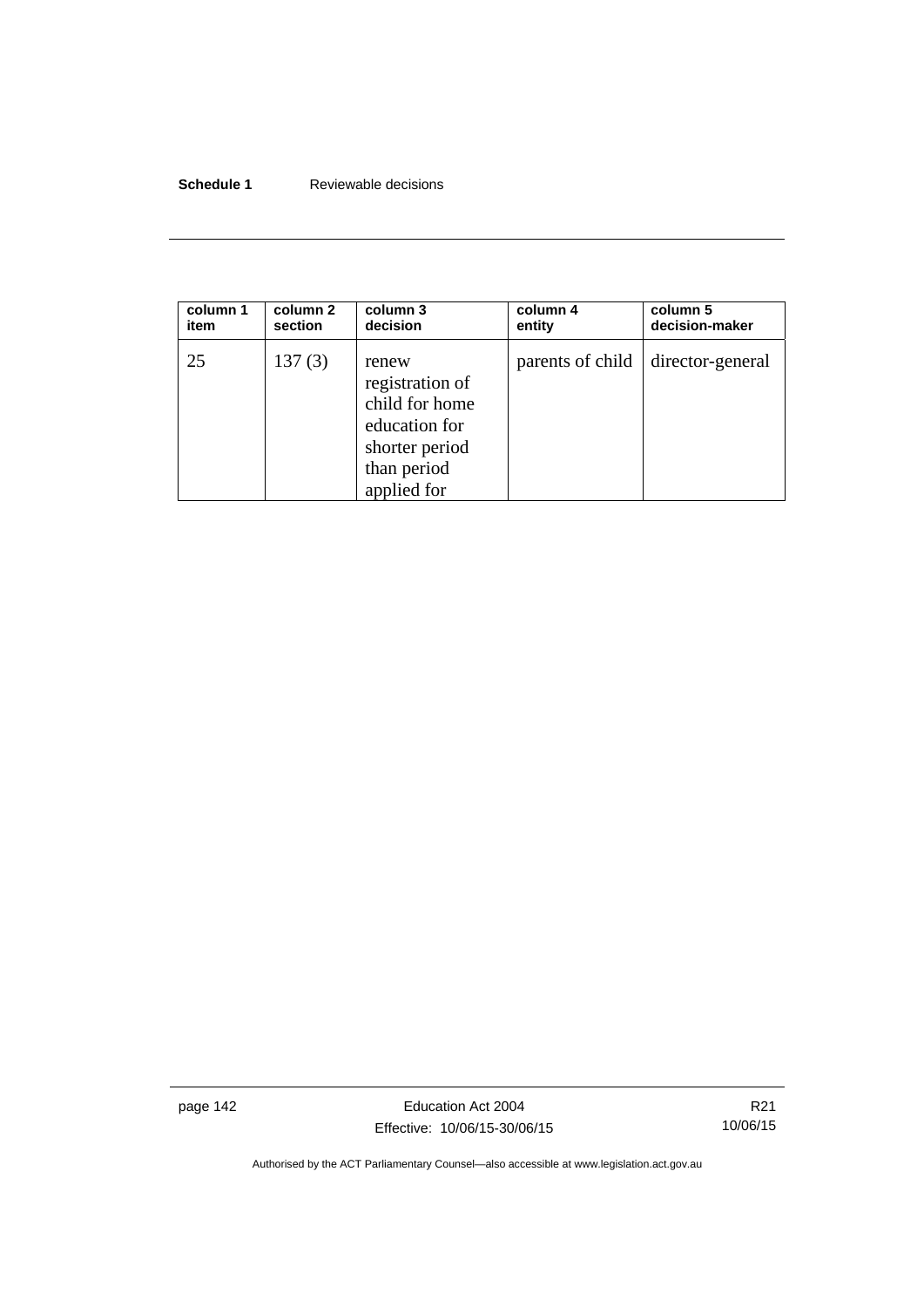# **Dictionary**

(see s 3)

*Note 1* The [Legislation Act](http://www.legislation.act.gov.au/a/2001-14) contains definitions and other provisions relevant to this Act.

*Note 2* For example, the [Legislation Act,](http://www.legislation.act.gov.au/a/2001-14) dict, pt 1 defines the following terms:

- $\bullet$  ACAT
- $\bullet$  ACT
- administrative unit
- appoint
- Australian citizen
- child
- contravene
- daily newspaper
- director-general (see s 163)
- exercise
- $\bullet$  fail
- financial year
- foreign country
- function
- reviewable decision notice
- State.

## *appointed member*—

 (a) for the school board of a government school, other than a small school, a school-related institution or another school to which section 43 (Composition of school boards of school-related institutions and other schools in special circumstances) applies—see section 41 (Composition of school boards generally); or

page 143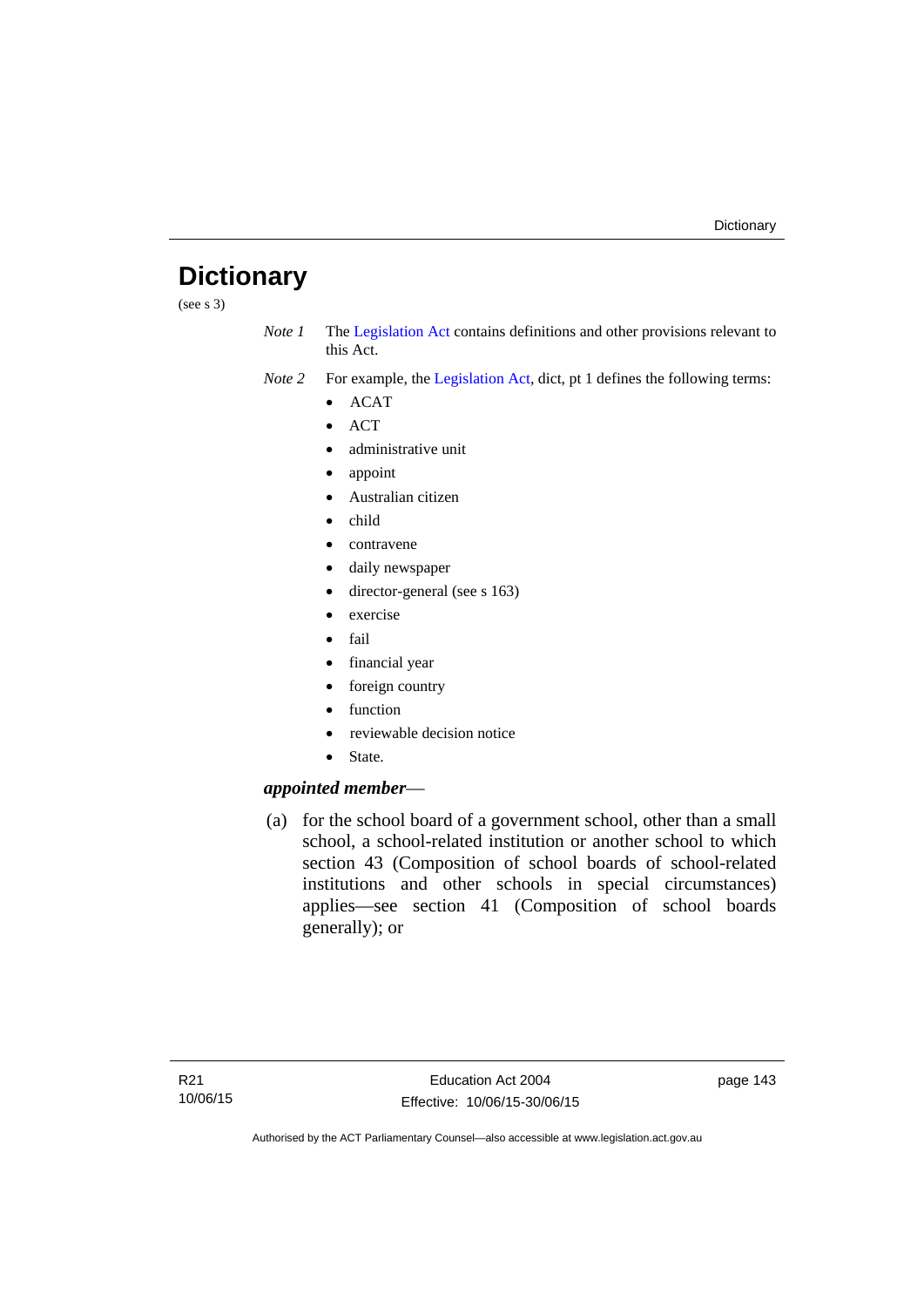- (b) for the school board of a small school, other than a school to which section 43 (Composition of school boards of schoolrelated institutions and other schools in special circumstances) applies—see section 42 (Composition of school boards of small schools); or
- (c) for the Government Schools Education Council—see section 56 (Membership of council (government)).

*approval statement*, for division 2.4.2 (Approval to participate in training and employment alternatives)—see section 13D.

*approved educational course* means an approved educational course (government) or approved educational course (non-government).

*approved educational course (government)* means an educational course approved under section 31.

*approved educational course (non-government)* means an educational course approved under section 81.

*authorised person* means an authorised person (government) or authorised person (non-government).

*authorised person (government)* means a person who is an authorised person (government) under section 67.

*authorised person (non-government)* means a person who is an authorised person (non-government) under section 119.

## *board appointed member*—

 (a) for the school board of a government school, other than a small school, a school-related institution or another school to which section 43 (Composition of school boards of school-related institutions and other schools in special circumstances) applies—see section 41 (Composition of school boards generally); or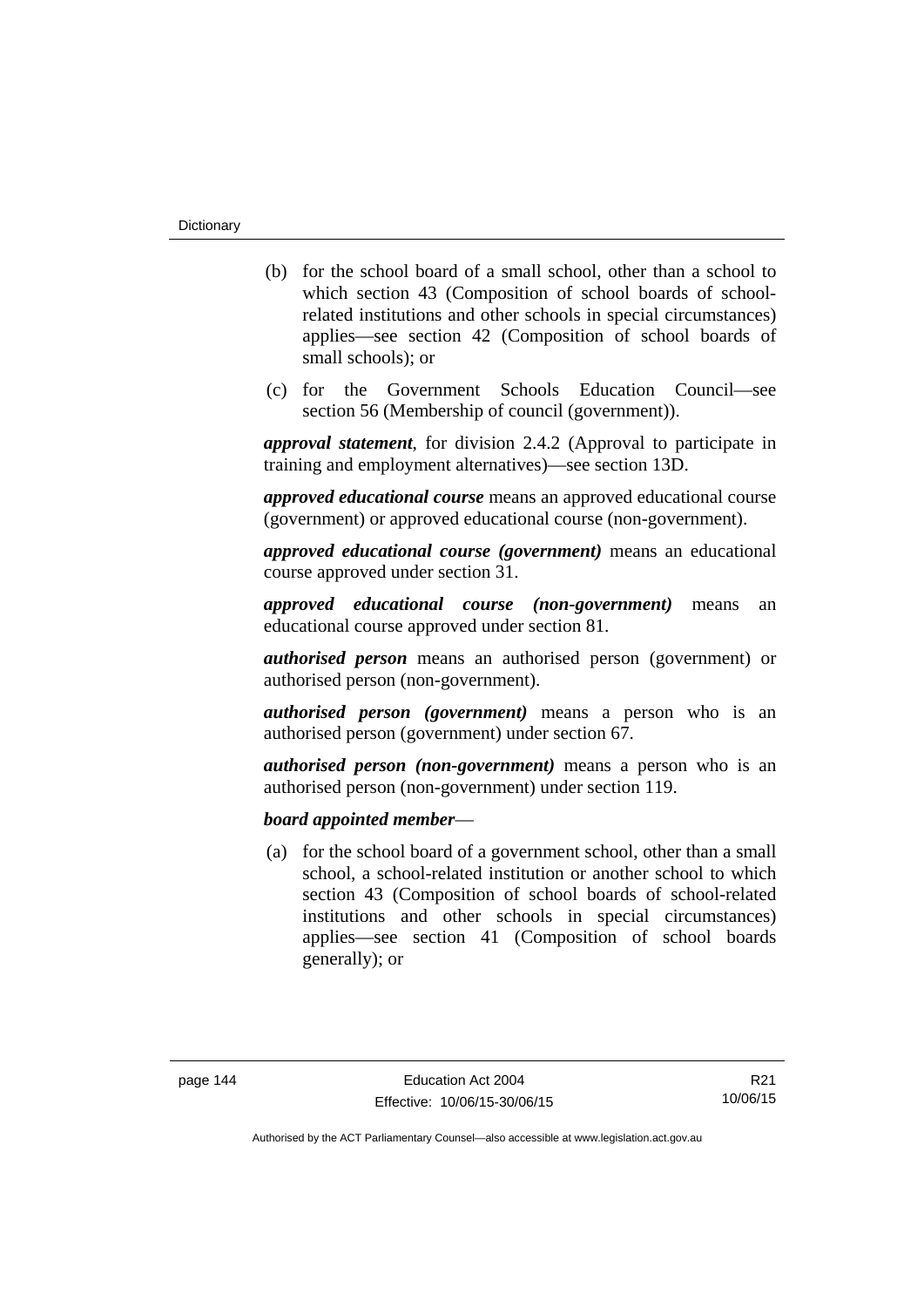(b) for a school board of a small school, other than a school to which section 43 (Composition of school boards of schoolrelated institutions and other schools in special circumstances) applies—see section 42 (Composition of school boards of small schools).

*carer*—see section 6.

## *community member*—

- (a) for part 3.5 (Government Schools Education Council)—see section 57 (Appointed members of council (government)); and
- (b) for part 4.4 (Non-government Schools Education Council) see section 109 (Members of council (government)).

*completes year 10*—see section 9B.

*completes year 12*—see section 9C.

*compliance notice*, for chapter 2 (Compulsory education)—see section 16B.

*compulsory education age*, for chapter 2 (Compulsory education) see section 9.

*corporal punishment* means physical force applied to punish or correct, and includes any action designed or likely to cause physical pain or discomfort taken to punish or correct.

# *council*—

- (a) for part 3.5—means the Government Schools Education Council; and
- (b) for part 4.4—means the Non-Government Schools Education Council.

*council (government)*, for part 3.5—means the Government Schools Education Council.

*council (non-government)*, for part 4.4—means the Nongovernment Schools Education Council.

page 145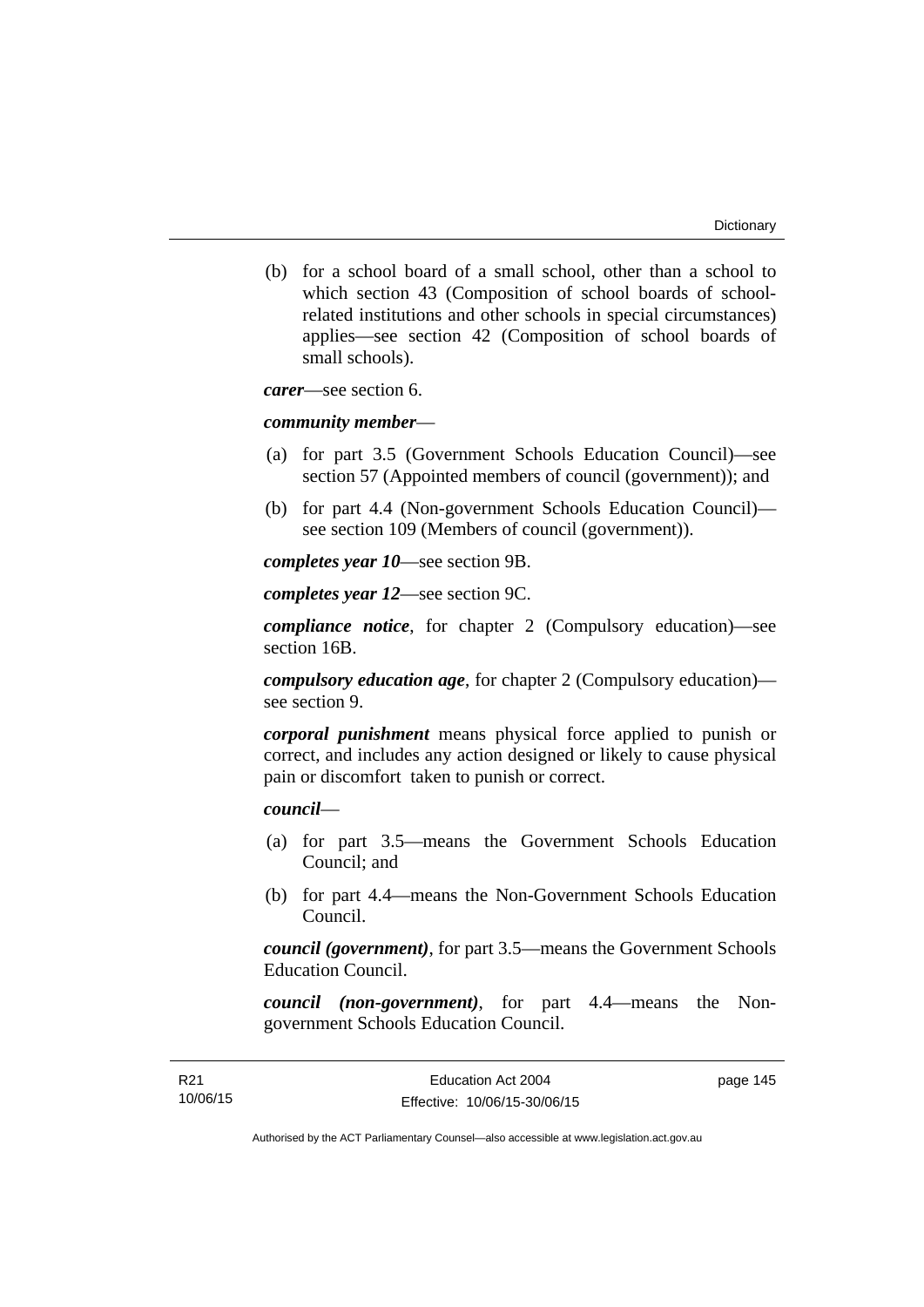*decision-maker*, for part 6.1 (Notification and review of decisions)—see section 140.

*educational course* means a course of teaching and learning directed toward acquiring a particular area of knowledge and skills.

*education course*—see section 9A.

*education member*—

- (a) for part 3.5 (Government Schools Education Council)—see section 57 (Appointed members of council (government)); and
- (b) for part 4.4 (Non-government Schools Education Council) see section 109 (Members of council (government)).

*education provider*—see section 9A.

*employment alternative*—see section 13B.

*exclusion***—**

- (a) of a student from all government schools—means preventing the student from continuing to be enrolled or being re-enrolled at any government school; and
- (b) of a student from all Catholic systemic schools—means preventing the student from continuing to be enrolled or being re-enrolled at any Catholic systemic school; and
- (c) of a student from a non-government school—means preventing the student from continuing to be enrolled or being re-enrolled at the non-government school.

*exemption certificate*, for chapter 2 (Compulsory education)—see section 11H.

## *full-time participation*—

- (a) in an education course, for division 2.2.2 (Participation requirement)—see section 10C; and
- (b) in a training or employment alternative, for part 2.4 (After year 10—training and employment alternatives)—see section 13C.

| page 146 | Education Act 2004           | R <sub>21</sub> |
|----------|------------------------------|-----------------|
|          | Effective: 10/06/15-30/06/15 | 10/06/15        |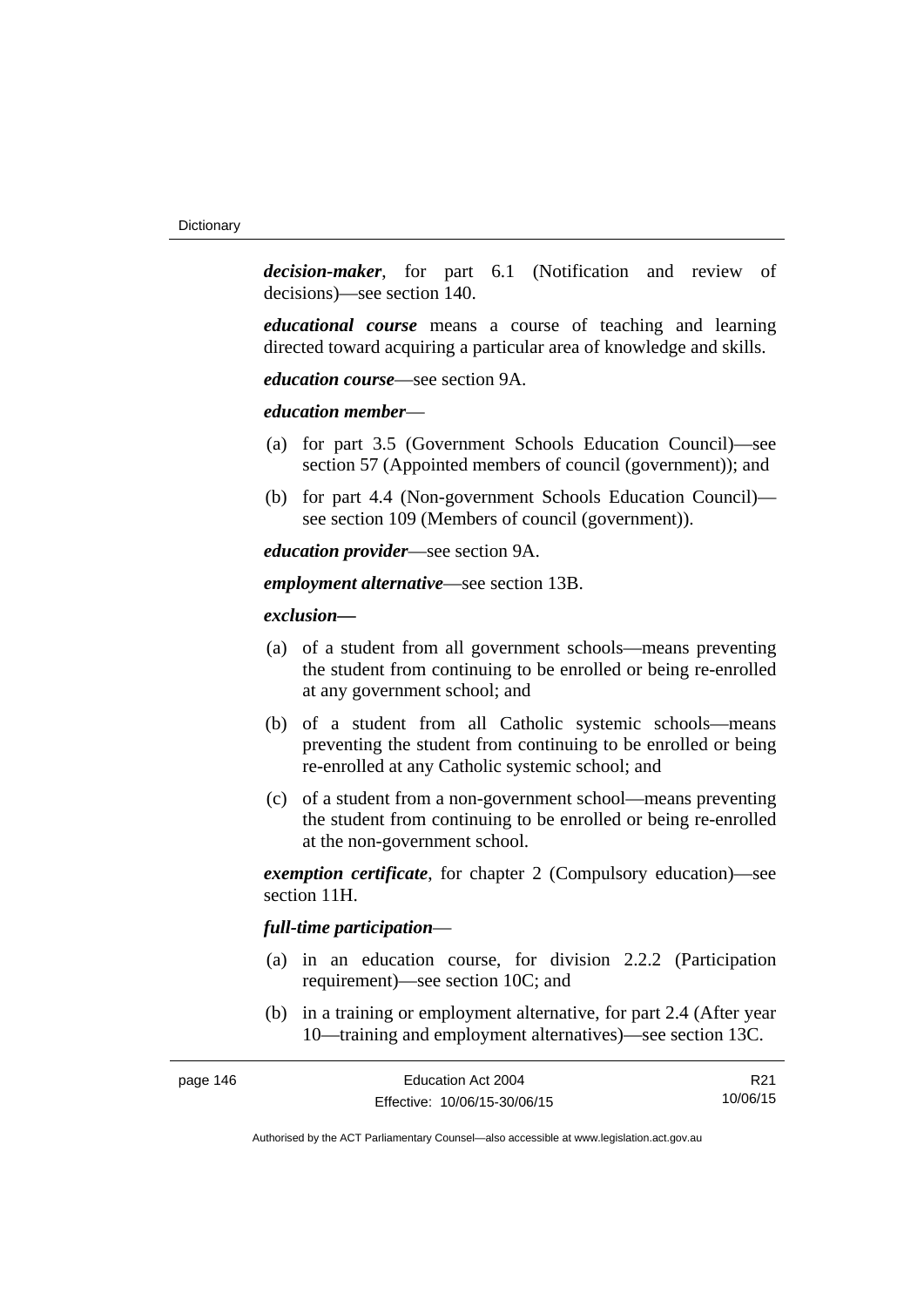*full-time participation requirement*, for part 2.3 (Exemption certificates)—see section 11G.

## *government school*—

- (a) means a school established under section 20 (1); and
- (b) except for section 20—includes a school-related institution established under section 20 (3).

*half-year*, for part 3.4 (School boards of government schools)—see section 37.

*home education*—see section 129.

*information notice*, for chapter 2 (Compulsory education)—see section 11C.

*in-principle approval*—see section 83 (Applications for in-principle approval for proposed registration).

*internally reviewable decision*, for part 6.1 (Notification and review of decisions)—see section 140.

*internal reviewer* for part 6.1 (Notification and review of decisions)—see section 140.

*internal review notice*, for part 6.1 (Notification and review of decisions)—see section 140.

*money*, for part 3.4 (School boards of government schools)—see section 37.

*non-government school* means a registered non-government school.

*parent*—see section 6.

*parents and citizens association*, for part 3.4 (School boards of government schools)—see section 37.

page 147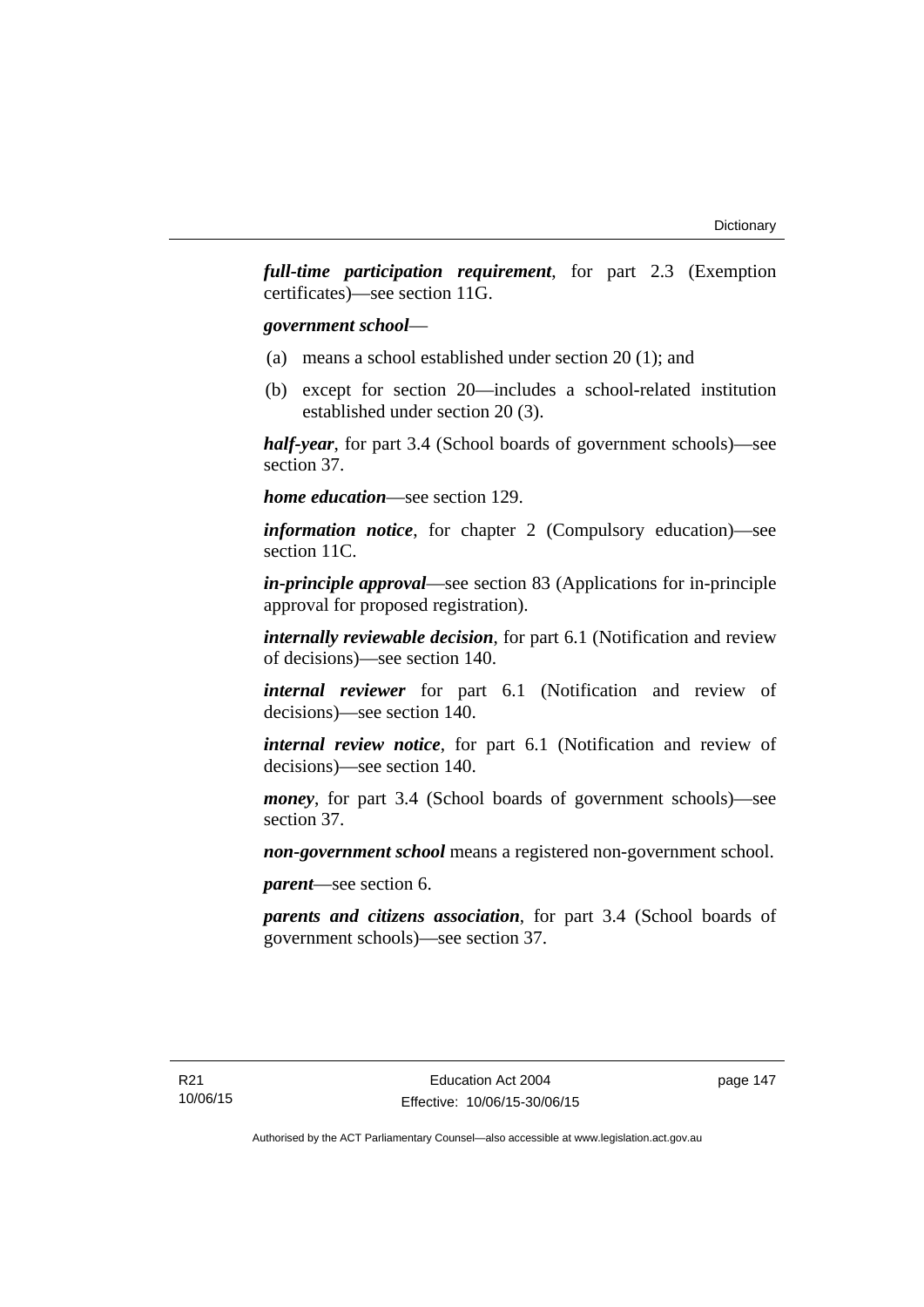## *parents and citizens member*—

- (a) for the school board of a government school, other than a small school, a school-related institution or another school to which section 43 (Composition of school boards of school-related institutions and other schools in special circumstances) applies—see section 41 (Composition of school boards generally); or
- (b) for the school board of a small school, other than a school to which section 43 applies—see section 42 (Composition of school boards of small schools).

*participates*, in an education course, for division 2.2.2 (Participation requirement)—see section 10B.

*prescribed period*, for part 3.4 (School boards of government schools)—see section 37.

*proposed opening day*—see section 83 (3).

*registered non-government school* means a school that is registered or provisionally registered under part 4.2 (Registration—nongovernment schools).

# *register of enrolments and attendances*—

- (a) for a government school or approved educational course (government)—means the register kept under section 32; and
- (b) for a non-government school or approved educational course (non-government)—means the register kept under section 99.

*register of non-government schools* means the register kept by the registrar under section 79.

*registrar* means the Registrar of Non-Government Schools appointed under section 77.

*reviewable decision*, for part 6.1 (Notification and review of decisions)—see section 140.

R21 10/06/15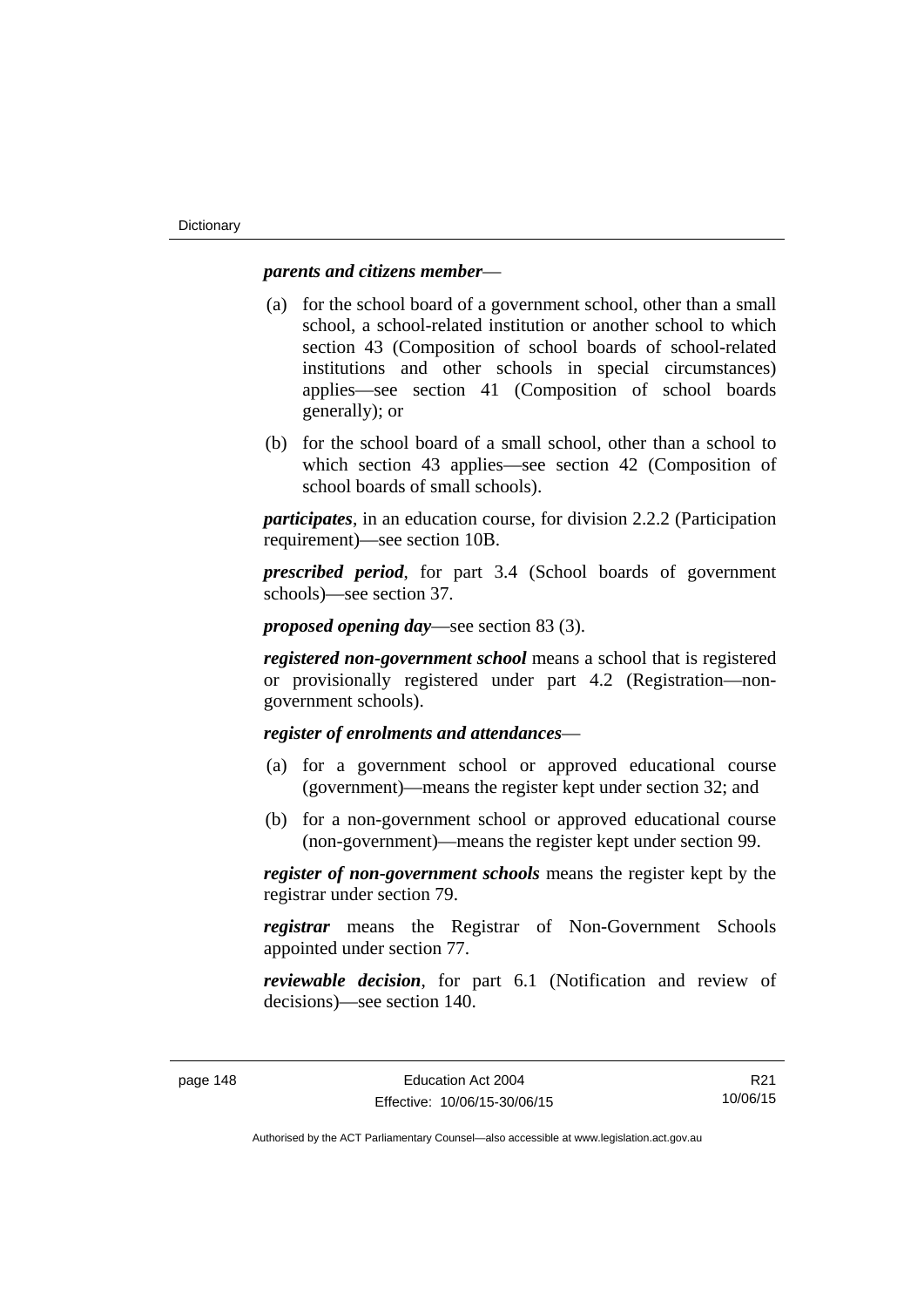## *school*—

- (a) except for chapter 2, chapter 4 and part 6.2—means a government school; and
- (b) for chapter 2 (Compulsory education) and part 6.2 (Other provisions)—means a government school or a non-government school; and
- (c) for chapter 4 (Non-government schools)—see section 74.

*school board*, of a government school, means the school board of the school established under section 38.

*school-related institution*—see section 20 (3).

*small school*, for part 3.4 (School boards of government schools) see section 37.

*staff*, of a school, means the principal and teachers of, and other people employed at, the school.

# *staff member*—

- (a) for the school board of a government school, other than a small school, a school-related institution or another school to which section 43 (Composition of school boards of school-related institutions and other schools in special circumstances) applies—see section 41 (Composition of school boards generally); or
- (b) for the school board of a small school, other than a school to which section 43 applies—see section 42 (Composition of school boards of small schools).

*student*, for part 3.4 (School boards of government schools)—see section 37.

page 149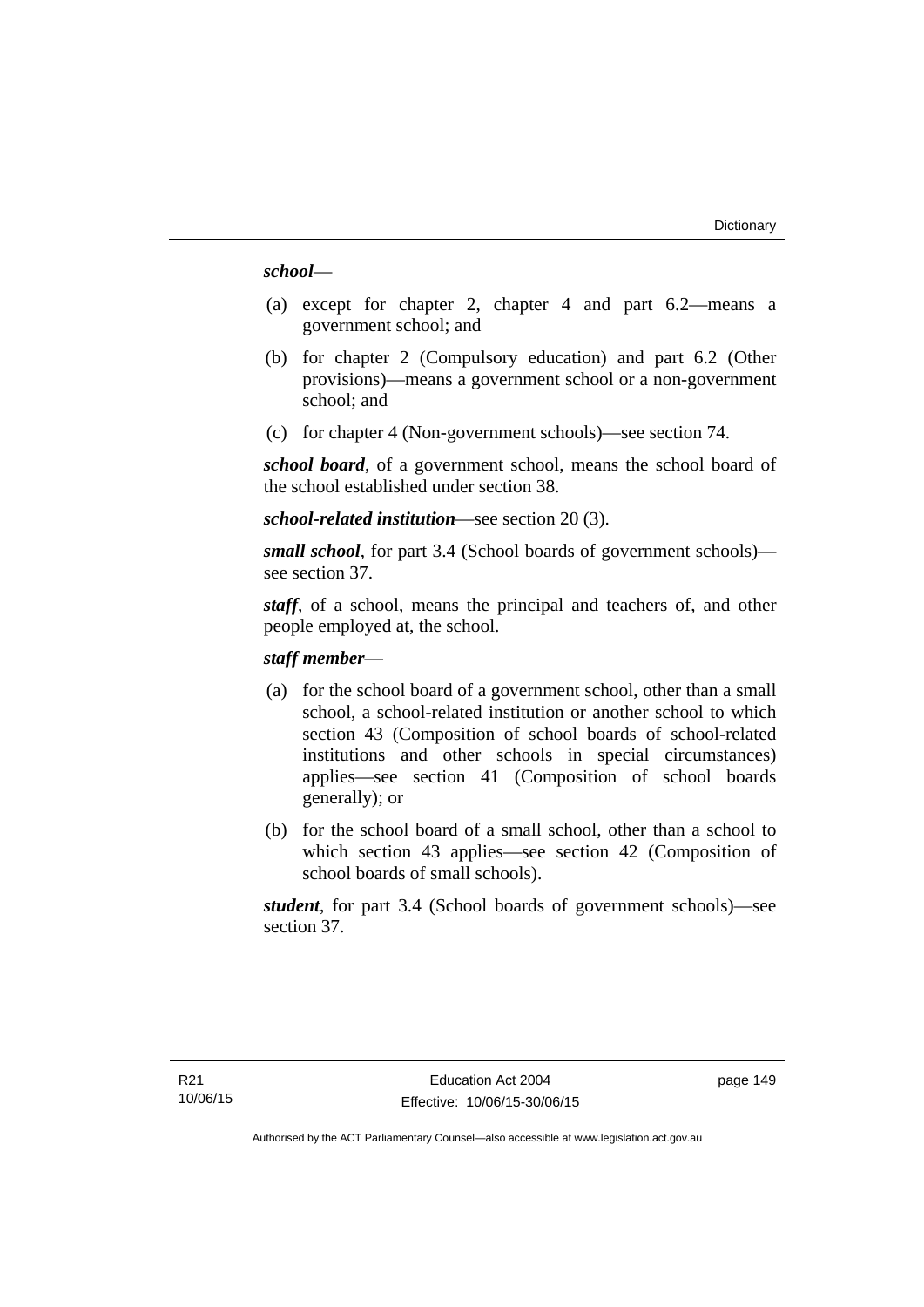**Dictionary** 

*student member*, for the school board of a government school, other than a small school, a school-related institution or another school to which section 43 (Composition of school boards of school-related institutions and other schools in special circumstances) applies—see section 41.

*training alternative*—see section 13A.

*training alternative provider*—see section 13A.

page 150 **Education Act 2004** Effective: 10/06/15-30/06/15

R21 10/06/15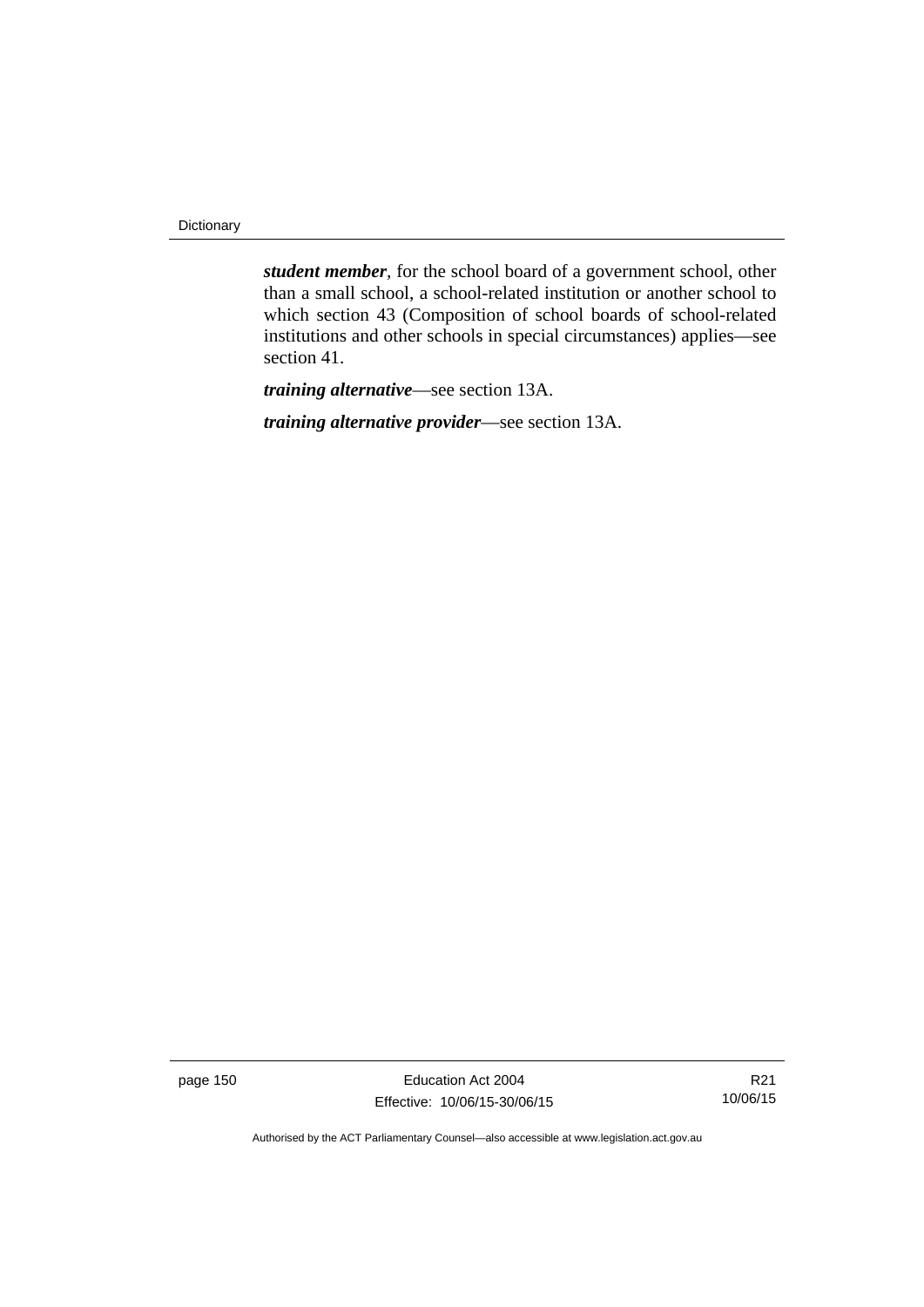# **Endnotes**

# **1 About the endnotes**

Amending and modifying laws are annotated in the legislation history and the amendment history. Current modifications are not included in the republished law but are set out in the endnotes.

Not all editorial amendments made under the *[Legislation Act 2001](http://www.legislation.act.gov.au/a/2001-14)*, part 11.3 are annotated in the amendment history. Full details of any amendments can be obtained from the Parliamentary Counsel's Office.

Uncommenced amending laws are not included in the republished law. The details of these laws are underlined in the legislation history. Uncommenced expiries are underlined in the legislation history and amendment history.

If all the provisions of the law have been renumbered, a table of renumbered provisions gives details of previous and current numbering.

The endnotes also include a table of earlier republications.

| $A = Act$                                    | NI = Notifiable instrument                  |
|----------------------------------------------|---------------------------------------------|
| $AF =$ Approved form                         | $o = order$                                 |
| $am = amended$                               | $om = omitted/repealed$                     |
| $amdt = amendment$                           | $ord = ordinance$                           |
| $AR = Assembly resolution$                   | $orig = original$                           |
| $ch = chapter$                               | par = paragraph/subparagraph                |
| $CN =$ Commencement notice                   | $pres = present$                            |
| $def = definition$                           | $prev = previous$                           |
| $DI = Disallowable instrument$               | $(\text{prev}) = \text{previously}$         |
| $dict = dictionary$                          | $pt = part$                                 |
| $disallowed = disallowed by the Legislative$ | $r = rule/subrule$                          |
| Assembly                                     | $reloc = relocated$                         |
| $div = division$                             | $renum = renumbered$                        |
| $exp = expires/expired$                      | $R[X]$ = Republication No                   |
| $Gaz = gazette$                              | $RI = reissue$                              |
| $hdg = heading$                              | $s = section/subsection$                    |
| $IA = Interpretation Act 1967$               | $sch = schedule$                            |
| ins = inserted/added                         | $sdiv = subdivision$                        |
| $LA =$ Legislation Act 2001                  | $SL = Subordinate$ law                      |
| $LR =$ legislation register                  | $sub =$ substituted                         |
| $LRA =$ Legislation (Republication) Act 1996 | $underlining = whole or part not commenced$ |
| $mod = modified/modification$                | or to be expired                            |
|                                              |                                             |

# **2 Abbreviation key**

R21 10/06/15

Education Act 2004 Effective: 10/06/15-30/06/15 page 151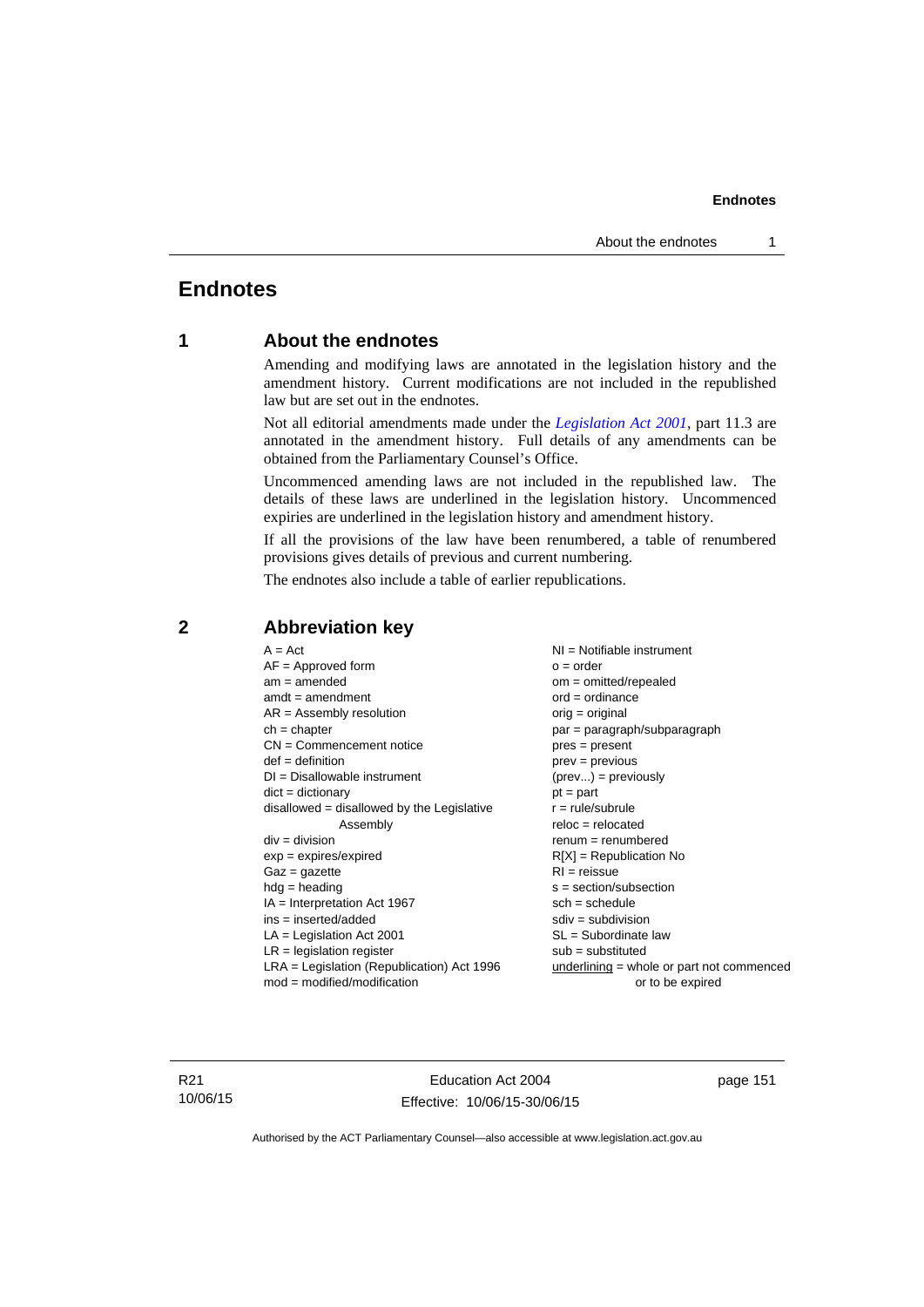3 Legislation history

# **3 Legislation history**

## **Education Act 2004 A2004-17**

notified LR 8 April 2004 s 1, s 2 commenced 8 April 2004 (LA s 75 (1)) remainder commenced 1 January 2005 (s 2)

as amended by

## **[Education Amendment Act 2006](http://www.legislation.act.gov.au/a/2006-28) A2006-28**

notified LR 15 June 2006 s 1, s 2 commenced 15 June 2006 (LA s 75 (1)) remainder commenced 16 June 2006 (s 2)

#### **[Education Amendment Act 2006 \(No 2\)](http://www.legislation.act.gov.au/a/2006-57) A2006-57**

notified LR 19 December 2006 s 1, s 2 commenced 19 December 2006 (LA s 75 (1)) remainder commenced 20 December 2006 (s 2)

## **[Children and Young People \(Consequential Amendments\) Act 2008](http://www.legislation.act.gov.au/a/2008-20) A2008-20 sch 3 pt 3.12, sch 4 pt 4.14**

notified LR 17 July 2008 s 1, s 2 commenced 17 July 2008 (LA s 75 (1)) s 3 commenced 18 July 2008 (s 2 (1)) sch 3 pt 3.12 commenced 27 October 2008 (s 2 (4) and see Children [and Young People Act 2008](http://www.legislation.act.gov.au/a/2008-19) A2008-19, s 2 and [CN2008-13](http://www.legislation.act.gov.au/cn/2008-13/default.asp)) sch 4 pt 4.14 commenced 27 February 2009 (s 2 (5) and see [Children](http://www.legislation.act.gov.au/a/2008-19)  [and Young People Act 2008](http://www.legislation.act.gov.au/a/2008-19) A2008-19, s 2 and [CN2008-17 \(](http://www.legislation.act.gov.au/cn/2008-17/default.asp)and see [CN2008-13](http://www.legislation.act.gov.au/cn/2008-13/default.asp)))

**[ACT Civil and Administrative Tribunal Legislation Amendment](http://www.legislation.act.gov.au/a/2008-37)  [Act 2008 \(No 2\)](http://www.legislation.act.gov.au/a/2008-37) A2008-37 sch 1 pt 1.33** 

notified LR 4 September 2008

s 1, s 2 commenced 4 September 2008 (LA s 75 (1)) sch 1 pt 1.33 commenced 2 February 2009 (s 2 (1) and see ACT Civil [and Administrative Tribunal Act 2008](http://www.legislation.act.gov.au/a/2008-35) A2008-35, s 2 (1) and [CN2009-2](http://www.legislation.act.gov.au/cn/2009-2/default.asp))

## **[Statute Law Amendment Act 2009](http://www.legislation.act.gov.au/a/2009-20) A2009-20 sch 3 pt 3.25**

notified LR 1 September 2009 s 1, s 2 commenced 1 September 2009 (LA s 75 (1)) sch 3 pt 3.25 commenced 22 September 2009 (s 2)

page 152 Education Act 2004 Effective: 10/06/15-30/06/15

R21 10/06/15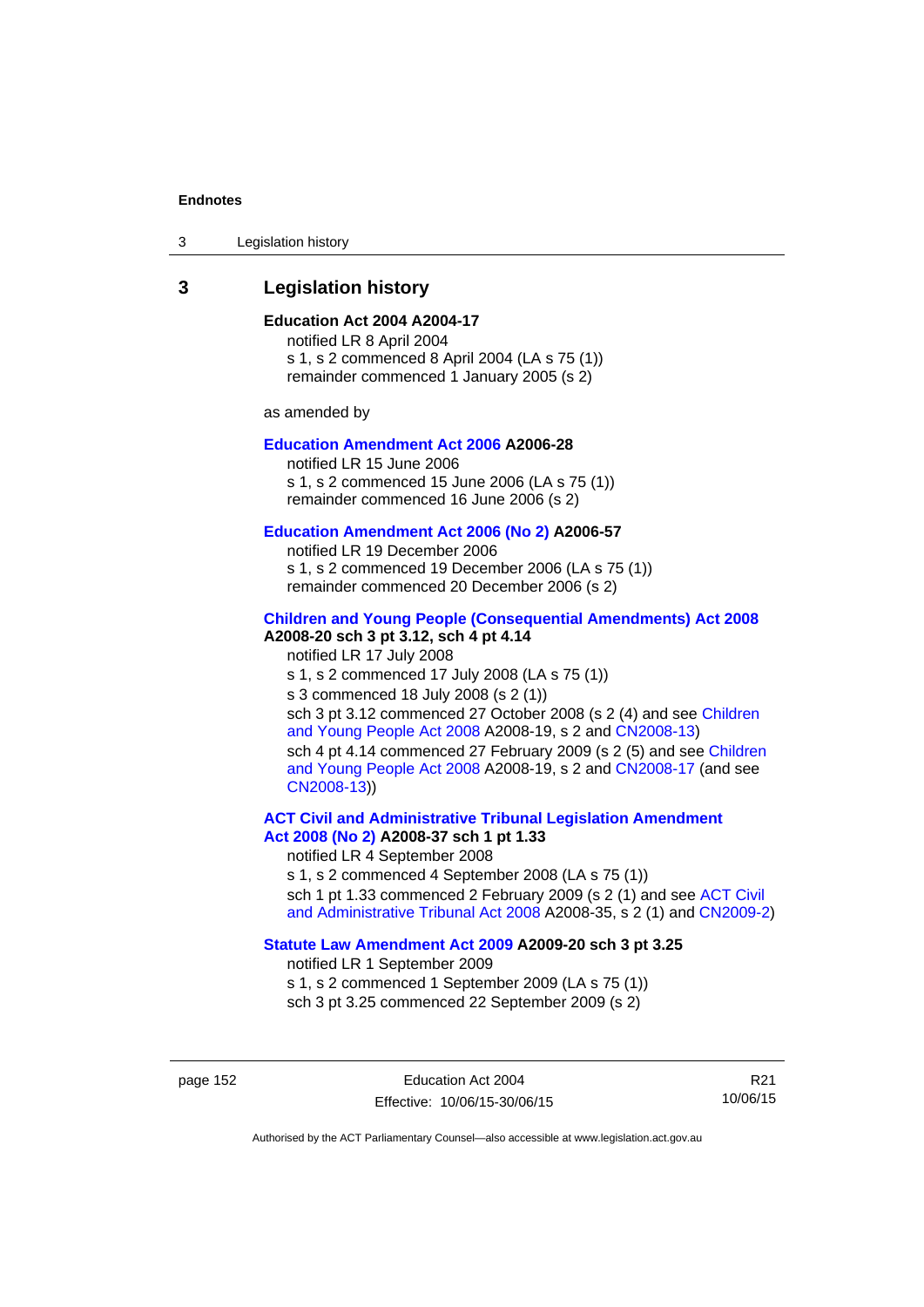| Legislation history<br>3                                                                                                                                                                                                                                                        |
|---------------------------------------------------------------------------------------------------------------------------------------------------------------------------------------------------------------------------------------------------------------------------------|
| <b>Education (Participation) Amendment Act 2009 A2009-40</b><br>notified LR 17 November 2009<br>s 1, s 2 commenced 17 November 2009 (LA s 75 (1))<br>remainder commenced 1 January 2010 (s 2)                                                                                   |
| <b>Education Amendment Act 2010 A2010-7</b><br>notified LR 3 March 2010<br>s 1, s 2 commenced 3 March 2010 (LA s 75 (1))<br>remainder commenced 4 March 2010 (s 2)                                                                                                              |
| Statute Law Amendment Act 2010 A2010-18 sch 1 pt 1.6, sch 3 pt 3.4<br>notified LR 13 May 2010<br>s 1, s 2 commenced 13 May 2010 (LA s 75 (1))<br>sch 1 pt 1.6, sch 3 pt 3.4 commenced 3 June 2010 (s 2)                                                                         |
| Education Amendment Act 2010 (No 2) A2010-22<br>notified LR 6 July 2010<br>s 1, s 2 commenced 6 July 2010 (LA s 75 (1))<br>remainder commenced 7 July 2010 (s 2)                                                                                                                |
| Statute Law Amendment Act 2011 A2011-3 sch 3 pt 3.16<br>notified LR 22 February 2011<br>s 1, s 2 commenced 22 February 2011 (LA s 75 (1))<br>sch 3 pt 3.16 commenced 1 March 2011 (s 2)                                                                                         |
| <b>Administrative (One ACT Public Service Miscellaneous Amendments)</b><br>Act 2011 A2011-22 sch 1 pt 1.57<br>notified LR 30 June 2011<br>s 1, s 2 commenced 30 June 2011 (LA s 75 (1))<br>sch 1 pt 1.57 commenced 1 July 2011 (s 2 (1))                                        |
| <b>Education Amendment Act 2011 A2011-51</b><br>notified LR 24 November 2011<br>s 1, s 2 commenced 24 November 2011 (LA s 75 (1))<br>remainder commenced 1 January 2012 (s 2 and see Education and<br>Care Services National Law (ACT) Act 2011 A2011-42, s 2 and<br>CN2011-16) |
| Statute Law Amendment Act 2012 A2012-21 sch 3 pt 3.14<br>notified LR 22 May 2012<br>s 1, s 2 commenced 22 May 2012 (LA s 75 (1))<br>sch 3 pt 3.14 commenced 5 June 2012 (s 2 (1))                                                                                               |

R21 10/06/15 page 153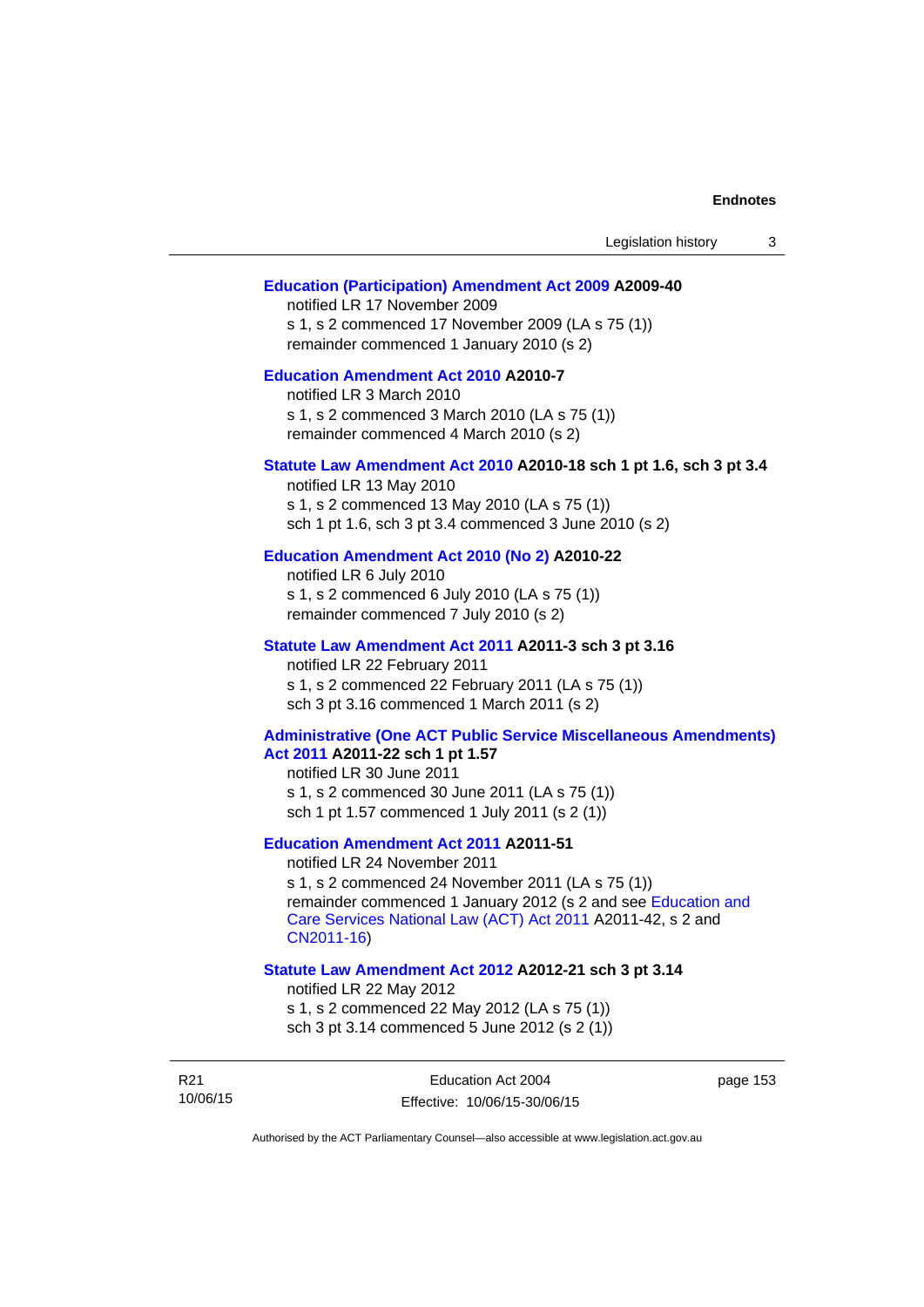3 Legislation history

## **[Training and Tertiary Education Amendment Act 2014](http://www.legislation.act.gov.au/a/2014-48) A2014-48 sch 1 pt 1.8**

notified LR 6 November 2014 s 1, s 2 commenced 6 November 2014 (LA s 75 (1))

sch 1 pt 1.8 commenced 20 November 2014 (s 2)

## **[Statute Law Amendment Act 2015](http://www.legislation.act.gov.au/a/2015-15/default.asp) A2015-15 sch 3 pt 3.5**

notified LR 27 May 2015

s 1, s 2 commenced 27 May 2015 (LA s 75 (1))

sch 3 pt 3.5 commenced 10 June 2015 (s 2)

# **[Annual Reports \(Government Agencies\) Amendment Act 2015](http://www.legislation.act.gov.au/a/2015-16)**

**A2015-16 sch 1 pt 1.8** 

notified LR 27 May 2015 s 1, s 2 commenced 27 May 2015 (LA s 75 (1)) sch 1 pt 1.8 commenced 3 June 2015 (s 2)

page 154 Education Act 2004 Effective: 10/06/15-30/06/15

R21 10/06/15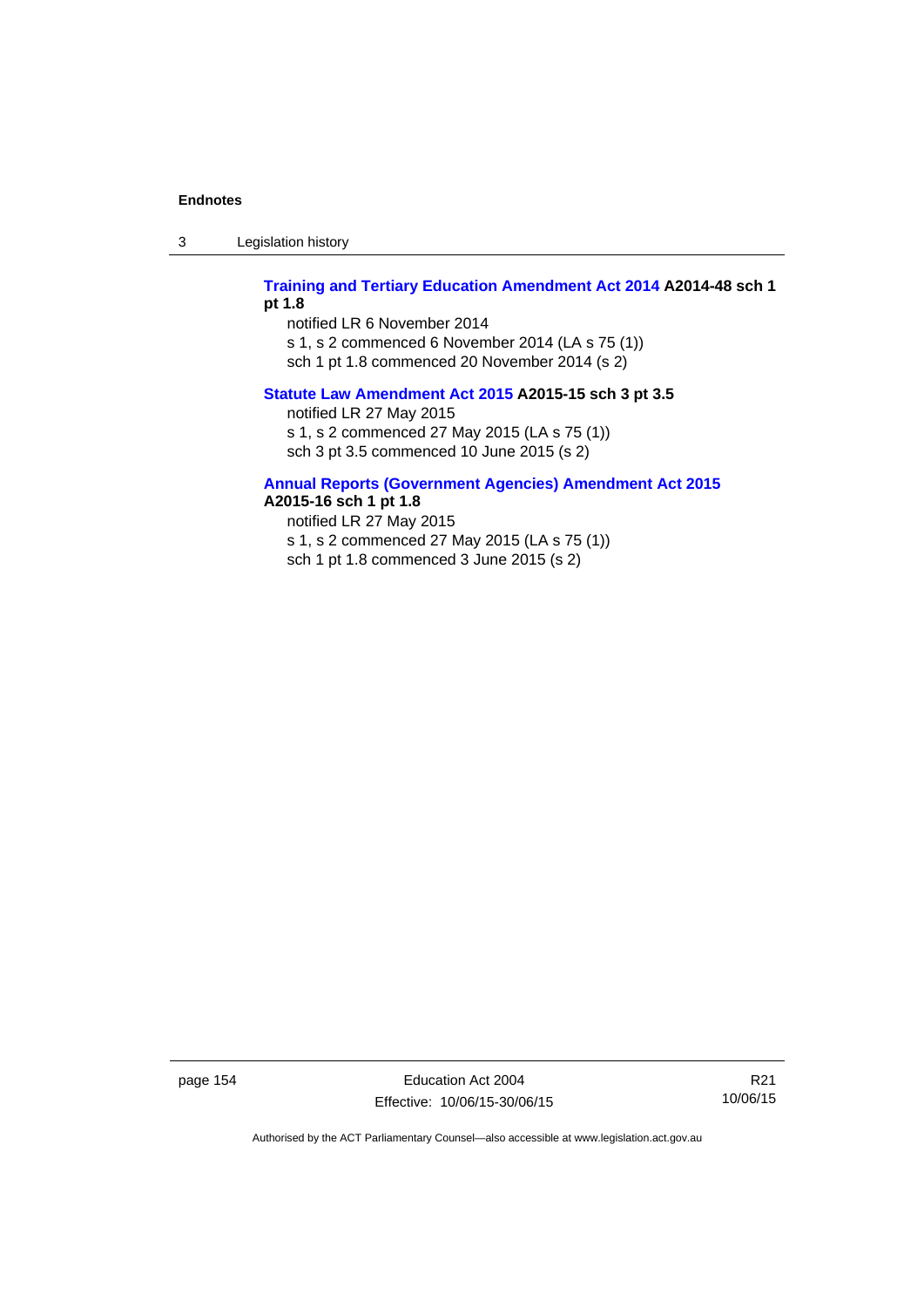## **4 Amendment history**

**Commencement**  s 2 om LA s 89 (4) **Meaning of** *parent* **and** *carer*  s 6 am [A2008-20](http://www.legislation.act.gov.au/a/2008-20) amdt 3.26, amdt 4.37 **General principles of Act**  s 7 am [A2006-57](http://www.legislation.act.gov.au/a/2006-57) s 4, s 5, s 55 **Main objects of Act**  s 8 am [A2006-57](http://www.legislation.act.gov.au/a/2006-57) s 6, s 7; [A2009-40](http://www.legislation.act.gov.au/a/2009-40) s 4; pars renum R9 LA **Compulsory education**  ch 2 hdg sub [A2009-40](http://www.legislation.act.gov.au/a/2009-40) s 5 **Preliminary—ch 2**  pt 2.1 hdg ins [A2009-40](http://www.legislation.act.gov.au/a/2009-40) s 5 **Meaning of** *compulsory education age***—ch 2**  s 9 sub [A2009-40](http://www.legislation.act.gov.au/a/2009-40) s 5 **Meaning of** *education course* **and** *education provider***—Act**  s 9A ins [A2009-40](http://www.legislation.act.gov.au/a/2009-40) s 5 am [A2011-22](http://www.legislation.act.gov.au/a/2011-22) amdt 1.183; [A2014-48](http://www.legislation.act.gov.au/a/2014-48) amdt 1.17 **Meaning of** *completes year 10***—Act**  s 9B ins [A2009-40](http://www.legislation.act.gov.au/a/2009-40) s 5 am [A2011-22](http://www.legislation.act.gov.au/a/2011-22) amdt 1.183 **Meaning of** *completes year 12***—Act**  s 9C ins [A2009-40](http://www.legislation.act.gov.au/a/2009-40) s 5 am [A2011-22](http://www.legislation.act.gov.au/a/2011-22) amdt 1.183; [A2015-15](http://www.legislation.act.gov.au/a/2015-15/default.asp) amdt 3.25 **Guidelines—certain director-general functions**  am [A2011-22](http://www.legislation.act.gov.au/a/2011-22) amdt 1.183 s 9D ins [A2009-40](http://www.legislation.act.gov.au/a/2009-40) s 5 am [A2011-22](http://www.legislation.act.gov.au/a/2011-22) amdt 1.183, amdt 1.184 **Compulsory education requirements**  pt 2.2 hdg ins [A2009-40](http://www.legislation.act.gov.au/a/2009-40) s 5 **Enrolment, registration and attendance requirements**  div 2.2.1 hdg ins [A2009-40](http://www.legislation.act.gov.au/a/2009-40) s 5 **Child of compulsory education age—enrolment and registration requirement**  s 10 am [A2006-57](http://www.legislation.act.gov.au/a/2006-57) s 8 sub [A2009-40](http://www.legislation.act.gov.au/a/2009-40) s 5 am [A2010-18](http://www.legislation.act.gov.au/a/2010-18) amdt 1.13; ss renum R11 LA; [A2011-3](http://www.legislation.act.gov.au/a/2011-3) amdt 3.183; [A2011-22](http://www.legislation.act.gov.au/a/2011-22) amdt 1.183, amdt 1.184

R21 10/06/15

Education Act 2004 Effective: 10/06/15-30/06/15 page 155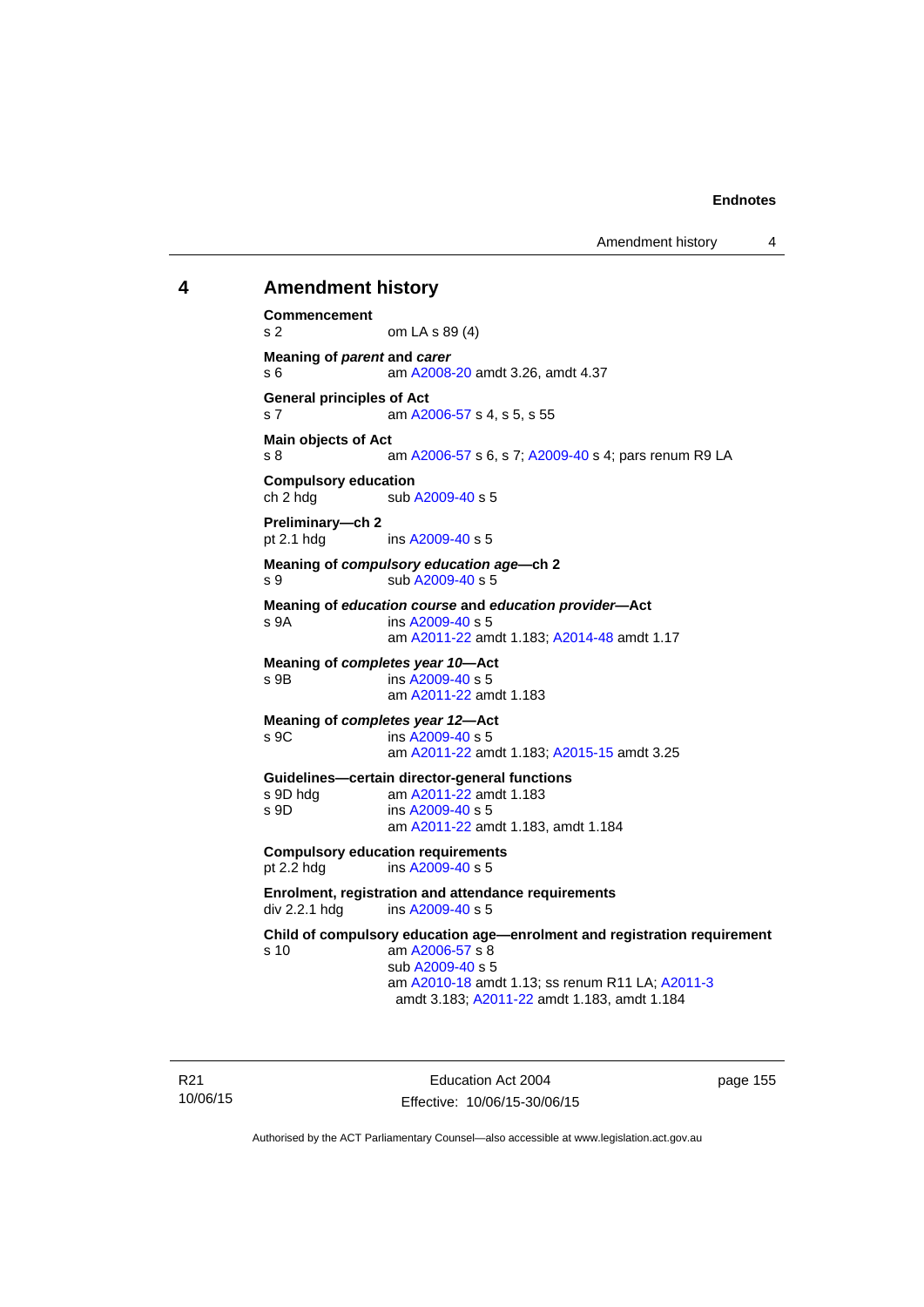4 Amendment history

```
Child of compulsory education age—school attendance requirement 
s 10A ins A2009-40 s 5
                am A2011-22 amdt 1.183, amdt 1.184 
Participation requirement 
div 2.2.2 hdg ins A2009-40 s 5
Meaning of participates in education course—div 2.2.2 
s 10B ins A2009-40 s 5
Meaning of full-time participation in education course—div 2.2.2 
A2009-40 A2011-22 amdt 1.184
Child of compulsory education age—participation requirement 
s 10D ins A2009-40 s 5
                am A2011-22 amdt 1.183, amdt 1.184 
Participation requirement—absence 
A2009-40 s 5
Participation requirement—suspension 
s 11A ins A2009-40 s 5
Participation requirement—exclusion 
s 11B ins A2009-40 s 5
Information requirement 
div 2.2.3 hdg ins A2009-40 s 5
Giving information notice 
A2009-40 s 5
                am A2011-22 amdt 1.183
Contents of information notice 
s 11D ins A2009-40 s 5
                am A2011-22 amdt 1.183
Extension of time for compliance with information notice 
A2009-40 s 5
                am A2011-22 amdt 1.183, amdt 1.184 
Revocation of information notice on compliance 
A2009-40 s 5
                am A2011-22 amdt 1.183
Exemption certificates 
pt 2.3 hdg ins A2009-40 s 5
Meaning of full-time participation requirement—pt 2.3 
 A2009-40 s 5
Exemption certificate—application 
A2009-40 s 5
                am A2011-22 amdt 1.183
```
page 156 **Education Act 2004** Effective: 10/06/15-30/06/15

R21 10/06/15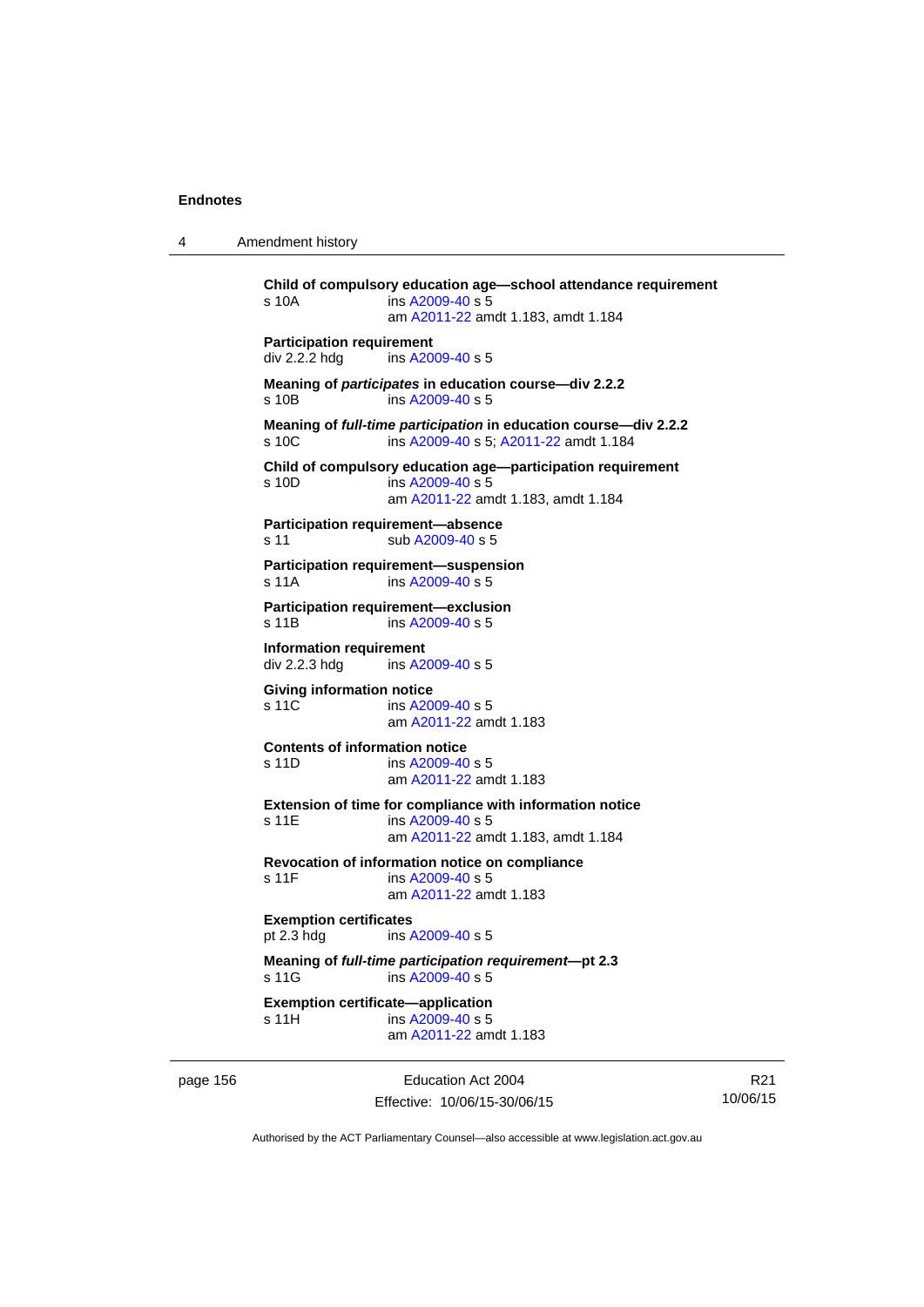Amendment history 4

**Exemption certificate—requirement for further information**  s 12 sub [A2009-40](http://www.legislation.act.gov.au/a/2009-40) s 5 am [A2011-22](http://www.legislation.act.gov.au/a/2011-22) amdt 1.183 **Exemption certificate—issue**  s 12A ins [A2009-40](http://www.legislation.act.gov.au/a/2009-40) s 5 am [A2011-22](http://www.legislation.act.gov.au/a/2011-22) amdt 1.183 **Exemption certificate—form**  s 12B ins [A2009-40](http://www.legislation.act.gov.au/a/2009-40) s 5 **Exemption certificate—conditions**  s 12C ins [A2009-40](http://www.legislation.act.gov.au/a/2009-40) s 5 am [A2011-22](http://www.legislation.act.gov.au/a/2011-22) amdt 1.183 **Exemption certificate—duration**  s 12D ins [A2009-40](http://www.legislation.act.gov.au/a/2009-40) s 5 **Exemption certificate—revocation**  s 13 am [A2008-20](http://www.legislation.act.gov.au/a/2008-20) amdt 4.38 sub [A2009-40](http://www.legislation.act.gov.au/a/2009-40) s 5 am [A2011-22](http://www.legislation.act.gov.au/a/2011-22) amdt 1.183 **After year 10—training and employment alternatives**  pt 2.4 hdg ins [A2009-40](http://www.legislation.act.gov.au/a/2009-40) s 5 **Definitions—pt 2.4**  ins [A2009-40](http://www.legislation.act.gov.au/a/2009-40) s 5 **Meaning of** *training alternative* **and** *training alternative provider***—Act**  s 13A ins [A2009-40](http://www.legislation.act.gov.au/a/2009-40) s 5 am [A2011-22](http://www.legislation.act.gov.au/a/2011-22) amdt 1.183 **Meaning of** *employment alternative***—Act**  s 13B ins [A2009-40](http://www.legislation.act.gov.au/a/2009-40) s 5 **Meaning of** *full-time participation* **in training or employment alternative pt 2.4**  s 13C ins [A2009-40](http://www.legislation.act.gov.au/a/2009-40) s 5 **Approval to participate in training and employment alternatives**  div 2.4.2 hdg ins [A2009-40](http://www.legislation.act.gov.au/a/2009-40) s 5 **Approval statement—application**   $ins A2009-40 s 5$  $ins A2009-40 s 5$  $ins A2009-40 s 5$  am [A2011-22](http://www.legislation.act.gov.au/a/2011-22) amdt 1.183 **Approval statement—requirement for further information**  s 14 sub [A2009-40](http://www.legislation.act.gov.au/a/2009-40) s 5 am [A2011-22](http://www.legislation.act.gov.au/a/2011-22) amdt 1.183

R21 10/06/15

Education Act 2004 Effective: 10/06/15-30/06/15 page 157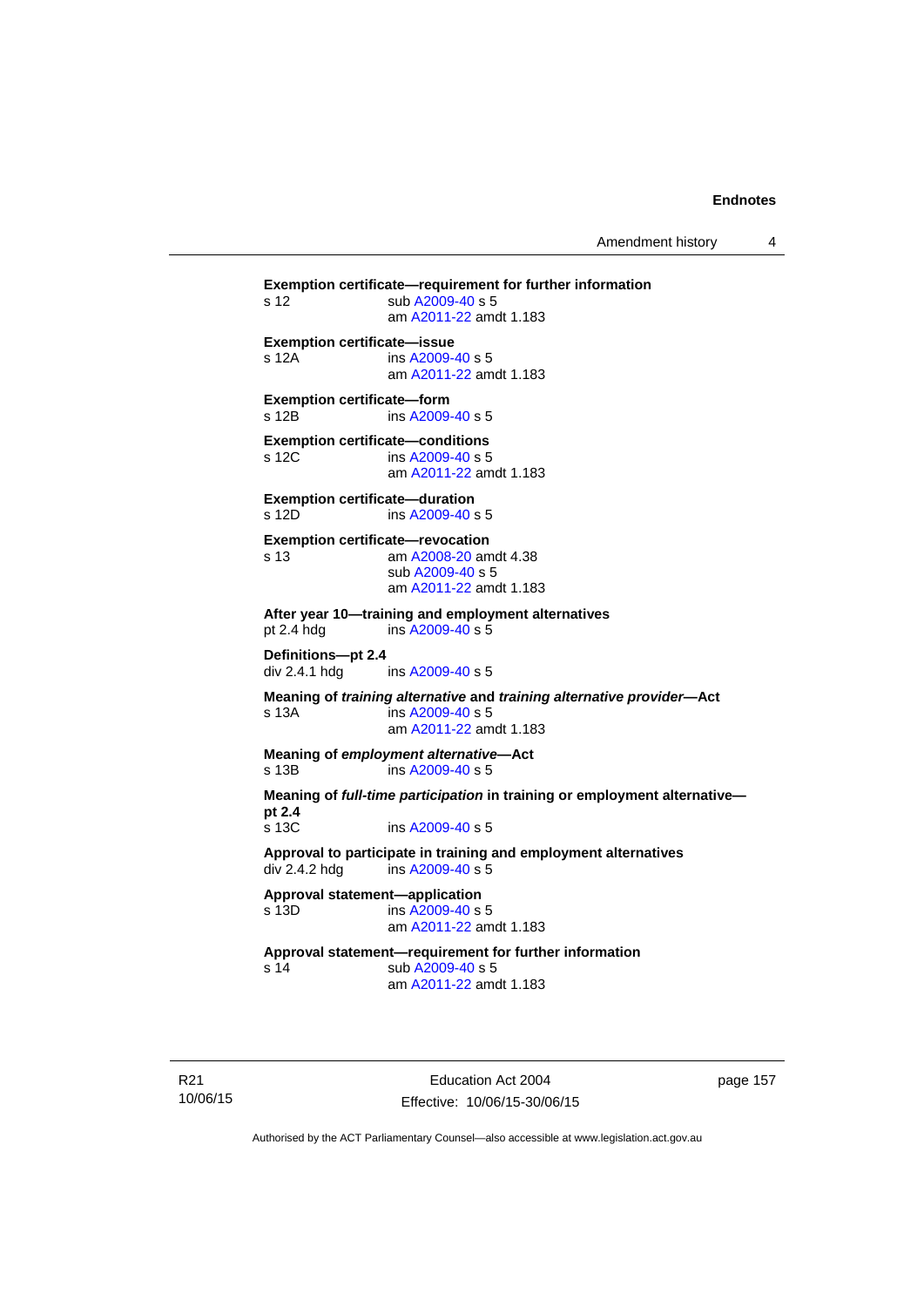4 Amendment history

**Approval statement—issue**  ins [A2009-40](http://www.legislation.act.gov.au/a/2009-40) s 5 am [A2011-22](http://www.legislation.act.gov.au/a/2011-22) amdt 1.183 **Approval statement—form**  s 14B ins [A2009-40](http://www.legislation.act.gov.au/a/2009-40) s 5 **Approval statement—conditions**  s 14C ins [A2009-40](http://www.legislation.act.gov.au/a/2009-40) s 5 am [A2011-22](http://www.legislation.act.gov.au/a/2011-22) amdt 1.183 **Approval statement—compliance requirement**  s 14D ins [A2009-40](http://www.legislation.act.gov.au/a/2009-40) s 5 am [A2011-22](http://www.legislation.act.gov.au/a/2011-22) amdt 1.183, amdt 1.184 **Approval statement—duration**  s 15 sub [A2009-40](http://www.legislation.act.gov.au/a/2009-40) s 5 **Approval statement—revocation**  s 15A ins [A2009-40](http://www.legislation.act.gov.au/a/2009-40) s 5 am [A2011-22](http://www.legislation.act.gov.au/a/2011-22) amdt 1.183 **Return to education while approval statement in force**  s 15B ins [A2009-40](http://www.legislation.act.gov.au/a/2009-40) s 5 am [A2011-22](http://www.legislation.act.gov.au/a/2011-22) amdt 1.183 **Training and employment alternatives—deemed participation**   $ins$  [A2009-40](http://www.legislation.act.gov.au/a/2009-40) s 5 **Training and employment alternatives—absence**  s 15C ins [A2009-40](http://www.legislation.act.gov.au/a/2009-40) s 5 **Training alternative—suspension**<br>s 15D **ins A2009-40 s** 5  $ins A2009-40 s 5$  $ins A2009-40 s 5$  $ins A2009-40 s 5$ **Training alternative—exclusion**  s 16 sub [A2009-40](http://www.legislation.act.gov.au/a/2009-40) s 5 **Employment alternative—termination**  s 16A ins [A2009-40](http://www.legislation.act.gov.au/a/2009-40) s 5 **Compliance notices**  pt 2.5 hdg ins [A2009-40](http://www.legislation.act.gov.au/a/2009-40) s 5 **Giving compliance notice**  s 16B ins [A2009-40](http://www.legislation.act.gov.au/a/2009-40) s 5 am [A2011-22](http://www.legislation.act.gov.au/a/2011-22) amdt 1.183 **Contents of compliance notice**<br>s 16C ins A2009-40 ins [A2009-40](http://www.legislation.act.gov.au/a/2009-40) s 5 am [A2011-22](http://www.legislation.act.gov.au/a/2011-22) amdt 1.183

page 158 Education Act 2004 Effective: 10/06/15-30/06/15

R21 10/06/15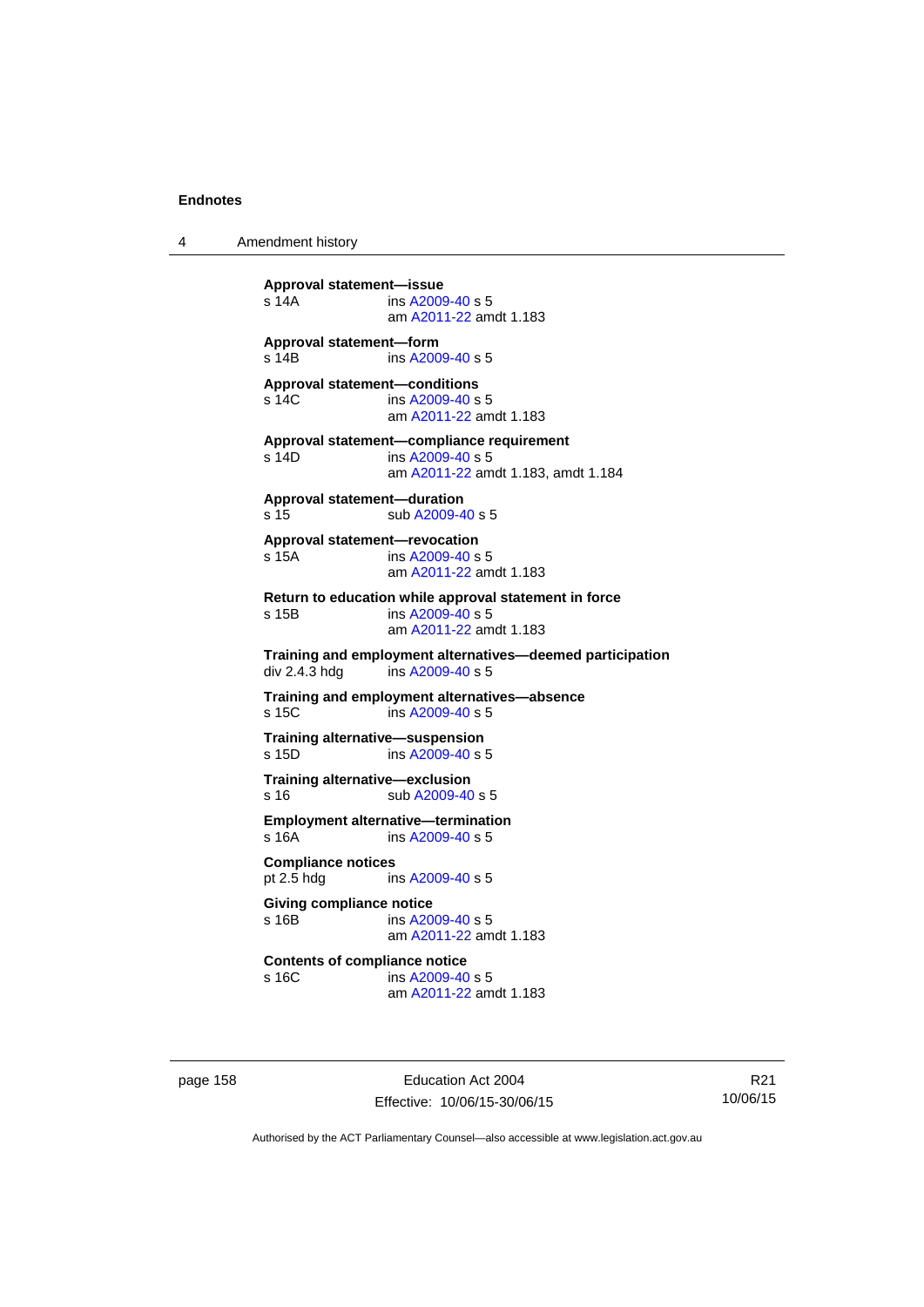**Extension of time for compliance with compliance notice**  s 16D ins [A2009-40](http://www.legislation.act.gov.au/a/2009-40) s 5 am [A2011-22](http://www.legislation.act.gov.au/a/2011-22) amdt 1.183, amdt 1.184 **Revocation of compliance notice on compliance**  s 17 am [A2006-57](http://www.legislation.act.gov.au/a/2006-57) s 9 sub [A2009-40](http://www.legislation.act.gov.au/a/2009-40) s 5 am [A2011-22](http://www.legislation.act.gov.au/a/2011-22) amdt 1.183 **Offences—parents**  pt 2.6 hdg ins [A2009-40](http://www.legislation.act.gov.au/a/2009-40) s 5 **Contravention of information and compliance notices**  s 17A ins [A2009-40](http://www.legislation.act.gov.au/a/2009-40) s 5 **Principles on which ch 3 based**  s 18 am [A2006-57](http://www.legislation.act.gov.au/a/2006-57) s 55 **Minister to seek advice**  s 19 reloc and renum as s 66 **Establishing government schools etc**  s 20 am [A2006-28](http://www.legislation.act.gov.au/a/2006-28) s 4; [A2010-18](http://www.legislation.act.gov.au/a/2010-18) amdt 3.4; [A2010-22](http://www.legislation.act.gov.au/a/2010-22) ss 4-7; [A2011-51](http://www.legislation.act.gov.au/a/2011-51) s 4 **Independent committee**  ins [A2010-22](http://www.legislation.act.gov.au/a/2010-22) s 8 **Impacts of closing or amalgamating schools**  s 20B ins [A2010-22](http://www.legislation.act.gov.au/a/2010-22) s 8 **Operation of government schools**  s 21 am [A2011-22](http://www.legislation.act.gov.au/a/2011-22) amdt 1.183 **Investigation of complaints—government schools**  s 22 am [A2011-22](http://www.legislation.act.gov.au/a/2011-22) amdt 1.183, amdt 1.184; [A2015-16](http://www.legislation.act.gov.au/a/2015-16) amdt 1.9 **Review of government school system**  s 23 am [A2011-22](http://www.legislation.act.gov.au/a/2011-22) amdt 1.183 **Review of operation of government schools**  s 24 am [A2011-22](http://www.legislation.act.gov.au/a/2011-22) amdt 1.183 **Reporting to parents—government schools**  s 25 am [A2006-57](http://www.legislation.act.gov.au/a/2006-57) s 55 **Voluntary financial contributions**  s 27 am [A2006-57](http://www.legislation.act.gov.au/a/2006-57) s 55 **Religious education**  s 29 am [A2006-57](http://www.legislation.act.gov.au/a/2006-57) s 55 **Curriculum**  am [A2006-57](http://www.legislation.act.gov.au/a/2006-57) s 55; [A2011-22](http://www.legislation.act.gov.au/a/2011-22) amdt 1.183

R21 10/06/15

Education Act 2004 Effective: 10/06/15-30/06/15 page 159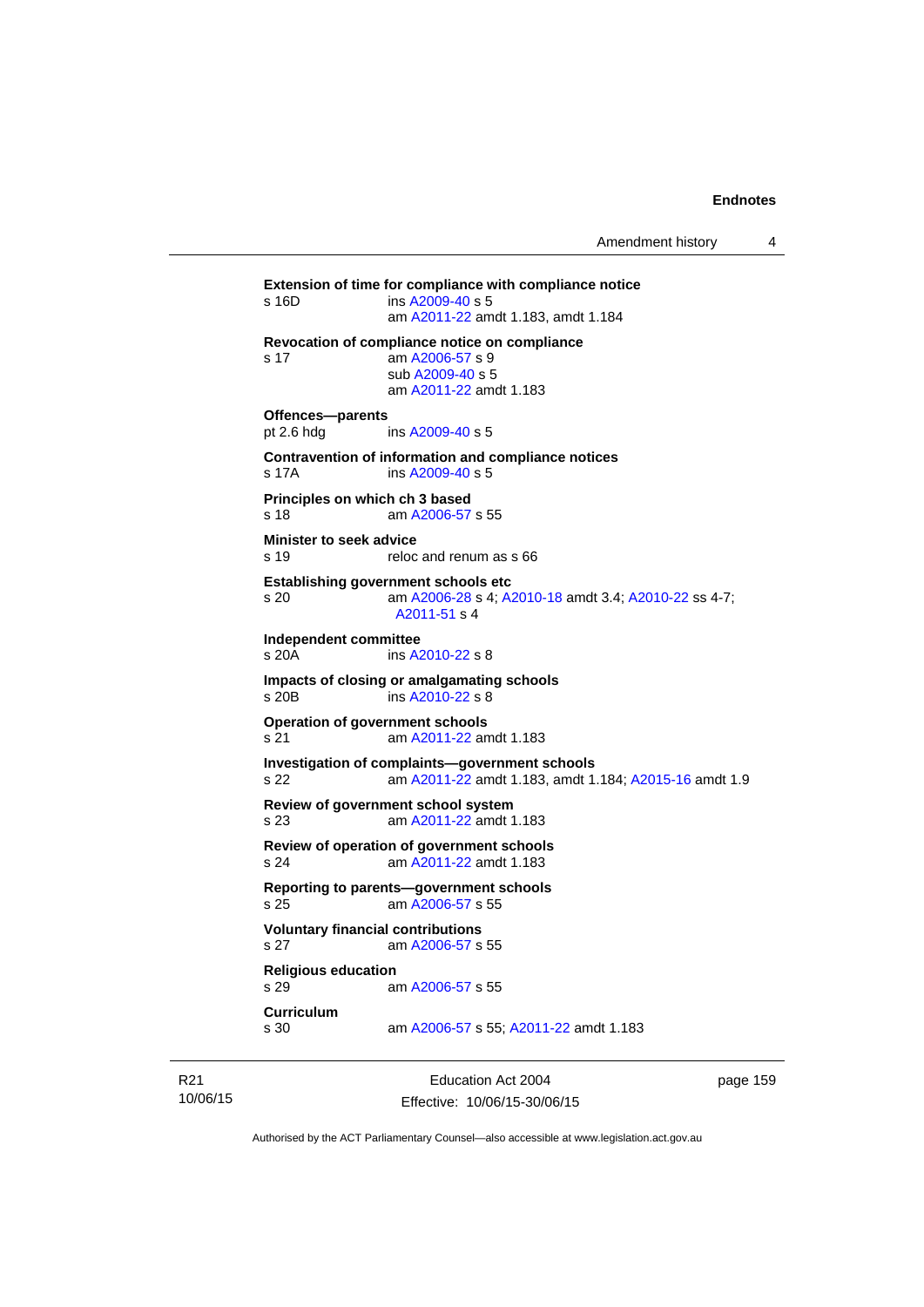| Amendment history |
|-------------------|
|                   |

**Approved educational courses for students at government schools**  s 31 hdg am [A2006-57](http://www.legislation.act.gov.au/a/2006-57) s 55 s 31 am [A2006-57](http://www.legislation.act.gov.au/a/2006-57) s 55; [A2011-22](http://www.legislation.act.gov.au/a/2011-22) amdt 1.183 **Keeping records of enrolment and attendances for government schools**  s 33 am [A2006-57](http://www.legislation.act.gov.au/a/2006-57) s 55 **Inspection of register of enrolment and attendances for government schools**  s 34 am [A2006-57](http://www.legislation.act.gov.au/a/2006-57) s 55; [A2011-22](http://www.legislation.act.gov.au/a/2011-22) amdt 1.183 **Procedures to encourage school attendance at government schools**  s 35 am [A2006-57](http://www.legislation.act.gov.au/a/2006-57) s 55 **Suspension, exclusion or transfer of student by director-general**  s 36 hdg am [A2006-57](http://www.legislation.act.gov.au/a/2006-57) s 55; [A2011-22](http://www.legislation.act.gov.au/a/2011-22) amdt 1.183 am [A2006-57](http://www.legislation.act.gov.au/a/2006-57) s 55; [A2010-7](http://www.legislation.act.gov.au/a/2010-7) s 4; [A2011-22](http://www.legislation.act.gov.au/a/2011-22) amdt 1.183, amdt 1.184 **Definitions for pt 3.4**  s 37 def *money* am [A2011-22](http://www.legislation.act.gov.au/a/2011-22) amdt 1.183 def *prescribed period* am [A2006-57](http://www.legislation.act.gov.au/a/2006-57) s 11, s 12 def *school* am [A2011-51](http://www.legislation.act.gov.au/a/2011-51) s 5 **Establishment of school boards**  s 38 am [A2011-51](http://www.legislation.act.gov.au/a/2011-51) s 6 **Functions of school boards etc**  s 39 am [A2011-22](http://www.legislation.act.gov.au/a/2011-22) amdt 1.183, amdt 1.184; [A2015-16](http://www.legislation.act.gov.au/a/2015-16) amdt 1.10; ss renum R20 LA **Declaration of parents and citizens associations in certain circumstances**  s 40 am [A2006-57](http://www.legislation.act.gov.au/a/2006-57) s 13, s 14; [A2011-3](http://www.legislation.act.gov.au/a/2011-3) amdt 3.184; [A2011-22](http://www.legislation.act.gov.au/a/2011-22) amdt 1.183, amdt 1.184 **Composition of school boards generally**  s 41 hdg sub [A2006-57](http://www.legislation.act.gov.au/a/2006-57) s 15 s 41 am [A2006-57](http://www.legislation.act.gov.au/a/2006-57) s 16; [A2011-22](http://www.legislation.act.gov.au/a/2011-22) amdt 1.183 **Composition of school boards of small schools**  s 42 hdg sub [A2006-57](http://www.legislation.act.gov.au/a/2006-57) s 17<br>s 42 am A2006-57 s 18: am [A2006-57](http://www.legislation.act.gov.au/a/2006-57)s 18; [A2011-22](http://www.legislation.act.gov.au/a/2011-22) amdt 1.183 **Composition of school boards of school-related institutions and other schools in special circumstances**  s 43 hdg sub [A2006-57](http://www.legislation.act.gov.au/a/2006-57) s 19 s 43 am [A2006-57](http://www.legislation.act.gov.au/a/2006-57) s 20; [A2011-3](http://www.legislation.act.gov.au/a/2011-3) amdt 3.185; [A2011-22](http://www.legislation.act.gov.au/a/2011-22) amdt 1.183 **Ending of appointment of members of school board**  s 44 am [A2011-22](http://www.legislation.act.gov.au/a/2011-22) amdt 1.183 **Chairperson and deputy chairperson of school boards**  s 45 am [A2011-22](http://www.legislation.act.gov.au/a/2011-22) amdt 1.183

page 160 Education Act 2004 Effective: 10/06/15-30/06/15

R21 10/06/15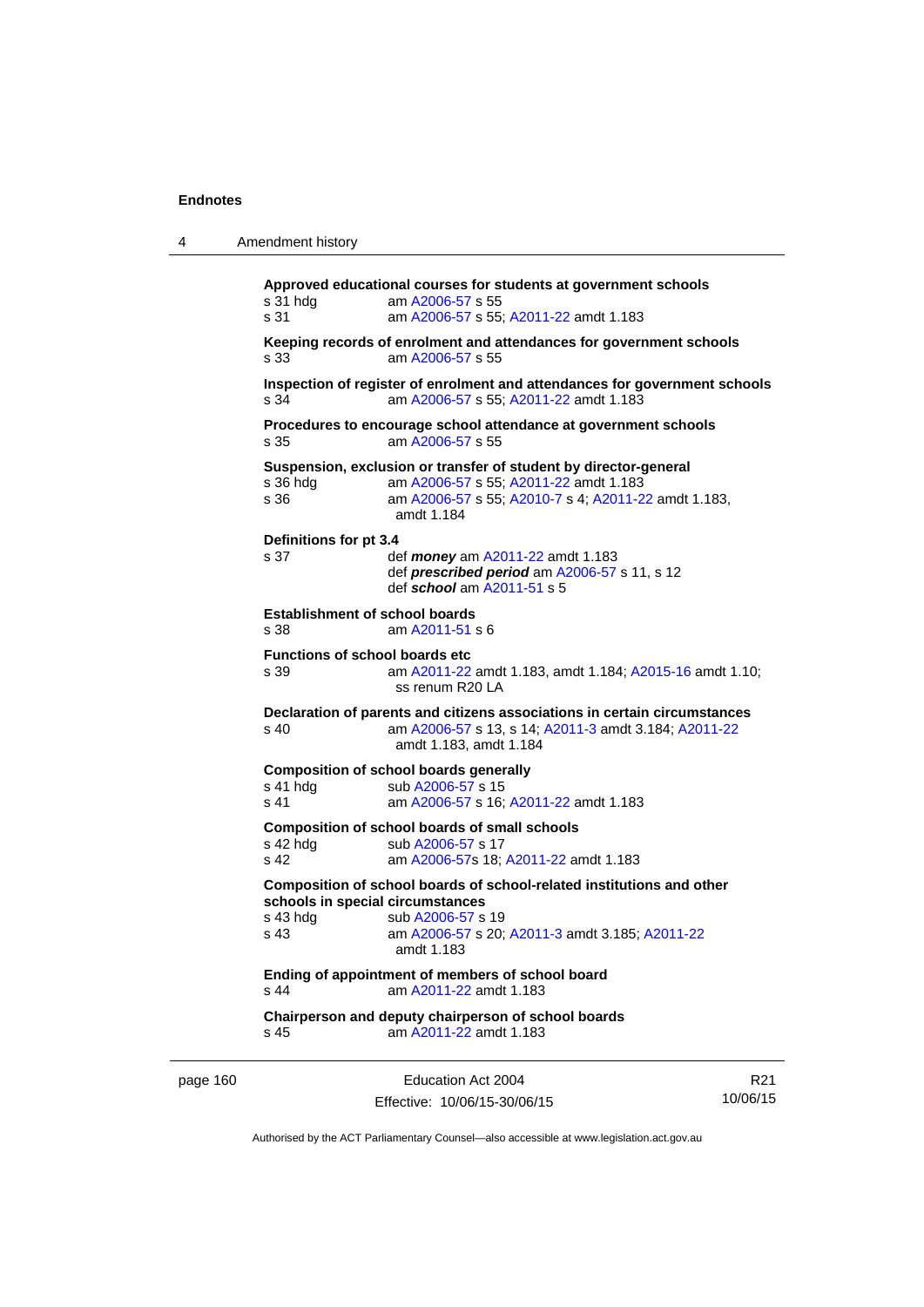| Amendment history |  |
|-------------------|--|
|-------------------|--|

Education Act 2004 **School boards to take part in selection of school principals**  s 46 am [A2011-22](http://www.legislation.act.gov.au/a/2011-22) amdt 1.183 **Time and place of meetings of school boards**  s 47 am [A2011-22](http://www.legislation.act.gov.au/a/2011-22) amdt 1.183 **Procedures governing proceedings of school boards**  s 48 am [A2006-57](http://www.legislation.act.gov.au/a/2006-57) s 21 **Disclosure of interests by members of school boards**  s 49 am [A2011-22](http://www.legislation.act.gov.au/a/2011-22) amdt 1.183 **Protection of members of school boards**  s 49A (prev s 72) reloc and renum as s 49A [A2006-57](http://www.legislation.act.gov.au/a/2006-57) s 26 **School boards to approve budgets**  s 50 am [A2011-22](http://www.legislation.act.gov.au/a/2011-22) amdt 1.183 **School boards to approve financial statement and report**  s 52 am [A2011-22](http://www.legislation.act.gov.au/a/2011-22) amdt 1.183 **Functions of council (government)**  s 55 am [A2006-57](http://www.legislation.act.gov.au/a/2006-57) s 22 **Membership of council (government)**  s 56 am [A2011-22](http://www.legislation.act.gov.au/a/2011-22) amdt 1.183 **Arrangements for staff**  s 62 am [A2011-22](http://www.legislation.act.gov.au/a/2011-22) amdt 1.178, amdt 1.183, amdt 1.184 **Time and place of meetings of council (government)**  s 63 am [A2011-22](http://www.legislation.act.gov.au/a/2011-22) amdt 1.183 **Other provisions relating to council (government)**  div 3.5.3 hdg ins [A2006-57](http://www.legislation.act.gov.au/a/2006-57) s 23 **Minister to seek advice**  s 66 orig s 66 om [A2006-57](http://www.legislation.act.gov.au/a/2006-57) s 24 (prev s 19) reloc and renum as s 66 [A2006-57](http://www.legislation.act.gov.au/a/2006-57) s 10 **Minister to present advice of council (government)**  s 66A (prev s 73) reloc and renum as s 66A [A2006-57](http://www.legislation.act.gov.au/a/2006-57) s 27 **Appointment of authorised persons (government)**  s 67 am [A2010-18](http://www.legislation.act.gov.au/a/2010-18) amdt 1.14; [A2011-22](http://www.legislation.act.gov.au/a/2011-22) amdt 1.183; [A2012-21](http://www.legislation.act.gov.au/a/2012-21) amdt 3.54, amdt 3.55 **Identity cards for authorised persons (government)**  s 68 am [A2011-22](http://www.legislation.act.gov.au/a/2011-22) amdt 1.183 **Miscellaneous**  div 3.6.3 hdg om [A2006-57](http://www.legislation.act.gov.au/a/2006-57) s 25 **Protection of members of school boards**  s 72 reloc and renum as s 49A

R21 10/06/15

Effective: 10/06/15-30/06/15

page 161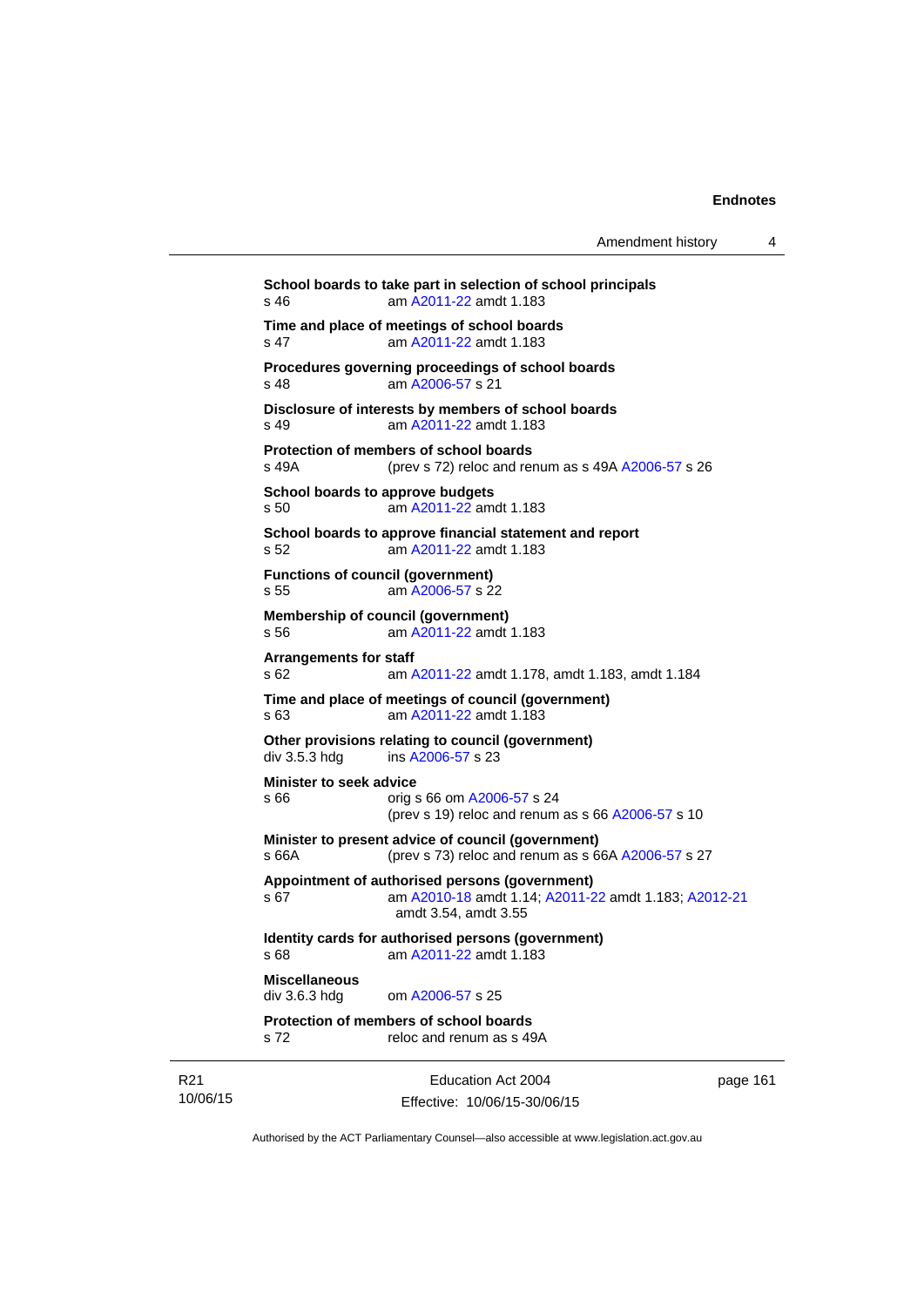| 4 | Amendment history                                                                                                                                                                                           |
|---|-------------------------------------------------------------------------------------------------------------------------------------------------------------------------------------------------------------|
|   | Minister to present advice of council (government)<br>s 73<br>reloc and renum as s 66A                                                                                                                      |
|   | <b>Minister to seek advice</b><br>reloc and renum as s 118<br>s 76                                                                                                                                          |
|   | Register of non-government schools<br>sub A2006-57 s 29<br>s 79<br>am A2011-22 amdt 1.183                                                                                                                   |
|   | Approved educational courses for students at non-government schools<br>s 81 hdg<br>am A2006-57 s 55<br>s 81<br>am A2006-57 s 55                                                                             |
|   | <b>Schools to be registered</b><br>s 82<br>am A2006-57 s 30, s 55; ss renum R4 LA                                                                                                                           |
|   | Applications for in-principle approval for proposed registration<br>am A2006-57 s 31, s 32; pars renum R4 LA; A2009-20<br>s 83<br>amdt 3.63; A2010-18 amdt 1.15; A2011-3 amdt 3.186;<br>A2011-22 amdt 1.183 |
|   | <b>Deciding in-principle applications</b><br>s 84<br>am A2006-57 s 33, s 34; ss renum R4 LA; A2011-3<br>amdt 3.187; A2011-22 amdt 1.183                                                                     |
|   | Application for provisional registration<br>s 85<br>am A2009-20 amdt 3.63; A2010-18 amdt 1.16; A2011-3<br>amdt 3.188; A2011-22 amdt 1.183                                                                   |
|   | <b>Application for registration</b><br>s 87<br>am A2009-20 amdt 3.63; A2010-18 amdt 1.17; A2011-3<br>amdt 3.189; A2011-22 amdt 1.183                                                                        |
|   | Application for registration at additional campus<br>s 88A<br>ins A2006-57 s 35<br>am A2009-20 amdt 3.63; A2010-18 amdt 1.18; A2011-3<br>amdt 3.190; A2011-22 amdt 1.183                                    |
|   | <b>Registration at additional campus</b><br>s 88B<br>ins A2006-57 s 35                                                                                                                                      |
|   | Application for registration at additional educational levels<br>am A2009-20 amdt 3.63; A2010-18 amdt 1.19; A2011-3<br>s 89<br>amdt 3.191, A2011-22 amdt 1.183                                              |
|   | Certificate of provisional registration or registration<br>am A2006-57 s 36<br>s 92                                                                                                                         |
|   | Application for renewal of registration<br>s 96<br>am A2011-3 amdt 3.192                                                                                                                                    |

page 162 **Education Act 2004** Effective: 10/06/15-30/06/15

R21 10/06/15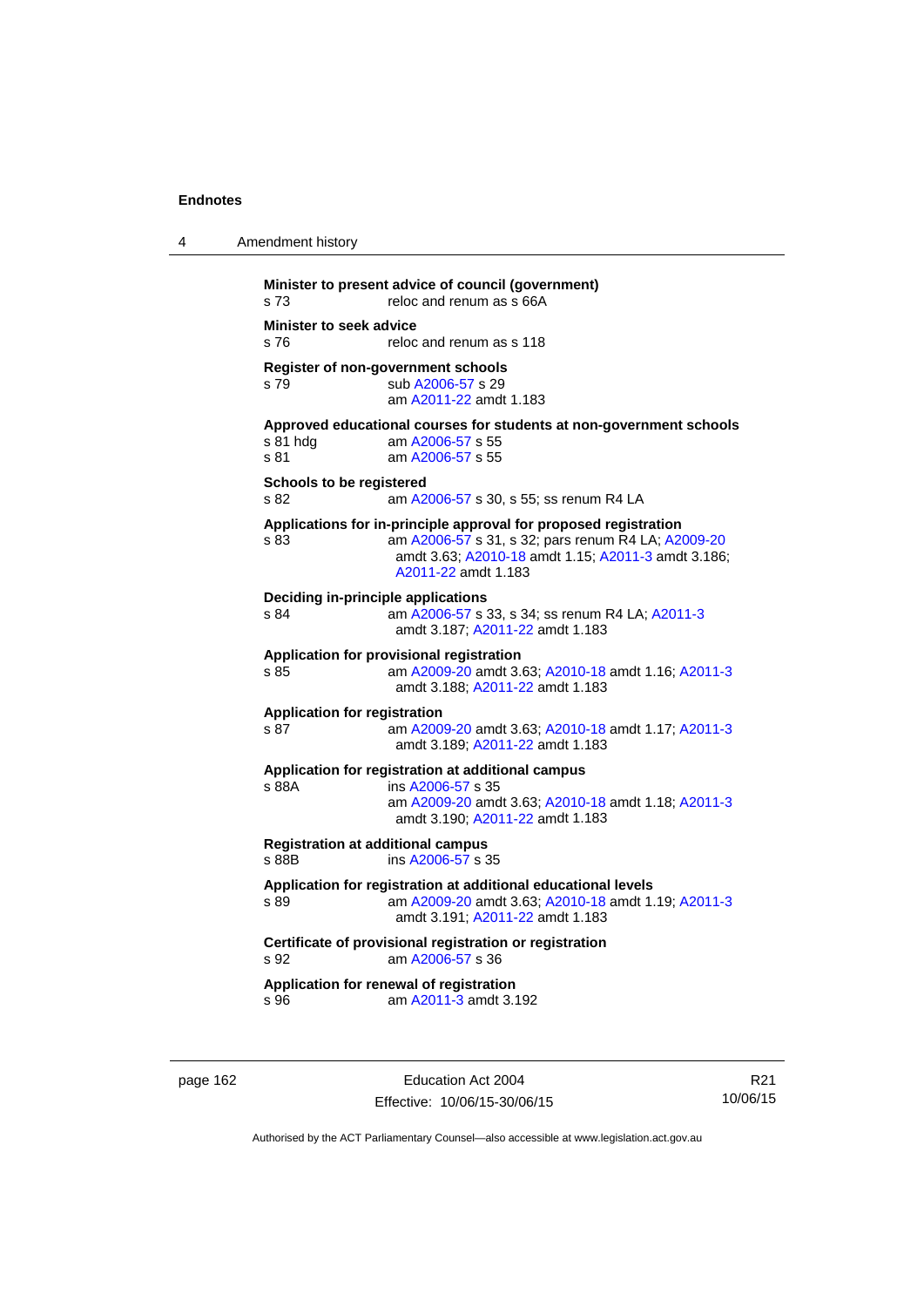```
Inspection of panel reports for school registration etc 
s 98 am A2006-57 s 37; pars renum R4 LA; A2011-22 amdt 1.183 
Keeping records of enrolment and attendances for non-government schools <br>s 100 am A2006-57 s 55
                 A2006-57 s 55
Inspection of register of enrolment and attendances for non-government 
schools 
s 101 am A2006-57 s 55; A2011-22 amdt 1.183 
Procedures to encourage attendance at non-government schools 
s 102 am A2006-57 s 55 
Reporting to parents—non-government schools 
s 103 am A2006-57 s 55 
Suspension, transfer or exclusion of students—Catholic systemic schools 
                A2006-57 s 38
s 104 am A2006-57 s 55; A2010-7 s 5 
Suspension or exclusion of students—other non-government schools 
                 A2006-57 s 55
s 105 am A2006-57 s 55 
Functions of council (non-government) 
s 107 am A2006-57 s 39 
Arrangements for staff 
s 114 am A2011-22 amdt 1.179, amdt 1.183, amdt 1.184 
Other provisions relating to council (non-government) 
A2006-57 s 40
Minister to seek advice 
s 118 orig s 118 om A2006-57 s 41 
                (prev s 76) reloc and renum as s 118 A2006-57 s 28 
Minister to present advice of council (non-government) 
s 118A (prev s 127) reloc and renum as s 118A A2006-57 s 44 
Appointment of authorised persons (non-government) 
s 119 am A2010-18 amdt 1.20; A2011-22 amdt 1.183 
Identity cards for authorised persons (non-government) 
s 120 am A2011-22 amdt 1.183
Miscellaneous 
div 4.5.3 hdg om A2006-57 s 42 
Inspection of register of non-government schools 
s 126 om A2006-57 s 43 
Minister to present advice of council (non-government) 
s 127 reloc and renum as s 118A
```
R21 10/06/15

Education Act 2004 Effective: 10/06/15-30/06/15 page 163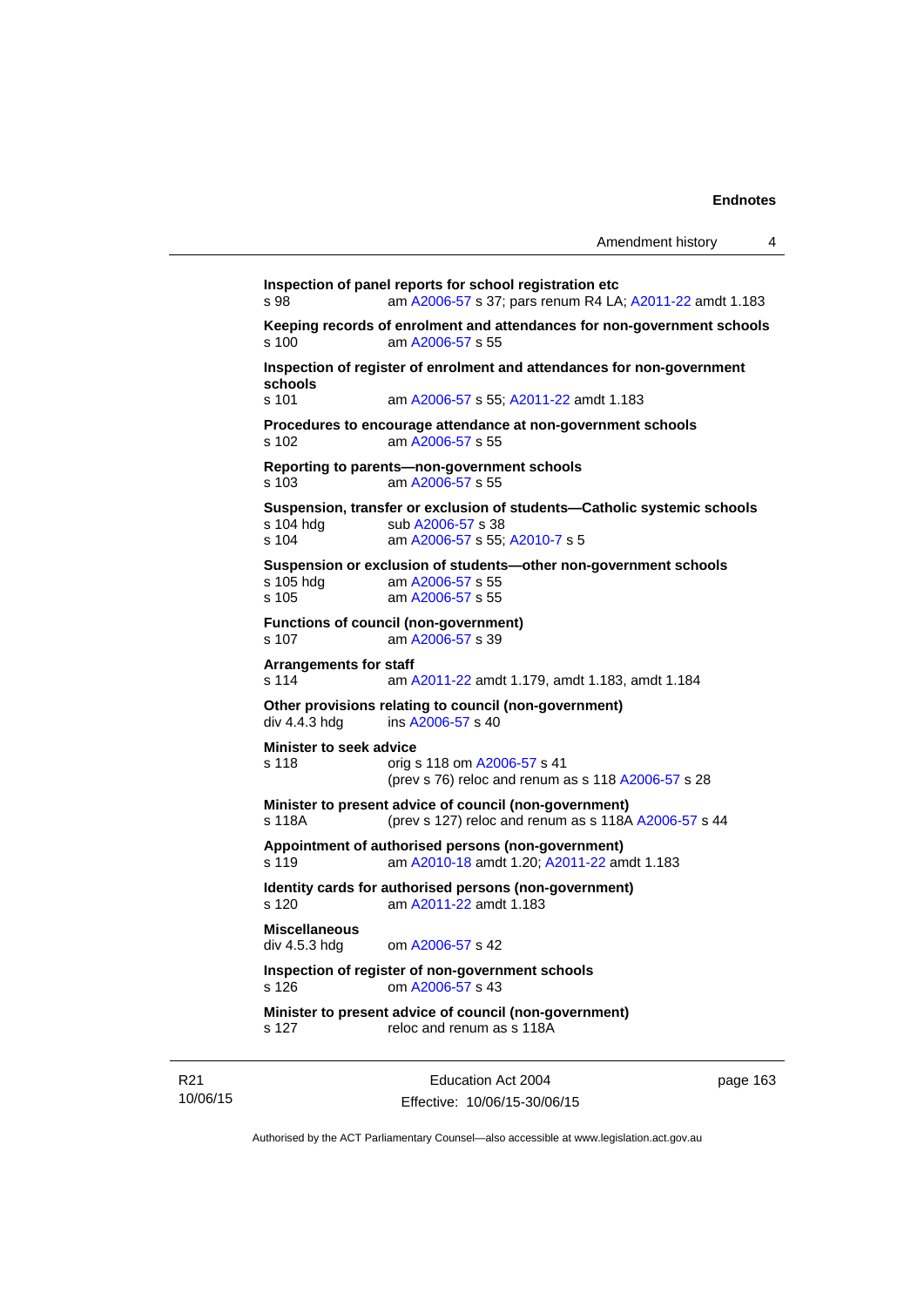4 Amendment history

```
Provisional registration for home education 
s 130 sub A2006-57 s 45 
                  am A2011-3 amdt 3.193; A2011-22 amdt 1.183 
Registration for home education 
s 131 am A2006-57 s 46; A2011-22 amdt 1.183 
Conditions of registration for home education 
s 132 am A2011-22 amdt 1.183
Registration of child 
s 133 am A2006-57 s 47, s 48; A2011-22 amdt 1.183 
Cancellation of registration for home education 
s 135 am A2011-22 amdt 1.183, amdt 1.184 
Renewal of registration for home education 
s 137 am A2011-3 amdt 3.194; A2011-22 amdt 1.183 
Home education reports 
s 138 am A2011-22 amdt 1.183
Home education register 
s 139 am A2011-22 amdt 1.183
Notification and review of decisions 
pt 6.1 hdg sub A2008-37 amdt 1.131 
Definitions—pt 6.1 
                 A2008-37 amdt 1.131
                  def decision-maker ins A2008-37 amdt 1.131 
                     am A2011-22 amdt 1.183
                  def internally reviewable decision ins A2008-37 amdt 1.131 
                     am A2011-22 amdt 1.183
                  def internal reviewer ins A2008-37 amdt 1.131 
                  def internal review notice ins A2008-37 amdt 1.131 
                  def reviewable decision ins A2008-37 amdt 1.131 
                     am A2011-22 amdt 1.183
Internal review notices 
                A2008-37 amdt 1.131
Applications for internal review 
s 142 sub A2008-37 amdt 1.131 
Applications not stay reviewable decisions 
s 143 sub A2008-37 amdt 1.131 
Internal review 
s 144 sub A2008-37 amdt 1.131
```
page 164 Education Act 2004 Effective: 10/06/15-30/06/15

R21 10/06/15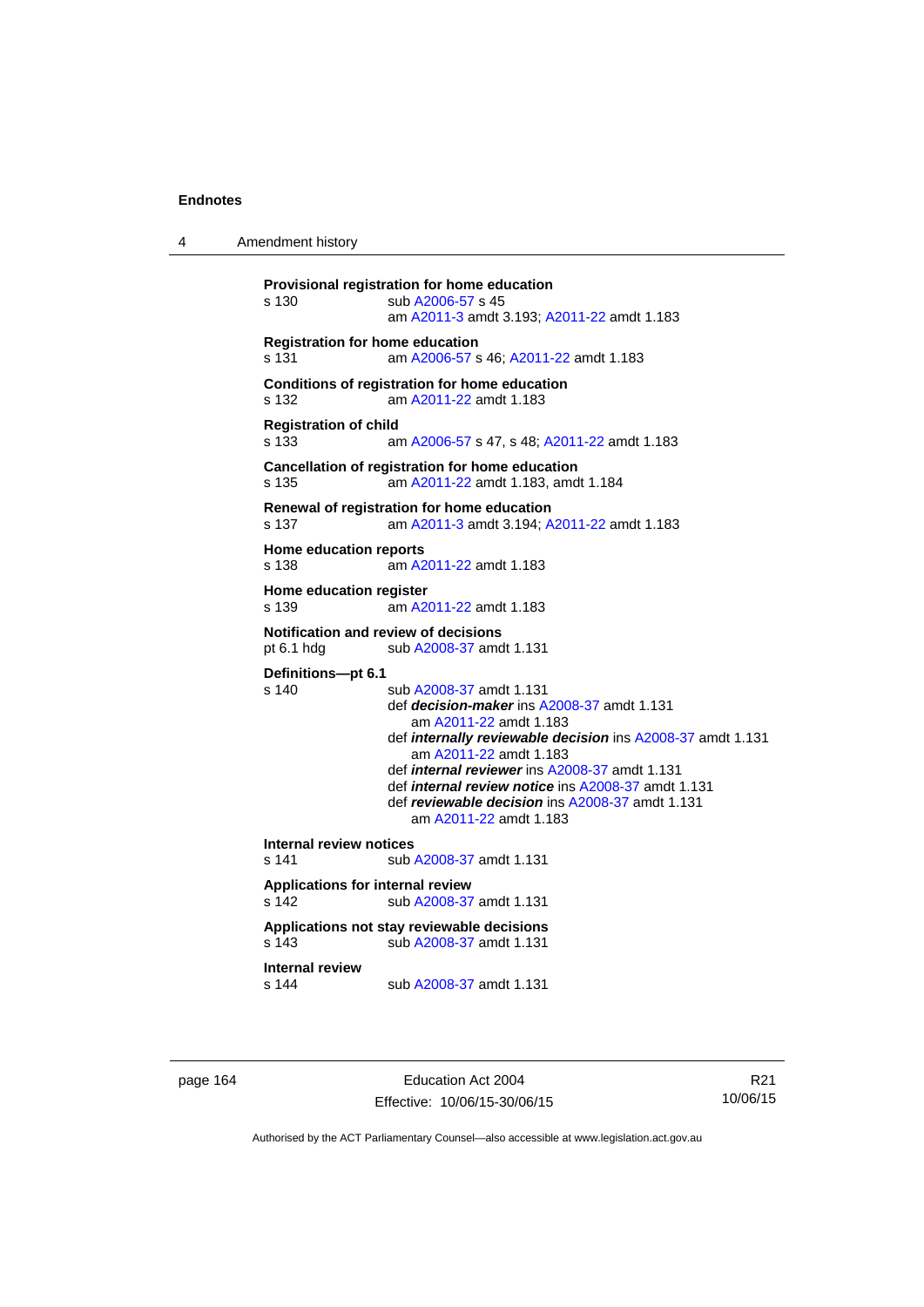Amendment history 4

**Reviewable decision notices**  s 145 sub [A2008-37](http://www.legislation.act.gov.au/a/2008-37) amdt 1.131 am [A2011-22](http://www.legislation.act.gov.au/a/2011-22) amdt 1.183 **Applications to ACAT**  s 145A ins [A2008-37](http://www.legislation.act.gov.au/a/2008-37) amdt 1.131 **Preschools**  s 146 am [A2011-22](http://www.legislation.act.gov.au/a/2011-22) amdt 1.183 om [A2011-51](http://www.legislation.act.gov.au/a/2011-51) s 7 **Student transfer register**  s 146A ins [A2009-40](http://www.legislation.act.gov.au/a/2009-40) s 6 am [A2011-22](http://www.legislation.act.gov.au/a/2011-22) amdt 1.183 **Notification of parents**  s 149 am [A2006-57](http://www.legislation.act.gov.au/a/2006-57) s 55 **Gifts and donations**  s 151 am [A2011-3](http://www.legislation.act.gov.au/a/2011-3) amdt 3.195 **Education trust fund**  s 152 am [A2011-22](http://www.legislation.act.gov.au/a/2011-22) amdt 1.180, amdt 1.183 **Notices of intention under former education Act to conduct schools at additional educational levels**  exp 1 January 2015 (s 153 (5)) **Evidence—certificate signed by principal etc**  s 153A ins [A2009-40](http://www.legislation.act.gov.au/a/2009-40) s 7 **Transitional provisions**  ch 7 hdg exp 1 January 2006 (s 171) **Assets and liabilities of former authority**  pt 7.1 hdg exp 1 January 2006 (s 171) **Meaning of** *former authority* s 156 exp 1 January 2006 (s 171) **Vesting of assets and liabilities of former authority in Territory**  s 157 exp 1 January 2006 (s 171) **Evidentiary certificate for vested assets and liabilities**  s 158 exp 1 January 2006 (s 171) **Registration of changes in title to certain assets**  s 159 exp 1 January 2006 (s 171) **Proceedings and evidence in relation to vested assets and liabilities**  s 160 exp 1 January 2006 (s 171) **General savings**  exp 1 January 2006 (s 171)

R21 10/06/15

Education Act 2004 Effective: 10/06/15-30/06/15 page 165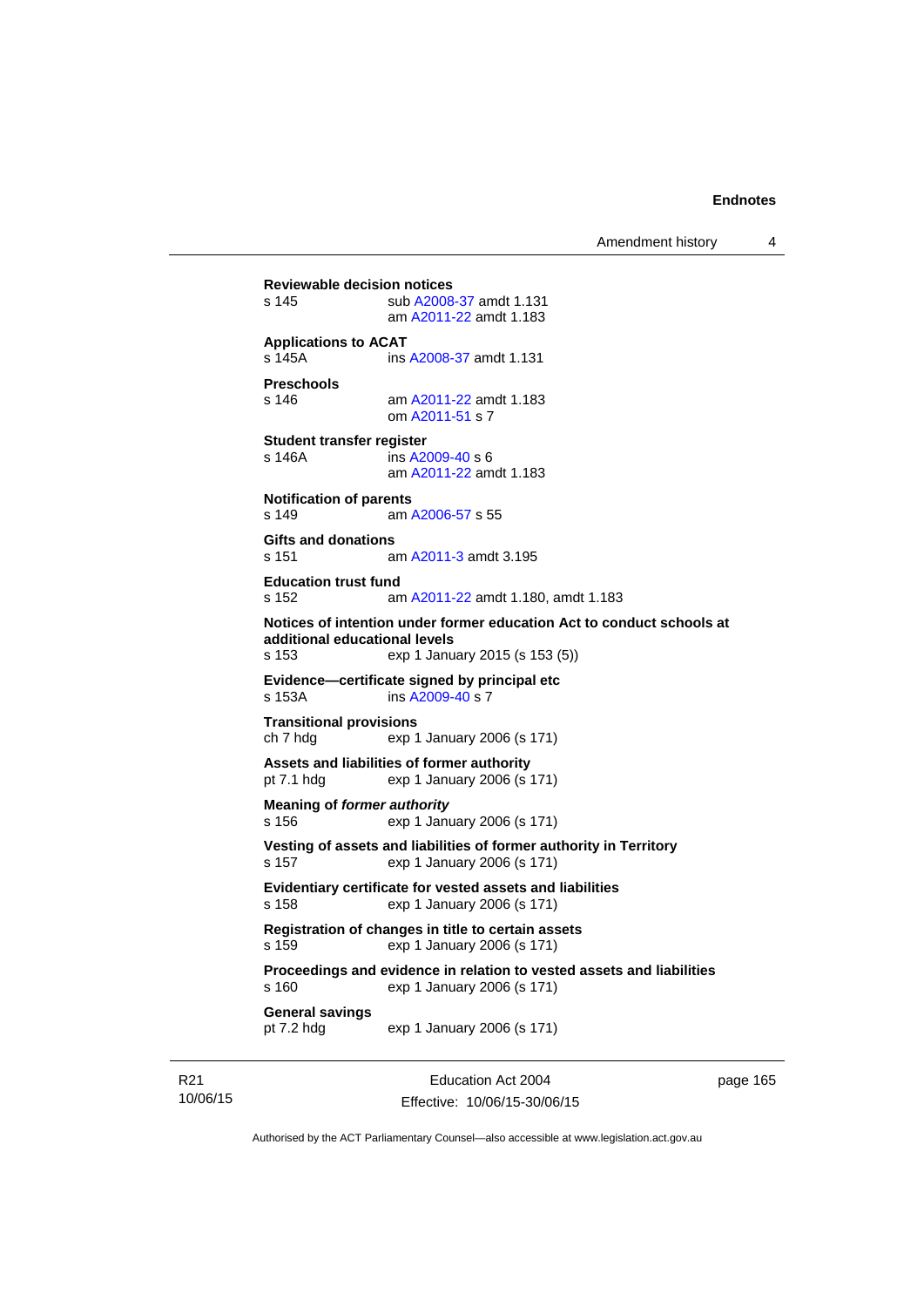| 4 | Amendment history |
|---|-------------------|
|---|-------------------|

```
Interpretation 
                exp 1 January 2006 (s 171)
Definitions for pt 7.3 
s 161 exp 1 January 2006 (s 171) 
Former authority Act 
div 7.2.2 hdg exp 1 January 2006 (s 171) 
Existing schools etc 
s 162 exp 1 January 2006 (s 171) 
Name of schools, institutions and services 
s 163 exp 1 January 2006 (s 171) 
School boards 
s 164 exp 1 January 2006 (s 171) 
Parents and citizens associations 
s 165 exp 1 January 2006 (s 171) 
Members of school boards 
s 166 exp 1 January 2006 (s 171) 
Former education Act 
div 7.2.3 hdg exp 1 January 2006 (s 171) 
Exemption certificates 
s 167 exp 1 January 2006 (s 171) 
Existing registered and provisionally registered schools 
s 168 exp 1 January 2006 (s 171) 
Registers 
s 169 exp 1 January 2006 (s 171) 
Miscellaneous 
pt 7.3 hdg exp 1 January 2006 (s 171) 
Modification of ch 7's operation 
s 170 exp 1 January 2006 (s 171) 
Expiry of ch 7 
s 171 exp 1 January 2006 (s 171) 
Declared law for Legislation Act, s 88 
s 172 exp 1 January 2006 (s 171) 
Repeals and consequential amendments 
ch 8 hdg om LA s 89 (3) 
Acts repealed 
s 173 om LA s 89 (3)
```
page 166 Education Act 2004 Effective: 10/06/15-30/06/15

R21 10/06/15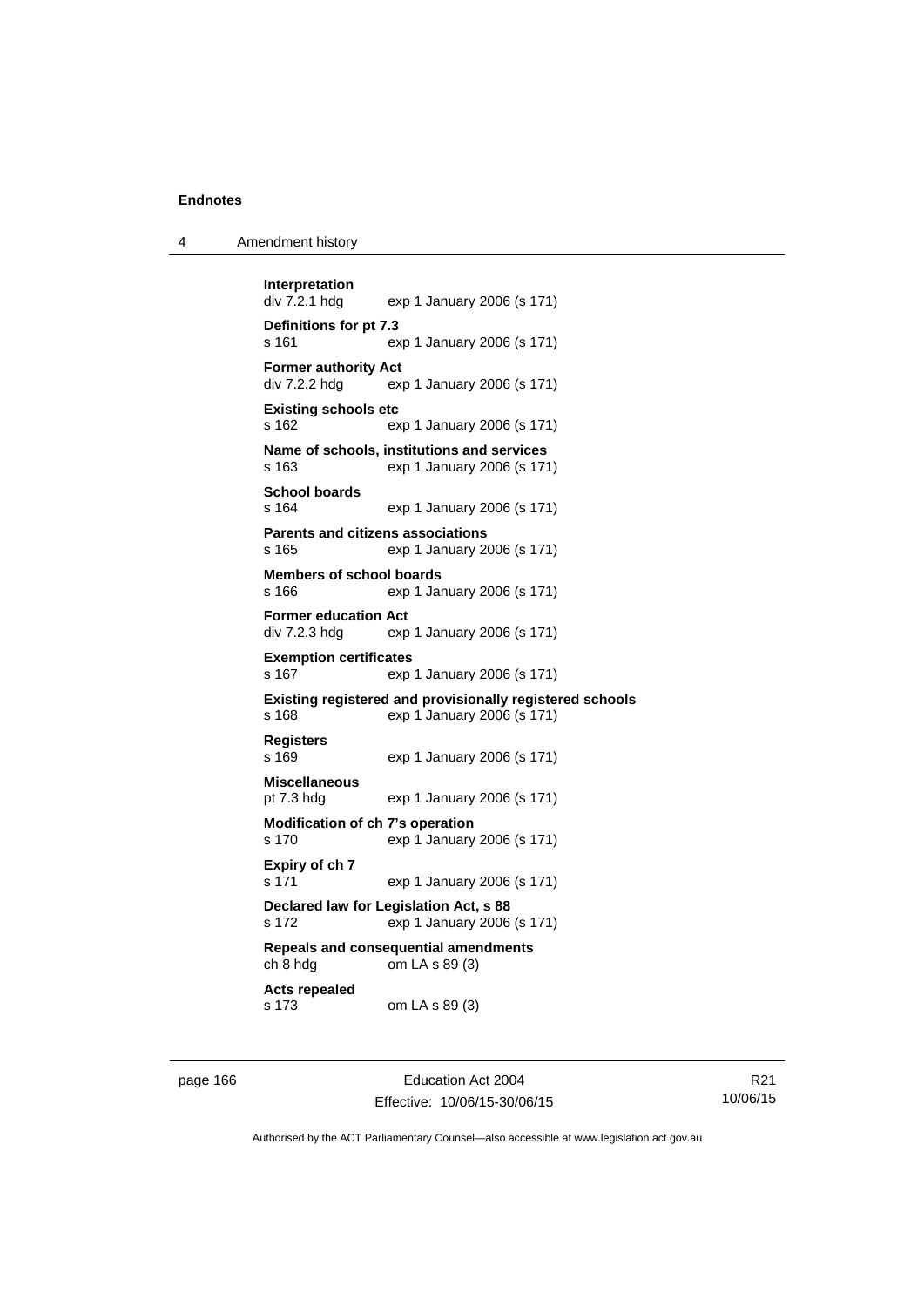**Regulations repealed**  om LA s 89 (3) **Legislation amended—sch 2**  om LA s 89 (3) **Transitional—Education (Participation) Amendment Act 2009**  ch 9 hdg ins [A2009-40](http://www.legislation.act.gov.au/a/2009-40) s 8 exp 1 January 2012 (s 303 (1) (LA s 88 declaration applies)) **Meaning of** *amending Act***—ch 9**  s 300 ins [A2009-40](http://www.legislation.act.gov.au/a/2009-40) s 8 exp 1 January 2012 (s 303 (1) (LA s 88 declaration applies)) **Application of amending Act**  s 301 ins [A2009-40](http://www.legislation.act.gov.au/a/2009-40) s 8 exp 1 January 2012 (s 303 (1) (LA s 88 declaration applies)) **Transitional regulations**  s 302 ins [A2009-40](http://www.legislation.act.gov.au/a/2009-40) s 8 exp 1 January 2012 (s 303 (1)) **Expiry—ch 9**  s 303 ins [A2009-40](http://www.legislation.act.gov.au/a/2009-40) s 8 exp 1 January 2012 (s 303 (1) (LA s 88 declaration applies)) **Reviewable decisions**  sub [A2008-37](http://www.legislation.act.gov.au/a/2008-37) amdt 1.132 am [A2009-40](http://www.legislation.act.gov.au/a/2009-40) s 9; items renum R9 LA; [A2011-22](http://www.legislation.act.gov.au/a/2011-22) amdt 1.183 **Minister's decisions**  sch 1 pt 1.1 am [A2006-57](http://www.legislation.act.gov.au/a/2006-57) s 50; items renum R4 LA om [A2008-37](http://www.legislation.act.gov.au/a/2008-37) amdt 1.132 **Chief executive's decisions**  sch 1 pt 1.2 am [A2006-57](http://www.legislation.act.gov.au/a/2006-57) s 51, s 55 om [A2008-37](http://www.legislation.act.gov.au/a/2008-37) amdt 1.132 **Consequential amendments**  sch 2 om LA s 89 (3) **Dictionary**  dict am [A2008-37](http://www.legislation.act.gov.au/a/2008-37) amdt 1.133, amdt 1.134; [A2009-20](http://www.legislation.act.gov.au/a/2009-20) amdt 3.64; [A2009-40](http://www.legislation.act.gov.au/a/2009-40) s 10; [A2010-18](http://www.legislation.act.gov.au/a/2010-18) amdt 1.21; [A2011-22](http://www.legislation.act.gov.au/a/2011-22) amdt 1.181, amdt 1.182; [A2012-21](http://www.legislation.act.gov.au/a/2012-21) amdt 3.56 def *appointed member* am [A2006-57](http://www.legislation.act.gov.au/a/2006-57) s 52 def *approval statement* ins [A2009-40](http://www.legislation.act.gov.au/a/2009-40) s 11 def *approved educational course (government)* am [A2006-57](http://www.legislation.act.gov.au/a/2006-57) s 55; [A2015-15](http://www.legislation.act.gov.au/a/2015-15/default.asp) amdt 3.26 def *approved educational course (non-government)* am [A2006-57](http://www.legislation.act.gov.au/a/2006-57) s 55; [A2015-15](http://www.legislation.act.gov.au/a/2015-15/default.asp) amdt 3.27

R21 10/06/15

Education Act 2004 Effective: 10/06/15-30/06/15 page 167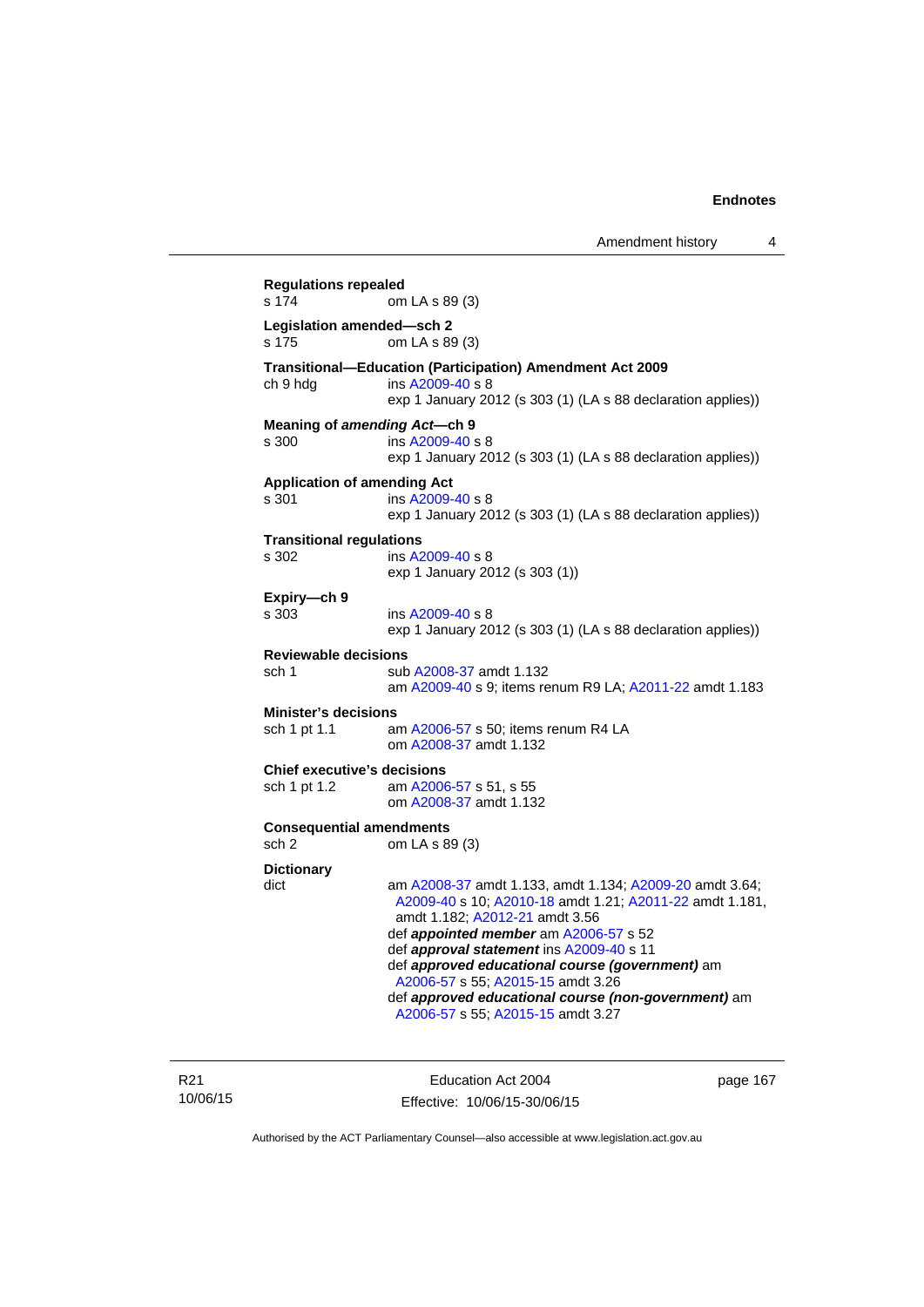4 Amendment history

 def *authorised person (government)* am [A2015-15](http://www.legislation.act.gov.au/a/2015-15/default.asp) amdt 3.28 def *authorised person (non-government)* am [A2015-15](http://www.legislation.act.gov.au/a/2015-15/default.asp) amdt 3.29 def *board appointed member* am [A2006-57](http://www.legislation.act.gov.au/a/2006-57) s 52 def *completes year 10* ins [A2009-40](http://www.legislation.act.gov.au/a/2009-40) s 11 def *completes year 12* ins [A2009-40](http://www.legislation.act.gov.au/a/2009-40) s 11 def *compliance notice* ins [A2009-40](http://www.legislation.act.gov.au/a/2009-40) s 11 def *compulsory school age* sub [A2009-40](http://www.legislation.act.gov.au/a/2009-40) s 12 def *decision-maker* ins [A2015-15](http://www.legislation.act.gov.au/a/2015-15/default.asp) amdt 3.30 def *education course* ins [A2009-40](http://www.legislation.act.gov.au/a/2009-40) s 13 def *education provider* ins [A2009-40](http://www.legislation.act.gov.au/a/2009-40) s 13 def *employment alternative* ins [A2009-40](http://www.legislation.act.gov.au/a/2009-40) s 13 def *exclusion* am [A2006-57](http://www.legislation.act.gov.au/a/2006-57) s 55 def *exemption certificate* sub [A2009-40](http://www.legislation.act.gov.au/a/2009-40) s 14; [A2015-15](http://www.legislation.act.gov.au/a/2015-15/default.asp) amdt 3.31 def *full-time participation* ins [A2009-40](http://www.legislation.act.gov.au/a/2009-40) s 15 def *full-time participation requirement* ins [A2009-40](http://www.legislation.act.gov.au/a/2009-40) s 15 def *government school* sub [A2011-51](http://www.legislation.act.gov.au/a/2011-51) s 8 def *information notice* ins [A2009-40](http://www.legislation.act.gov.au/a/2009-40) s 15 def *internally reviewable decision* ins [A2008-37](http://www.legislation.act.gov.au/a/2008-37) amdt 1.135 def *internal reviewer* sub [A2008-37](http://www.legislation.act.gov.au/a/2008-37) amdt 1.136 def *internal review notice* ins [A2008-37](http://www.legislation.act.gov.au/a/2008-37) amdt 1.137 def *parents and citizens member* am [A2006-57](http://www.legislation.act.gov.au/a/2006-57) s 52 def *participates* ins [A2009-40](http://www.legislation.act.gov.au/a/2009-40) s 15 def *proposed opening day* am [A2006-57](http://www.legislation.act.gov.au/a/2006-57) s 53; [A2015-15](http://www.legislation.act.gov.au/a/2015-15/default.asp) amdt 3.32 def *register of enrolments and attendances* sub [A2015-15](http://www.legislation.act.gov.au/a/2015-15/default.asp) amdt 3.33 def *registrar* am [A2015-15](http://www.legislation.act.gov.au/a/2015-15/default.asp) amdt 3.34 def *reviewable decision* sub [A2008-37](http://www.legislation.act.gov.au/a/2008-37) amdt 1.138 def *school* am [A2009-40](http://www.legislation.act.gov.au/a/2009-40) s 16 sub [A2011-51](http://www.legislation.act.gov.au/a/2011-51) s 9 def *school board* am [A2015-15](http://www.legislation.act.gov.au/a/2015-15/default.asp) amdt 3.35 def *school-leaving age* om [A2009-40](http://www.legislation.act.gov.au/a/2009-40) s 17 def *school-related institution* sub [A2015-15](http://www.legislation.act.gov.au/a/2015-15/default.asp) amdt 3.36 def *staff member* am [A2006-57](http://www.legislation.act.gov.au/a/2006-57) s 53 def *student member* am [A2006-57](http://www.legislation.act.gov.au/a/2006-57) s 53 def *training alternative* ins [A2009-40](http://www.legislation.act.gov.au/a/2009-40) s 18

def *training alternative provider* ins [A2009-40](http://www.legislation.act.gov.au/a/2009-40) s 18

page 168 Education Act 2004 Effective: 10/06/15-30/06/15

R21 10/06/15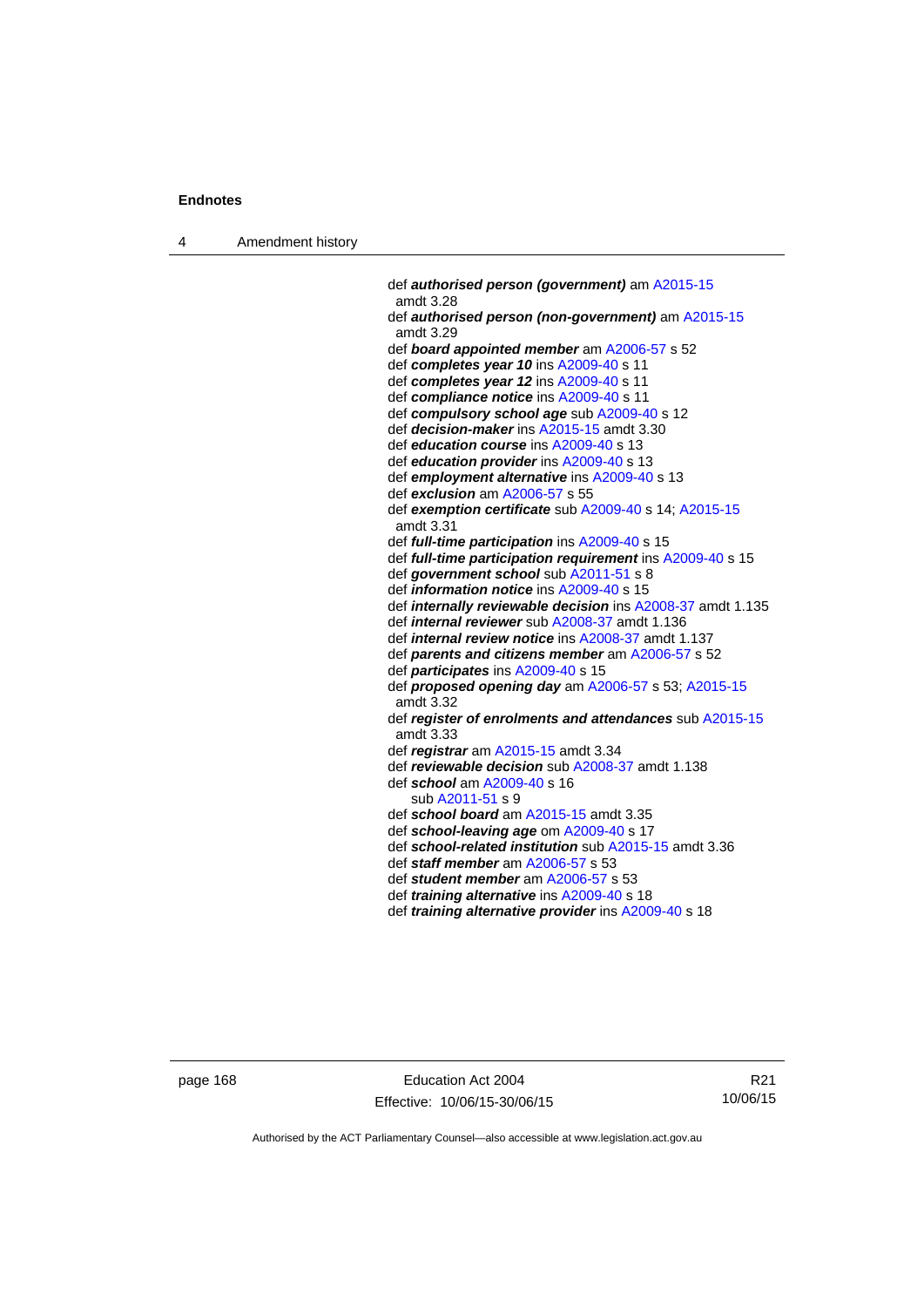## **Endnotes**

## **5 Earlier republications**

Some earlier republications were not numbered. The number in column 1 refers to the publication order.

Since 12 September 2001 every authorised republication has been published in electronic pdf format on the ACT legislation register. A selection of authorised republications have also been published in printed format. These republications are marked with an asterisk (\*) in column 1. Electronic and printed versions of an authorised republication are identical.

| <b>Republication</b><br>No and date | <b>Effective</b>            | Last<br>amendment<br>made by | <b>Republication</b><br>for |
|-------------------------------------|-----------------------------|------------------------------|-----------------------------|
| R <sub>1</sub><br>1 Jan 2005        | 1 Jan 2005-<br>1 Jan 2006   | not amended                  | new Act                     |
| R <sub>2</sub><br>2 Jan 2006        | 2 Jan 2006-<br>15 June 2006 | not amended                  | commenced expiry            |
| R <sub>3</sub>                      | 16 June 2006-               | A2006-28                     | amendments by               |
| 16 June 2006                        | 19 Dec 2006                 |                              | A2006-28                    |
| R4                                  | 20 Dec 2006-                | A2006-57                     | amendments by               |
| 20 Dec 2006                         | 26 Oct 2008                 |                              | A2006-57                    |
| R <sub>5</sub>                      | 27 Oct 2008-                | A2008-37                     | amendments by               |
| 27 Oct 2008                         | 1 Feb 2008                  |                              | A2008-20                    |
| R <sub>6</sub>                      | 2 Feb 2009-                 | A2008-37                     | amendments by               |
| 2 Feb 2009                          | 26 Feb 2009                 |                              | A2008-37                    |
| R7                                  | 27 Feb 2009-                | A2008-37                     | amendments by               |
| 27 Feb 2009                         | 21 Sept 2009                |                              | A2008-20                    |
| R <sub>8</sub>                      | 22 Sept 2009-               | A2009-20                     | amendments by               |
| 22 Sept 2009                        | 31 Dec 2009                 |                              | A2009-20                    |
| R <sub>9</sub>                      | 1 Jan 2010-                 | A2009-40                     | amendments by               |
| 1 Jan 2010                          | 3 Mar 2010                  |                              | A2009-40                    |
| R <sub>10</sub>                     | 4 Mar 2010-                 | A2010-7                      | amendments by               |
| 4 Mar 2010                          | 2 June 2010                 |                              | A2010-7                     |
| R <sub>11</sub>                     | 3 June 2010-                | A2010-18                     | amendments by               |
| 3 June 2010                         | 6 July 2010                 |                              | A2010-18                    |
| R <sub>12</sub>                     | 7 July 2010-                | A2010-22                     | amendments by               |
| 7 July 2010                         | 28 Feb 2011                 |                              | A2010-22                    |

R21 10/06/15

Education Act 2004 Effective: 10/06/15-30/06/15 page 169

Authorised by the ACT Parliamentary Counsel—also accessible at www.legislation.act.gov.au